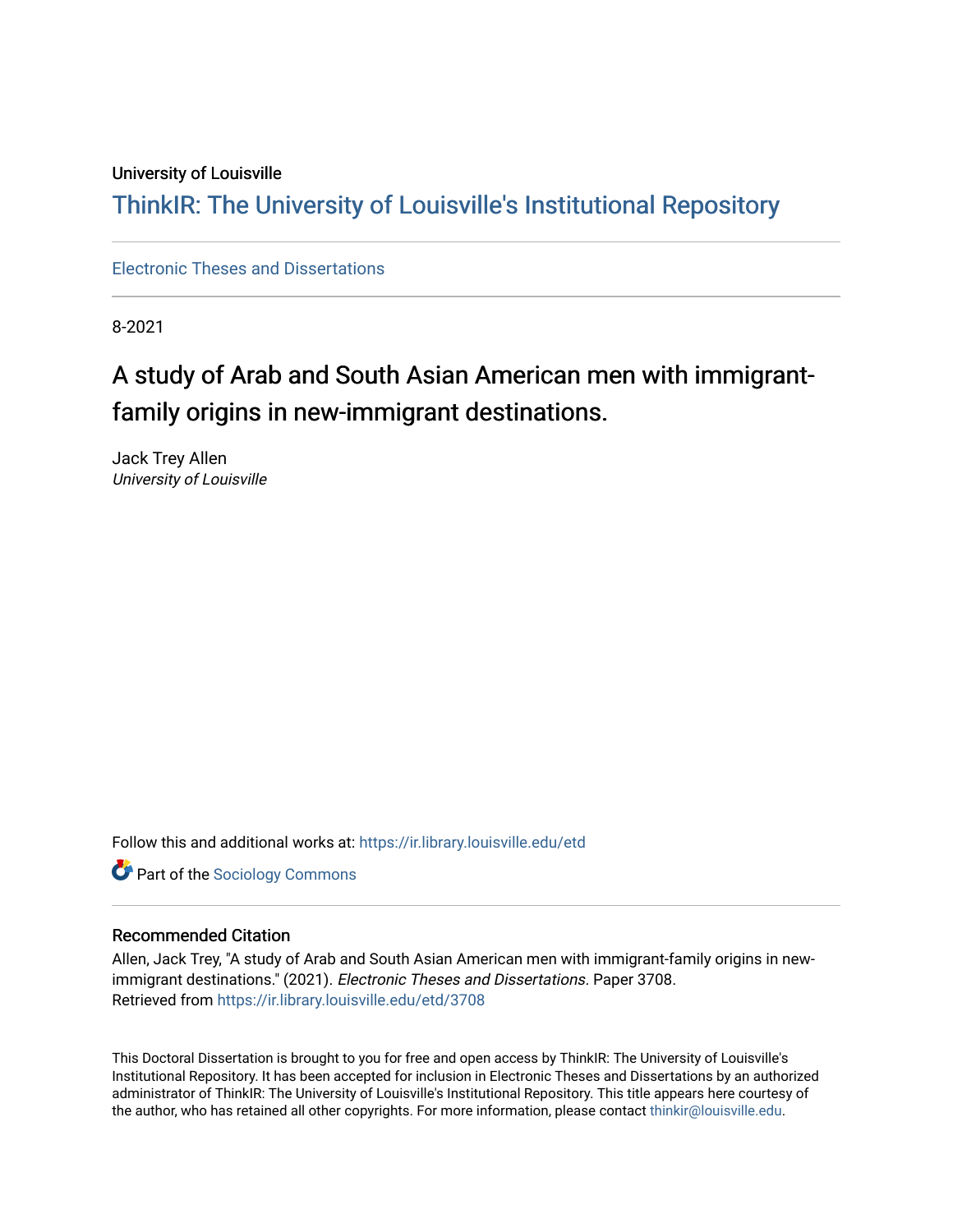# A STUDY OF ARAB AND SOUTH ASIAN AMERICAN MEN WITH IMMIGRANT-FAMILY ORIGINS IN NEW-IMMIGRANT DESTINATIONS

By

Jack "Trey" Allen M.A., University of Louisville 2017 B.A., Asbury University

A Dissertation Submitted to the Faculty of the College of Arts and Sciences at the University of Louisville In Partial Fulfillment of the Requirements For the Degree of

> Doctor of Philosophy In Applied Sociology

Department of Sociology University of Louisville Louisville, Kentucky

August 2021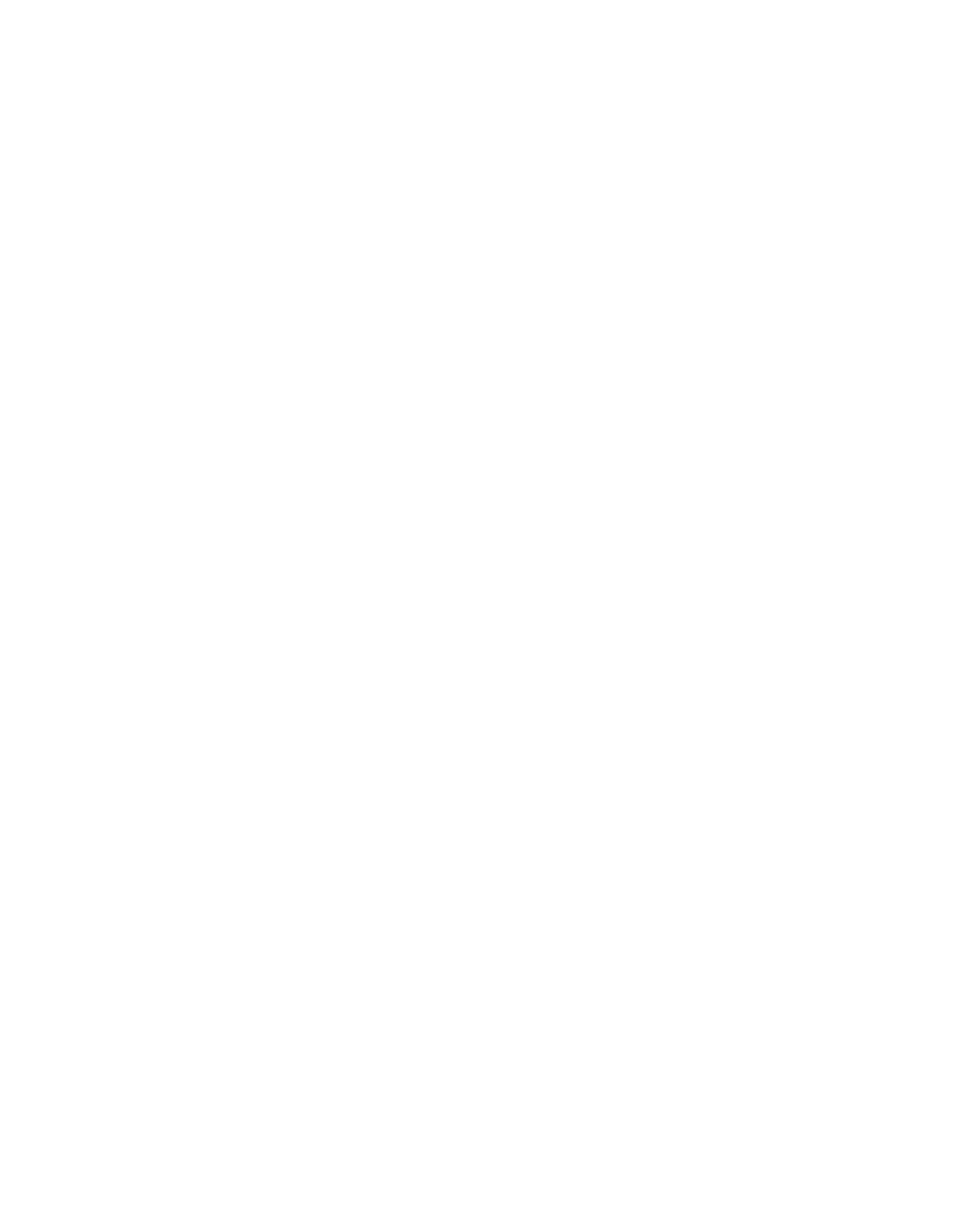# A STUDY OF ARAB AND SOUTH ASIAN AMERICAN MEN WITH IMMIGRANT-FAMILY ORIGINS IN NEW-IMMIGRANT DESTINATIONS

By

Jack "Trey" Allen M.A., University of Louisville 2017 B.A., Asbury University

A Dissertation Approved on

July 29, 2021 

By the following Dissertation Committee:

Melanie Jones Gast

Karen Christopher

Latrica Best

Gul M Aldikacti Marshall

Julie Peteet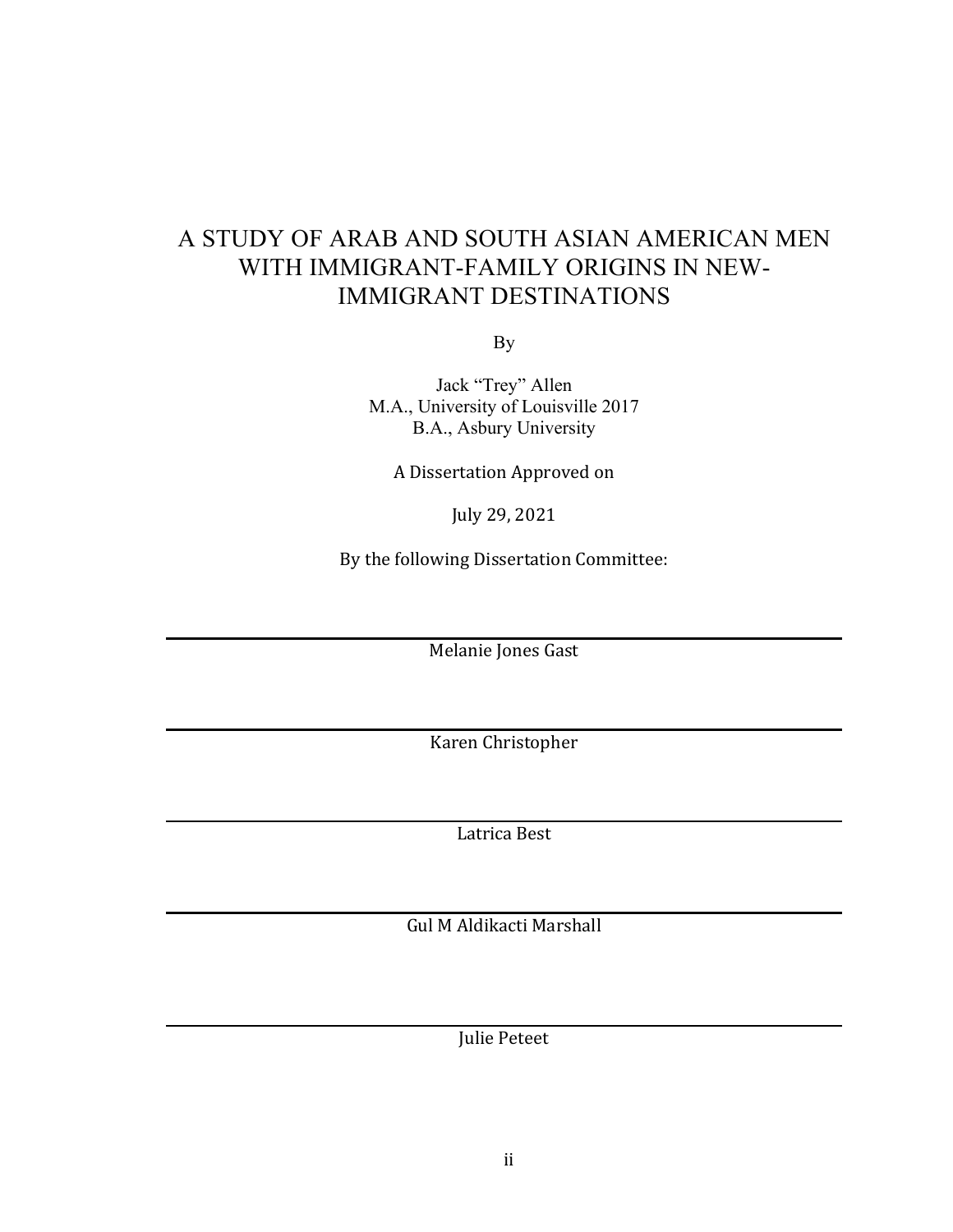### ABSTRACT

### A STUDY OF ARAB AND SOUTH ASIAN AMERICAN MEN WITH IMMIGRANT-FAMILY ORIGINS IN NEW-IMMIGRANT DESTINATIONS

Jack "Trey" Allen

### July 29, 2021

This dissertation is an examination of Arab and South Asian American men's (1) experiences and perceptions of discrimination and belonging in two non-traditional immigrant destinations in the United States (U.S.) south, and (2) their performance of masculinities in response to Muslim women's experiences with Islamophobia. I use intersectional theory, theories of race and racism, theories of gender, theories on belonging, and grounded theory to analyze 23 qualitative semi-structured interviews with Arab and South Asian men who live in one large city and one rural town in the U.S. south.

I find that upper-, middle-, and working-class Arab and South Asian men dismiss and downplay personal experiences with Islamophobia, despite reporting a wide-range of these experiences. Social-class position shaped how these men downplayed these experiences. I argue that these patterns have important implications for how scholars studying racism in America should address the position of intermediary racial categories—which include Arab and South Asian Americans.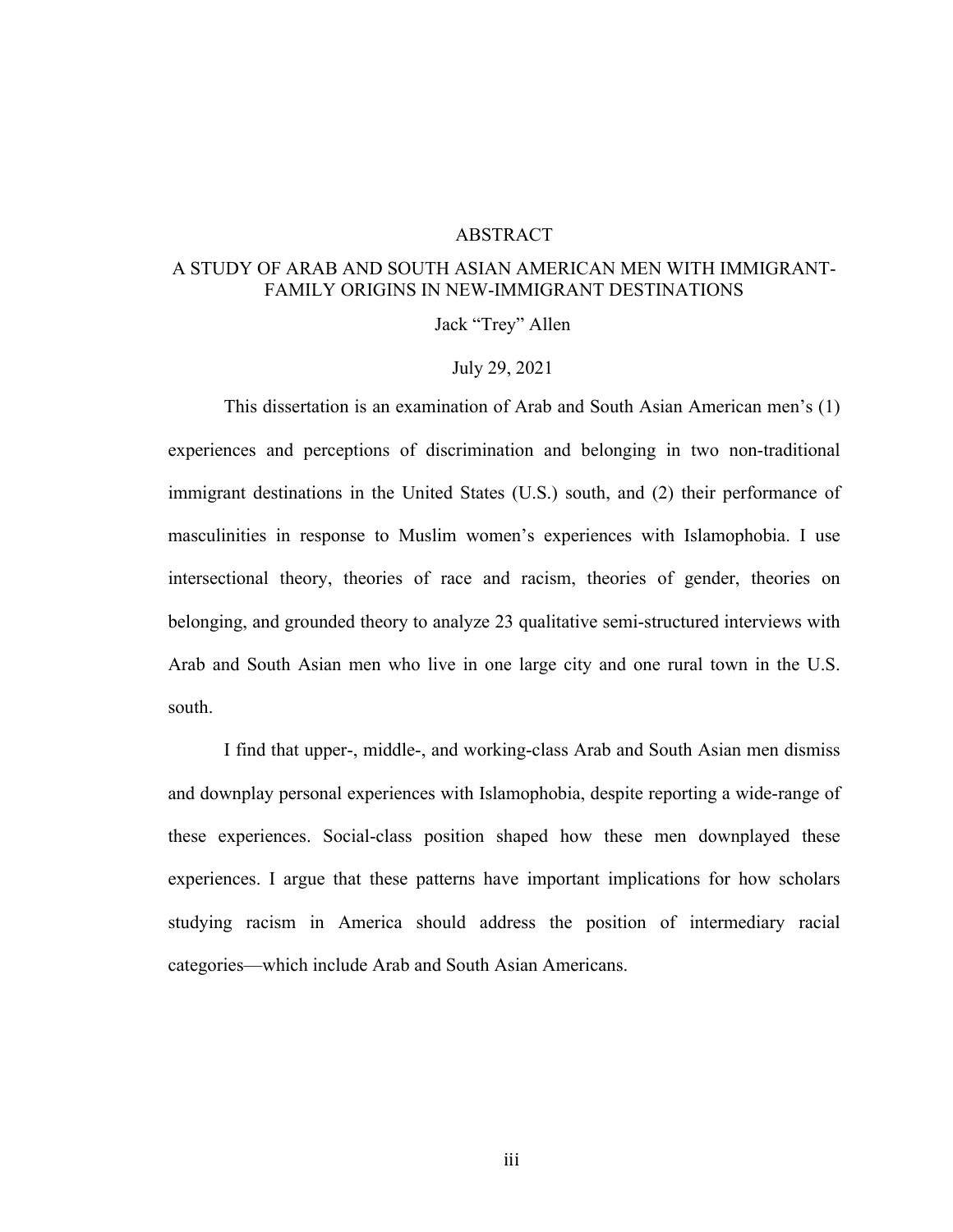I also find that Arab and South Asian men performed hegemonic masculinities when women were the subjects of Islamophobic encounters or when discussing their potential experiences with Islamophobia. Interviewees reported a desire to control women in their lives to protect them from potential Islamophobic perpetrators and celebrated times when they or people that they knew physically confronted Islamophobic perpetrators who were targeting their women family members. This flatly contrasts their dismissive responses to Islamophobia committed against themselves or other men and has implications for emerging scholarship on complicit masculinities and intersectional studies of Islamophobia.

Lastly, I find that upper class Arab and South Asian men reported a strong sense of belonging and connection to the community in the rural town when compared to men from the larger city and middle- and working-class men from the rural town. I found that these men had an easier time drawing on their relationships as mostly medical providers to the surrounding community as compared to other respondents without an occupational status representing privilege and status in the community.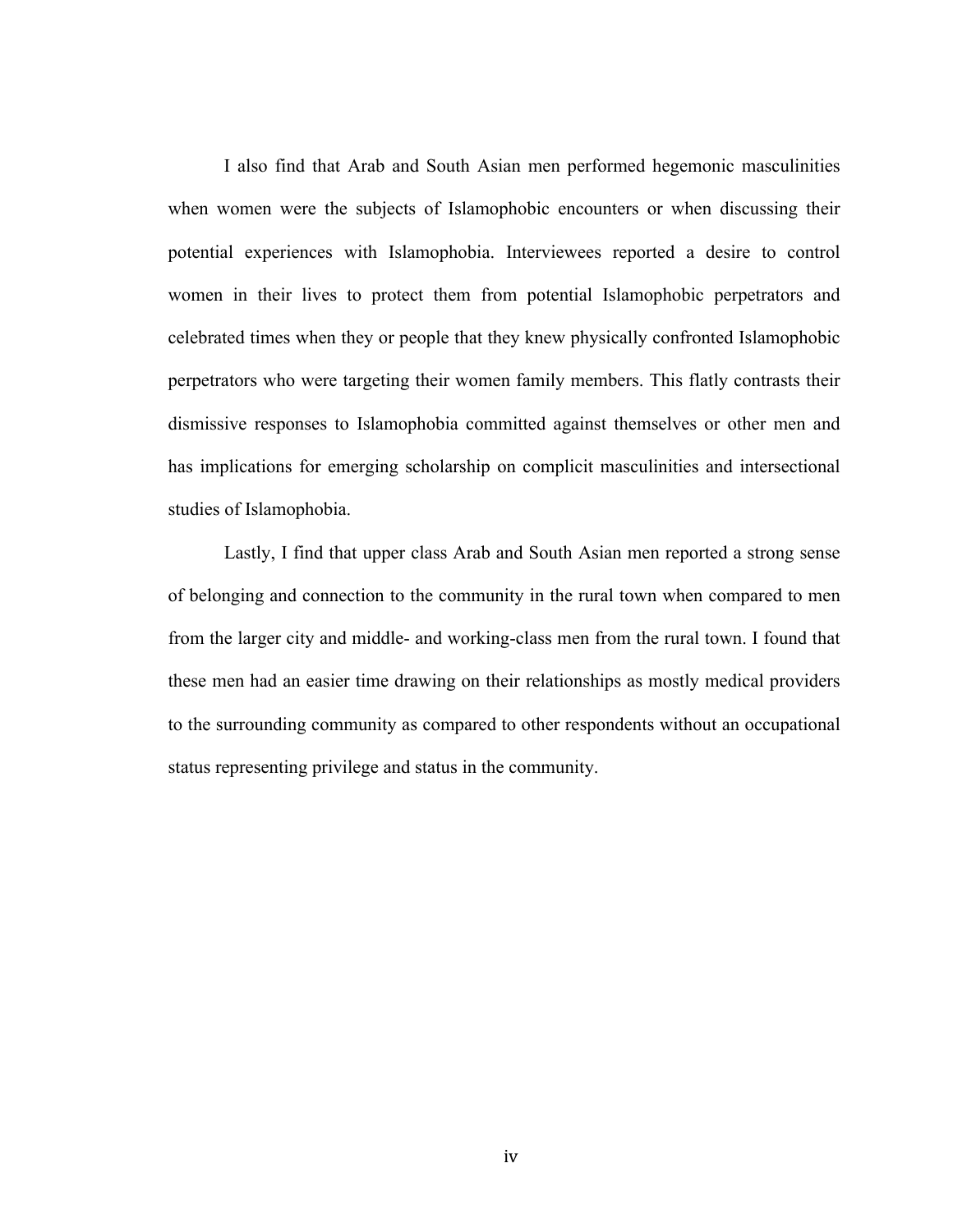### TABLE OF CONTENTS

| Islamophobia and the Racialization of Arabs and South Asians as Muslims  17 |  |
|-----------------------------------------------------------------------------|--|
|                                                                             |  |
|                                                                             |  |
|                                                                             |  |
| CHAPTER 4: SOCIAL CLASS AND DISMISSING OR DOWNPLAYING                       |  |
|                                                                             |  |
|                                                                             |  |
|                                                                             |  |
| CHAPTER 5: GENDER, MASCULINITY, PATRIARCHY, AND ISLAMOPHOBIA 88             |  |
|                                                                             |  |
|                                                                             |  |
|                                                                             |  |
|                                                                             |  |
|                                                                             |  |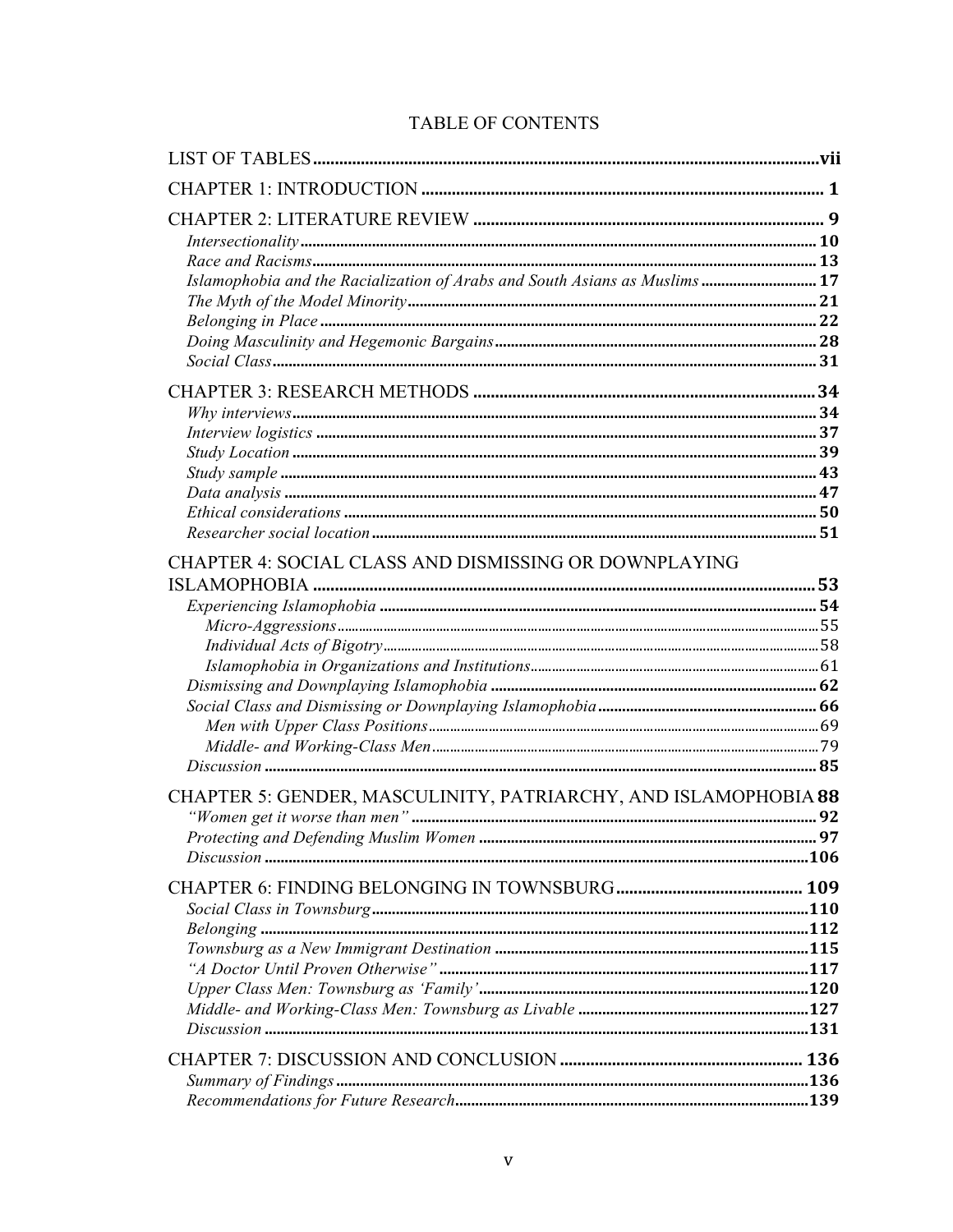| Islamophobia and Belonging in non-traditional immigrant destinations 148 |
|--------------------------------------------------------------------------|
|                                                                          |
|                                                                          |
|                                                                          |
|                                                                          |
|                                                                          |
|                                                                          |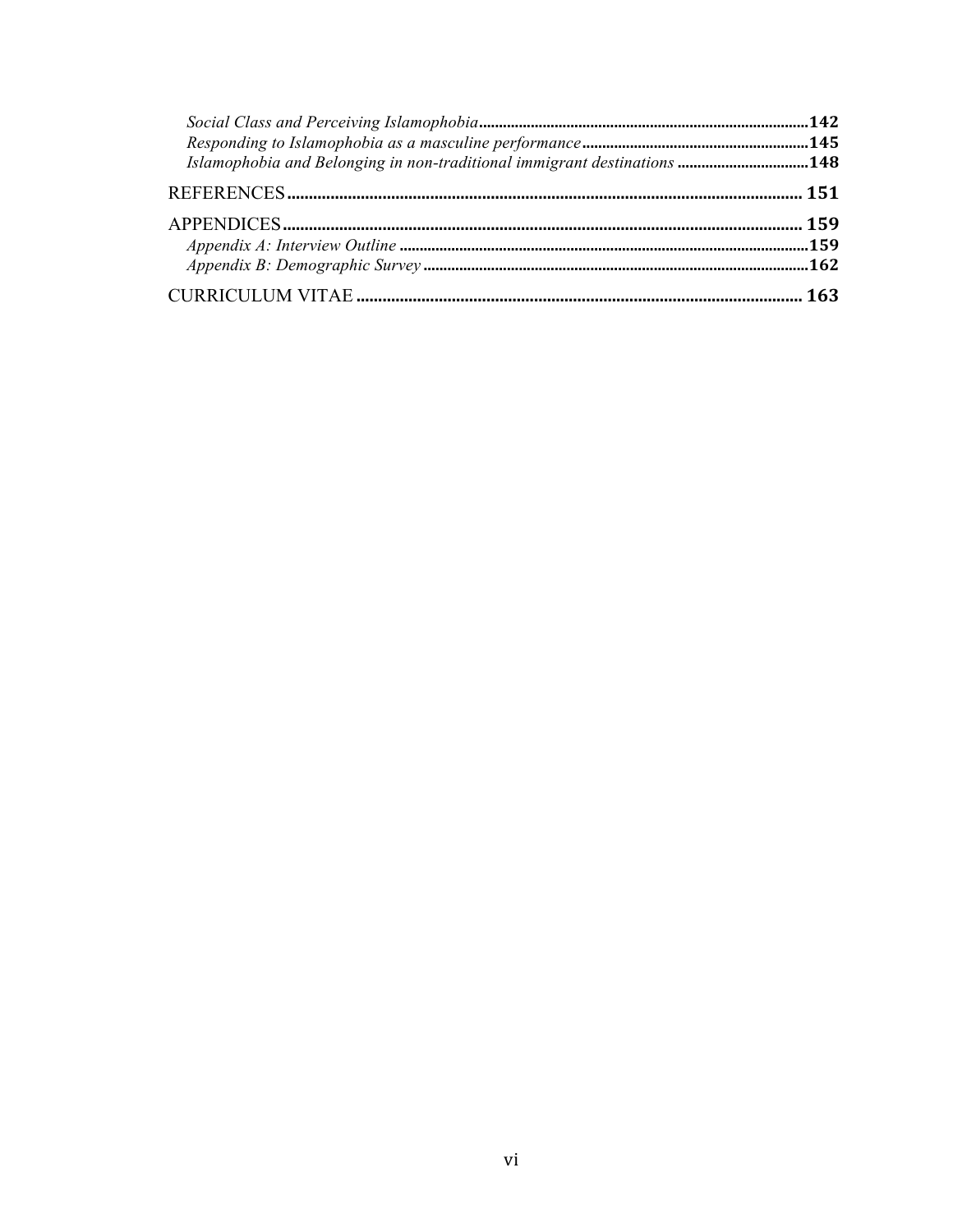### LIST OF TABLES

| Table Name                                                                     | Page<br>Number |
|--------------------------------------------------------------------------------|----------------|
| Table 3.1: Participants by Location and Social Class Categories                | 46             |
| Table 4.1: Levels and categorization of discussing Islamophobic<br>experiences | 55             |
| Table 4.2: Examples of micro-aggressions                                       | 57             |
| Table 4.3: Examples of individual acts of bigotry                              | 60             |
| Table 4.4: Examples of Islamophobia Experienced in Institutions                | 62             |
| Table 4.5: Participants by Social Class Categories                             | 68             |
| Table 6.1: Townsburg Participants by Social Class Categories                   | 113            |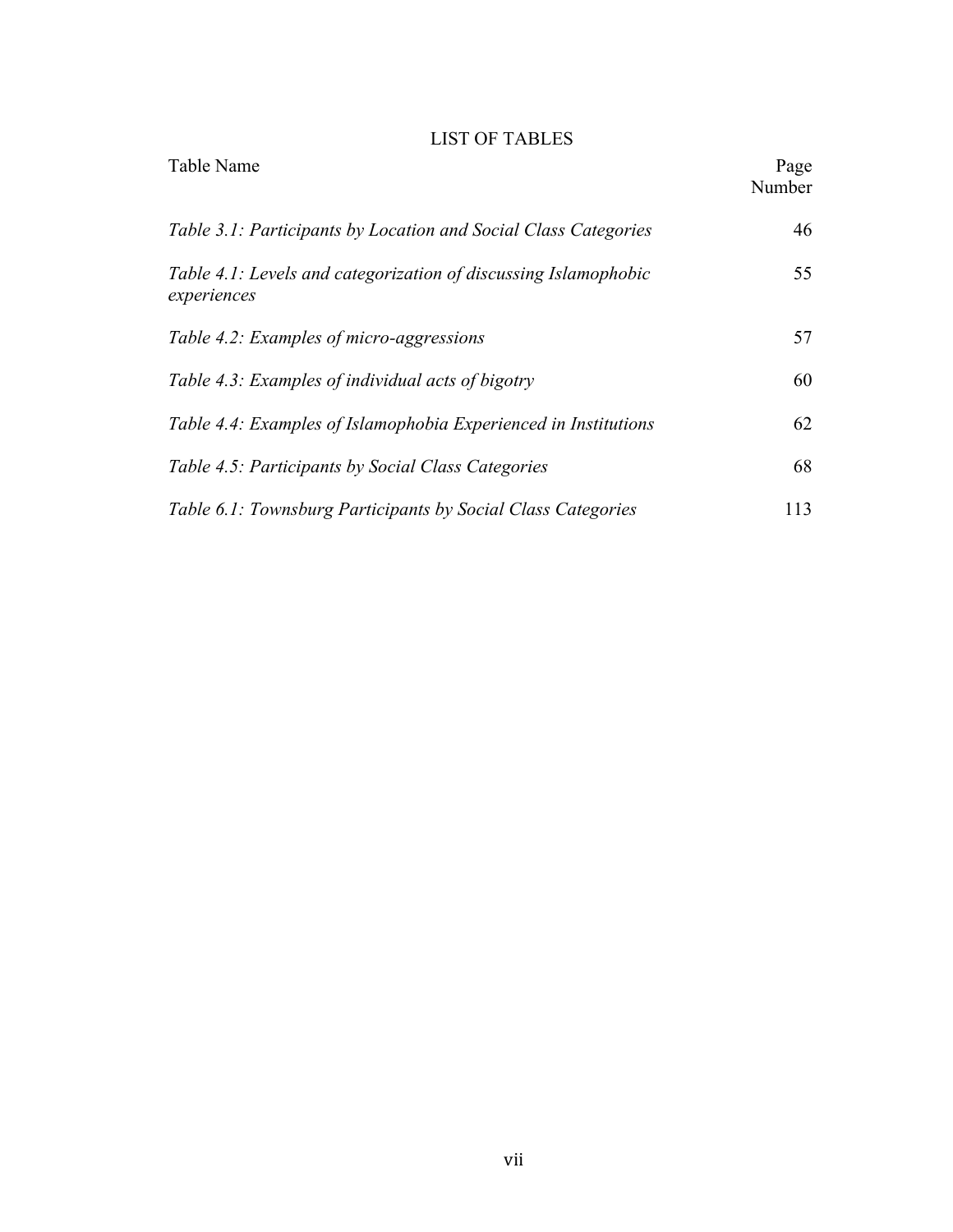### CHAPTER 1: INTRODUCTION

Demographic data demonstrate that both Arab and South Asian American populations in the U.S. have grown substantially in overall size and in their share of the U.S. population during the late- $20<sup>th</sup>$  and early- $21<sup>st</sup>$  centuries (Arab American Institute 2018, López et al. 2017). By some measures one could argue that these groups may experience relative privilege (Bonilla-Silva 2004; Garner and Selod 2015). For instance, the Arab American Institute (2018) uses 2017 American Community Survey data to report the average education, income, and occupation of Arab Americans. They report that: "49% of Americans of Arab descent have a bachelor's degree or higher, compared to 32% of Americans at large" (Arab American Institute 2018). Or, the "[m]edian income for Arab American households in 2017 was \$60,398, almost mirroring the national median income for all households which was \$60,422. [Though] [m]ean individual income is 26% higher than the national average" (Arab American Institute 2018). Some South Asian groups are similarly situated. For example, López et al. (2017) report that in 2015, 53% of Pakistani Americans had a bachelor's degree or higher. And in 2015, the median annual household income for Pakistani households in the U.S. was \$66,000 (López et al. 2017). Despite these measurable advantages, Arabs and South Asians face barriers to enjoying the full benefits of this economic standing due to the threat of racial stereotypes and Islamophobia against Muslims.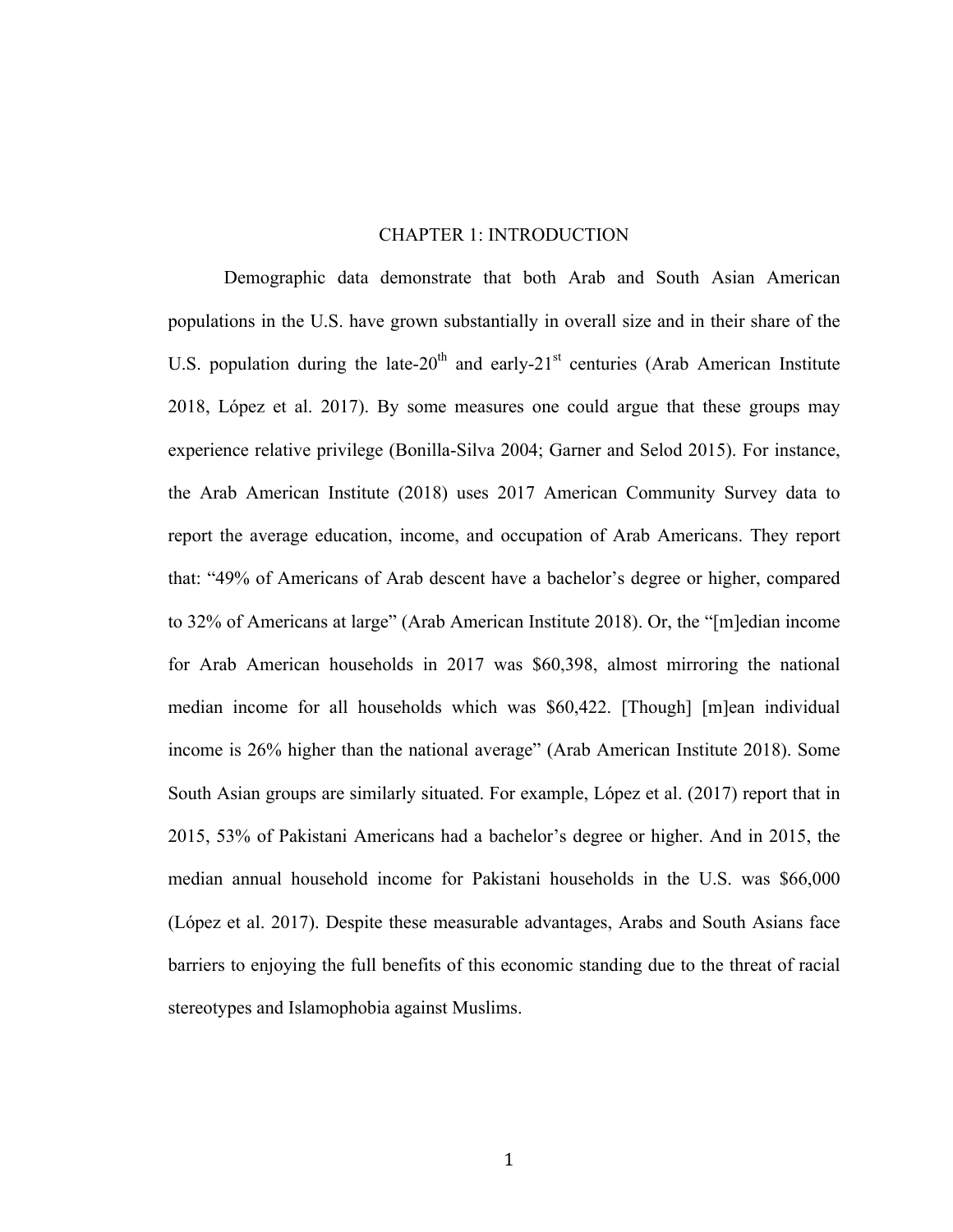Islamophobia is a term that is popularly used to refer to a fear or animosity towards religious Muslims or those presumed to be Muslim, e.g., Arab or Pakistani Americans. This concept has gained popular explanatory traction in the aftermath of international terror attributed to 'radical Islamic groups' such as al Qaeda and the Islamic State of Iraq and the Levant [Syria] [ISIS]. Following such events, religious Muslims have been the targets of backlash, discrimination, and violence. Scholars and groups that study Muslim groups (Abu-Ras and Suarez 2009, Akram and Johnson 2002, Allen 2018, Cainkar 2002, Council on American-Islamic Relations 2009, Garner and Selod 2015, Kishi 2017, Meer 2008, Rana 2011; Selod 2016 and 2019, Southern Poverty Law Center 2019) have verified these experiences and their effects. For instance, the Council on American-Islamic Relations [CAIR] (2009) tracks a steady and increasing growth in the number of civil rights complaints reported to them annually, ranging from 80 in 1995 to 2,728 in 2008. After September  $11^{th}$ , 2001  $[9/11]$ <sup>1</sup> many Western nations saw an uptick in the number of hate-crimes committed against people presumed to be Muslim. Singh (2002) writes: "[t]he hate crimes that followed the September  $11<sup>th</sup>$  attacks...were unique in their severity and extent" (3).

Though 9/11 is a pivotal point for understanding Islamophobia in contemporary history, scholars (Garner and Selod 2015, Lean 2012, Love 2017, Mastnak 2010, Said 1978, Selod 2016) generally agree that animosity from the West toward the "Middle-East," the presumed 'Muslim world", or the "Orient" is not new. The social construction

 $19/11$  is popularly understood as the date of a series of international terrorist attacks attributed to al Qaeda. During which, four commercial airliners were hijacked by al-Qaeda operatives. Two of these airliners were flown into the World Trade Center in New York City and a third struck the Pentagon in Washington, D.C. The fourth plane crashed into a field outside of Pennsylvania.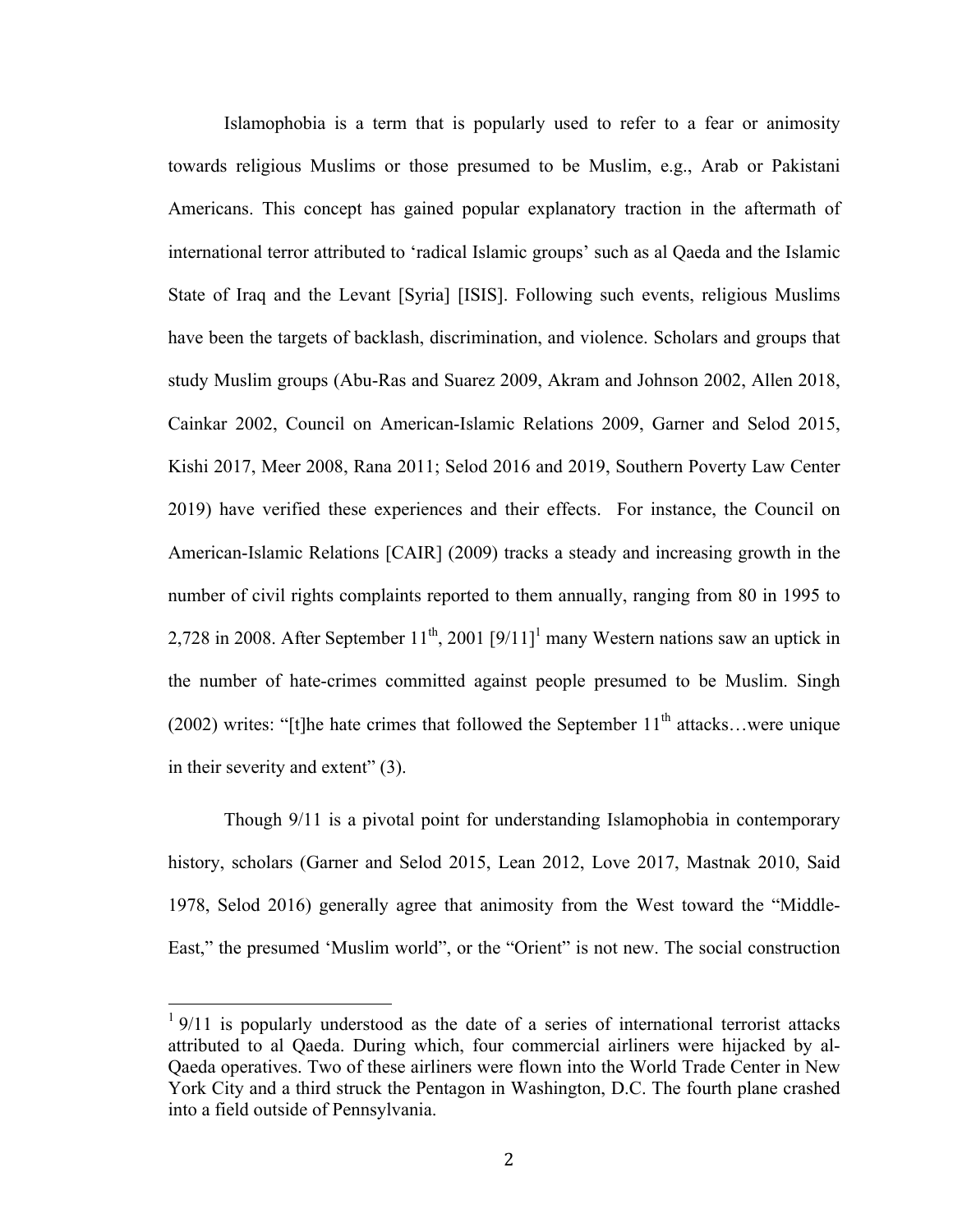of Islam as a threat to the West dates back at least to the 9<sup>th</sup> century AD and the Crusades. In recent history Muslim's ethnic and religious identities have come to take on nationalist meanings and stand in contradiction to dominant White-Christian imperial powers (Mastnak, 2010; Rana, 2011; Selod, 2015; Werbner, 2005; Zopf, 2018). Finally, some scholars (Lean 2012, Mastnak, 2010, Rana 2011) have linked Islamophobia in the West to the fall of the Soviet Union, arguing that Islam became the new conceptual opponent to democracy, around which financial and military resources and support could be mobilized. According to FBI reports, Anti-Muslim assaults in the U.S. increased from 12 in 2000 to 93 in 2001 (Kishi 2017). Per Kishi (2017) FBI reported anti-Muslim assaults would reach a high of 127 in 2016. Scholars have none-the-less argued that the academy must move past a post-9/11 terminology (Cainkar and Selod 2018, Love 2013, Rana 2011) that ties anti-Muslim discrimination, sentiment, and violence to temporary backlash, rather than to more broadly, historically constituted regimes.

In 2017 President Donald Trump issued The Executive Order Protecting the Nation from Foreign Terrorist Entry into the United States [EO 13769]. This order intended to temporarily restrict travel from Iraq, Iran, Libya, Somalia, Sudan, Syria, and Yemen, with the stated purpose of combatting radical Islamic terror (Trump 2017). This order was implemented despite that from 1975 through 2015 only two Americans were killed by Nationals from those countries listed in the U.S. (Golash-Boza 2018). While EO 13769 was delayed by the U.S. Court of Appeals for the Ninth Circuit in January 2017, it was reissued as EO 13780 and upheld by the Supreme Court of the U.S. with the redaction of Iraq and addition of North Korea and Venezuela as nations of reduced and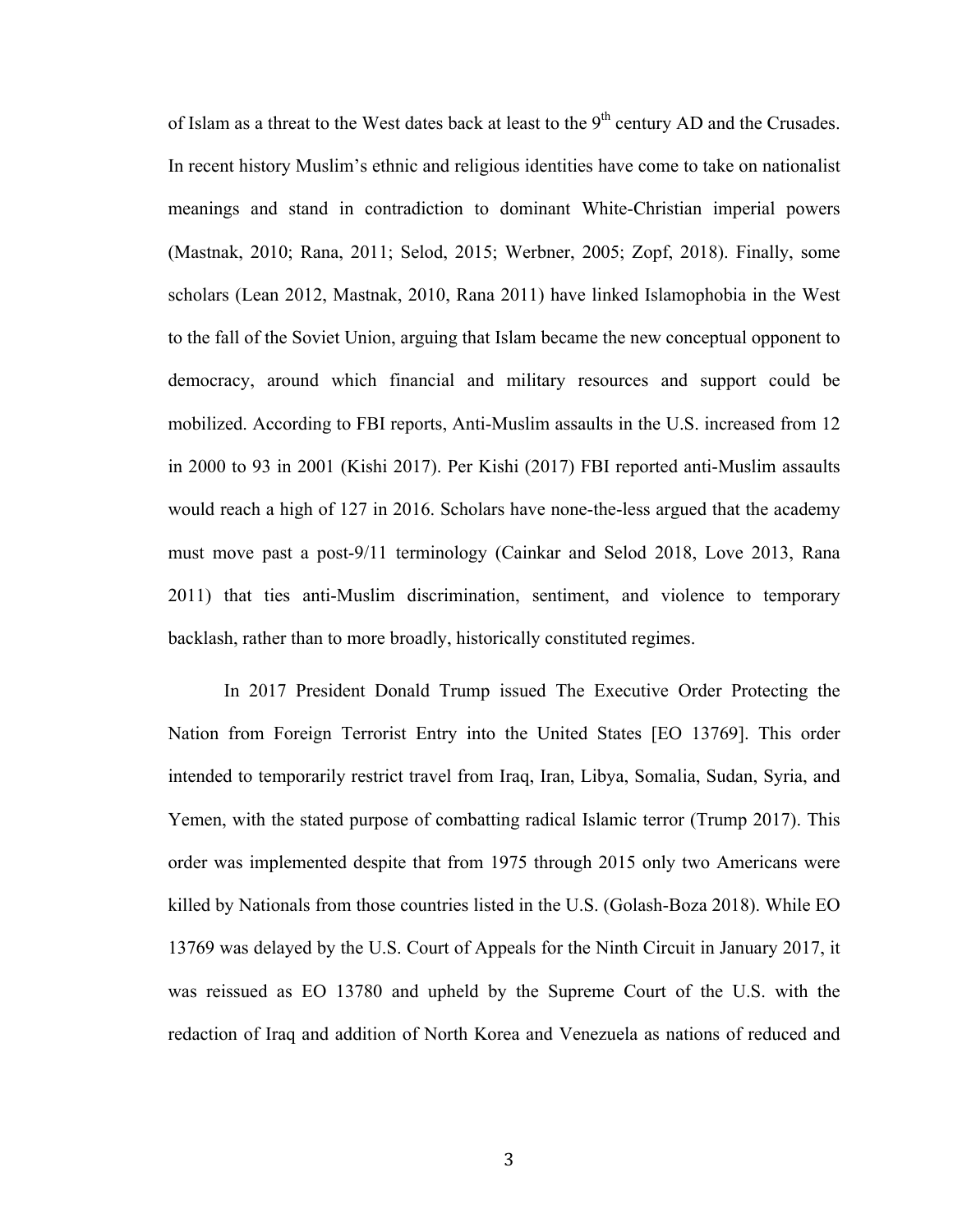scrutinized admissions to the U.S. This act would also restrict the admittance of refugees without valid travel documents (Carter 2018; Trump 2017).

Emerging scholarship (Abu-Ras and Suarez 2009, Allen 2018, Selod 2015 and 2019) has demonstrated that gender impacts the ways that groups racialized as Muslim experience and perceive Islamophobic experiences and racism. However, little scholarship addresses the ways that class shapes these experiences and perceptions. And some studies (Selod 2015) have demonstrated that the citizenship of groups racialized as Muslims is routinely questioned by individuals and in institutions. The current study seeks to contribute to scholarship on Islamophbia by critically engaging with the ways that Arab and South Asian men from upper-, middle-, and working-class backgrounds interpret experiences with Islamophobia. Studies have demonstrated that men racialized as Muslims experience Islamophobia differently than women (Abu-Ras and Suarez 2009, and Selod 2015 and 2019), however little scholarship critically addresses the gendered ways that men interpret and respond to Islamophobia. The current study contributes to gender scholarship on Islamophobia by critically analyzing the ways that Arab and South Asian men performed hegemonic masculinities when Muslim women experienced Islamophobia, especially in comparison to the ways men discussed their own experiences with Islamophobia. Finally, although Selod (2015) has demonstrated that groups racialized as Muslims face "contested citizenship," little scholarship has addressed the ways that Islamophobia along with racism, sexism, and classism impact sense of belonging for affected groups. The current study contributes to this by addressing the different ways that upper-, middle-, and working-class Arabs and South Asians perceive personal belonging in a non-traditional immigrant destination in the U.S. South. By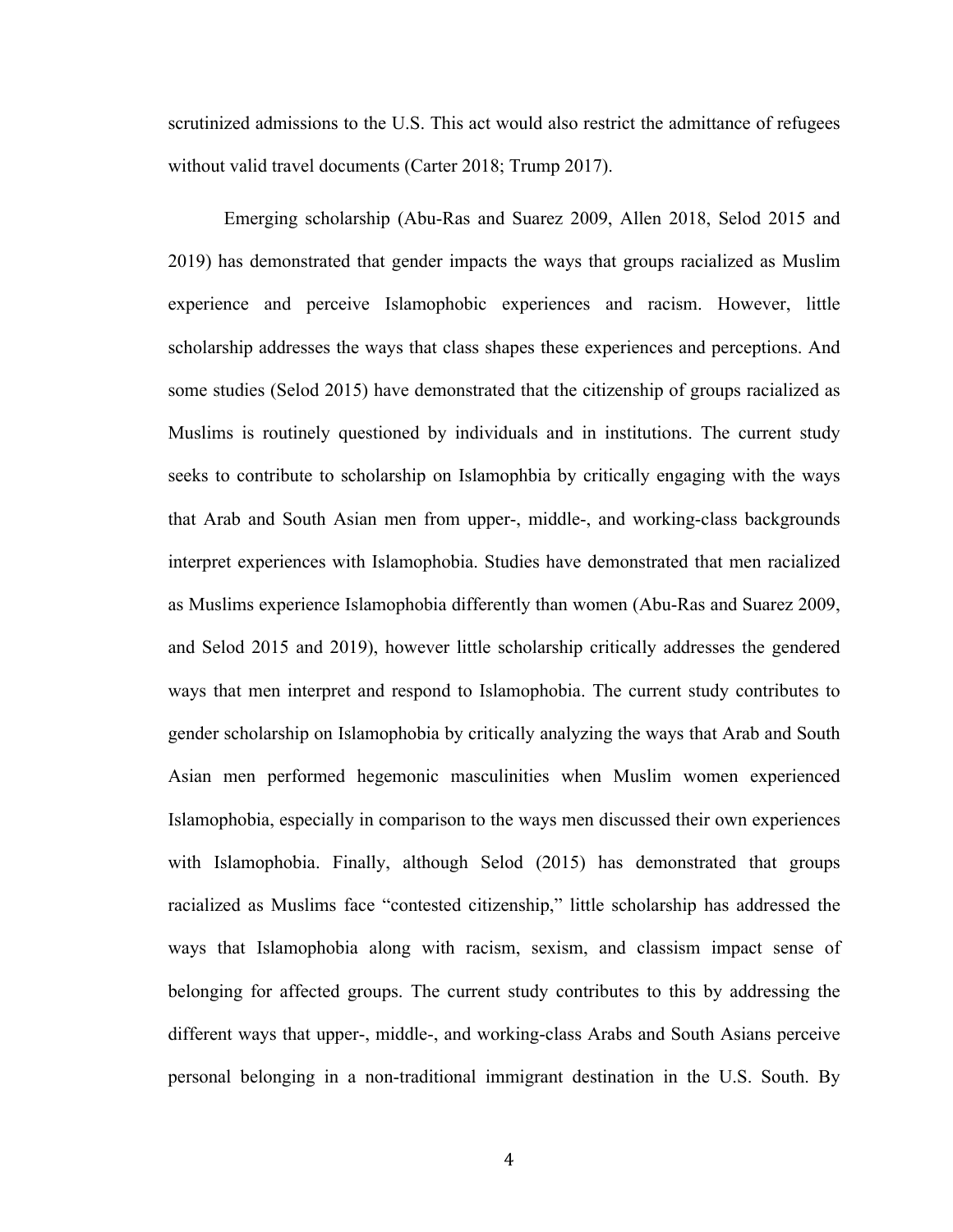personal belonging, I mean the feeling that you are accepted as a valid member of a place and additionally that your belonging is accepted by others.

I address the following primary research questions: (1) how do Arab and South Asian American men experience and perceive discrimination in new immigrant destinations in the U.S. south? (2) How are experiences and perceptions of belonging among Arab and South Asian American men shaped by place and social class in new immigrant destinations in the U.S. south? By new immigrant destinations, I mean localities that immigrant-origin groups are settling in during the late-20<sup>th</sup> and early 21<sup>st</sup>centuries that do not match historic immigration trends. By belonging, I mean personal feelings of "being 'at home' in a place" (Antonsich 2010: 645) and the acceptance of claims to belonging by community members. To address these research questions, I conducted 23 qualitative, semi-structured interviews with upper-, middle-, and workingclass Arab and South Asian men from a large city and a rural town in the U.S. south. In doing so, I answer calls from leading scholars (Garner and Selod 2015, and Cainkar and Selod 2018) who study Islamophobia using an intersectional paradigm and further analyze perceptions of discrimination, performances of masculinity, and belonging, among groups racialized as Muslims. Specifically, I answer calls from Garner and Selod (2015: 10): who urge scholars to conduct further "fieldwork-based studies (particularly those in which Muslims are the subject of interviews and/or ethnographies)," and Cainkar and Selod (2018): who call for researchers to use "intersectional approaches that incorporate *gender*, *communities of belonging*, black Muslim experiences, *class*, and sexuality" (10) [italics added] into the study of groups racialized as Muslims. Analysis of interviews reveals three central themes. First, I demonstrate that Arab and South Asian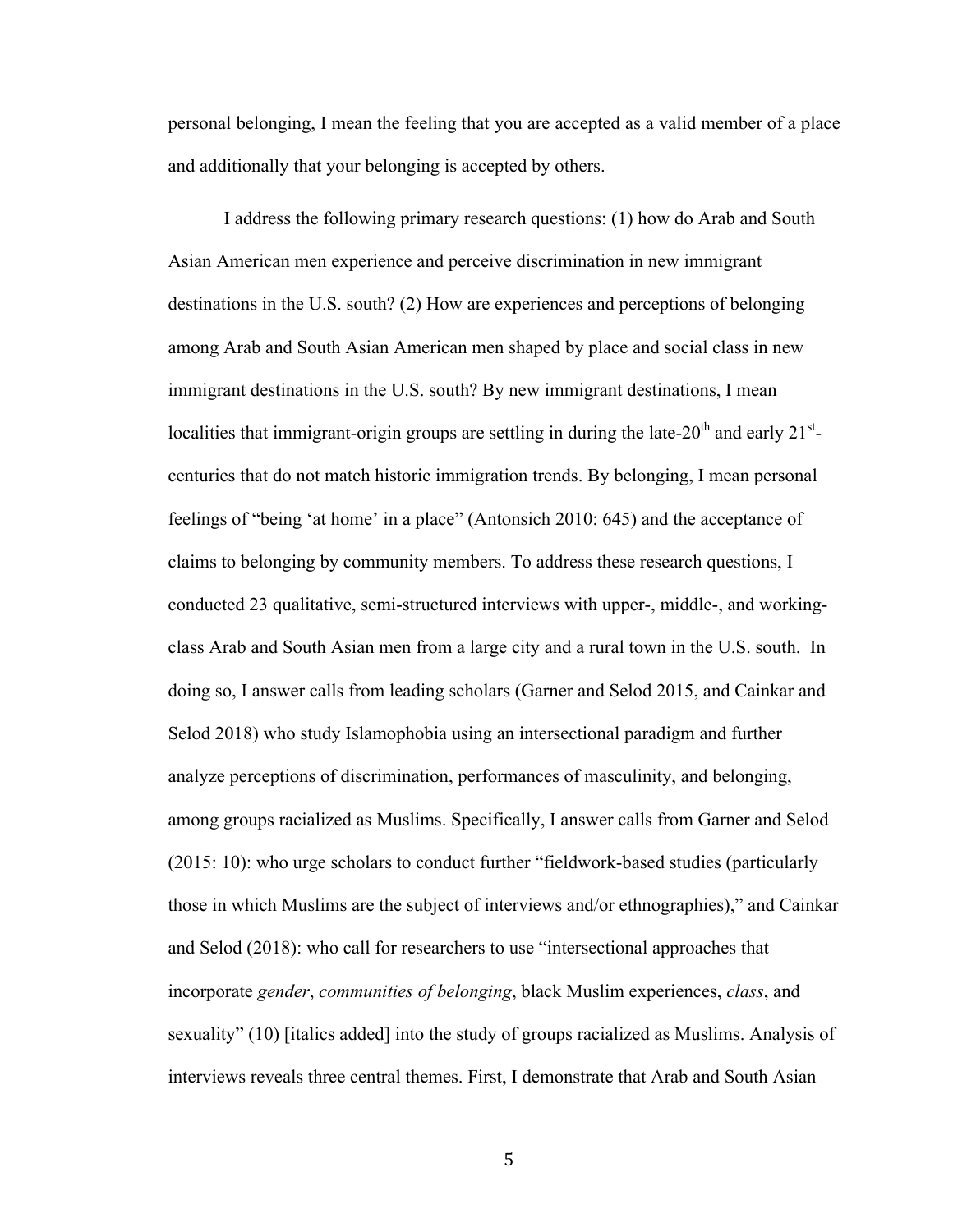men downplay Islamophobic experiences in classed ways. Second, I find that Arab and South Asian men perform protective hegemonic masculinities when they discuss women's Islamophobic experiences. Finally, I demonstrate that upper class Arab and South Asian men in non-traditional immigrant destinations are able to draw upon class resources to perceive a particularly strong sense of belonging that is not shared by middle- and working-class men.

In chapter two, I detail literature that is relevant to this study. I draw from literature on race, racism, Islamophobia, intersectionality, theories of belonging, and masculinity to examine my research question. I contribute to these bodies of literature by: (1) adding nuance to the ways that intermediary racial groups—such as those racialized as Muslims—experience and interpret the U.S. racial order (Bonilla-Silva 2004), (2) building on existing understandings of complicit masculinities and hegemonic performances (Chen 1999), and (3) expanding discussions of belonging in non-traditional immigrant destinations to include Arabs and South Asians and by addressing the ways that upper class immigrants experience belonging in comparison to middle- and workingclass groups (Antonsich 2010). In chapter three, I outline my research methods and justifications. I also describe why the research setting that I chose presents a unique opportunity to analyze the themes highlighted above. I describe the ways that I used a grounded theoretical framework to analyze key themes from the data. In chapter four, I focus on findings related to experiences of Islamophobia and the practice of dismissing or downplaying these experiences. I find that upper class Arabs and South Asians felt closer to dominant group members and that this was reflected in their responses to Islamophobia. In chapter five, I highlight the ways that men discussed women's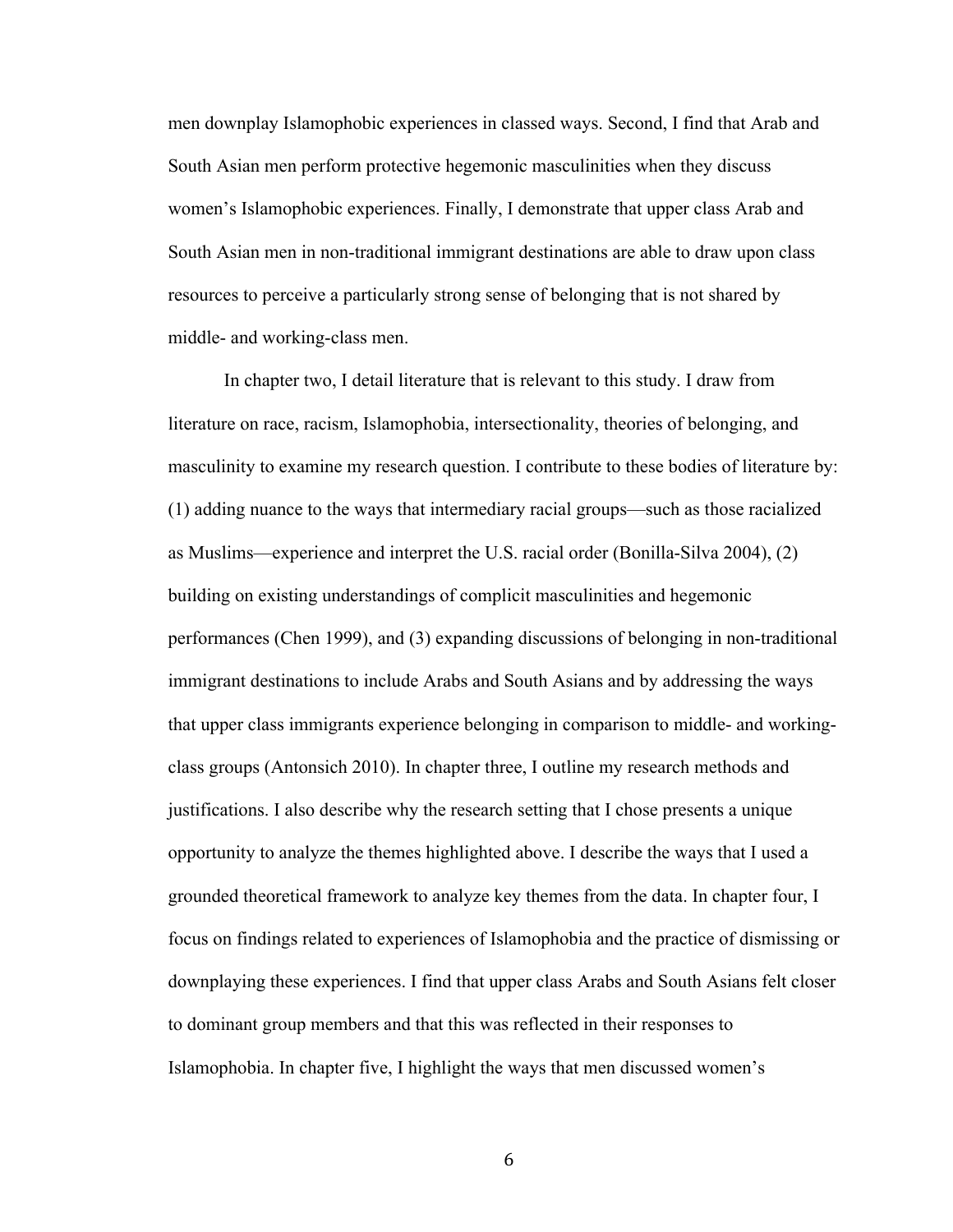experiences with Islamophobia, many times unprompted by interview questions. I find that interviewees performed masculinity in response to these altercations. In chapter six, I highlight the ways that men perceived themselves as belonging in Townsburg – a rural, predominantly White town. I find that upper class interviewees perceived a particularly strong sense of belonging that was rooted in their experiences, narratives, and professional connections to Townsburg. This was different than the ways that, for the most part, Arab and South Asian men described belonging in Metro-City – a more diverse metropolitan city. Middle- and working-class men also did not describe their belonging in Townsburg with similar strength. In chapter seven, I explore contributions to scholarship, and address the question of why this research is important in addition to existing scholarship. I also discuss limitations of this project and potential directions for future research.

As with any sociological study, this project has some limitations. As I outline in the methods section of this paper, this data collection and analysis was likely influenced by my identity as a white, non-Arab, non-South Asian, agnostic, highly educated, young, cis-gender, and straight male. This likely influenced what participants were willing to report to me and how they reported it. I also note that sampling was cut off due to the SARS-CoV-2 pandemic, so the sample is small for a place-based comparison of experiences and perceptions. The current research project is also limited in that it addresses the experiences of Arab and South Asian men from largely upper- and middleclass backgrounds. Greater research attention should be paid to the experiences and perceptions of working-class and poor groups who are radicalized as Muslims to address the ways that their experiences compare to the men in this study. Greater research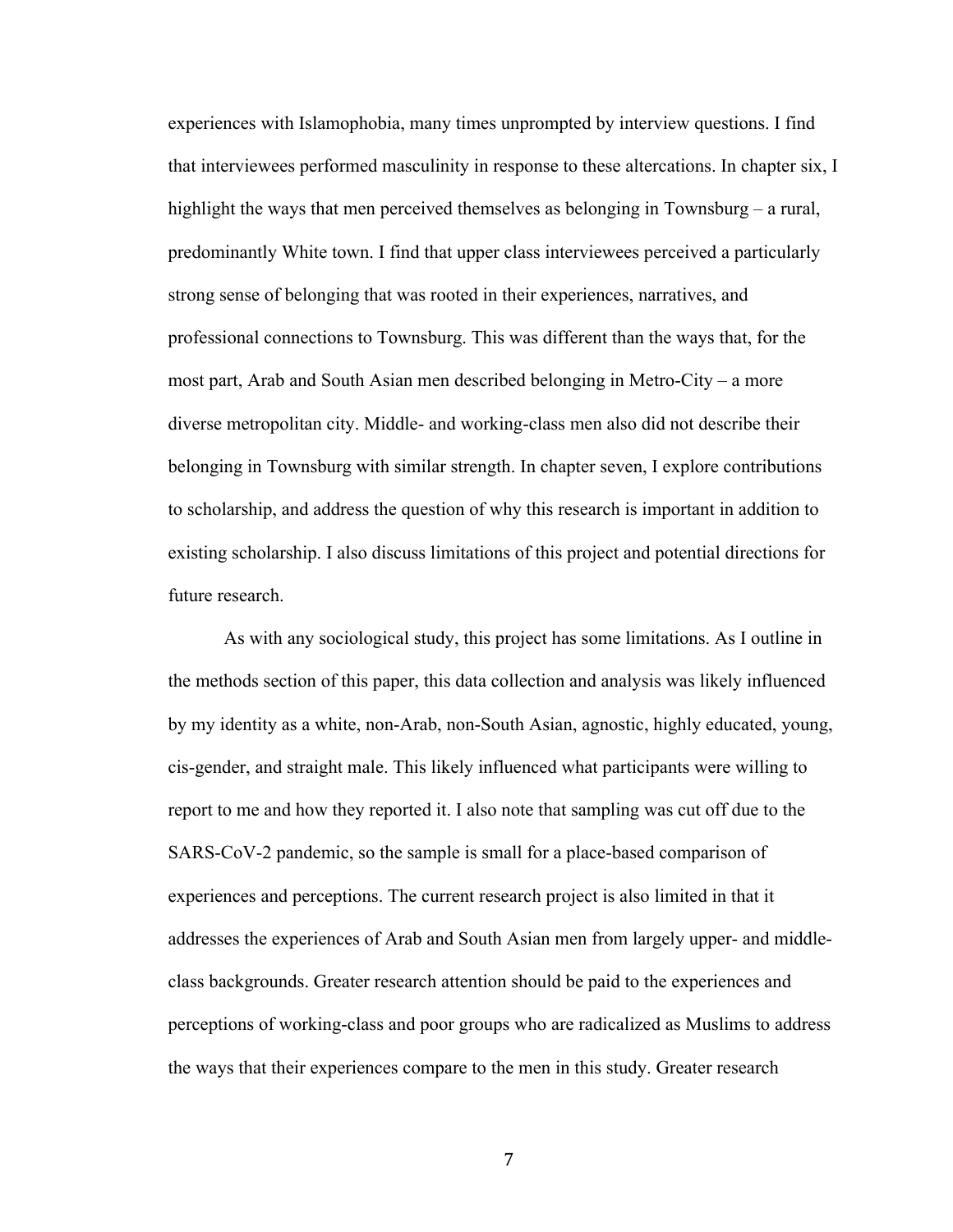attention should also be paid to the experiences and perceptions of upper class Arab and South Asian women to see if they similarly downplay Islamophobia and perceive themselves as belonging in new immigrant destinations when they experience Islamophobia. My findings on gender will need to be verified with research that more directly explores questions related to masculine performances and Islamophobia. Masculine performances were a peripheral focus of the original research project and were pursued when they emerged as a strong theme. Future research should seek to verify the claim that Muslim women have more severe and frequent experiences with Islamophobia than Muslim men.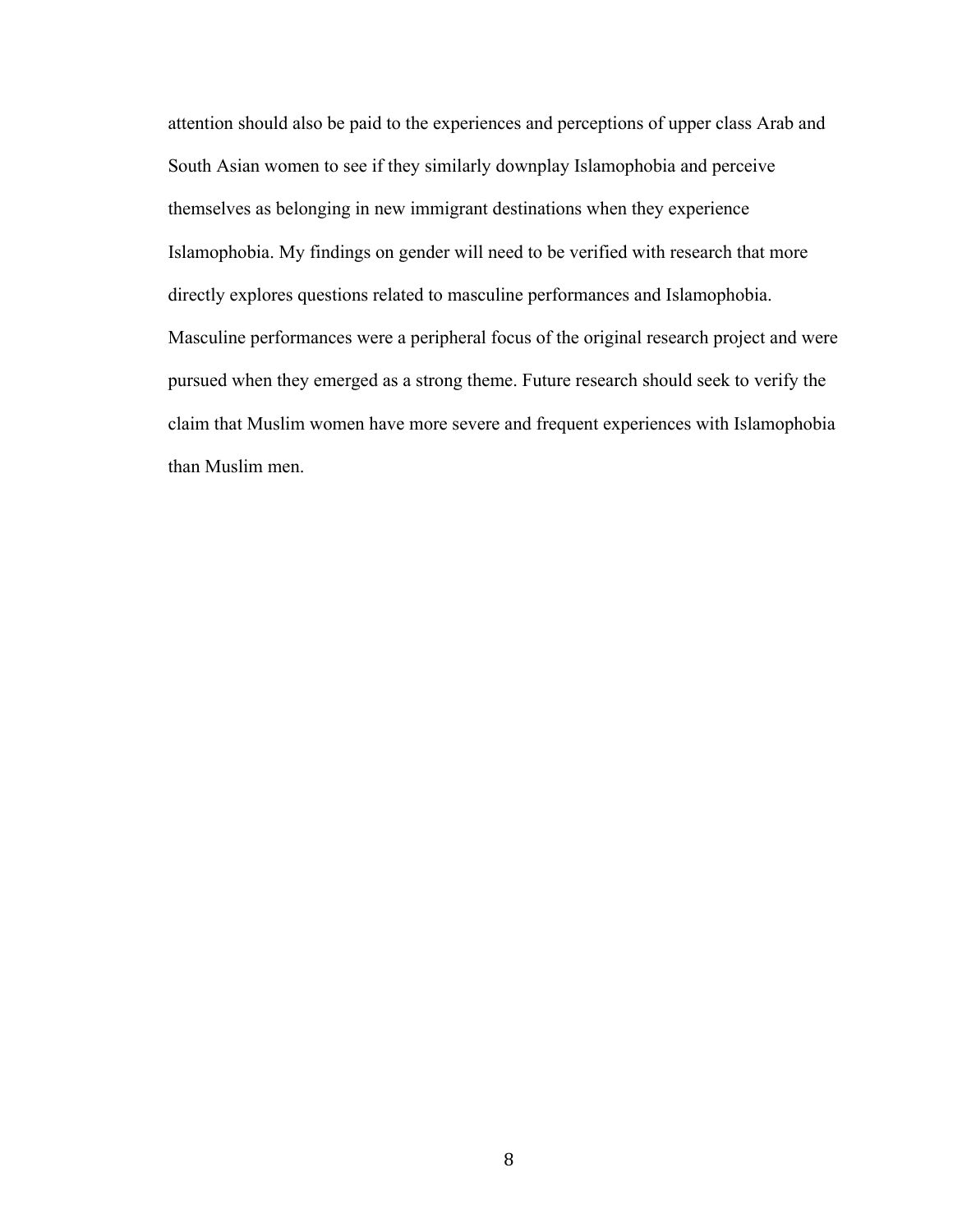### CHAPTER 2: LITERATURE REVIEW

In this literature review, I first introduce intersectionality as an overarching theoretical paradigm that guided this work. Second, I broadly discuss theories on race and racism(s) in the United States (U.S.) during the  $20<sup>th</sup>$  and  $21<sup>st</sup>$  centuries. I highlight the shortcomings of these theories for understanding the experiences of intermediary racial groups and more recently racialized ethnic groups, such as Arabs and South Asians, especially in the context of a global society increasingly shaped by human migration. Third, I provide a demographic overview of Arab and South Asian Americans in the U.S. and discuss the ways that they experience systems of race and racism. I discuss the emerging literatures on Islamophobia and the racialization of Arabs and South Asians as Muslims, paying special attention to the calls of leading scholars for continuing research. I demonstrate that the current study answers these calls for qualitative and intersectional analyses of Arab and South Asian experiences and perceptions of Islamophobia. Fourth, I briefly discuss scholarship on "model minority" stereotyping because upper class interviewees in one locale discussed being the subject of this stereotype. Fifth, I outline literature on place and belonging. I provide a deeper discussion of scholarship on the ways that new immigrant groups experience belonging and barriers to belonging in nontraditional immigrant destinations—such as rural parts of the U.S. South. I provide a deidentified overview of the locales studied because place is central to my analysis. As I will demonstrate,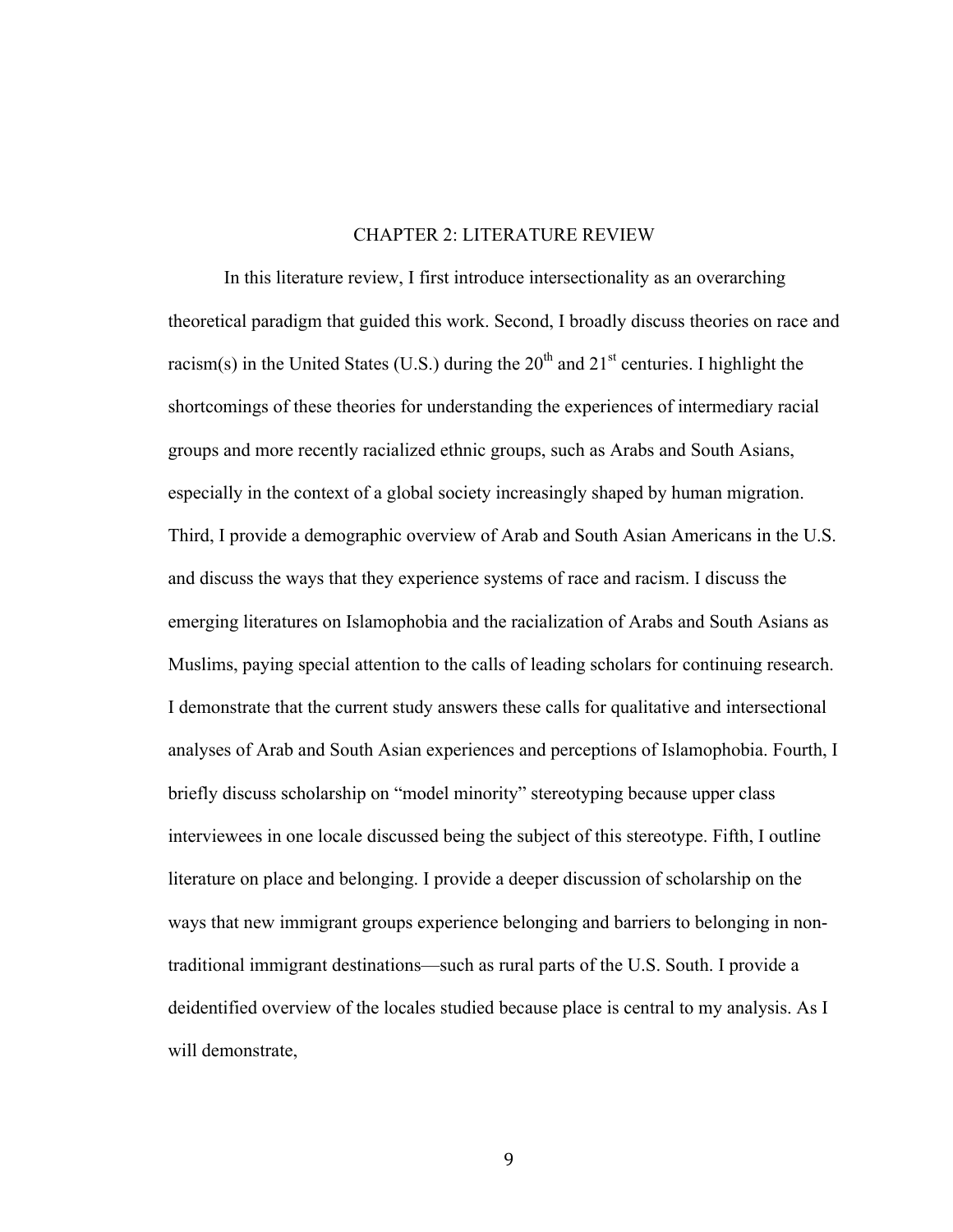the current study presents a unique opportunity to add to our understanding of how social class impacts belonging and experiences in new immigrant destinations. Sixth, I outline literature on gender and masculinities. Finally, I briefly outline literature that guide my discussion of class and social stratification.

### *Intersectionality*

Intersectionality is a critical framework for this study because I analyze the ways that systems of race, gender, social class and place interact to impact the lived experiences and perceptions of Arab and South Asian men. Collins (2015) describes intersectionality as a multidimensional or multifaceted knowledge project that is historically rooted in the diametric oppressions and activisms of oppressed groups. Thus, intersectionality—in its purest sense—is not simply an academic theory. Intersectionality has also gained a growing acceptance in the academy and scholars have reached the consensus that:

"The term intersectionality references the critical insight that race, class, gender, sexuality, ethnicity, nation, ability, and age [I add place] operate not as unitary, mutually exclusive entities, but as reciprocally constructing phenomena that in turn shape complex social inequalities" (Collins 2015: 2).

Perhaps most famously, intersectional theories have been used to analyze the unique domination-based experiences and positions of Black women. In this example Black women are marginalized in complex ways, and their "Blackness" and "womanhood" are mutually constructing categories that cannot be separated. For example, in her seminal work on "Black Feminist Thought" Collins (2000) demonstrates the ways that black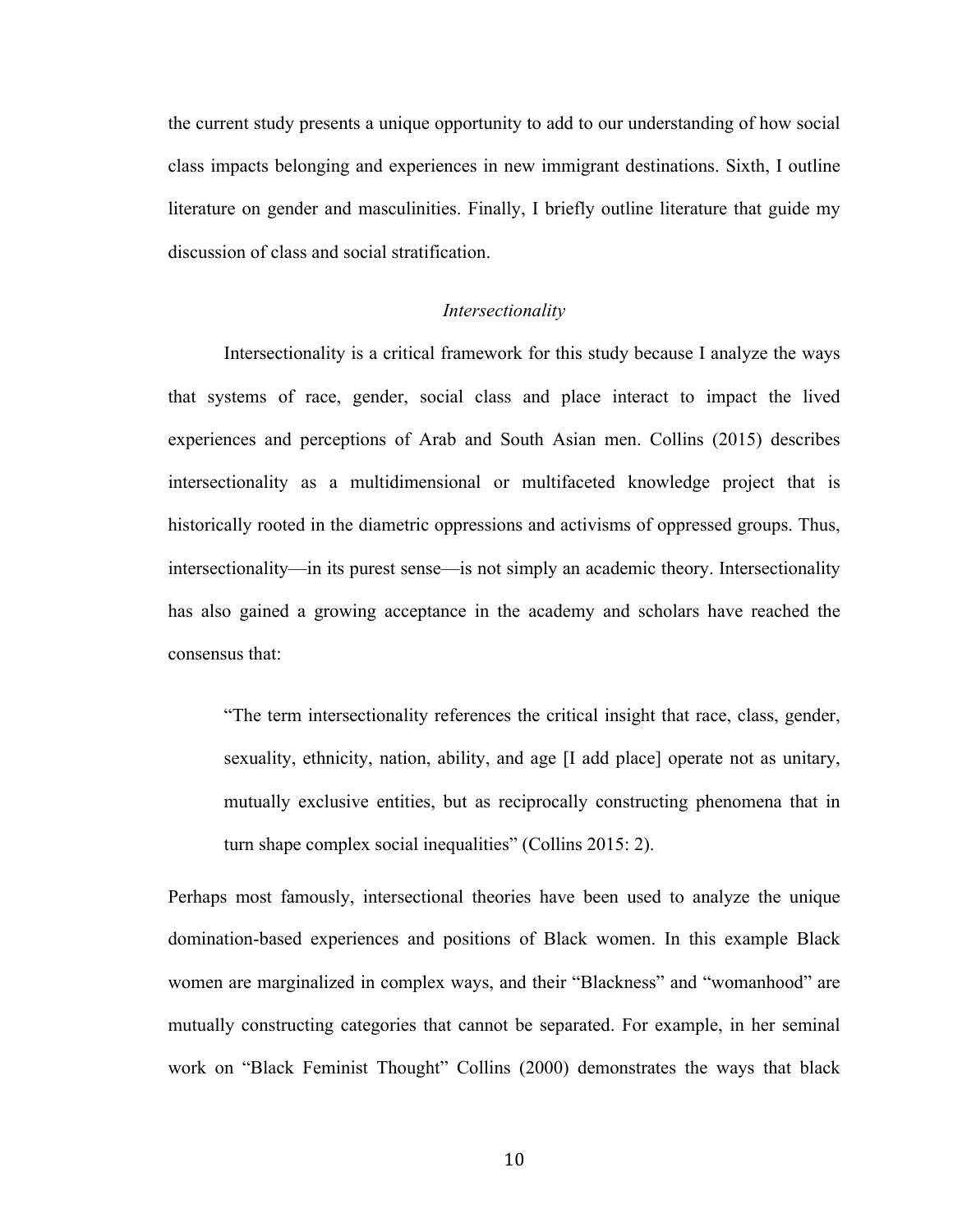women's lived realities and needs are overlooked by first- and second-wave feminist and anti-racist movements.

Intersectionality is a dynamic, relatively young and interdisciplinary theoretical framework. Thus, scholars are continuously revisiting and redeveloping the epistemological bases for conducting intersectional studies. Choo and Ferree (2010) outline three types of intersectional analyses as "group-centered", "process-centered", and "system-centered," and encourage sociologists to vie for the latter. Group-centered analyses have the positive aim of providing a voice to historically oppressed and silenced groups, especially with respect to the academy. However, such analyses often prioritize description rather than providing an institutional-relational and sociological comparison. Thus, group-centered analyses run the risk of fetishizing difference and constructing content areas of expertise, e.g. Africana women's studies. The second, more advanced form of analysis focuses on intersectional forces via variables where scholars specify axes of difference to be theoretically isolated. However, these analyses—frequently characterized by comparative studies—"[run] the risk of focusing on abstracted structures in their intersectional configuration, thus turning the persons … experiencing … interactions into incidental figures, underplaying their agency in these complex constellations of forces" (Choo and Ferree 2010: 134). Instead, Choo and Ferree advocate for system-centered analyses, where: "the account of intersectionality as a complex system sees gender and race are fundamentally embedded in, working through and determining the organization of ownership, profit, and the commodification of labor…" (Choo and Ferree 2010: 135). For instance, rather than focusing on affected groups or on what axes of difference are significant in shaping the intersectional experiences of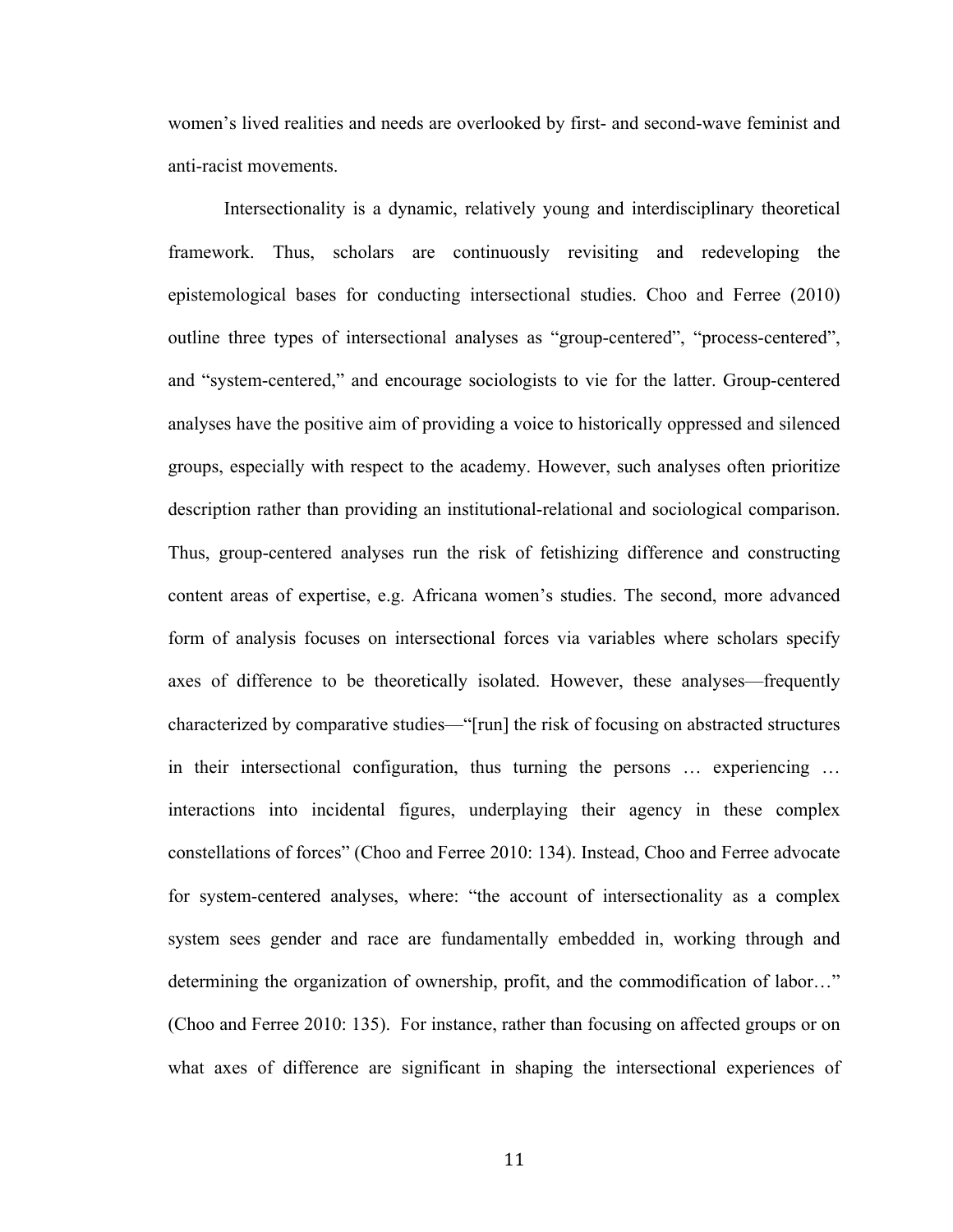groups, studies should focus on the systems themselves that produce inequalities. I use a system-centered analysis to address the complex ways that place-specific iterations of Islamophobic racism, sexism, and classism impact perceptions of Islamophobia and belonging for Arab and South Asian men. In doing so, I incorporate a discussion of the ways that men from different class backgrounds interact with surrounding geographic communities, perform masculinities, and describe personal belonging in relation to their social location and Arab and South Asian histories in a small rural town in the U.S. South.

Scholars writing to the field of Islamophobia and the racialization have addressed the ways that gender informs Muslim racialization as foreign or anti-democratic (Akram and Johnson 2002 and Selod 2015, 2016, and 2019). Scholars who study groups racialized as Muslims (Cainkar and Selod 2018) and other intermediary groups (Marrow 2009, Rockquemore et al. 2009, Saperstein and Penner 2012) have issued calls for additional intersectional research addressing the experiences of Muslims and how intermediary racial categories are formed and inhabited. These calls have been issued because the various systems of racism, Islamophobia, sexism, and classism interact in complex ways to maintain systemic inequalities and subordination. A more nuanced understanding of these systems is needed to combat these forces together. This study answers these calls by addressing the ways that upper-, middle-, and working-class Arab and South Asian men experience and interpret their experiences with Islamophobia, contribute to hegemonic gender orders, and experience and perceive belonging based on social class in the U.S. South.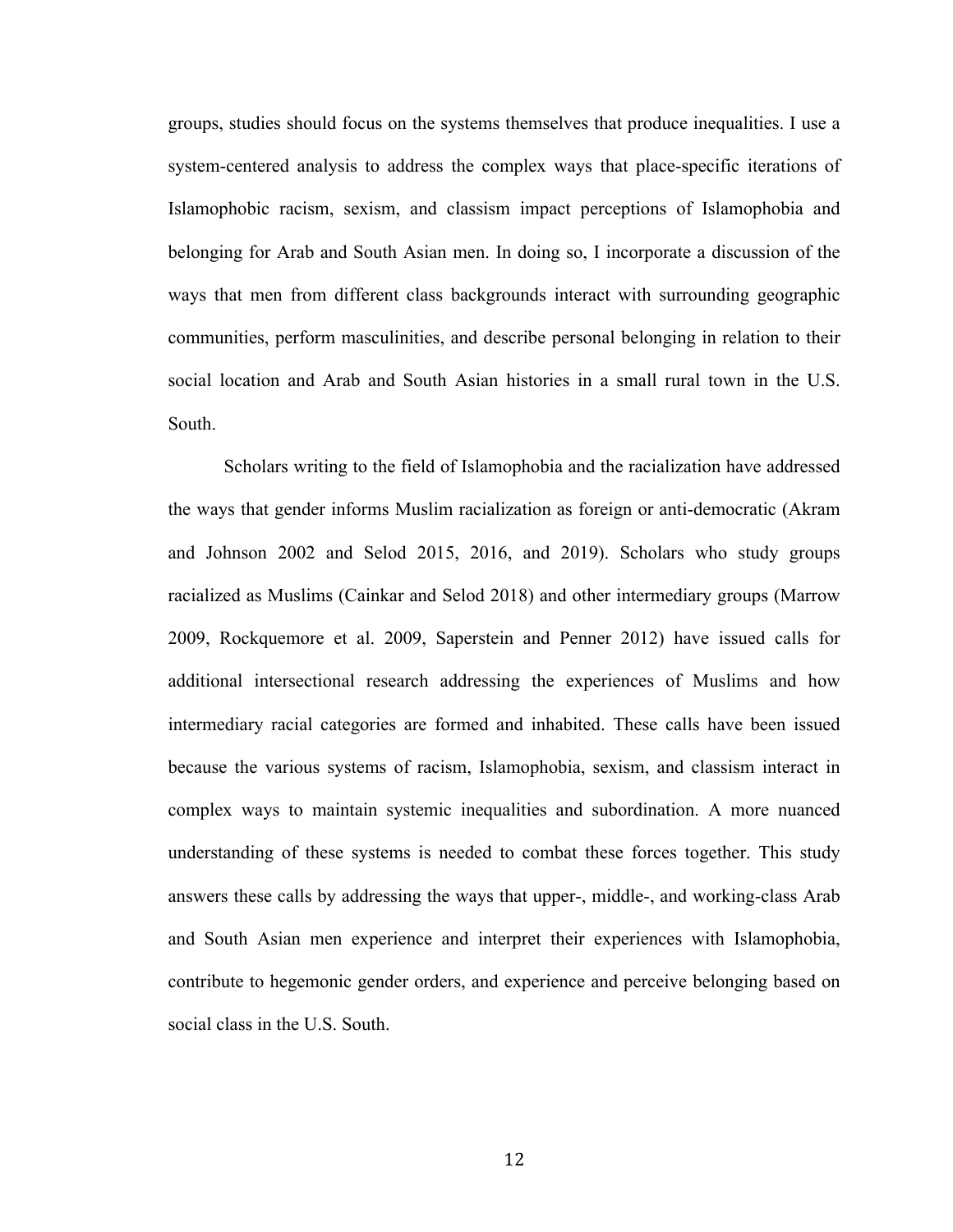### *Race and Racisms*

Races are historically constructed according to processes of racialization, whereby "racial meanings are assigned to previously unclassified relationships, social practices, or groups" (Omi and Winant 2015: 13). Thus, it makes sense to say that races are historically and socially constructed political categories of difference that are based on external markers deemed to be significant. Scholars of race agree that races are externally created and imposed on groups, primarily by dominant group members on subordinate group members (Bonilla-Silva 1997 and 2015, Kibria 2000, Morning 2001, Omi and Winant 2015). By contrast, ethnicity is typically defined in Weberian terms, whereby ethnic groups are formed around claims to kinship, common history, and connections to certain symbols that capture the core of the group's identity (Kibria 2000, Morning 2001, Nagel 1994). Per the process of racialization (Omi and Winant 2015), ethnic groups can be given racial meaning.

During the late-twentieth and early-twenty-first centuries, sociologists have issued calls to develop comprehensive theories of racism (Bonilla-Silva 1997, Golash-Boza 2016, Winant 2000). The most popular responses to these calls tend to explain racial phenomena via an interplay between macro-level: structure, institutions, organizations, and regimes; and micro-level: experiences, discrimination, groups, and identities. Furthermore, recent theories (Bonilla Silva 1997, 2004, 2015; Feagin and Elias 2013; Omi and Winant 2015) have tended to grant more power to structure than individual agency in describing what shapes racial matters in the U.S. For instance, Bonilla-Silva (1997, 2015) summarizes his "racialized social systems" here: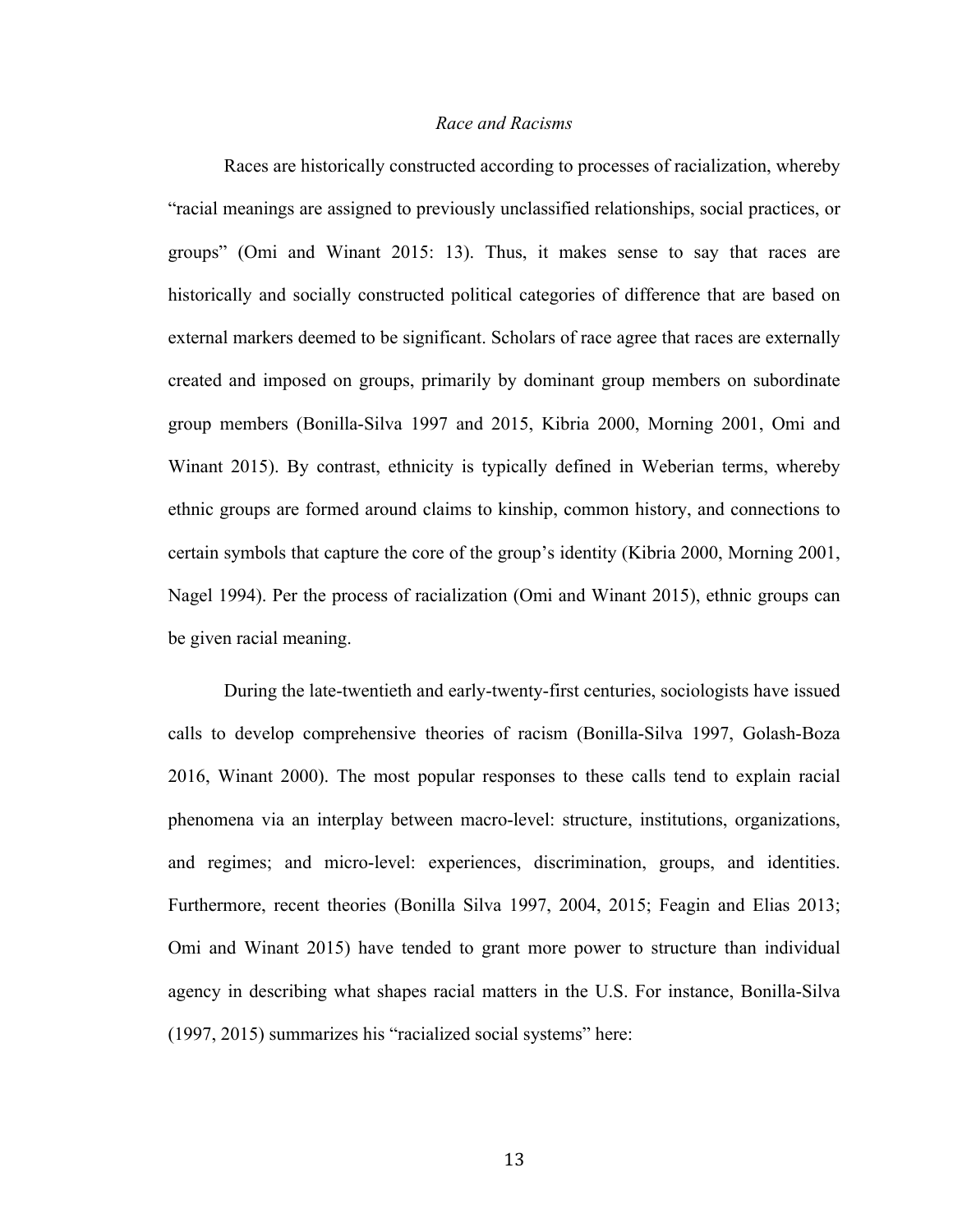"First, racialized social systems are societies that allocate differential economic, political, social, and even psychological rewards to groups along racial lines …. After a society becomes racialized, a set of social relations and practices [the racial structure of society] based on racial distinctions develops at all societal levels …. Second, races historically are constituted according to the process of racialization…. Third, on the basis of this structure, there develops a racial ideology [popularly characterized as racism]. Fourth, most struggles in a racialized social system contain a racial component, but sometimes they acquire and/or exhibit a distinct racial character… Finally, the process of racial contestation reveals the different objective interests of the races in a racialized system." (474)

For instance, in U.S. history groups of mostly Western-European ancestry came to define themselves as white and claim the rewards and privileges associated with whiteness. Dominant ideologies have developed and shifted that justify racial dominance and subordination, and a rich history of struggles and contestations that have a racial nature. All racial groups in the U.S. must consequently grapple with this system of white supremacy. And Whites, seeking to maintain their advantage, police and protect the boundaries of whiteness. Historical examples of this are: slave codes, anti-miscegenation laws, rules of hypo-descent, supreme court rulings on citizenship that appeal to race, physical segregation, etc.

More recently, however, these structurally based explanations of contemporary racial regimes have come under theoretical scrutiny for their apparent inability to address how intermediate racial groups come to be formed, inhabited, and experienced (Marrow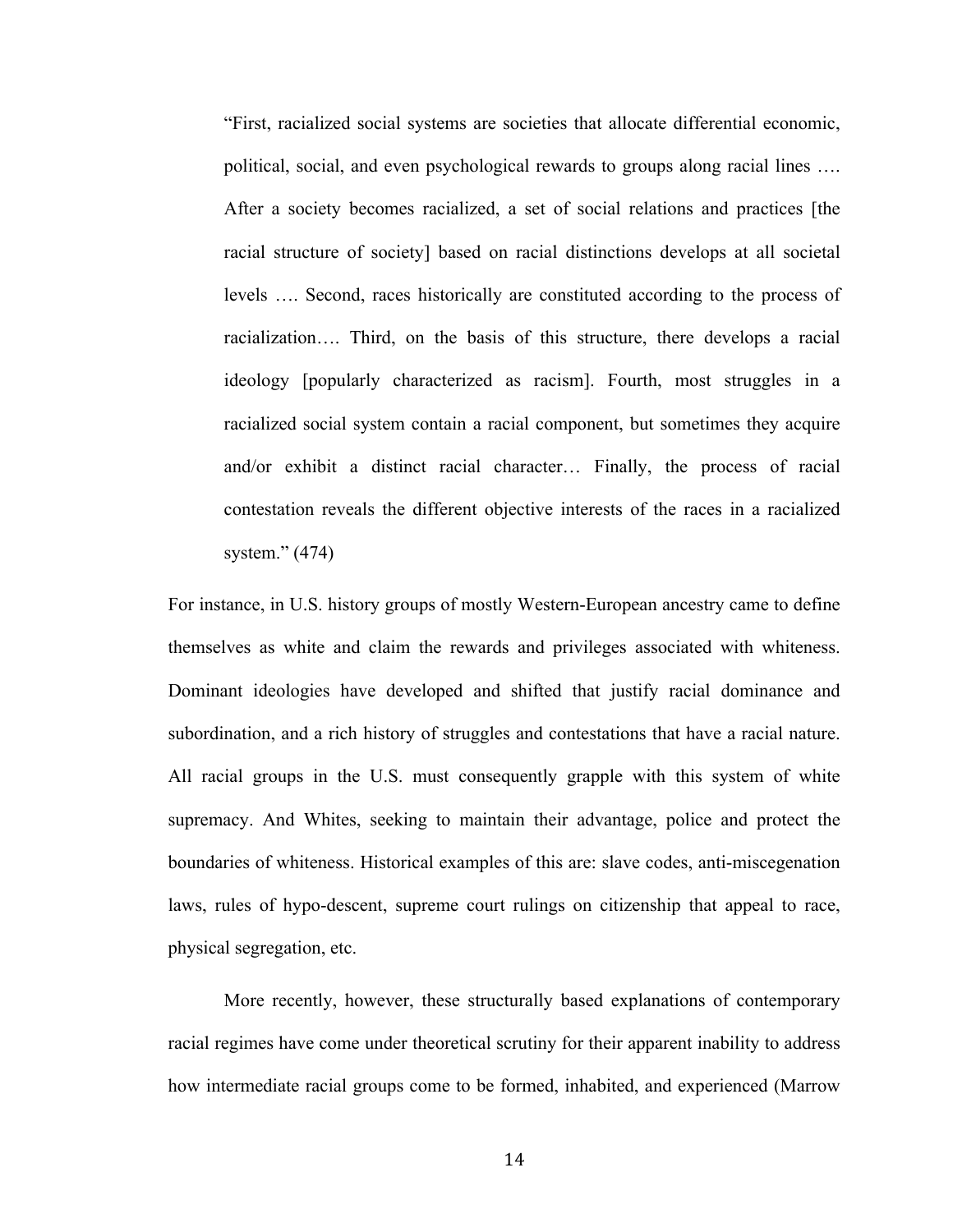2009, Rockquemore et al. 2009, Saperstein and Penner 2012). By intermediate, I refer to groups that exist outside of a prototypical U.S. White/Black racial binary. Many scholars (Morning 2001, Rockquemore et al. 2009, Selod 2015, Zopf 2018) have argued that the major paradigms used to understand race in the U.S. are based in this problematic White/Black racial binary, shaped primarily by the legacies of chattel slavery, postemancipation subordination and violence, Jim Crow segregation, residential apartheid, the black civil rights movement, white backlash, and colorblindness. Such paradigms do not adequately explain the complex and unique histories of Asian American, first-nations, multi-racial, or more recently racialized ethnic groupings—e,g, Arabs and South Asians, and Latinx groups. Morning (2001) argues in a paper on the racial self-identification of South Asians,

"Much of the literature on racial formation privileges the broad social and political forces, historical and contemporary, which shape the development and spread of racial schema. Students of racial formation writ large, however, often ignore the individual-level actions and encounters that shape racialization on the ground."  $(63)$ 

These shortcomings are amplified by the large-scale demographic shifts that have occurred in nation-states like the U.S., as historically restrictive immigration policies have been lifted and globalization has enabled more people to move internationally; and furthermore, as popular understandings of race itself changes (Marrow 2009, Meer 2008, Rockquemore et al. 2009, Saperstein and Penner 2012, Zopf 2018). Until recent history, virtually all national-U.S. immigration policy was explicitly informed by racialized nativism that favored European origin whites. For instance, The Chinese Exclusion Act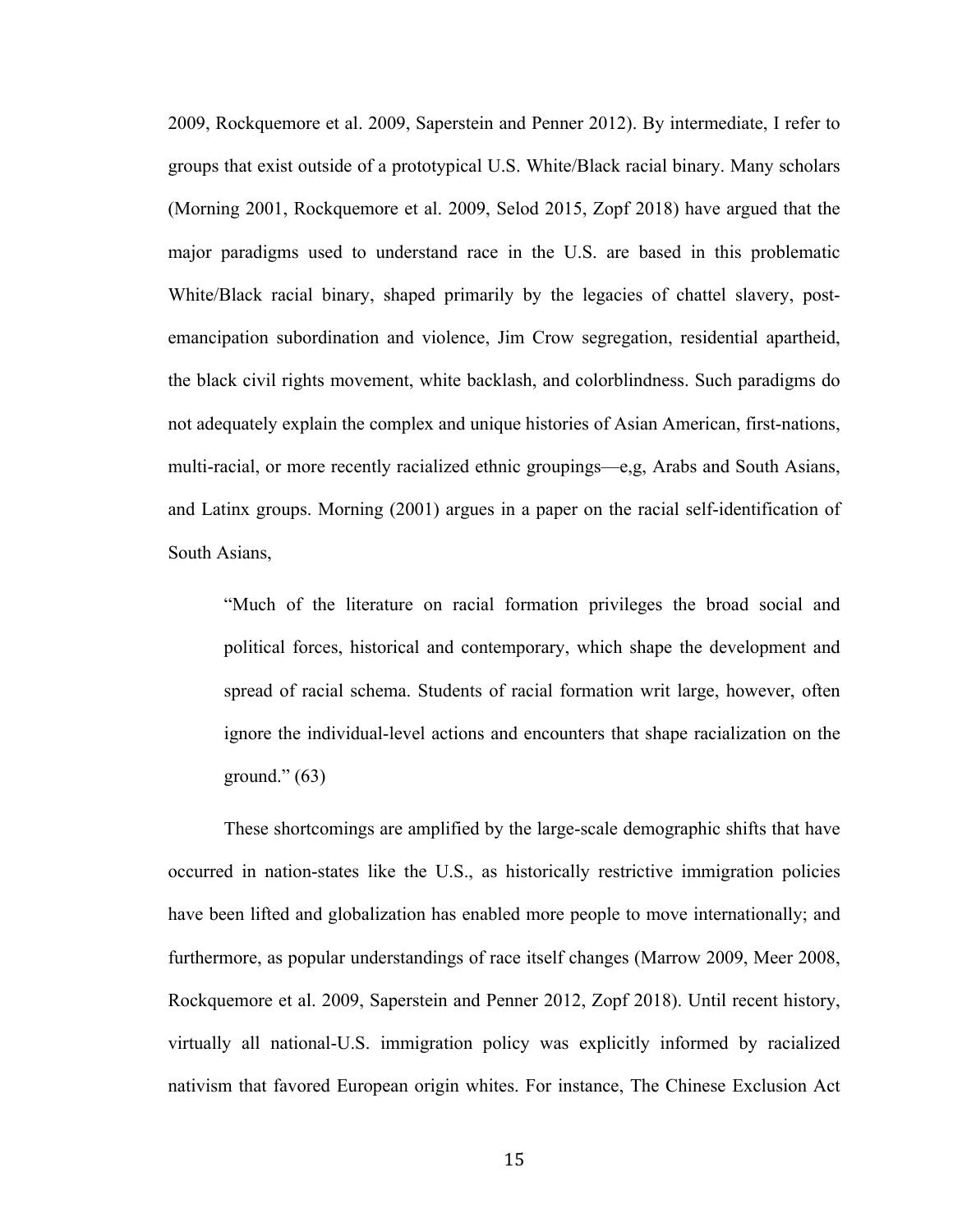[CEA] [also the immigration act of  $1882$ ]<sup>2</sup> was the first federal legislation to suspend immigration for an entire group based on their nationality of origin [Chinese] (Wu 2017, Golash-Boza 2018, Zhou 2012). While the CEA marked a significant moment in U.S. history, it is not unique from the many federal policies that it set the precedent for. The Immigration act of 1917 expanded the Chinese Exclusion Act to include India, Burma, the Malay States, Arabia and Afghanistan (Golash-Boza 2018, Zhou 2012). The Johnson-Reed Act of 1924 "cut off almost all immigration from Asia and instituted national quotas restricting immigration from Eastern and Southern Europe, Africa, and the Middle East" (Munoz 2008: 41). These racial quotas on immigration would remain in effect until the Hart-Cellar Act of 1965 overturned them (Golash-Boza 2018; Hirschman and Massey 2008, Munoz 2008).

Perhaps unsurprisingly so, these racially restrictive histories have had a direct impact on the demographic composition of the U.S. (Hirschman and Massey 2008). The Migration Policy Institute (2017) tracks a dramatic growth in the portion of U.S. residents who are foreign born; from 1970 to 2017 this number increased from 9,619,300 to 44,525,900. During this time foreign-born people in America comprised 4.7, and later 13.7 percent of the total U.S. population (Migration Policy Institute 2017). U.S. immigrant populations also shifted from being overwhelmingly characterized by Western European nationalities [Whites] to most immigrants originating in the Americas and Asia [intermediate racial categories] (Migration Policy Institute 2017). Arab and Pakistani American populations have drastically increased in recent time. The Arab American

 $2$  The CEA was passed in 1882, renewed in 1892, and made permanent in 1902. This act would ultimately be repealed to permit an annual quota of Chinese immigrants in 1943. (Wu 2017)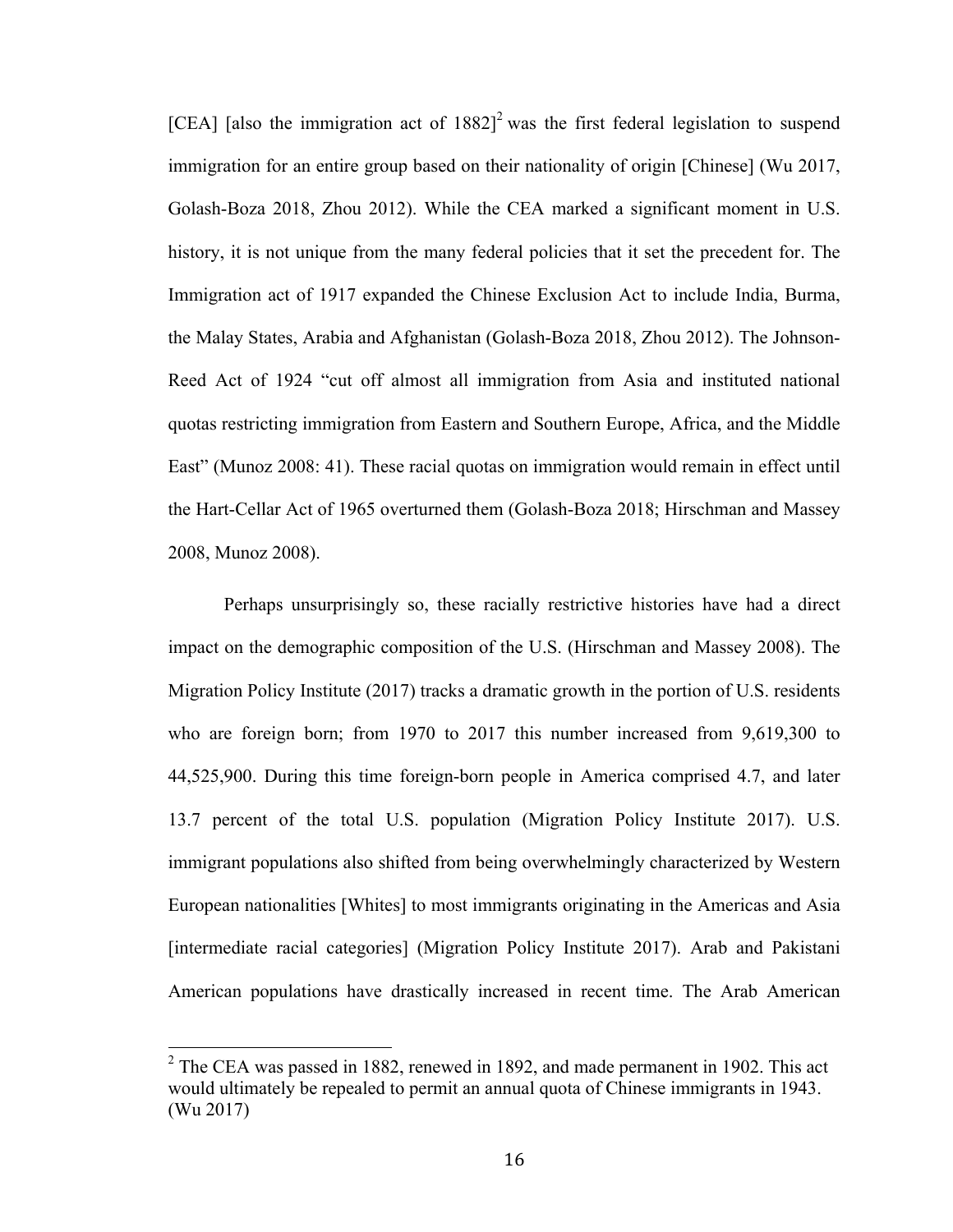Institute [AAI] reports that, "[t]he number of Americans who claim Arab ancestry has more than doubled since the Census first measured ethnic origins in 1980 and is among the fastest growing Arab diaspora populations in the world." According to U.S. Census estimations, AAI reports that there are 2,041,484 Arab Americans in the U.S. Similarly, López et al. (2017) estimate that the Pakistani American population grew from about 204,000 in 2000 to 519,000 by 2015 [a 154% increase].

In light of these demographic changes and critiques of theories of race and racism, this research project studies Arab and South Asian men—an intermediary racial group who are frequently racialized as Muslims. I discuss this process of racialization in the next section. In the findings sections, I demonstrate how experiences with racism and perceptions of belonging vary for men based on their social class positions.

### *Islamophobia and the Racialization of Arabs and South Asians as Muslims*

Recall that racialization refers to the processes of assigning racial meanings "to previously unclassified relationships, social practices, or groups" (Omi and Winant 2015: 13). More specifically, racialization operates to categorize and place people in the existing racial hierarchy and is thus part of the ascription process. Racialization does not occur uniformly. In sociology, Islamophobia is increasingly being discussed as a form of racism, even though Islam is officially a religion and not a race (Akram and Johnson 2002, Allen 2018, Cainkar and Selod 2018, Garner and Selod 2015; Jaffe-Walter 2016, Rana 2011, Razack 2008, Selod 2015, Zopf 2018). In their seminal work on the racialization of Muslims, Garner and Selod (2015) outline the theoretical justifications for this position. Recall that the historical process of creating racial categories is called racialization (Omi and Winant 2015: 13). Since race is a social construction—not rooted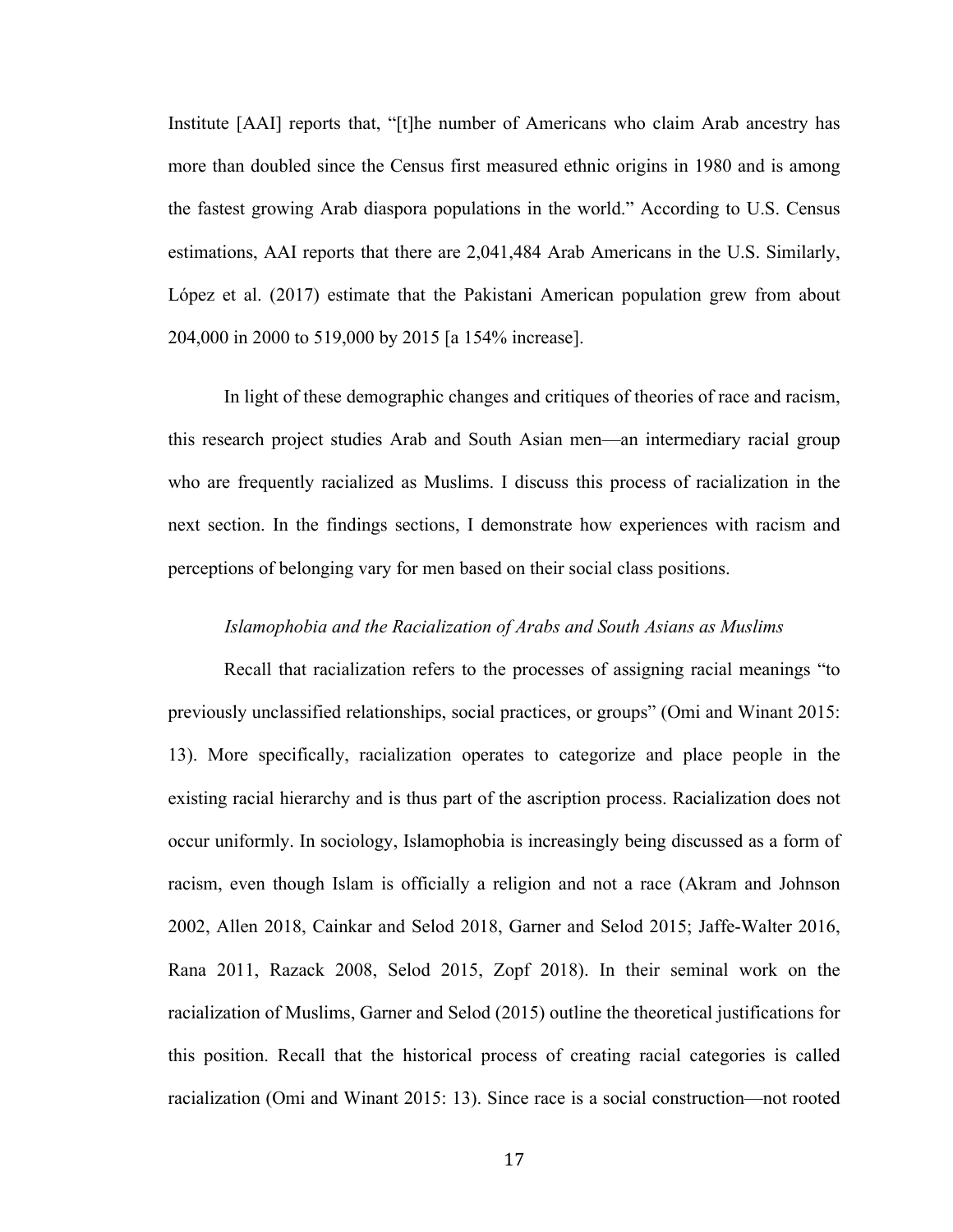in biology, it "has historically been derived from both physical and cultural characteristics" (Garner and Selod, 2015: 12). This includes cultural attributes such as a group's faith tradition. A clear example of this is diasporic Jews who, despite being racially classified as white, have historically been the victims of racism with pseudoscientific justifications. According to Garner and Selod (2015): "[r]acialization provides the language needed to discuss newer forms of racism that are not only based on skintone, as well as other forms" (12). Per Gast et al. (2021) "[i]mmigrants face distinct forms of racialization depending on how their cultural, social, and physical traits are linked to the U.S. racial hierarchy" (p. 1214). In other words, racialization is group specific and context specific. The racialized category of Muslims—which includes Arabs and South Asians—has been ascribed meaning as culturally deficient, anti-American, potential terrorists, and men are deemed to be misogynist patriarchs who abuse Muslim women (Selod 2015).

New scholarship (Jaffe-Walter 2016, Love 2017; Rana 2011; Selod 2015, 2016, and 2019, Zopf 2018) using a racialization framework to address the experiences of Muslims in Western societies has yielded great theoretical insights during the twenty-first century. For instance, Love (2017) details a long history of Islamophobia and a racialization of Muslims that dates to  $19<sup>th</sup>$  and  $20<sup>th</sup>$  century Orientalist depictions of 'the Muslim world.' Selod (2015) finds that Arabs, South Asians, and Muslims are racialized as terrorists, patriarchs, misogynists, and anti-American pundits. Because of this, they experience surveillance and scrutiny related to their presumed nationalities of origin and allegiance. She further demonstrates that both government agencies and private citizens contest Muslim American's citizenship during everyday social interactions. Despite not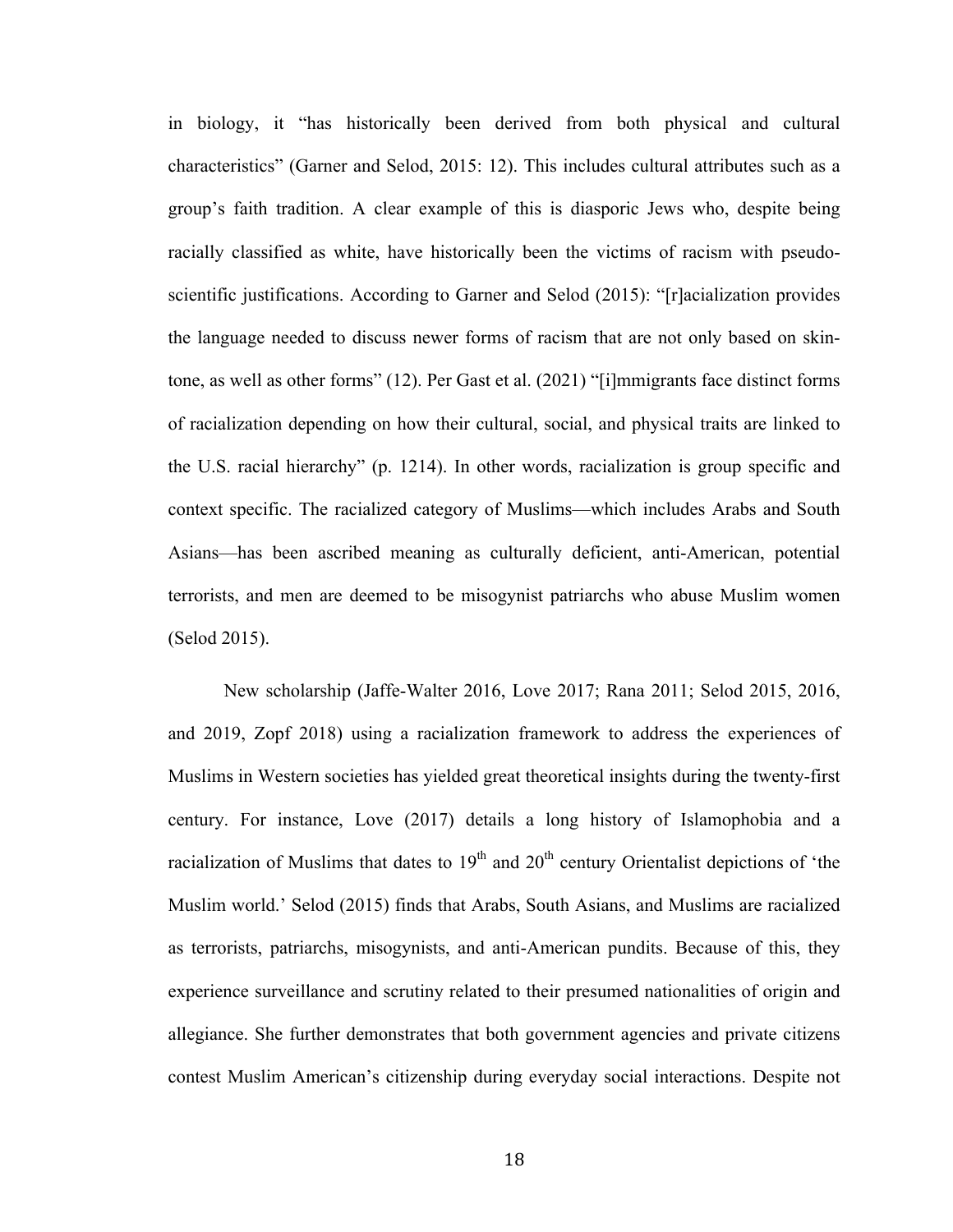directly using the term racialization, Lean (2012) traces the historical media development of Muslims as an oppositional other and reveals the material and financial resources that have been used to buoy Islamophobic discourse by popular right-wing news. This history parallels the claims that we are witnessing the construction of a Muslim racial-political category, which is used and acted against in contemporary racialized social systems.

Selod (2019) broadly argues, "Arabs and South Asians who are also Muslims are moving down the racial hierarchy because of the racialization of a Muslim identity" (566). Thus, they are frequently unable to claim all the benefits that whiteness affords. However, Arab and South Asian citizenship has long been contested. Morning (2001) writes of South Asians, "[i]n the early years of the twentieth century, when whiteness (or African ancestry) was a prerequisite for naturalization, American courts vacillated on the question of whether Asian Indians were white or not" (61). Take for example, the contradictory U.S. Supreme Court Cases of Takao Ozawa v. U.S. [1922] and Bhagat Singh Thind [1923] where the U.S. Supreme Court twice ruled on citizenship and contradicted itself in one instance, appealing to the popular racist sciences of the day and in the later, appealing to an eye test (Golash-Boza 2018). Scholars have demonstrated that these groups become more susceptible to discrimination and racialization related to presumed foreignness and antagonism towards Western democratic values (Allen 2018; Rana 2011; Selod 2015, 2016, and 2019, Zopf 2018). This susceptibility is popularly categorized as Islamophobia, though many scholars connect these trends to literature on racism (Garner and Selod 2015; Love 2017; Meer 2008; Rana 2011; Selod 2015, 2016 and 2019; Zopf 2018).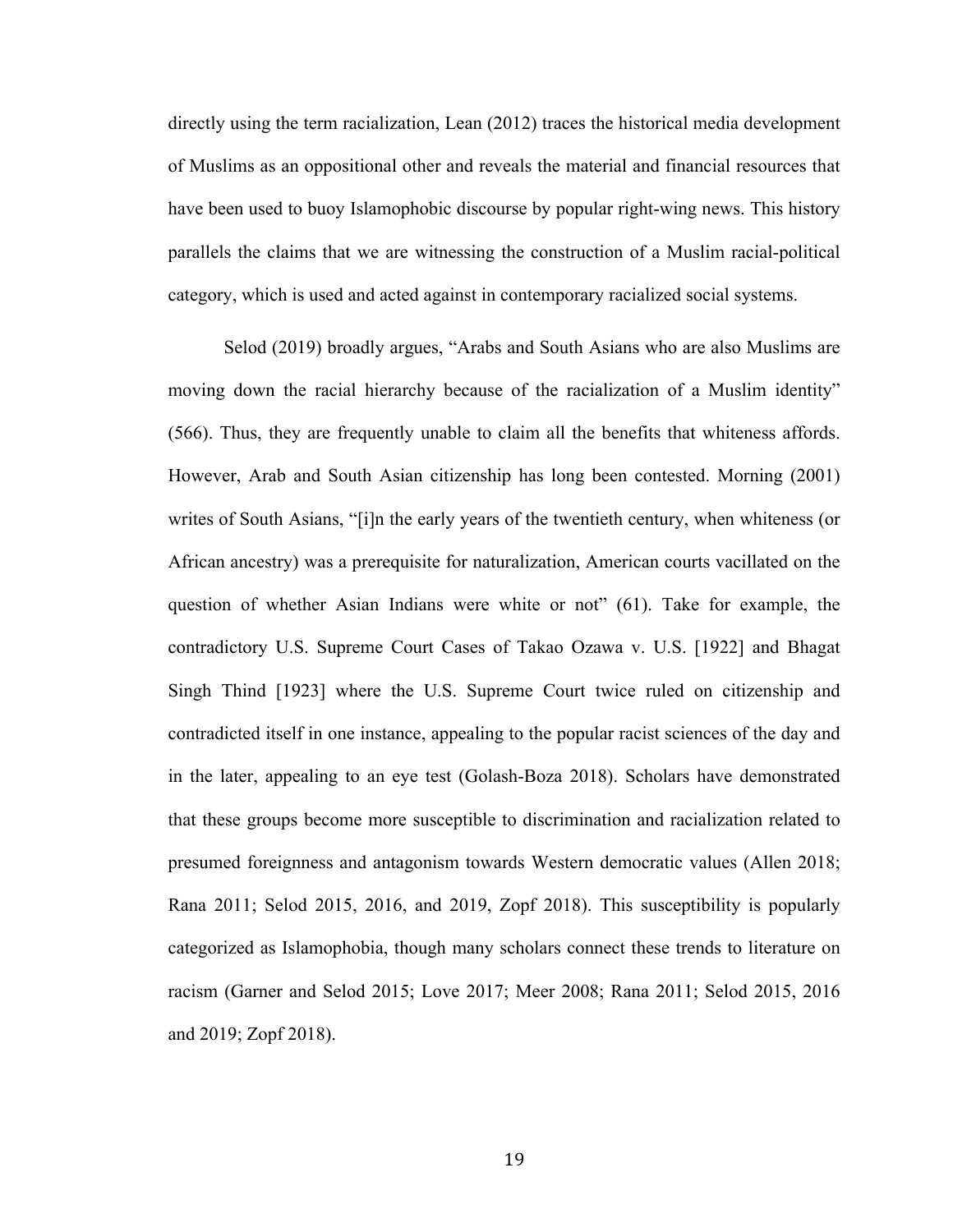As discussed previously, recent scholarship has utilized an intersectional framework to address how a myriad of social designations and factors contribute to differential racialization and experiences of discrimination (Abu-Ras and Suarez 2009, Allen 2018, Selod 2015 and 2019). Selod (2019) finds that Arab and South Asian men and women both are subject to increased surveillance by the state and private citizens. Surveillance occurs in gendered patterns and has gendered and racial logics, e.g., men are constructed as truly violent threats to American democracy, and women are marked as passive victims of patriarchy and a backwards culture. Other scholarship has echoed these claims (Abu Ras and Suarez 2009, Razack 2008; Selod 2015 and 2016). Abu Ras and Suarez (2009) find that both Muslim men and women in New York experienced symptoms of Post-Traumatic Stress Disorder [PTSD] as a result of 9/11, but in gendered ways. And still others (Allen 2018, Meer 2008) have suggested that visibility may contribute to an individual's susceptibility for discrimination. These factors include religious signifiers such as wearing the hijab, wearing a thobe, praying, or attending religious services; and physical characteristics such as phenotype.

Though a literature-base is emerging that situates contemporary Islamophobia in the context of a history of orientalism and racism against Muslims, leading scholars in the field have issued numerous calls for further research. For instance, Garner and Selod (2015: 10) urge scholars to conduct further "fieldwork-based studies (particularly those in which Muslims are the subject of interviews and/or ethnographies)" that engage with the process of racialization. In their "Review of Race Scholarship and the War on Terror", Cainkar and Selod (2018) call for researchers "to embark on studies that fill major gaps in this emerging field of study—such as intersectional approaches that incorporate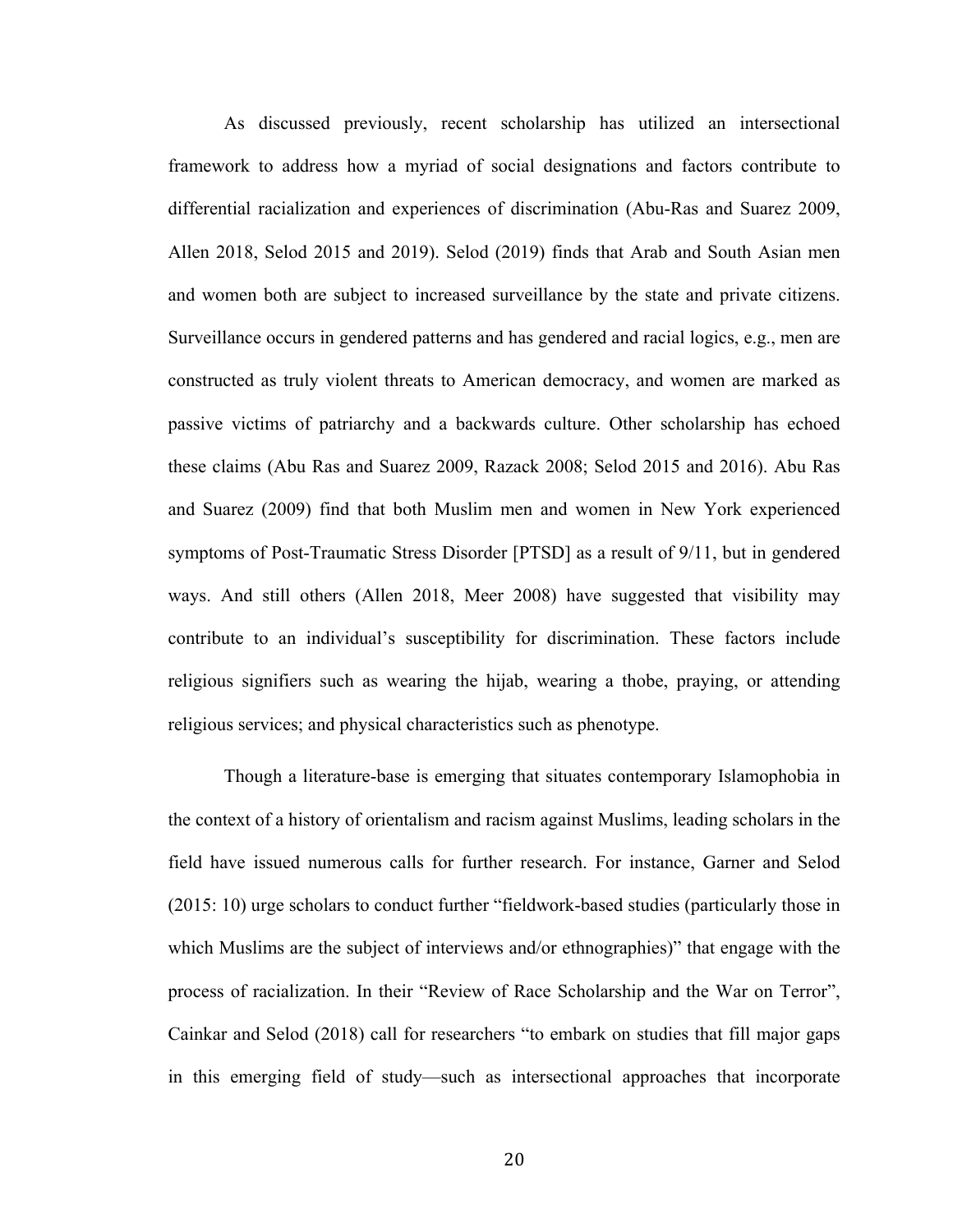*gender*, *communities of belonging*, black Muslim experiences, *class*, and sexuality—and to remain conscious of the global dimensions of this racial project" (10) [italics added]. I address these calls by qualitatively addressing how the interlocking forces of racialization, nativism, class hierarchy and regional isolation impact experience, perceptions, and belonging among Arab and Pakistani American men with immigrantfamily origins.

### *The Myth of the Model Minority*

Though Arabs and South Asian groups have been casted as potential terrorists and patriarchs (Allen 2018; Rana 2011; Selod 2015, 2016, and 2019, Zopf 2018), interviewees from the rural town in my study described being casted as "model minorities." Because of this, I describe the model minority myth and how and why this myth is relevant to racism in the U.S. context. Poon et al. (2016) define the model minority myth as a "racial stereotype [that] generally defines AAPIs, especially Asian Americans, as a monolithically hardworking racial group whose high achievement undercuts claims of systemic racism made by other racially minoritized populations, especially African Americans" (469). They further argue that this myth serves to maintain a racial structure of white supremacy by supporting racist ideologies and maintaining racial barriers. The pan-ethnic label, "Asian," in U.S. racial categorization is inherently broad and limiting and is an example of how these groups are marginalized by the state (Poon et al. 2016). Collapsing such a diverse group obscures analyses of the diverse experiences of Asian Americans, particularly because some sub-groups are considerably disadvantaged by wealth, income, and education. Furthermore, the prioritization of some measures such as educational achievement and household income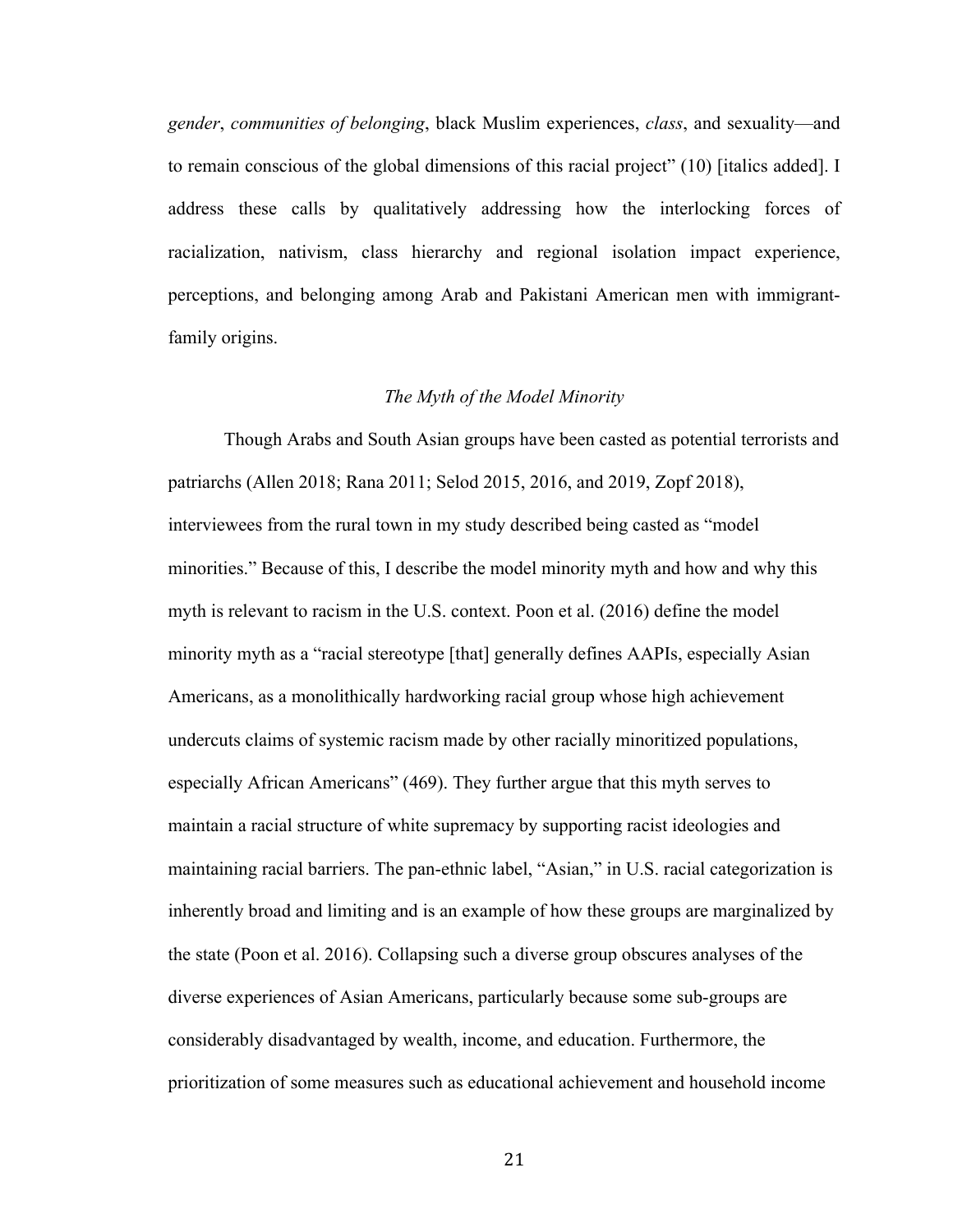obscure the ways that APIs experience racism and white supremacy. In this study, some upper class Arab and South Asian Americans indicated that they were the subjects of model minority stereotyping and thus they were racialized as high achieving "brown" kids or model minorities. However, as I will demonstrate, these same interviewees still experienced sometimes quite severe Islamophobia. My findings nuance contemporary understandings of the racialization of Arabs and South Asians because I demonstrate that social class and local context shape the specific iterations and negotiations of racial meaning. Ultimately though, all iterations still maintain white dominance in the existing racial order In Townsburg the racialization of Arabs and South Asians has a model minority twist. In some instances upper class Arabs and South Asians were racialized as high achieving "brown" kids instead of as terrorists or patriarchs. This demonstrates the importance of considering place in analyses of racialization and stereotyping.

### *Belonging in Place*

In a review of sociological literature on place, Gieryn (2000) defines place in terms of geographic location, material form, and investment with meaning and value. He notes that place is not just a backdrop or context for something else; furthermore, it is not a proxy for demographic or racial variables (Gieryn 2000: 466). Rather, place seeks to address the question of: "[h]ow do geographic locations, material forms, and the cultural conjuring's of them intersect with social practices and structures, norms and values, power and inequality, difference and distinction" (468)? Gieryn (2000) further argues that "place sustains difference and hierarchy… by routinizing daily rounds in ways that exclude and segregate categories of people, and by embodying in visible and tangible ways the cultural meanings variously ascribed to them[;]" (474) and that places can serve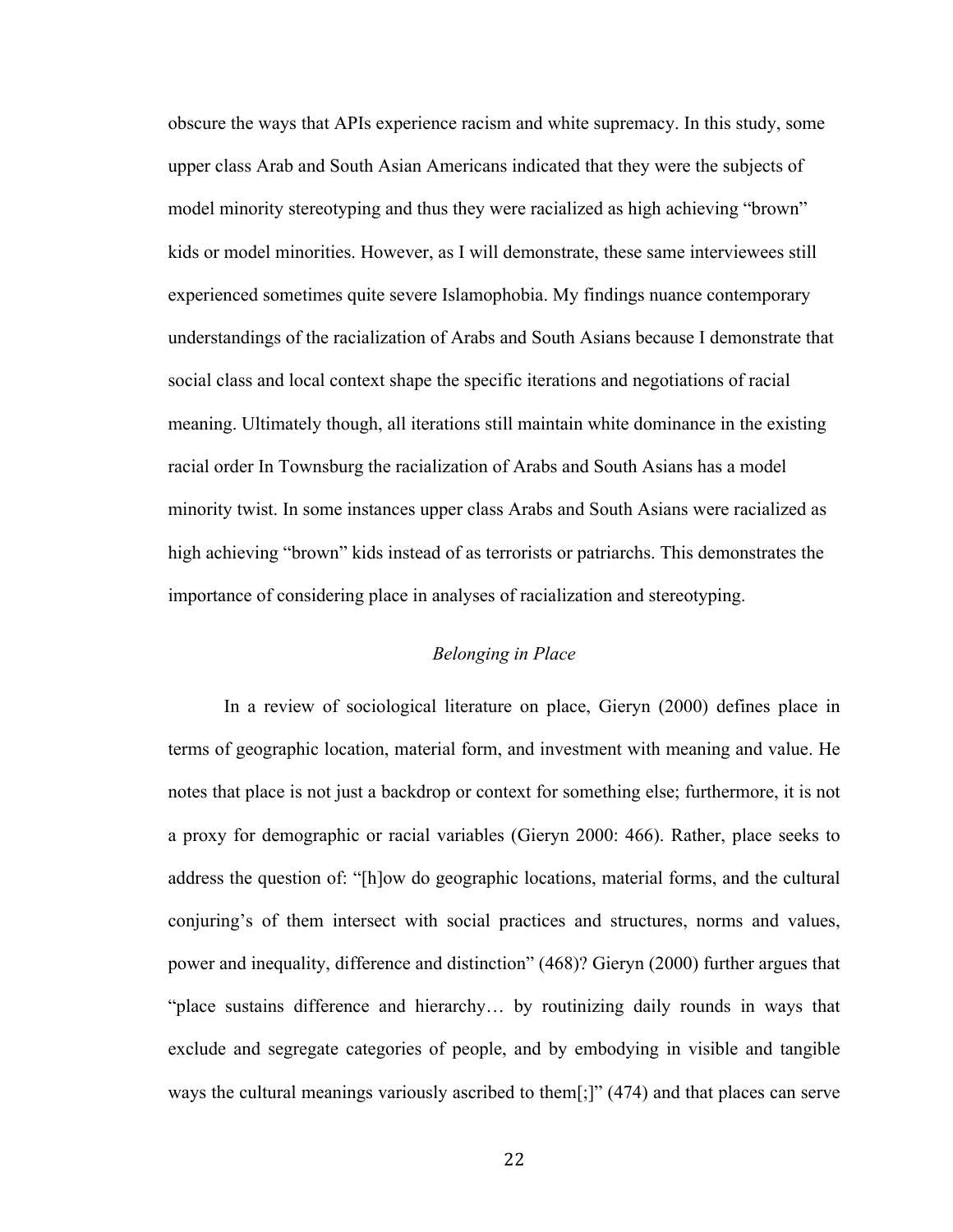as a source of engagement or estrangement (476). In this study I interrogate how Arab and South Asian American men experience and perceive discrimination in new immigrant destinations in the U.S. South, and how place via geographic localities and social class impact experiences and perceptions of belonging among Arab and Pakistani American men in these new immigrant destinations. I use towns and cities as geographic locations to frame my analysis of belonging. I characterize both of these localities as nontraditional immigrant destinations because of their demographic characteristics. As I demonstrate, the unique histories of Arabs and South Asians in these places and relationships to the surrounding communities led to important differences in how Arabs and South Asians from upper-, and middle- and working-class categories between these two localities experienced and perceived personal belonging.

I define new-immigrant destinations as localities that immigrant-origin groups are settling in during the late- $20<sup>th</sup>$  and early  $21<sup>st</sup>$ -centuries that do not match historic trends. Historically, new immigrants to the U.S. have been concentrated in gateway cities, where immigrants have developed and advocated for formal and informal networks, immigrantserving community-based organizations, and inclusive policies (Hirschman and Massey 2008, Marrow 2009a and b). And consequently, studies of immigrant origin populations have been concentrated in these spaces. More recently, immigrant groups have been settling in locations outside of gateway cities. Massey and Capoferro (2008) find that the percent of immigration to the five primary immigrant destination states [California, New York, Texas, Florida, and Illinois] dropped significantly between the five-year periods of 1985-1990 and 1995-2000. Specifically, Mexican immigration dropped from 86 to 61 percent to these states respectively. Other Latinx immigrant groups dropped from 72 to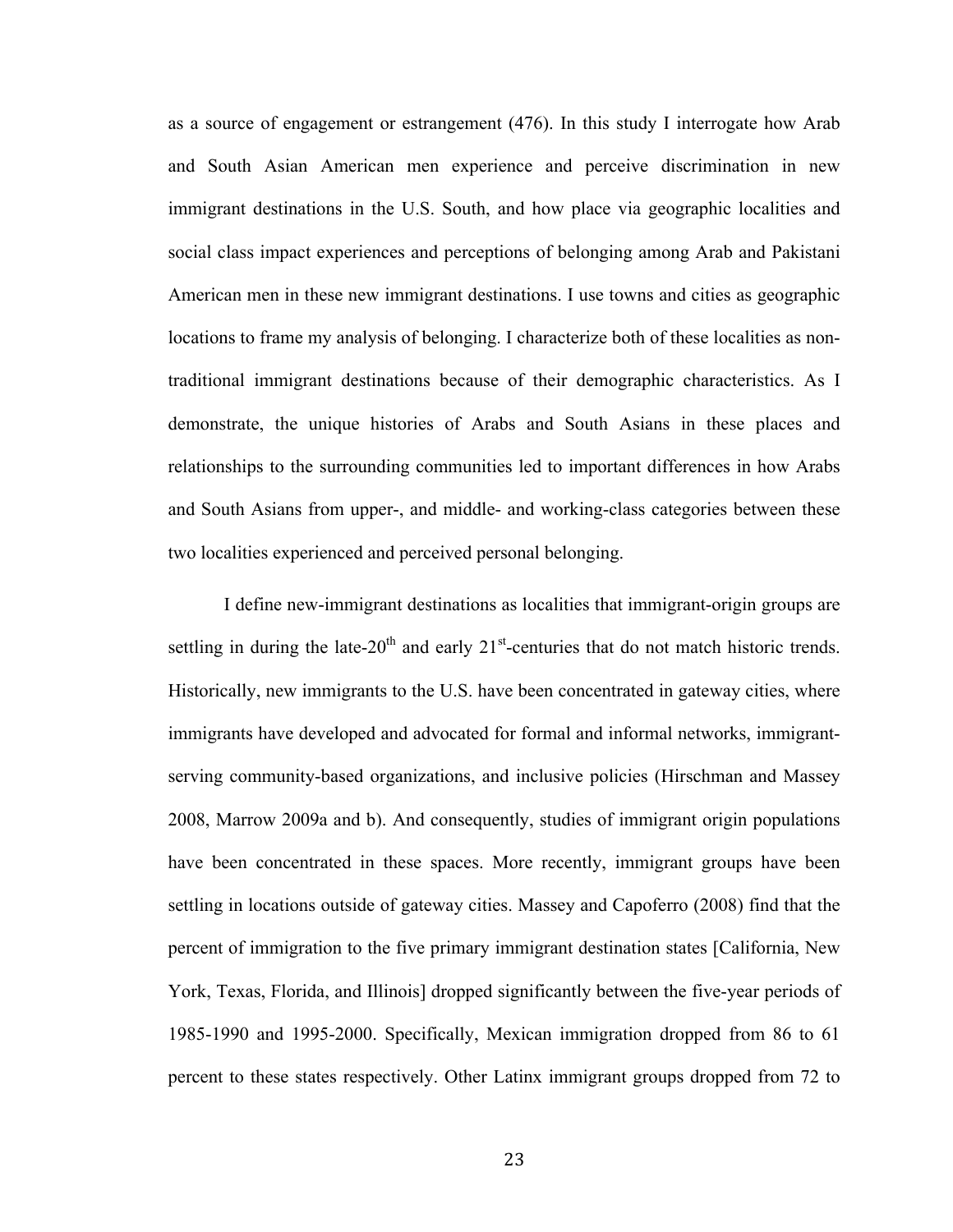42 percent to these states. Asian Immigration dropped from 60 to 52 percent to these states. Non-Asian, Non-Latino immigration dropped from 56 to 47 percent respectively. Hirschman and Massey (2008) attribute these demographic changes to a restructuring American industrial economy. Studying immigrant experiences in these new immigrant destinations provides a unique opportunity to analyze the process of racialization and how intermediate racial groups experience and perceive racism in the U.S. Because as I discussed in the prior section, racialization followed place-based logics. A growing body of scholarship is analyzing experiences in these new immigrant destinations, though most of it focuses on Latinx groups (Dreby and Schmalzbauer 2013, Brown et al. 2018, Marrow 2009a and b, Massey and Capoferro 2008, Mendez and Deeb-Sossa 2020). I argue that the changing place-locations of Arab and South Asian Americans and their subsequent experiences in these new immigrant destinations warrant further study because studying the experiences of these groups in new-immigrant destinations gives us a fuller picture of how Islamophobia, social class, and gender intersect in place-specific ways to effect perceptions of belonging.

Some scholarship (Chaudhary 2018, Hopkins 2007, Hopkins et al. 2007, Mir 2007) analyzes the effects of place on Muslim identities and experiences. However, much of this scholarship addresses Muslim experiences in Europe and seemingly little research attention has been paid to Arab, South Asian, and Muslim experiences in non-traditional immigrant U.S. destinations. In one study, Chaichian (2008) examines the process of community formation for first- and second-generation Iranians in Iowa City, Iowa. He finds that multi-generational Iranian communities are not sustainable because secondgeneration Iranians are migrating out of small urban communities such as Iowa City in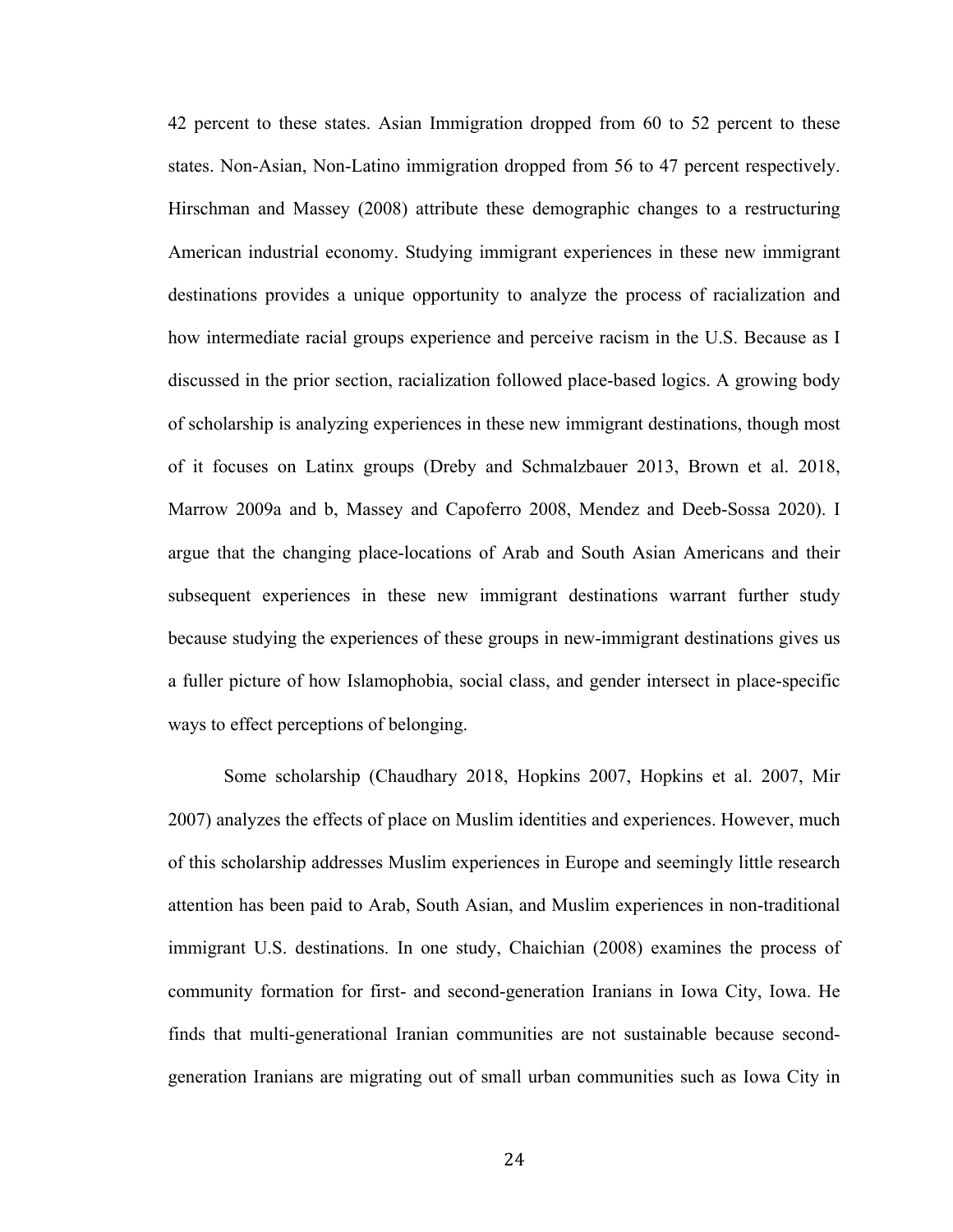pursuit of economic and career opportunities. According to survey data Iranian Americans believe that social isolation and loneliness is a significant pressing problem facing Iranians in the U.S.

Scholars are beginning to address belonging and place-making in new immigrant destinations. These scholars (Antonsich 2010, Dreby and Schmalzbauer 2013, Mendez and Deeb-Sossa 2020, Yuval-Davis 2006) have demonstrated that belonging and place making are complex processes that vary based on populations in question, community characteristics, place, etc. In general, sociological definitions of belonging include personal feeling(s) of "being 'at home' in a place" (Antonsich 2010: 645), or an "identification and emotional attachments to various collectivities and groupings" (Yuval-Davis 2006: 199). Belonging can also refer to the systemic level "value systems" that people use to determine their own and others' belonging (Yuvall-Davis 2006: 199) or "discursive resources that constructs, claims, justifies, or resists forms of social-spatial inclusion/exclusion" (Antonsich 2010: 645).

In a review of social scientific literature on belonging, Antonsich (2010) argues that belonging is a term that is frequently used in a variety of social sciences, but that it is often ill defined. He further claims that scholars have used "identity," "citizenship," and "belonging" interchangeably, or without seeking to address their theoretical or analytical specifics. Belonging-ness may instead encompass identity and citizenship, but it is not synonymous with the two. Belonging is multidimensional. Antonsich (2010) outlines this complexity by incorporating both personal feelings of belongingness and discursive or systemic-level belongingness.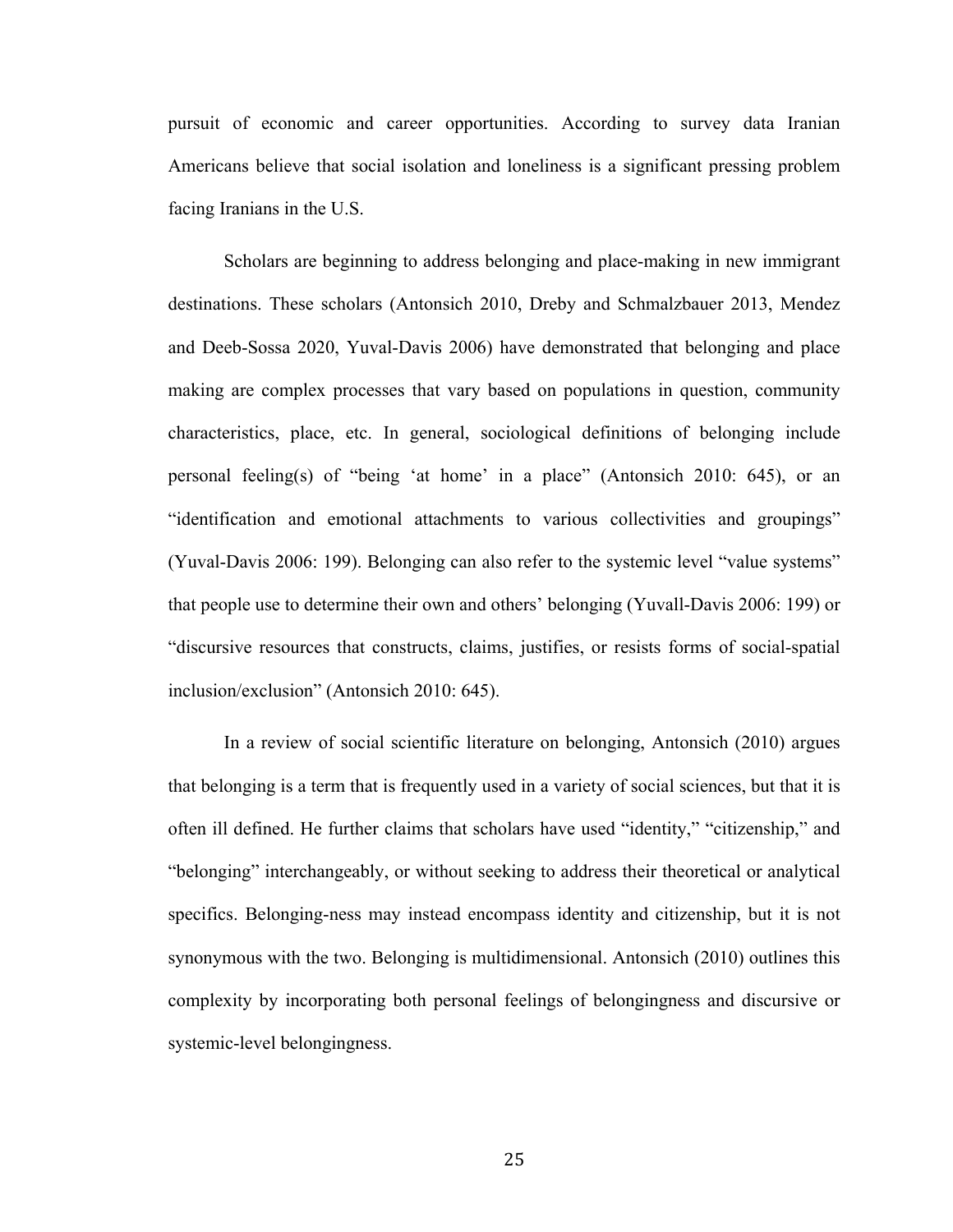Antonsich (2010) outlines five factors highlighted in scholarship on belonging that contribute to personal feelings of belongingness (647). Autobiographical factors refer to "personal experiences, relations, and memories that attach a particular person to a given place" (Antonsich 2010: p 647). Relational factors refer to "the personal and social ties that enrich the life of an individual in a given place" (Antonsich 2010: p 647). Antonsich (2010) highlights language as an important cultural factor that contributes to personal feelings of belonging (648). Economic factors "contribute to create a safe and stable material condition for the individual and her/his family" (Antonsich 2010: p 647). Legal factors, for example citizenship and resident permits, produce security, which many regard as vital to belonging Antonsich 2010: p 647). As I demonstrate in chapter 6, the current project highlights autobiographical accounts of relationships that contribute to a sense of belonging for upper class Arabs and South Asian Americans in a nontraditional immigrant destination.

As Antonsich (2010) claims, "[t]o be able to feel at home in a place is not just a personal matter, but also a social one" (649). Belonging is also a resource in discourses and in practices of inclusion or exclusion. Antonsich mostly explains this via membership (to a group) and ownership (of a place) and claiming belonging and being accepted by others as belonging. Though the current project does not observe whether and how participants are actually accepted or rejected as belonging in certain geographic locations, I do observe claims of upper class interviewees in Townsburg who feel that they belong and examples of times when they felt their belonging was recognized by non-Arab and South Asian community members.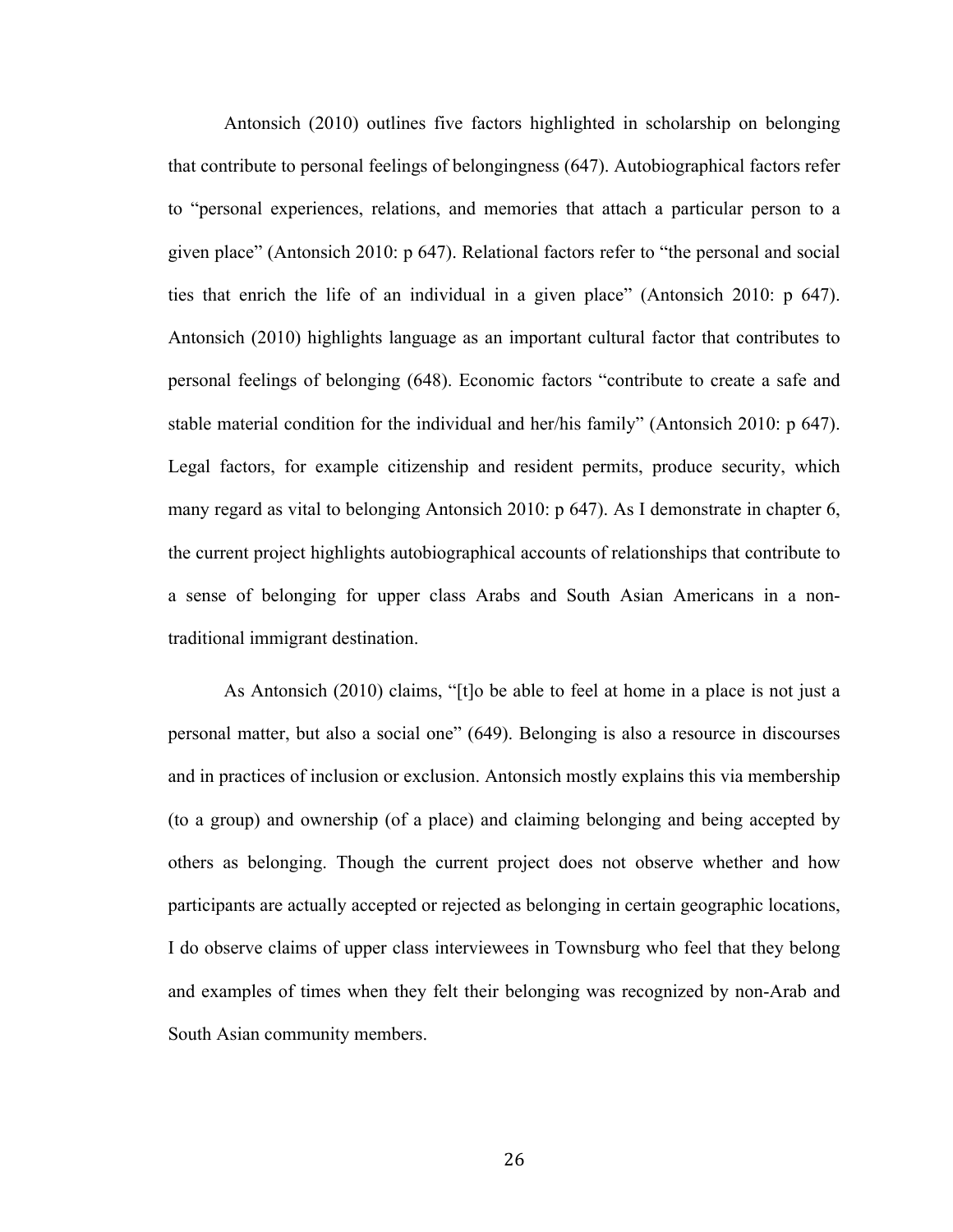Antonsich (2010) argues that scholars have inadequately addressed place in their analyses of belonging, "as if feelings, discourses, and practices of belonging exist in a geographical vacuum" (647). Some emerging scholarship has addressed this critique by more intentionally incorporating place specific themes into their analyses and addressing the varied and place-specific pathways to belonging for Latinx immigrants in the U.S. (Dreby and Schmalzbauer 2013, Mendez and Deeb-Sossa 2020). For example, Mendez and Deeb-Sossa (2020) compare the experiences of Latinx women in traditional and new immigrant destinations. They find that in new immigrant destinations women had to overcome social isolation, a lack of public transportation, and the relative absence of coethnics. However, these women developed a sense of belonging by overcoming a variety of barriers to meeting their families' needs. It is through their agency that they find personal belonging. I contribute to these literatures on belonging by analyzing the ways that social class shapes personal feelings of belonging in a non-traditional immigrant destination for Arab and South Asian American men. I define personal belonging as the feeling that you are accepted as a valid member of a place and additionally that your belonging is accepted by others.

I argue that Metro-City and Townsburg present a unique opportunity to analyze how the meanings and values assigned to place shape how Arab and South Asian men experience and perceive Islamophobia and belonging in these locales. This supposition was based on underlying characteristics, such as: regional isolation in terms of racial and ethnic populations, percentage of foreign-born population, and religious communities, which I discuss in the methods section. Analysis of my data demonstrates an urban/rural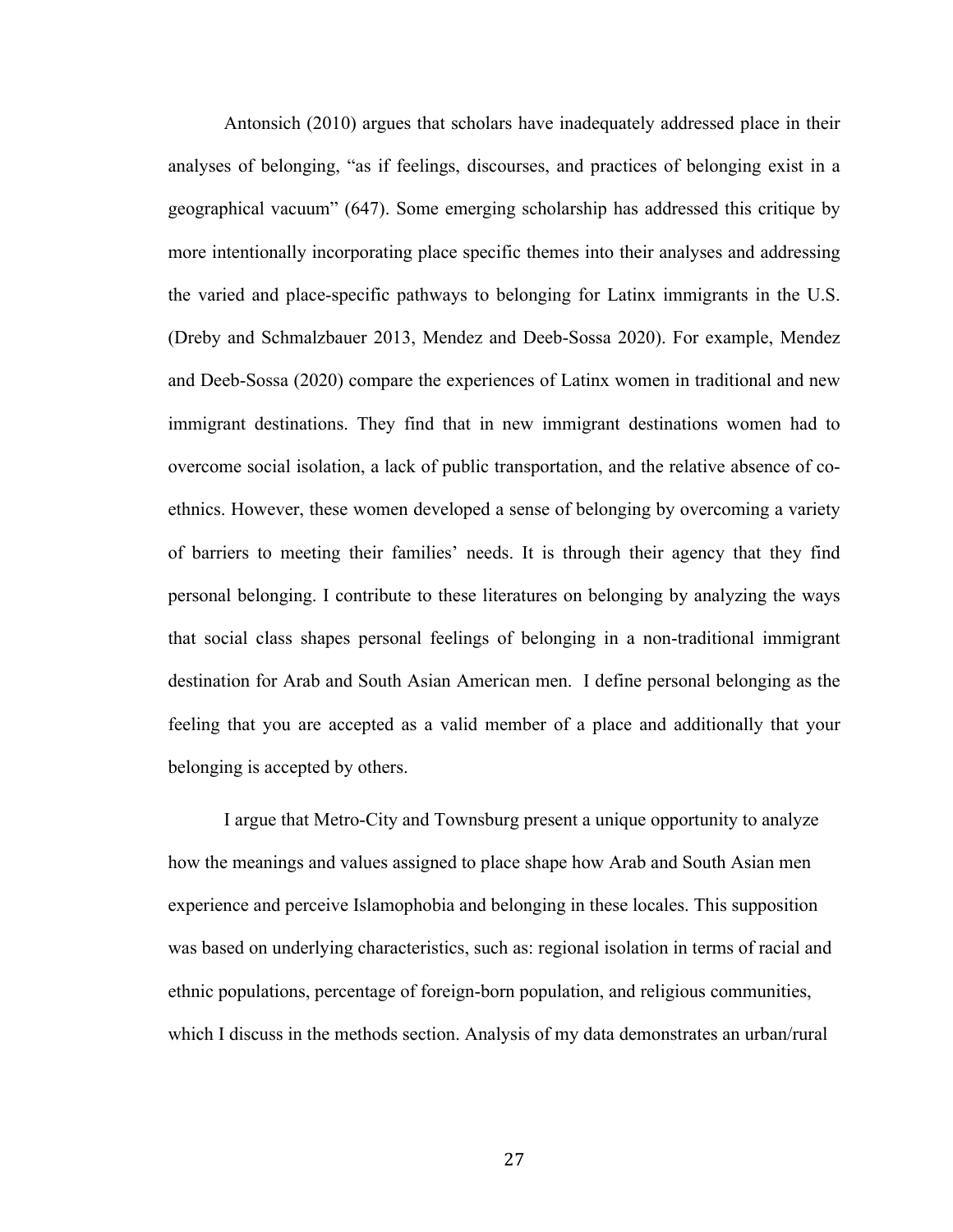divide in the perceived proclivity toward Islamophobia and consequently the safety of places.

#### *Doing Masculinity and Hegemonic Bargains*

Gender has been conceptualized in many ways, including performances (West and Zimmerman 1987), boundary-work (Gerson and Piess 1985), elements of cultures (Ridegeway and Correll 2004), and as an institution that shapes peoples' lived experiences and access to power (Martin 2004). At their base, most contemporary theories of gender (Connell 1987; Gerson and Piess 1985; Ridgeway and Correll 2004; West and Zimmerman 1987) contend that gender is socially constructed and operates at both macro- and micro-levels of society. Furthermore, these scholars argue that what we recognize as gender is actually a complex interplay between ideals and expectations about gender and individual behaviors that adhere to or resist these gendered ideals and expectations. For instance in their seminal work on "doing gender," West and Zimmerman (1987) claim that "'[g]ender […] is the activity of managing situated conduct in light of normative conceptions of attitudes and activities appropriate for one's sex category" (West and Zimmerman 1987: 127). According to West and Zimmerman (1987), gender-based institutional arrangements are 'sustained, reproduced, and rendered legitimate' (147) through the subsequent 'doing' of gender. That is, when individuals either act in accordance with gender norms or when they are sanctioned for failing to adhere to those standards, gender is consequentially reproduced.

Whether operationalized as institutions (Martin 2004), elements of culture (Rigeway and Correll 2004), or "regimes" (Connell 1987), scholars generally agree that the accepted patterns of doing gender maintain the dominance of men over women,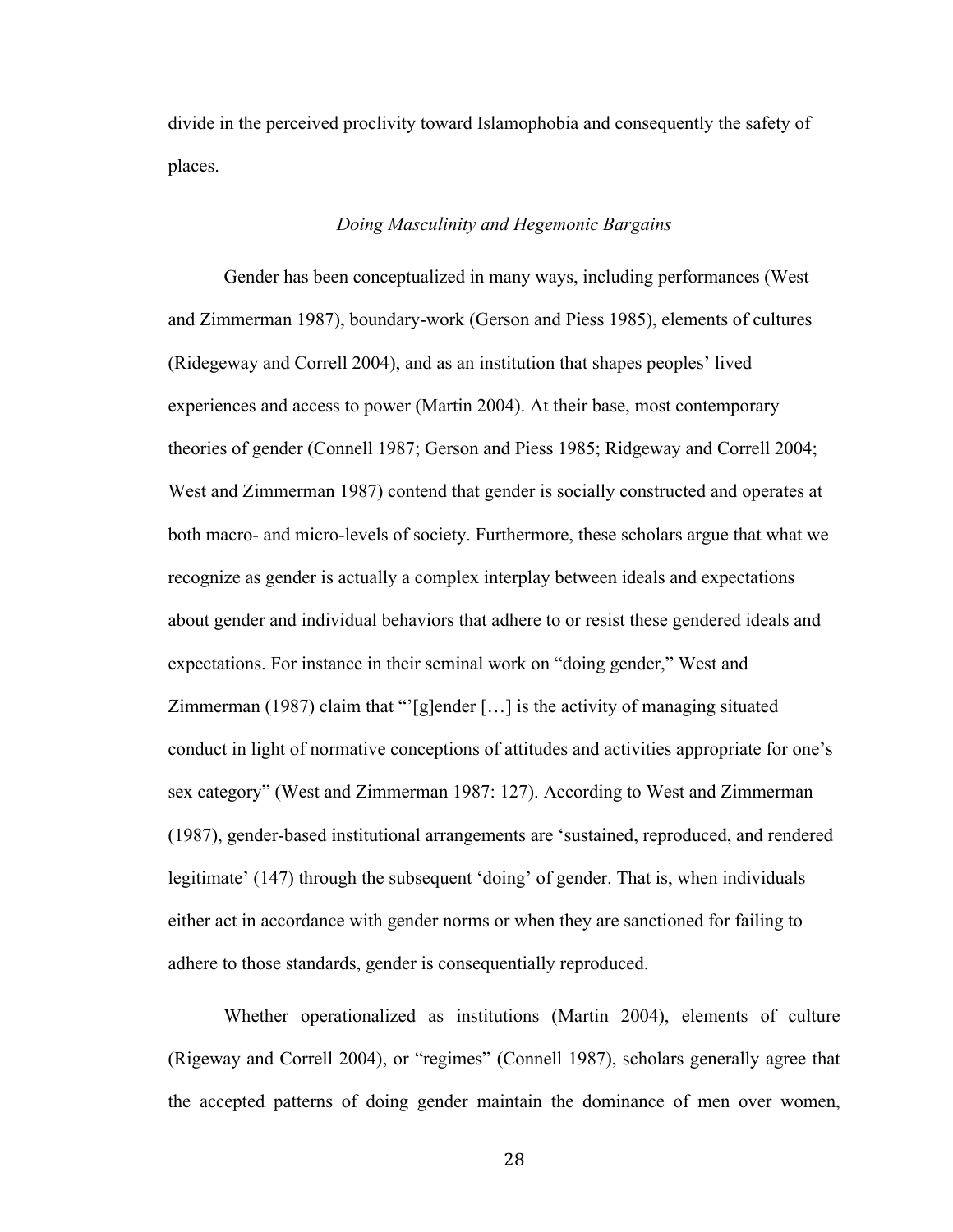certain groups of men over others, and certain groups of women over others. Historically, wealthy, white, straight men have positioned themselves at the top of the gender order and have dominated other groups. Scholars have called this wealthy white dominated gender order "patriarchy" (Connell 1987) and patriarchy has been maintained in different ways at different points in time in different places (Kandiyoti 1988; Herzog and Yahia-Younis 2007). Patriarchy also refers to the institutionalized power of men over women. In Western societies, e.g. the U.S., scholars generally argue that patriarchy is currently most frequently maintained through institutions and hegemony (Connell 1987).

Although I interview Arab and South Asian men, and not women, the ways that these men discuss and "do" masculinity is of interest to this study. I outline three types of masculinity described by Connell (2005) that are useful as a basis for understanding the masculinities of men in my sample. First, "[h]egemonic masculinity can be defined as the configuration of gender practice which embodies the currently accepted answer to the problem of the legitimacy of patriarchy, which guarantees (or at least is taken to guarantee) the dominant position of men and the subordination of women" (Connell 2005, 77). Tenets of hegemonic masculinity in U.S. society include but are not limited to: the defense of women from threats, heterosexuality, economic success, "whiteness," and physical dominance. Notably, relatively few men are actually able to embody hegemonic masculinity (Connell 2005) because this performance is predicated on the dominance of others. Second, "[m]en who received the benefits of patriarchy without enacting a strong version of masculine dominance could be regarded as showing a *complicit masculinity* [italics added]" (Connell and Messerschmidt 2005: 832). In other words, complicit masculinities are characterized by the failure to recognize, name, and work against male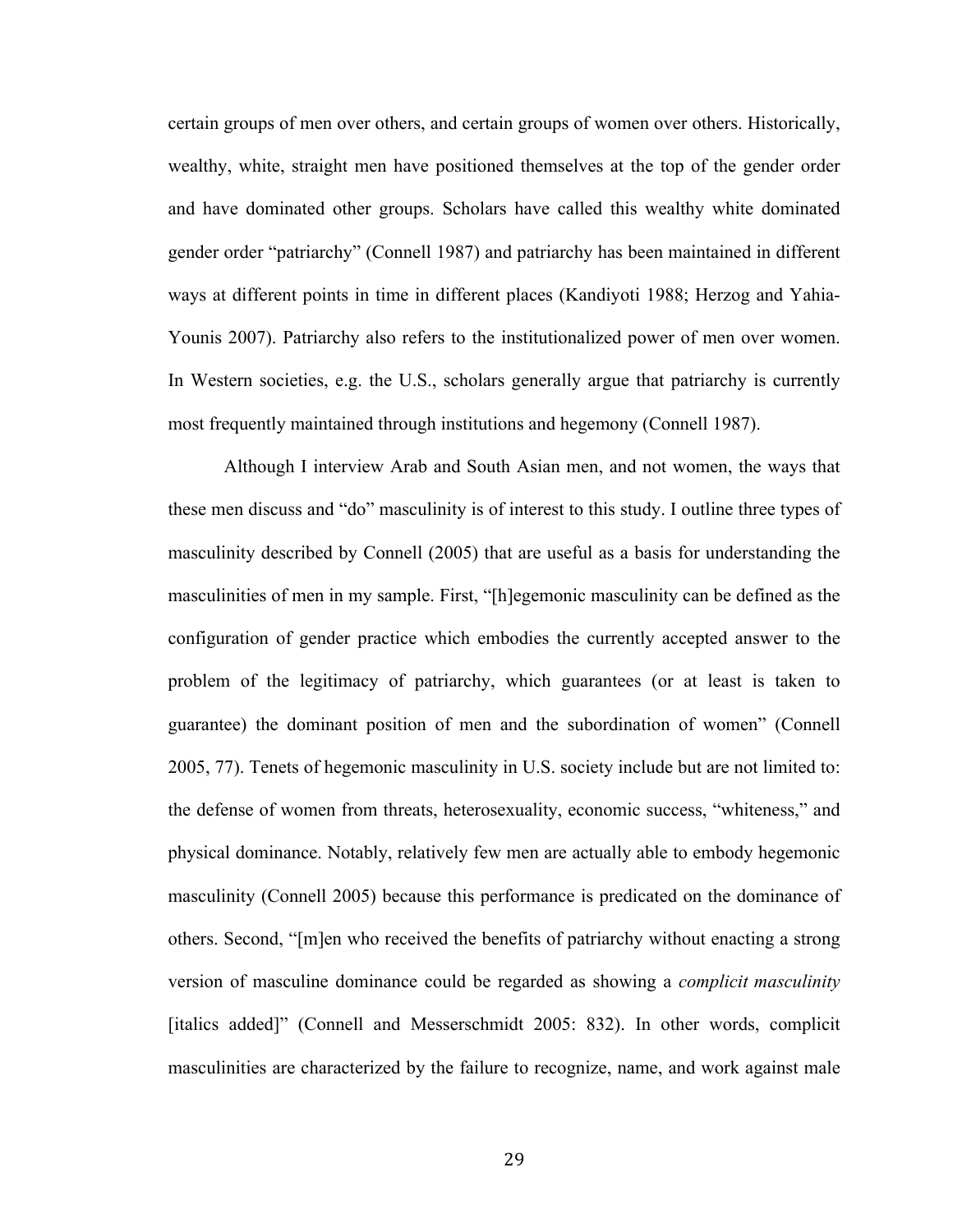dominance, even if these men do not intentionally support hegemonic masculinity. Finally, marginalized masculinities are differentiated from hegemonic masculinities, in that marginalized masculinities are devalued or subjugated in a social order, often against the will of its holder. In particular, Connell (2005) claims that lower-income men and men of color perform marginalized masculinities, because they often lack the social status available to higher-income and/or white men. Hegemonic variations of masculinity are frequently constructed against marginalized masculinities. Connell (2005: 80-81) highlights that racial minorities—in particular Black men—have served important symbolic roles against which hegemonic white masculinities were constructed, namely via white men protecting white women against would-be Black rapist tropes.

Scholars (Barry 2018, Bridges and Pascoe 2014, Chen 1999, Wingfield 2013) have expanded on these typologies of masculinities. For instance, Chen (1999) finds that Chinese American men engage in "hegemonic bargains", whereby one "trades or unconsciously benefits from the 'privileges' of race, gender, class, generation, and/or sexuality for the purpose of 'achieving' his masculinity" (604). He outlines three strategies for engaging in "hegemonic bargains:" "compensation," "deflection," and "denial." He suggests that Chinese men might engage in "compensation," whereby men make a concerted effort to break stereotypes against them, e.g. Chinese American men emphasizing athleticism against model "minority stereotypes." "Deflection" refers to emphasizing certain other attributes to detract from negative stereotypes or perceived shortcomings, e.g. emphasizing wealth or social class despite well-documented discrimination in occupational advancement to management. And "denial" refers to strategies that involve a denial of negative stereotypes or a claim to some form of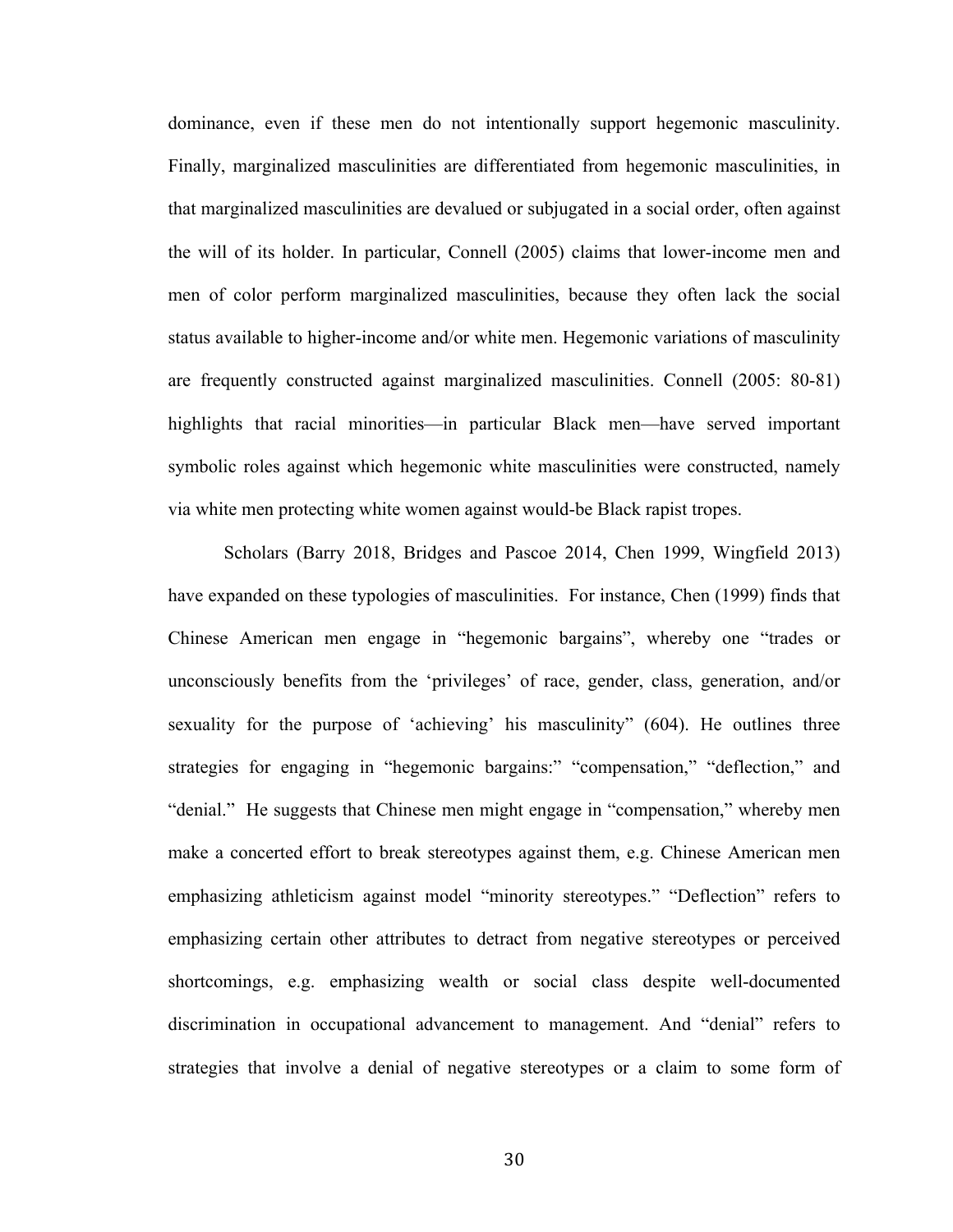exceptionalism, e.g. a Chinese man indicating that stereotypes about Chinese American men just not being true about him. I apply concepts developed by Chen (1999) particularly the concepts of "hegemonic bargains" and "deflection"—to my analysis of the ways that Arab and South Asian men discussed the experiences of Arab and South Asian women with Islamophobia. I find that Arab and South Asian men engage in "hegemonic bargains" when they take responsibility for protecting significant women in their lives from Islamophobic perpetrators. In particular, interviewees engaged in deflection because when asked about experiences with Islamophobia, many of these men pointed out that Muslim women faced more Islamophobia than them and sought to emphasize their ability to protect significant women from said Islamophobia. Some Arab and South Asian men further emphasized their own masculinities by voicing support for the control of women and for violence against Islamophobic perpetrators. By doing so, they were able to perform hegemony and gain status as protectors of women.

# *Social Class*

Social class emerged as an important theme in this study because I found classed differences in the ways that Arab and South Asian men discussed experiences with Islamophobia and in the ways that these men discussed and perceived personal belonging in Townsburg. Whereas early studies of social class tended to focus on the ways that class and classism are structured in contemporary societies, more recent post-structural scholarship (Bourdieu 1989, Gast 2018, Wingfield 2013, Lareau 2002, Lareau 2015) addresses the ways that social class operates and is reproduced in daily practice. For example, Lareau (2015) uses longitudinal data to demonstrate that social class matters with respect to understanding how to successfully navigate institutions. She finds that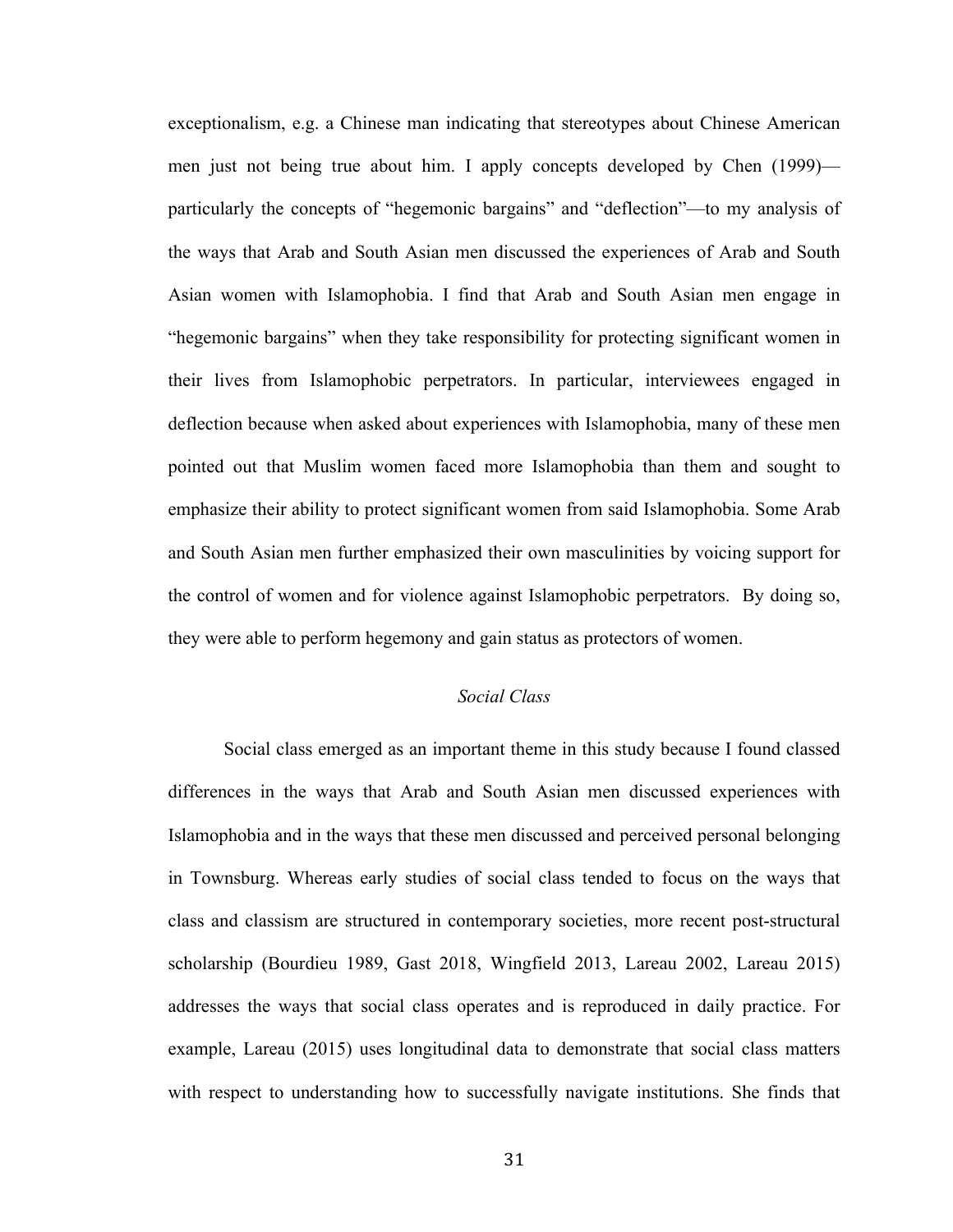young adults from middle-class backgrounds better understand the "rules of the game" and feel more entitled to ask for help than their working-class and poor counterparts when they faced a problem related to an institution. These findings suggest that institutional knowledge and resources are an important requisite for upward mobility, and thus, help to explain how class is reproduced and maintained. I took an approach similar to that taken by Lareau (2002) to measure social class. I extrapolated social class position primarily from occupational history and educational attainment of participants or their families.

Some research suggests that social class impacts the ways that individuals and groups experience and perceive racial discrimination. In a study of anti-Black discrimination, Feagin (1991) finds that middle-class Black Americans reported situational discriminatory experiences. Middle-class Black Americans reported more and worse discrimination in public places, such as grocery stores, where their middle-class status is unclear. Conversely when they were at their places of employment, e.g. a professor on a college campus, they reported fewer and less severe moments of discrimination. I find that though both upper- and middle-class Arab and South Asian men experienced a wide range of Islamophobic encounters, upper class interviewees were particularly dismissive of Islamophobia. In exploring why interviewees from upper class backgrounds dismiss Islamophobia and perceive some personal Islamophobic encounters as non-threatening, I found that many instances of downplaying Islamophobia were connected to conversations about "Americanization", social class, and proximity to other racial groups—e.g. whites. In particular, I argue that the privileges associated with high occupational and educational statuses lead the men in my study to downplay their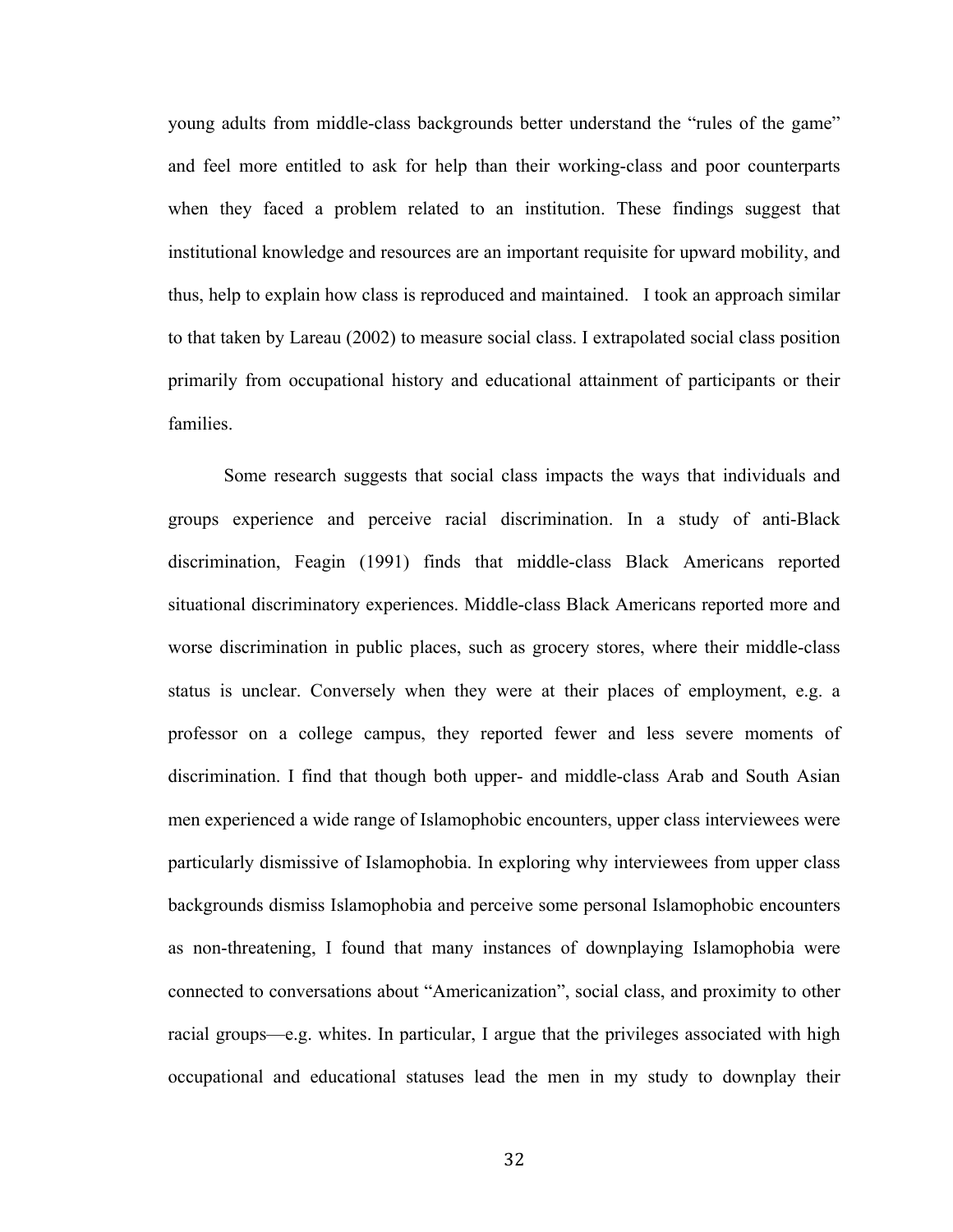personal experiences of Islamophobia. In chapter 6, I discuss my findings that upper class Arab and South Asian Americans perceived and articulated a particularly strong sense of belonging whereas middle- and working-class interviewees did not describe belonging in similar ways.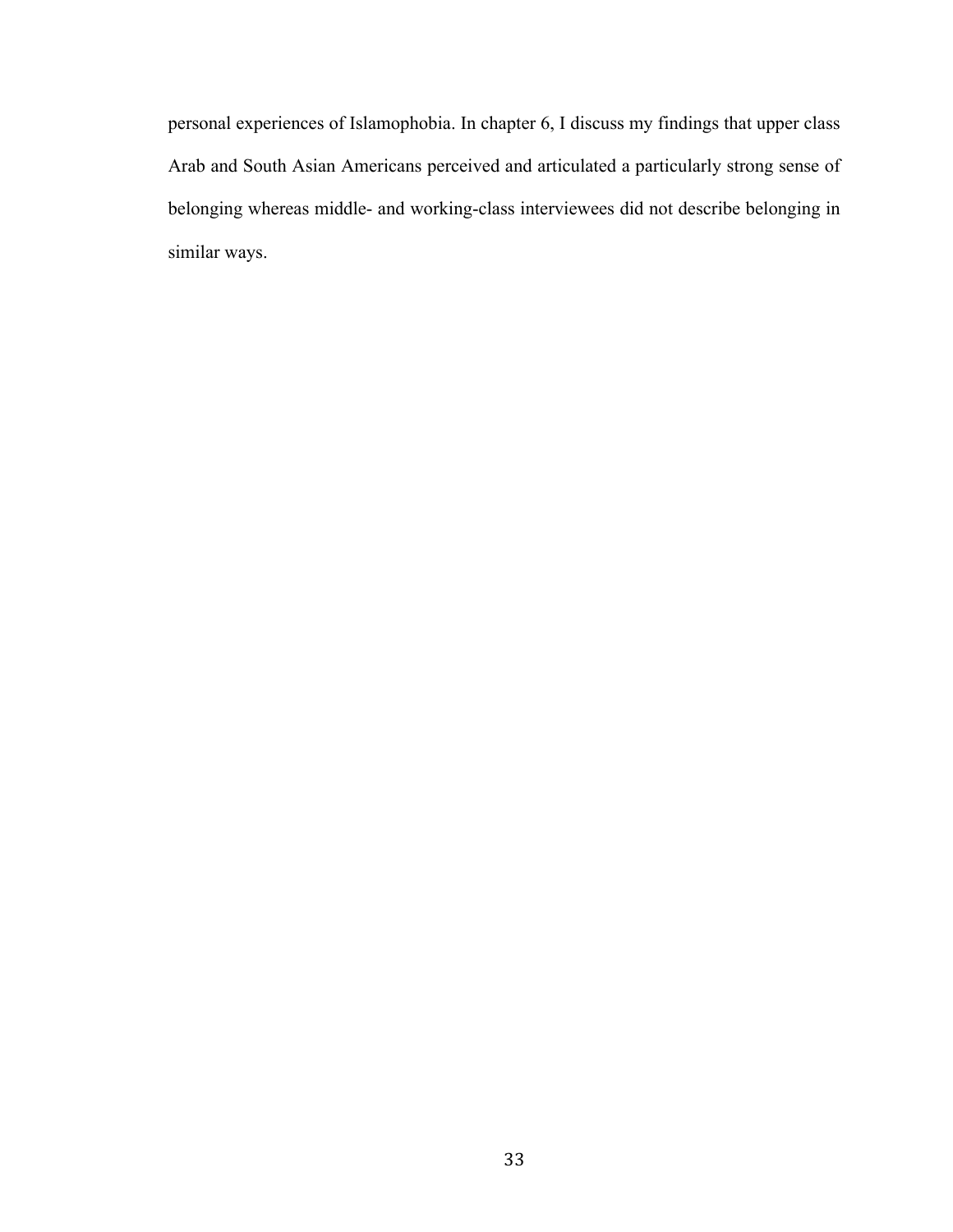#### CHAPTER 3: RESEARCH METHODS

The current project involves in-depth semi-structured interviews with 23 Muslim Arab and South Asian men who live in a southeastern state. In what immediately follows, I first discuss why the selected methods are appropriate for addressing my research questions. Second, I outline the data collection process and interview schedule. Third, I provide an overview of my study sample. Fourth, I detail the approach I took to analyzing and preparing data. Fifth, I outline the measures taken to protect research study participants. And lastly, I outline my social location as a researcher and the ways my social location likely influenced collection and analysis of data.

#### *Why interviews*

As previously indicated, I draw on in-depth, semi-structured interviews with Arab and South Asian Muslim men living in a mid-sized, southern state. This research answers calls from leading scholars to study racism against Muslims (Cainkar and Selod 2018 and Garner and Selod 2015). For instance, Garner and Selod (2015) urge scholars to conduct further "fieldwork-based studies (particularly those in which Muslims are the subject of interviews and/or ethnographies)" (10). Cainkar and Selod (2018) call for researchers "to embark on studies that fill major gaps in this [racism against Muslims] emerging field of study—such as intersectional approaches that incorporate *gender*, *communities of belongin*g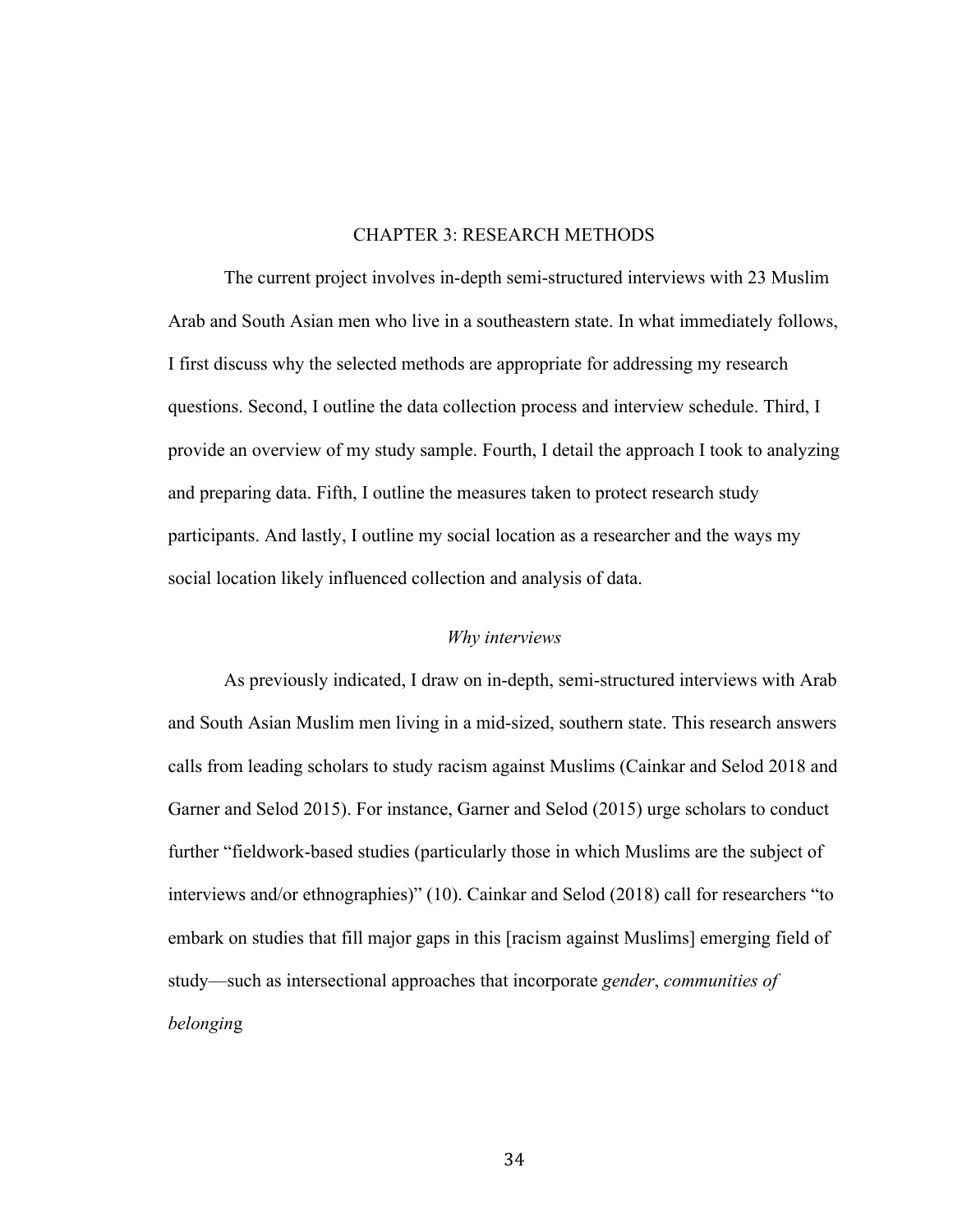black Muslim experiences, *class*, and sexuality—and to remain conscious of the global dimensions of this racial project" (10) [emphasis added]. I address these calls by interviewing Arab and South Asian men about their experiences and perceptions of Islamophobia and community membership and expanding on conversations related to social class and masculinity. Focusing on men in the locale selected allows me to address: (1) how social class informs experiences and perceptions of Islamophobia and racism in new immigrant destinations; (2) the ways that Arab and South Asians uniquely perform masculinity in response to Islamophobia against significant women in their lives; and (3), how men intersectionally experience belonging in these locales.

At the beginning of this project I attempted to conduct ethnographic observations at religious meetings, one potluck, and one cookout with two religious groups, one in Metro-City and one in Townsburg. My aim when I was in the field was twofold: (1) I hoped to meet potential participants and solicit research interviews; (2) I hoped to observe and record data relevant to my study. After several observations at these two sites I determined that I was not meeting either of these goals. Potential interviewees were not particularly receptive to inquiries in these spaces<sup>3</sup>. Additionally, I was not able to observe anything that was of interest to this study. I was, however, able to have an informal sit-down with an Imam<sup>4</sup> and a "community pioneer" to discuss the history of the Muslim community in Townsburg. I also believe that my early presence in these communities allowed me to build rapport with research subjects, which improved the quality of interviews.

<sup>&</sup>lt;sup>3</sup> I had more success in recruiting participants through snowball sampling through [insert] first people who helped connect you with participants, such as the Imam] ….

<sup>&</sup>lt;sup>4</sup> An Imam is a formal spiritual leader at mosques or prayer centers.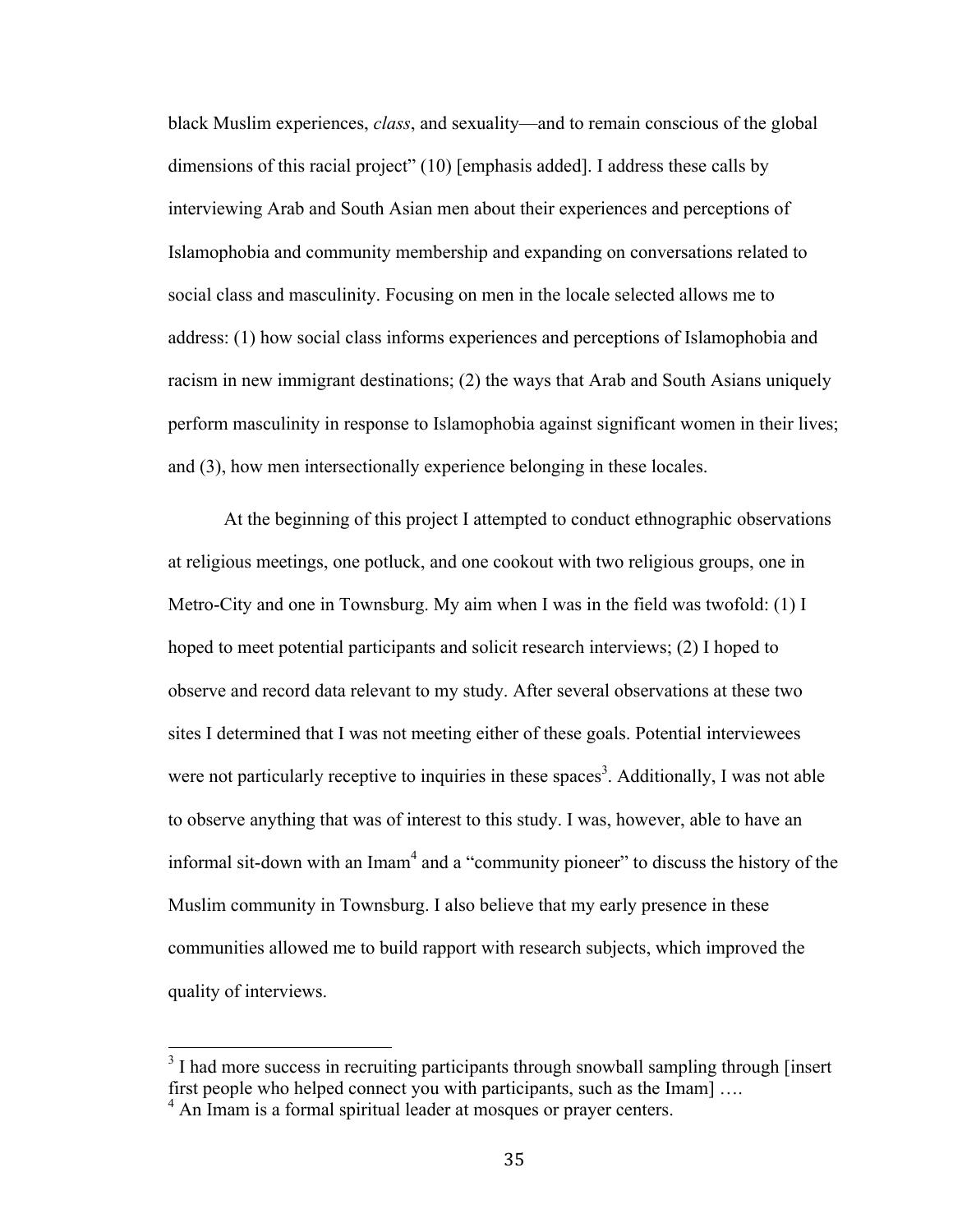Interviews yielded rich data, and the data discussed in subsequent chapters draws from these interviews. Qualitative semi-structured interviewing (Gillham 2000: 6) generally refers to interviewing strategies that follow a series or a schedule of questions<sup>5</sup>, but are flexible in that the researcher is free to ask, probe or follow-up questions when deemed appropriate or when expanding on a conversation that is particularly relevant to the study. According to Gilham (2004) interviewing is an appropriate methodology if:

"[1] [s]mall numbers of people are involved[;] [2] [p]eople are accessible[;] [3] [m]ost of the questions are 'open' and require an extended response with prompts and probes[;] [4] [e]very one is 'key' and you can't afford to lose any [interviews][;] [5] [t]he material is sensitive in character so trust is involved[;] [6] [a]nonymity is not an issue, though confidentiality may be[;] [7] [d]epth of meaning is central, with only some approximation to typicality[;] [8] [r]esearch aims mainly to acquire insight and understanding[.]" (11)

The current research project meets all of these qualifications. Using interviews allowed me to collect detailed and rich data about participants' experiences and perceptions of Islamophobia, community membership, and masculinity in the U.S. South. Such data could not be gathered from observation, surveying, or other more large-scale quantitative measures.

Such methods also have a precedent in the research literature. Other scholars studying similar populations, problems, and engaging with the same theoretical bodies have used qualitative interviews as their primary units of analysis (Garner and Selod 2015, Massey and Sanchez 2010, Selod 2015, Zopf 2018). For instance, Zopf (2018) uses

<sup>5</sup> A copy of the interview schedule is provided in *Appendix A* at the end of this document.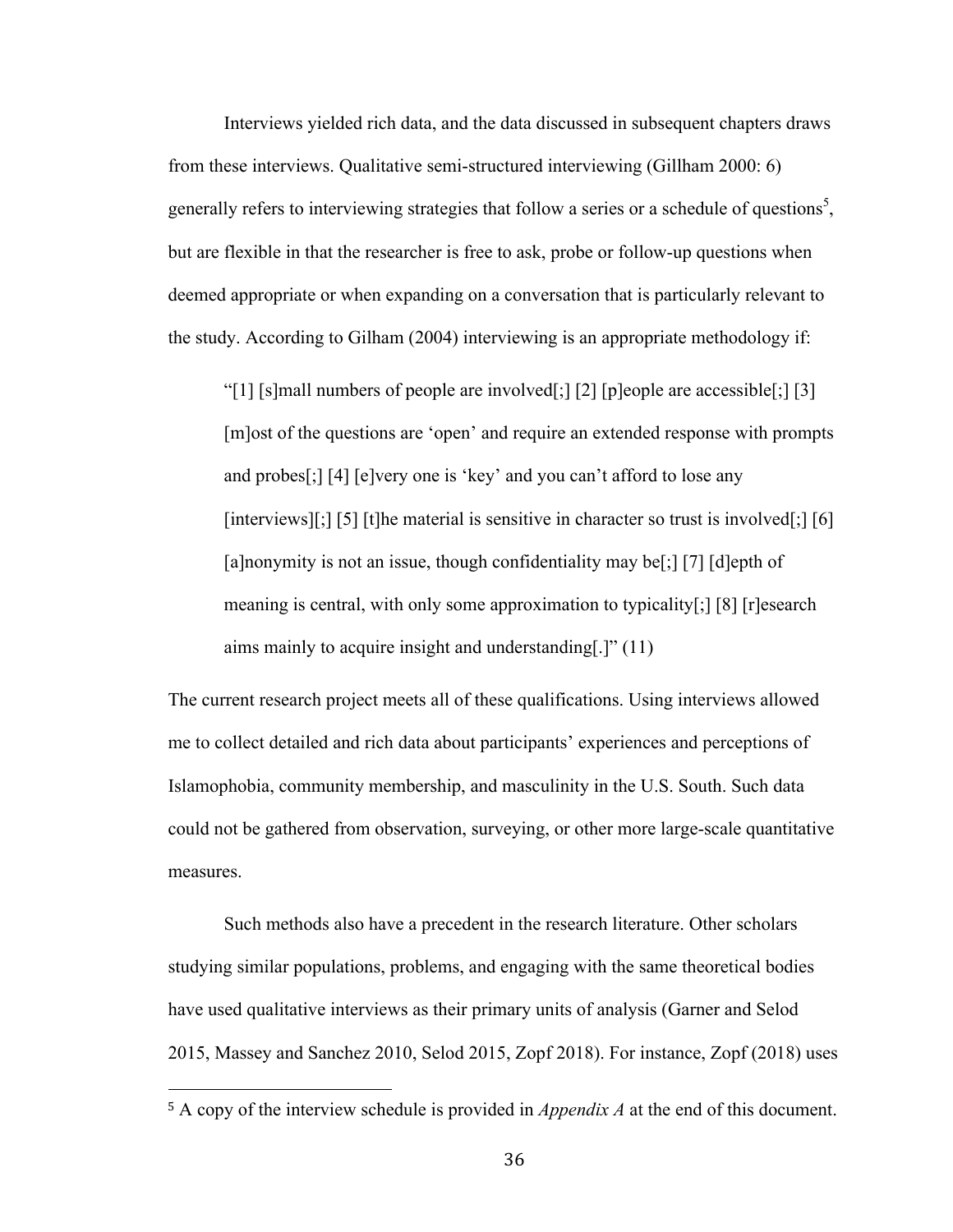qualitative interviews with 53 Egyptian and Egyptian Americans to demonstrate that respondents are racialized into a broad "Brown" ethnoracial category. Similarly, Selod (2015) uses qualitative interviews with 48 Muslim Americans to reveal the ways that racialized Muslims' citizenship is routinely contested in everyday interactions with other Americans. Interviews allow me to examine both perceptions and responses to experiences with Islamophobic racism within the context of local communities.

#### *Interview logistics*

Interviews were conducted over a six-month period from Fall 2019 to Spring 2020 and were cut short when the university placed a halt on non-essential research in response to the SARS-CoV-2 pandemic. Interviews were an average of about one hour and 10 minutes in length. The briefest interview was 32 minutes long and the longest interview lasted nearly one hour and 45 minutes. Seven interviews were conducted inperson, in a small conference room space that I had access to at the university. Seven interviews were conducted in-person, in various coffee shops in Metro-City and Townsburg. Six interviews were conducted over the phone. Two interviews were conducted in-person, in mosques or religious centers in office spaces graciously provided by the Imams at those respective locations. And one interview was conducted in-person, in the respondent's home, because coffee shops were closed on New Year's Eve when we met. Each interview began with an overview of research subject rights, the signing of an informed consent document<sup>6</sup>, and the completion of a brief demographic survey<sup>7</sup>.

 $6$  A copy of the consent form detailing research subject rights is provided in *Appendix C* at the end of this document.

<sup>7</sup> A copy of the brief demographic survey is provided in *Appendix B* at the end of this document.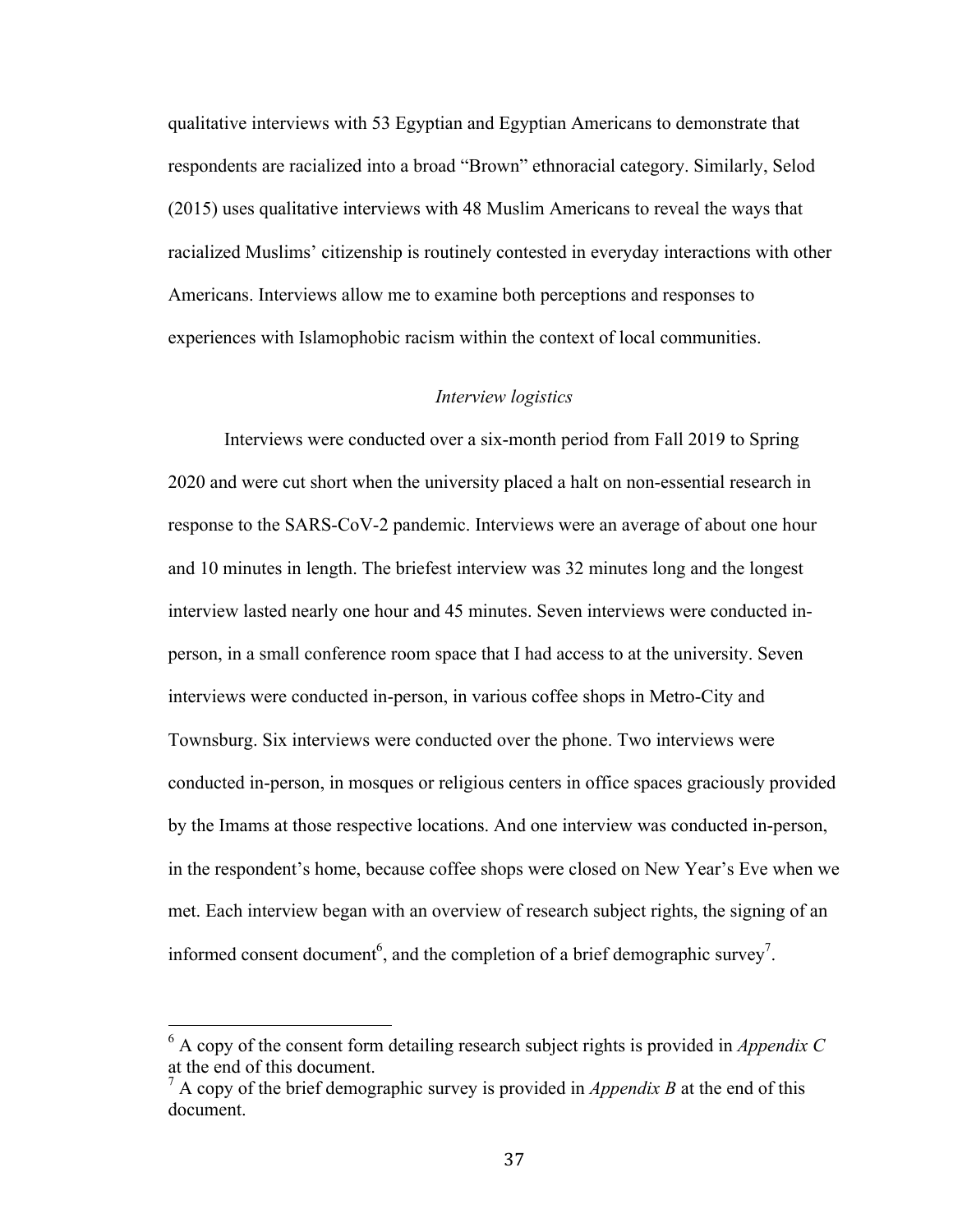Interviews followed a semi-structured schedule<sup>8</sup> that was broken up into sections that focus on perceptions of place, identity and community membership, and Islamophobia. All interviews were audio-recorded with the permission of research participants.

I used a combination of availability, purposive, and snowball sampling to recruit interview participants. I began with availability sampling because I have done previous research on adjacent populations (Allen 2018 and 2019). I remained engaged with the Muslim community in the area and had key informants and contacts in the field prior to the study. I also sampled from participants attending religious services and group meetings in Metro-City and Townsburg. Availability sampling generally refers to recruiting study participants already immediately available to the researcher. Eleven interviewees were recruited using some form of availability sampling previously discussed. However, soliciting interviews as an outsider at religious services proved to be slow. I saw much more success through snowball sampling. Snowball sampling generally refers to strategies to recruit study participants that draw from existing social networks. For instance, I asked interviewees if they knew anyone that might be able to make significant contributions to my research study at the conclusion of interviews. If they could think of anyone or were willing to think about it for me, I asked them to discuss the study with potential interviewees prior to giving me their information. If their contacts were interested, I then pursued interviews with these study participants. Twelve interviews were solicited using snowball-sampling techniques.

Purposive sampling refers to sampling based on theoretical justifications. I applied principles of purposive sampling to both my availability and snowball sampling

<sup>8</sup> A copy of the interview schedule is provided in *Appendix A* at the end of this document.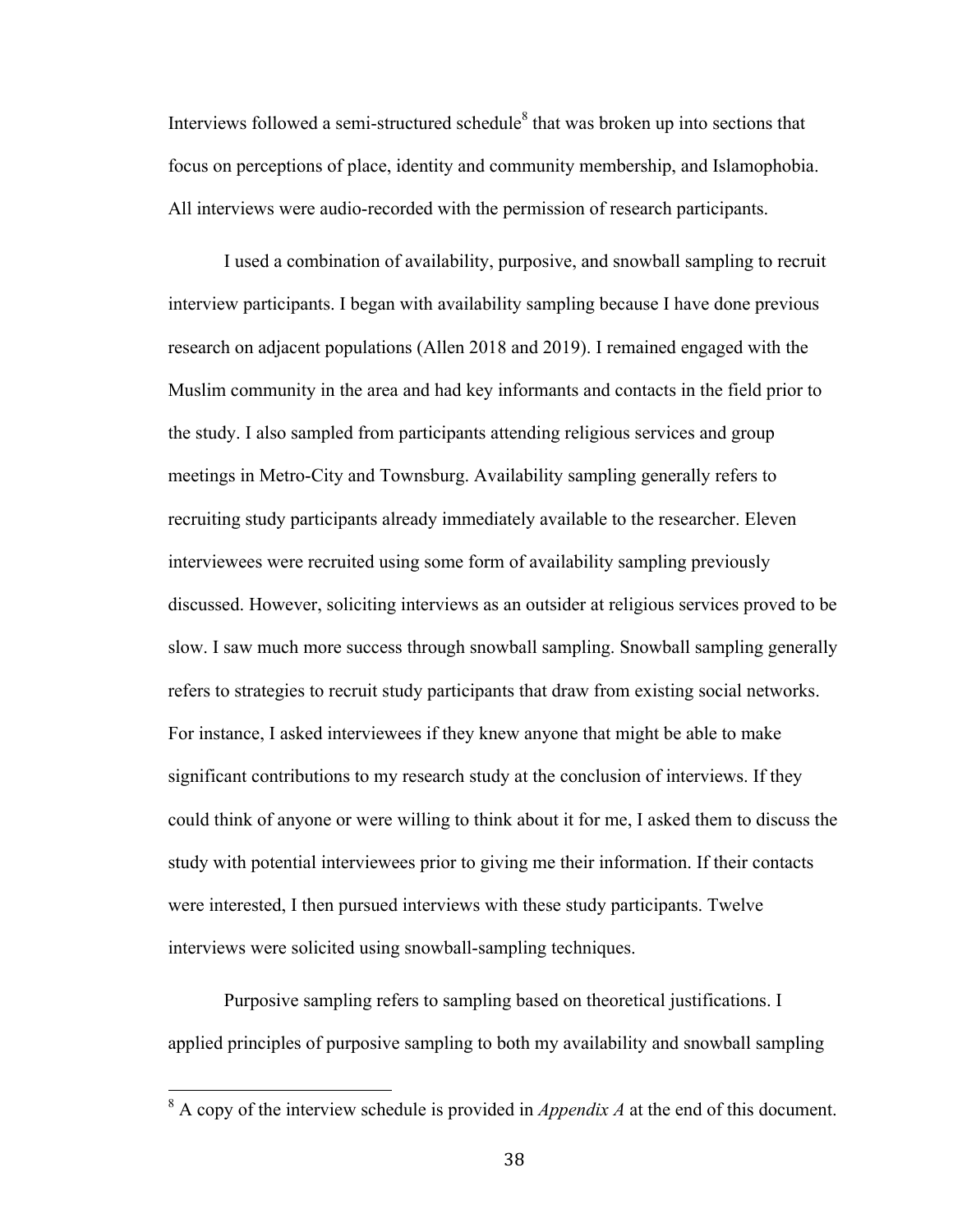strategies. First, I restricted my analysis to Arab and South Asian men in the state of interest in order to address gaps in the research literature on gender and place. Second, I began to ask study participants if they knew anyone from a working-class background when my study became increasingly saturated with men from high social class groups. This was also, in part, because social class began to emerge as a theme in early interviews. Unfortunately, some interviewees indicated that they knew middle- and working-class men who would offer insight into my study, but were unable or unwilling to make these connections for my research. I was also unable to find many working-class respondents on my own from availability or snowball sampling; therefore, my sample is disproportionately comprised of men from higher social class backgrounds, as discussed below.

## *Study Location*

Arab and South Asian groups are not evenly distributed throughout the U.S. The Arab American Institute [AAI] suggests that the Arab American population is likely closer to 3.7 million<sup>9</sup>. Two-thirds of that population is concentrated in 10 states—with one-third living in California, New York, and Michigan—and about 94 percent living in metropolitan areas. The state for my study presents a unique opportunity to study these groups precisely because it is not one of the more populated states for these groups. In terms of national rank, the state is close to the middle of the pack in terms of its share of

 $9$  Per the Arab American Institute (2018): "[t]he American Community Survey identifies only a portion of the Arab population through a question on 'ancestry' on the census long form. Reasons for the undercount include the placement of and limit of the ancestry question (as distinct from race and ethnicity); the effect of the sample methodology on small, unevenly distributed ethnic groups; high levels of out-marriage among the third and fourth generations; and a distrust/misunderstanding of government surveys among recent immigrants."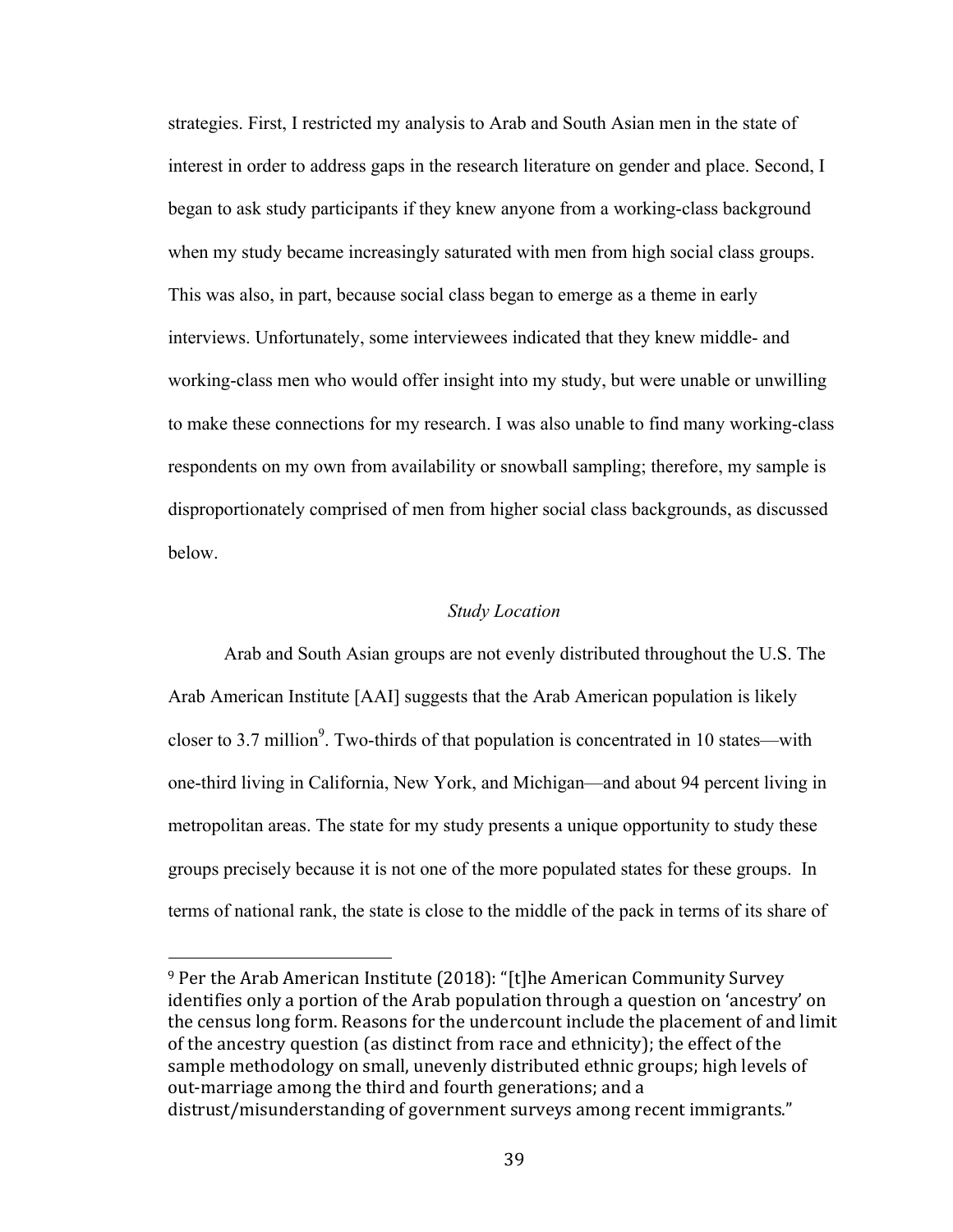Arab population, with less than 10,000 people claiming Arab ancestry. Finally, according to 2010 census data, Arab Americans only reside in 18 of the state's counties. Metro-City is the most Arab-populated of those 18. Townsburg did not register in the top 5 (Arab American Institute 2018). Data on South Asian groups, particularly those most directly impacted by Islamophobia is more difficult to find $10$ . Here, I present data on Pakistani Americans to provide a snapshot of regional isolation and the distribution of South Asian groups in the U.S. López et al (2017) estimates that the Pakistani American population grew from about 204,000 in 2000 to 519,000 by 2015 [a 154 percent increase]. They further estimate that nearly 288,000 [55 percent] of that [2015] population live in 10 metropolitan areas. Similarly, the Center for American Progress (2015) uses 2013 American Community Survey Data to estimate the total Pakistani American population at 474,784. 283,671 [60 percent] of this population reside in 5 states: New York, Texas, California, Virginia, and New Jersey.

Per Pew Research Center (2012) the number Arab Americans living in the U.S. increased by nearly 47 percent from 2000 to 2011. Less than five percent of the state's population is foreign born according to 2013-2017 population estimates. This is significantly lower than the percentage of the foreign-born population of the U.S. [which is 13.4 percent]. The percentage of the foreign-population in Metro-City is higher, at over 7 percent. The percent of foreign-born in Townsburg was below 5 percent (US Census Bureau 2019). Metro-City's population was approximately under 600,000. Townsburg's

 $10$  Difficulties finding data on South Asian populations—particularly those most directly impacted by Islamophobia—are similar to those outlined by the Arab American Institute (2018) for Arab American underrepresentation, e.g., 'the placement and limit of the ancestry question [used to measure ethnicity]; the effect of sample methodology on small, unevenly distributed ethnic groups; [etc.]."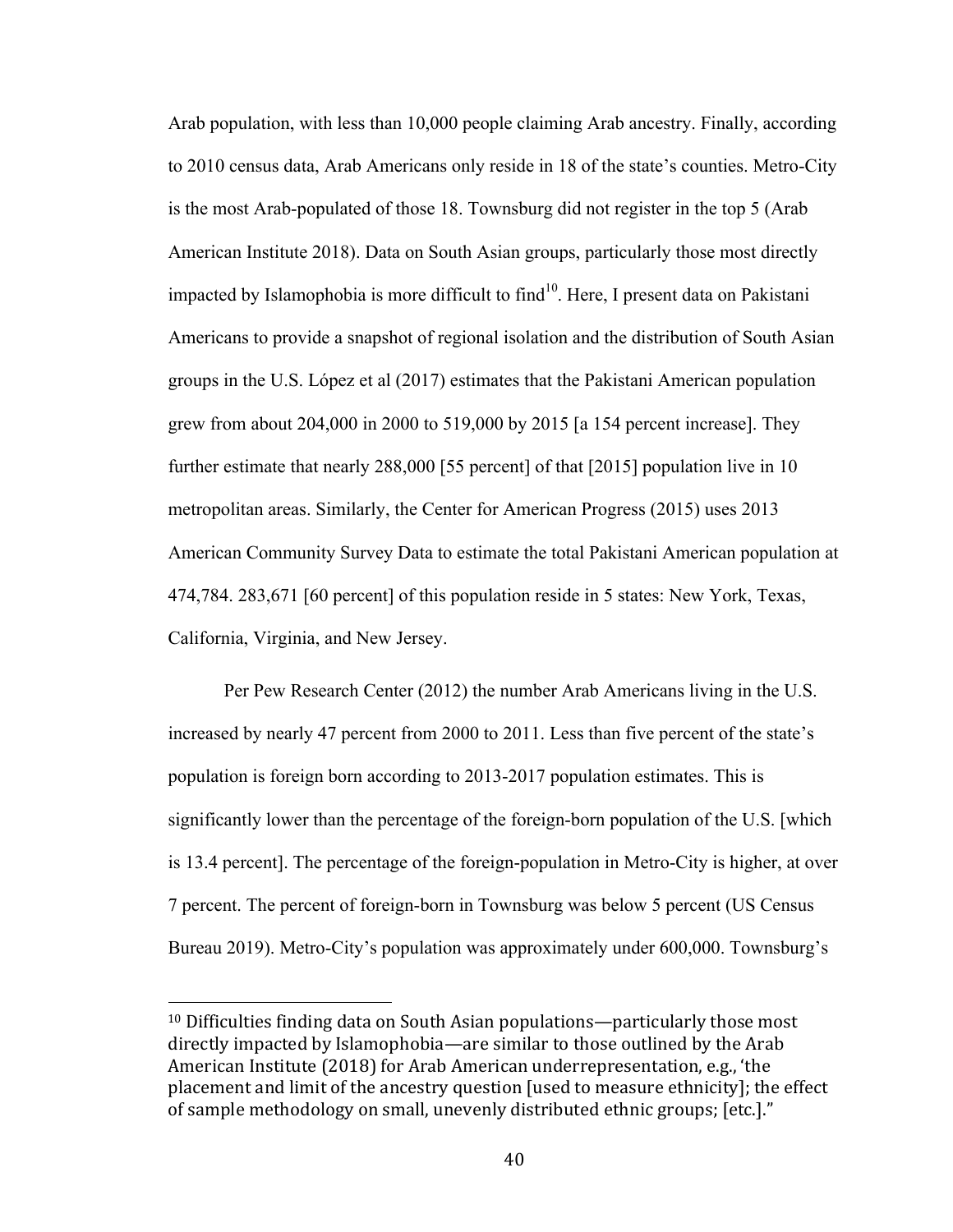population was below 30,000 (US Census Bureau 2019). Thus, my discussion of Metro-City, Townsburg, and the state in general is characterized—not only by regional isolation—but also by an urban/rural divide. By this I mean that Metro-City is by far the most densely populated city in a state characterized by smaller towns and localities. Consequently Metro-City's demographic characteristics and the racial meaning assigned to them contrasts starkly with the characteristics and meanings afforded to the rest of the state. Notably, Metro-City—as a large metropolitan area—offers a wider range of opportunities for employment and services that might be valued to new immigrant groups and communities than the rest of the state. Townsburg is a smaller locality that more closely mirrors the rest of the state. Participants described life in Townsburg as slow, and described the population as well meaning but lacking diversity and education. So, I anticipated that the men in my study would interpret Metro-city as relatively hospitable as compared to other places in the state. However, I demonstrate that perceived belonging and hospitality were based on class position. In particular, in Townsburg, upper class men articulated a stronger sense of belonging than middle- and working-class men, possibly because of how their occupational position marked them as privileged relative to the majority of people in Townsburg.

The state is also largely comprised of people who religiously identify as Christians. According to Pew Research Center's Religious Landscape Study (2016), approximately 75 percent of adults in the state are Christian affiliated. Almost 50 percent of adults in the state are Evangelical-Protestant and 10 percent are Catholic. Only 2 percent of adults in the state are religiously affiliated with faiths that are not Christian,

41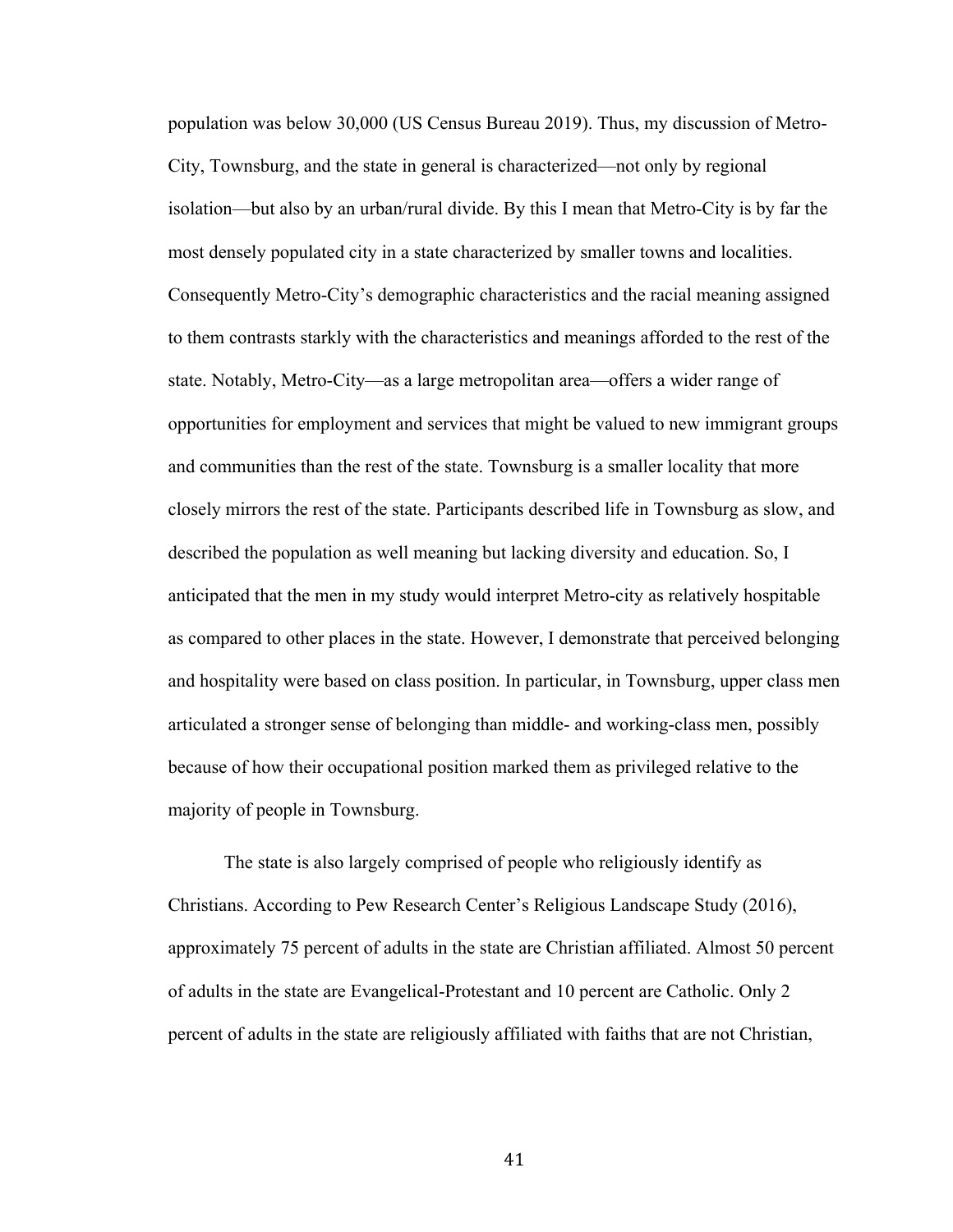and less than 1 percent are Muslim  $\frac{11}{2016}$ . According to the USA Mosque Directory (2015), the state has less than 30 mosques. This is a relatively low number especially when compared to more populous states such as New York (258), California (246), and Texas (168). According to a directory of mosques and religious centers in the U.S., Metro-City contains the most mosques/prayer spaces in the state at just over 10. Townsburg only has 1 mosque/prayer center. While this is an indirect measure of the number of people identifying with the Muslim-faith in these cities, I argue that more can be extrapolated from differences in the material existence of mosques/prayer spaces. Namely, Metro-City has a greater number of religious Muslims—or at the very least, has more formal religious networks or organizations than other places in the state.

Taken together, these demographic statistics led me to believe that interviewees would articulate distinct, place-based understandings of Islamophobia. I anticipated that there might be some differences in perceived discrimination in Townsburg where Muslims have a more limited presence. Since Metro-City is a rather large urban area located in the context of a broadly rural state, I anticipated that individuals would find Metro-City to be a more friendly and inclusive place for them, and consequently Metro-City and Townsburg were deemed theoretically significant settings for study. However, as I will discuss, perceptions about discrimination and place were more idiosyncratic than simply a distinction between urban and rural localities. Participants' discussion of these themes were nuanced, and varied based on place-specific stereotypes and relative privilege via social class standing.

 $11$  This mirrors the national average. But, similarly to percent foreign born and racial and ethnic group statistics, I anticipate that there is a significant urban/rural divide in this distribution.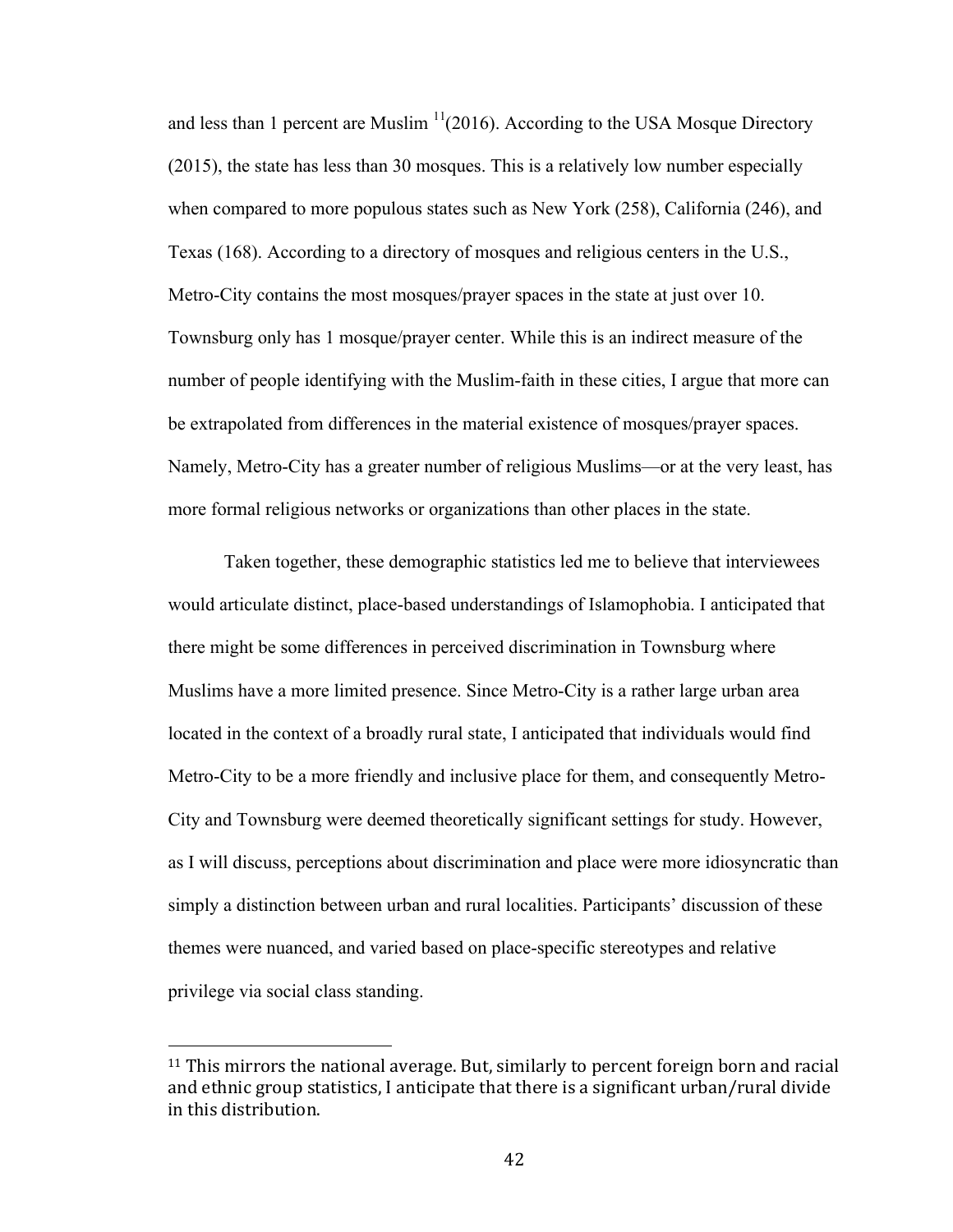#### *Study sample*

Here, I provide a general outline of my study sample. A basic overview of interviewees is provided in Table  $3.1^{12}$ . I assigned each interviewee a pseudonym to protect them from being identifiable to readers. These names were generated from an online database of popular religious Muslim names. Since I am studying the racialization of Muslim men and not one specific racial category—per se—my sample cuts across racial and ethnic lines. According to data from the brief demographic survey given prior to interviews 13, participants indicated that they racially categorized themselves as Asian, five categorized themselves as white, and five categorized themselves as Other/Middle Eastern. There was more variability in ethnic categorization. Some participants discussed "sub-ethnicities" that held meaning in their family's country of origin. Still others claimed no particular ethnicity or categorized themselves as "American." Seven participants claimed Pakistani ethnic identities. Three participants claimed general Arab ethnic identities. One participant claimed Iraqi ethnicity. One participant claimed Palestinian ethnicity. One participant claimed Syrian ethnicity. One participant claimed Yemeni ethnicity. One participant claimed Middle Eastern Ethnicity. Two participants claimed mixed ethnic origins e.g. Pakistani/Afghani and Arab/Pakistani. One participant claimed "American" ethnicity. And three participants said that they didn't claim any particular ethnicity for themselves. Participants are also almost exclusively first- and second-generation Americans, which is for the most part reflective of Arab and South Asian populations in the U.S. generally, and in the state specifically. In addition to these demographic characteristics, I note that my sample is particularly young, with a median

<sup>&</sup>lt;sup>12</sup> Interview participants are listed in order of approximated socioeconomic status.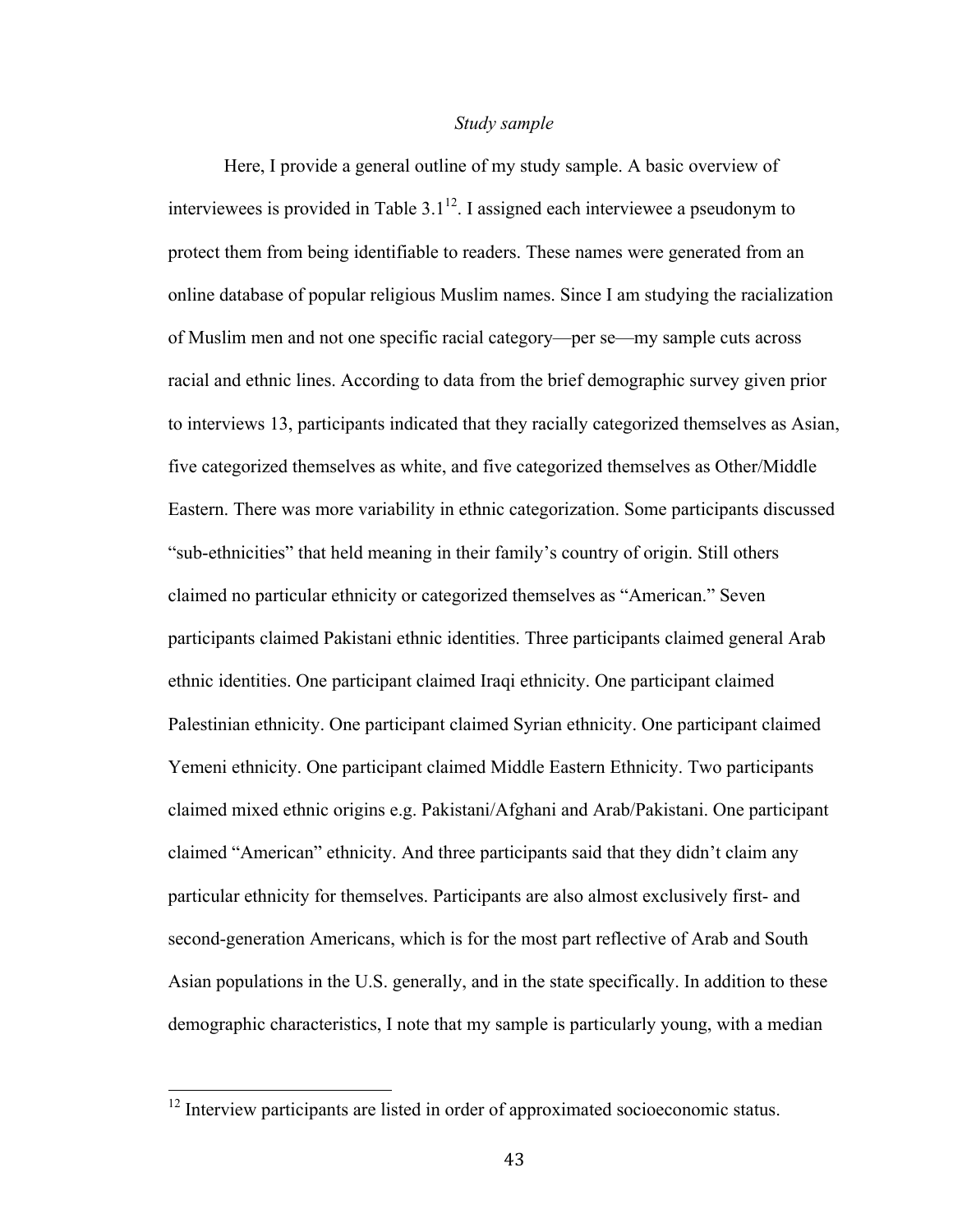age of 23 [ranging from 19 to 73], which is probably due to my social identity as a relatively young man with relatively young social contacts.<sup>13</sup>

As noted, upper class respondents are overrepresented in my sample. It was difficult to gain contacts with middle- and working-class men. When I did interview middle- and working-class men, they were reluctant to provide further contacts that might be willing to interview. For instance, Faizaan—whose family owns a small ethnic restaurant, moved to the U.S. as refugees, and once lived in government subsidized housing—indicated that relatives and friends would not be as comfortable discussing interview items as he was. This made snowball sampling almost impossible for these groups $^{14}$ .

When measuring social class, I took an approach similar to that taken by Lareau (2002) in her analysis of social class and parenting in a midwestern elementary school. I extrapolated social class position primarily from occupational history and educational attainment. In her work, Lareau (2002) conceptually assigned families to working-class and middle-class categories based on information provided about "the work that" adults did, "the nature of the organization that employed them, and their educational credentials" (752). I similarly developed general class-categories based on occupational history and educational credentials. First, I considered the educational credentials of individuals or the families that they came from. Participants who had themselves or came from families where one parent had a master's degree or higher were considered to be

 $13$  My primary connection to the Muslim community is through close personal friendships and contact over the past five years.

 $14$  I began to gain traction with middle and lower socioeconomic status groups by the end of this project. But, the University of Louisville shut down nonessential research in response to the global SARS-CoV-2 pandemic and effectively ended this sampling.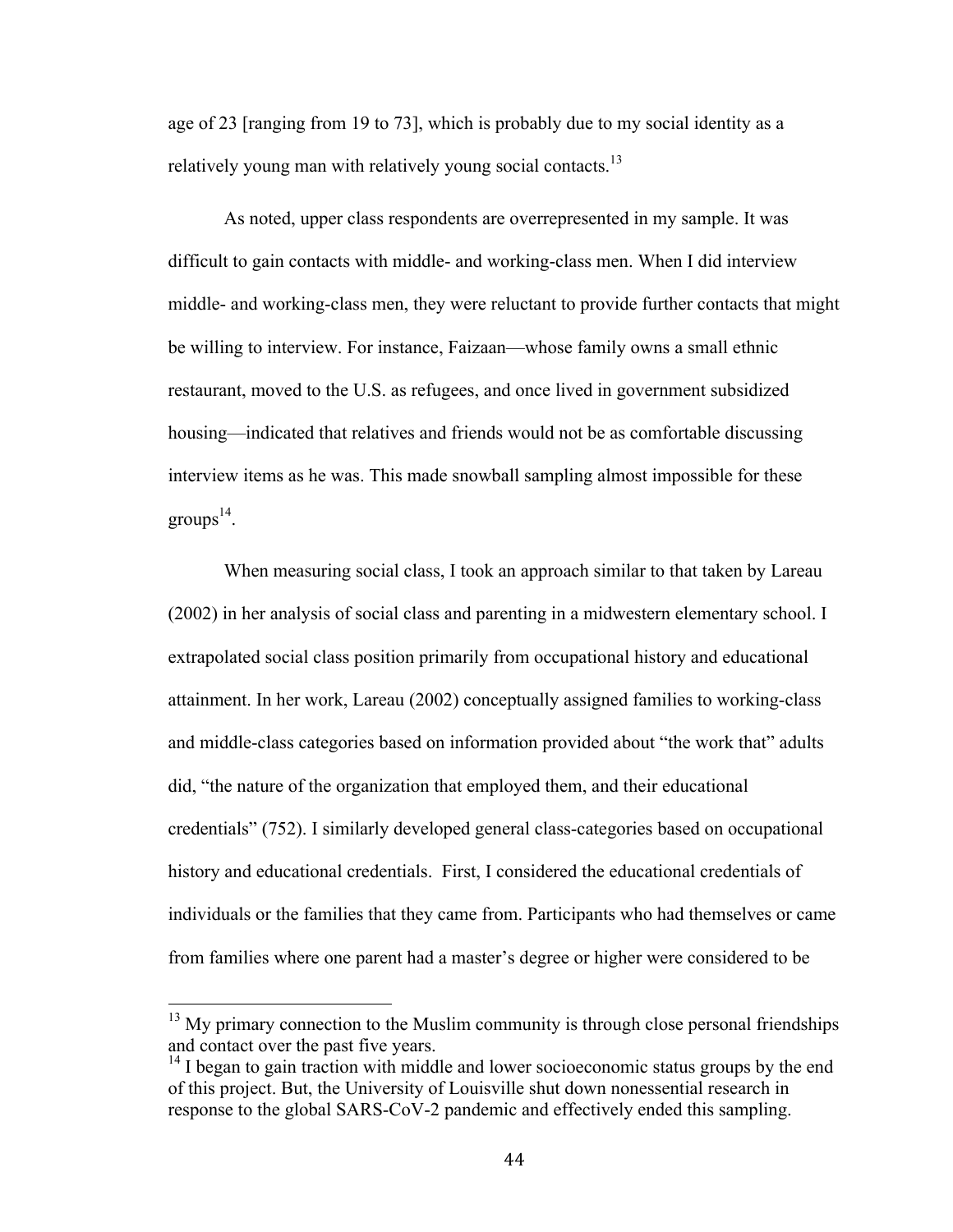upper class. Participants who had themselves or came from families where parents had a bachelor's degree or lower were considered to be middle- or working-class Second I considered occupational status, which largely mirrored educational credentials. Individuals who were themselves or came from families where at one time one parent worked in high status categories, for example medical doctors or engineers were categorized as upper class. Individuals who were themselves or came from families where at one time on parent worked in a middle- or working-class category—e.g. teachers, mechanics, food service, and retail workers were categorized as middle- or working-class. I discuss this in greater detail in chapters 4 and 6 that address social class position. I created one upper class category composed almost exclusively of medical doctors and engineers—all of who had or came from families where the primary earner held at least a master's degree. The middle- and working-class group was comprised of mostly individuals who worked in food service, retail, or factories and whose parents were educators. Only a few participants in the middle- and working-class category came from families where parents held post-secondary degrees.

#### *Table 3.1: Participants by Location and Social Class Categories*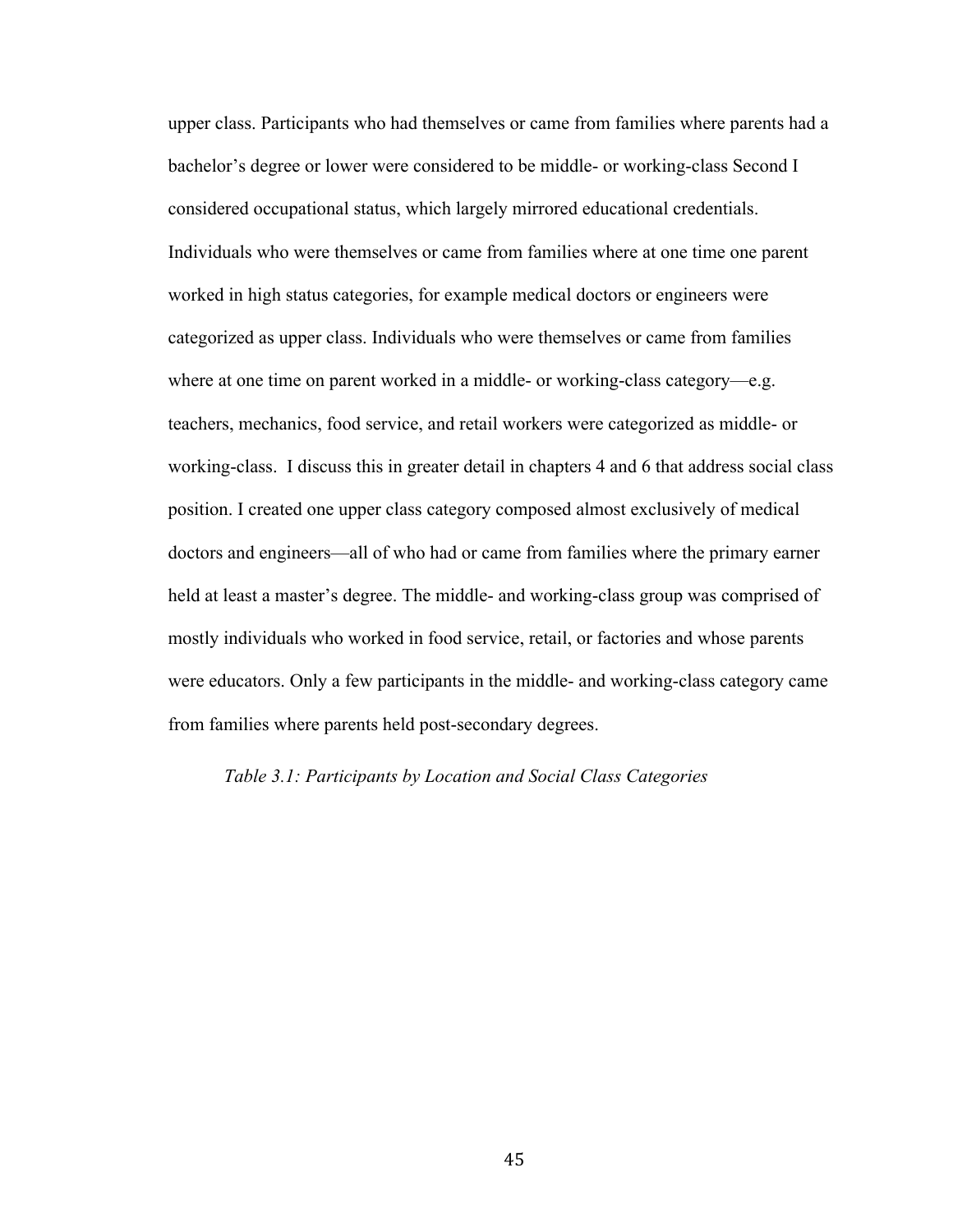| Location   | Social Class Category         | Interviewees  |
|------------|-------------------------------|---------------|
| Metro-City | <b>Upper Class</b>            | (4)           |
|            |                               | <b>Bassam</b> |
|            |                               | Imad          |
|            |                               | Omair         |
|            |                               | Qais          |
|            | Middle- and Working-<br>Class | (6)           |
|            |                               | Abid          |
|            |                               | Anzar         |
|            |                               | Faizaan       |
|            |                               | Nur           |
|            |                               | Shayan        |
|            |                               | Zain          |
| Townsburg  | <b>Upper Class</b>            | (9)           |
|            |                               | Abbas         |
|            |                               | Hamza         |
|            |                               | Muhammad      |
|            |                               | Musa          |
|            |                               | Mustafa       |
|            |                               | Omar          |
|            |                               | Rafi          |
|            |                               | Samir         |
|            |                               | Talha         |
|            | Middle- and Working-<br>Class | (4)           |
|            |                               | Ammar         |
|            |                               | Saeed         |
|            |                               | Rahim         |
|            |                               | Yahya         |

Where participants were unemployed or unable to work, I used work history this background arguably influenced the classed ways that they interpreted Islamophobia and belonging. For instance, one participant (Abid) indicated that his parents had been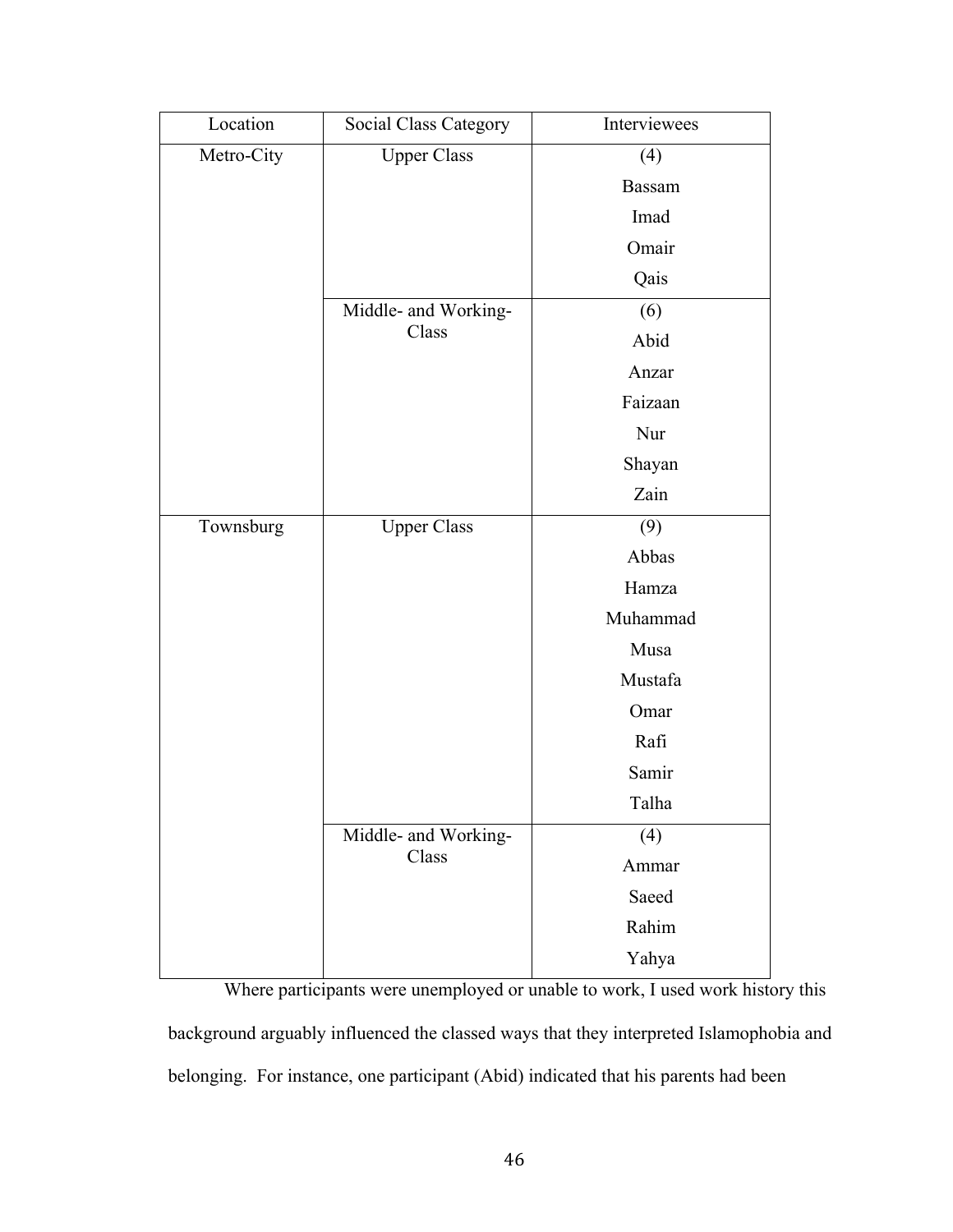unemployed in the years leading up to the study. Because both parents previously worked in factories, I analyze this interviewee in the middle- and working-social class category. A second participant (Rafi) indicated that he was unable to work and had been unable to work for some time; however, he also held a PhD and had previously worked in Information Technologies as a director. I categorize him as upper class but make note of the ways that his responses were not patterned like that of other highly educated respondents. Other interviewees that were difficult to categorize came from international families. One participant (Qais) iterated that his family was relatively well to do, had high levels of education U.S. graduate degrees), and full funding to pursue his graduate education from the national government of his home country. I categorized this interviewee as upper class. Another (Nur) was an international student who currently lived with his American grandparents, and whose parents were educators. I categorized this interviewee as middle- or working-social class. Finally, Shayan was a student worker with a sales job who had refugee status. I categorize this interviewee as middle- or working-class. Though these categories are imperfect, they are useful for addressing the classed patterns of responses that interviewees had to moments of Islamophobia and classed perceptions about belonging in the rural U.S. South because they reflect family occupational and educational statuses within the U.S. class hierarchy. This gives me analytical leverage for examining how class status might shape responses to Islamophobia.

#### *Data analysis*

I personally transcribed fifteen interview recordings using Express Scribe. The other eight were transcribed by Rev.com, which was funded by the Endowed Rieger

47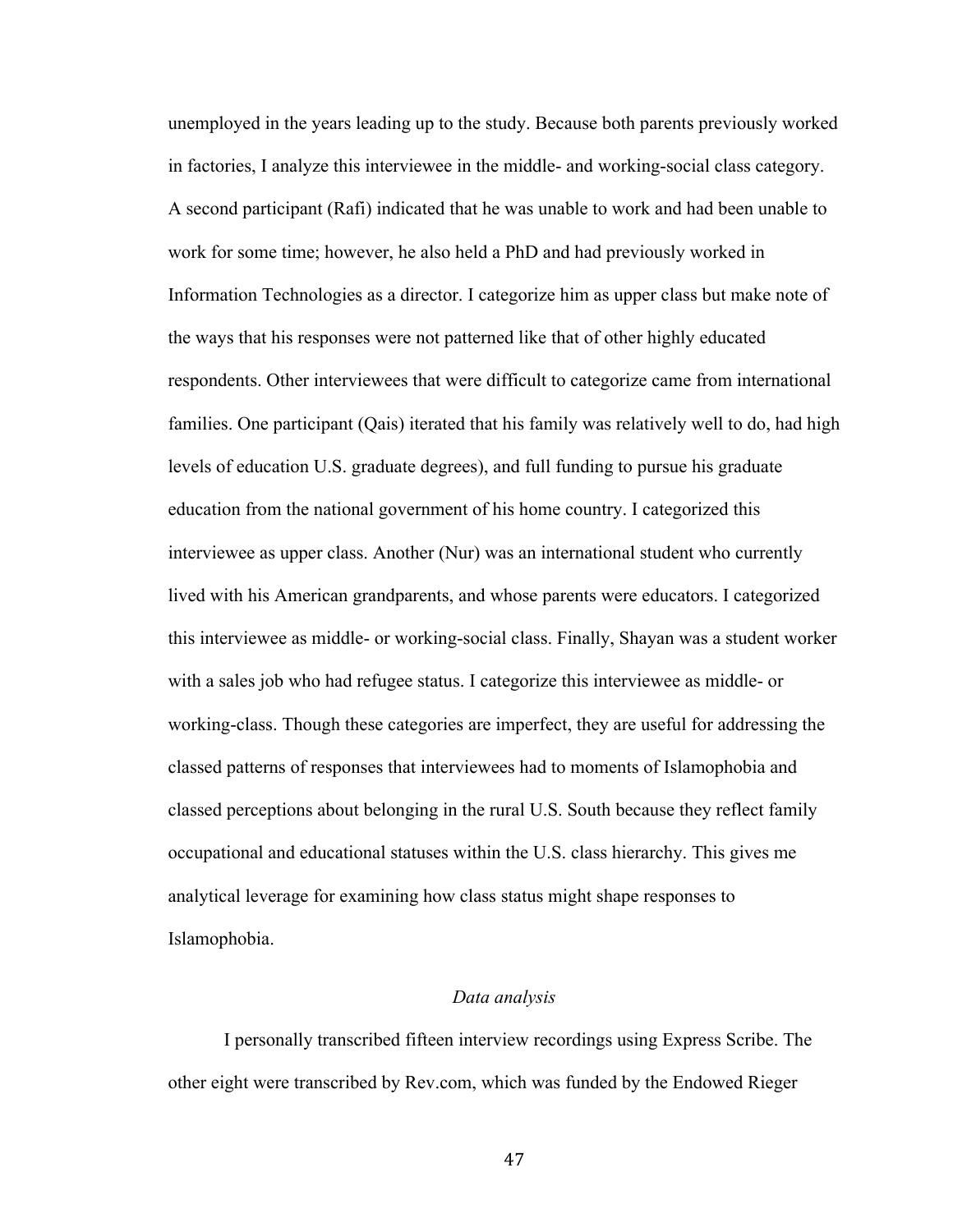Research Fund housed in the Department of Sociology at the University of Louisville. Transcribed interviews were then analyzed using Dedoose—"a cross-platform app for analyzing qualitative and mixed method research with text, photos, audio, videos, spreadsheet data and more" (Dedoose website 2020).

I use a grounded theory approach to my analysis of data. According to Charmaz (2012):

"Grounded theory methods consist of systemic, yet flexible guidelines for collecting and analyzing qualitative data to construct theories 'grounded' in the data themselves. The guidelines offer a set of general principles and heuristic devices rather than formulaic rules. Thus, data from the foundation of our theory and our analysis of these data generate the concepts we construct" (2).

As Charmaz (2012) outlines, grounded theory approaches to research are inductive. Rather than building a hypothesis and testing that hypothesis using evidence, I kept a relatively open mind both in the field and during analysis. The themes that I analyze emerged from interview data. I used three waves of coding in my analysis. The initial wave involved "line-by-line coding" (50) where I used Dedoose to develop and connect codes to each line of interview data $1<sup>5</sup>$ . During this stage of coding Charmaz (2012) suggests that researchers:

<sup>&</sup>lt;sup>15</sup> One of the unique functions that Dedoose has is its memoing. According to Charmaz (2012): "[m]emos catch your thoughts, capture comparisons, and connections you make, and crystallize questions and directions for you to pursue" (72). I was able to write and connect "memos" to early codes to help connect early codes to existing theories, concepts, and literatures, and develop more advanced codes for the next stages of analysis.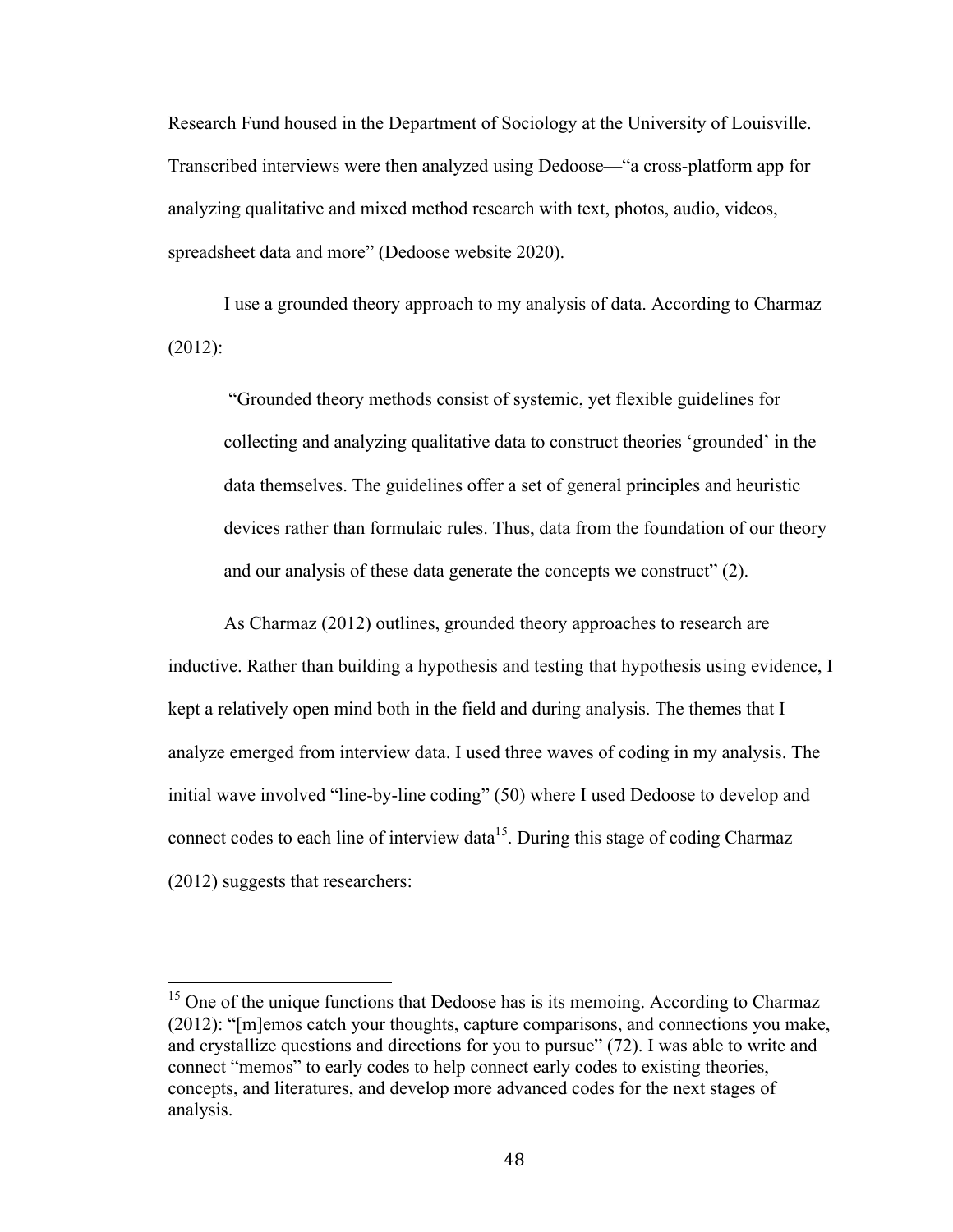"[1] Remain open; [2] stay close to the data; [3] keep … codes simple and precise; [4] construct short codes; [5] preserve actions; [6] compare data with data; [7] move quickly through the data" (49).

Since I conducted all of the interviews and transcribed many of the interviews by hand, this was really a second review of the interview data. I was able to use thematic memos written during the interview process to piece together many of these initial codes. The second wave of coding involved "focused coding." Charmaz (2012) categorizes such coding as "using the most significant and/or frequent earlier codes to sift through large amounts of data<sup>16</sup><sup>16</sup> (57). For example, as I demonstrate in chapter 7, I found that upper class Arab and South Asian men in Townsburg used strong inclusive language to describe their relationship to the rest of Townsburg. This was not the case for middle and working-class men or men from Metro-City. During this stage of coding, I transformed line-by-line codes and memos about that specified when interviewees discussed Townsburg and others where participants using language like, "family," into more focused codes and subcodes about strong perceptions of personal belonging to the broader community. When I cross-referenced these codes about belonging with the social class categories that I developed, I began to see that upper class interviewees in Townsburg articulated a stronger sense of belonging to the broader community than their middle- and working-class counterparts.

Finally, I engaged in "theoretical coding." Charmaz (2012) says of theoretical coding:

<sup>&</sup>lt;sup>16</sup> During this stage of coding I also engaged in what Charmaz (2012: 60) calls "axial coding" whereby more focused codes are broken up into subcategories that conceptually brings the data "back together"—after it has been broken up by initial and focused coding.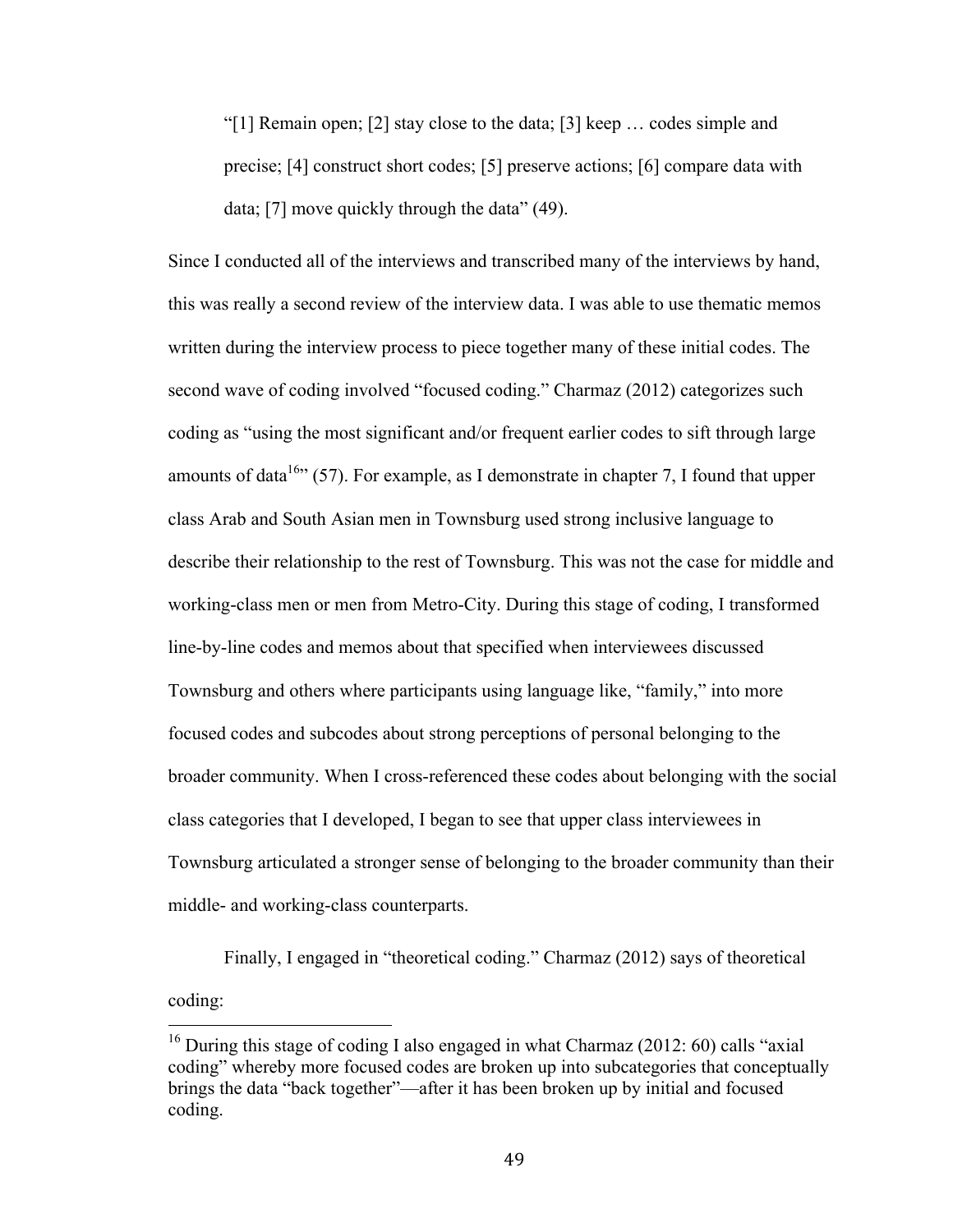"[t]heoretical codes are integrative; they lend form to the focused codes you have collected. These codes may help you tell an analytic story that has coherence. Hence, these codes not only conceptualize how your substantive codes are related, but also move your analytic story in a theoretical direction" (63).

For example, I transformed focused codes and sub-codes about class and belonging in Townsburg into more robust theoretical codes about the ways that upper class interviewees described belonging in Townsburg. For instance, in chapter 6 I analyze the ways that interviewees performed hegemonic masculinities in defense of significant women in their lives who faced Islamophobic treatment. Though I only asked about gender as a probing question, interviewees repeatedly iterated that Muslim women experienced more and more severe Islamophobia than men and men's responses to this treatment were patterned. Thus, I built an analysis of masculinities into my analysis where I did not previously anticipate it. Doing this allowed me to build and contribute to theories based in my data rather than exclusively from preexisting frameworks.

### *Ethical considerations*

In order to protect the participants in this study I assigned pseudonyms to all study participants and study sites. Pseudonyms for study participants were selected from websites listing the most popular ethnic and religiously Muslim names. I renamed Metro-City and Townsburg to prevent the identification of religious centers, businesses, and to further protect the participants that I interviewed. I kept interview data on Card Box—a password-protected and secure server provided by the University of Louisville. This research project was approved by the IRB at the University of Louisville.

50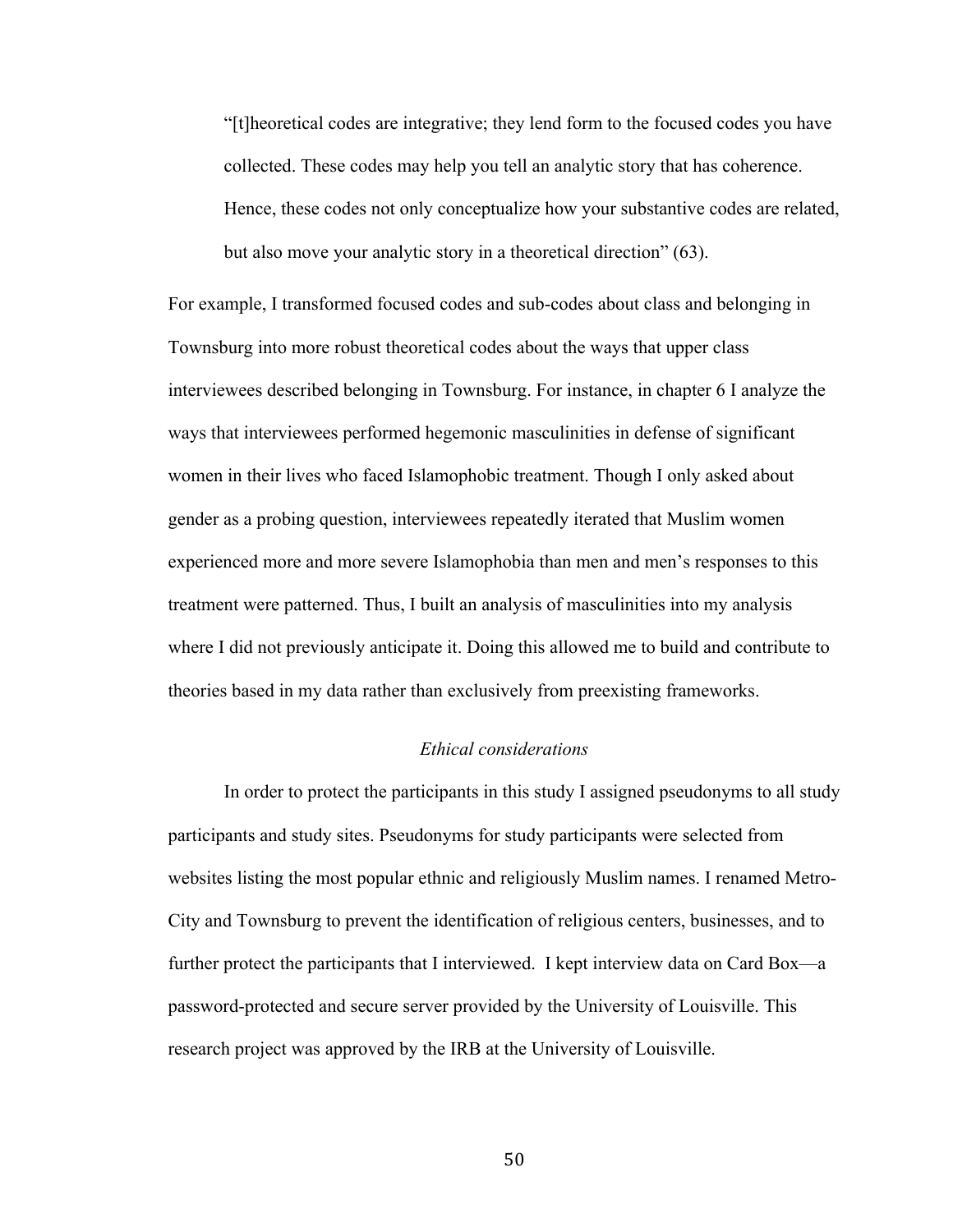#### *Researcher social location*

My social position arguably influenced my ability to collect data and my interpretation of research data. Here, I outline that social position. I am a white non-Muslim man, born and raised in the rural south. I am educated, and young. These factors probably influenced interviews. For instance these participants may have provided different responses when asked about discrimination and Islamophobia if I shared their ethnic or religious background. For example, several interviewees specified that they "loved white people." I doubt they would have said this if I was not white. My being male probably led participants to be upfront about their views on gender; they may have shared different views with a woman. My education and association with the university made it easier to gain interviews with highly educated men, and probably affected the language that they used to describe their experiences. For instance, one participant used the term "micro-aggressions" to describe his experiences with Islamophobia. However, my university status probably limited conversations on Islamophobia with middle- and working-class respondents.

Though I am an outsider by multiple measures, I have remained connected to Muslim communities for the past five years after initial research and close friendships. This has included maintaining close friendships with young Muslim men, playing pickup basketball and tournaments at mosques and schools, attending religious services, and attending and even hosting special events in the community e.g., Ramadan meals and graduation parties. I believe that I am recognized as an ally in the community. On several occasions community members have joked that I may as well be "Muslim" or "brown." I believe that my connection as a close friend to many Arab and South Asian men in the

51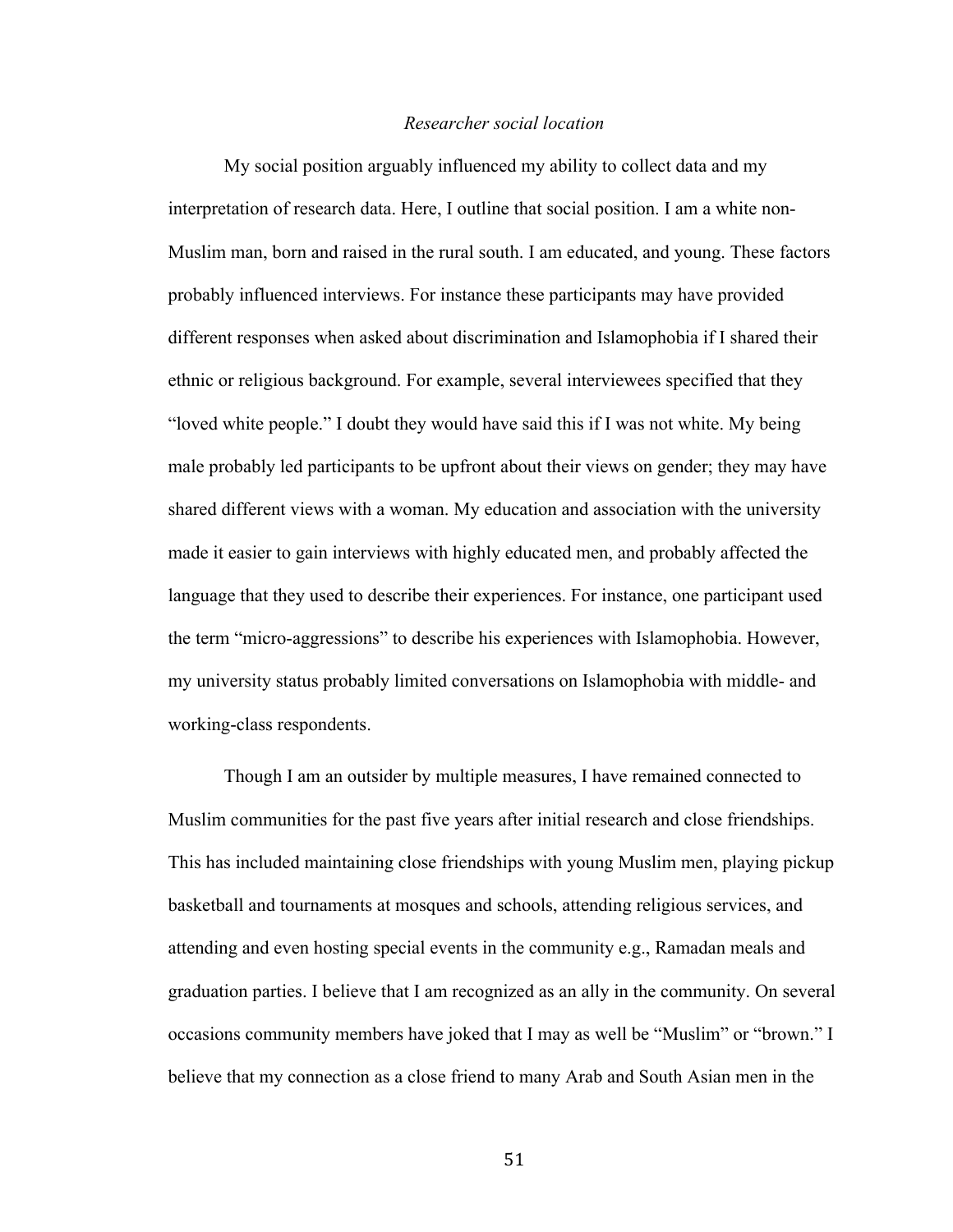community helped me to collect rich data because in some instances I interviewed friends and in others, friends vouched for me as a trusted contact.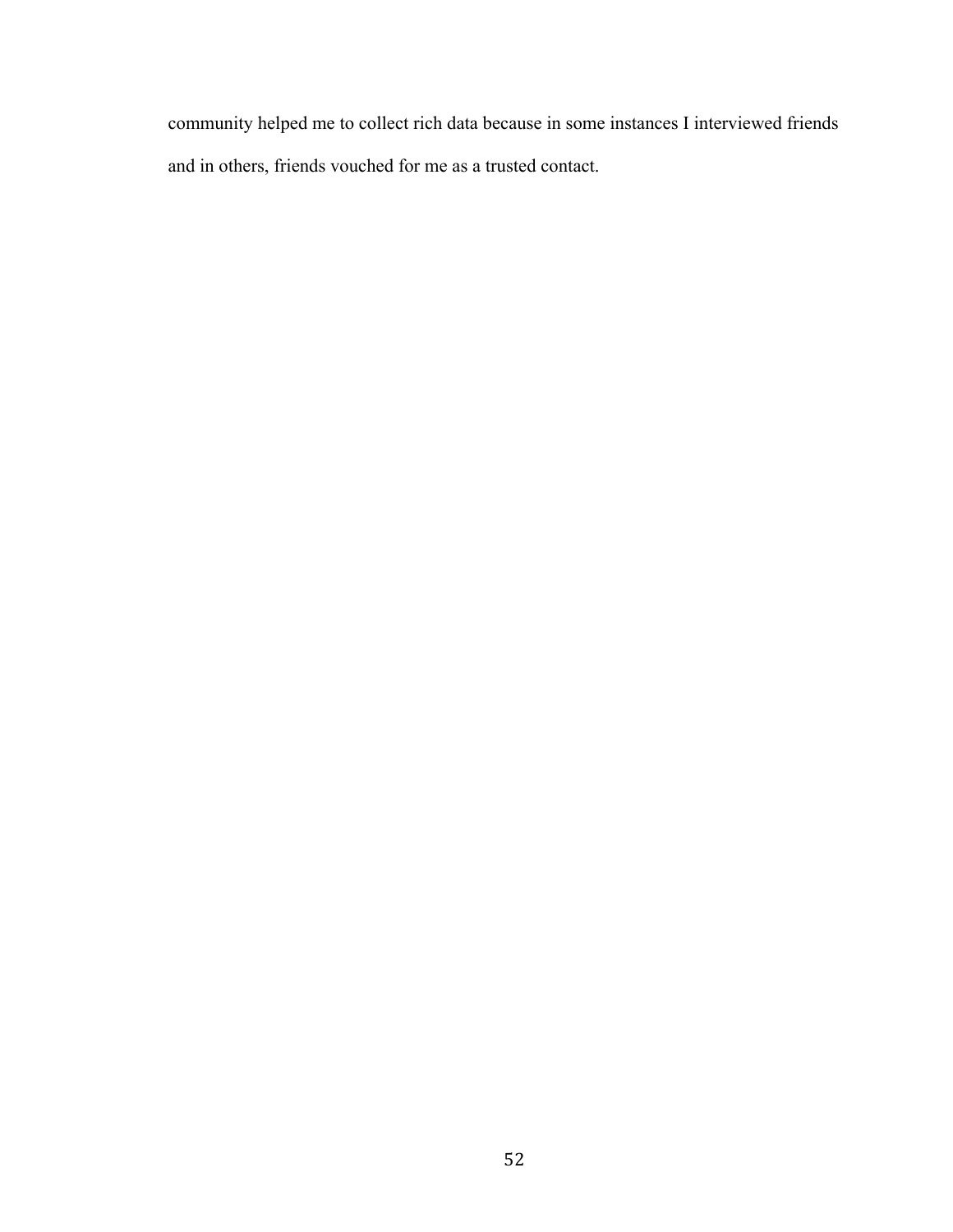# CHAPTER 4: SOCIAL CLASS AND DISMISSING OR DOWNPLAYING ISLAMOPHOBIA

The Arab and South Asian Muslim men in this sample regularly experience a wide range of Islamophobic encounters. They also understand and interpret these experiences based on their class and gender positions. In this chapter, I demonstrate the class-mitigated ways that Arab and South Asian Muslim men experience, understand, and interpret experiences with Islamophobia. In particular, I demonstrate that Arab and South Asian men with upper class positions—those who come from relatively high levels of education and occupational prestige—downplayed personal experiences with Islamophobia in ways that maintained their social position and communicated a low degree of threat as compared to men with middle and working social class positions. To do this I first outline and address the range of Islamophobic incidents that Arab and South Asian Muslim men in Metro-City and Townsburg reported. Second, I highlight upper-, middle-, and working-class interviewees' general tendencies to dismiss and downplay Islamophobic experiences. Finally, I critically address the classed ways that Arab and South Asian men responded to Islamophobia. I argue that scholars and activists studying and combatting Islamophobia must engage in intersectional analyses because Muslim men with varying class positions experience, perceive, and thus report experiences of Islamophobia differently.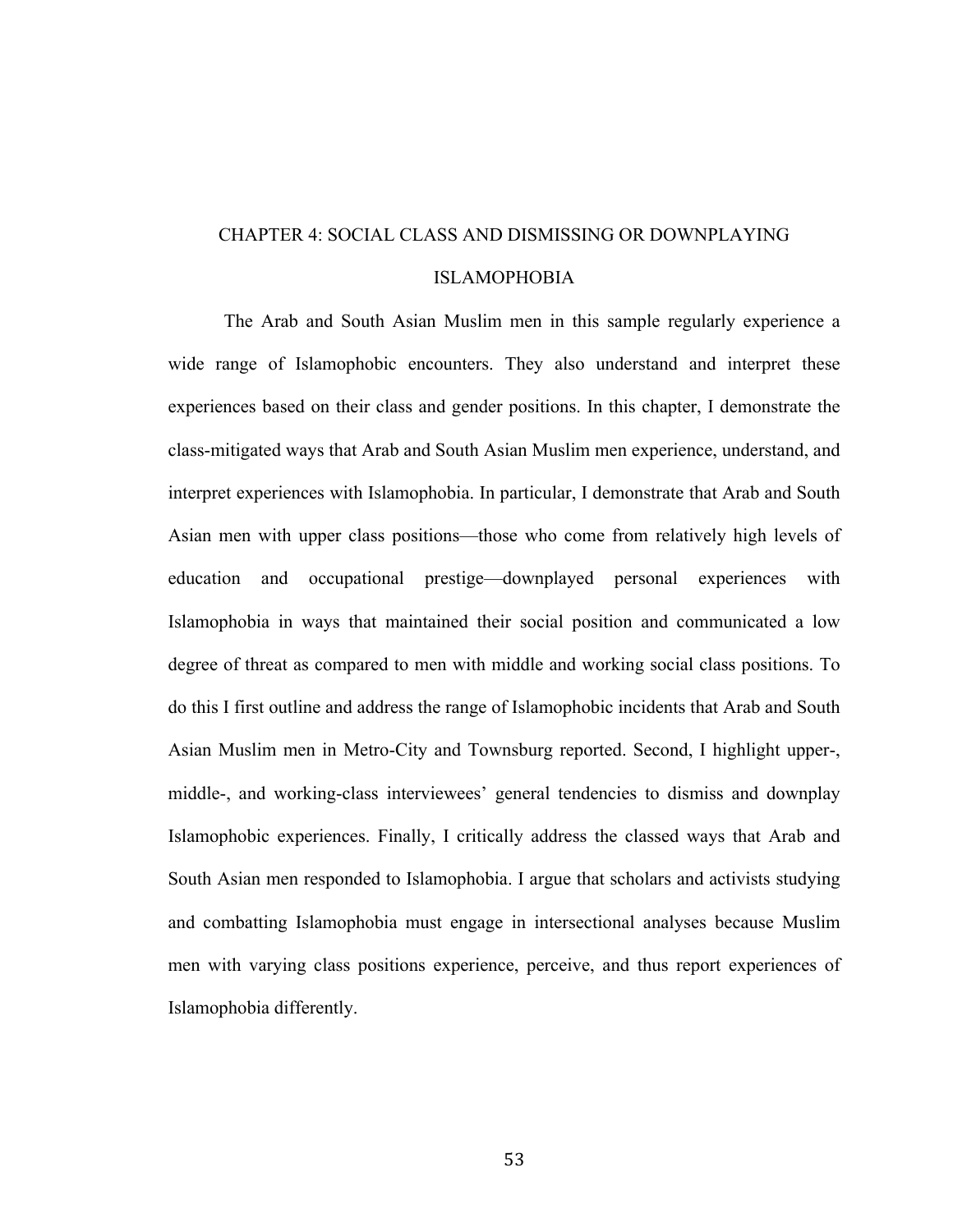### *Experiencing Islamophobia*

Interviewees described a wide range of Islamophobia that they or people that they knew personally experienced or were familiar with. In this section, I outline and address this range of Islamophobic experiences. As discussed previously, Islamophobia can be described as racism against Muslims. Racism and Islamophobia are multifaceted (Garner and Selod 2015 and Golash-Boza 2016) and can generally be defined as: (1) "A set of ideas [ideology] in which the human race is divisible into distinct 'races', each with specific natural characteristics derived from culture, physical appearance or both"; (2) "a historical power relationship in which, over time, groups are racialized, that is, treated as if specific characteristics were natural and innate to each member of the group"; (3) forms of discrimination flowing from this [practices] ranging on spectrums from denial of access to material resources at one end to genocide at the other" (Garner and Selod 2015, p. 11). I find that the men in my sample similarly experience Islamophobia in dynamic ways at various levels of society. These experiences ranged from subtle Islamophobia in the form of various "micro-aggressions," to more overt "individual acts of bigotry", and to broader or institutional Islamophobia in a variety of contexts. I outline the most commonly discussed experiences of Islamophobia in table 4.1.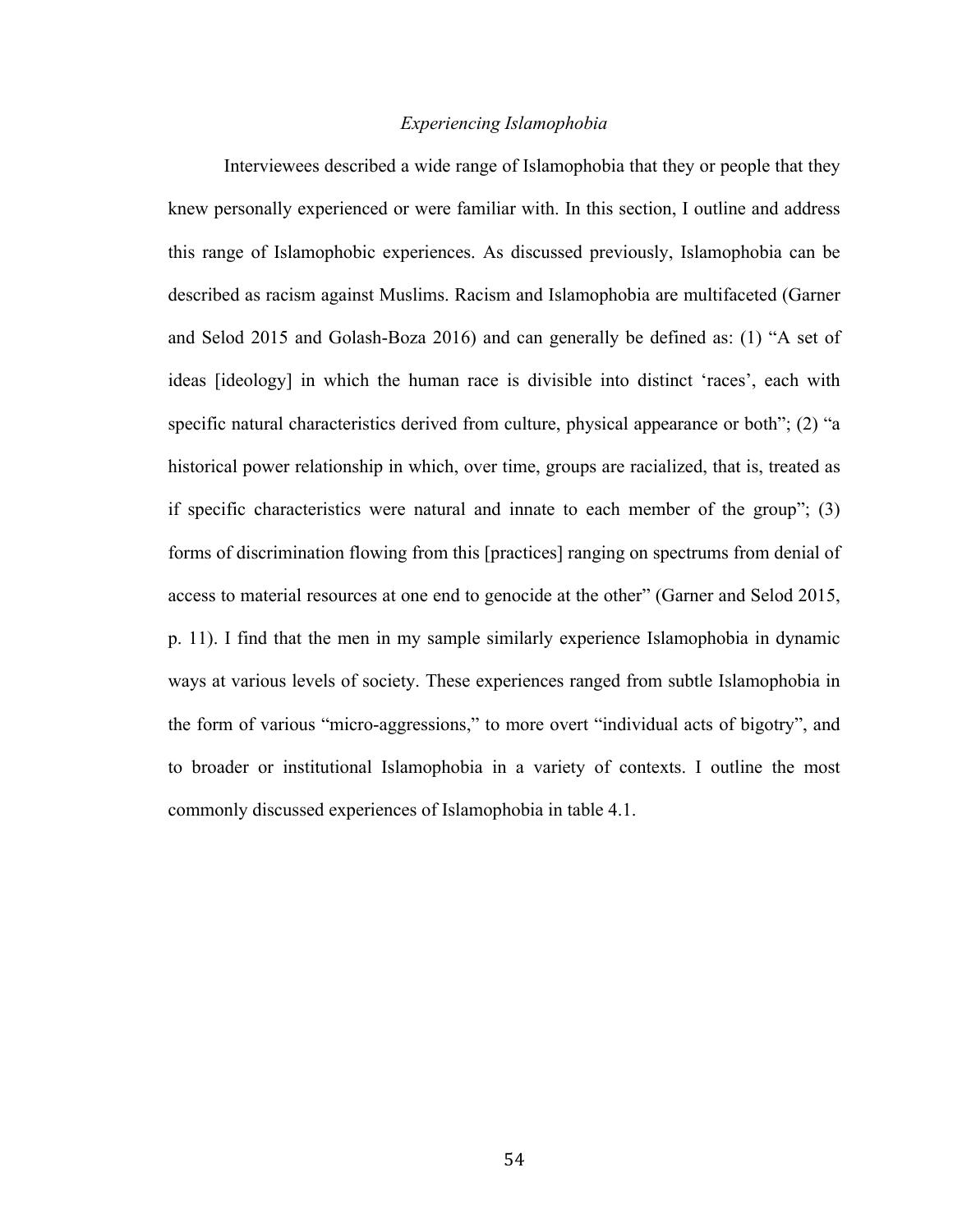| Individual Level(s)                                                                                                                                                                                                                                                    |          |  |
|------------------------------------------------------------------------------------------------------------------------------------------------------------------------------------------------------------------------------------------------------------------------|----------|--|
| Micro-Aggressions<br>"daily, commonplace insults and racial slights that<br>cumulatively affect the psychological well-being of<br>people of color" (Golash-Boza 2016, 132)<br>includes: "school-yard" jokes, lighter off-hand<br>٠<br>remarks, "disconcerting stares" | 17 of 23 |  |
| Individual Acts of Bigotry<br>a range of racist actions that individuals may commit,<br>including using racial slurs and committing hate-<br>crimes<br>includes: "public epithets", "acts of violence",<br>property crimes/defacement or targeting of<br>organizations | 15 of 23 |  |

*Table 4.1: Levels and categorization of discussing Islamophobic experiences*

| Broader or Institutional Level(s)                                                                                                                            |          |  |
|--------------------------------------------------------------------------------------------------------------------------------------------------------------|----------|--|
| Islamophobia in Organizations or Institutions<br>includes: air-travel, education, employment,<br>п<br>immigration, news media, police, and the U.S. military | 13 of 23 |  |

# *Micro-Aggressions*

The most frequently discussed experiences with Islamophobia could be categorized as racial micro-aggressions. Recall that micro-aggressions are "daily, commonplace insults and racial slights that cumulatively affect the psychological wellbeing of people of color" (Golash-Boza 2016, 132). Some men were familiar with the term, "micro-aggressions" and even used it to describe their experiences. For example—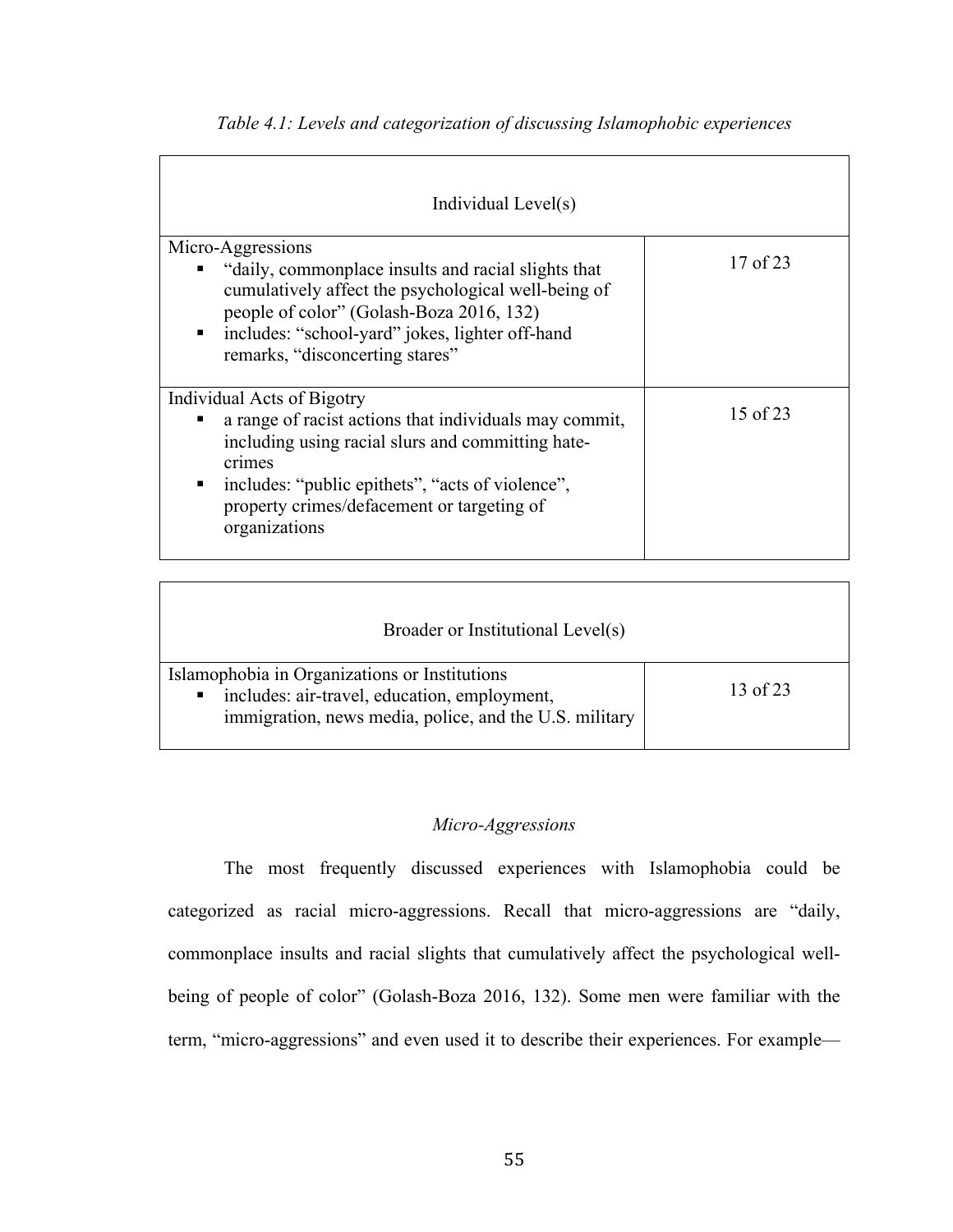Rahim a middle-class Pakistani American—described a majority of his experiences as such:

When I think of [...] negative things that happened, there's not one or even a handful that can stand out to me, like wow, that was really [changes direction]. I think I was in a lecture or [inaudible] call them micro-aggressions. […] Where they're not necessarily burning a flag, or doing something extreme, but kind of how they look at you. You can, I hate to use the word vibe, it's so outdated.

While Rahim uses the term, "micro-aggressions," to describe his experiences, many of the men did not. Rather, I—the researcher—categorized narrated experiences as such during analysis. Interviewees discussed micro-aggressions that I have organized into three categories most frequently: "school-yard" jokes, "off-hand remarks", and "disconcerting stares". I use the term, "school-yard" jokes to refer to jokes that classmates made that linked Arab, South Asian, and Muslim men to radical Islamic terror or sexism. In this study, "off-hand remarks" generally refer to off-putting questions, comments, or statements muttered or made under someone's breath that did not rise to the threat-level of "individual acts of bigotry," and that did not occur in a school-setting. By "disconcerting stares", potentially threatening and prolonged staring that participants felt they were the subject of because of their ethnic, racial, or religious identities. I provide examples of these categorized micro-aggressions in table 4.2. Micro-aggressions were reported to be common and most frequently were discussed as first-hand accounts. Seventeen of the 23 respondents reported personally experiencing racial microaggressions. Most of these men had cited numerous examples of each type.

# *Table 4.2: Examples of micro-aggressions*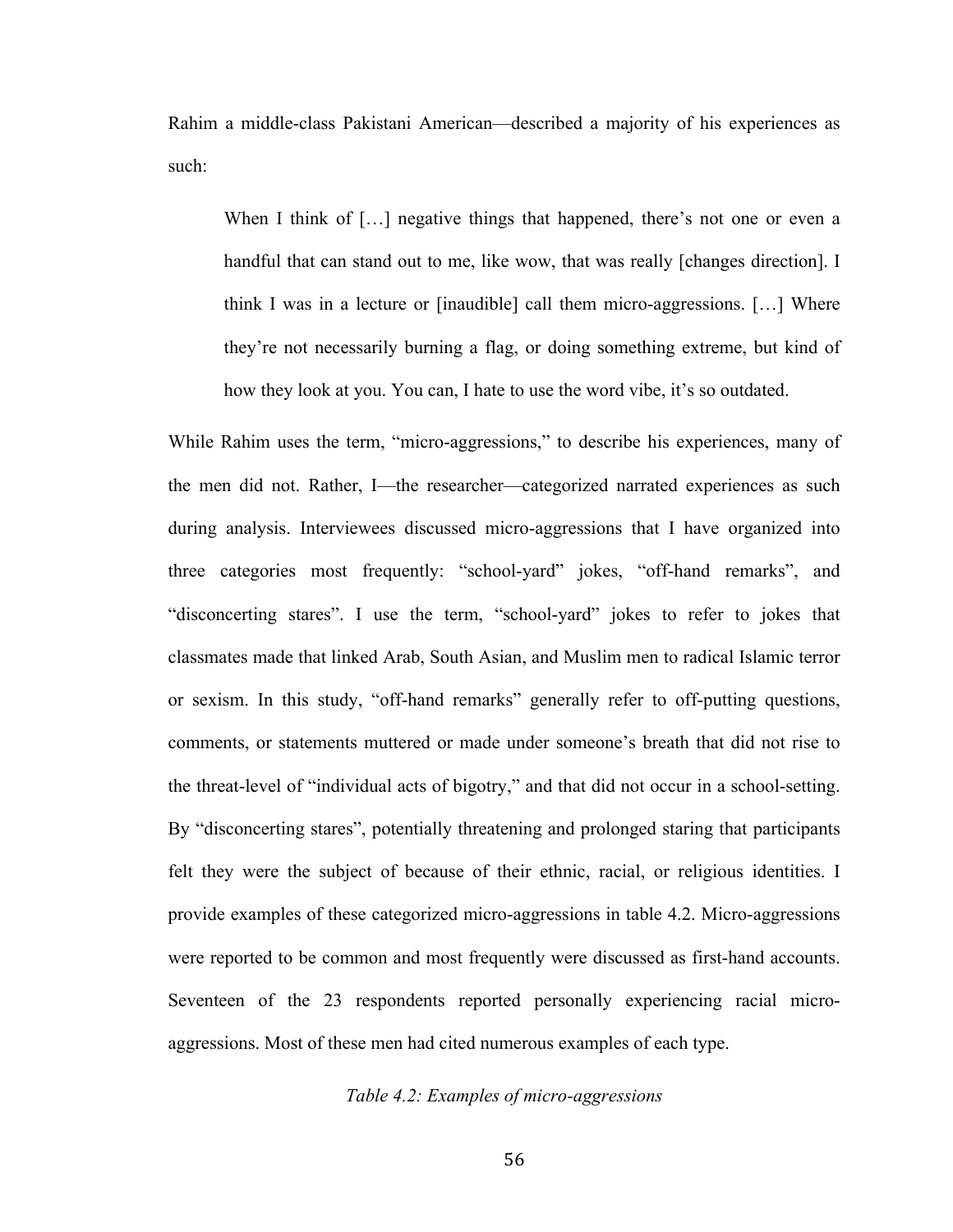| "School-yard"<br>Jokes      | Samir, an upper class Pakistani American student:<br>"The only real mistreatment that I had direct contact with, as far<br>as people my age, they all took form in jokes. [Imitates joke]<br>'What are you going to do? Blow me up?' Or very, back-sided<br>attempts at humor to elicit shock value laughs, I would laugh<br>along with it because I was the only one. I didn't really have a<br>backing for me to hold on to, and I would feel threatened."            |
|-----------------------------|-------------------------------------------------------------------------------------------------------------------------------------------------------------------------------------------------------------------------------------------------------------------------------------------------------------------------------------------------------------------------------------------------------------------------------------------------------------------------|
| "Off-hand"<br>Remarks       | Musa, an upper class Pakistani American medical doctor:<br>"Uh, you do go into the grocery store and somebody has made a<br>comment. And basically, you have two choices, you can ignore<br>and walk away or you can confront the person."                                                                                                                                                                                                                              |
| "Disconcerting"<br>Staring" | Samir, an upper class Pakistani American above:<br>"The context of a look, I would say is, places are definitely,<br>parking lots are a big one. And the context of a look usually<br>falls between prolonged staring for more than a minute. []<br>More than you're dazed off, yeah. Prolonged staring, like<br>focusing on the eyes and a kind of slackness of the face. So, just<br>like the overall look of contempt that somebody would have.<br>[Italics added.]" |

Scholars have demonstrated that racial micro-aggressions can have a significant psychological impact on persons of color. Several men who reported personal experiences with micro-aggressions indicated that such experiences were frightening or upsetting, despite the fact that a number of men downplayed these experiences, as discussed below. For instance, Samir connects the Islamophobic micro-aggressions that he describes to feelings of isolation as he laughed off jokes; and "contempt" for Arabs, South Asians, or Muslims and a feeling of "threat" when he is the subject of disconcerting stares. While Musa indicates that at least a number of off-handed comments can be brushed off, he indicates elsewhere that other Islamophobic encounters were more jarring.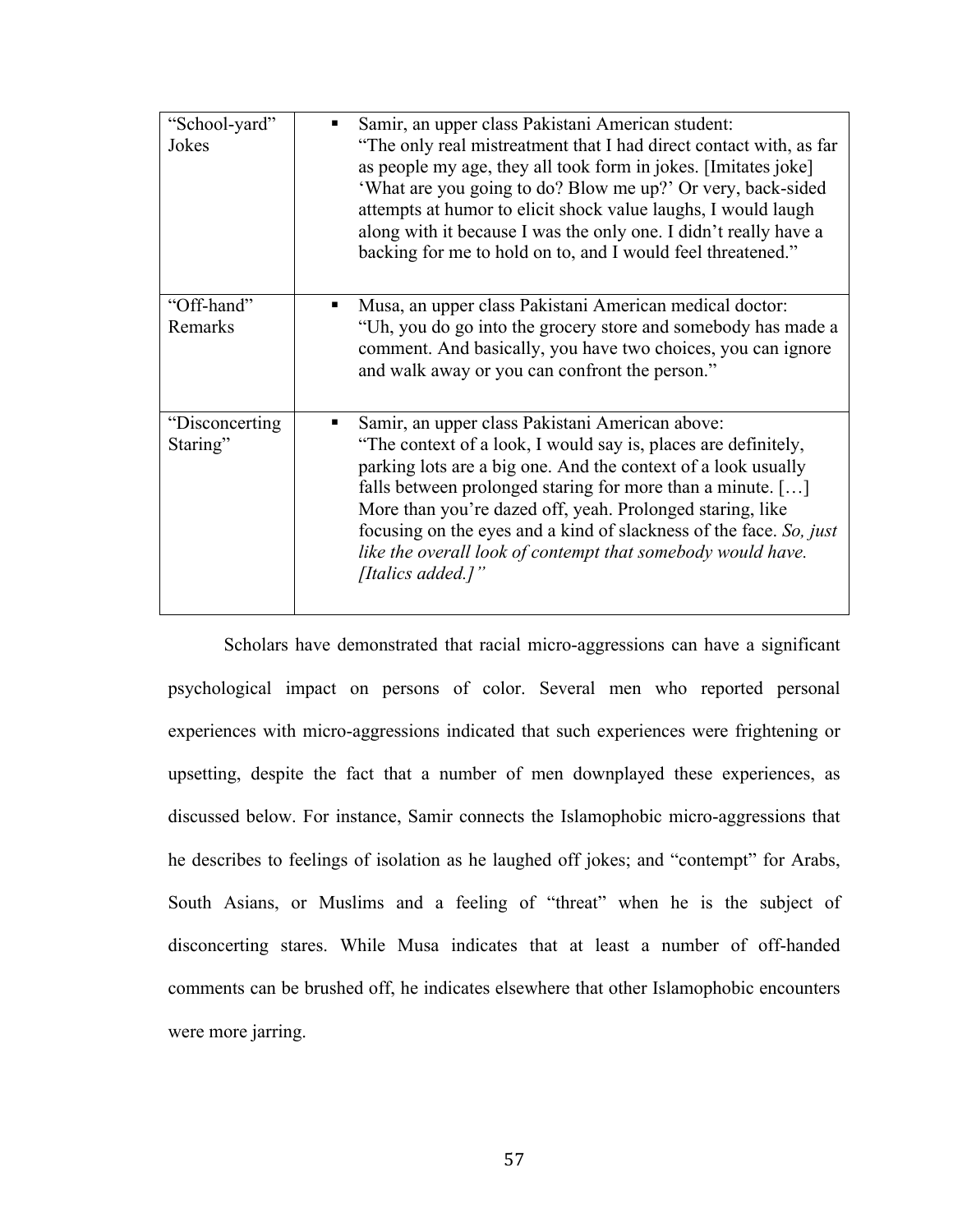#### *Individual Acts of Bigotry*

Golash-Boza (2016) uses the phrase, "individual acts of bigotry" to describe a range of racist actions that individuals may commit, including using racial slurs and committing hate-crimes. I differentiate "individual acts of bigotry" from racial microaggressions because of their explicitness, level of threat, and physicality. The men that I interviewed described a number of experiences that they were familiar with that could be described as more explicitly Islamophobic than the micro-aggressions discussed previously. Such acts were apparently intended to make racial and ethnic minorities feel uncomfortable. I organize these experiences into three primary categories: public epithets, racial violence, and property defacement. I define "public epithets" as overtly racist speech or rhetoric designed to unnerve Arabs, South Asians, and Muslims. Participants indicated that they or people that they knew were sometimes the subject of slurs in public spaces or that they had had things shouted at them in stores or from moving vehicles.

Racially motivated violence involved physical confrontations related to Islamophobia. Participants reported fights, having things spilled or thrown at them or others, and other physical threats—e.g. having a knife pulled "on them." I use "property crimes/defacement or targeting organizations" to capture instances where property was defaced or destroyed. Notably, interviewees indicated that both personal property and community religious spaces had been defaced in Metro-city and Townsburg. Mosques in each location had been threatened with violence [guns or bombs] or defaced [using graffiti]. I provide examples of individual acts of bigotry in table 4.3. Most interviewees had experienced or knew someone who had experienced Islamophobia in these forms.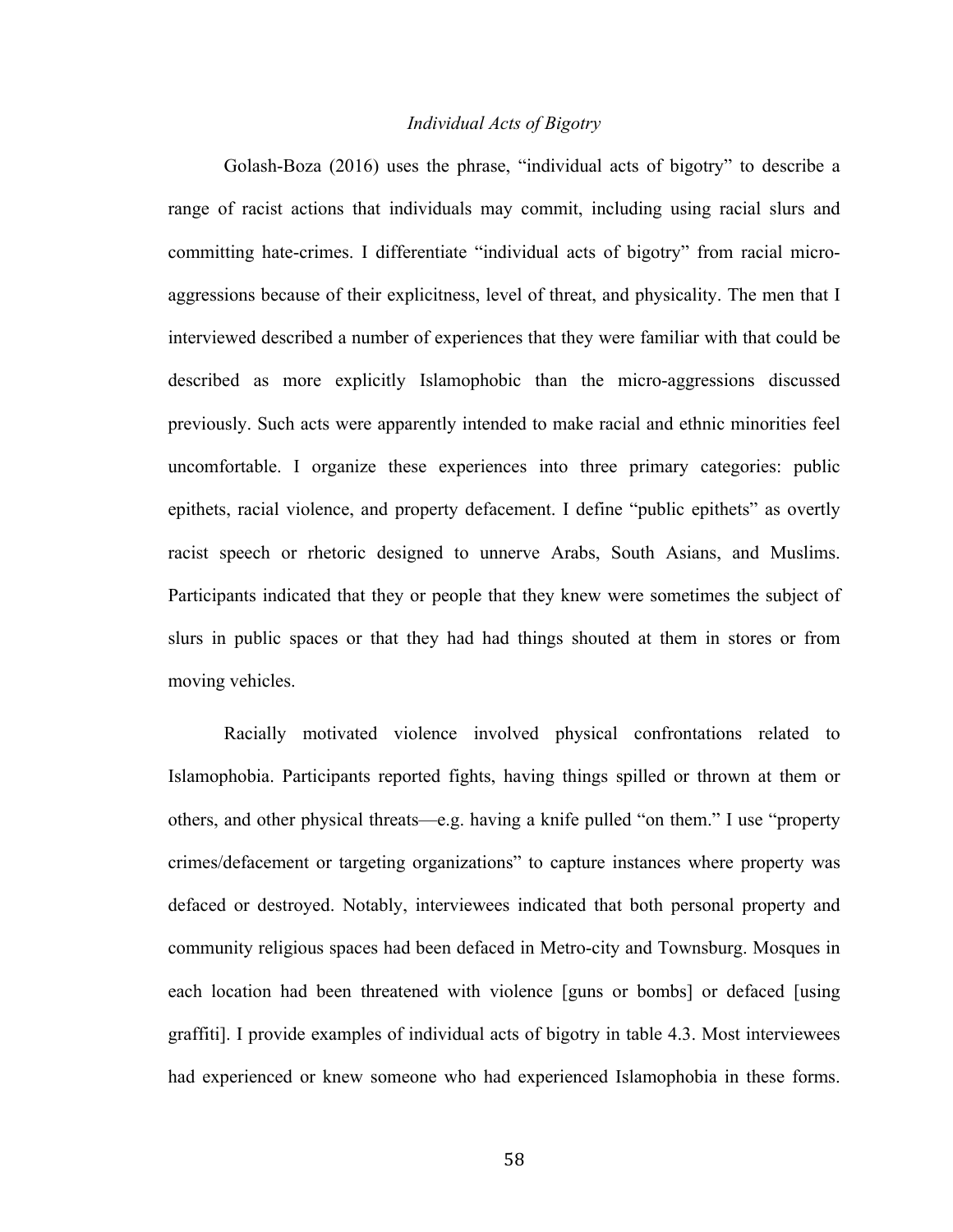Fifteen of the 23 interviewees reported that they had or knew someone personally who had experienced "individual acts of bigotry" related to Islamophobia.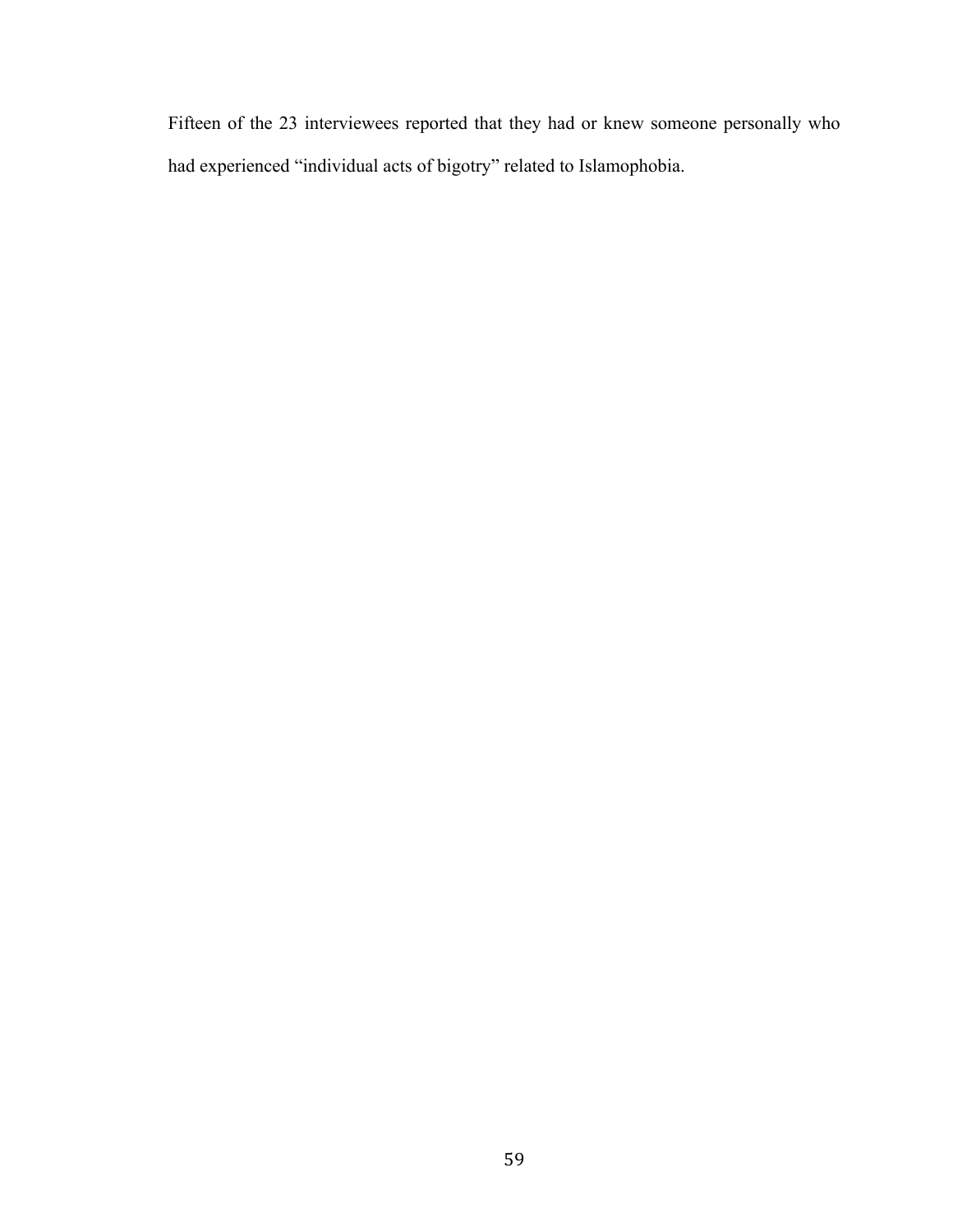| "Public<br>Epithets"                  | Samir, an upper class Pakistani American:<br>"Mostly, I get looks. That's what it is. I get a lot of looks. There<br>was one time that I was called a sand nigger [sic.] That was<br>shocking to me because I was 18. I was in [a small town in<br>state]. I went to Walmart to get some groceries and a man is<br>standing outside on his pickup truck and just staring at me as<br>I'm trying to load my groceries, and he was close enough for<br>me to hear him say it under his breath, but loud enough. Just,<br>[imitating epithet] 'blah, blah, blah, sand nigger [sic.]"                                                                                                                                      |
|---------------------------------------|------------------------------------------------------------------------------------------------------------------------------------------------------------------------------------------------------------------------------------------------------------------------------------------------------------------------------------------------------------------------------------------------------------------------------------------------------------------------------------------------------------------------------------------------------------------------------------------------------------------------------------------------------------------------------------------------------------------------|
| "Acts of<br>Violence"                 | Imad, an upper class Syrian American medical school student:<br>"I think one that sticks out to me, is one of my friends, he was<br>conducting one of the daily five prayers that we do, in a parking<br>lot, in a corner, very conspicuous, just by himself. [] in an<br>empty parking lot as well. And somebody went out of their way<br>to dump hot coffee onto him while he was in prayer. And so,<br>that particular instance stuck out to me."                                                                                                                                                                                                                                                                   |
| "Property<br>crimes<br>or defacement" | Muhammad, an upper class Pakistani American medical doctor:<br>"But one time, in our old mosque where we had, that was [in<br>the] late nineties, somebody had thrown a bomb, a small bomb<br>inside and there was damage. We had to change the carpet. It<br>was all smoke and stuff."                                                                                                                                                                                                                                                                                                                                                                                                                                |
|                                       | Musa, an upper class Pakistani American:<br>"So, this is a patient who was wanting a certain medication that<br>was not appropriate for him. And I explained to him and I<br>declined. Uh, the patient had a psychiatric illness. [] So, this<br>patient used all kinds of racial slurs and blasted out of my<br>office. And then at night when we were closed he brought a<br>spray paint can and sprayed on our doors some racial slurs<br>there. [Italics added.] So that was a really upsetting event. And I<br>remember [] then I view the patient also as the patient's<br>illness also. So I don't know if he did it in right mind or not<br><i>there. But yeah, it was upsetting for me.</i> [Italics added.]" |

As indicated previously, "individual acts of bigotry" were more overt and generally unnerved interviewees more than "micro-aggressions" discussed previously. In the examples provided Samir differentiates between "disconcerting stares" and "racial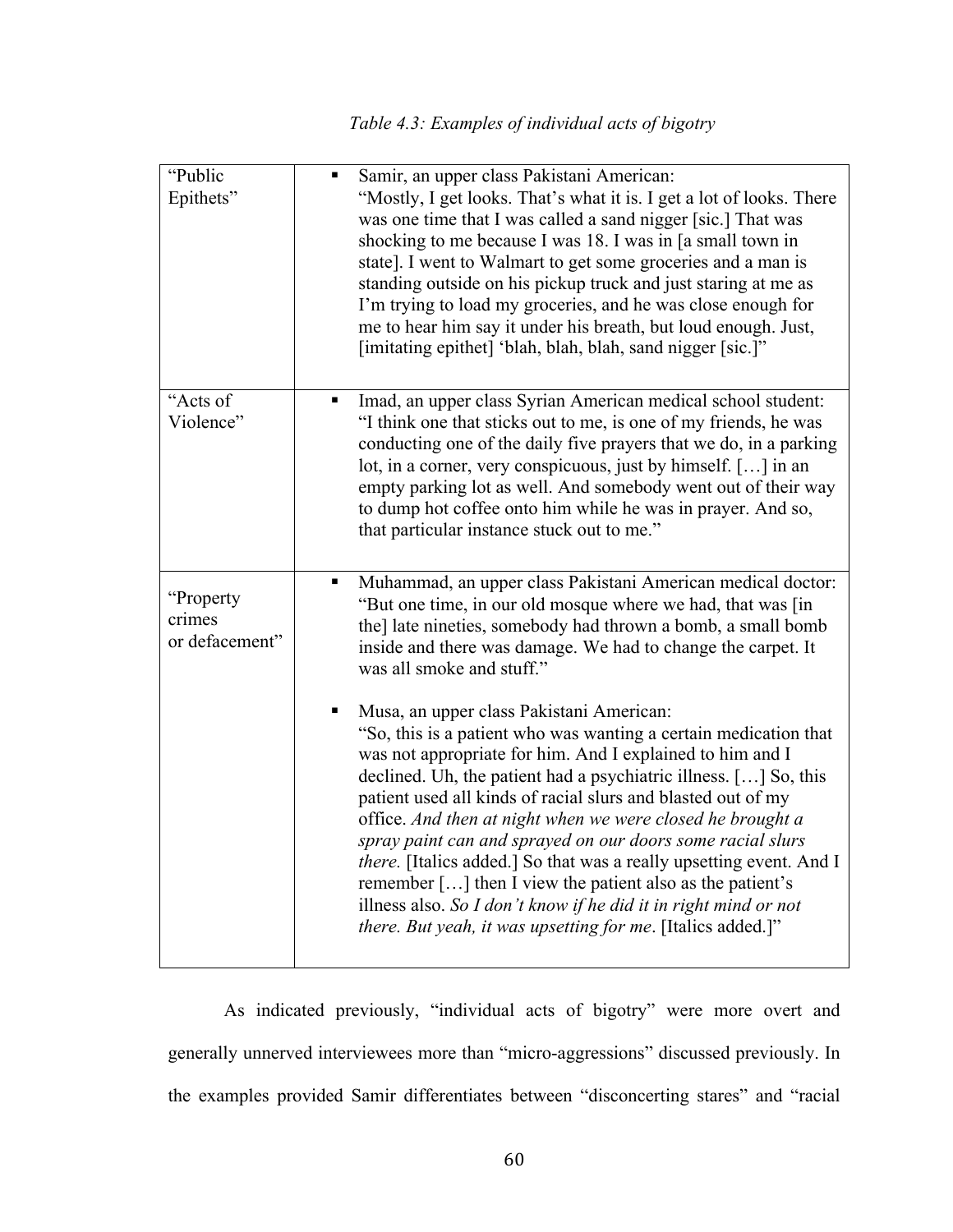epithets", indicating that he is the subject of staring with a higher frequency. Imad indicates that moments of violence, such as friends having coffee poured on them "stand out" from other Islamophobic experiences. And while Musa is fairly dismissive of Islamophobia in other parts of the interview, he reveals that the defacement of his medical practice with Islamophobic slurs was personally upsetting.

### *Islamophobia in Organizations and Institutions*

Participants also discussed Islamophobia that I characterize as structural and institutional in nature, albeit less frequently than the individual forms of Islamophobia outlined previously. Thirteen of 23 interviewees discussed such encounters. Again, this may have been partially the result of interview questions using language of: "being treated differently", "mistreated", and "experiencing discrimination" related to their religious or ethnic and racial identities. Such language likely elicits individualized responses. Interviewees indicated that they experienced or were aware of racism in institutions such as: air-travel, education, employment, immigration, news media, police, and the U.S. military. I provide few examples of the most cited institutions in table 4.4, but note that they were not discussed uniformly across participants. I highlight institutional Islamophobia because it adds a dimension to the range of Islamophobia that interviewees experienced.

| "Air Travel" | Rahim, a middle-class Pakistani American:<br>"I am very cautious when I go to the airport because I'm aware<br>of what they're looking for. [] For the last few times we just<br>got through, no trouble or anything like that. But it used to be<br>pretty bad. Every single time they were like, full searches, full<br>bag searches. |
|--------------|-----------------------------------------------------------------------------------------------------------------------------------------------------------------------------------------------------------------------------------------------------------------------------------------------------------------------------------------|
|              |                                                                                                                                                                                                                                                                                                                                         |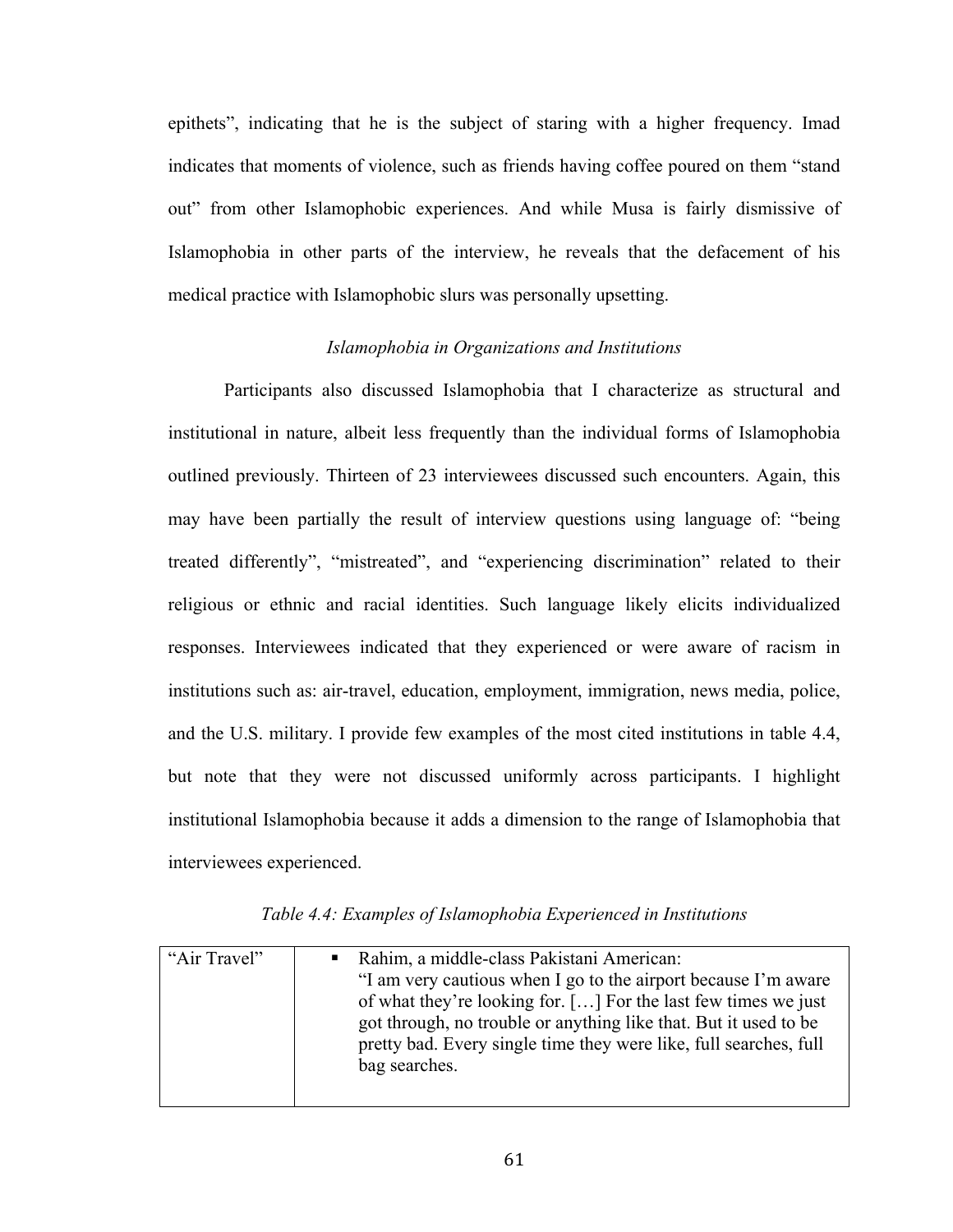| "Education" | • Raffi, an upper class Jordanian American:<br>[Discussing the local school administration's apparent inability |  |
|-------------|-----------------------------------------------------------------------------------------------------------------|--|
|             |                                                                                                                 |  |
|             | to deal appropriately with his daughter being called a lesbian                                                  |  |
|             | and having her hijab pulled off:   "I was surprised from the                                                    |  |
|             | school principal, the assistant principal, the counselor, they                                                  |  |
|             | were all ignorant about how important [it is] for a girl to not be                                              |  |
|             | touched by a boy, not to be harassed, not to pull the hair scarf,                                               |  |
|             | and things like that. Yeah [imitating complicit educators] 'oh,                                                 |  |
|             | what's the big deal? It's a piece of fabric. She can put it back                                                |  |
|             | on.' That's what the assistant school principal said."                                                          |  |
|             |                                                                                                                 |  |

Overall, the regularity of Islamophobic encounters that I found in my sample is consistent with that reported by other scholars studying Islamophobia (Selod 2015 and 2019). In what follows, I address the classed ways that men interpreted and responded to these normal Islamophobic encounters.

## *Dismissing and Downplaying Islamophobia*

As previously indicated many Arab and South Asian men dismissed and downplayed Islamophobic experiences by directly or indirectly indicating that Islamophobia was not a significant problem to them or that particular experiences with Islamophobia were not that severe. Twenty of 23 interviewees dismissed and downplayed Islamophobia in some form. Generally speaking this involved (1) beliefs that Islamophobia was not widespread in the communities that they lived in; (2) a comparison of their known experiences to other people's more severe Islamophobic encounters; and (3) a focus on offenders' assumed mental health and ill-fated attributes. They relegated offenders to be "crazy" or extreme and on the margins of society. Thus, they interpreted Islamophobia to be isolated events reflecting extreme or otherwise not "normal" incidents. What's particularly noteworthy is that in many incidents, men dismissed or downplayed Islamophobia in immediate conjunction with describing personal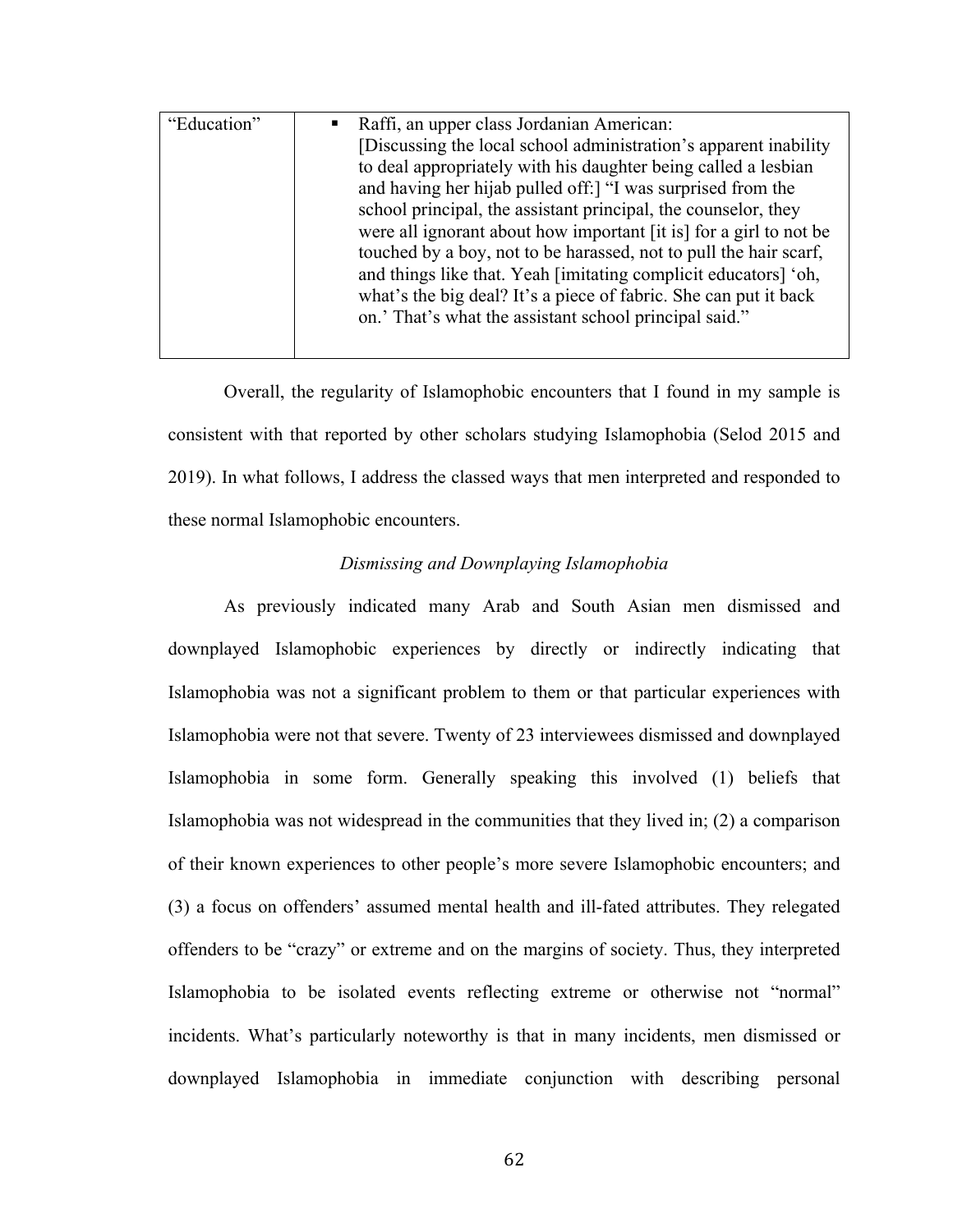Islamophobic encounters, or encounters someone that they knew had. Notably, most of these experiences occurred in the communities that they lived in.

Most interviewees who dismissed or downplayed Islamophobia generally believed that Islamophobic encounters were "few and far between" and that people holding Islamophobic beliefs were representative of a significant minority. As I will discuss in a later chapter, interviewees frequently believed the local communities that they lived in were exceptional—that Metro-City and Townsburg had fewer Islamophobic people than other parts of the state. For example, Abbas—an upper class Pakistani American—indicates that he believes that "less than one percent of people" in Townsburg hold Islamophobic beliefs.

So, I feel like in Townsburg, it was very like, maybe the one percent of people who were like, I wouldn't want to say racist, but racist. Or um, fearful of what they don't know said that kind of stuff. And um, they have that Islamophobic mindset. But Townsburg, for the most part was very, it strayed away from Islamophobia. It wasn't too bad. When it comes to Metro-City, I have experienced nothing.

Abbas offers this commentary after describing an Islamophobic encounter where a brick with hate-speech was thrown through his window. This pattern of dismissing or minimizing Islamophobic incidents was repeated in interviews. In this case, Abbas described a severe Islamophobic encounter, and then he dismissed or downplayed the effects and breadth of Islamophobia. In addition to estimating that such a small portion of Townsburg's population held Islamophobic beliefs, Abbas hesitates to call those that do hold such beliefs racist. Instead, he opts for people who are "fearful of what they do not

63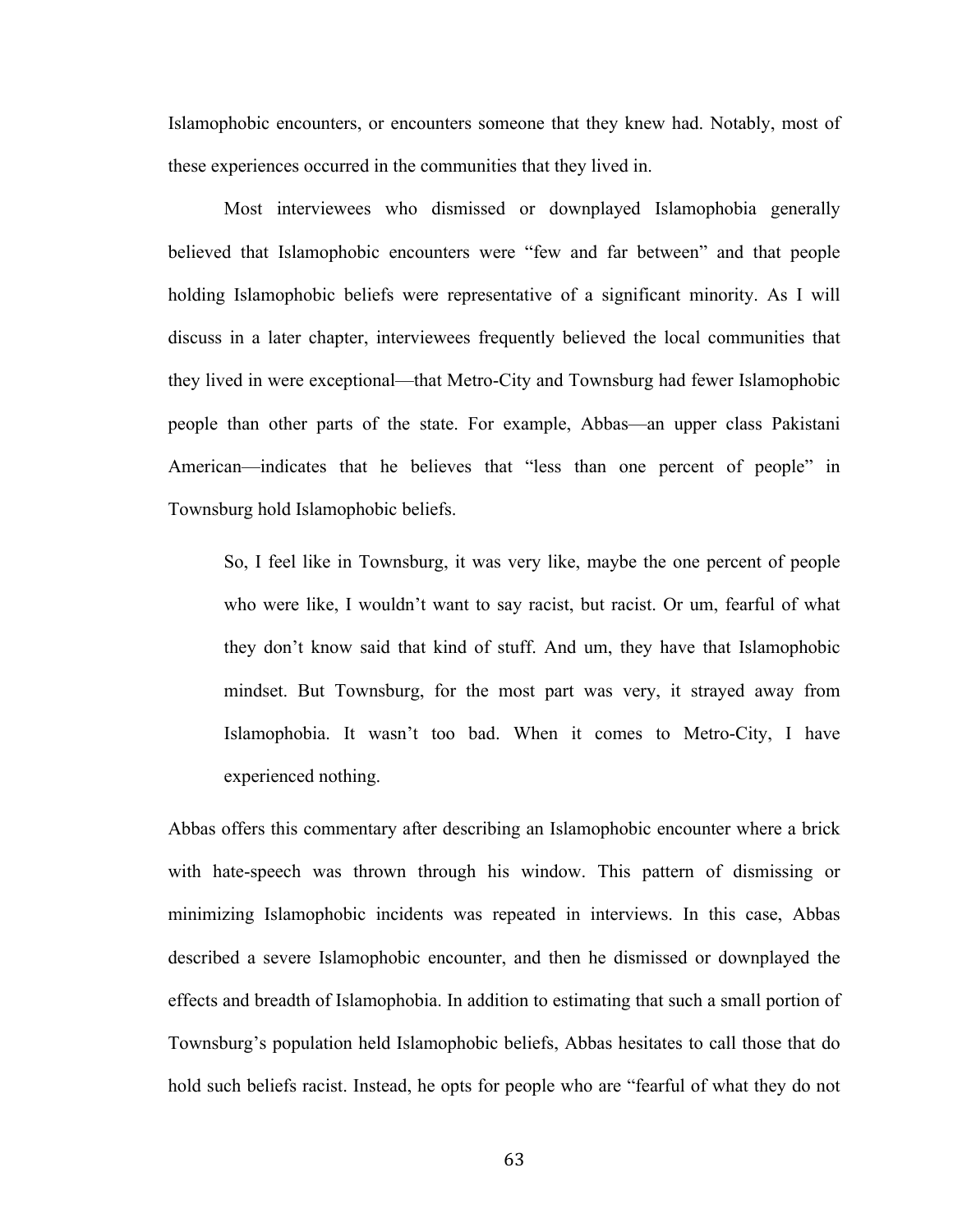know." Again, the prevalence of Islamophobic experiences—detailed earlier in this chapter—seemingly contradicts this narrative.

A majority of the interviewees counted themselves fortunate. By their estimation, their experiences with Islamophobia were minor. Men generally attributed this to their gender, race, and social class position. For example, Faizaan, a working-class Yemeni American student laughed while he recounted the Islamophobic joking that he encountered in school:

Like I remember, [school] wasn't too far from the airport. So planes would go over the building all the time [chuckling] and people would be like, "Oh, Faizaan, your ride's here. They came early." You know, crap like that [chuckles].

By comparison, his tone is more serious when he discusses the purportedly more severe Islamophobia his women relatives experience, and he says: "[B]ut I never get that type of treatment, probably because I am a guy." I explore gender in more detail in the next chapter on masculinities. However, here I note that participants believed that they were fortunate in comparison to women that they knew. Musa, an upper class Pakistani American, similarly indicates that his social class and occupational position privilege him.

The other thing you need to look at is the majority of the people you're talking about—the South Asian group there—[…] *they come almost near the poverty line or the lower-middle class, if you look at the whole population*. So their exposure is different than my perspective. My perspective is a minority. […] And those people have a much higher level of people looking negatively at them. […] *They face more discrimination than I would.* [Italics added.]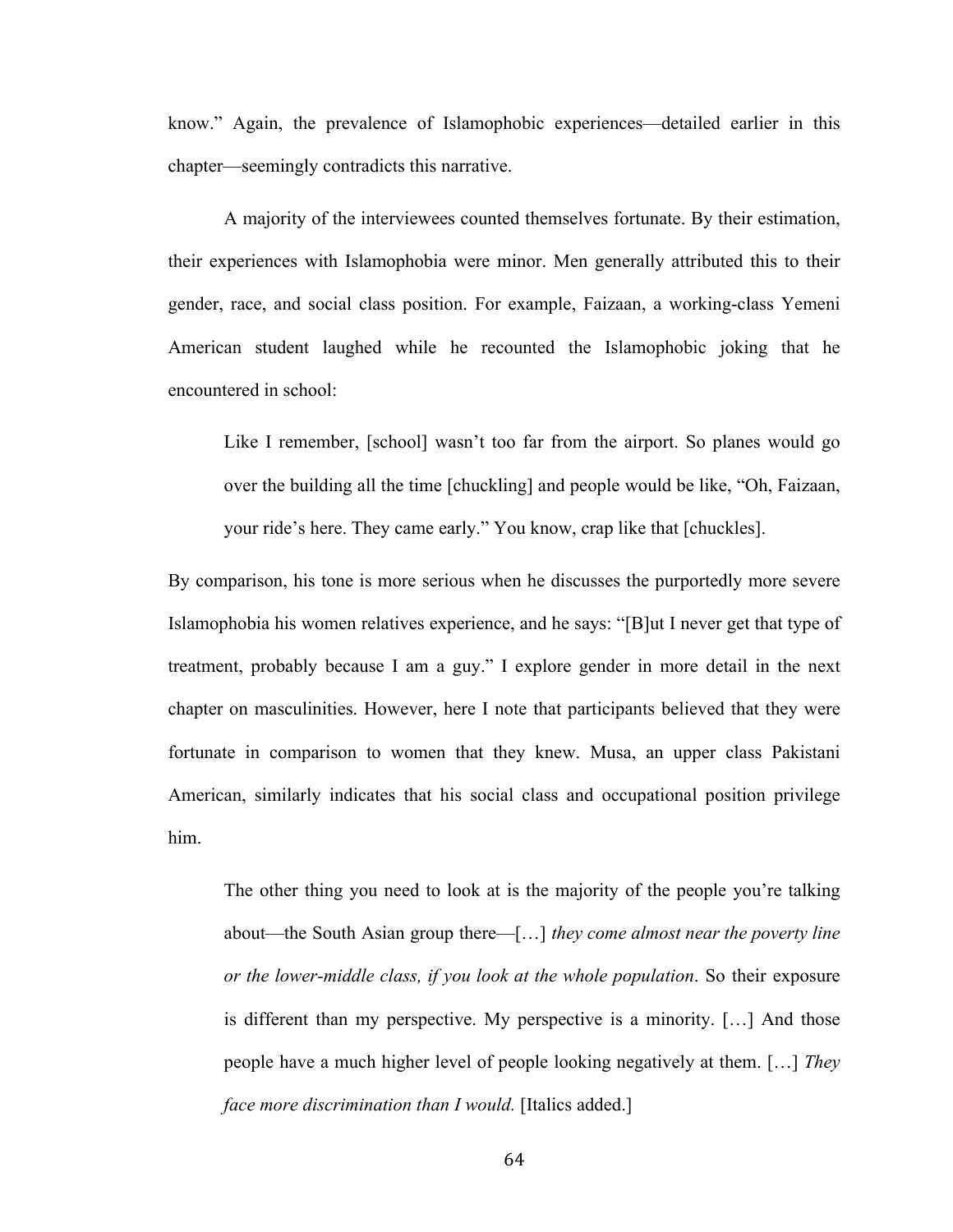What's noteworthy is that a significant contingent of men dismissed or otherwise downplayed Islamophobia by counting themselves fortunate in comparison to people with lower social class positions, e.g. lower socio-economic status groups, racial minorities, or women. They indicated that if I—the researcher—"really wanted to understand Islamophobia," that I should be interviewing these groups.

Several men, when dismissing or downplaying Islamophobia, made or emphasized claims about the people who were committing Islamophobic acts against them. In particular, these interviewees indicated that perpetrators of Islamophobia were "crazy", "probably just "drunk", or otherwise not mentally stable. For example, Talha an upper class Pakistani American medical doctor—describes a scenario where a drunk stranger questioned his [Talha's] wife's allegiance to the U.S. in a bowling alley, while he was out with some of the non-Muslim staff from one of his medical practices presumably in Townsburg. When discussing this encounter, Talha repeatedly downplays this questioning by emphasizing the fact that the perpetrator was drunk or not in his right mind.

And you know, he was drunk. […]

I said, "He's drunk. I mean you have to understand." […]

So, when somebody's not in their senses, what the hell are you going to say?

Similarly, Mustafa—an upper class Pakistani American student describes the general ignorance that he encounters with some regularity in rural spaces and at college. He backtracks though to say that generally, people are accepting.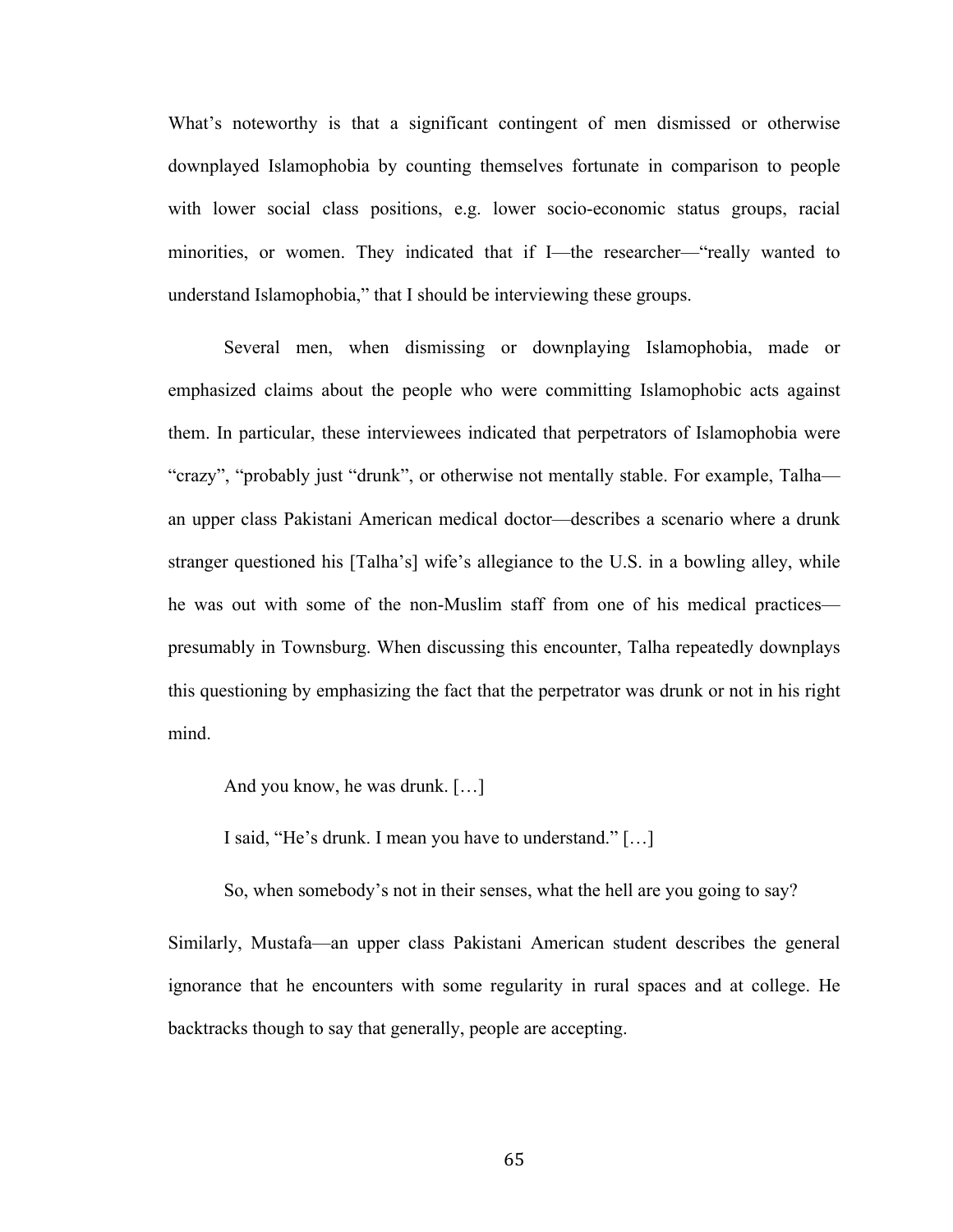I would say in [small rural town in state], again, […]. *So a lot of people, I felt like, were kind of ignorant, not even in a bad way per se, just ignorant as to what Islam is.* […] Because even the people that I met in college from [small rural town in state], and you know they were pretty much […] very accepting and everything like that.

Interviewees repeatedly downplayed the effect or impact of Islamophobia by pointing to, highlighting, or emphasizing the extreme, not "normal," or pathological nature of characteristics of offenders of Islamophobia. In other words, if it was just drunk or ignorant people, Islamophobia wasn't that significant of an issue. This trend seems unique to Arabs and South Asians, particularly those with upper class positions. Scholarship that details other racial minority groups' experiences with discrimination has seldom found these groups to similarly dismiss those experiences.

#### *Social Class and Dismissing or Downplaying Islamophobia*

So why then, after interviewees reported such a range of—some quite severe— Islamophobic encounters, would they continue to dismiss or downplay those experiences? Part of this trend can be explained by examining how the responses of men to Islamophobia differ across social class categories. Interviewees were not uniform in their dismissal of Islamophobia and Islamophobic encounters. In this section I argue that interviewees in upper class categories generally downplayed or were dismissive of Islamophobia because they perceived themselves as having a relatively close social proximity to powerful groups—in particular, upper class white Americans.

Recall that my sample is disproportionately comprised of upper class men. In this study, "upper class" includes individuals or individuals from families where one parent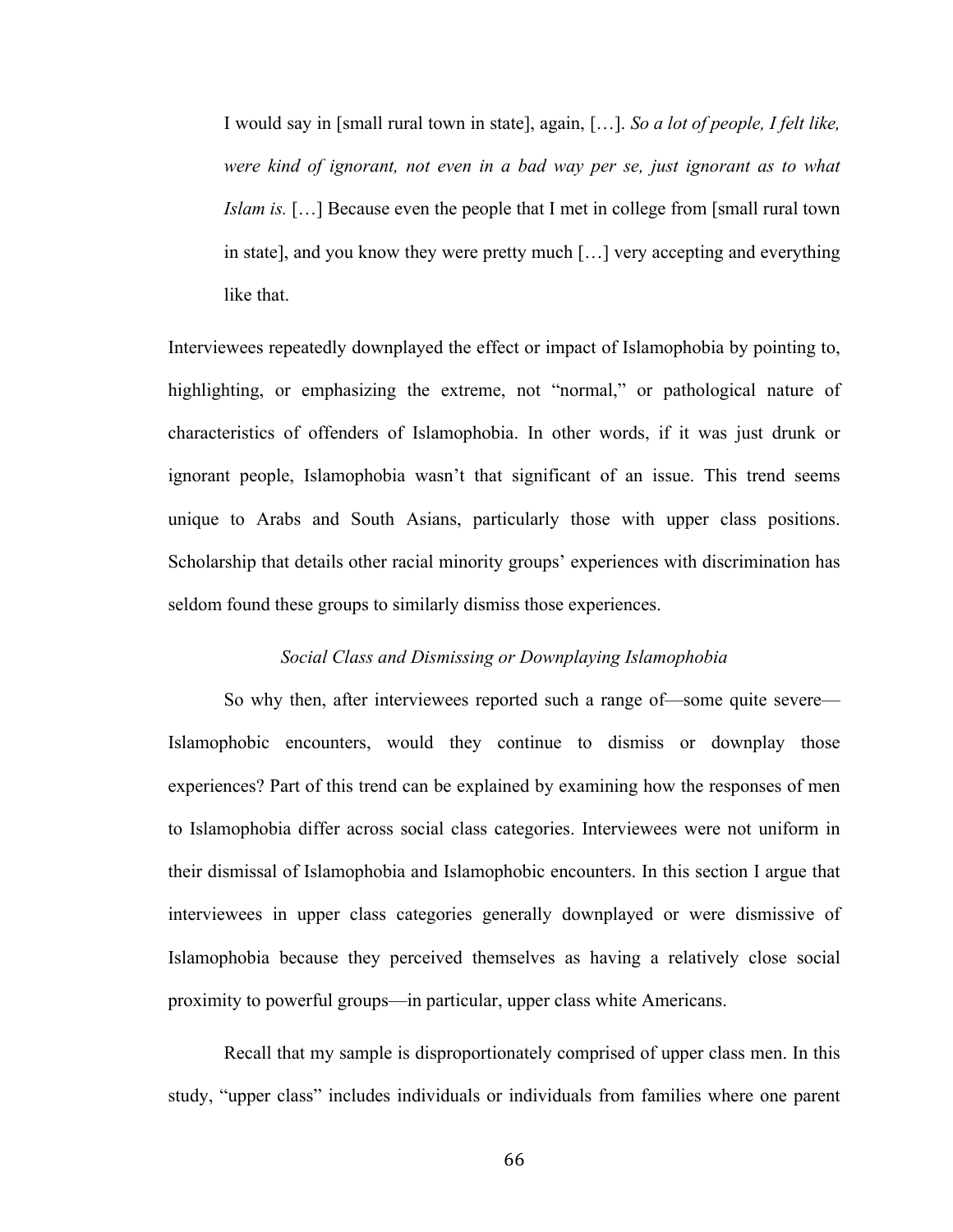works or have worked in occupations that offer relatively high social status, generally high earnings, a high degree of autonomy at work, and require at least a master's degree or higher, e.g. medical doctors, engineers, and/or directors of departments or medical practices. Over half (13) of the men in this sample had or grew up in upper class positions. I differentiate upper class men from "middle-" and "working-class men" who work or come from families where one or both parents have worked in occupations that offer relatively modest social status, generally median earnings, and require less than a master's degree, e.g. school teachers, mechanics, retail and food service, manufacturing. Ten participants were categorized in this broad middle- and working-class category. Most of them came from families that worked in retail or food service in some capacity and several owned stores. All of this is highlighted in table 4.5.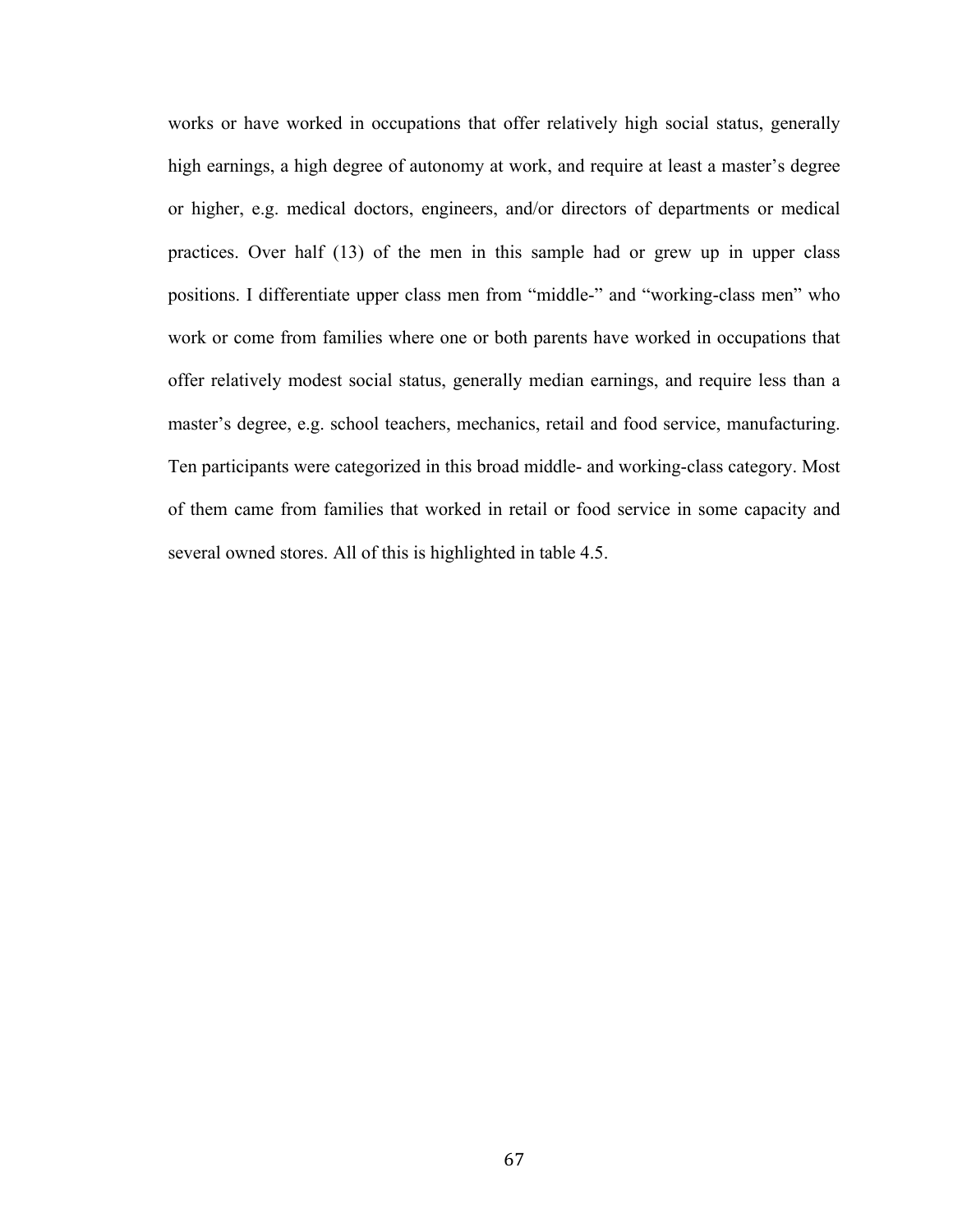| Social Class<br>Category     | Definition                                                                                                                                                                                                                                                                                                                                                                                                               | (Number of)<br>Interviewees                                                                                                |
|------------------------------|--------------------------------------------------------------------------------------------------------------------------------------------------------------------------------------------------------------------------------------------------------------------------------------------------------------------------------------------------------------------------------------------------------------------------|----------------------------------------------------------------------------------------------------------------------------|
| <b>Upper Class</b>           | Characterized by individuals who<br>meet the following characteristics or<br>whose parent $(s)$ do so:<br>Have worked in high status<br>(1)<br>occupational categories-<br>mostly medical doctors and<br>engineers<br>Have obtained high levels of<br>(2)<br>education; all had a masters<br>or doctorate-level degree                                                                                                   | (13)<br>Abbas<br>Bassam<br>Hamza<br>Imad<br>Muhammad<br>Musa<br>Mustafa<br>Omair<br>Omar<br>Qais<br>Rafi<br>Samir<br>Talha |
| Middle- and<br>Working-Class | Characterized by individuals who<br>meet the following characteristics or<br>whose parents do so:<br>(1)<br>Have worked in middle- or<br>working-class occupational<br>prestige—ranging from<br>parent(s) who were a public<br>school teacher and a<br>mechanic at the high end,<br>and retail store and food<br>service workers at the low<br>end<br>Have obtained middle-levels<br>(2)<br>of education, typically less | (10)<br>Abid<br>Ammar<br>Anzar<br>Faizaan<br>Nur<br>Rahim<br>Saeed<br>Shayan                                               |

*Table 4.5: Participants by Social Class Categories*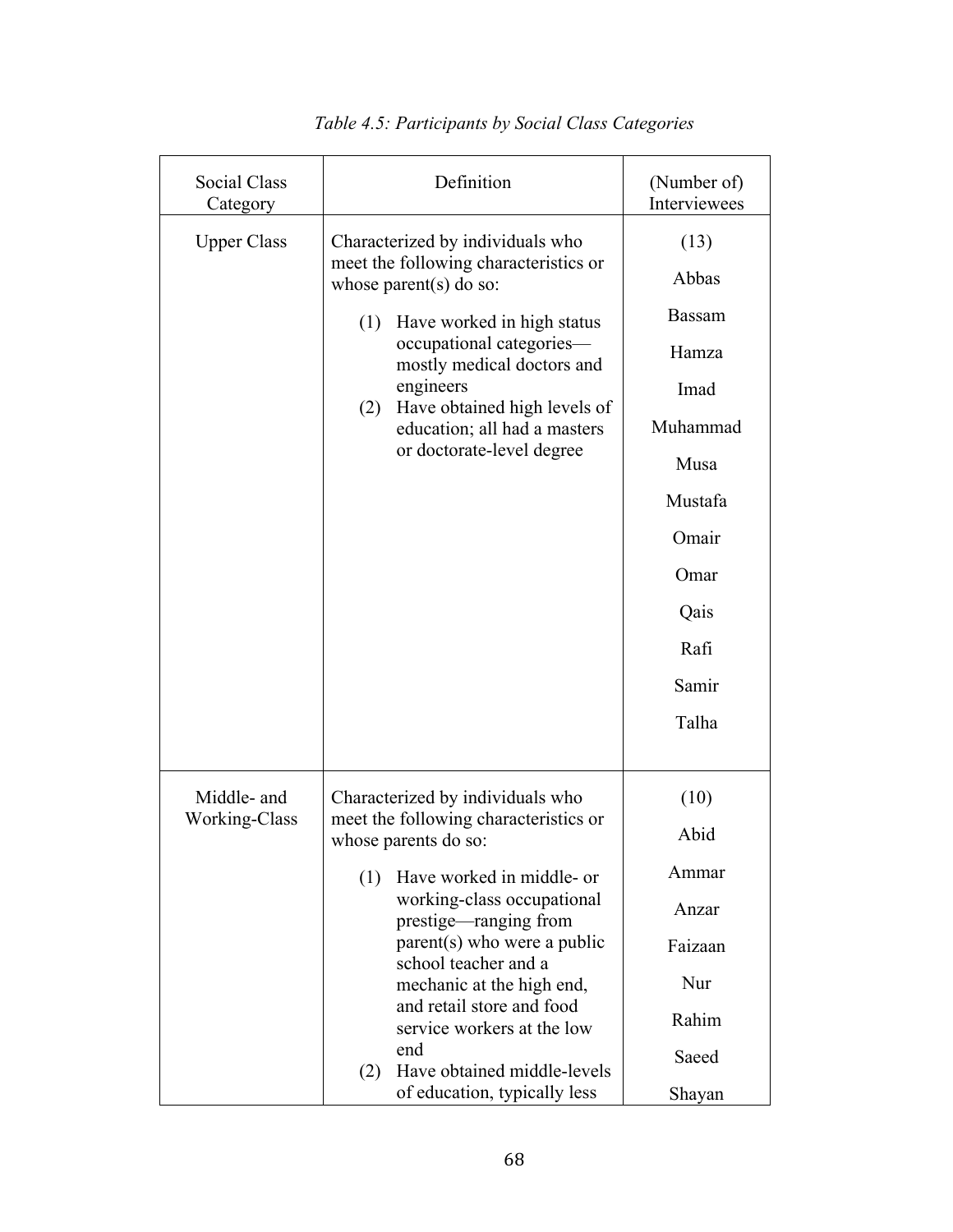As I indicated previously, some of this dismissal of Islamophobia can be explained via relative class-position and proximity to powerful groups. Nearly all of the men [12 of 13] that I categorize as upper class downplayed Islamophobia in some capacity. Eight of the remaining ten men from the middle- and working-class category similarly downplayed Islamophobic experiences.

# *Men with Upper Class Positions*

First, I address the trends of dismissing and downplaying Islamophobia among men who were categorized as coming from upper class positions. It is unclear whether or not upper class Arabs and South Asians actually experienced less severe Islamophobia than those with middle- and working-class positions. As noted above, en from each group described a range of Islamophobic encounters that occurred with some regularity. However, interviewees in the upper class category were more frequently forgiving of Islamophobic encounters or describe such confrontations as misunderstandings or benign. As indicated previously, almost all of the men who belonged to the upper class category dismissed or downplayed Islamophobia. Upper class interviewees were the only participants to report that Islamophobia was muted in Metro-City or Townsburg, they did not personally experience it "all that much", or that they didn't get it as bad as others.

Interviewees who came from upper class positions seemed able to draw on their social status and occupational prestige at work when responding to Islamophobia. This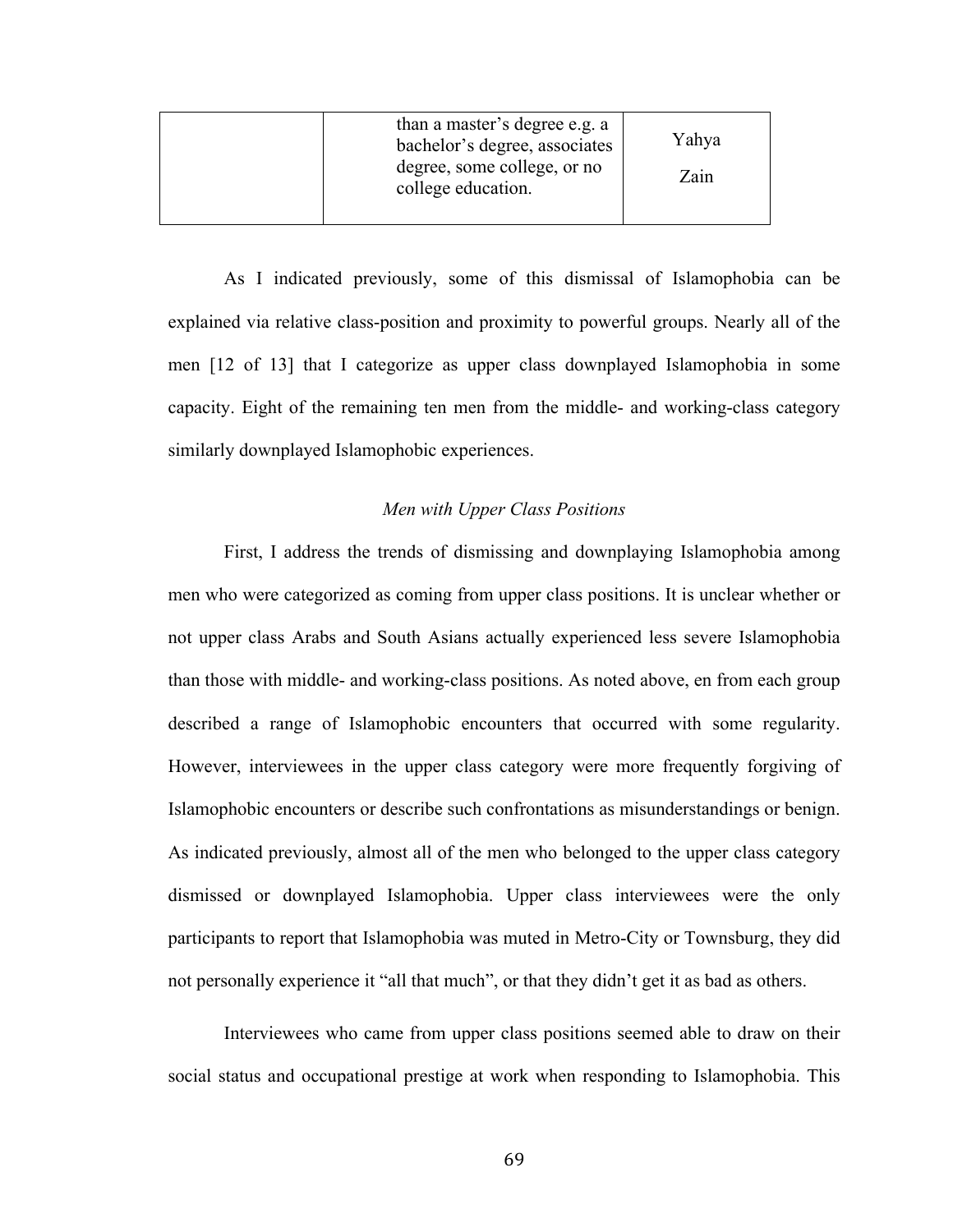apparently impacted their interpretation of Islamophobic encounters and led them to downplay these negative experiences. For example, the line between off-handed comments and public epithets was sometimes unclear. Musa is an upper class medical doctor in Townsburg. Here he describes multiple encounters that I categorize as racial micro-aggressions.

So you know, sometimes people, as I said, have *misconceptions*. And I'm open to discuss *misconceptions* with my patients, when they bring up some concern. And some of them are very innocent questions, which is a lack of knowledge or of understanding. [Italics added.]

Uh, you do go into the grocery store and somebody has made a comment. And basically, you have two choices, you can ignore and walk away or you can confront the person.

Both of these verbal altercations are described in ways that seems to indicate that these experiences occur with some regularity. In the first excerpt, I draw attention to Musa's use of the term "misconceptions." Musa describes the Islamophobic questions that he is asked by patients generously. However, outside of his office—e.g. the second excerpt he is less forgiving of Islamophobic comments or actions. In a study of Anti-Black discrimination, Feagin (1991) finds that middle-class Black Americans reported situational discriminatory experiences. Middle-class Black Americans reported more and worse discrimination in public places, such as grocery stores, where their middle-class status is unclear. Conversely when they were at their places of employment, e.g. a professor on a college campus, they reported fewer and less severe moments of discrimination. Similarly, I find that Arab and South Asian men were less likely to report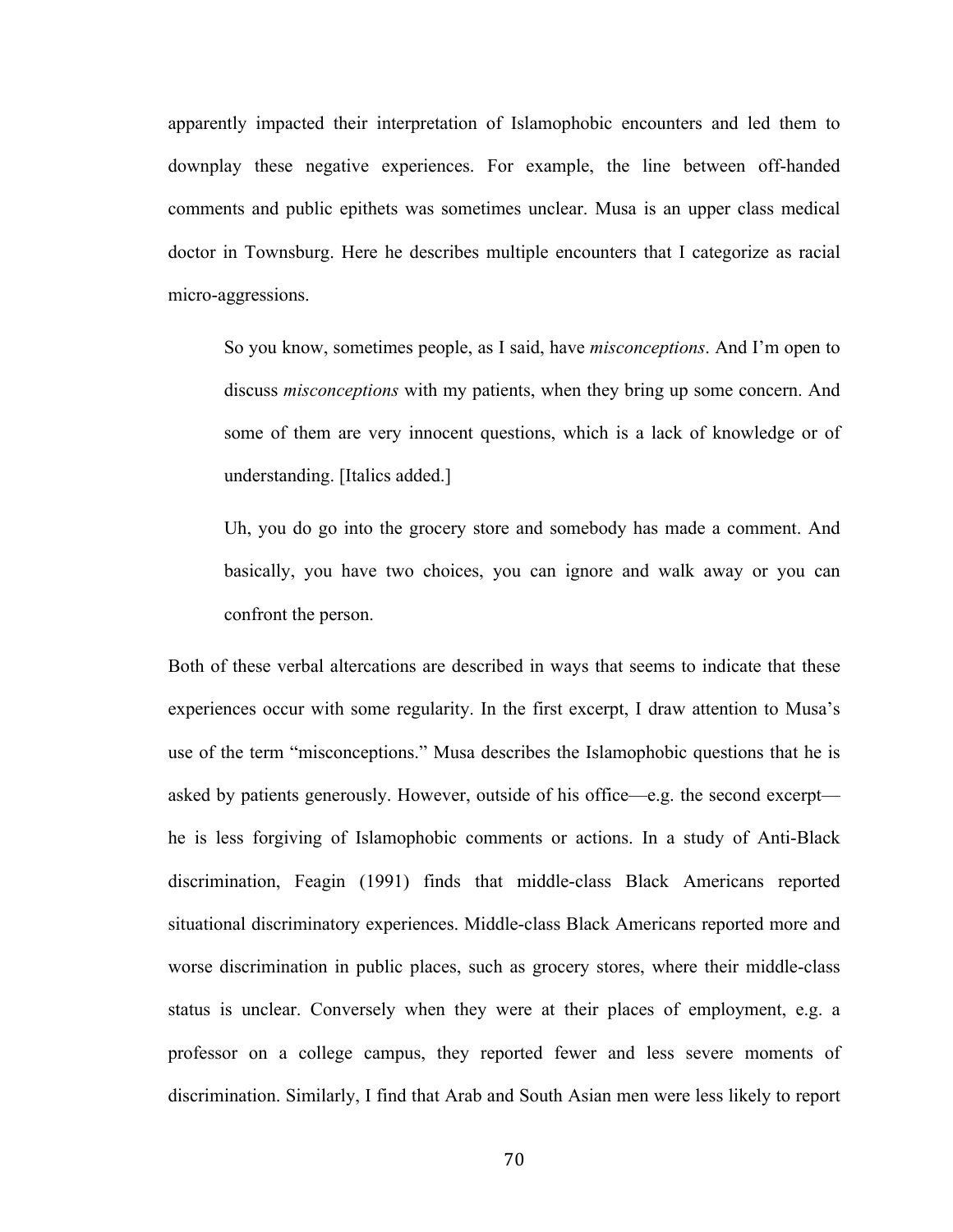Islamophobic discrimination as severe when they were in positions of power. In the second excerpt, Musa takes a more mater-of-fact tone. He indicates that off-handed remarks do occur, and follows up by saying that Arabs and South Asians in these scenarios have two options when responding to these incidents. Notably, men with upper class positions were protected from the brunt of Islamophobia in professional settings, but outside of those settings those protections waned (I discuss this trend more in chapter 7). In some cases, men took more stern positions against the Islamophobia that they experienced outside of professional settings. In others, they similarly downplayed these experiences.

Men from upper class positions also seemed to downplay Islamophobia in ways that were connected to their perceived proximity to others in privileged positions. In particular, upper class men peripherally described themselves as close to whites, other high-status immigrant-origin groups, and "Americans", while mostly distancing themselves from poor and rural whites, recent immigrants, or people who "failed to assimilate." In some instances, peripheral discussions of groups coincided directly with downplaying Islamophobic experiences.

Six upper class men described themselves as Americanized or otherwise made a point to express very pro-American meritocratic ideals. I differentiate this from discussing actual citizenship status, since almost all of the men that I interviewed were citizens of the U.S. Previous scholarship (Glenn 2011; Selod 2015) on citizenship finds that the term, "American," does not always refer to legal citizenship status. These scholars (Glenn 2011; Selod 2015) argue that there are important distinctions between the concepts of legal and "substantive citizenship," whereby the later refers to a group's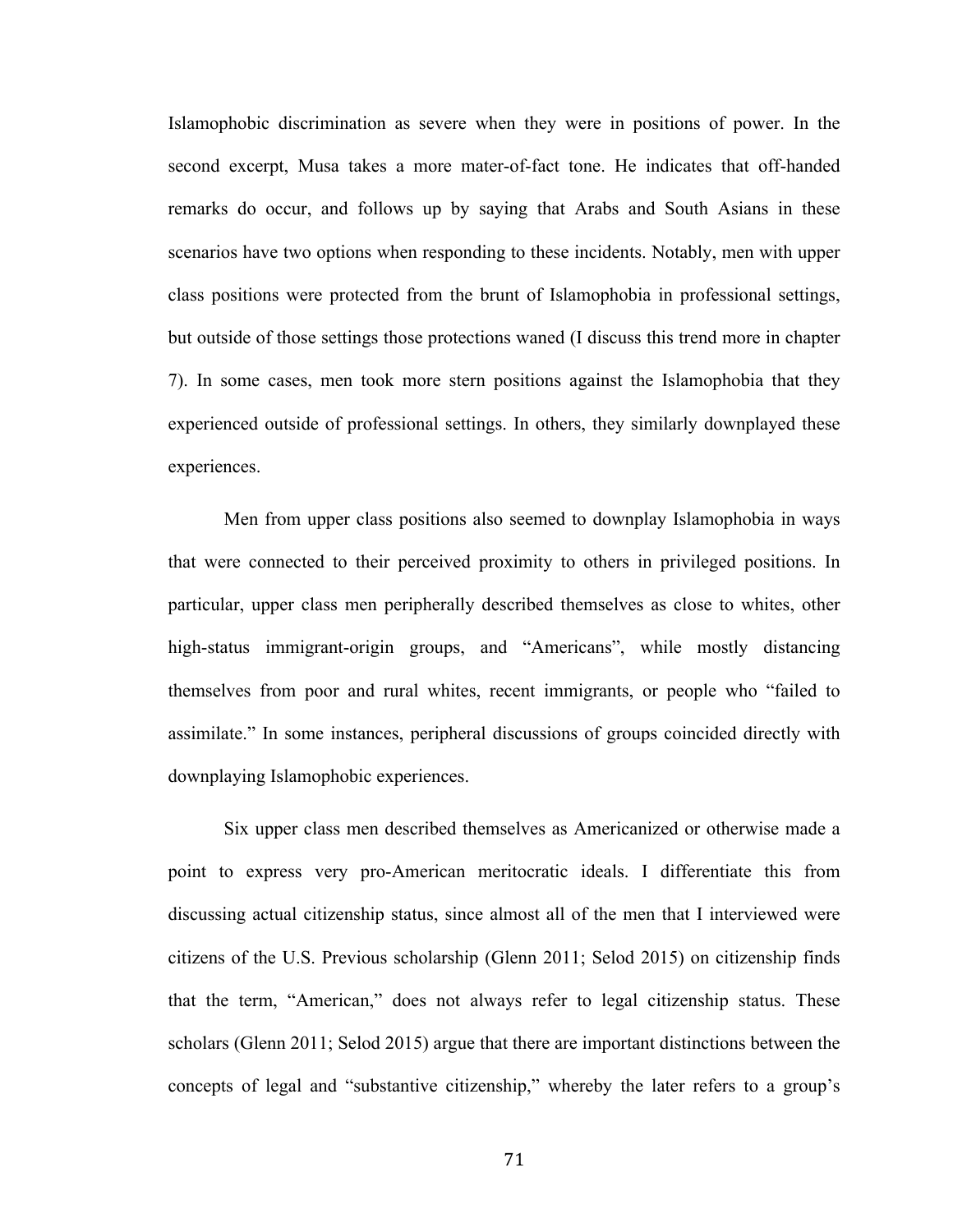ability to lay claim to the social rights and privileges and sense of belonging popularly associated with citizenship which generally requires acceptance by community members. For example, Black Americans have had legal naturalized citizenship for much of America's history, but have not historically and contemporarily enjoyed all the rights and privileges associated with that citizenship. Other scholarship (Selod 2015) has demonstrated that Muslims in America routinely have their citizenship denied because when they identified as Muslim, they are questioned about their allegiance to the U.S. The Arab and South Asian men that I interviewed similarly had their substantive citizenship challenged through Islamophobic encounters.

Interviewees drew upon their "American" identity in ways that could be read as claims to "substantive citizenship" (Glenn 2011). I argue that upper class Arab and South Asian men downplay Islamophobia in order to support such claims and to shore up for themselves the benefits of substantive citizenship. For example, Bassam is an upper class and recent college graduate comes from a family of engineers. When questioned about community membership, he offers: "I've grown up here since I was a kid, I've been around more Americans than I have Arabs. […] I think I could fit in either community", and later: "I feel like I am Americanized. […] I am more American than anything." Notably, Bassam's discussion of "Americanness" is situated in the broader context of conversations about getting along with others in his majority white, private high school and in conversations about why he prefers life in America to life in Jordan. He differentiates between Arab—an ethnicity, and Americans—a nationality. Other participants described their generally upper class extracurricular activities as part of what makes them "American" e.g., participating on travel soccer teams and going boating.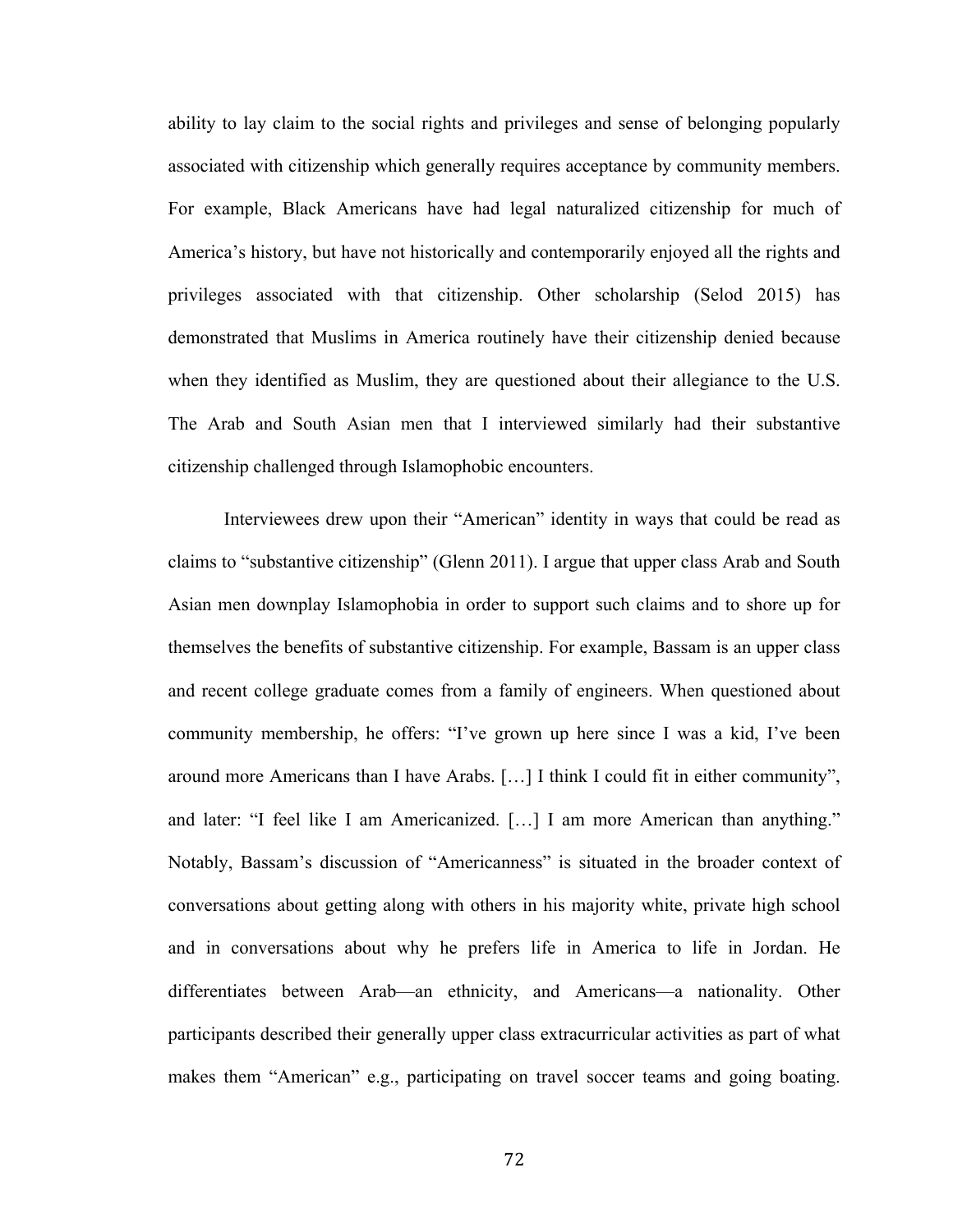Some upper class participants indicated that relatives were "more American than most Americans" or described spouses as "soccer moms." And, several of the men who described themselves as American additionally indicated that other Arab and South Asian immigrants "didn't assimilate well" or just wanted to go home, and thus were responsible for some of the discrimination that they faced. In dismissing their own encounters with Islamophobia, emphasizing their "Americanness", and distancing themselves from immigrants who routinely experience Islamophobia, upper class Arabs and South Asians aligned themselves with those perceived as high-status groups in the U.S. These responses differ from the responses of middle- and working-class participants who emphasized differences between themselves and "Americans" or whites. I assert that positioning oneself as a "red blooded American", is an attempt—by Arab and South Asian men with upper class positions—to trade on their social class position so they can continue to enjoy the benefits of that social class position and their perceived closeness to whites.

The term "American" has also notably been used by Whites to discuss race in thinly veiled ways (Bonilla-Silva 2014). This use of "American" most typically functionally means Whites, at the exclusion of other groups, in particular intermediary racial categories such as Asian and non-White Latinx groups. Because of this, it is useful to consider Bonilla-Silva's (2004) tri-racial theory and "honorary whites" racial category with respect to the ways that Arab and South Asian men in this sample described themselves as Americans and positioned themselves in proximity to whites. Bonilla-Silva's (2004) "honorary whites" racial category indicates changes in the racial structure of America that serve to maintain a system of advantage based on race amidst large-scale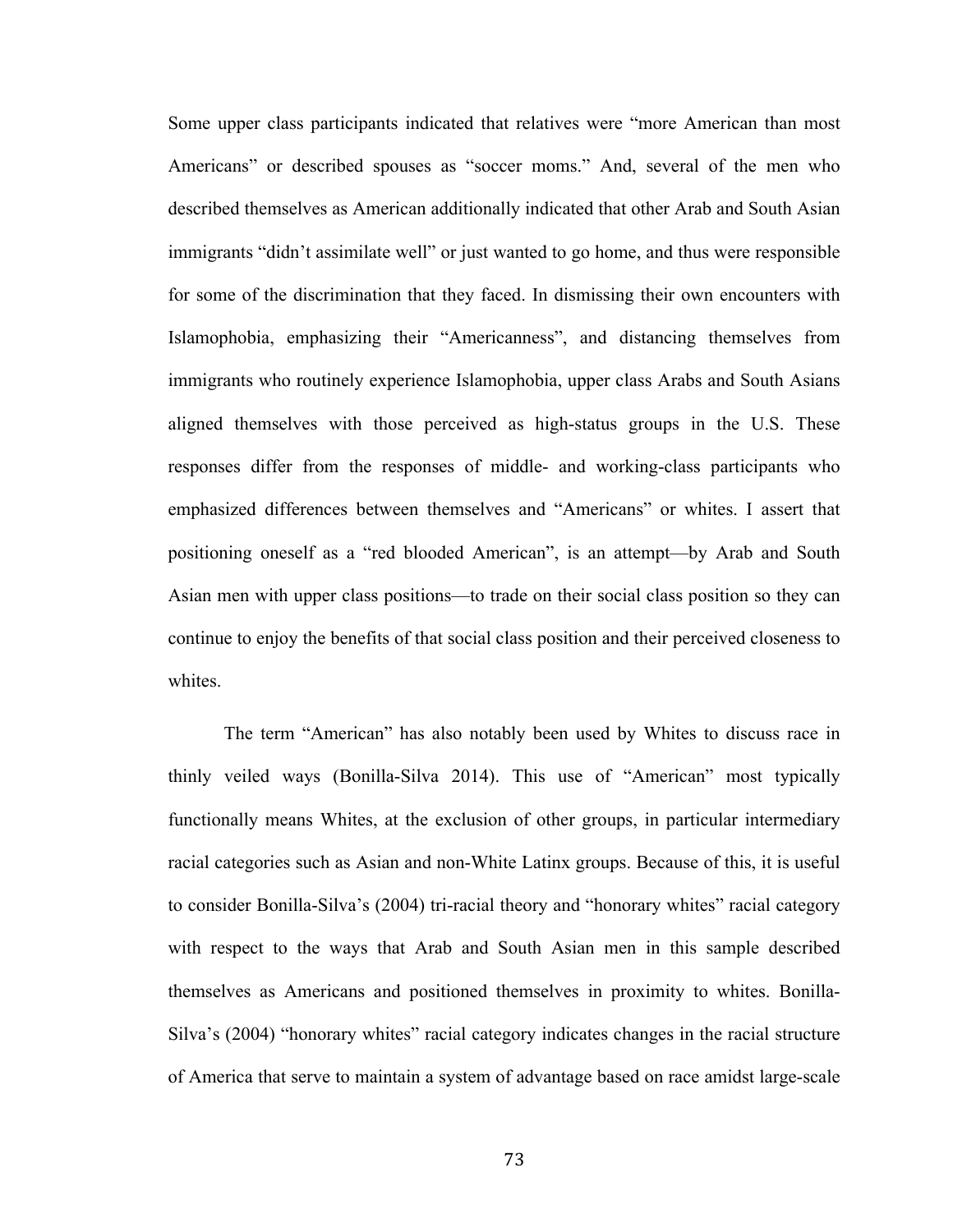demographic shifts in the US population. During this shift several groups in America like many Asians and Middle Easterners have benefitted from the "wages of whiteness," e.g. through the ways that they are able to participate in relationships with whites and institutions such as education and the labor economy.

Several upper class men described closeness with whites, and a few of these interviewees explicitly downplayed Islamophobia from the whites that they were in close proximity with. Upper class men in both Metro-City and Townsburg reported that most of their neighbors were either white or were other racial groups in high-status occupations such as medicine. These men also generally reported that their closest relationships were with other people in their occupation, e.g., other Muslim doctors. Omar—an upper class Pakistani man from Townsburg—downplays the Islamophobia that he experienced in school when it was white people making jokes, but did not do so when other people of color were committing similar infractions:

I think socioeconomic status has a lot to do with the immigrants' experience of [...] the western world. Mine have been great. Um, I mean, we can say that I dealt with, I can't even, in the moment I thought it was racism, but like, it was just idiots. *I mean, actually they were just joking. Actually, I don't even think they were malicious. They were, 'cause actually some of them were best friends with some of my other brown, Muslim friends. And I think they were just kind of like, poking fun in a light-hearted way. More or less, we all do that. It was high school.* Um, so other than making, you know, general terrorist jokes, like, it was just up from a few guys who ended up actually being friends with us down the road. It's been great. [Italics added.]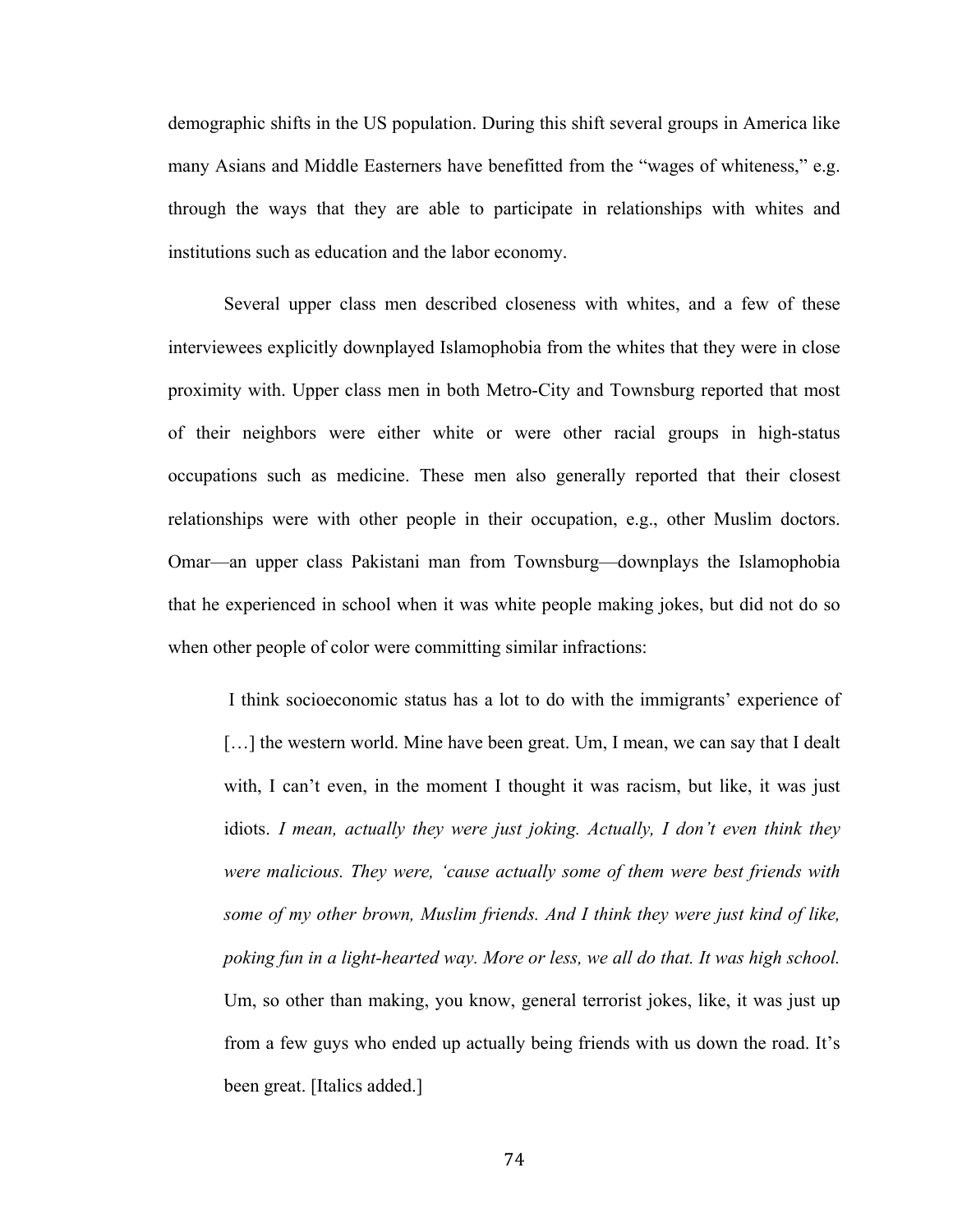What is particularly interesting about Omar's conversations about Islamophobia is that he was frequently dismissive of Islamophobic encounters with white people—whom he apparently viewed as his peers—while he took a harder stance towards Islamophobia committed by other people of color.

Omar: I never have a friend come to me saying, 'this racist person came up to me.' And they all have lots of white friends, and non-, I'm sorry, I keep saying 'white,' dude, non-brown friends.

Interviewer: I'm interested in race, so you know, yeah.

Omar: Cause I'm insinuating that only racist tendencies come from white people. That's eff-ed [messed] up. That's not the case. … I will tell you this. And this is from my own cousins and me, and people that I know in this community in Metro-City. *If there are racist behaviors being shown, like if someone is being racist to a person of the Islamic faith, it's been coming from Black people and Mexican people, always*.

By many markers, Omar has upper class standing. He comes from a family of medical doctors and has a masters-level degree. He indicated that he and his Arab and South Asian classmates had close social proximity to white people making Islamophobic jokes in school. Other interviewees indicated that the people making jokes were "their friends." This perceived close proximity to whites appears to be so strong that Omar did not consider experiences with white perpetrators to be Islamophobic in nature. However, Omar was not as dismissive of Islamophobia where "Black people" and "Mexicans" were implicated. I argue that Omar's social class position leads him to downplay Islamophobic experiences at the hands of young white men, which he views as his peers. On the other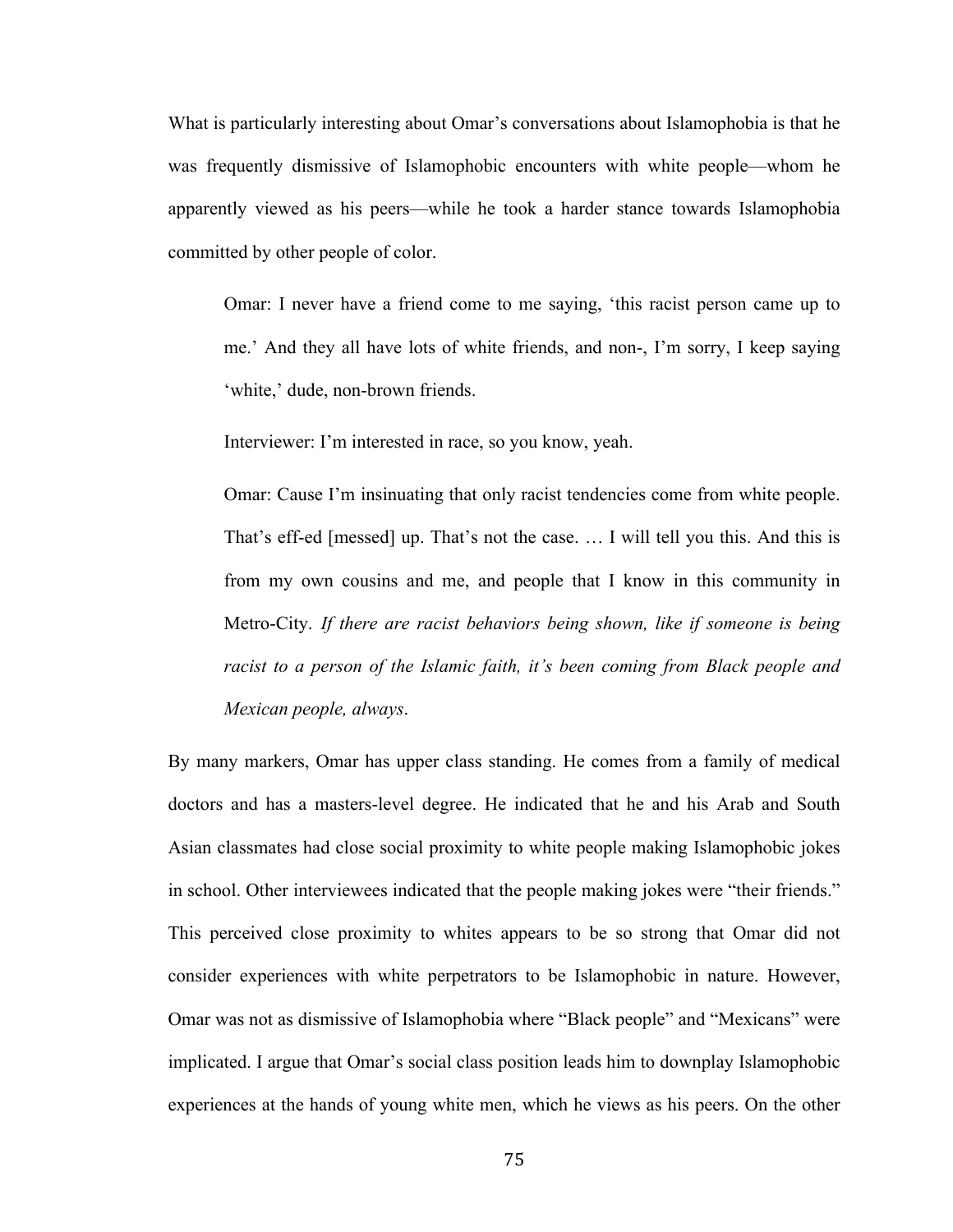hand, he highlights experiences with Islamophobia from "Black people" and "Mexicans" – people that he does not consider his peers. Omar was the only participant to discuss race this explicitly. However, four men noted experiences where they felt that they emphasized that they faced racial discrimination involving Black or Latinx groups. Most upper class men were not as overt in their expressed proximity and dismissal of Islamophobia committed by whites. This understanding of social proximity and positioning is telling, upper class Arab and South Asian men appeared to feel close to high status whites and elevated in status above other minority racial groups. For these men, perhaps, being associated with other high-status groups was part of claiming substantive citizenship for themselves.

While upper class interviewees tended to describe a relative proximity to upper class whites, they drew significant differences between themselves and rural whites, which they perceived to be poor and ignorant. Because of this, social positioning was understood in relation to perceptions of rural America. Some upper class interviewees positioned themselves socially above many of the residents of rural towns in the state. Relative to the seemingly impoverished and uneducated surrounding populations, many of these men's upper class positions were amplified. In many ways, upper class interviewees seemed to position themselves as having more education, prestige, and power than would-be-racists in rural parts of the state. For example, Tahla—an upper class Pakistani doctor with a number of medical practices in rural parts of the state describes a conversation that he purportedly had with a resident of a rural town in the state: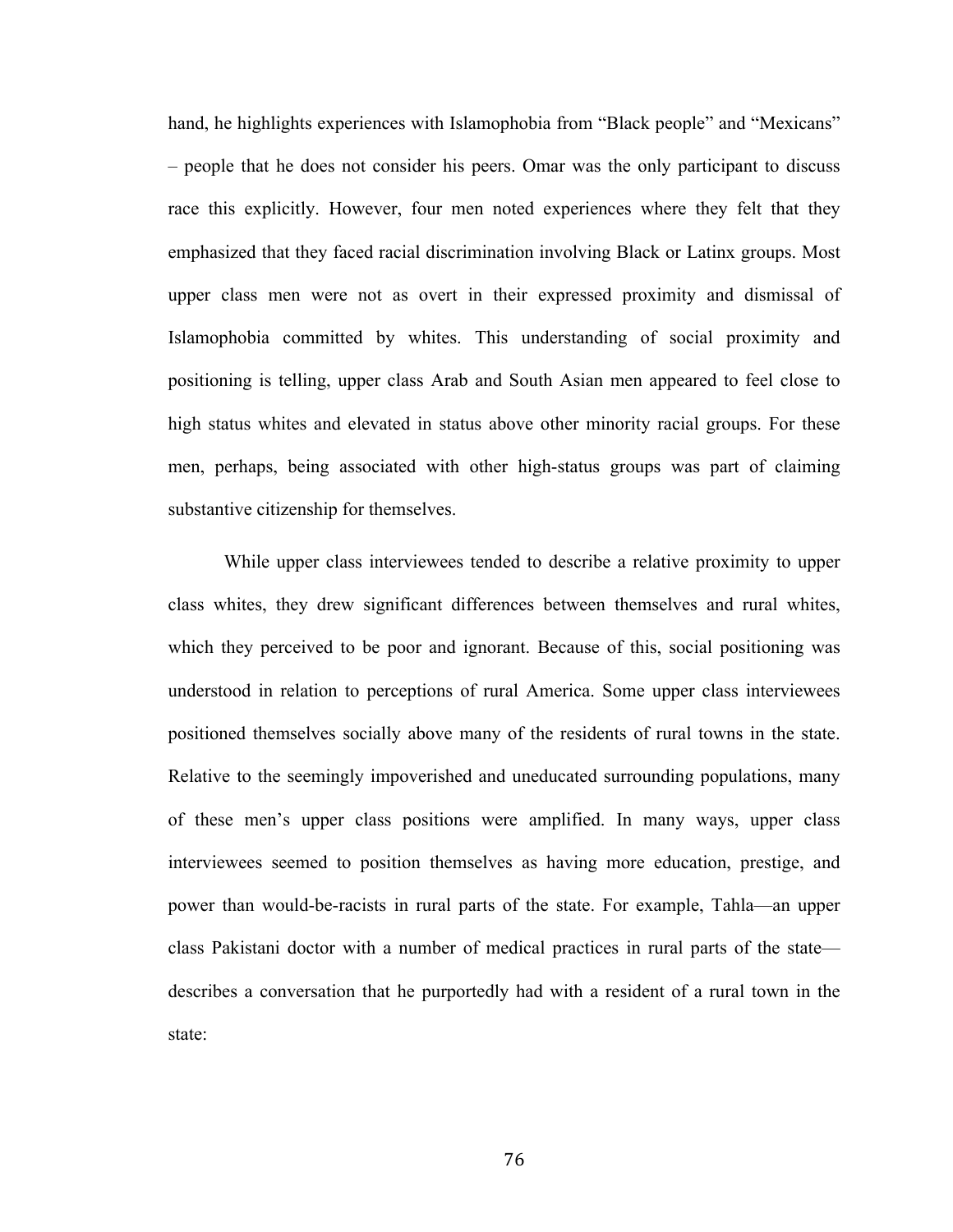So I actually tell them at that time, "So, let's say my children, let's say the minimum education they're going to have [is a] college education. They're going to have some master's [degree] probably also. And they will have some skill education. Tomorrow, if your [presumably white person from rural town in the state] grandson or your child who is barely high school [educated], when they are in the market, how [are] they going to compete? You can call me [an] immigrant as you want, but it's not going to matter. [An] employer is not going to look at that"

Tahla positions himself and the educational opportunities that he pushes his children to pursue as economically superior to the general attitude of the rural part of the state that he is in. Though he is offering advice on economic opportunity, Tahla is peripherally positioning himself "in-the-know," and above many of the residents of the town in question. And again, this reflection was situational, because many of the upper class men who spent extensive time in rural parts of the state had or worked in medical practices in these locales. These men had a high degree of prestige that they could leverage in most of their interactions in these places. And importantly, though they appreciated their neighbors, they were significantly different from low status and rural whites.

Upper class interviewees in particular downplayed Islamophobia that they experienced by characterizing perpetrators as ignorant, uneducated, or somehow not in their right mind. In this way, Arabs and South Asians with upper class positions further distanced themselves from low-status whites. These interviewees asserted that the ignorance of rural residents was understandable since, in their minds, rural residents lacked critical exposure to Muslims and education. Six interviewees directly discussed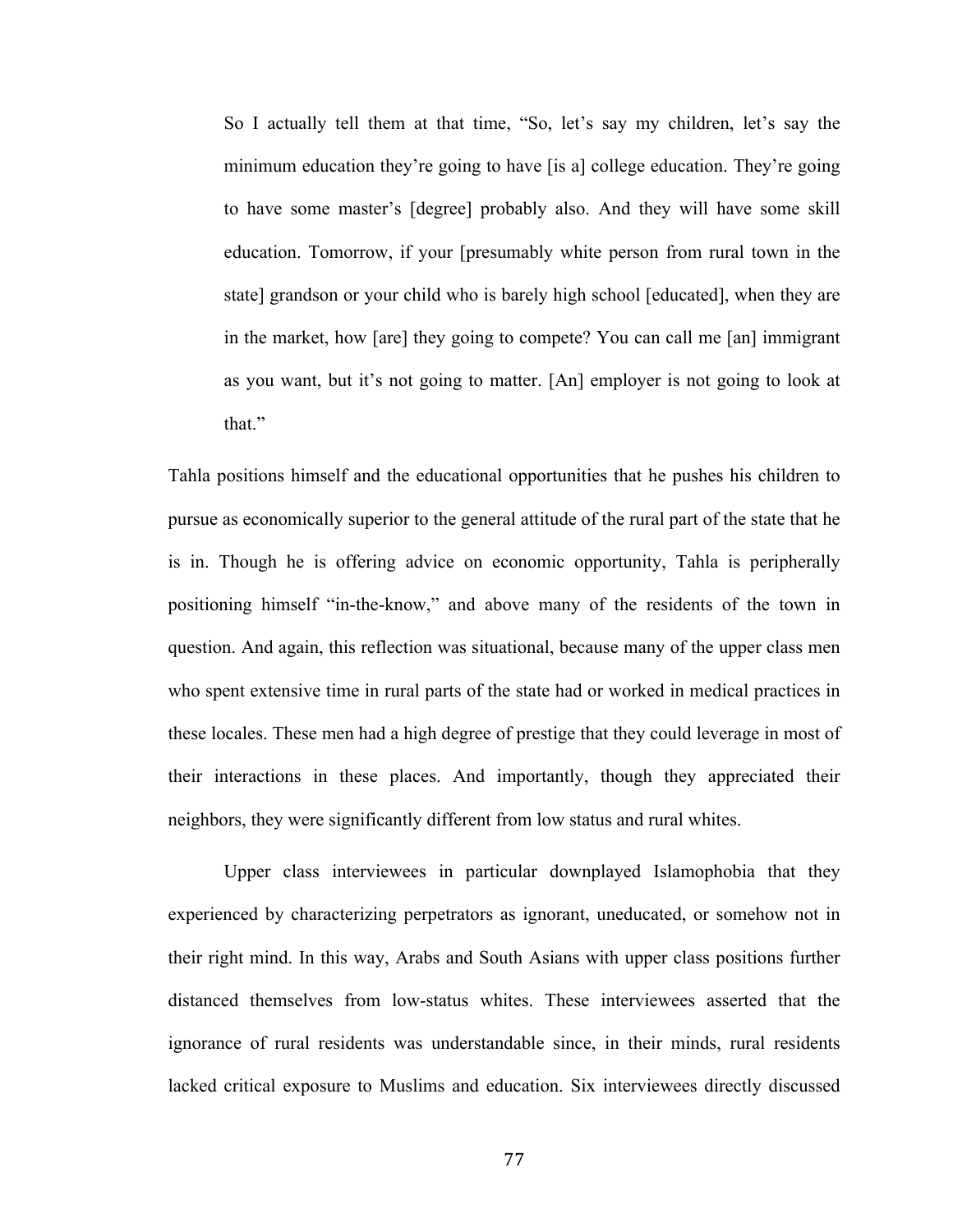education-levels while they dismissed incidents of Islamophobia. All except one of these men belonged to the upper class category. And the one remaining participant was from the middle- or working-class category, but his mother was a public educator and he was enrolled in medical school. Mustafa, an upper class Pakistani man, attributes the Islamophobia that he has encountered to "small-town" ignorance.

Because I mean, for example, on a college campus, as a freshman starting out, there's people that come from very small towns where they might've never seen anyone not really white. You know, they probably, even if they don't mean to, even if they don't mean any ill-will or harm or what have you, they may sometimes have those mentalities, and they may say things in a way that kind of makes you look twice or anything like that. So Metro-City [...] it's been very different, in that a lot of people I met may have never met a Muslim, or really don't know what Islam is about, or even what Pakistani… or what Pakistan is or anything like that.

Notably, Mustafa downplays Islamophobic beliefs, which he calls "some of those mentalities." He believes that these "mentalities" are not malicious. He thus reports that much of the Islamophobia that he does experience is described as relatively benign. In his estimation, whites from rural America lack critical exposure to racial minorities and Muslims, and thus it is understandable that they would hold these views. In contrast, many of the upper class men that I interviewed understood themselves to be cultured and aware of the world around them.

As indicated previously, only one interviewee that I categorize as upper class did not downplay Islamophobia. Raffi previously worked as a director in information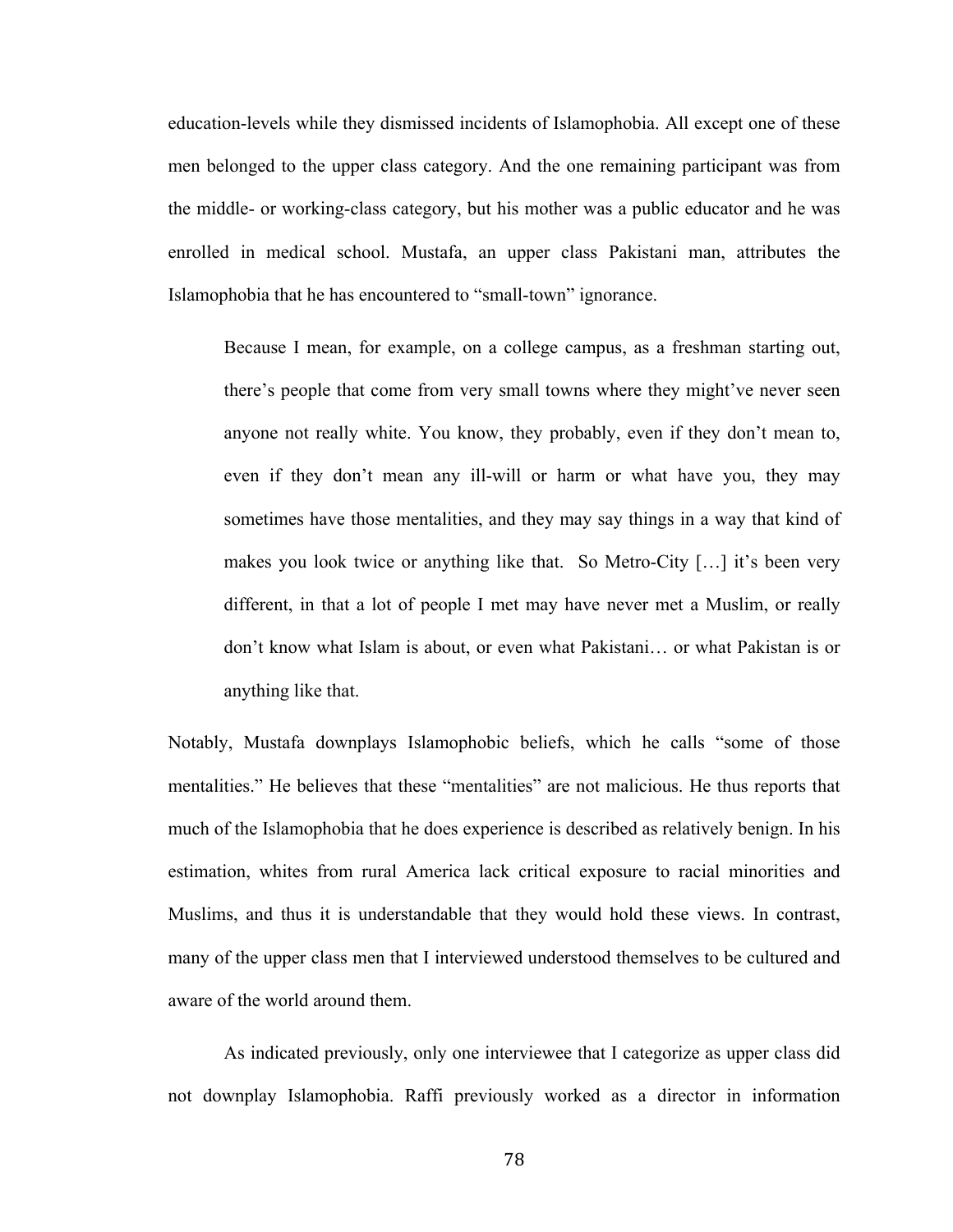technologies, but has been unable to work for some time due to a disability. After his partner died, he raised two children on his own. Raffi's responses to Islamophobic encounters more closely mirrored participants in the middle- and working-class category—which I discuss in the next section. In comparison to other upper class interviewees, Raffi seemed to feel more powerless during Islamophobic encounters. He took a more hardened stance towards Islamophobia than his other upper class peers. Here he critiques the generally dismissive stance that many young men in Townsburg took towards Islamophobia:

Absolutely. Absolutely. It [has] happened to most of the kids that I know here [in Townsburg]. Um, but I'm not going to mention any names, because their reaction to most of the incidents, they shook it off and just kept on moving as if nothing happened.

During the interview, Raffi seemed irritated that young Muslims would be so dismissive of what he felt were severe offenses. Based on this study, I understand that many of the young men that Raffi is referring to come from upper class families. Raffi's family's experiences with Islamophobia in the local school system are serious. Classmates beat his son "unconscious". And his daughter had her hijab ripped off and was called a lesbian for not dating. Thus Raffi has no desire to excuse or dismiss such behavior. His responses to Islamophobia are more similar to those of middle- and working-class men.

### *Middle- and Working-Class Men*

In this section, I address the trends of dismissing and downplaying Islamophobia among middle- or working-class men. Though they still downplayed Islamophobia to some extent, men with middle- and working-class positions and backgrounds tended to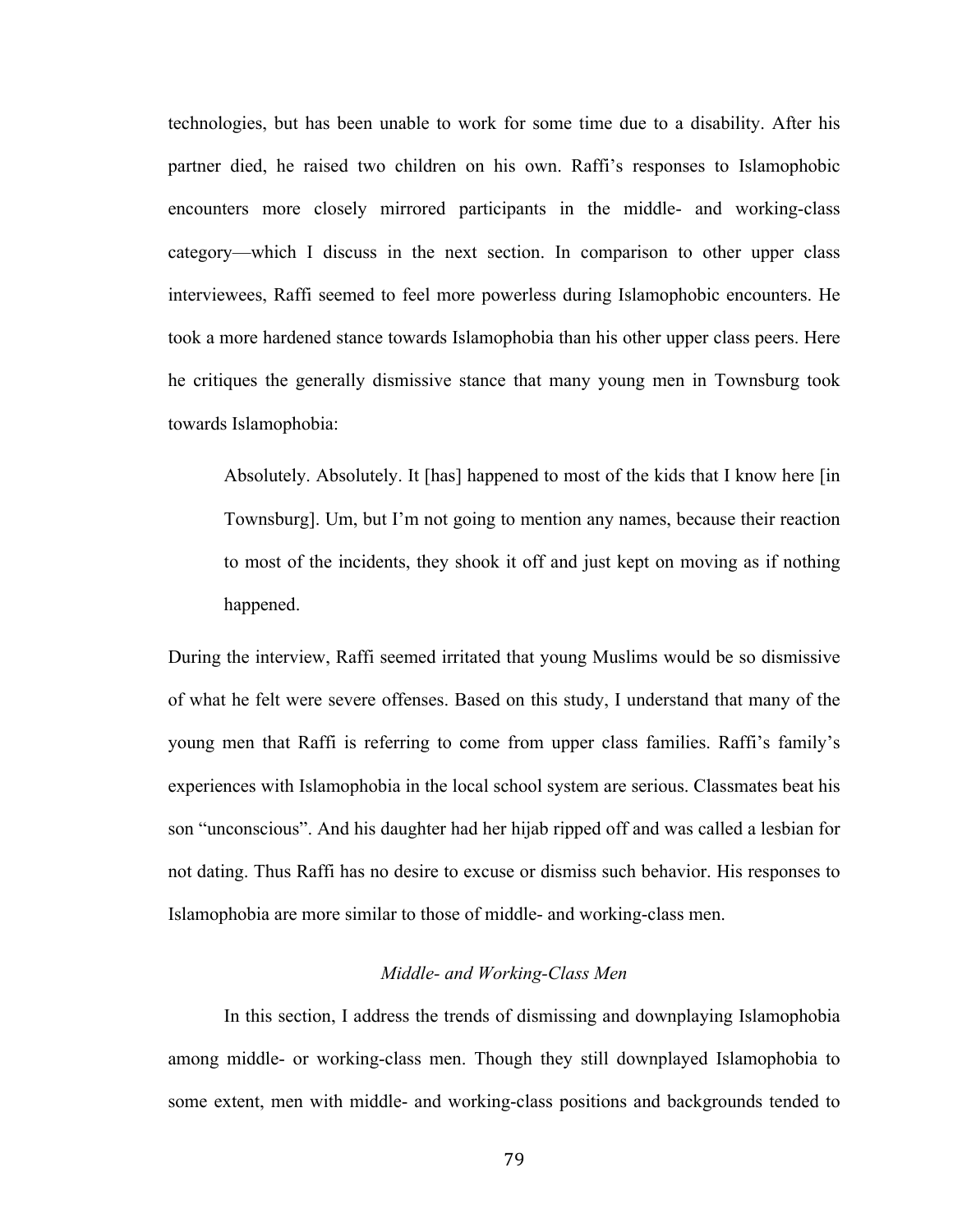take a more stern tone in discussing Islamophobic experiences than their upper class counterparts. When these men did downplay experiences with Islamophobia, they tended to do so in ways that did not draw on their social class position or proximity to other high status groups.

Again, it is unclear whether or not middle- and- working-class Arabs and South Asians actually experienced more severe Islamophobia than those with upper class positions. Men from each group described a range of Islamophobic encounters that occurred with some regularity. However, middle-class interviewees more frequently described such confrontations as aggressive. Earlier, I provided an example of how an upper class interviewee discussed off-putting comments or questions and public epithets. Here I provide a parallel interaction described by Zain—a working-class Pakistani Arab American student whose parents worked in the non-profit sector and retail at a local mall:

I feel like my mom gets it more than me. […] She wears a hijab. And she doesn't mind people asking her questions. But some people come up to her really rudely. Even when I was growing up people would ask, like in [another southeastern state], some of the white people there. I'm not trying to call out white people. On record, I love white people. *But they're just really rude about the questions and the way they would go about things*. [Italics added.]

And:

Oh no, my dad's a jeweler and he works in the malls and all that. *And some people just come at him sideways [with a bad attitude]. They'll be like, 'the stupid little Arabs just selling me fucking' blah, blah, blah.* [Italics added.]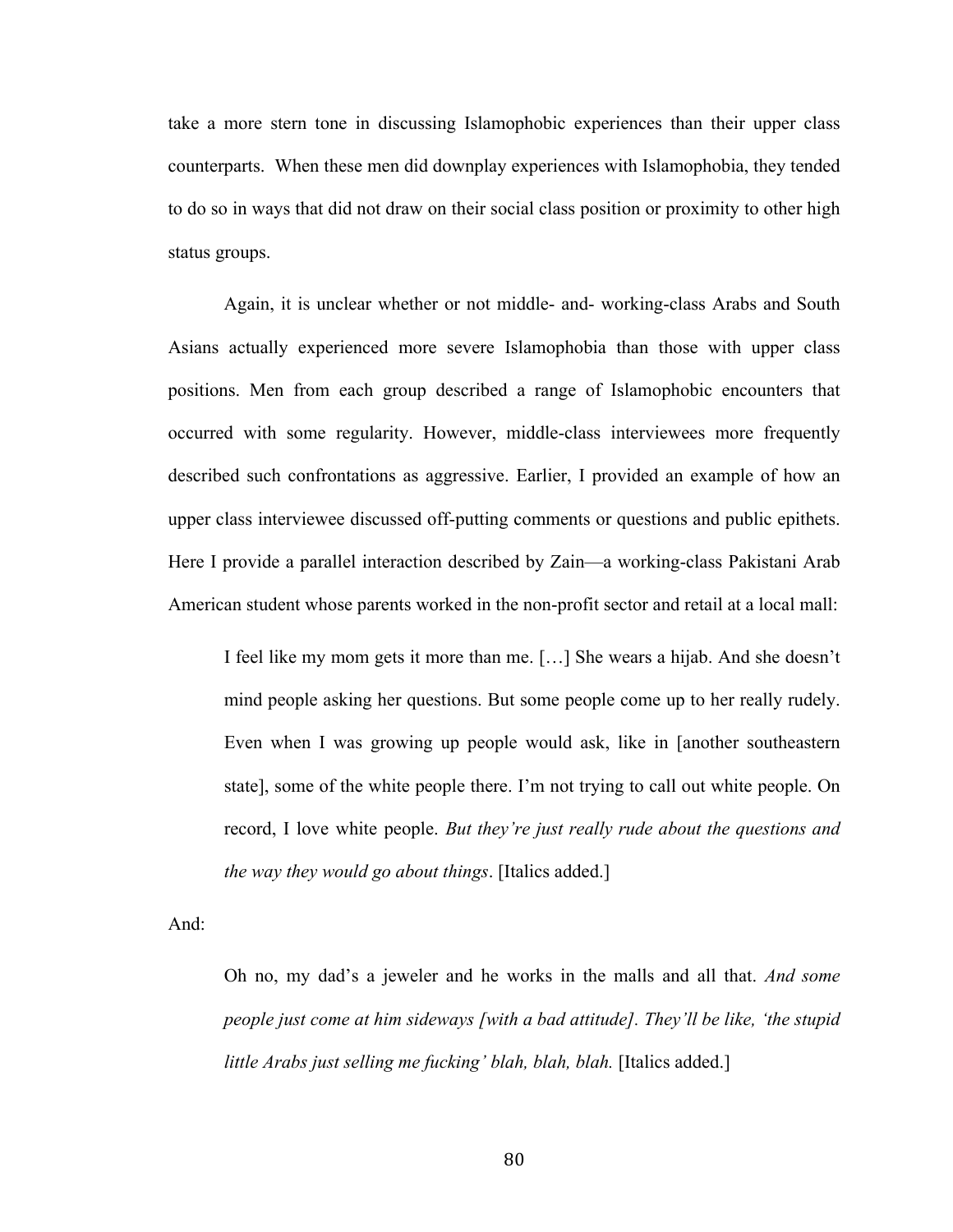Notably, Zain's discussion of his parent's experiences is decidedly different than that paralleled by men with upper class positions such as Musa, discussed previously. It is unclear where Zain's mother was asked the questions the purportedly "rude" questions that she was asked. But Zain makes his point clear, that the questions were rude. He was not forgiving of the way the questions were asked, whereas Musa and other upper class men generally did not provide such commentary. The latter excerpt also demonstrates that men from lower status occupations and who worked in drastically different places that were open to the public described their experiences with off-handed comments differently. This narrative arguably rises to the level of "public epithet," but I include it here because the comparison is important. Interviewees who were differentially positioned in social class hierarchies interpreted similar instances of Islamophobia differently. Unlike upper class men, middle- and working-class interviewees did not have the occupational resources to dismiss or downplay Islamophobia in the same ways when they were at work. This bore out in their less-than-forgiving interpretation of these encounters.

Middle- and working-class men also expressed that social class impacted experiences and interpretations of Islamophobia. And some of this commentary mirrored my earlier claim that upper class Arabs and South Asians felt a social proximity to whites. When asked if he thought that there were any racial or ethnic divides outside of religious distinction between sects in the Muslim community, Zain—who is from a working-class family—offered the following:

They're [some Arab and South Asian groups] usually of a higher economic status. They live in the East end. They have nice cars and everything. […] And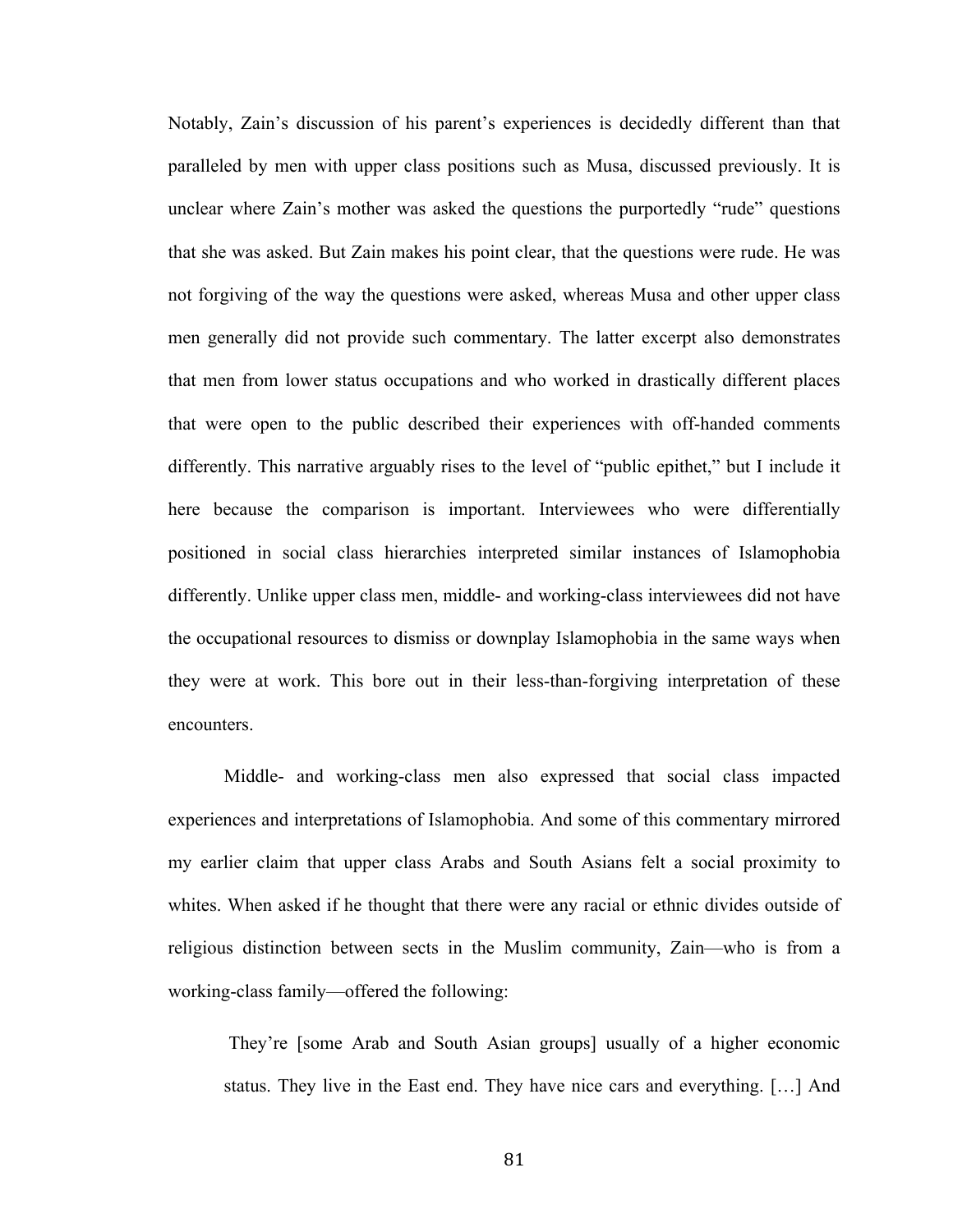it's just like, I wouldn't say they were 'whiter,' but I would say they were wealthier than us. […] They're more Americanized than us. […] But you can tell, we say they act 'whiter'. And I guess they do because they're more assimilated into the upper class and the upper class is mostly white. […] So they abide by those upper class society norms. So I guess they're more 'whiter' in that sense. But at the end of the day, they still look like me. They still look like another brown guy. […] There are some things [susceptibility to Islamophobia] you can't change no matter how much money you have.

To Zain, there is a clear divide in the perceptions between wealthy and middle- and working-class Arabs and South Asians with Islamophobia. Zain did not feel close to whites and indicated such on numerous occasions throughout the interview. He reported that upper class Arabs and South Asians had a high degree social proximity to whites, but ultimately indicates that this proximity doesn't afford any substantive protections: "They still look like another brown guy."

In addition to providing commentary about wealthy Arab and South Asian's relationships to whites, middle- and working-class interviewees also discussed their relationships to other racial groups. Men of generally middle- and working-class positions—though not exclusively—were more likely to describe themselves as having closer racial proximity to subordinated minority groups, e.g. Black Americans and Latinx groups. In contrast to the upper class interviewees, men from middle- and working-class positions generally lived closer to other racial and ethnic minorities and went to majorityminority schools, and generally reported more close friendships with racial minorities that were not other Arab or South Asian Muslims. For instance, Yahya—a middle-class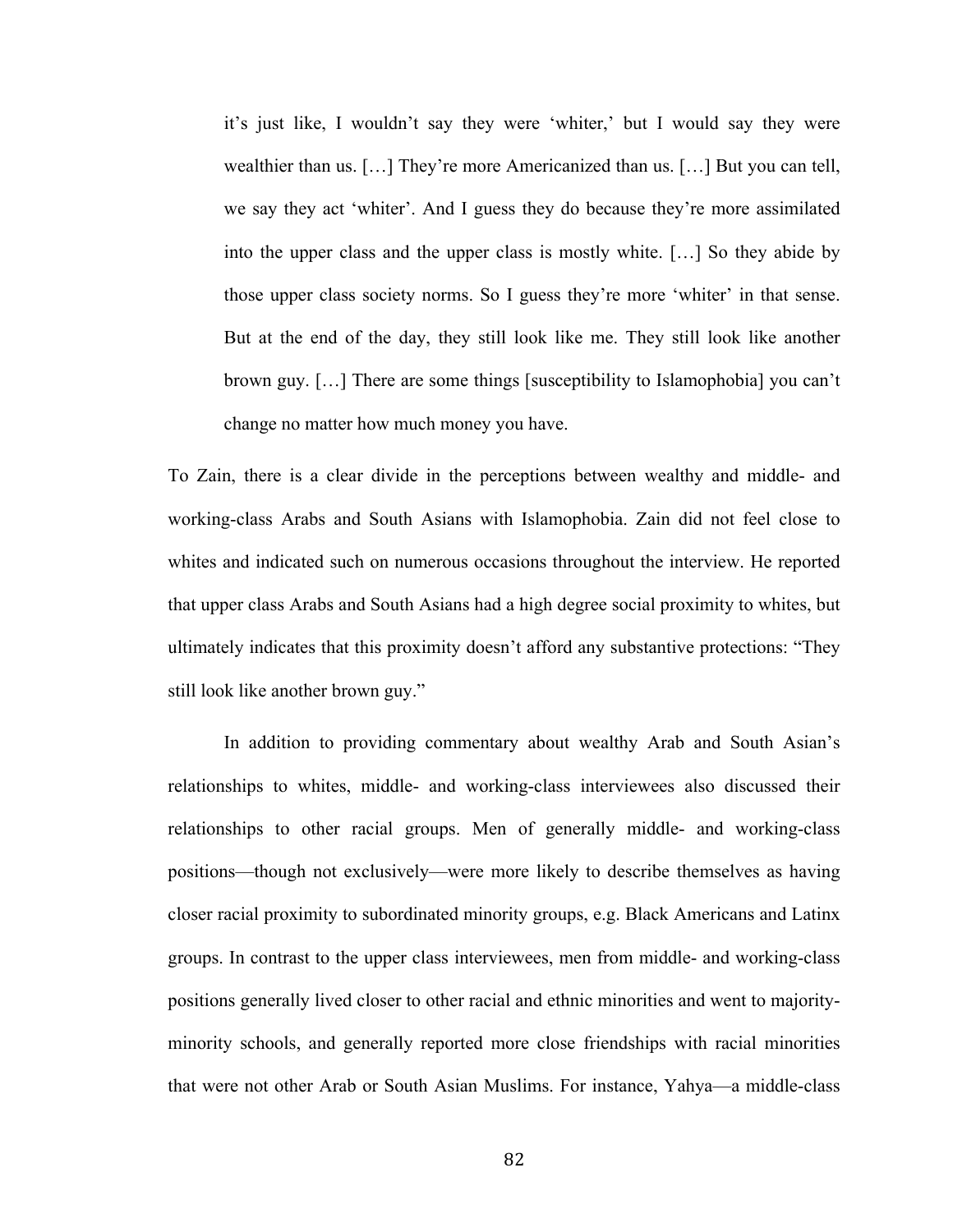Palestinian medical student from Townsburg, whose parents were a public school teacher and a mechanic—indicated that he had closer friendships with African Americans in high school.

And to be specific, it's like the African American community, because, I don't know if you've noticed, but when I was in high school, […] I was friends better with the African American community than the white group. And I don't know why, they were just friendlier, I guess, and they weren't as ignorant. Maybe that's just a Townsburg thing. But yeah, that's the fear [of facing Islamophobic encounters or anti-Black discrimination—when pulled over by police]. I think we get grouped with the African Americans or the, just the foreigners in general and we have that fear.

Yahya indicates that he was always closer to African Americans than whites in high school. He iterates that African Americans weren't "as ignorant," by which Yahya means Islamophobic or xenophobic. Another working social class interviewee indicated that white children "didn't want to be friends" with him and his Pakistani cousins growing up. Unlike some of the upper class young men, other participants from middle- and workingclass group took critical stances and specified that people making Islamophobic jokes were not their friends, but instead were "acquaintances." Soon after this excerpt, Yahya indicates that he has a heightened fear when he is pulled over by police—an experience that he links to his perceived closeness to African Americans. Upper class interviewees did not express reciprocal sentiments. I note that perceived proximity to subordinated groups is intersectional and shapes how interviewees perceived Islamophobic joking, "off-handed comments," and the like. Men who perceived themselves as close to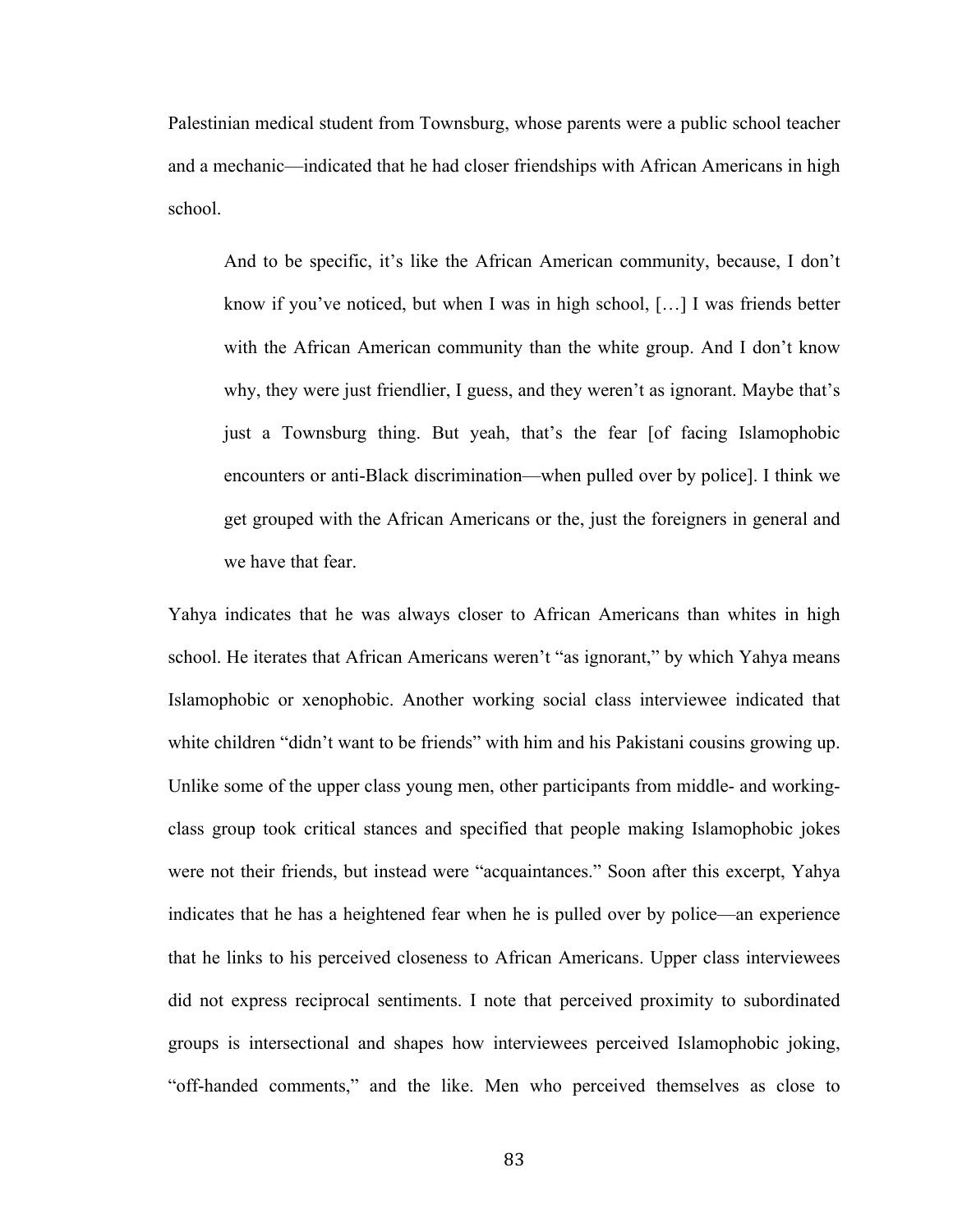powerful groups were able to dismiss Islamophobic encounters as benign, whereas less powerful groups read these experiences as threatening because they were less able to engage with a "honorary white" status.

Finally, when middle- and working-class Arab and South Asian men discussed low-income and rural Whites, they were more likely to describe these groups as potentially threatening, rather than simply misguided or ignorant like their upper class counter parts. For example, Faizaan—a working-class Yemeni American man participated in a Muslim service group that traveled, sometimes through rural parts of the state. He feels that tensions were frequently high when he and other Muslim men were dressed in traditional garb on these trips.

Sometimes it would get serious to me personally. Because we'd be praying, right, we pray outside. [If it's] time to pray, we pray. So like, we'd be praying outside of a rest stop and people would be surrounding us, watching us, taking pictures, looking, whatever. And I've heard stories where like, people throw things at somebody that's praying […]. So in the back of my head, I'd be like, "Oh, I really hope that one of these truck driver dudes from Alabama doesn't decide to have a fun Tuesday or whatever." […]

Notably, Faizaan draws on popular stereotypes about people from rural America. However, this quote highlights a significant break from the ways that men from upper class positions described their relationship with rural whites. Faizaan notices surveillance from rural whites. They surrounded his group. They watched his group and took pictures of them. And further, Faizaan is fearful that a rural white racist would physically harm them. Whereas upper class interviewees understood rural America largely through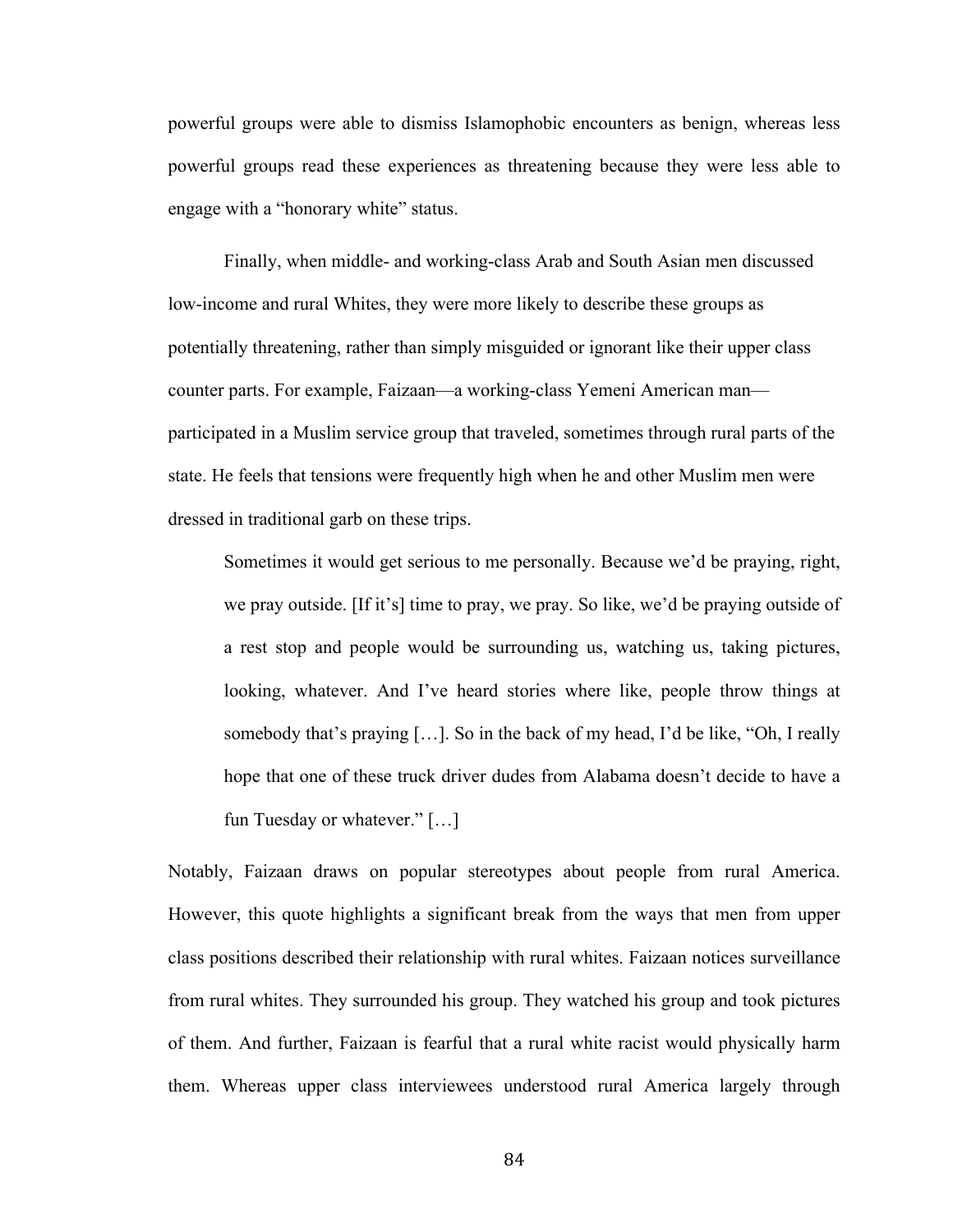professional relationships—e.g. as medical providers—Faizaan had no such situational prestige to draw on. He was simply a Muslim. And as such, he felt that he was subject to Islamophobia. For middle- and working-class men, rural whites were to be potentially feared.

When middle- and working-class Arab and South Asian men did dismiss and downplay Islamophobia, they had a tendency to do so in unique ways. Three middle- and working-class interviewees reported that they probably did experience Islamophobia, but that they "just didn't really pay attention to that kind of stuff." For example, Ammar—a middle-class Pakistani American student whose single mother runs a small catering company—offers this:

Maybe it's just me, but I don't really catch an eye to it. So like, if anyone actually did say something to me, I probably just don't care. I mean, people probably do get discrimination, but I just don't catch an eye to it. I don't really care.

This response to Islamophobia is categorically different than those of upper class men. Rather than indicating that Islamophobia isn't a problem, Ammar acknowledges that it probably does occur. And rather than dismissing or downplaying Islamophobia as benign, Ammar indicates that he just ignores such encounters. Responses like this did not involve an elevated sense of occupational and educated status, like many of the upper class men's responses did.

### *Discussion*

In this chapter, I highlighted the wide range of Islamophobia that Arab and South Asian men experienced in two cities in a largely rural southern state. Consistent with other scholarship (Selod 2015 and 2019), I found that Arabs and South Asians routinely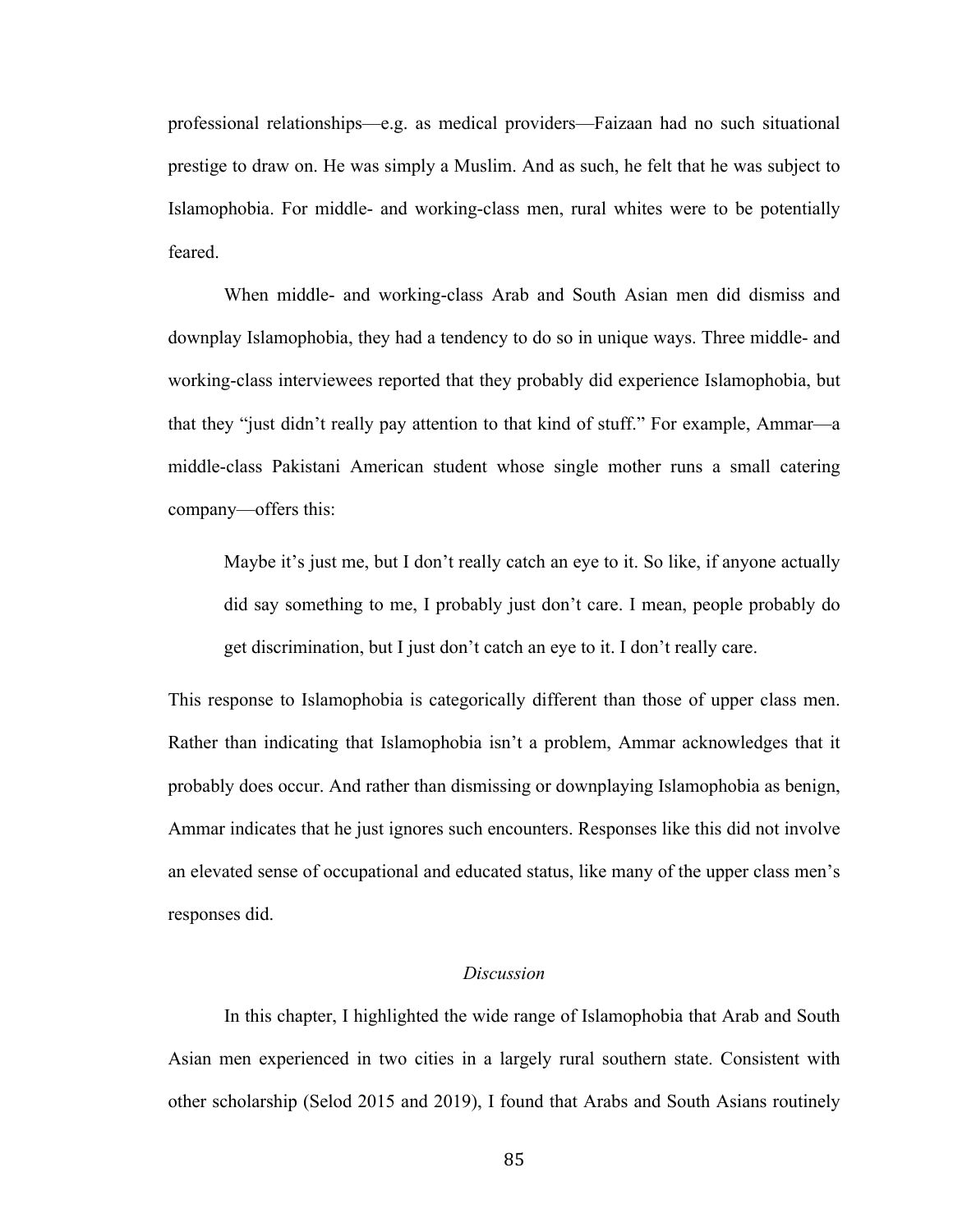encounter Islamophobia in a variety of forms, and that these encounters have an impact on the psychological well being of these men. I further highlighted and critically addressed a trend that many interviewees tended to dismiss or downplay Islamophobia in ways that seemingly contradicted the normal and often quite severe encounters that they outlined. I demonstrated that this tendency to dismiss and downplay Islamophobic experiences is classed, because upper class men—e.g., men with high levels of education and occupational prestige drew on their positionality when they dismissed and downplayed Islamophobia. I use interview data to demonstrate that class positions and dismissing Islamophobia were related to perceived proximity to powerful groups, namely Americanized groups and high-status whites. Upper class Arab and South Asian men described a close proximity to wealthy whites while they distanced themselves and dismissed discrimination from rural, poor, and whites with low levels of education. In contrast, middle- and working-class men were not able to similarly draw on class resources in their dismissal of Islamophobia. And even though they dismissed Islamophobia, they did not interpret Islamophobia as benign. Middle- and working-class men did not describe close social proximity to whites and instead distanced themselves from whites. Middle- and working-class men also tended to read poor and rural whites as more threatening, since they were unable to draw on situational resources such as occupational prestige and relationships, and additionally because these groups did not perceive themselves as close to whites and other powerful groups.

I have demonstrated some significant dimensions of how social class intersects with racialized status to shape interpretations of Islamophobia. This adds nuance to theories of substantive citizenship (Glenn 2011) and of the U.S. tri-racial order (Bonilla-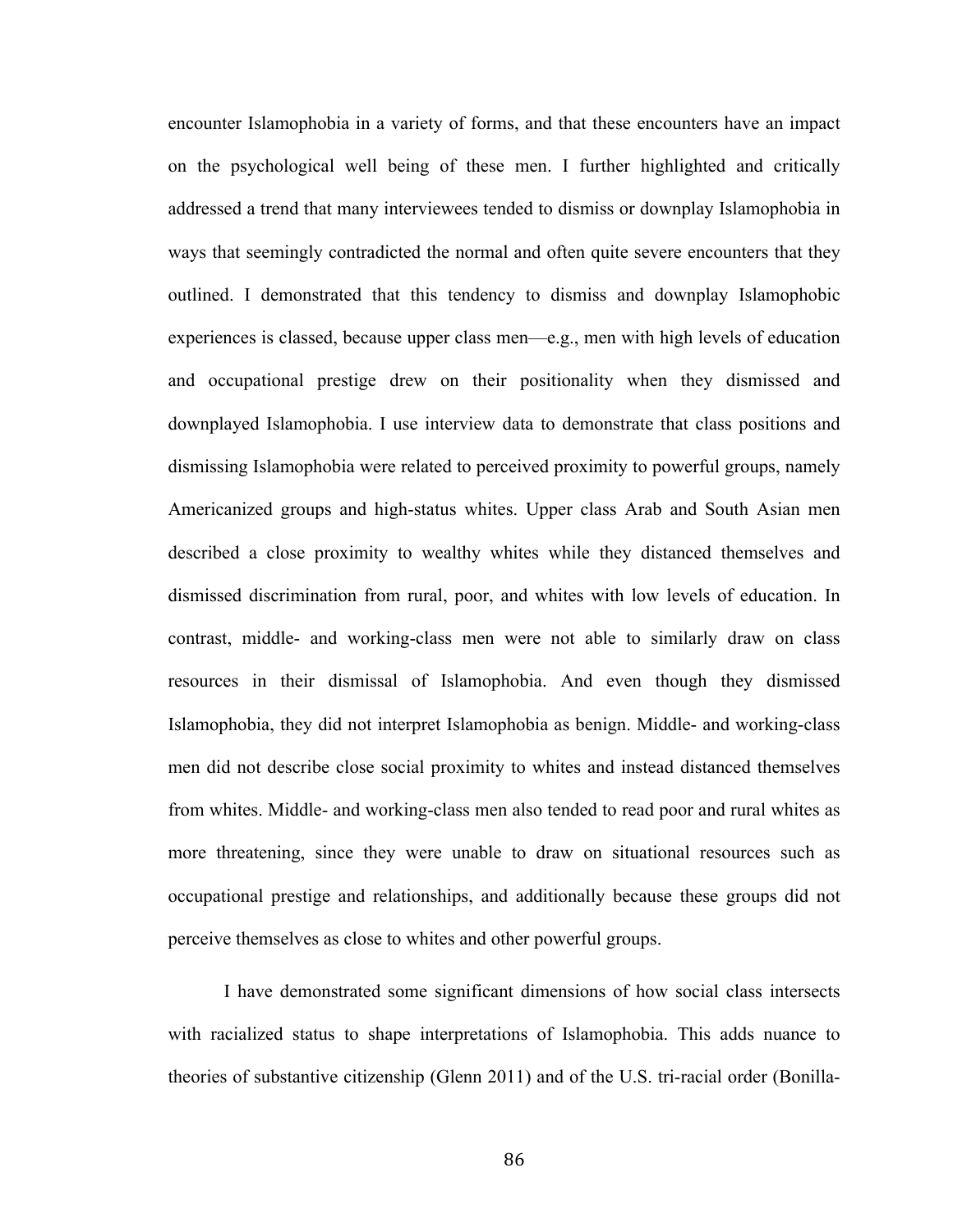Silva 2004), because this study demonstrates that perceptions about social and racial position are truncated by class, particularly by groups that may be considered to be intermediary or honorary whites. Future research should address the way social class position impacts perceptions and experiences for other racialized groups. These findings also have implications for the future of research on Arabs, South Asians, and other intermediary racialized groups that routinely experience discrimination. Future research should continue to explore the relationship between social class and perceptions of discrimination, as well as the relationship between social class and actual experiences of discrimination.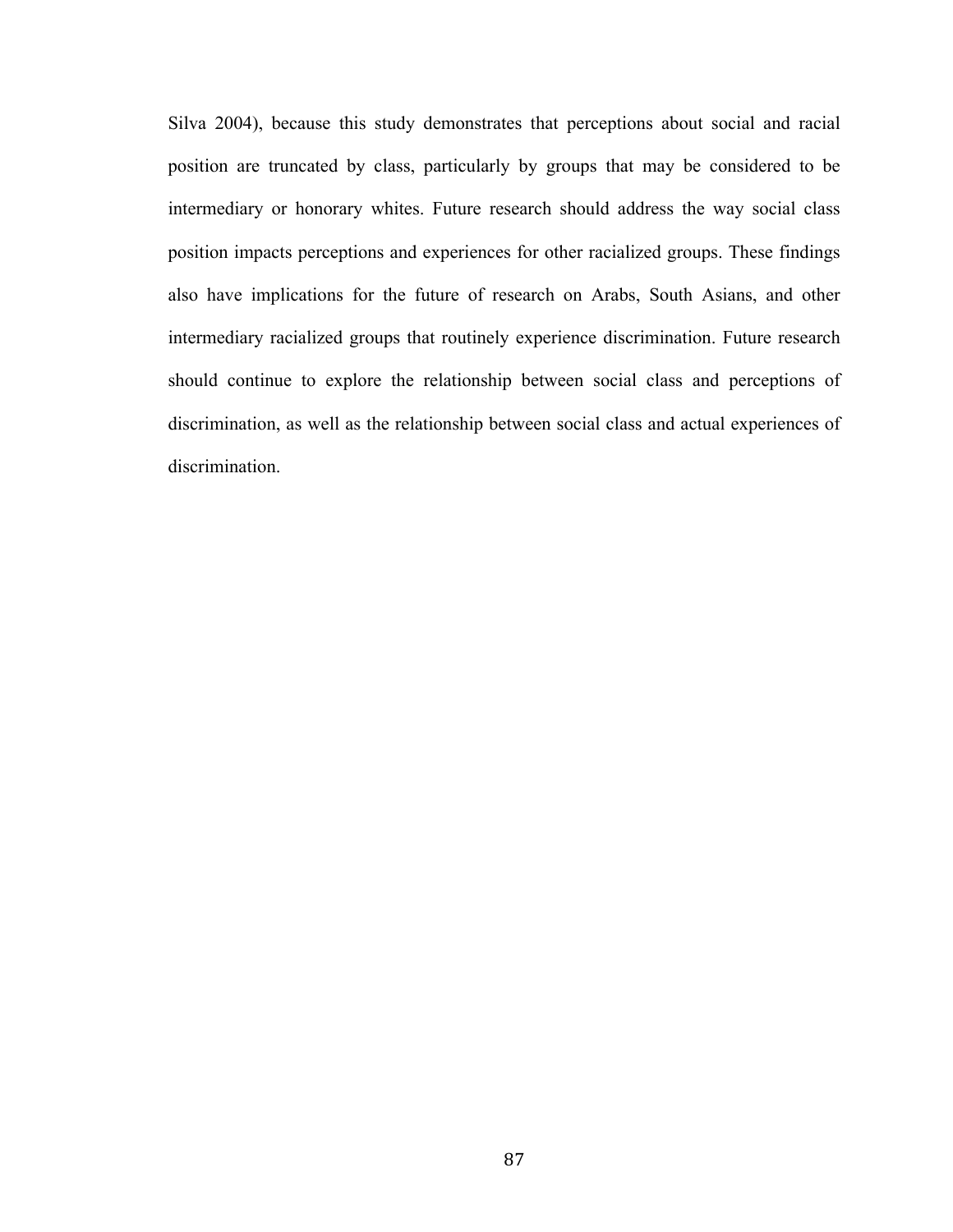## CHAPTER 5: GENDER, MASCULINITY, PATRIARCHY, AND ISLAMOPHOBIA

Interviewees' gender informed their experiences of Islamophobia and their interpretations and responses to said experiences. In this chapter, I address the gendered ways that Arab and South Asian Muslim men perceived and responded to Islamophobia that they and significant women in their lives experienced. Men reported that women faced more instances and more severe forms of Islamophobia than they did themselves a theme that is consistent with my past research on similar groups (Allen 2019). Their responses also seemed indicative of performed hegemonic masculinity when they discussed experiences of Islamophobia that involved Muslim women. This is particularly noteworthy because hegemonic masculinity is usually analyzed through the lens of white men. I use the work of Connell (2005) and others (Barry 2018, Bridges and Pascoe 2014, Chen 1999, Wingfield 2013) to interpret these trends. In this chapter, I address these themes and analyze the ways that masculinity shapes how men discuss and downplay experiences with Islamophobia.

Connell (2005) develops a theoretical framework that can be used to analyze and critically address masculinities. In it, she asserts that gender is a way of organizing social practice (Connell 2005). Gendered social practices shape and adhere to structures of power relations. And in western societies, social structures and power relations subordinate women. For example, in the U.S. economy many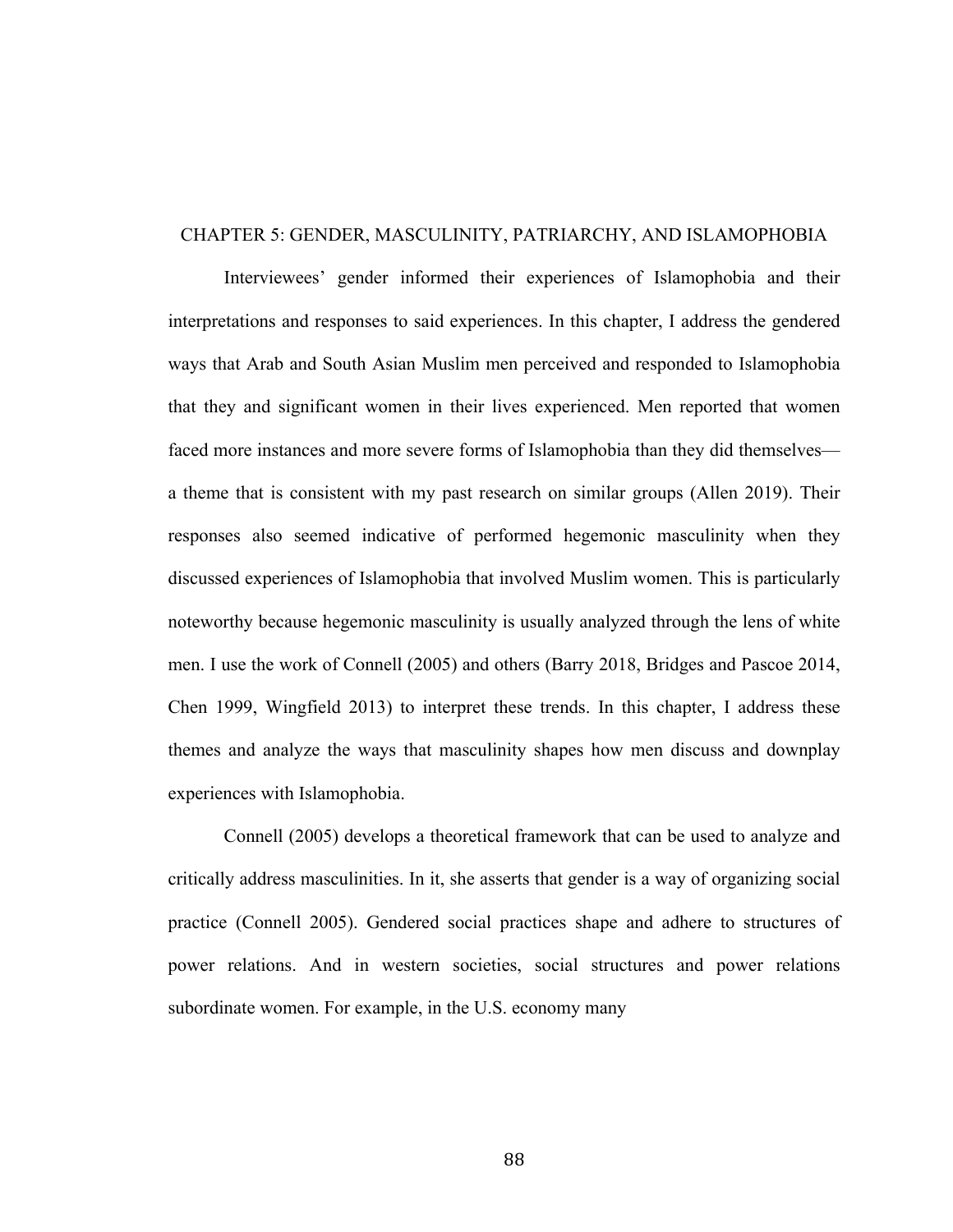occupations are gendered. Work that is done by women often pays less and takes a greater emotional toll than the work done by men, e.g. doctors versus nurses. This can in turn justify a gendered division of labor in the home, because men generally have a higher earning potential than women. And consequently, women do more than their fair share of "reproductive labor" (Duffy 2007) in the home. Virtually all structures in America are gendered, e.g. education, families, and the economy. Scholars and activists call the gender order, in which men typically have power over women, patriarchy (Connell 2005). Within this patriarchal system, however, not all men and women are benefited or subordinated in the same ways, or in the same contexts. Thus, Connell (2005) differentiates the ways groups of men experience the benefits of masculinity.

I outline three types of masculinity described by Connell (2005) that are relevant to themes from my interviews. First, "[h]egemonic masculinity can be defined as the configuration of gender practice which embodies the currently accepted answer to the problem of the legitimacy of patriarchy, which guarantees (or at least is taken to guarantee) the dominant position of men and the subordination of women" (Connell 2005, 77). In other words, if masculinity exists on a continuum, hegemonic masculinity represents the starkest contrast from idealized femininity. Tenets of hegemonic masculinity in U.S. society include but are not limited to: the defense of women from threats, heterosexuality, economic success, "whiteness," and physical dominance. Second, relatively few men are actually able to embody hegemonic masculinity (Connell 2005). Per Connell and Messerschmidt (2005), "[m]en who received the benefits of patriarchy without enacting a strong version of masculine dominance could be regarded as showing a *complicit masculinity* [italics added]" (832). Nearly all men benefit from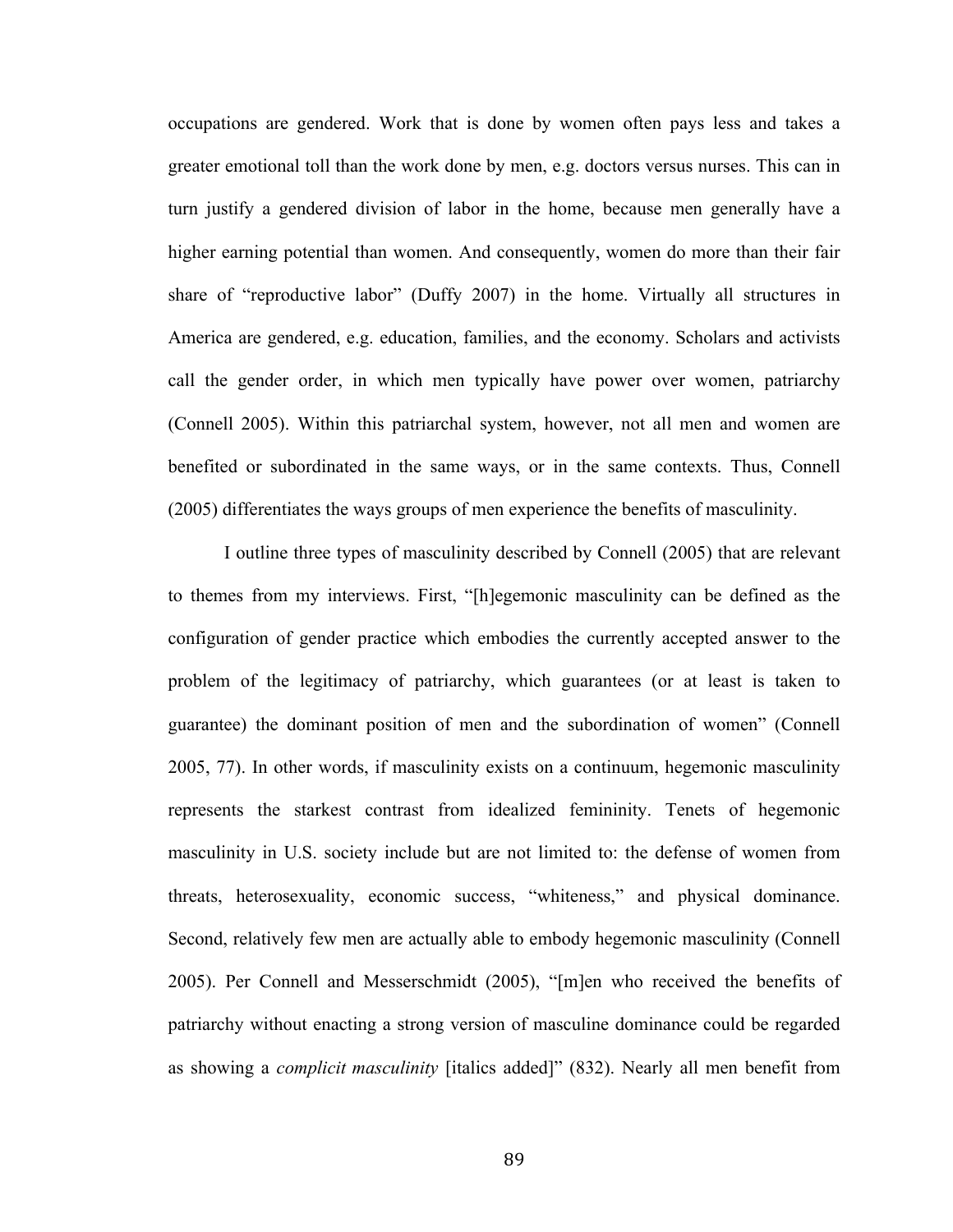American patriarchy, and thus masculine hegemony, even men who are proponents of gender equality. Complicit masculinities maintain the patriarchy through their subscription to hegemonic masculinities. Finally, marginalized masculinities are differentiated from hegemonic masculinities, in that marginalized masculinities are devalued or subjugated in a social order, often against the will of its holder. In particular, Connell (2005) claims that lower-income men and men of color perform marginalized masculinities, because they often lack the social status available to higher-income and/or white men. Hegemonic variations of masculinity are frequently constructed against marginalized masculinities. Connell (2005) highlights that racial minorities—in particular Black men—have served important symbolic roles against which hegemonic white masculinities were constructed, namely via white men protecting white women against would-be Black rapist tropes. My findings are interesting because I address the experiences of Arab and South Asian men who are disadvantaged by their racialized status, but who use experiences associated with that status to perform hegemonic masculinity. In other words, whereas one might anticipate that Arab and South Asian men in the U.S. south might perform complicit or marginalized masculinities, I find that these groups also perform hegemonic masculinity in response to Islamophobic racialization.

Recent scholarship (Barry 2018, Bridges and Pascoe 2014, Chen 1999, Wingfield 2013) has expanded on the typologies of masculinity that Connell (2005) has developed. I find that the men in my sample perform hegemonic masculinities when faced with potential Islamophobic encounters targeted at significant women in their lives. This included behind-the-scenes negotiations of women's practices including religious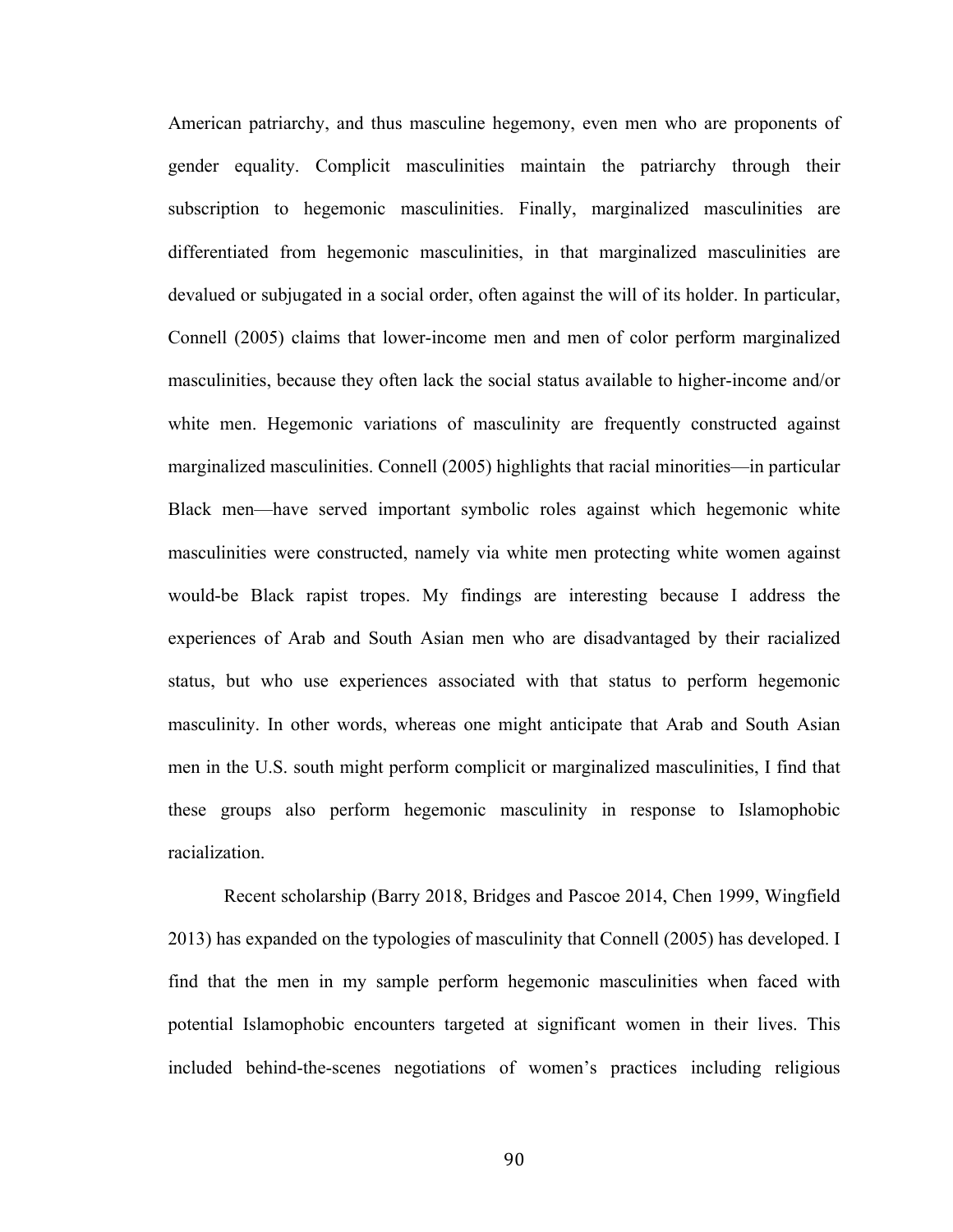practices such as determining whether or not their partners should wear the hijab, or work practices such as whether or not women should work outside of the home.

"Hegemonic bargains" are a useful analytic tool for explaining how Arab and South Asian men perform hegemonic masculinities. Chen (1999) finds that Chinese American men engage in "hegemonic bargains", whereby one "trades or unconsciously benefits from the 'privileges' of race, gender, class, generation, and/or sexuality for the purpose of 'achieving' his masculinity" (604). I expand this discussion to include Arab and South Asian men. He outlines three strategies for engaging in "hegemonic bargains:" "compensation," "deflection," and "denial." He suggests that Chinese men might engage in "compensation," whereby men make a concerted effort to break stereotypes against them, e.g. Chinese American men emphasizing athleticism against model "minority stereotypes." "Deflection" refers to emphasizing certain other attributes to detract from negative stereotypes or perceived shortcomings, e.g. emphasizing wealth or social class despite well-documented discrimination in occupational advancement to management. And "denial" refers to strategies that involve a denial of negative stereotypes or a claim to some form of exceptionalism, e.g. a Chinese man indicating that stereotypes about Chinese American men just not being true about him. The men that I interview engage in "hegemonic bargains" when they took responsibility for protecting significant women in their lives from Islamophobic perpetrators. Notably, I categorize much of this response as deflection, because when asked about experiences with Islamophobia, many of these men pointed out that Muslim women faced more Islamophobia than them and sought to emphasize their ability to protect significant women from said Islamophobia.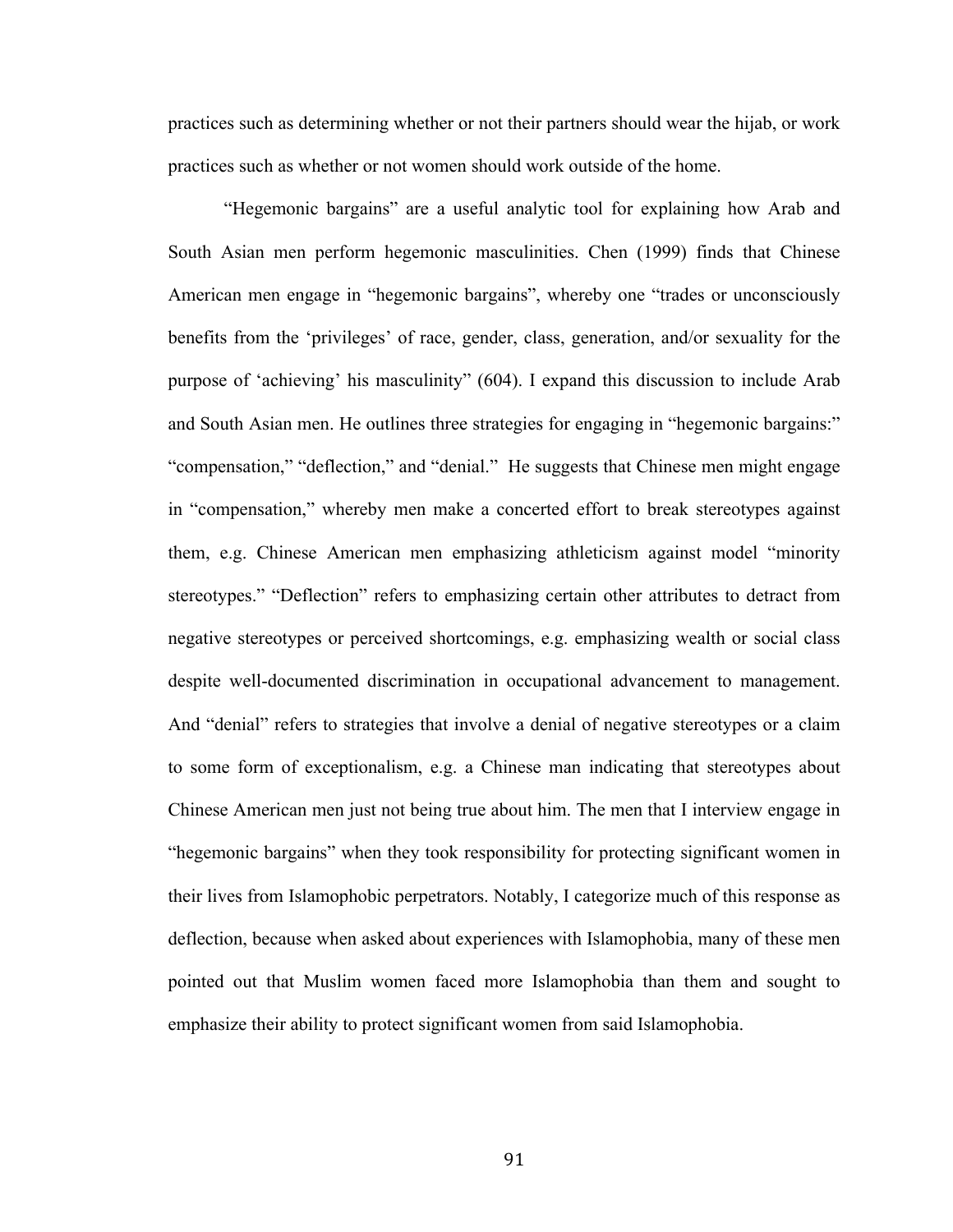Using this theoretical base, I am able to critically analyze the ways that Arab and South Asian men discuss and engage with gender, masculinity, and patriarchy. I argue that, generally, Arab and South Asian Muslim men in the American south are racialized and thus not able to lay pure claims to hegemonic masculinity. However, these same men are able to appeal to hegemony during moments where Muslim women face discrimination. This is evidenced by their claims that women received more and worse Islamophobia than men, and their subscription to hegemonic masculine ideals particularly in the ways that they were protective of Arab and South Asian women. In the case of Arab and South Asian men—as I will demonstrate—interviewees embodied certain components of hegemonic masculinity when they described or discussed defending significant women in their lives from Islamophobic encounters. Recognition of Islamophobia and attempts to defend Muslim women family members provide stark contrasts with their dismissive responses to personal experiences with Islamophobia described in the previous chapter. These findings offer important insights into how we understand the intersectional positions of marginalized racial groups and into how Islamophobia is experienced and responded to by men—particularly those with higher social status. Additionally, they expand on more recent developments in "bargaining on gender" by analyzing the ways that subordinated men lay claims to hegemonic masculinity through the protective measures they take for women.

## *"Women get it worse than men"*

Interviewees were in general agreement that women experienced more and worse Islamophobic treatment than men. Men directly stated that "women got 'it' worse than men" particularly when asked "if [they] knew of any groups of Arabs, South Asians, or Muslims who were more susceptible to Islamophobia than others?" Several men,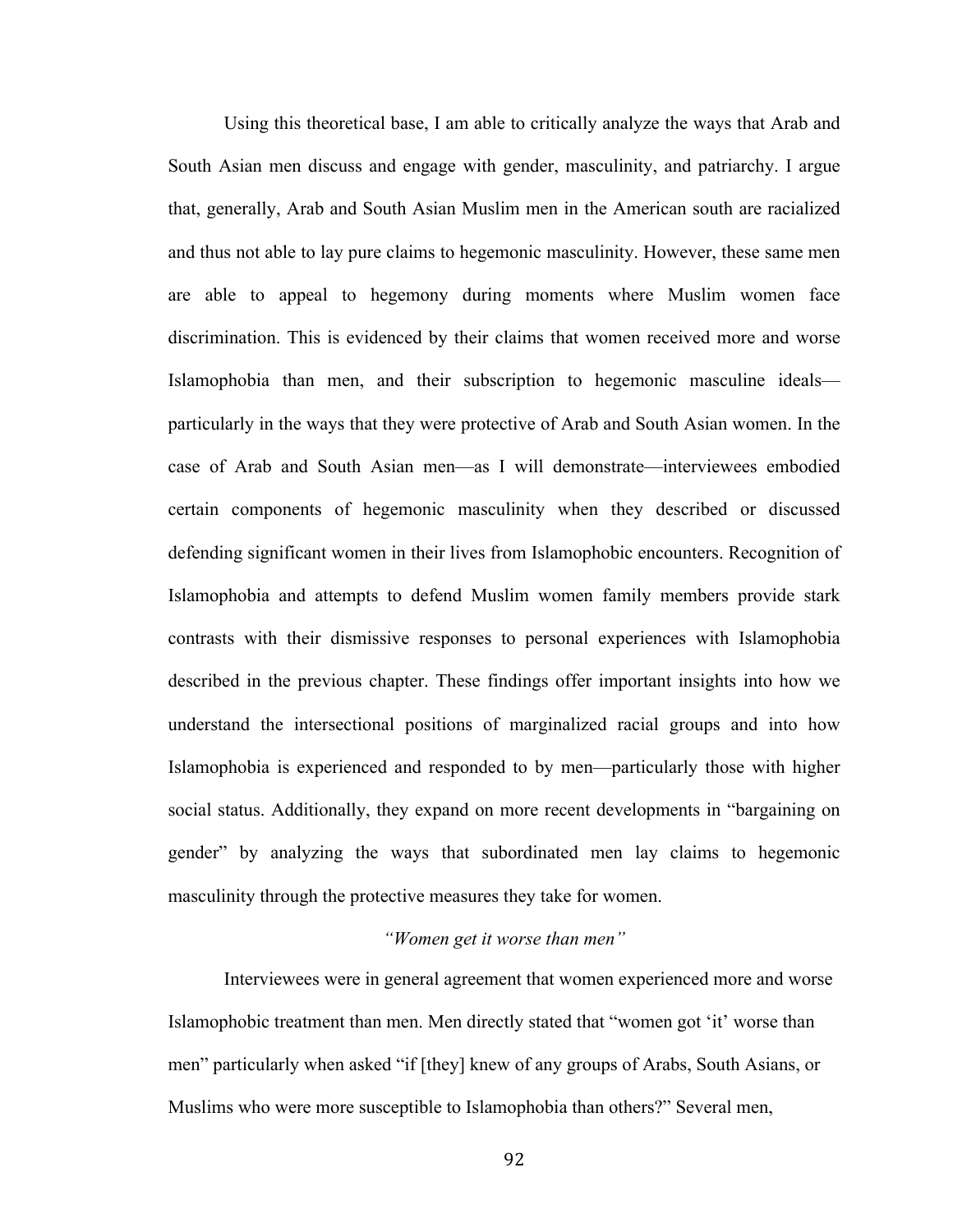however, indicated that Muslim women who wear the hijab receive more or worse Islamophobic treatment than men, when they expressed that they enjoyed relative privilege or experienced less Islamophobia than other Muslims because of their more muted markers—e.g. beards and skin-tone—of their religious or ethnic identities. Respondents observed that women may experience more severe Islamophobia than men, and that this might indeed be attributable to the religious practice of wearing the hijab. However, I focus on the differences between how men discuss their experiences with Islamophobia—outlined in the previous chapter—and those of significant women in their lives—in this chapter. Sixteen of the 23 men that I interviewed made direct statements that Muslim women bore the brunt of Islamophobia. I asked follow-up questions that specifically addressed gender, but many men actually offered this commentary before I got there, when they dismissed or downplayed their experiences with Islamophobia—as discussed in the previous chapter. For instance, Imad—a 22-year-old Syrian Muslim prefaced his description of the Islamophobia that he faced personally with this:

I'm also a male [laughs], right. I'm not a female. I'm not a woman. Um, I'm not a Muslim woman. And for that reason … the tendency for Islamophobic experiences to occur drastically reduces. And I know for a fact that Muslim women tend to have more severe Islamophobic encounters, particularly those who wear the hijab[.]

According to Imad, women experience both more numerical and more severe Islamophobic encounters than men. As outlined in the previous chapter, this general understanding led many men to downplay their own experiences with Islamophobia. And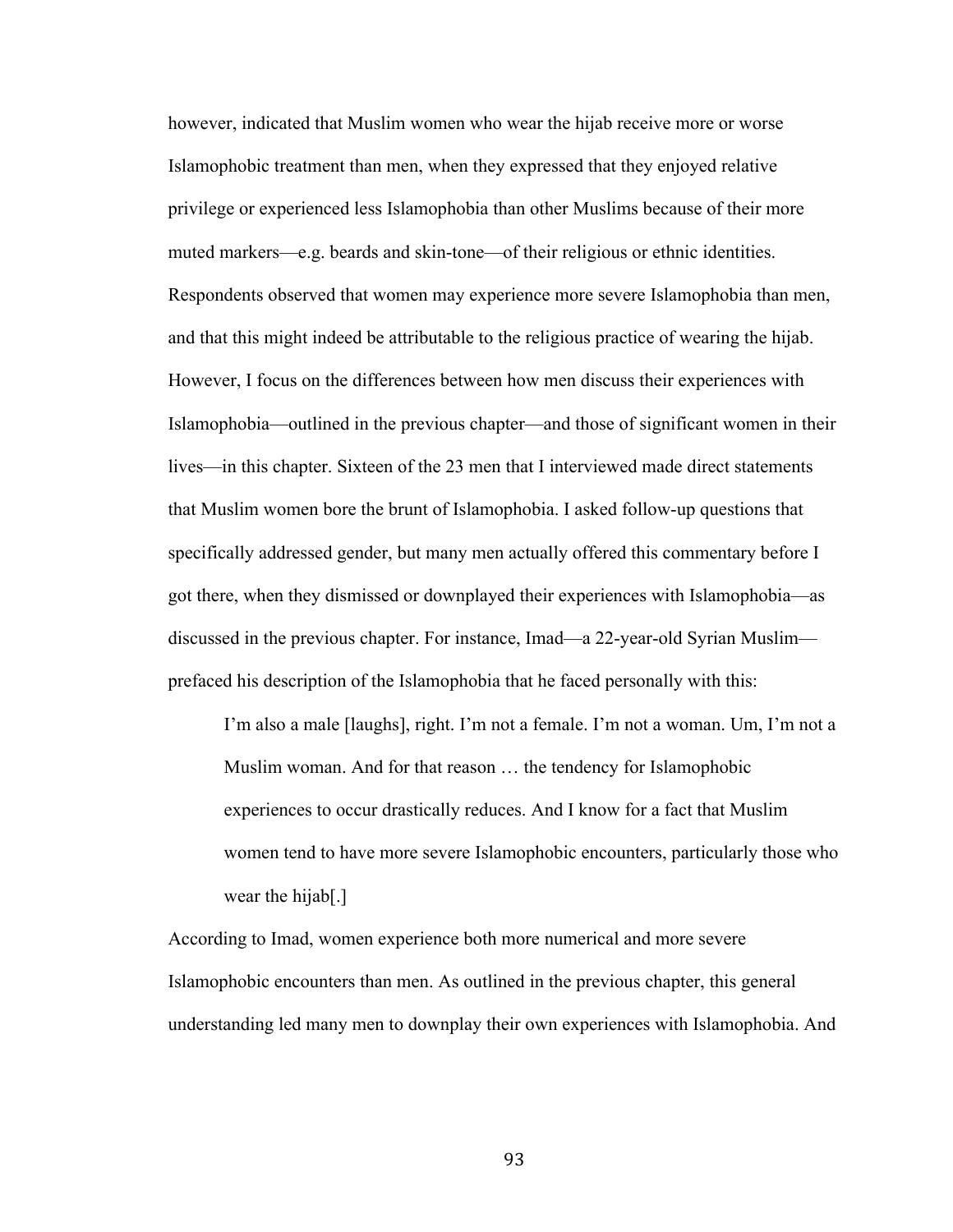it also seems to have led men to highlight moments where men stood up for women against Islamophobic perpetrators—as I address below.

Other interviewees shared a number of stories of Islamophobic encounters to support their claims that Muslim women—particularly those who wear the hijab—are subject to more and worse Islamophobic treatment than men. For instance, Faizaan—a 23-year-old Yemeni Muslim—compares his experiences to those of his female relatives.

My female cousins, my mom, my nieces, they go out and I hear stories all the time about how someone shouted at them, or like someone flicked them off, or like someone told them to go home, or do this or that, it's all, in Metro-City even

… I remember my niece told me a story, she was driving and some guy just yelled across the parking lot, like "terrorist!" for no reason. Like, she was just driving. … [B]ut I never get that type of treatment, probably because I'm a guy. … But definitely, I hear stories where Muslim women in the hijab definitely get a lot of hate.

Faizaan indicates that his female relatives' experiences with "individual acts of bigotry" were more common and more severe than his own. Here he outlines a specific incident where his niece had a "public epithet" shouted at her while she was in a parking lot. Faizaan—and other interviewees—primarily attributed these differences in experience to gender. He says, "Muslim women in the hijab … get a lot of hate."

Several of the Islamophobic experiences that men described appeared to be heightened when Muslim women were involved. Thirteen of the 23 men described such experiences. For instance, Bassam—a 22-year-old recent college graduate—details an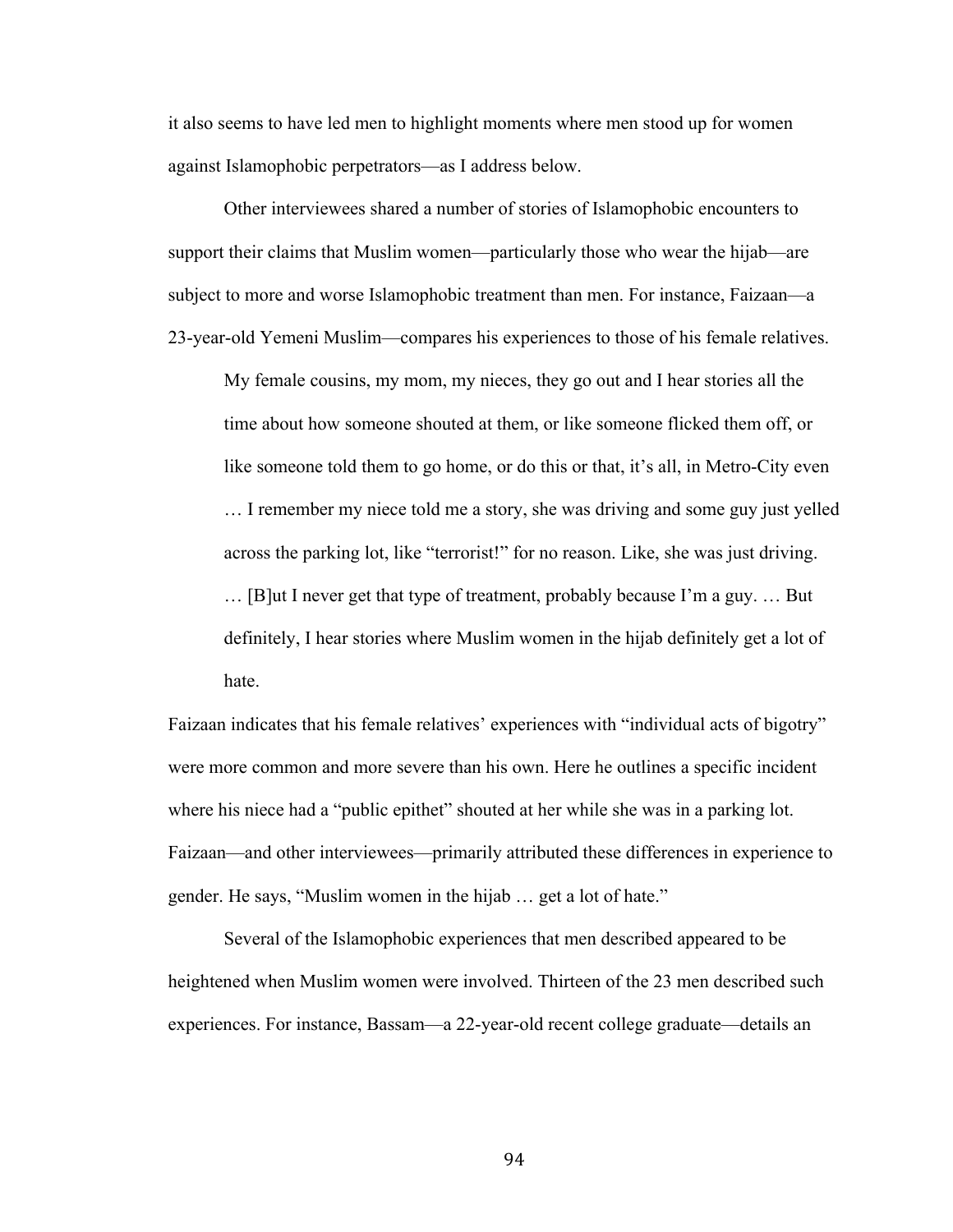off-putting experience that he had that was seemingly amplified by his mother's presence:

One specific instance for me, uh, I went to see the movie, "American Sniper" with my mother. I don't know if you remember that movie … when that movie was in theaters. … And I went in there and my mom and I were the only, you know, the out-group, minority in that theater. And the rest were all whites. … And it, you could tell that the whole setting was kind of like, just a patriotic hoorah type of thing.

So, as we were walking up the stairs, and I was holding my mom's hand to help assist her up the stairs, one man … said, "Hello" to us. And I was like, "Hi." And he was like, "How are you guys doing today?" And we were like, "Oh, we're good. How are you?" And I guess he didn't hear us. So he reiterated it again. Just not [in] as friendly [of a] tone. And he was like, [greater emphasis] "I said, how are you guys today?" And I was like, "We said, we're good. How are you?" And he was like, "Oh, I'm fine." And I was like, [to self] "Okay weird."

But as we were walking up the stairs, all eyes were on us. It was just kind of just like … we were getting that vibe where it was like, something might happen.

It is unclear whether the confrontation that Bassam outlines was Islamophobic in nature. It could be that the hijab—a religious marker—solidified Bassam and his mother's identity as Muslims to a would-be perpetrator who proceeded to give the pair a hard time. It could also be that Bassam had a heightened consciousness towards Islamophobia, because the stage was set for a "patriotic hoorah" or because his mother—a woman—was with him. It was, however, enough to make him feel uncomfortable because he feared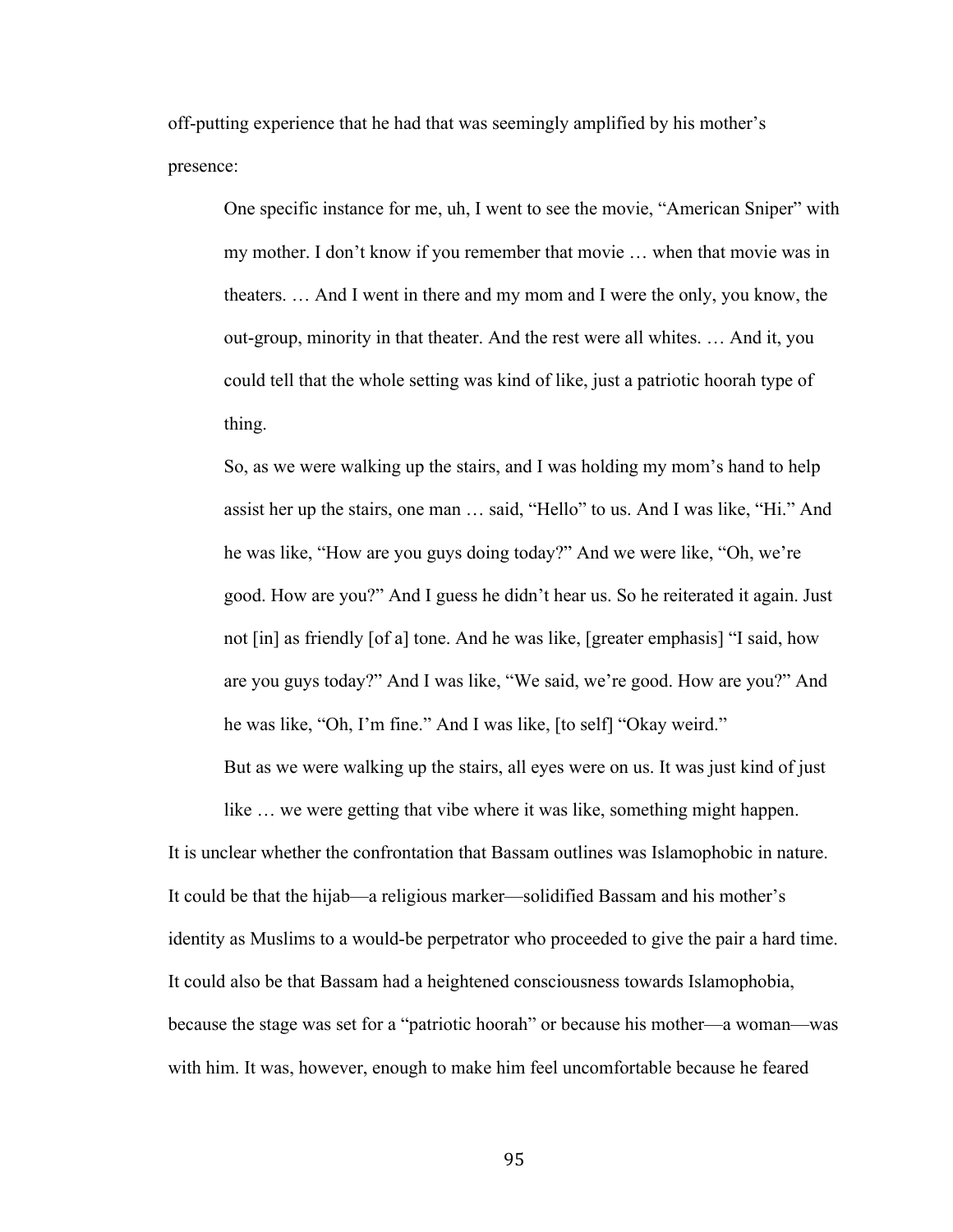that "something might happen." He seems to believe that these apparent microaggressions were attributable to Islamophobia and were likely amplified by the presence of his mother who wears the hijab.

Interviewees also indicated that women were subject to a unique form of violence that is apparently widespread in the U.S. A number of interviewees indicated that they knew of, or knew women personally who had, had their hijabs and headscarves yanked off by perpetrators of Islamophobia. All of the instances reported to me occurred in schools. Abbas—a 23-year-old Pakistani American—indicates that his friends who wore the hijab in high schools in Metro-City were subject to having their hijabs "yanked off" on more than one occasion.

Yes, I have heard stories. Of course I went to high school in Townsburg [currently lives and attends university in Metro-City]. But, I have heard stories from some of my female friends here on campus that wore a headdress. When they went to high school people would literally grab and yank them off of their heads and say different things about them.

Rafi—the father of a Muslim daughter in Townsburg—indicates that his daughter had her headscarf torn off, which resulted in a fight, and that school administrators and officials did nothing about the incident. Still other men reported that Muslim women that they met from other parts of the country were subject to similar treatment while they attended secondary schools. These incidents of racially motivated violence were described as particularly troubling by the interviewees who described them. These incidents were so troubling because they violated a woman's space—something that interviewees were unable to successfully police—and they were overt acts against the interviewees'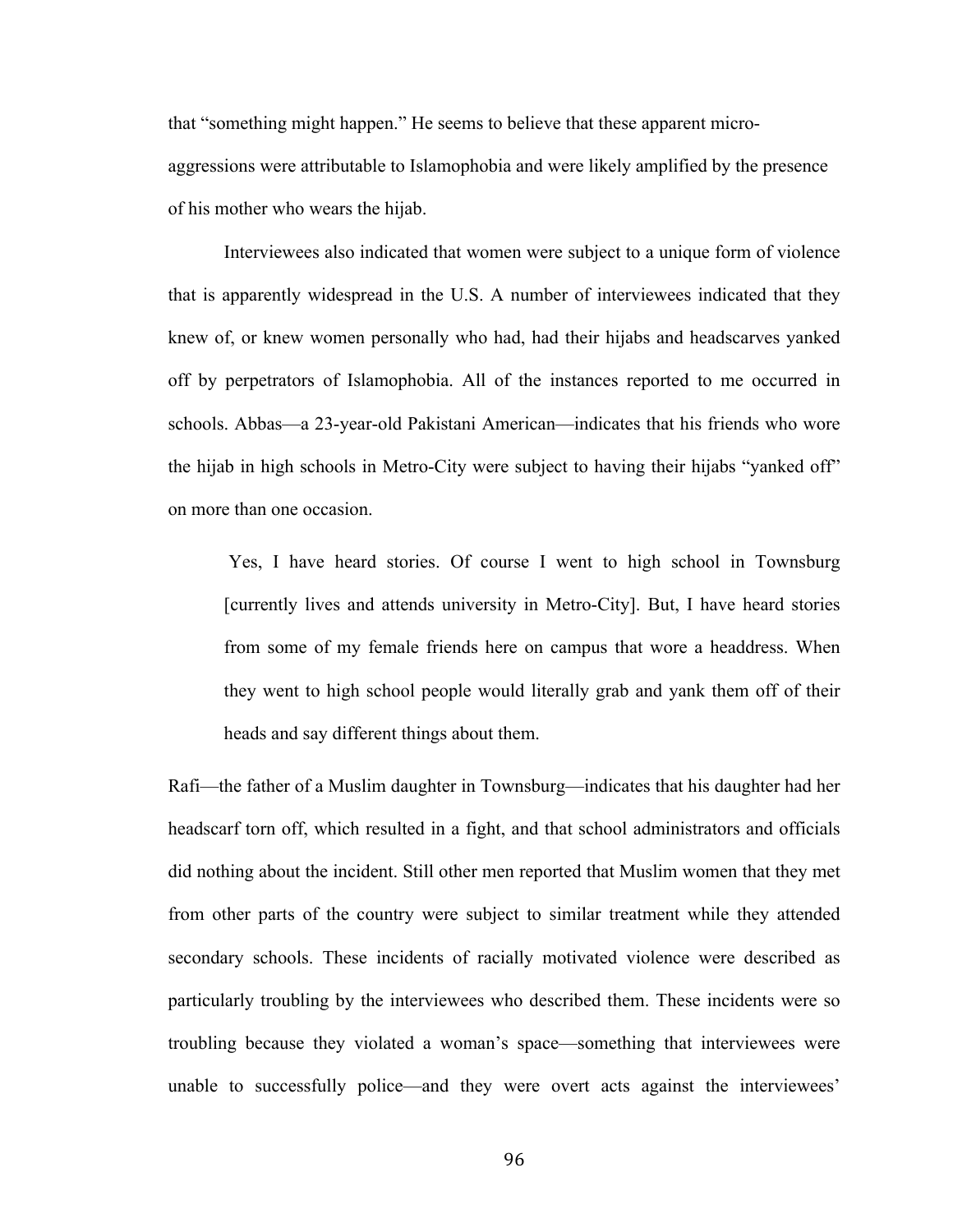religion. Participants "bargained their gender" by emphasizing women's negative experiences with Islamophobia while detracting attention from their personal experiences. By focusing on the defenselessness of women, men were generally able to discuss the ways that they succeeded or hoped to succeed as protectors by preventing the brunt of Islamophobic encounters. Physical altercations—like those involving tearing hijabs—meant that these men were unable to successfully protect significant women in their lives.

## *Protecting and Defending Muslim Women*

Perhaps unsurprisingly, interviewees who said that women experienced more or worse Islamophobia than men expressed a high degree of concern for the Muslim women in their lives. Men were fearful for their women family and friends and expressed such in gendered ways. For instance, Zain—a 21-year-old Pakistani American—shares that he has feared for his mother's safety since he was a younger kid.

Even when I was younger, I would realize my mom has a target on her back and I don't want anybody to come for my mother. I can fit in. That's fine. My dad can fit in, that's fine. We can try at our best. But my mom has a straight distinction to her that keeps her separated as her own sub-group, no matter what.

Zain says that his mom "has a target on her back" and he fears that someone might "come for her" [try to hurt her]. Men expressed hegemonic masculinity when they discussed the ways that they responded to moments of Islamophobia and when they discussed attempts to protect women from experiencing Islamophobia. Notably, many of these efforts at protecting Muslim women were patriarchal in nature. In this section, I highlight the ways men expressed masculinities in response to Islamophobia generally, but also particularly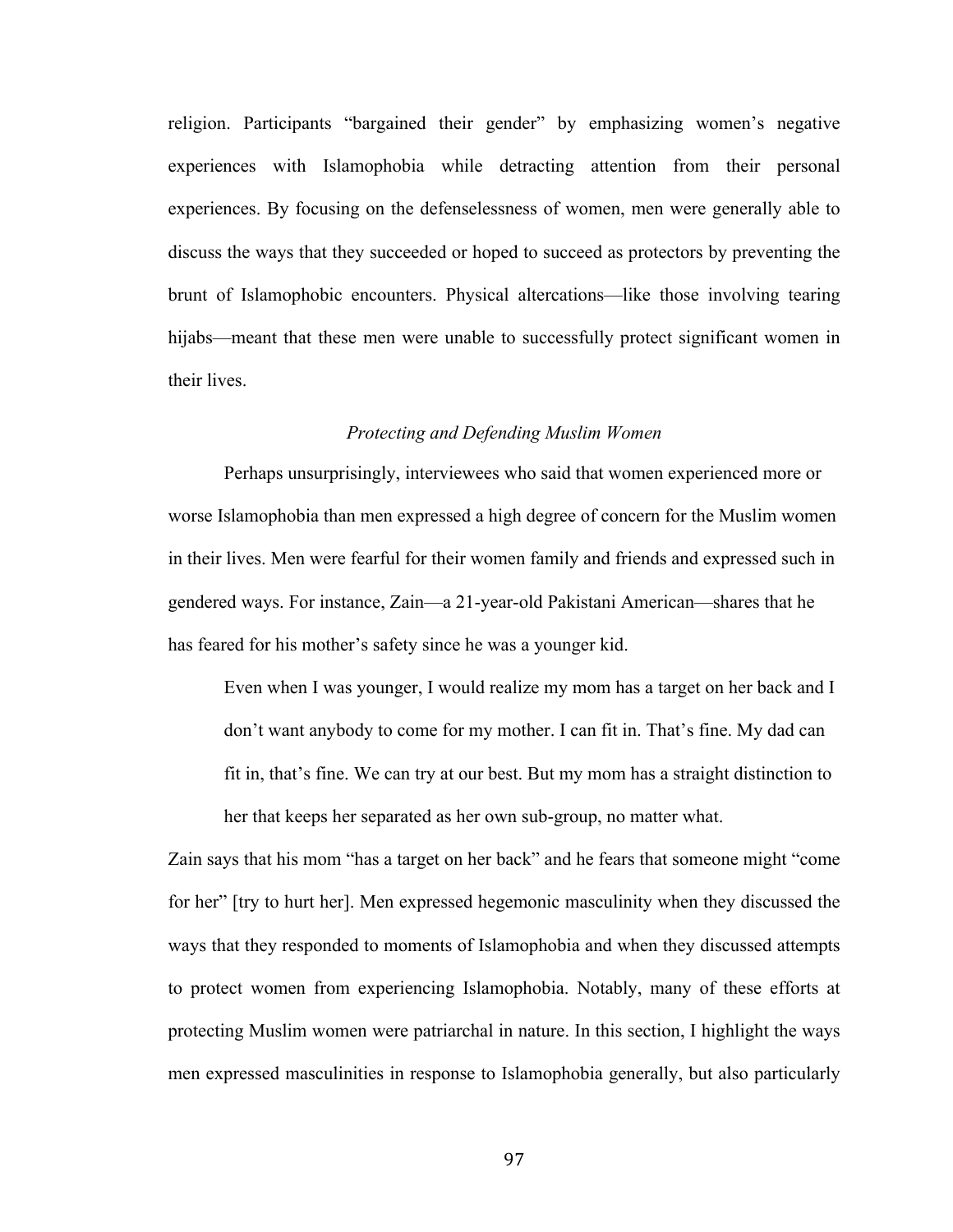as it pertained to potential Islamophobia committed against women. I propose that Arab and South Asian men engage in "protective hegemonic bargains" when significant women in their lives are the real or potential subjects of Islamophobia. "Protective hegemonic bargains" are situational expressions of hegemonic ideals, namely those of protecting women either through control or the use of violence in the context of heterosexual or heterosexually modeled relationships—e.g. spouse or significant other, potential partners, family members—e.g., mother, sister, daughter, cousins. I observed men with racialized statuses perform hegemonic masculinity by pointing attention to efforts to protect women. These performances were hegemonic because they generally involved controlling women or celebrating violence in order to protect them.

In addition to believing that their masculinity prevented them from bearing the brunt of Islamophobia, several interviewees seemed to place a high degree of value on protecting the women in their lives from Islamophobic experiences. Interviewees described several precautions that they encouraged or wished women in their lives would take to prevent themselves from being subject to Islamophobia, and they also highlighted and seemingly celebrated moments where they or people they knew defended women from moments of Islamophobia, sometimes by engaging in violence. Only one participant directly cited traditional religious justifications for being protective of the women in his life. Rafi—who has a son and daughter who both experienced Islamophobic violence in Townsburg's public school—addresses an interviewer question about why he withdrew his daughter from public school, but not his son.

Oh, in Islam, in general, we're more sensitive towards our female, because they're the jewels of our life. And we don't want [women] to be exposed to harm's way,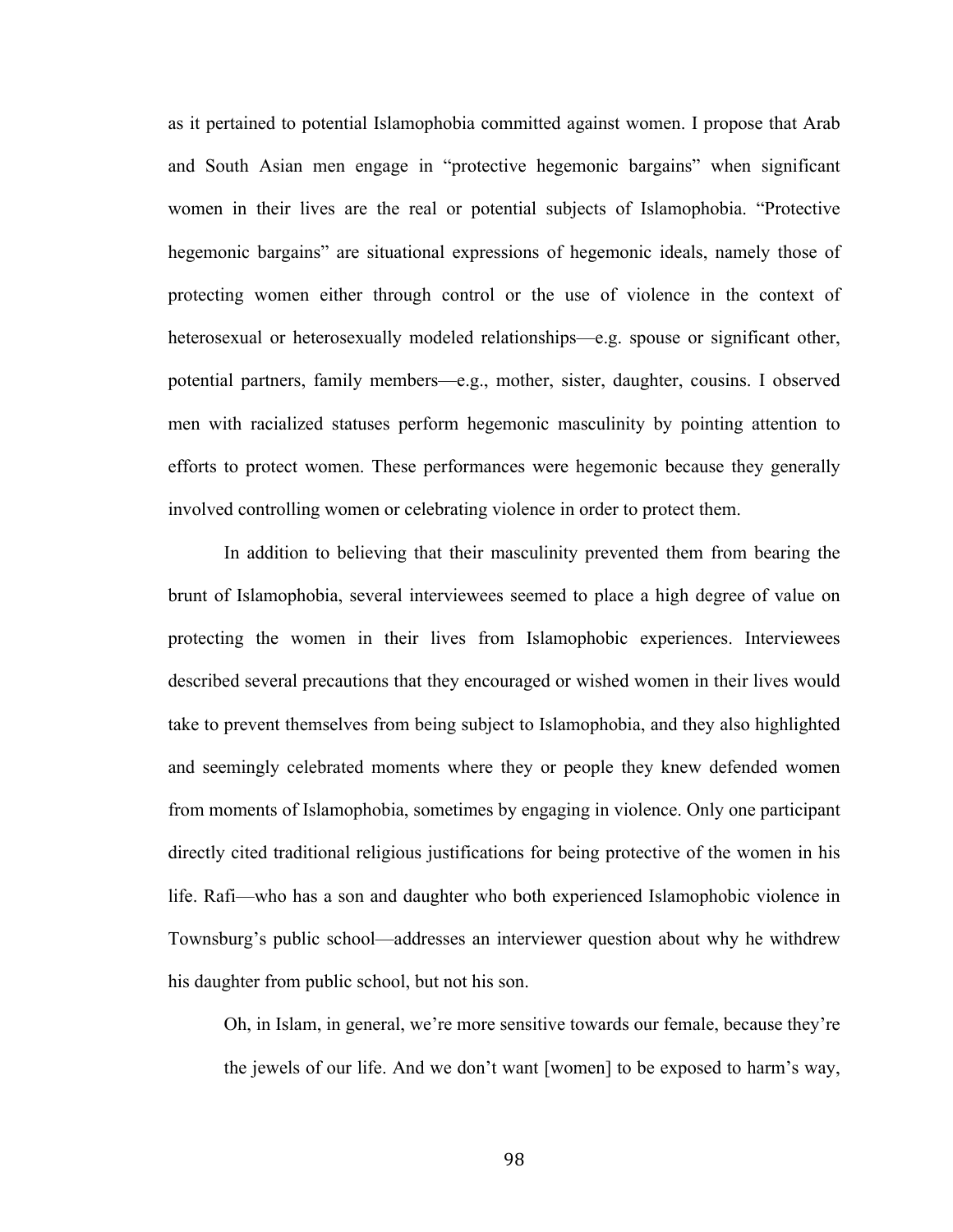by no means. So, a lot of people think that this is a primitive mentality. No, I think it's a bigger responsibility when you put the male and female, they make a unit of a family. And each person has certain characteristics and skills that suits them for that … role that they play. When you put them both together, they complete each other. … So, I was more protective of my daughter because I didn't want anybody to hurt her[.]

As indicated previously, no other men expressed such religious justifications for defending women. Several interviewees took pretty strong verbal stances against such religious practices and beliefs, which they categorized as backwards and sexist. One participant in particular indicated that Muslims who maintained more rigid gendered practices "didn't assimilate well" and indicated that he and his family were much more progressive on a wide-range of social issues. However, nine interviewees engaged in what I am calling "protective hegemonic bargains", because their voiced concerns and efforts to protect significant women in their lives were patriarchal in nature. These defensive responses maintain the dominance of men over women, even if they are, "well intended."

The first form of protecting and defending Muslim women from Islamophobia involved a control or negotiation of Muslim women in public spaces. According to interviewees, they had to negotiate the general threat of Islamophobic encounters and that women who wore the hijab had experienced more and worse Islamophobia. Two interviewees iterated that they wished that women in their lives would not wear the hijab, because it increased their susceptibility to Islamophobia. For instance Yayha discusses how and why he wishes that his mother would discontinue wearing the hijab: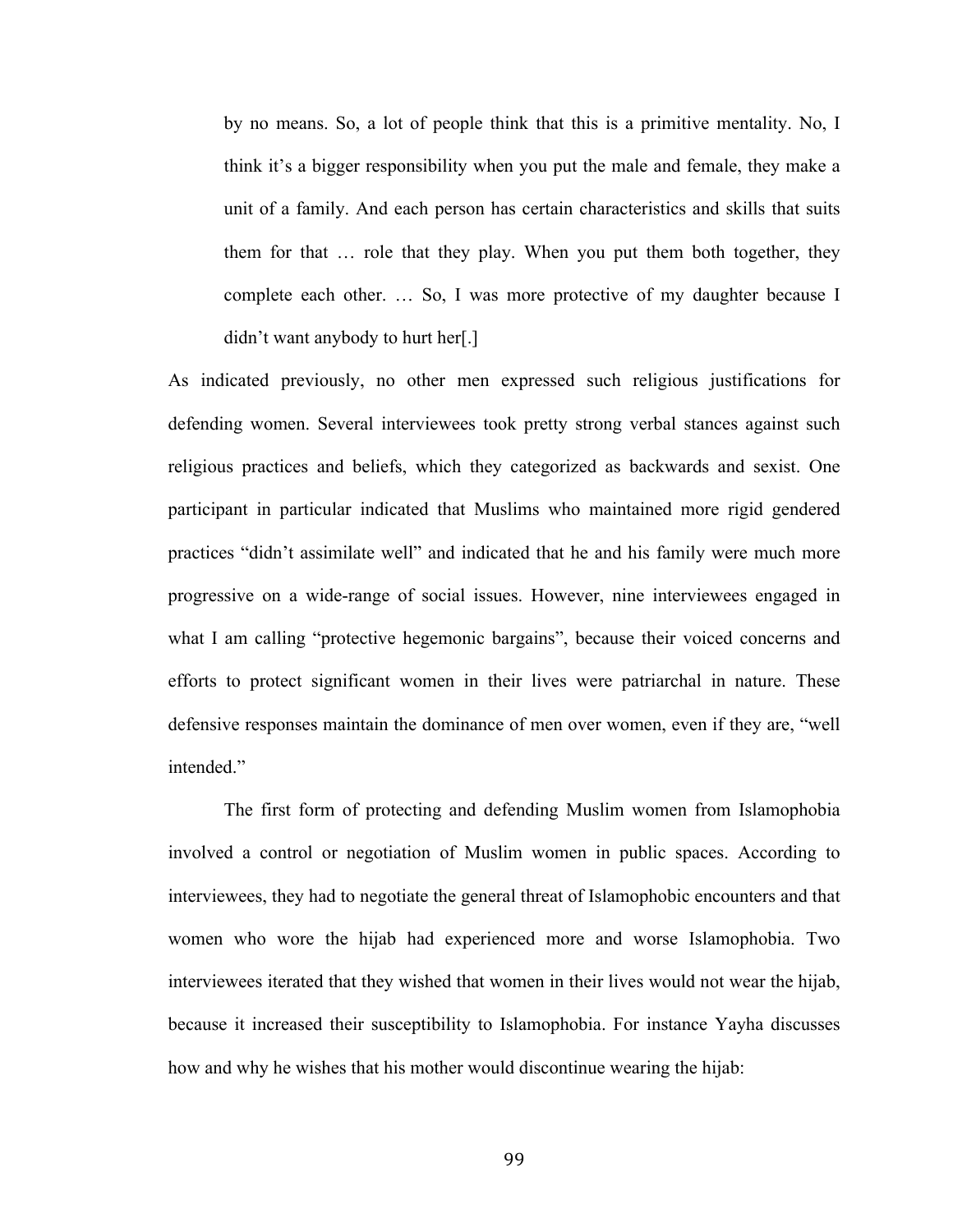I don't think we get it as bad as the women in our culture, specifically those who wear the hijab, which my mom wears the hijab. *And I told her a few years ago, I*  was like, "Mum, just take it off." I'll be honest with you, I did tell her that just *because … it's doing the opposite in this country. It's like, you're labeling yourself differently from other groups, which isn't a bad thing. You should feel comfortable doing whatever you feel. But for me it's just like, "Mum, I don't know, I feel it's dangerous. You should just take it off."* … And again, the hijab isn't forced on the woman in our culture at all. My sister is in high school. She doesn't wear it. … It's up to her if she wants to or not. … And [when] you're putting it on, the purpose is humility or something like that. And then you standout … in contrast. [Italics added.]

Yahya states that women should be able to do what they want. However, he also believes that his mother's wearing the hijab in public draws attention to her that might make her a potential target of Islamophobic acts of bigotry. As a result, Yayha has requested that his mother stop wearing the hijab in public. This contrasts his claim that women should be able to do what they want. Although his request may seem relatively benign, it is paternalistic in nature because it involves a control of women's behavior—particularly in the public sphere—by men. This is just one example of the ways that men protected women by controlling their interaction with the public sphere. Notably, Yahya is aware of the stereotype that Muslim men are misogynistic patriarchs, and he works to differentiate his patriarchal request of his mother from his faith or "culture", stating that, "the hijab isn't forced on women in our culture at all." However, the protection of women has long been a justification for the maintenance of hegemonic performances. Under this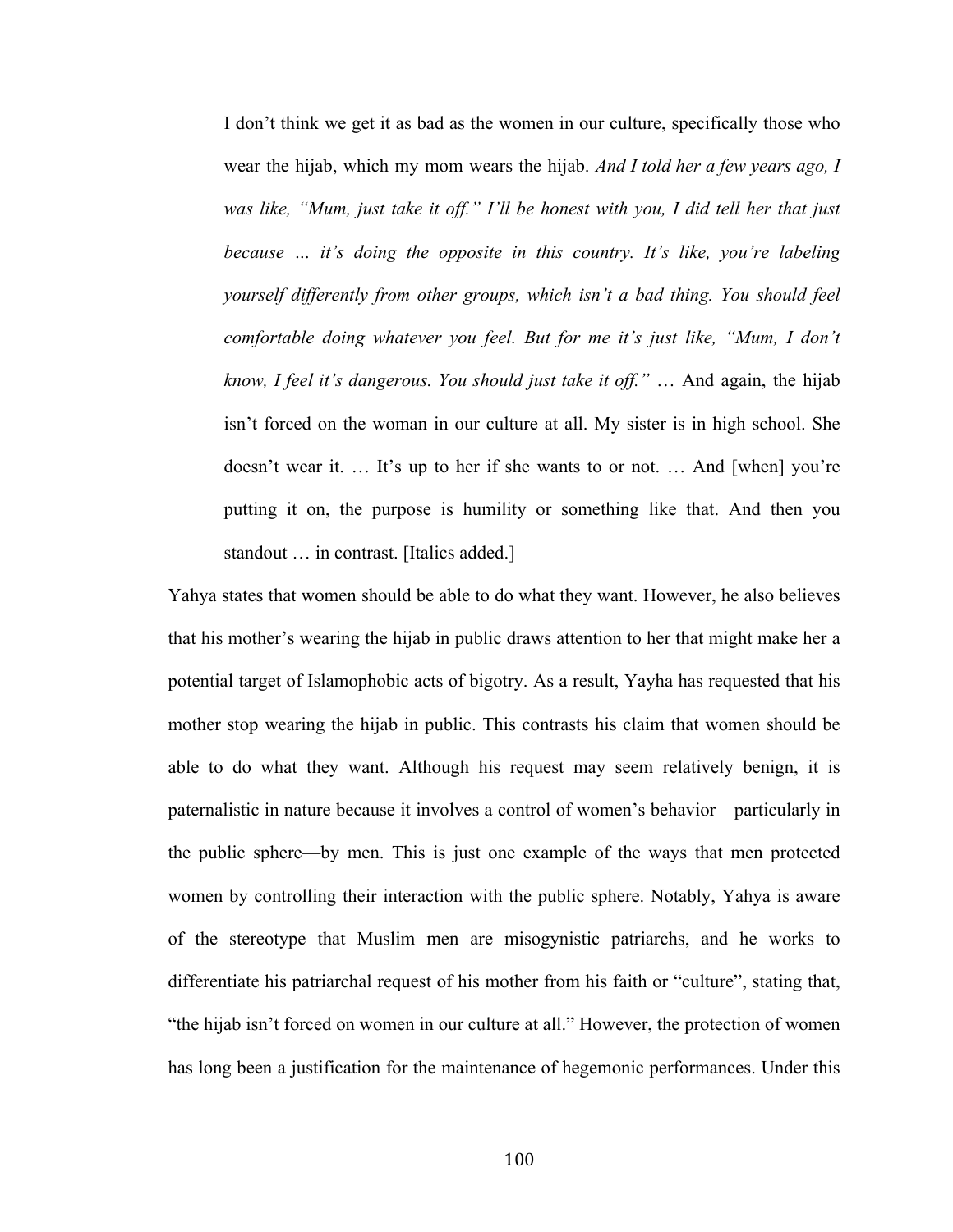justification, women are subordinated and controlled for their "own best interest"—even if the threat of Islamophobic discrimination may be real.

Still other men detailed paternalistic conversations and decisions that they had with women in their lives about going to school, work, or just navigating public spaces. Others described hypothetical scenarios where women traveling to parts of the state associated in their mind with Islamophobia would make them more uncomfortable than their being there. As mentioned earlier, after his daughter and son experienced Islamophobia in Townsburg's public school system, Raffi elected to homeschool his daughter, but not his son. Other men iterated that they had a heightened awareness when they were with Muslim women in public or rural places—where they believed women might be more susceptible to Islamophobic acts of bigotry. One man in particular encouraged his wife not to work, because he was fearful about what could happen to his wife in the workplace. Omair offers:

We know of a couple of incidences where somebody got threatened because of their religious background or their religion in general. One of those was my wife, she does [laughs], she doesn't need to work, but she decided to go to work because she was getting tired of sitting in the house. So she went to work, and she worked in a place [retail work], *I wont name it, but I advised her against it. Uh, not because I know that, that place is bad, but just because the nature of that place will have her deal with people from all walks of life. And my idea was that one of those million people that she'll see on a daily basis will discriminate against her. … And that's exactly what happened. … It actually happened to her three times in a period of two weeks.* [Italics added.]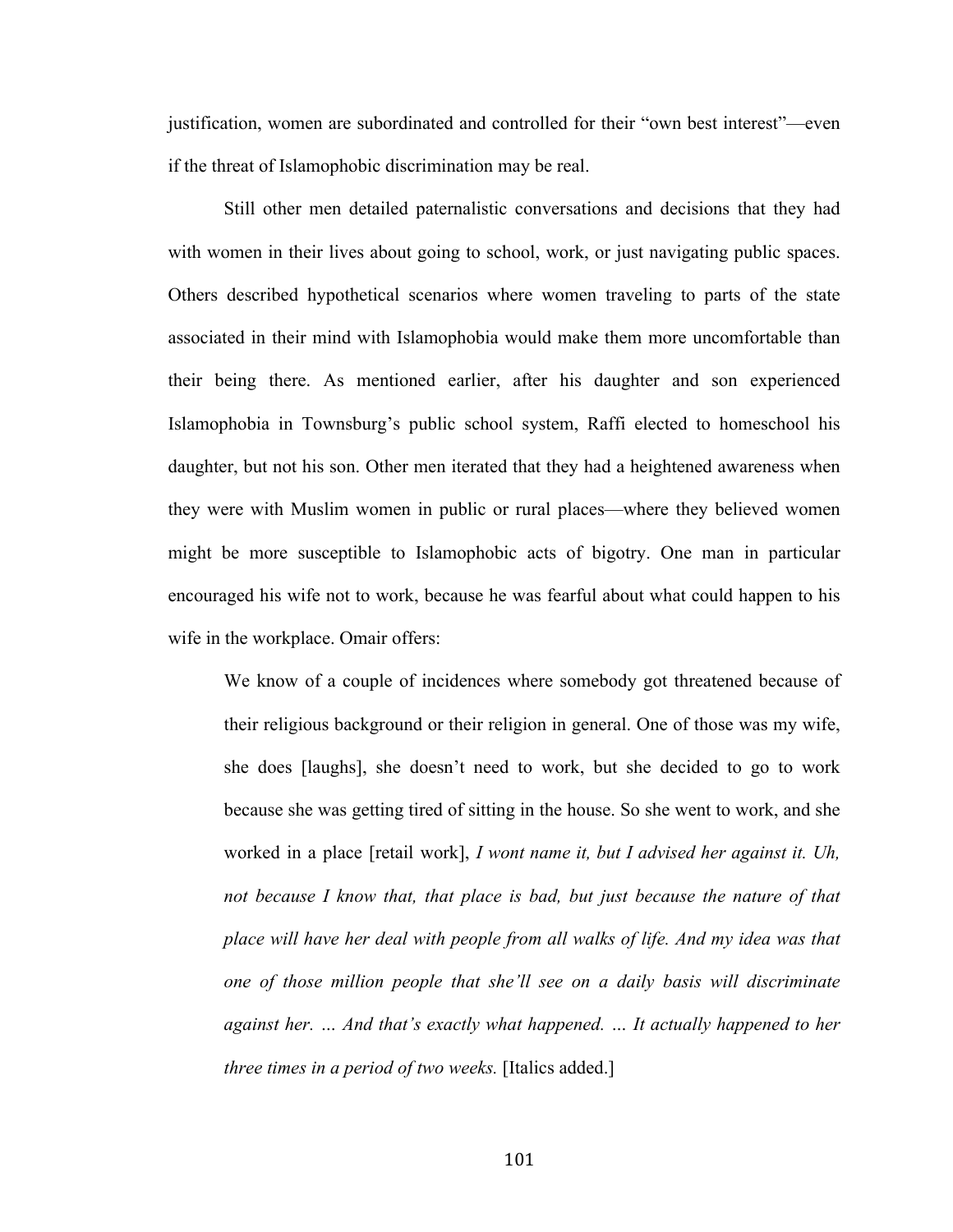Here, Omair describes specific experiences that his wife had when she decided to work in a publicly facing retail company. He advised against it, and even had an "I told you so" moment, when his wife experienced racial epithets three times in two weeks of work. Apparently this is more widespread than just his wife, because he later specifies that this has been a problem for Muslim women in the community. Omair's notion that his wife "doesn't need to work" is paternalistic, but it is also reflective of his class position. Omair is a software engineer for a large multi-national corporation. Other upper class men indicated that their wives were stay-at-home moms or "soccer moms"—meaning that they took on additional responsibilities with their children's extra-curricular activities, such as sports. None-the-less, Omair encourages his wife to be a homemaker—in part because the jobs that she is eligible for involve interacting with customers, customers who have the potential to commit acts of Islamophobia against her. This is paternalistic because even though Omair's wife had a different vision for herself, she was reportedly encouraged to limit her public presence and increase her economic dependence on him for the sake of her safety. Whereas both upper- and middle- and working-class Arab and South Asian men were potentially disadvantaged by their racialized identities as Muslims, they were all privileged by their status as men. And several of these men performed hegemonic masculinity and paternalistically controlling or expressing a desire to control women "for their own good." In these instances, men enhanced their status as men, even as their loved ones were disadvantaged due to their racialized Muslim status. They did this by establishing themselves as protectors of women.

A second form of protecting and defending Muslim women from Islamophobia involved confronting people who committed Islamophobic micro-aggressions or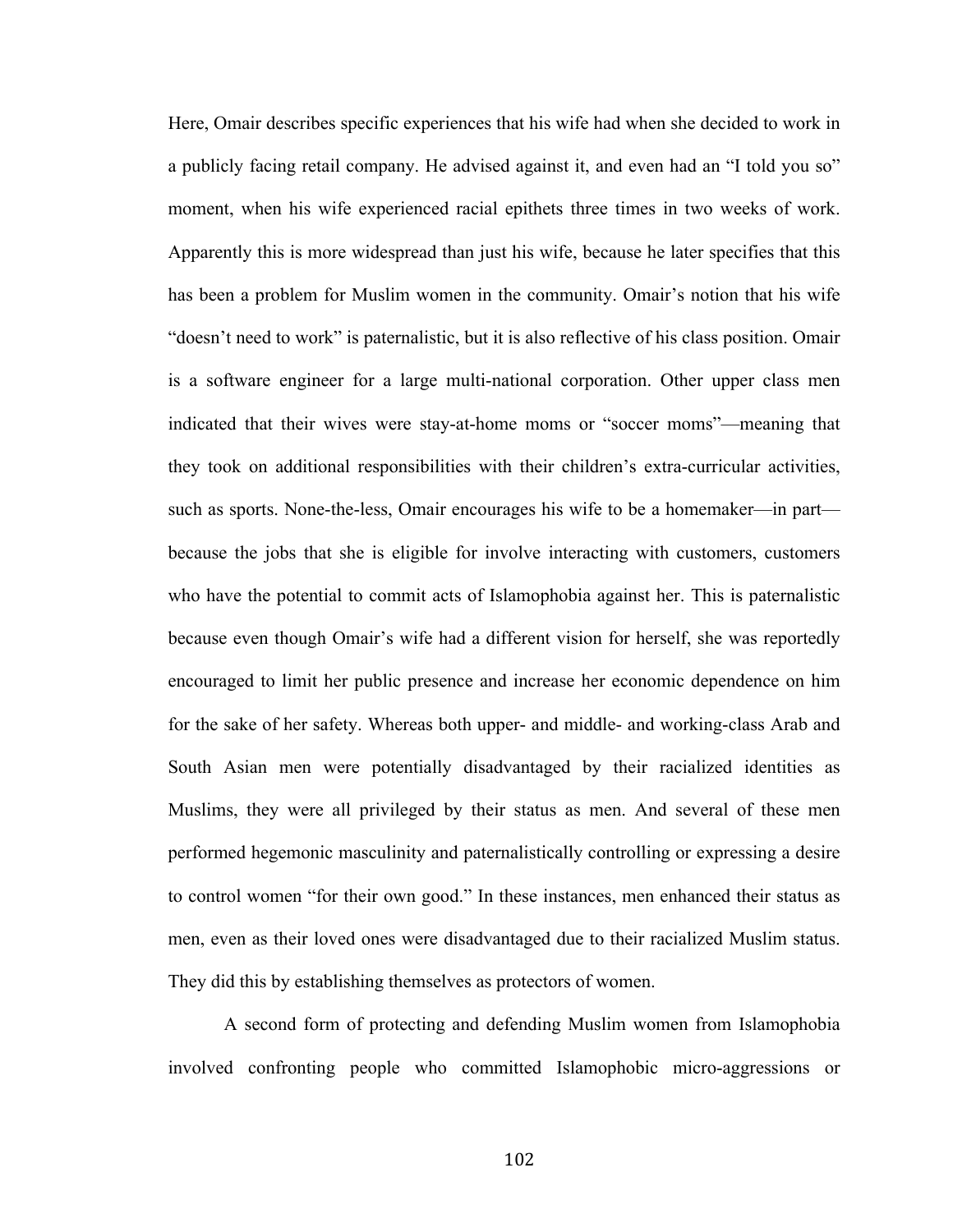individual acts of bigotry against significant women in participants' lives. For example, when asked if he had any specific examples that supported his claim that women faced more Islamophobic discrimination than men, Yayha describes a confrontation that he had when some people at the state fair said something about his mother.

I remember one time, I was at the [state] fair actually. It was maybe a few years ago. And I remember I was with my mom and then two teenagers, I think they were two teens or two adults … They said something. And I can't remember exactly what they said, but I know it was towards my mom. And I didn't want to ignore it. And I actually did stop. I was like, "What did you say?" And they were shocked because they weren't expecting me to say something back to them and they acted like they didn't say anything. So, we both went our separate ways. But just stuff like that.

Most confrontations that participants personally described took this form. Like Yayha's experience, a passer-by made an Islamophobic comment or committed another microaggression directed at Muslim women or a group containing a Muslim woman, and the interviewee verbally confronted the perpetrator. In almost every scenario described the perpetrator backed off, and the interviewee described the perpetrator as not expecting them to actually say or do anything. What's notable, is again, I did not ask any questions about protecting women or how men responded when women did face Islamophobia. These data emerged as themes later in interview analysis. Protecting women from violence has long been a central justification and pattern in western patriarchy. By emphasizing and gladly telling of moments where they protected Muslim women, interviewees were able to elevate themselves to a stronger position in interviews that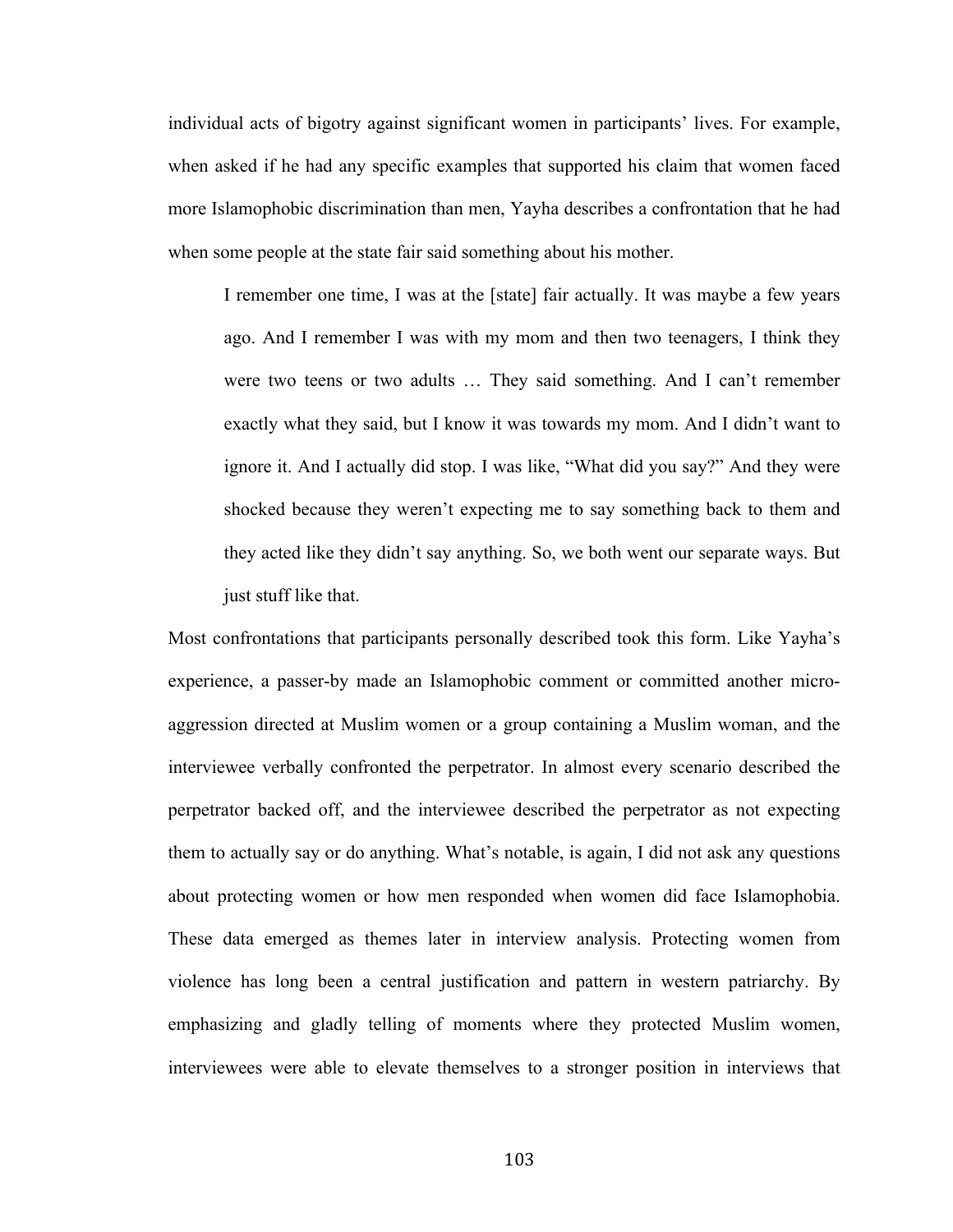focused on negative experiences associated with their racialized status. Such a focus on Islamophobia committed against women allowed these interviewees to change the script so that they fulfilled hegemonic masculine duties, by protecting Muslim women.

Even interviewees who did not personally recall encounters where women in their lives were threatened detailed, and seemingly expressed some degree of pleasure about, confrontations that friends or people that they knew had when Islamophobic perpetrators said things about their mothers. Notably, reveling in fighting was exclusively a trend that young men discussed. But other men discussed confronting Islamophobic perpetrators fondly. For instance, Ammar—a 20-year-old, Pakistani man—laughs while he describes a fight that a friend got of into in defense of his Muslim mother.

Ammar: [Laughter] I do, actually, I do know one thing of discrimination on someone else. … So one person, uh, was making fun of my friend's mom or something like that. Which I completely understand, if anyone made fun of my mom

Interviewer: Who wears the hijab or who is Muslim?

Ammar: Muslim, yeah. And so he, and then after that, he just kept going on and on while they were in line. They were both in line for something. I think it was like coffee or something.

Interviewer: Were they friends prior to this?

Ammar: No, no, completely strangers. And I guess they went outside and fought. *And my friend whooped his ass.* [laughter] [italics added.]

In this scenario, Ammar's friend beat an Islamophobic stranger in a fight to defend his mother—a Muslim woman. Many of the men—including Ammar—who recounted such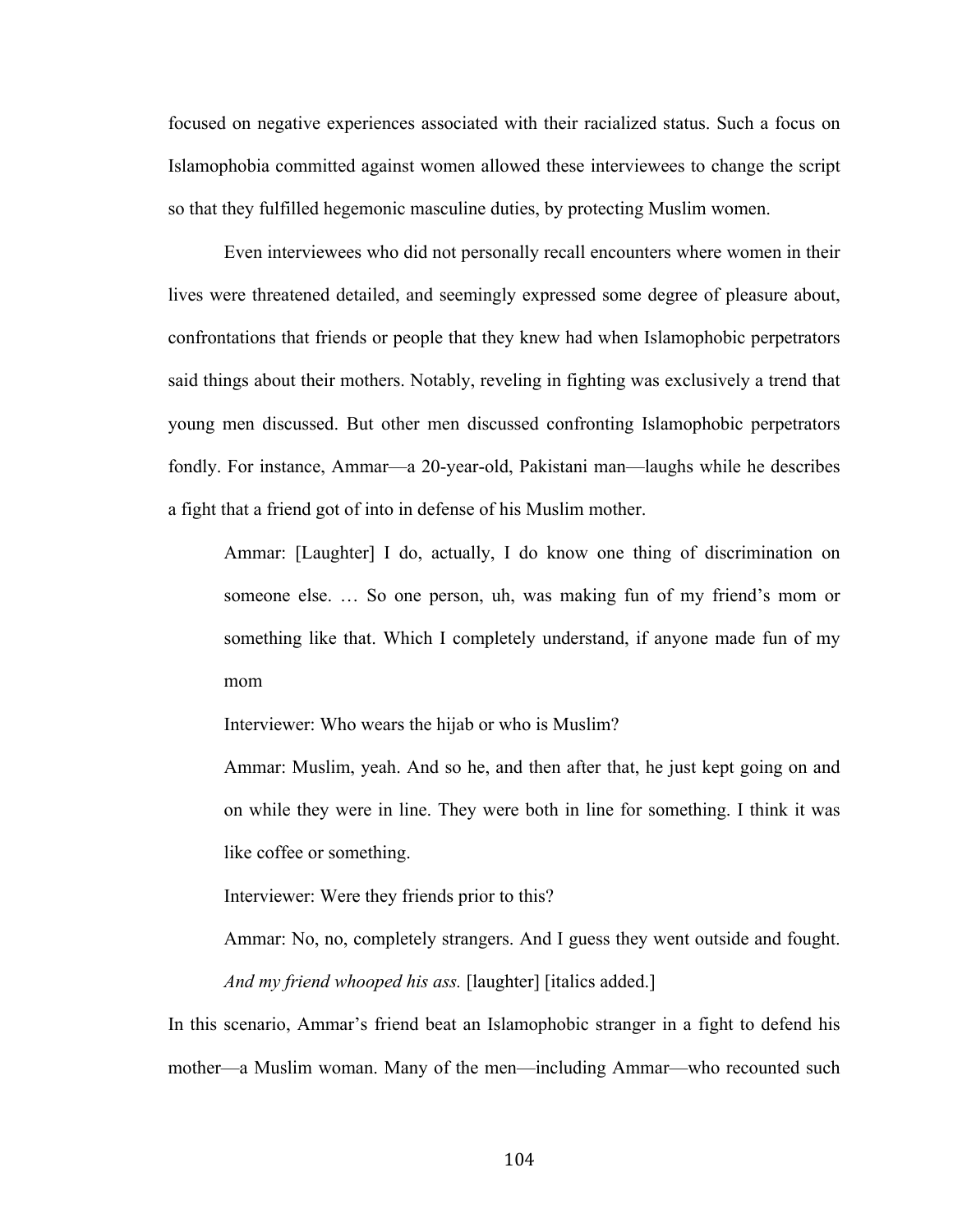third-person narratives fondly—indicated that if they were in a similar situation, that they would have probably done the same thing. Other men described scenarios where Islamophobic comments were directed at women, that they did not hear, but when they were told later what was said, they indicated that they would have taken confrontational action. Arab and South Asian men make claims to hegemonic masculine ideals when they celebrate the ability to carry out violence to protect women that they love. Notably, this starkly contrasted the ways that men were dismissive of Islamophobia—as discussed in the previous chapter. Men seemingly reserved more aggressive responses to Islamophobia for scenarios that involved defending women.

I argue that these moments of "protective hegemonic bargains"—where Arab and South Asian men made women's experiences the topic of conversation and tapped into hegemonic patriarchy—are significant because they dramatize some of the most central tenants of hegemonic masculinity: heterosexism, a control of women, and the threat of physical confrontation. It is evident that interviewees genuinely care for the women in their lives. However, it is also clear that interviewees celebrated moments where they were able to protect women that they loved in hegemonic and patriarchal ways. This is particularly clear when men provided details about hegemonic performances while largely unprompted. This adds a layer to our understanding of how intersectional systems of power operate to keep some groups subordinated while elevating others. While interviewees' defense of Muslim women was anti-Islamophobic in nature, it legitimated masculine hegemony, thus complicating the ways that these interlocking systems of domination interact to maintain domination.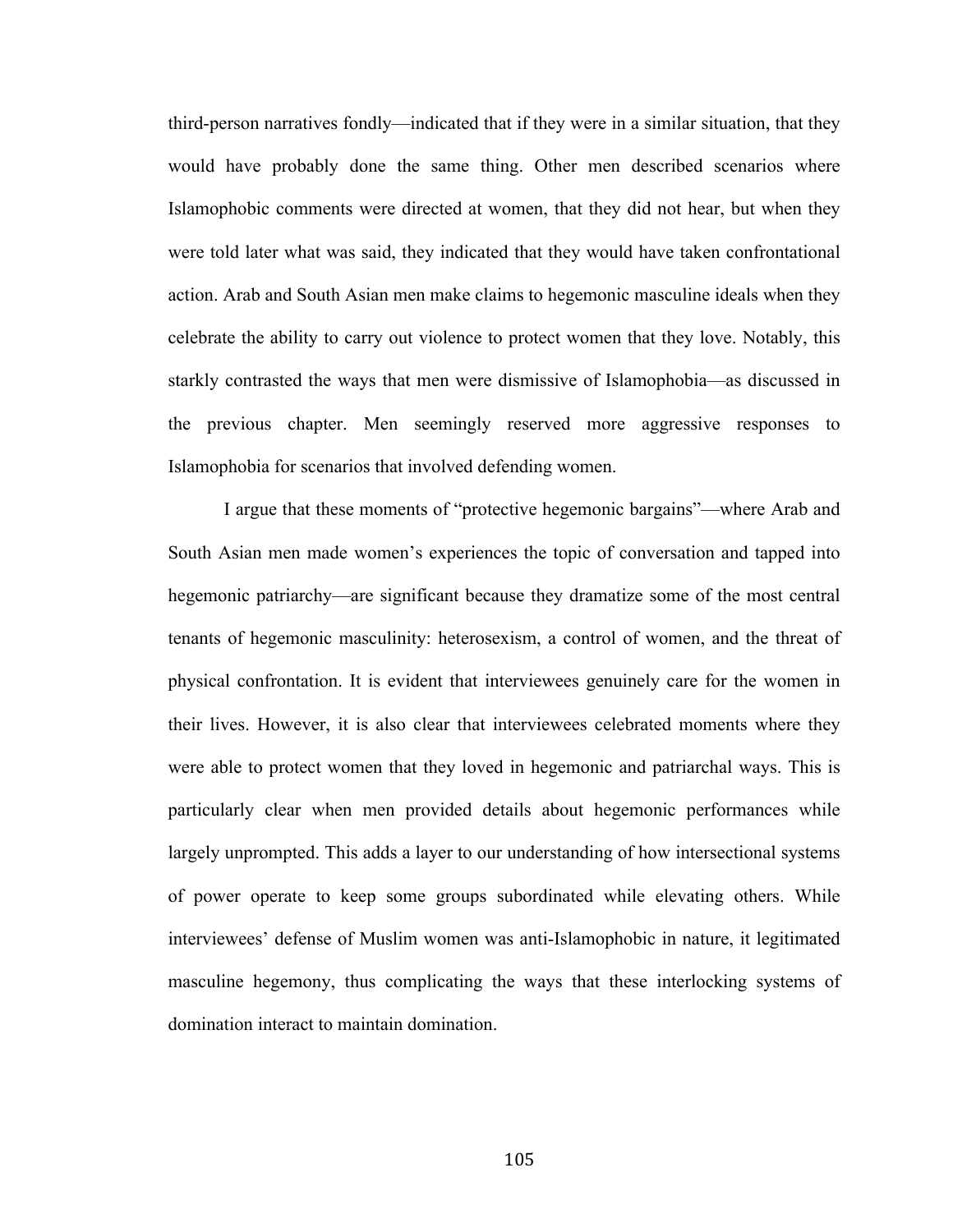### *Discussion*

The themes discussed in this chapter have a number of implications for the future study of and understanding of intersectional masculinities. Recall that the interview schedule had a limited focus on gender; so many of the themes outlined in this chapter were relatively unprompted. In my mind, this strengthens the salience of the themes presented here, but further research is needed to verify and build on these findings. It has generally been accepted in activist, religious, and scholarly communities that Muslim women experience Islamophobia in greater quantity and severity than men. My data do not contest these trends; these men's narratives suggest that the women in their lives experience more Islamophobia than they do. What this research does more definitively offer is a critical analysis of patriarchal hegemony in the ways that men talked about how significant women in their lives experienced Islamophobia.

I find that though Arab and South Asian men in the American South occupy a marginalized masculinity because of racist stereotypes about them, they simultaneously embody components of hegemonic masculinity in the ways that they discussed responding to Islamophobic threats against women. Whereas these men typically engaged in more passive responses to Islamophobia when they were the subjects of threat and conversation—see previous chapter—participants made women's experiences the subjects of interviews and responded to Islamophobia against women by controlling women's bodies and movement in public spaces and with aggression. These themes parallel more recent developments in the literature on masculinities, because these men are able to "bargain" their gender privilege to elevate their status (Chen 1999). Interviewees emphasized their own masculinities or imitated hegemonic forms of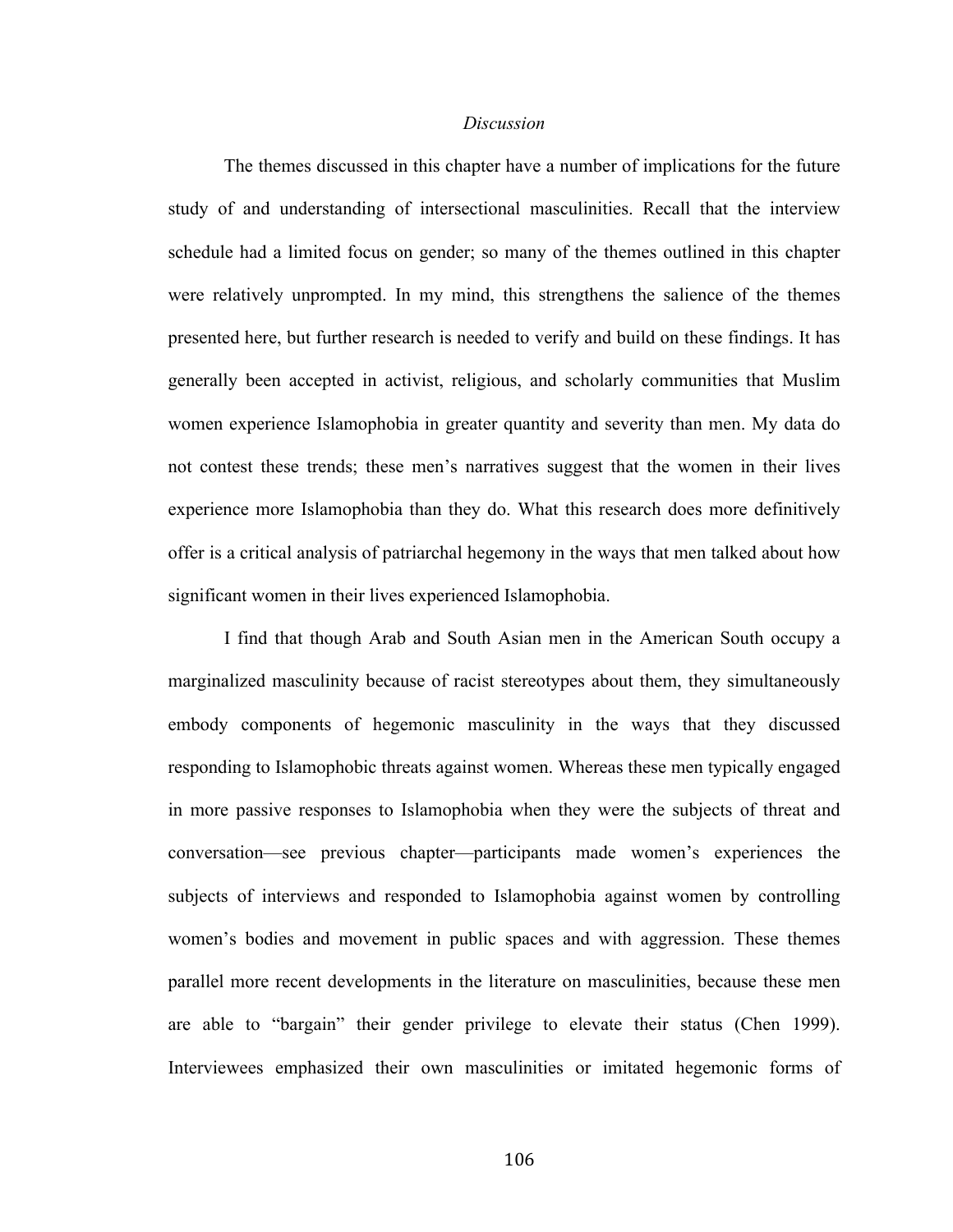masculinity by supporting the control of women and violence. They did this by controlling (or attempting to control) when and how women presented themselves in public, for example whether or not women worked or wore the hijab, and through celebrating violence against perpetrators or actively defending women when they were faced with Islamophobia. In doing such, they were able to elevate their own social standing in a situation where they were compromised by their racialized Muslim identities. I expand on these literatures (Bridges and Pascoe 2014, Connell 2005, and Chen 1999) by addressing the ways that Arab and South Asian men bargain their masculinity during moments of Islamophobia where significant women in their lives are the targets. For now, I call these moments "protective hegemonic bargains," because these men focus their discussion of Islamophobia on the experiences of women and because of the components of hegemony that are embodied during highlighted moments are intended to protect significant women in their lives. Notably the telling of these moments celebrates patriarchal ideals, e.g. heterosexism, controlling women, physical violence. Even men who expressed progressive political, religious, and gender views embodied hegemonic protective masculinity when responded to Islamophobia against women. I posit that men bargain their gender because, perhaps unconsciously, these are moments where men can regain some of the power that they lose by being a member of a subordinated group. I suspect that the men that I interview are preforming their masculinities for other men. This is evidenced by the apparent reporting of defending Muslim women to other men in the community. Furthermore, I believe that interviewees may not similarly share these reports in the ways that they did if I—the researcher—were not a man.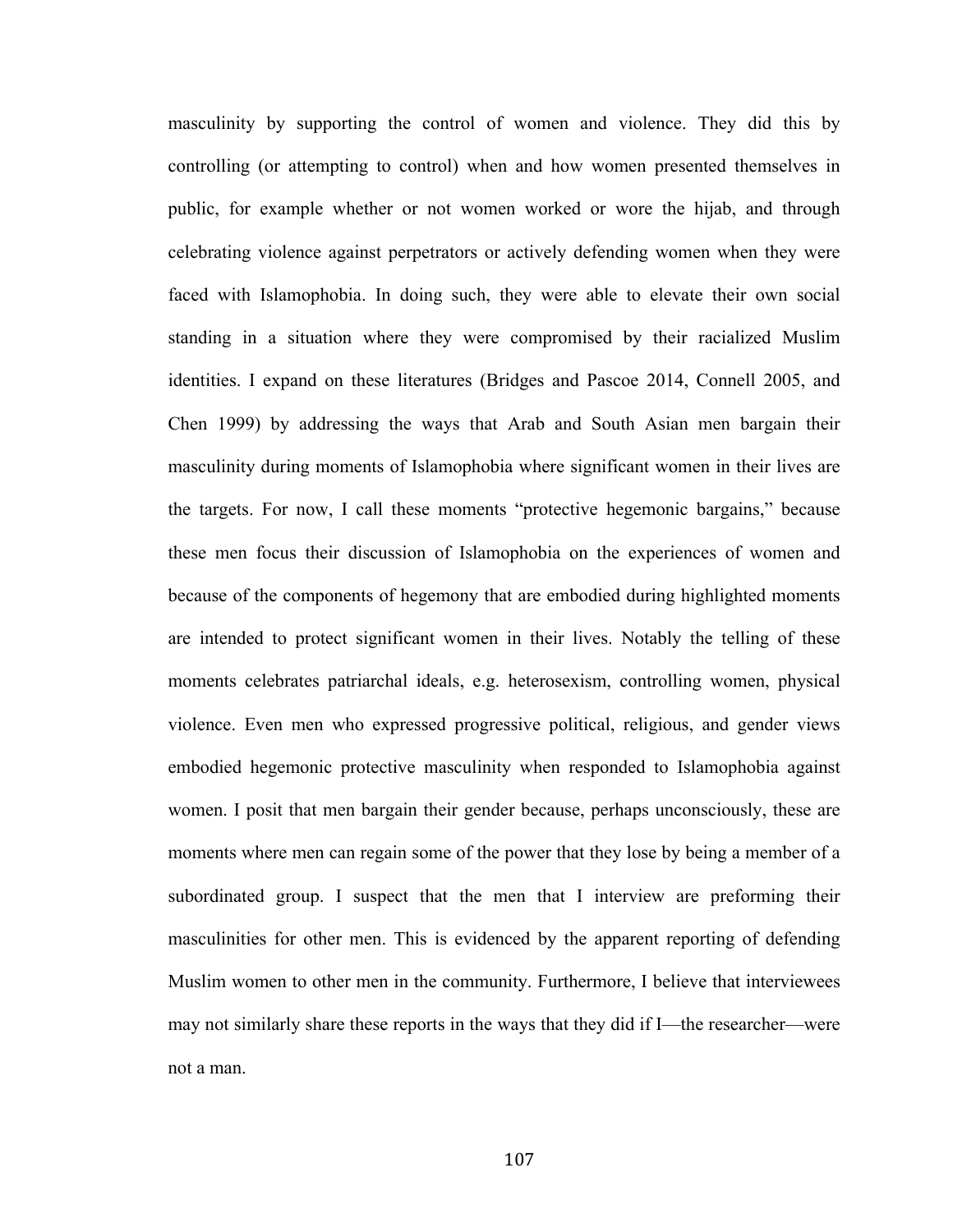Future research should address more centrally the ways that patriarchy informs responses to Islamophobia or at least be cognizant of the ways masculinity informs the perceptions of affected groups. I suspect that there might be significant class differences in the protective responses or at least the celebration of these responses among men, e.g. lower status men may be more likely to celebrate violence than high status men, who can maintain patriarchy by suggesting that women cautiously engage with the public sphere. However, future research should focus more directly on these questions to develop more robust findings. However, most specifically, future research should focus on similar groups who are susceptible to discrimination, racism, classism, xenophobia, etc. and seek to address how and if men in these groups similarly engage in "protective hegemonic bargains."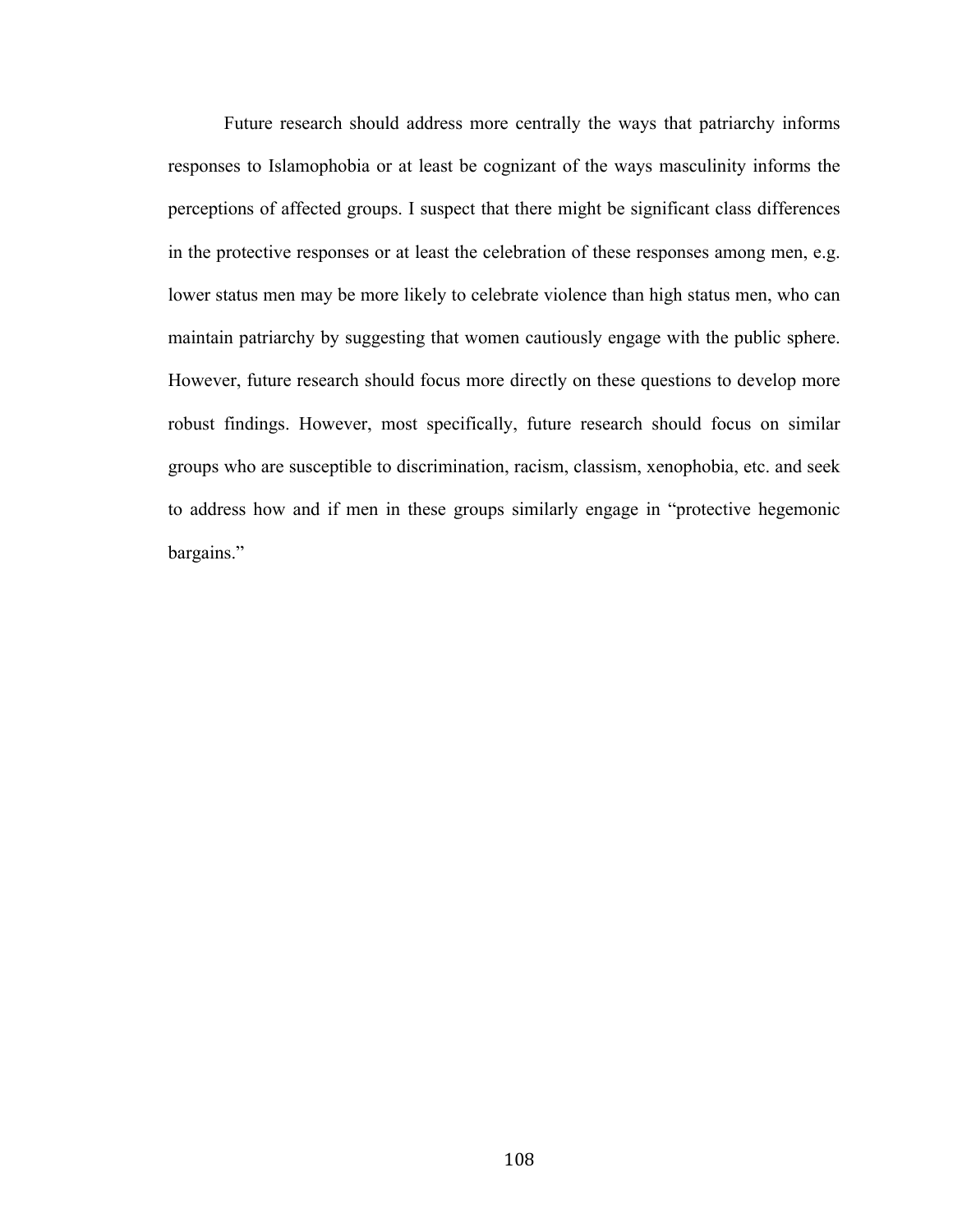### CHAPTER 6: FINDING BELONGING IN TOWNSBURG

In chapter 4, I highlighted that Arab and South Asian men in Metro-City and Townsburg regularly downplayed and dismissed Islamophobia that they experienced or heard about. I argued that upper class Arab and South Asian men were uniquely dismissive of these experiences because of their perceived proximity to economically advantaged groups and white Americans. In this chapter, I analyze the classed and placemitigated ways that interviewees discussed perceiving belonging in Townsburg. I find that upper class men described a strong sense of connection to the broader populationlevel community in Townsburg especially in comparison to middle and working-class men.

This particular sense of connection was unique to upper class men in Townsburg because these interviewees felt that Arabs and South Asians had more-or-less earned the respect of the surrounding community through their role as medical providers in Townsburg. I also find that upper class men in Townsburg were still the subjects of racial stereotyping, however they reported that they were frequently cast as "model minorities," rather than terrorists and misogynists. I argue that participants were willing to overlook these harmful stereotypes or otherwise left them unchallenged while indicating their belonging to the broader community in Townsburg. Limited interview evidence from men from middle- and working-class positions in Townsburg suggests that these interviewees benefitted in some way from local generalizations about Arabs and South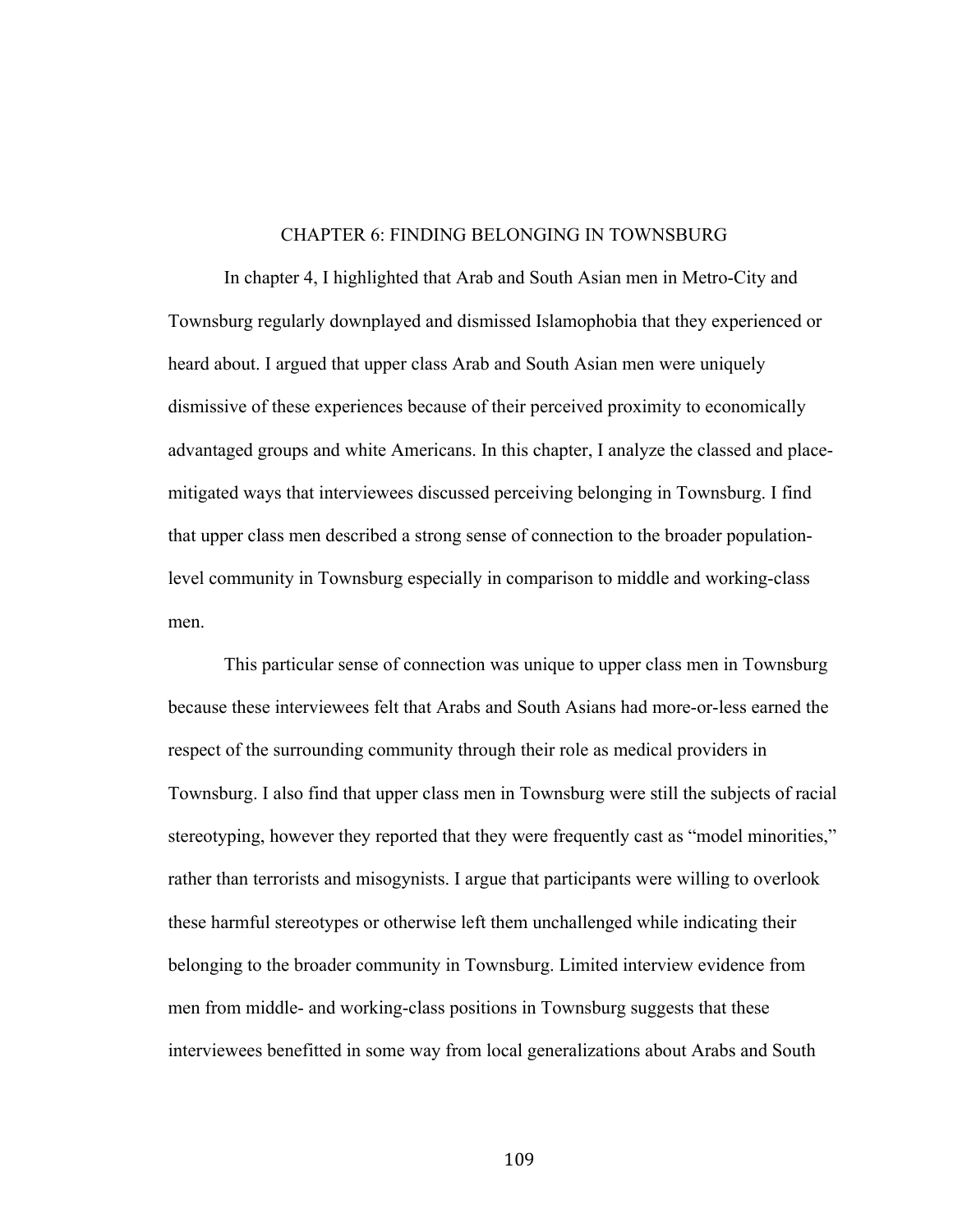Asians being from upper class backgrounds. However, these interviewees did not discuss belonging in the same way as their Townsburg upper class counterparts. These findings expand on existing analyses of belonging for immigrant-origin populations in new immigrant or non-traditional immigrant destinations such as small towns in the U.S. south, by analyzing the experiences of upper class men Arab and South Asian men. This analysis is place-specific because belonging in Townsburg was predicated on personal relationships to the community rather than the diversity that exists in more traditional immigrant destinations and larger cities.

First, I outline social scientific literature on belonging. Specifically, I draw on frameworks developed by Antonsich (2010) and Yuval-Davis (2006) and more recent studies of belonging in new immigrant or non-traditional immigrant destinations (Dreby and Schmalzbauer 2013, Flores-González 2017, Mendez and Deeb-Sossa 2020). Second, I discuss the ways that upper class Arab and South Asian men from Townsburg were frequently stereotyped as model minorities, rather than exclusively terrorists or patriarchs. Third, I compare perceptions of belonging among upper class Arab and South Asian men from Townsburg with those of the Metro-City men. Finally, I outline interviews with four Arab and South Asian men from Townsburg with middle- and working-class positions and differentiate their discussion of belonging from the ways that the nine upper class interviewees from Townsburg discussed belonging.

## *Social Class in Townsburg*

At the onset of this chapter, I find it necessary to remind the reader of some of the unique characteristics of my sample. I had greater difficulty finding interviewees from Townsburg who were from middle- and working-class standing. I provide an overview of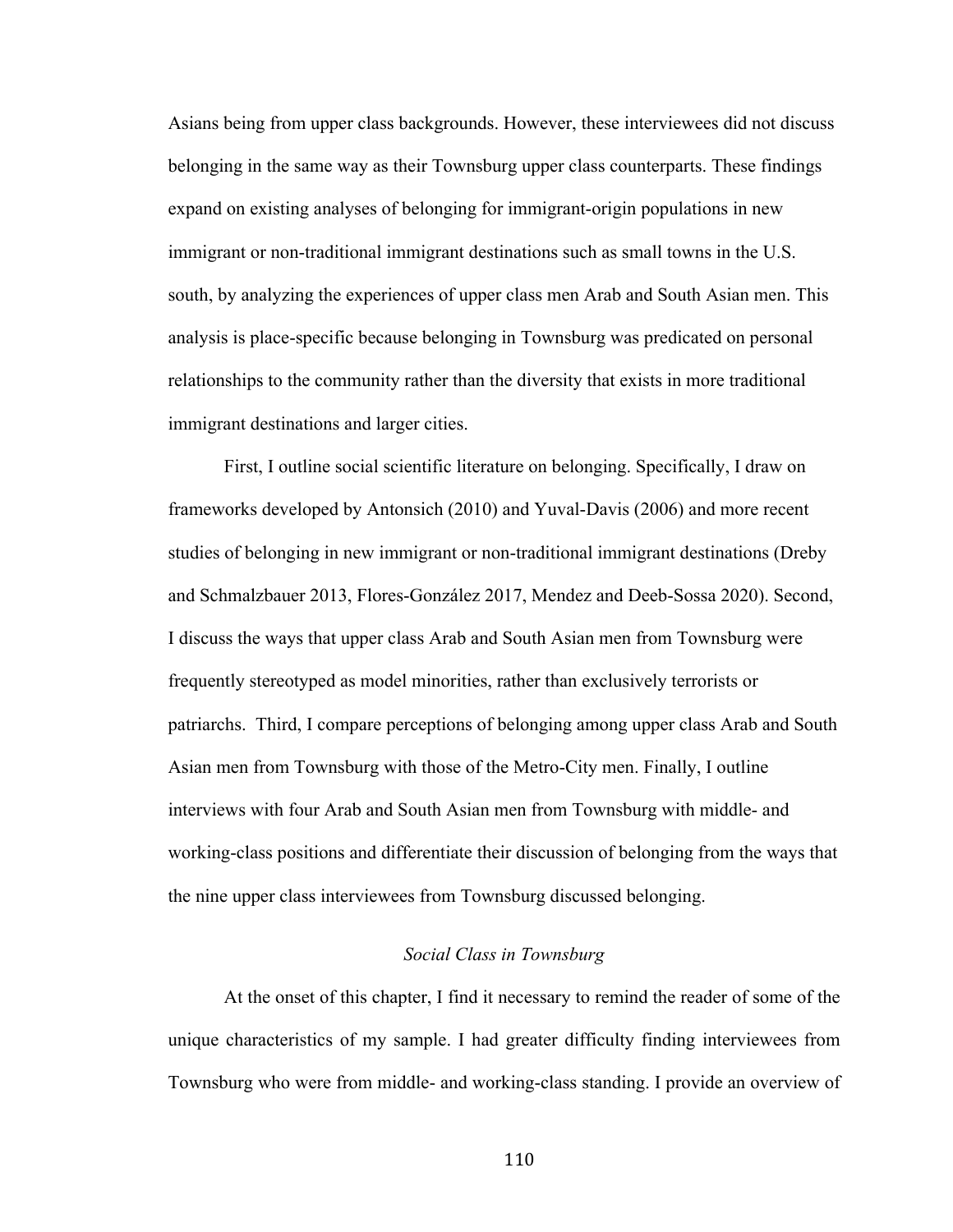the social class characteristics of interviewees from Townsburg in table 6.1. During snowball sampling, some interviewees discussed knowing Arabs and South Asians from middle- and working-class positions in the area but were unwilling or unable to put me in contact with these groups. Future studies should continue to focus on the intersectional experiences of groups that have less power and privilege, particularly in non-traditional immigrant destinations. Additionally, 11 of the 13 interviewees that I interviewed were Pakistani. Per several interviewees from Townsburg, this was reflective of the Muslim population in Townsburg that is largely comprised of South Asian and Pakistani Americans. This may impact racial stereotyping as "model minorities" because South Asian Americans may be racialized differently than Arab Americans.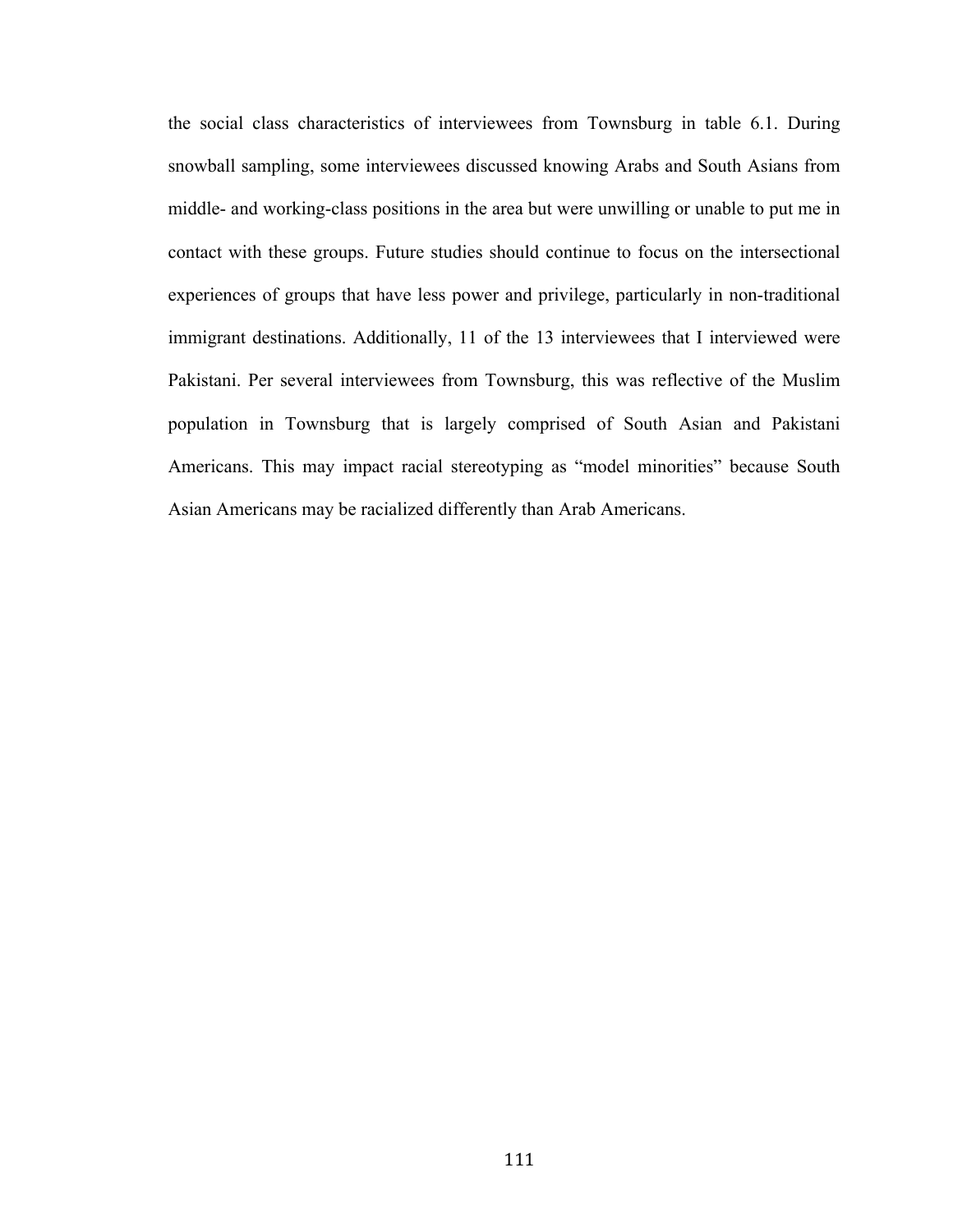| Townsburg | <b>Upper Class</b>                                                                                                                                                                  | (9)      |
|-----------|-------------------------------------------------------------------------------------------------------------------------------------------------------------------------------------|----------|
|           | Characterized by individuals who meet the                                                                                                                                           | Abbas    |
|           | following characteristics or whose parent(s) do so:                                                                                                                                 | Hamza    |
|           | Have worked in high status occupational<br>(1)                                                                                                                                      | Muhammad |
|           | categories—mostly medical doctors and<br>engineers                                                                                                                                  | Musa     |
|           | Have obtained high levels of education; all<br>(2)                                                                                                                                  | Mustafa  |
|           | had a masters or doctorate-level degree                                                                                                                                             | Omar     |
|           |                                                                                                                                                                                     | Rafi     |
|           |                                                                                                                                                                                     | Samir    |
|           |                                                                                                                                                                                     | Talha    |
|           |                                                                                                                                                                                     |          |
|           | Middle- or Working-Class                                                                                                                                                            | (4)      |
|           | Characterized by individuals who meet the                                                                                                                                           | Ammar    |
|           | following characteristics or whose parents do so:                                                                                                                                   | Saeed    |
|           | Have worked in middle or working-class<br>(1)                                                                                                                                       | Rahim    |
|           | occupational prestige—ranging from<br>parent(s) who were a public school teacher<br>and a mechanic at the high end, and retail<br>store and food service workers at the low<br>end  | Yahya    |
|           | Have obtained middle-levels of education,<br>(2)<br>typically less than a master's degree e.g. a<br>bachelor's degree, associates degree, some<br>college, or no college education. |          |

*Table 6.1: Townsburg Participants by Social Class Categories*

# *Belonging*

Scholars (Antonsich 2010, Dreby and Schmalzbauer 2013, Mendez and Deeb-Sossa 2020, Yuval-Davis 2006) have demonstrated that belonging and place making are complex processes that vary based on populations in question, community characteristics, and place. Antonsich (2010) argues that belonging is a term that is frequently used in a variety of social sciences, but that it is often ill defined. He further claims that scholars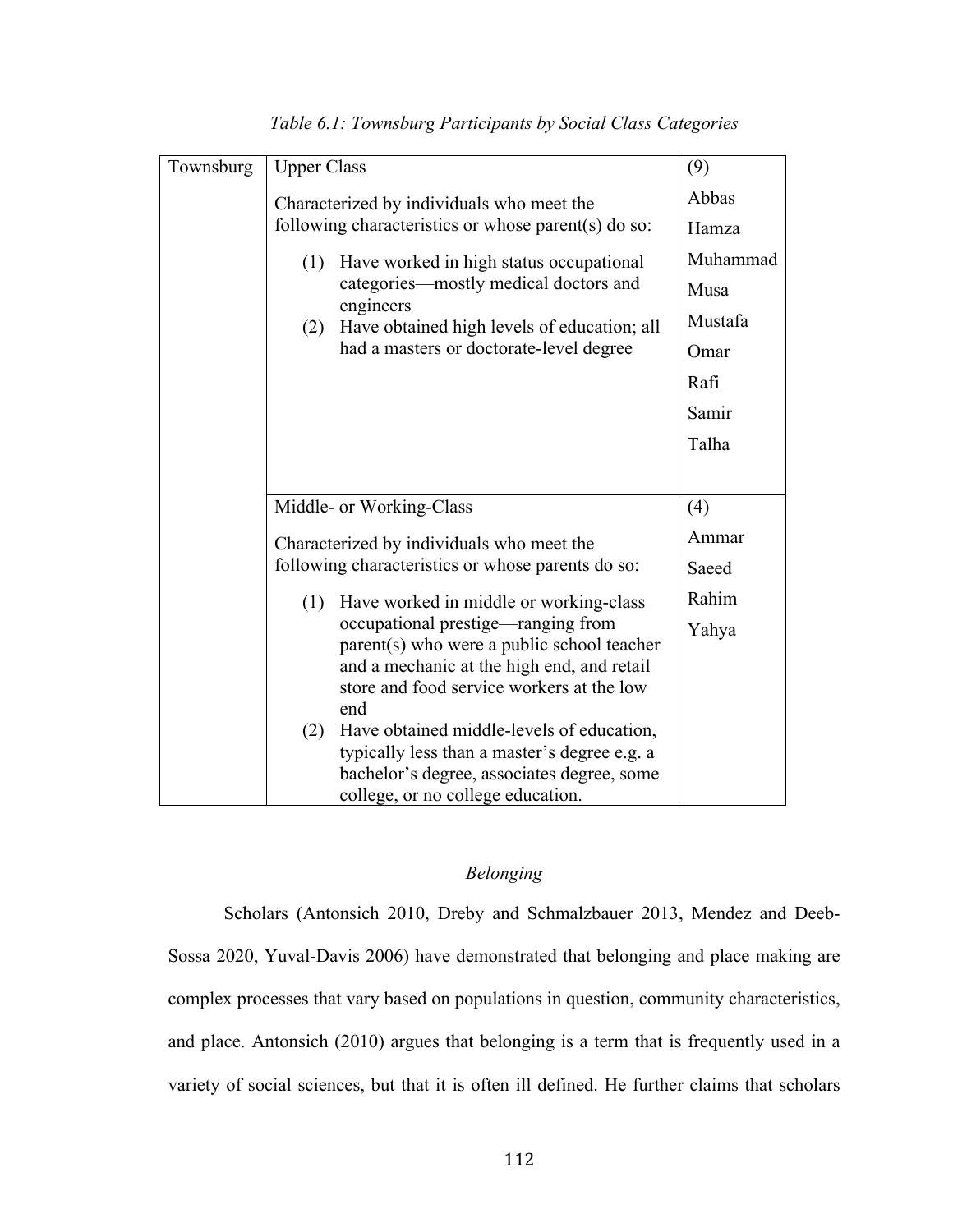have used "identity," "citizenship," and "belonging" interchangeably, or without seeking to address their theoretical or analytical specifics. Belonging-ness may instead encompass identity and citizenship, but it is not synonymous with the two. As I will demonstrate, interviewees with formal citizenship also express varying levels of place-based belonging contingent on social class positioning.

Belonging is multidimensional. It can be analyzed at the individual level via personal feeling(s) of "being 'at home' in a place" (Antonsich 2010: 645), or an "identification and emotional attachments to various collectivities and groupings" (Yuval-Davis 2006: 199). However, belonging can also be analyzed at a systemic level via the various "value systems" that people use to determine their own and others' belonging (Yuvall-Davis 2006: 199) or "discursive resources that constructs, claims, justifies, or resists forms of social-spatial inclusion/exclusion" (Antonsich 2010: 645). Because I use individual interviews, I mostly analyze belonging at the individual-level. However, I am able to address system-level belonging in some instances where certain groups feel accepted as community members and others did not.

Antonsich (2010) outlines five factors highlighted in scholarship on belonging that contribute to feelings of belongingness (647). Of these, my findings specifically address "autobiographical," "relational," and "economic" factors. I do not address "cultural factors" in this study and "legal factors" are assumed because most of the men in my study reported being formal U.S. citizens (647). In particular, my analysis is built around the social class position of interviewees, which is partially related to economic standing. I highlight many autobiographical accounts of Arabs and South Asians detailing their relationship to the broader community in Townsburg as medical providers, instances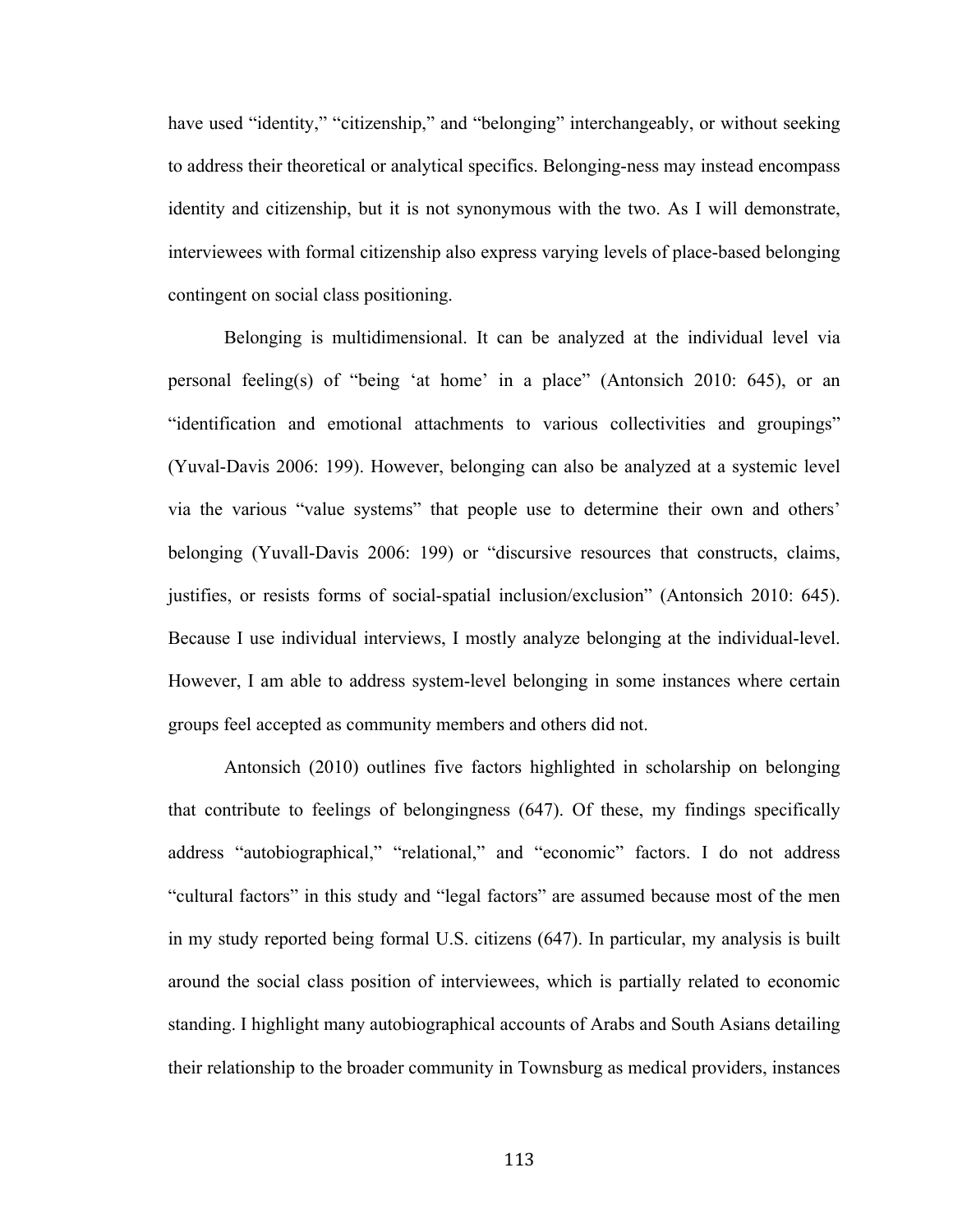where stereotyping was evaluated by interviewees as benign or positive in its basis, and moments where interviewees felt a strong sense of belonging. I find that all interviewees from Townsburg reviewed the surrounding community positively and benefitted from generalizations about Arabs and South Asians being healthcare providers, but some interviewees with upper class positions were able to use their actual relationships as medical providers to be accepted as productive members of the community. These participants felt a stronger sense of belonging than their counterparts with middle- and working-class positions.

Antonsich (2010) argues that scholars have inadequately addressed place in their analyses of belonging, "as if feelings, discourses, and practices of belonging exist in a geographical vacuum" (647). Some emerging scholarship has addressed this critique by more intentionally incorporating place-specific themes into their analyses and addressing the varied and place-specific pathways to belonging for Latinx immigrants in the U.S. (Dreby and Schmalzbauer 2013, Mendez and Deeb-Sossa 2020). For example, Mendez and Deeb-Sossa (2020) compare the experiences of Latinx women in traditional and new immigrant destinations. They find that in new immigrant destinations women had to overcome social isolation, a lack of public transportation, and the relative absence of coethnics. However, these women developed a sense of belonging by overcoming a variety of barriers to meeting their families' needs. I contribute to this emerging literature by analyzing the ways that upper class Arab and South Asian men from a non-traditional immigrant destination discuss and perceive "belonging-ness" and community membership. I argue that Townsburg—a new immigrant destination in the U.S. South presents a unique opportunity to analyze how social class positions impact belonging and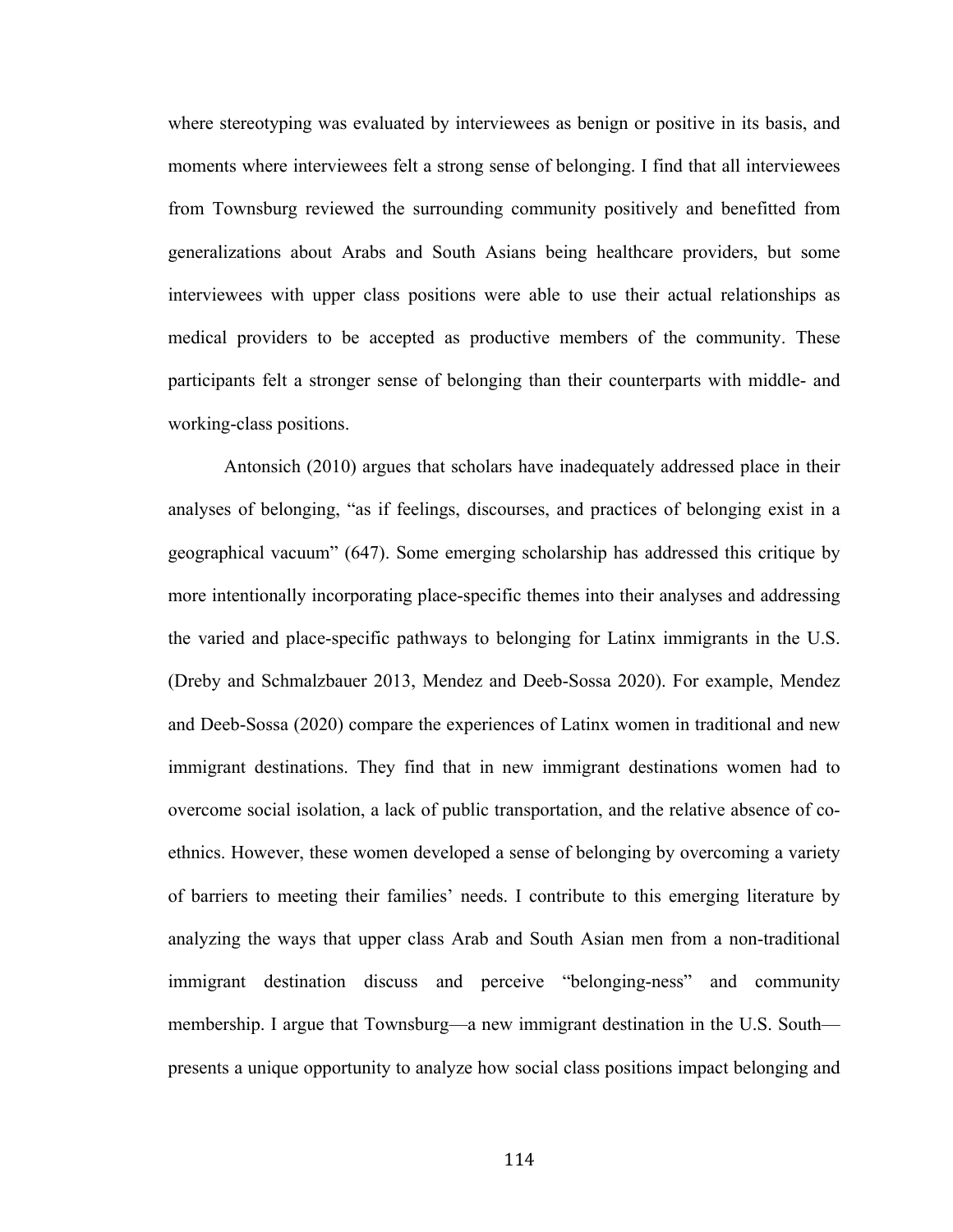place making in the historic absence of other resources for subordinate ethnic groups. I find that Arab and South Asian men with high social class discussed a unique sense of belonging in Townsburg that was predicated on the prevalence of Arabs and South Asians as healthcare providers in the local health system. While interviewees with middle- and working-class in Townsburg enjoyed some of the benefits of being classified with upper class Arabs and South Asians, they did not similarly describe themselves as belonging to the broader community. I assert that Arab and South Asian men from upper class positions and who were connected to the local healthcare system were able to draw on relationships and class position to cast themselves as contributing members of the Townsburg community and as a result, they felt a stronger sense of belonging than middle- and working-class men.

#### *Townsburg as a New Immigrant Destination*

According to interviewees who lived in or came from Townsburg, social class played an important role in how South Asian men in particular, but Muslims more generally, were treated locally. Several interviewees iterated that they were some of the first or were related to some of the first Muslims or South Asian families to settle in Townsburg. These interviewees told me that the move to Townsburg was a calculated one. Early "pioneers" of the Muslim community reported that they were taking advantage of U.S. programs that offered benefits like paths to citizenship in exchange for working as medical providers in rural and high need areas. They also discussed the proximity to Metro-City as a significant reason that they moved to Townsburg. It was appealing to have a large city close where they could visit with other Arabs, South Asians, or Muslims if they were not able to establish a community for themselves in Townsburg. These early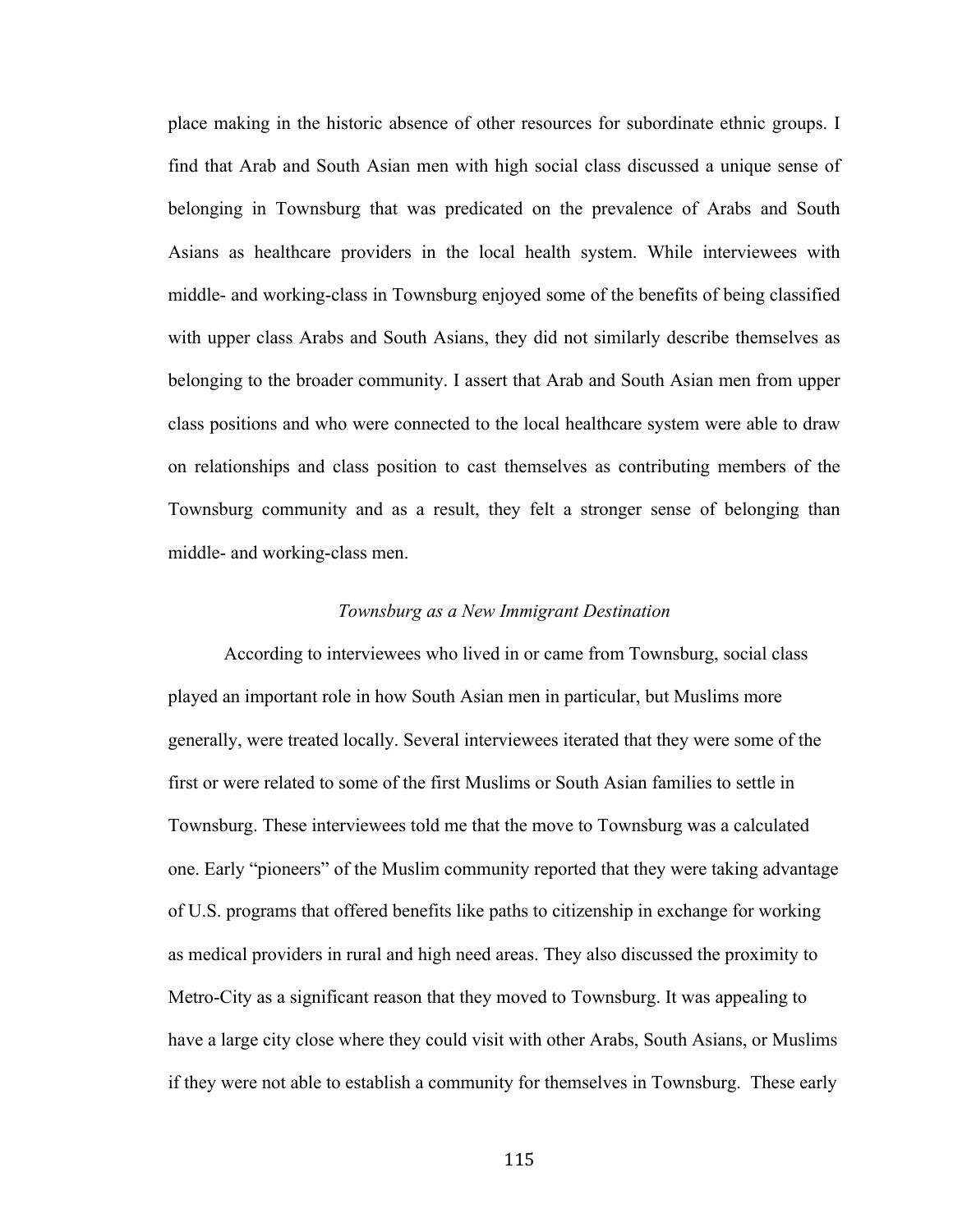pioneers discussed the ways that they intentionally recruited other Arab or South Asian medical doctors to join them in Townsburg once they were there. Others who joined the community later specified that they or their families were drawn to Townsburg because of the community of Arab and Pakistani medical professionals in the area.

Per a number of accounts, the Arab and South Asian population in Townsburg is roughly two generations old. In the late 1980s and early 1990s, a handful of Pakistani medical professionals moved to the area and helped to establish a local mosque. As the local hospital system expanded, greater numbers of Arab and South Asian families moved to the area—many with professional and familial ties to the existing medical community. Today, much of the Arab and South Asian community of Townsburg are medical doctors and several had medical practices in the area. Samir—an upper class Pakistani American man—estimates that over a third of the healthcare providers in Townsburg are Pakistani or Indian. He indicated that that status impacted the way that at least—Pakistani Muslims were treated and viewed in the local community.

I would say at least a third, maybe even a little more than that, of the healthcare providers in Townsburg are Pakistani or Indian. And so as far as status within the community goes we were treated with respect.

I assert that this history of mostly upper class Arabs and South Asians settling first in Townsburg offers a unique vantage point for understanding belonging and place making. Though I focus on the prior, I emphasize that interviewees are not simply the passive recipients of reportedly high esteem from the surrounding community. Rather, their positive treatment by the surrounding community of Townsburg is the product of collectively drawing on social class and occupational standing to establish a recognized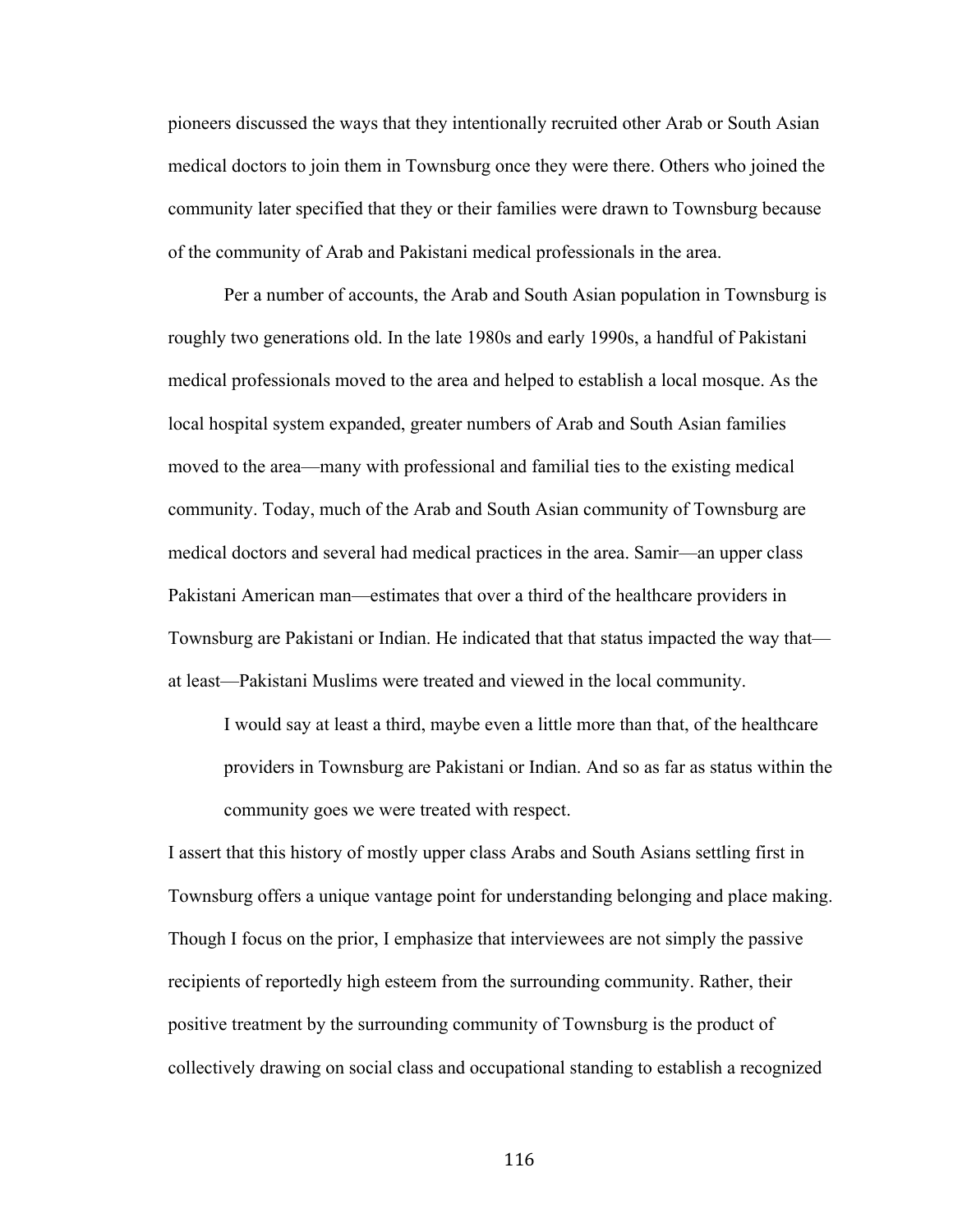presence in a particular place. Interviewees were able to feel a sense of belonging because Arab and South Asians strategically built a presence in the surrounding community where their standing was recognized.

# *"A Doctor Until Proven Otherwise"*

Nine of the 13 interviewees from Townsburg asserted—sometimes repeatedly that the generally high social class standing of Pakistani and South Asian Muslims positively shaped the ways that they were perceived by and interacted with the broader community. For young interviewees, this class position translated into positive experiences with non-Muslim peers. For example, Samir—an upper class Pakistani American man—states: "[s]pecifically, the Pakistani community in Townsburg, we were lucky in the fact that our social class let us become popular." Interviewees with upper class backgrounds were in general agreement that this social class was almost exclusively derived from the predominance of South Asians as medical doctors in Townsburg. This relationship, in their eyes, explained their positive treatment. For example, Omar—an upper class Pakistani American man—offers:

I just can't help but think that us, that our parents were well respected, stuff like that. "Oh, he's a doctor. He's part of another community, who does a lot of good work in the town. They don't get into trouble. Blah, blah, blah." Um, and so, I think that has something to do with it.

Here, Omar directly connects the respect that his parents' received to his father's occupation. In other words, Omar believes that his family was treated well because his father was believed to be an asset to the community. These discussions frequently followed an interview question that asked: Is there anything unique about being an Arab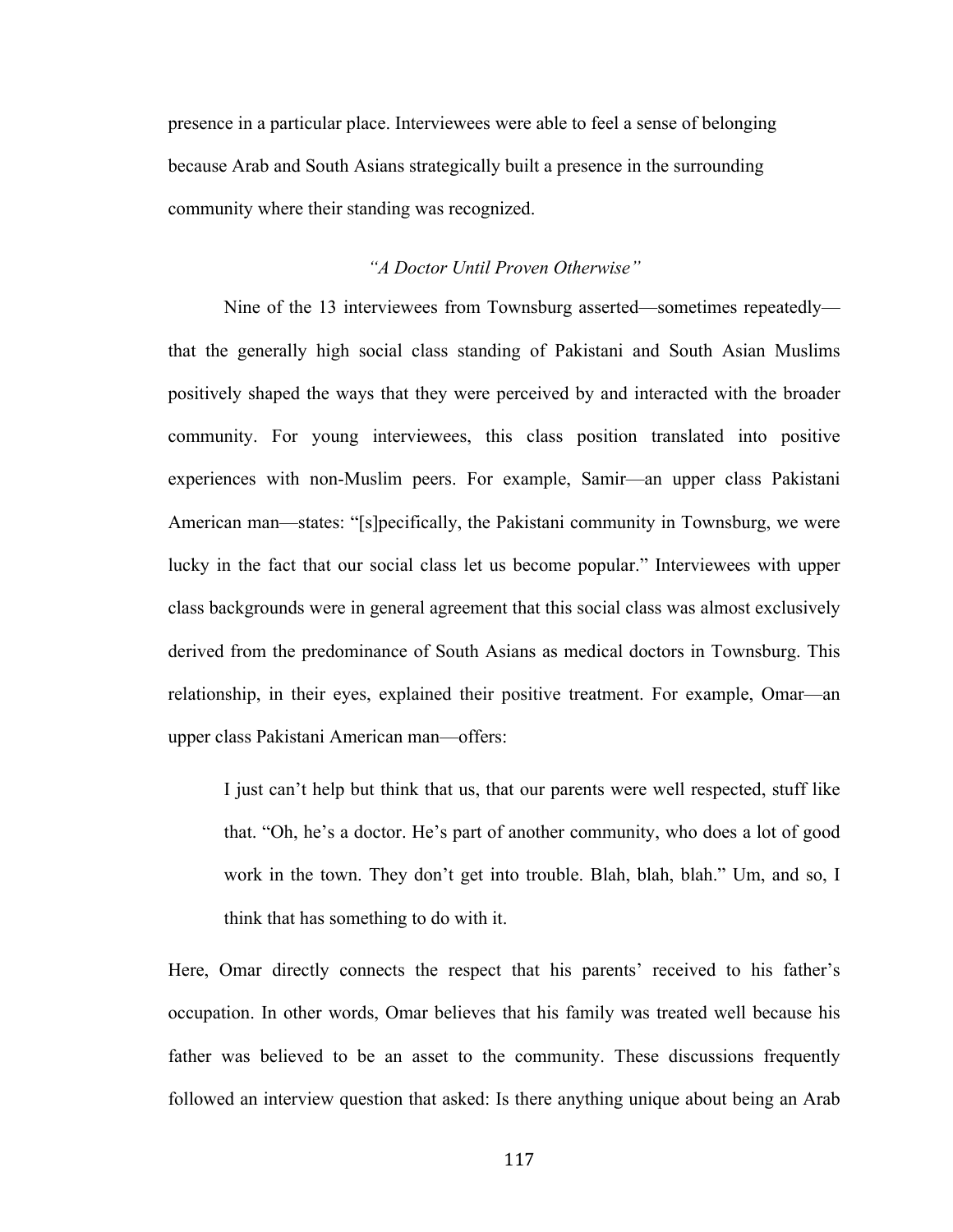or South Asian man in Townsburg? As I will demonstrate, generalizations about the Arab and South Asian communities in Townsburg seemed to lead many to believe that they experienced less Islamophobia than they otherwise might in a rural town in the U.S. South. However, upper class interviewees, and particularly those who were connected to medical professionals described a particularly deep sense of belonging.

One trend in particular was unique exclusively to Townsburg and not Metro-City. Interviewees indicated that they were sometimes stereotyped as "model-minorities" rather than as potential terrorists or misogynists. Poon et al. (2016) define the model minority myth as a "racial stereotype [that] generally defines AAPIs, especially Asian Americans, as a monolithically hardworking racial group whose high achievement undercuts claims of systemic racism made by other racially minoritized populations, especially African Americans" (469). They further argue that this myth serves to maintain a racial structure of white supremacy by supporting racist ideologies and maintaining racial barriers. Interviewees from Townsburg were assumed to be smart, good students, who had a likely future in medicine. I didn't observe any such discussions of model-minority stereotyping in Metro-City. Most young interviewees who attended secondary schools in Townsburg discussed stereotypes held by classmates, which assumed "brown" kids like them to be intelligent, wealthy, or otherwise on track to become a doctor. For example, Mustafa—a Pakistani American from a family with upper class standing—shares:

I think the people of Townsburg mainly they saw us as basically doctors, because that's just the field that we dominated and just health care. … there was a more positive stereotype. … Now obviously, being in school, I got terrorist jokes or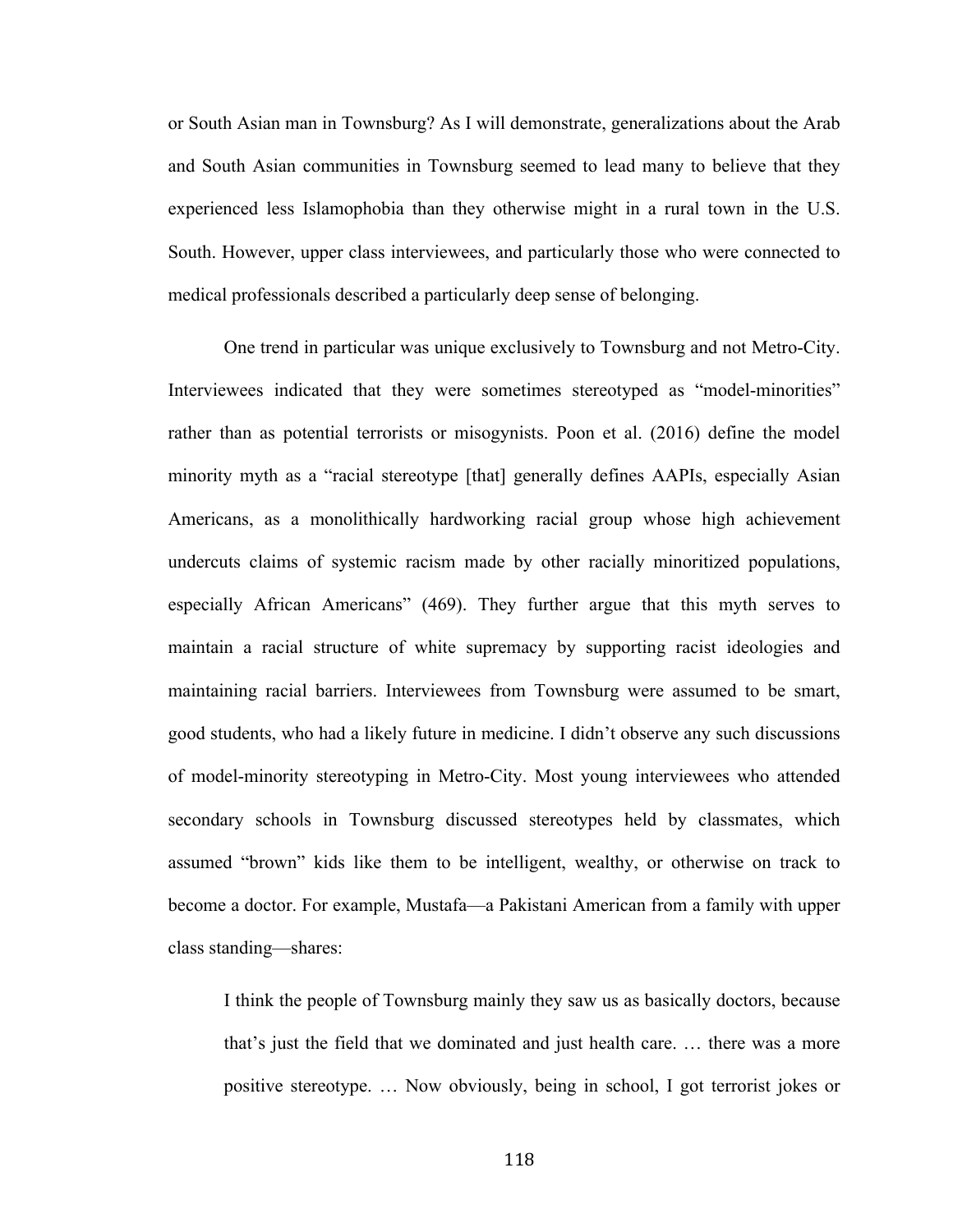whatever. But ... I don't think the people that said that really meant them in that way. … *But, I saw more of, 'oh, he's brown. He's probably really smart. [He's] probably going to be a doctor. That was really the stereotype that I got a lot of growing up*.

Interestingly, Mustafa describes model minority stereotyping as "positive." This is one of the dangers of "model minority" stereotyping, that it can be used to downplay the experiences of Asian Americans and other groups with racism. Perhaps Mustafa intended to iterate that model minority stereotypes were preferable to him to Islamophobic stereotyping, but here he uses it to downplay the Islamophobia and racial stereotyping that he did experience. I assert that this acceptance of "model minority" stereotyping complies with the dominant racial order in Townsburg, and that upper class interviewees are willing to overlook this form of racism in favor of individual-level belonging. As I will discuss later, interviewees from middle- and working-class positions sometimes reported being stereotyped as "model minorities," however this did not translate to a strong sense of belonging. This trend is consistent with what I outlined in chapter 5 where particularly upper class interviewees were more likely to dismiss or otherwise downplay Islamophobia. In Townsburg, upper class interviewees noted stereotypes about themselves and connected these generalizations to positive treatment.

Such stereotypes were not exclusive to school-aged interviewees, Musa who is a medical doctor with upper class standing—and one of the "pioneers" of the community in Townsburg recounts what he characterizes as a humorous case of mistaken identity at a Townsburg hospital where the local Imam was assumed to be a doctor by medical staff.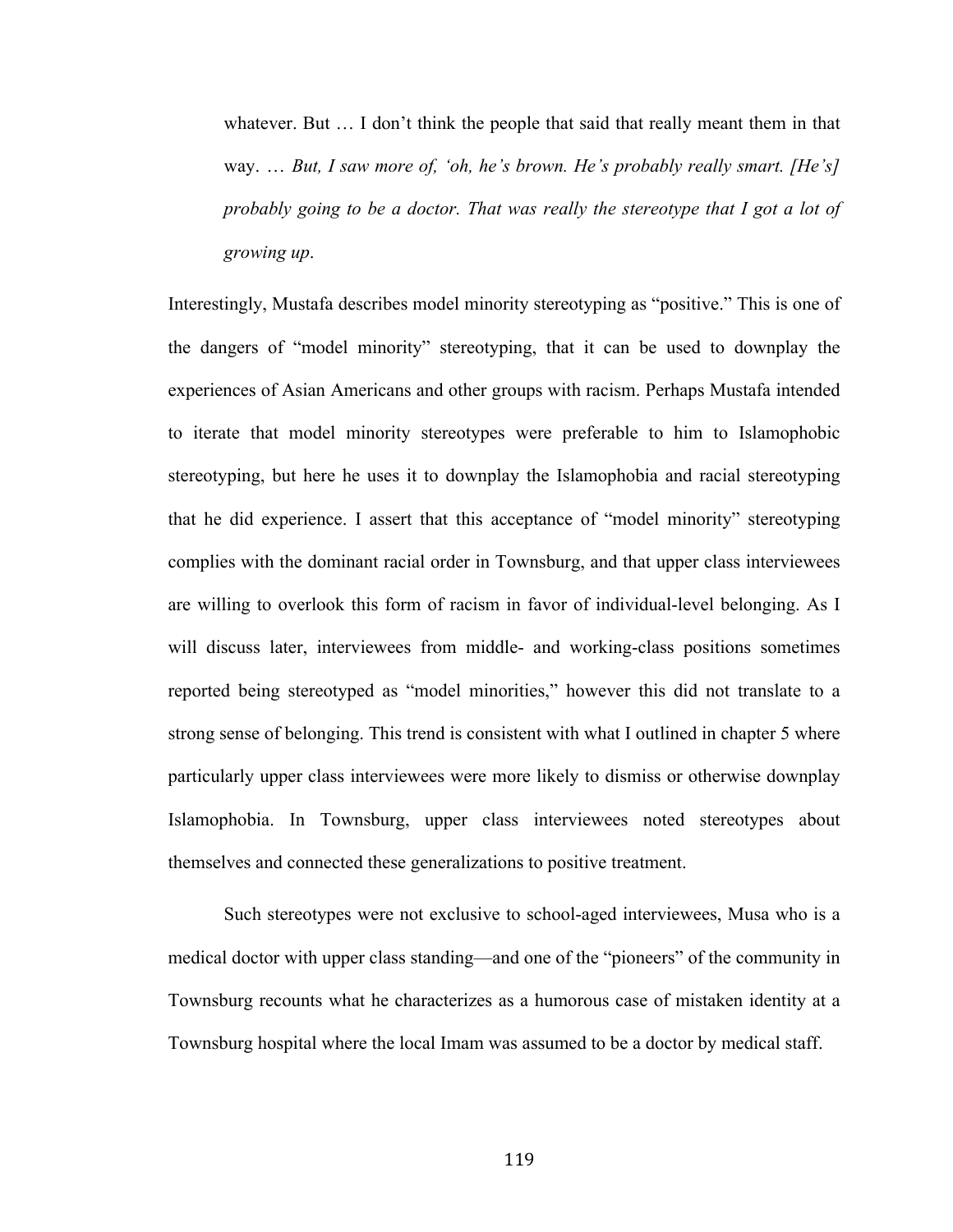I'll tell you one funny thing. … We've [South Asian's in Townsburg] had quite a bit of presence at the local hospital … and if you were of the appearance of a Pakistani or Indian, by default you were a physician until proven otherwise. So our preacher, you know, sometimes, if anybody from our community was sick, would come visit there. Uh, you know, just as a courtesy, he would come. And all of the nurses would before they asked for identification say, 'doctor, how can we help you?' He's our preacher [laughs]. But they were very respectable in that manner.

In general, interviewees used these reports to emphasize that in contrast to experiencing rampant Islamophobia, Townsburg Arabs and South Asians perceived their standing as generally high locally. However, I again assert that such an acceptance of stereotyping ignores the negative effects of model-minority myths on affected groups.

## *Upper Class Men: Townsburg as 'Family'*

Interviewees from both locales generally reviewed the places that they lived positively. Both Metro-City and Townsburg were described as not representative of the widespread Islamophobic attitudes in the U.S. South. By this, Men perceived their surrounding local populations as less likely to be racist and hold Islamophobic beliefs than the rest of the state and the U.S. South. Musa a 56-year-old Pakistani American medical doctor with upper class standing from Townsburg, reports that Arabs and South Asians are viewed positively in Townsburg.

Interviewer: How do you think Arabs, Pakistanis, or South Asians are viewed in Townsburg?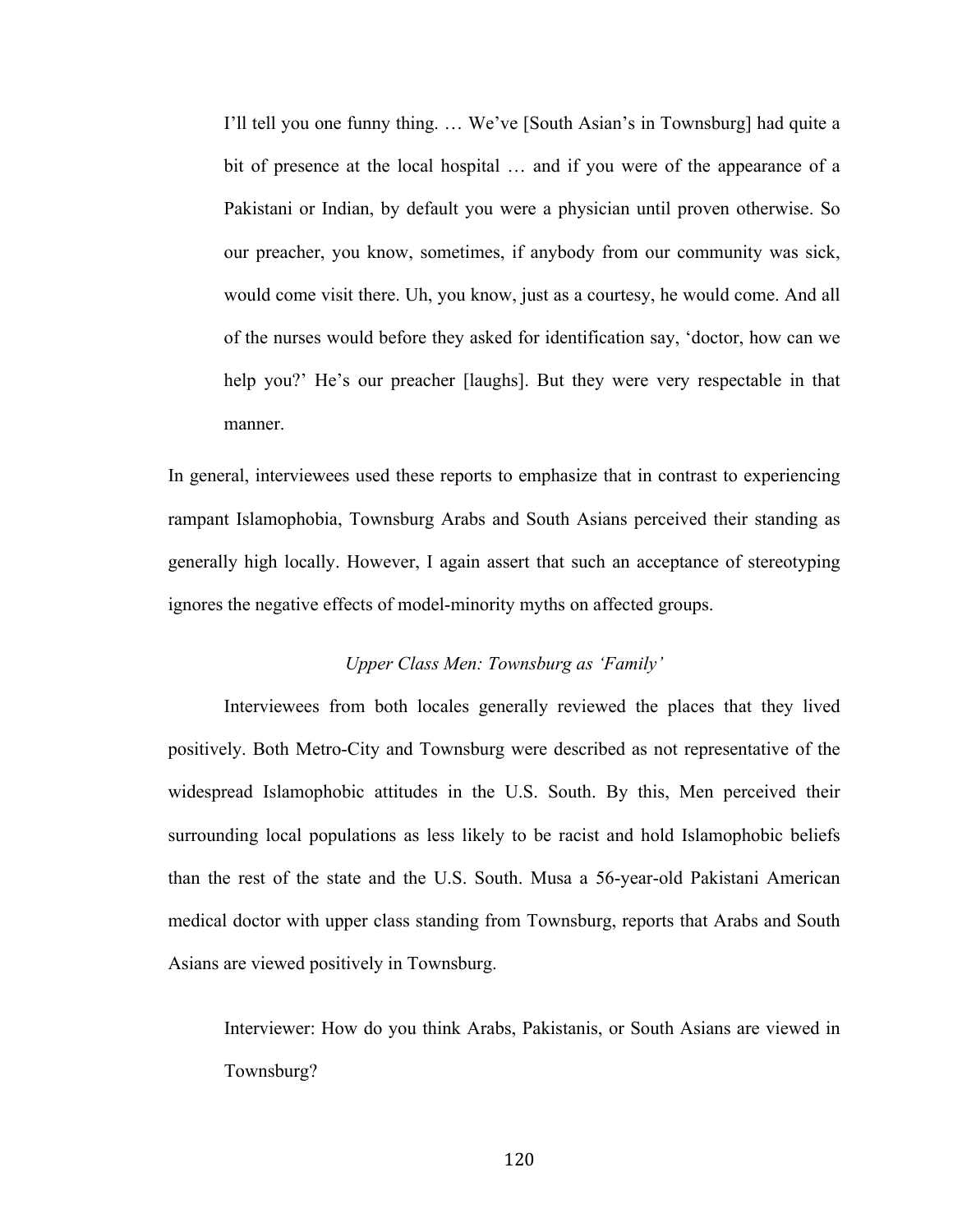Musa: Okay, so Townsburg as I told you, pretty well respected. But when you zoom out, overall you go to the state level or the country level. There's a very negative attitude.

These ideas were so widespread that even interviewees who were from Metro-City and had not lived in Townsburg believed that Islamophobia was less rampant in Townsburg. Musa and others repeatedly reported that they felt that Arabs, South Asians, and Muslims were respected—or at least tolerated—in Metro-City and Townsburg. Many reciprocally iterated that they were not similarly esteemed in other parts of the state and American South. As I will discuss, this treatment in Townsburg was presumed to mostly stem from the relatively high economic and occupational standing of particularly South Asian groups in the community.

While all of the men both locales generally reviewed the places that they lived positively, there were important differences in how interviewees from these locations described belonging. Predictably, interviewees from Metro-City referenced the value of diversity, socially progressive attitudes, and the significant immigrant and Muslim populations and organizations in Metro-City, as reasons that they felt at home in Metro-City. For example, Imad—an upper class Middle Eastern medical school student from Metro-City, offers:

I think it's important to divide Metro-City and [the state] too, because Metro-City is definitely the anomaly in this case. … [B]ecause of the great diversity in terms of racial and ethnic composition, as compared to the rest of the state. But, in addition to that, the just, progressivism in the attitudes that people have in Metro-City are much more welcoming to people of, I guess I would say, non-traditional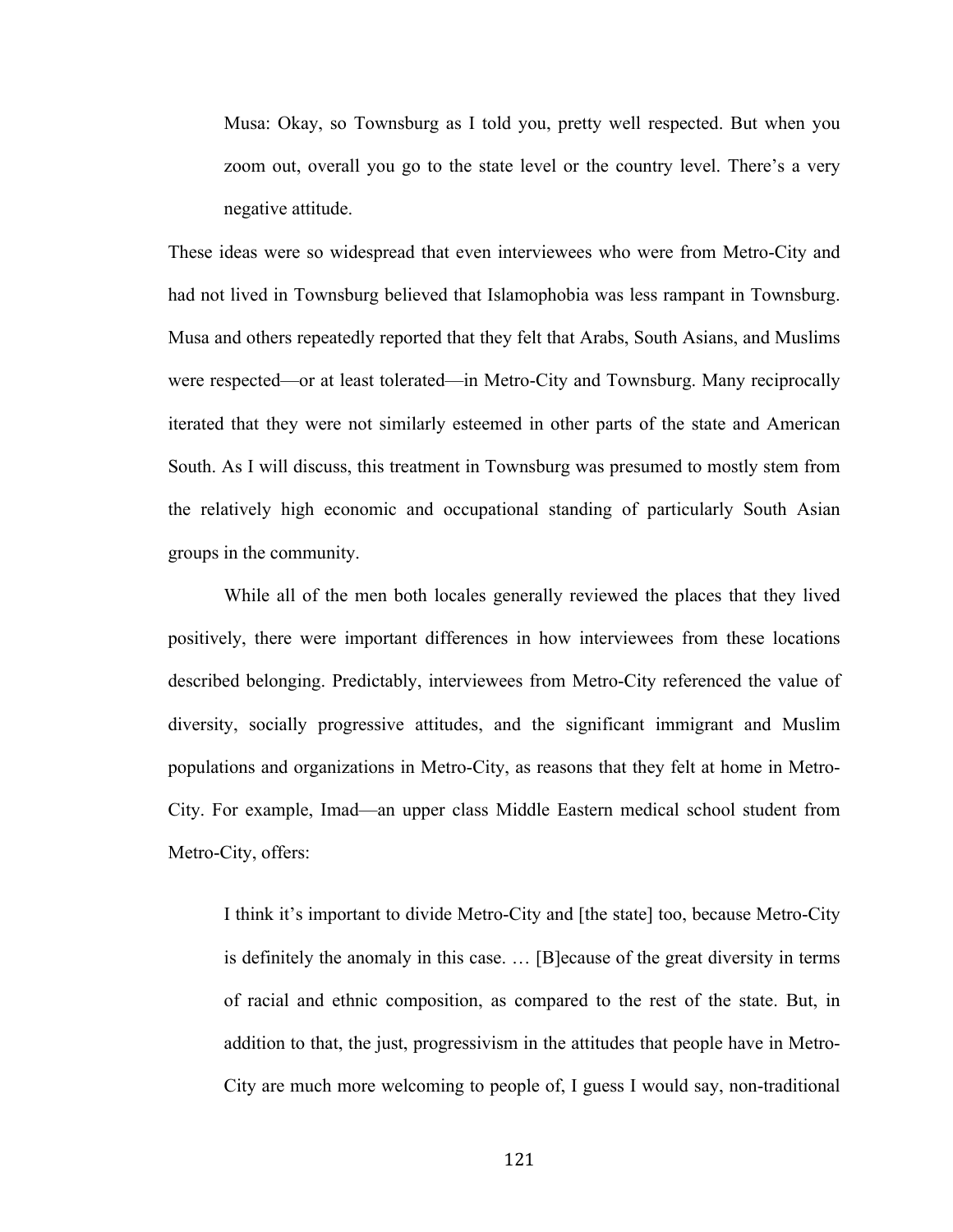descent, or just immigrants and refugees in general. And so, I know of people who come from different small areas in [the state]. And when they come to Metro-City they found that there is a pretty dramatic change in how they are perceived and viewed, and it's typically on the more welcoming and hospitable side.

Imad differentiates Metro-City from the rest of the state and emphasizes the diversity and progressive characterization of this metropolitan place as compared to the other state. Elsewhere he indicates that Metro-City is his favorite place and that he intends to live there for the foreseeable future. Imad later emphasizes that his closest friends were ethnic and racial minorities and that he felt more connected to those groups than the dominant white population. Most interviewees in and from Metro-City appraised the city in this way. They believed it was a great place for Arabs and South Asians to live because of the diversity and acceptance that the city offered, and they celebrated the ability to be around other Muslims or other ethnic and racial minorities.

In contrast, I find that seven of the nine upper class Townsburg interviewees described a strong sense of belonging to the broader community in Townsburg despite a lack of diversity or progressive attitudes. Notably six of these seven respondents were somehow connected to medical practices—either they were themselves doctors or they came from families with at least one doctor in the community. Several of these interviewees explicitly indicated that they were connected to non-Muslims and presumably white Americans and used strong language to describe this connection. For instance Abbas evokes the word, "family," when describing life in Townsburg.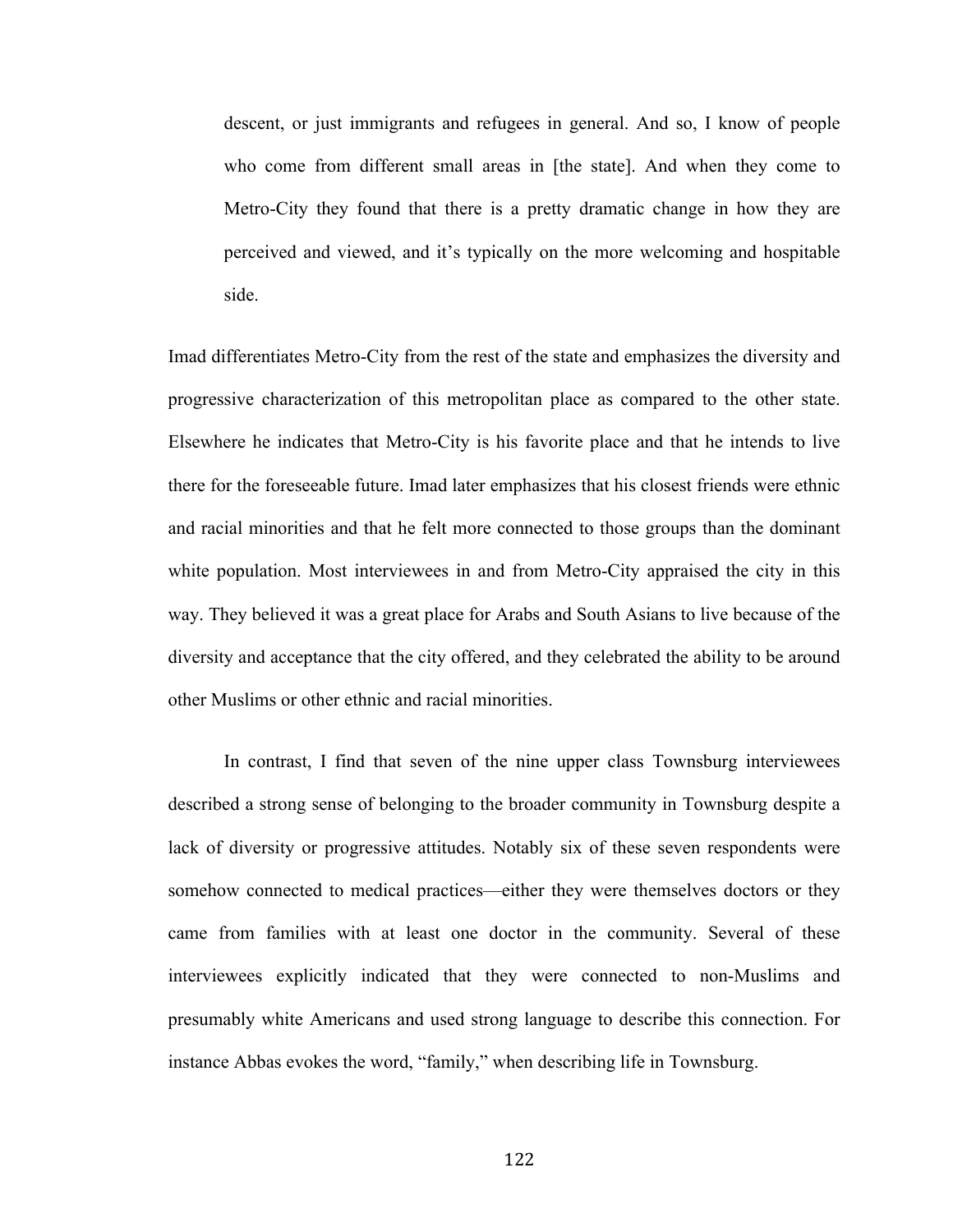Abbas: One word that I would use to describe it all would definitely be *family*. So whether we're related or not, um, if anyone ever needs help in the community, people are always there to back you up. … We're very close-knit as a community in Townsburg.

Interviewer: And you're still generally referring to all of Townsburg?

Abbas: Correct, yeah. [Italics added]

I add emphasis to Abbas's use of the word, "family" because this image is particularly powerful in terms of rhetorically defining oneself as belonging. Family communicates a high degree of intimacy, and Abbas expands on this by saying that community members are willing to "back you up." And when asked to confirm that he was not exclusively talking about the Muslim community or Pakistani community in Townsburg, Abbas responds in the affirmative. Omar—another upper class Pakistani American man similarly says that people in Townsburg treat his family or Arabs and South Asians in Townsburg "really nice."

I'm not trying to characterize things, but I think there's a perception that these kinds of people are racists. But I gotta say, *I defend them* because in my experience, man, they treat us really nice. [Italics added]

I emphasize Omar's defense of the broader community of Townsburg as not being racist because language like this is important rhetorically for establishing belonging. By defending people from Townsburg against being called racist, Omar is establishing a line of connection between himself and these community members. Instead of simply coexisting with the community of Townsburg, he comes to their defense when they are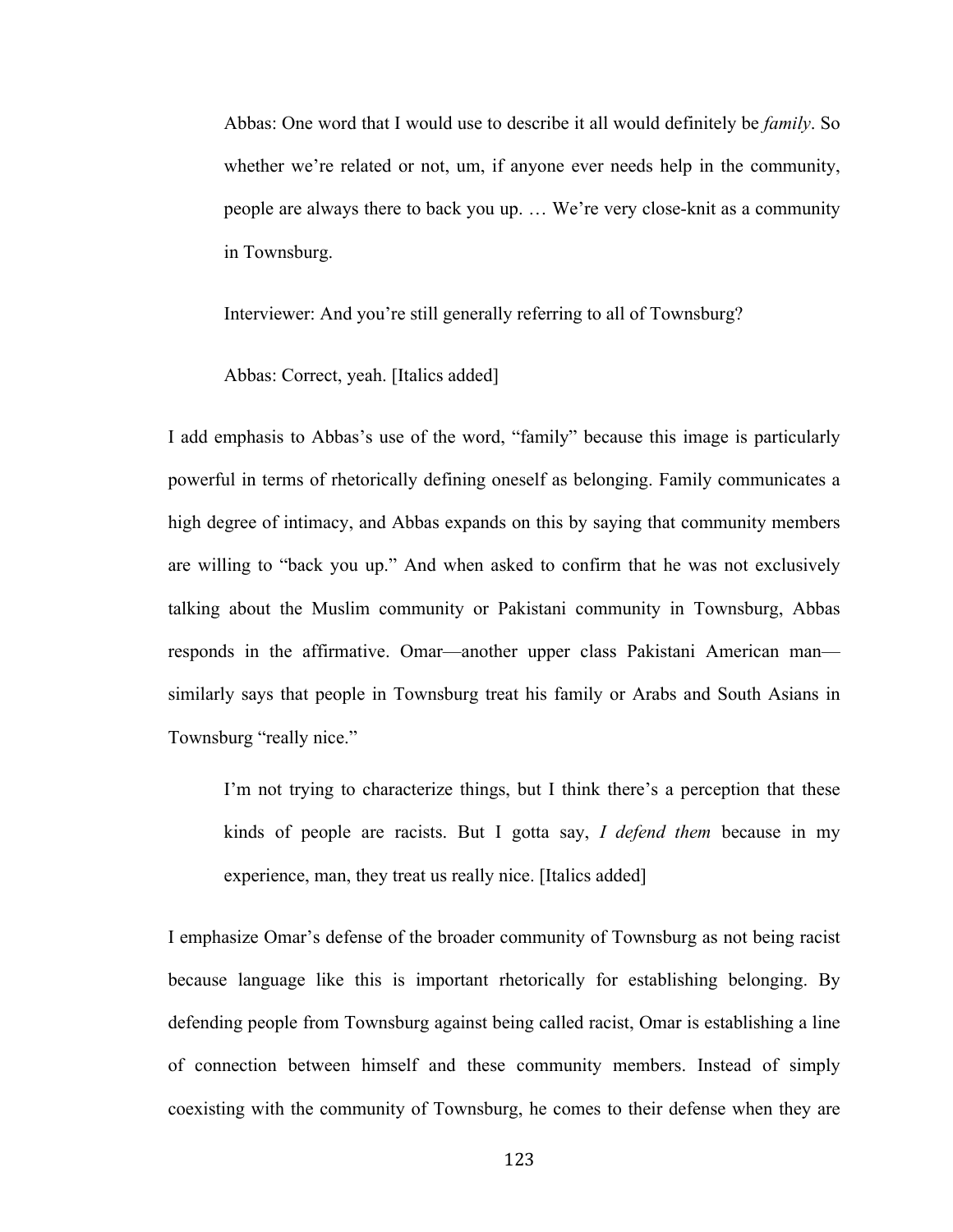spoken about negatively. This is also notable because community members did commit acts of Islamophobia and stereotyped Arabs and South Asians as "model minorities," but men with upper class backgrounds tended to dismiss these experiences. Respondents like Omar draw important lines of community membership and belonging by defending the general population of Townsburg from being called racist. They are rhetorically positioning themselves with the broader community, rather than separating themselves from Townsburg's community.

Three upper class interviewees from Townsburg who were medical doctors all believed that their relationship to the broader community as medical providers led to positive treatment as community members. They all generally felt that they experienced less discrimination and received more respect because they were known as doctors in the community. For instance, in describing why he feels he has not faced notable discrimination, Muhammad—an upper class Pakistani American doctor—offers:

There have been people who I have treated here in Townsburg who have been in prominent positions, who work in big offices and stuff like that, who I have taken care of in their elder ages. So, it has been very gratifying, very satisfying. … *If I walked out right now in Walmart, there would be somebody who, [imitates conversation] "oh, you took care of my grandmother." [or] "You took care of my family." So that part probably plays a role.* [Italics added.]

Muhammad reports that others recognize him as a part of the community because he has cared for aging members of many families in the area, and he provides examples of interactions that he has had that verify his feelings of belonging. Hey also emphasizes that he, personally, derived a great deal of meaning from this relationship. This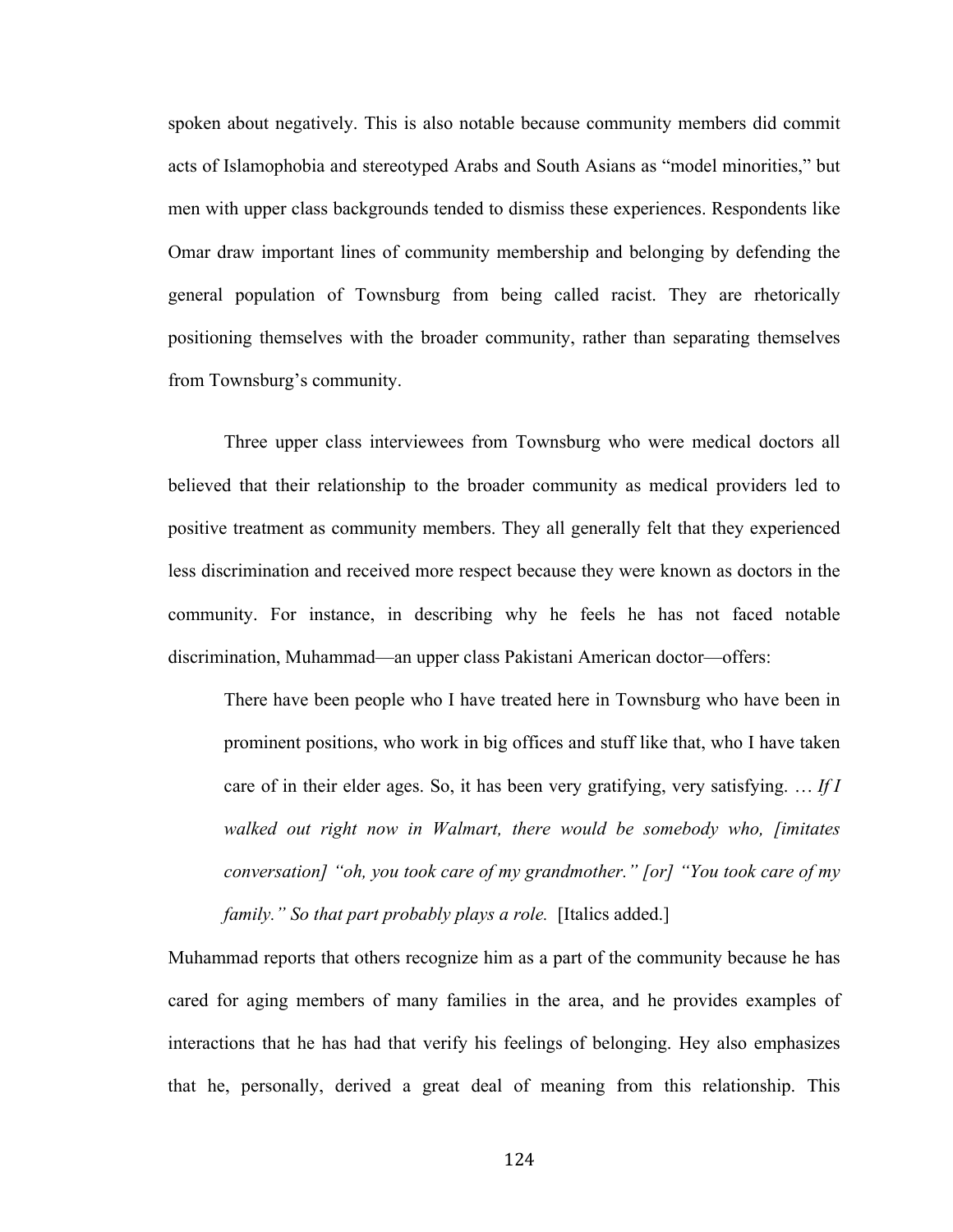recognition is an important prerequisite to interviewees' perceptions of belonging. Upper class men felt strongly that they belonged when dominant group members recognized their contributions to the community.

Another upper class medical doctor highlighted belonging when providing an autobiographical account of Islamophobia when he and his family were out bowling with staff and staff's families from one of his medical practices. Talha has a number of medical practices in several rural communities in the surrounding state. When he and his wife went bowling with some of his staff members from one of these rural practices, his wife is approached and antagonized by a perpetrator that Talha characterizes as potentially drunk. Talha gladly reports that his staff and staff's families stood up to the perpetrators in their defense. He indicates that a lot of people might characterize these staff and their families as "rednecks." Here, Talha reflects on his relationship with the families that he works with:

But the way they came, '*You guys are family. So we cannot let anybody come and talk to you disrespectfully, the way you guys treat us*.' So when somebody's not in their senses, what the hell are you going to say? *So, all I'm saying is purely a lot of people call them rednecks, but what also you have there, how deeply we care for each other.* [Italics added.]

Tahla uses this narrative about an Islamophobic encounters to highlight a positive experience where non-Muslim community members in Townsburg came to his family's aid. Like Abbas, Talha describes the use of the term "family" in his account of his relationship to the broader community in Townsburg. Unlike Abbas and Omar, however, Tahla describes a scenario where people from the broader community came to his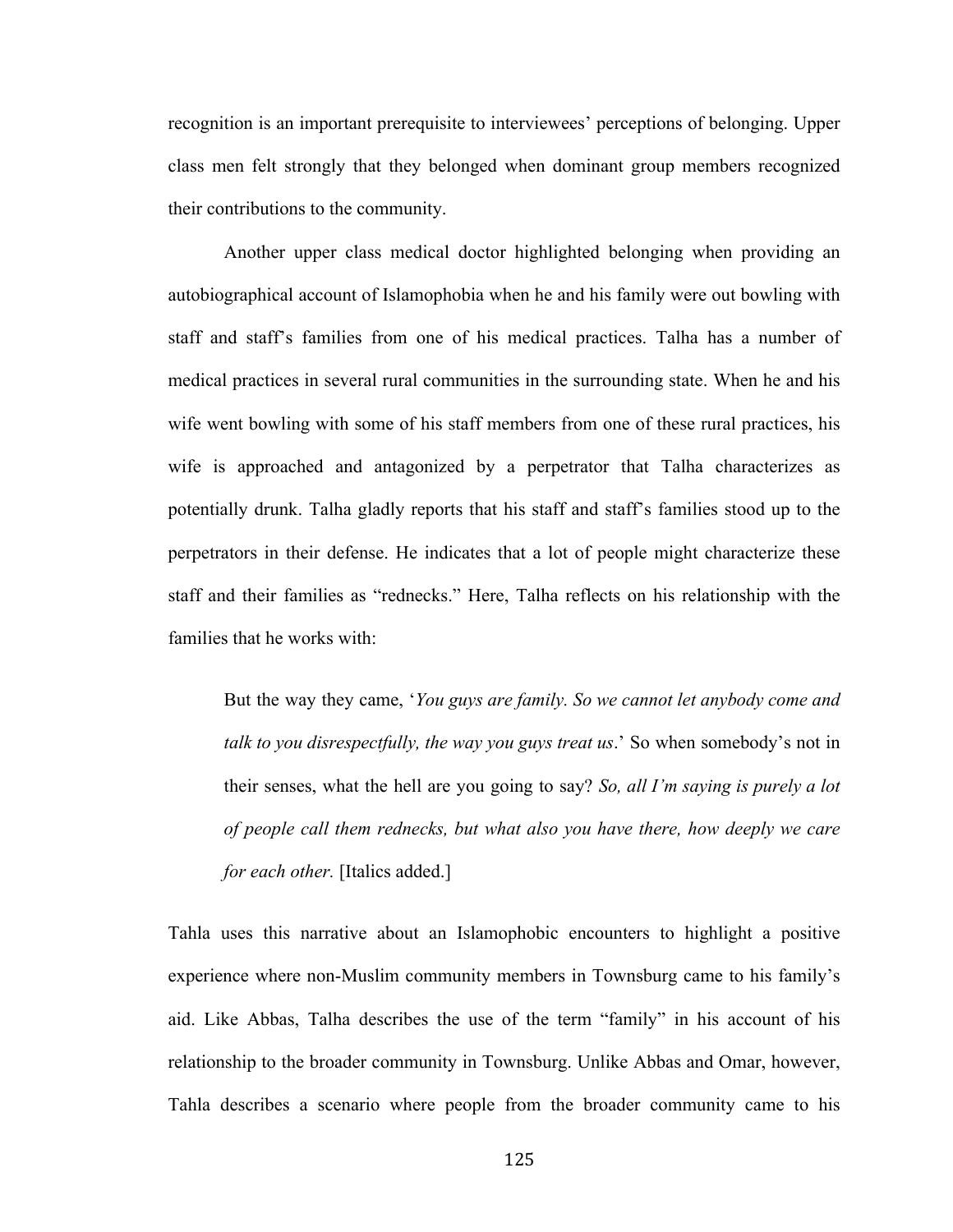defense and described their relationship as a familial one. He later indicates that the story is meant to convey, "how deeply we care for each other." I assert that the strong rhetorical use "family" and description that "we" [the community in Townsburg] care deeply for each other depicts a strong sense of belonging. And I further argue that this strong sense of belonging was made possible because of the established Arab and South Asian community in Metro-City and Tahla's social class position and employeremployee relationship with Townsburg residents.

Interviewees did not experience the same belonging when they went to locales where their upper class position was not already established or acknowledged. This further supports my claim that interviewees' belonging was predicated on place-specific generalizations and relationships connected to their social class position. When men left Townsburg as a "community of belonging," they appeared to be more aware of Islamophobic events. For instance, Hamza, a Pakistani-American who came from an upper class background reports only one experience with Islamophobia when he attended medical school in a rural town in the state:

Um definitely in [small rural town in state] it's a little more uncomfortable because it's like eastern [state] there and rural. There's barely any people of color there. So, just walking into the Walmart, you get some stares. … when I go to Walmart ... so maybe every couple of days.

Notably, Hamza did not similarly state that he was the subject of stares in Townsburg, I argue in part because Arabs and South Asians had an established and perceived sense of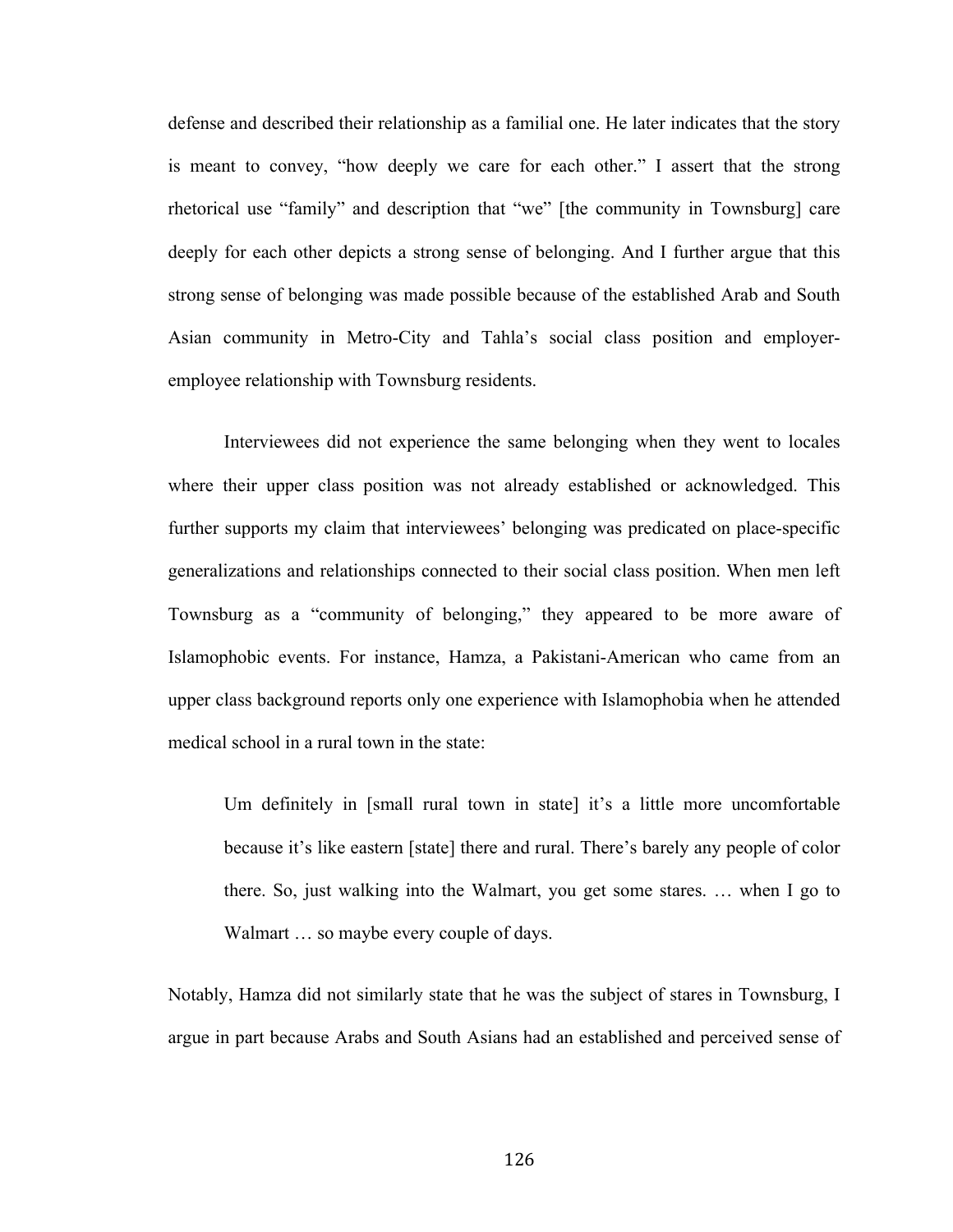belonging there. Abbas similarly reported that when he visited relatives in another southern large southern city, that people were more "aggressive" towards Muslims.

When I did visit my family in [another southern city], um, people were fairly aggressive there. … By aggressive, like, there's more senses, and this could be because of cultural, like differences, how we look etcetera. Uh, there's usually more stares. … Like, "oh, there's something wrong with you." That kind of thing. Like, "Oh you don't fit in." Uh, when it comes to Townsburg, when you're at Walmart, people smile. That kind of stuff.

Abbas describes his interactions with people as aggressive and he indicates that he is the recipient of more micro-aggressions, such as staring when he is in places that are not Townsburg. Upper class interviewees generally did not perceive themselves as safe or belonging when the left Townsburg because their relationships and established generalizations as local medical doctors did not travel with them.

## *Middle- and Working-Class Men: Townsburg as Livable*

Interviewees from Townsburg with middle- and working-class positions also reviewed the places they lived positively and some even described the town as "home." For instance, Ammar—who came from a working-class family describes his experiences as positive and says that Townsburg is "home."

Interviewer: How would you describe your experiences in Townsburg?

Ammar: … Positive, only. It's my home.

Interviewer Are there any specific reasons for that?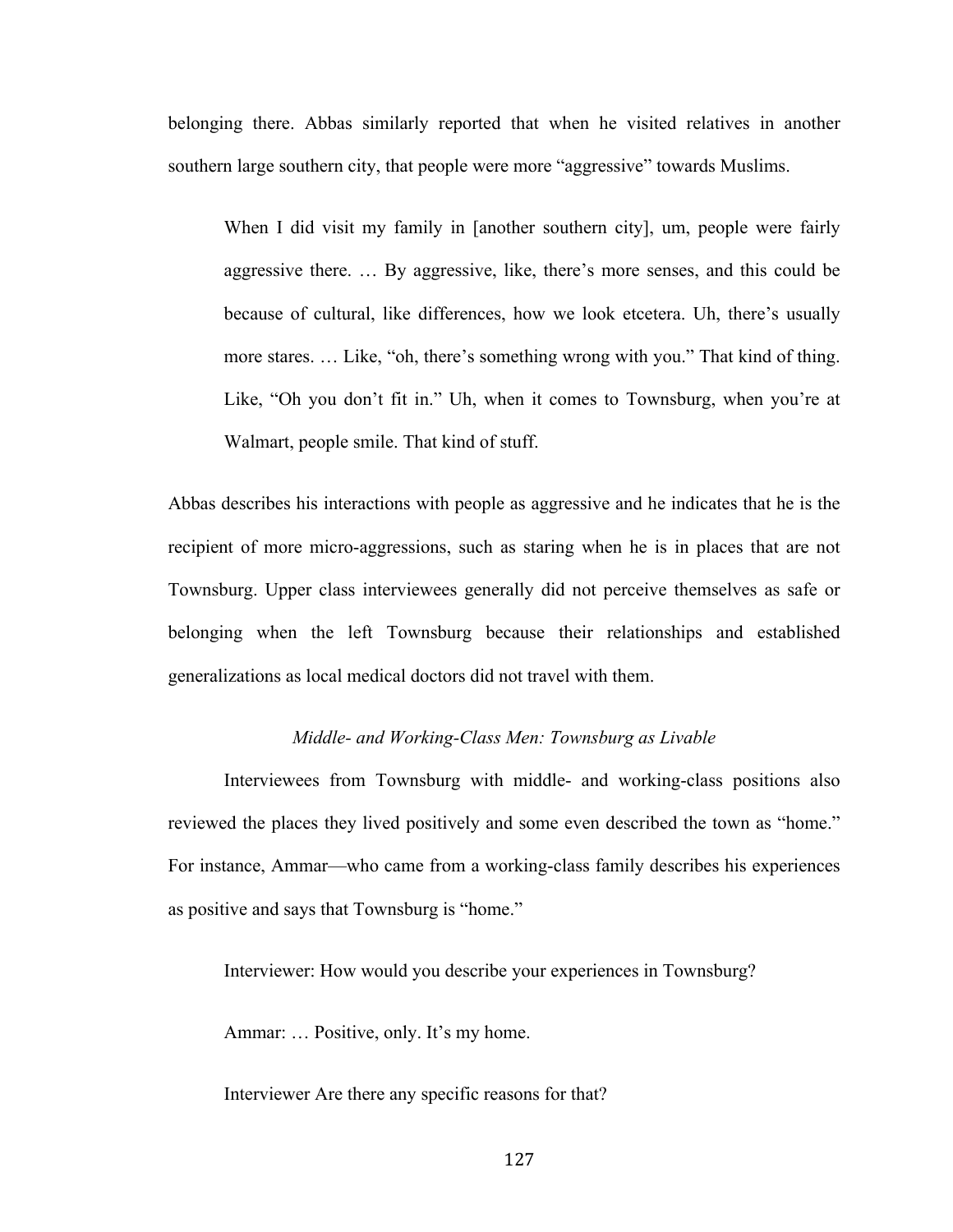Ammar: I've never really had a negative, yeah. Everything has happened there.

As I will demonstrate, interviewees perceived that they were generally well treated in Townsburg, and they explained this by referencing generalizations about Arabs and South Asians as medical providers in the local health system and through exposure to Arab and South Asian groups. Even though middle- and working-class respondents felt that they were treated well, this did not translate into the same strong sense of belonging expressed by some of the interviewees from Townsburg with upper class positions.

Interviewees who came from middle- and working-class families reported enjoying the benefits of the generalization that Arabs and South Asians had high social standing. For example, Saeed—a working-class Pakistani-American—believes that he may have faced more severe Islamophobia growing up in the rural South if Muslims weren't deeply connected to the medical community locally:

I think the one major advantage is the whole community was pretty predominant, as far as being the medical group in Townsburg. … if that wasn't the case, … I think there might have been a different turn out.

Rahim—a middle-class Pakistani American interviewee—who moved to Townsburg during childhood further verified this theme when he compared his experiences growing up in another state where the general social class position of Muslims was lower. He reported shock when his Muslim peers were near the purported top of the social hierarchy in the local public high school.

The Pakistani community here is [treated] differently than we were in Michigan, because here, everybody, all my friends, all their dads are physicians. They're all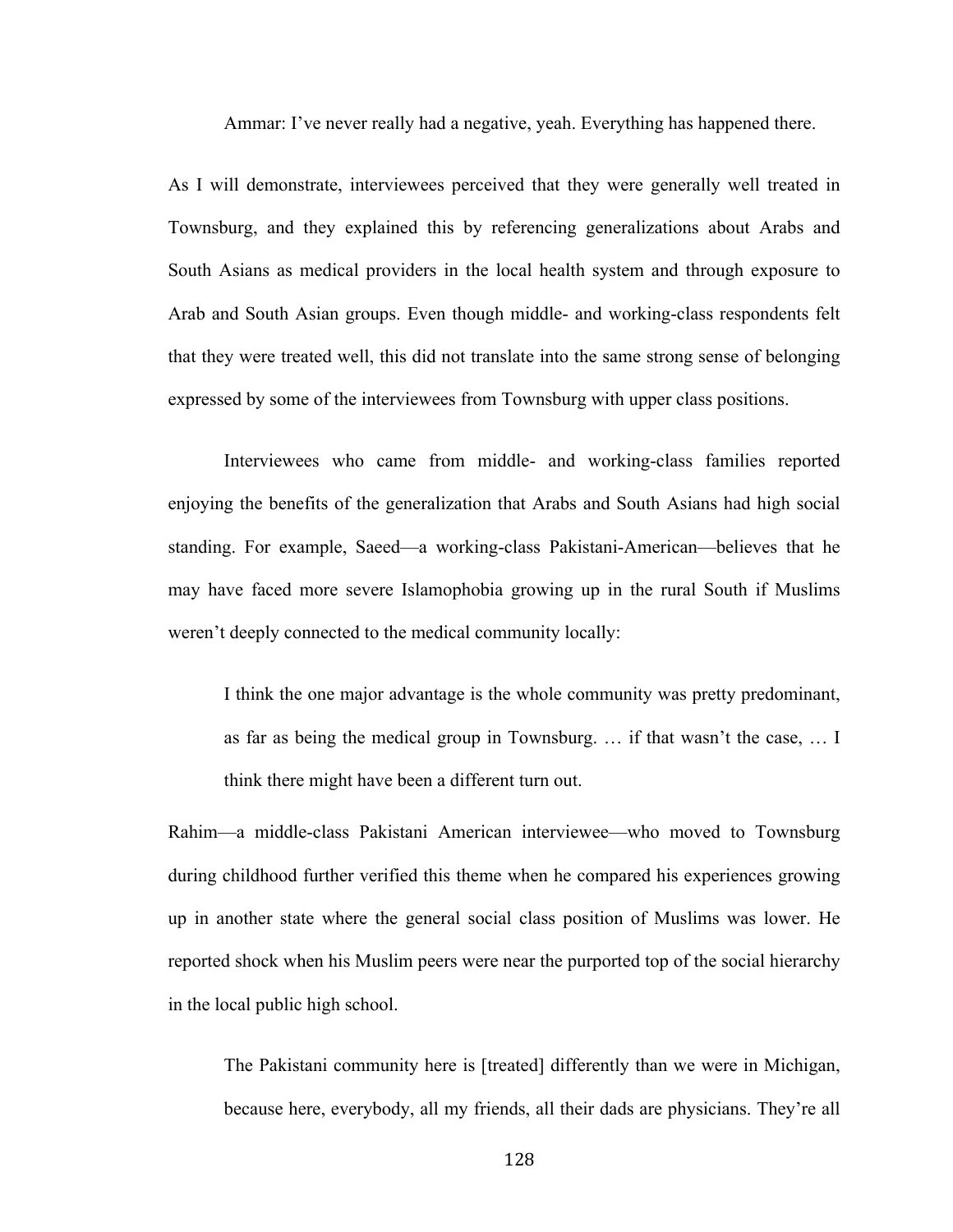doctors. They're all known in the community. Back in Michigan, where I was, the people of my culture were gas station owners or tech shop owners, small business owners. It was completely different.

Reports such as this make it evident that interviewees believed they benefitted in some ways from the general standing of Arabs and South Asians in Townsburg. However, these benefits did not extend far past presumably experiencing less Islamophobia locally for most men.

While respondents with middle- and working-class positions from Townsburg did report being the benefactors of positive generalizations and perceived the town as home, they did not generally emphasize deep feelings of connection to the community of Townsburg like upper class men did. For instance Yahya—a Palestinian American from a middle-class family—describes Townsburg as "home," but indicates that people keep to themselves and that he wished he knew his neighbors better.

In general, people seem to be nice. No one really is in your business all the time or everyone is on their own. If anything it's too quite. … *They keep to themselves a lot, too much actually. I would like to get to know my neighbors more, but yeah.* [Italics added.]

And Saeed—working-class Pakistani American who grew up in Townsburg and some of the surrounding towns—offers:

Um, that is a, a little bit of a loaded question, but um, so you know, I. I guess to answer that, I love [the state], but I hate it as well. … So because there is not a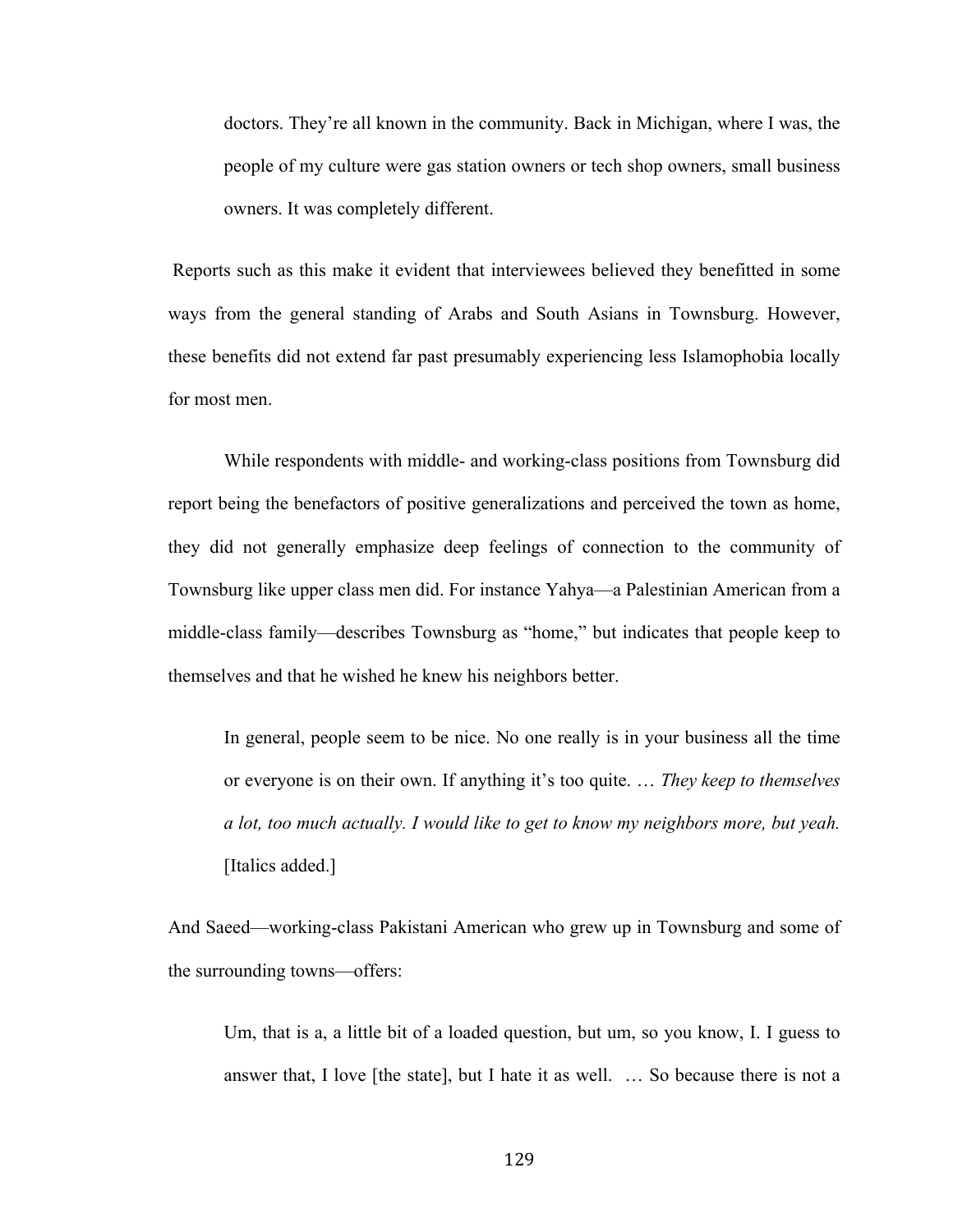diverse group of individuals in [the state], I guess you could say it's a little rougher at times. … I mean, it's livable.

Yahya—a middle-class Palestinian American—indicates that people seem to be nice in Townsburg, but iterates that he does not feel that he knows his neighbors very well. He indicates that they "keep to themselves" and that he wished he knew them better. This is a sharp contrast from the ways that upper class men described their connection to the surrounding community of Townsburg when they used terms like, "family." Saeed similarly indicates that he was appreciative of growing up where he grew up, but simultaneously suggests that his experiences were not always great. Instead of raving about Townsburg or the places that he lived, he describes them as "livable." This too contrasted the deep sense of belonging that interviewees with upper class positions described feeling in Townsburg.

Interviewees from Townsburg with middle- and working-class positions indicated that they appreciated their upbringing, but—as you may recall from chapter 5—they were typically more critical of Islamophobia than upper class interviewees. Yahya—a middleclass Palestinian American who grew up in Townsburg but went to college in Metro-City explains:

In Metro-City, I don't think Islamophobia is as bad, just because … I feel people have gotten used to knowing there are Middle Eastern families, their kids are going to school with other Middle Eastern kids. … and plus Metro-City is a big refugee area. [.] … Townsburg is probably worse, maybe not as bad now just because, like I said, it's more diverse, I feel like.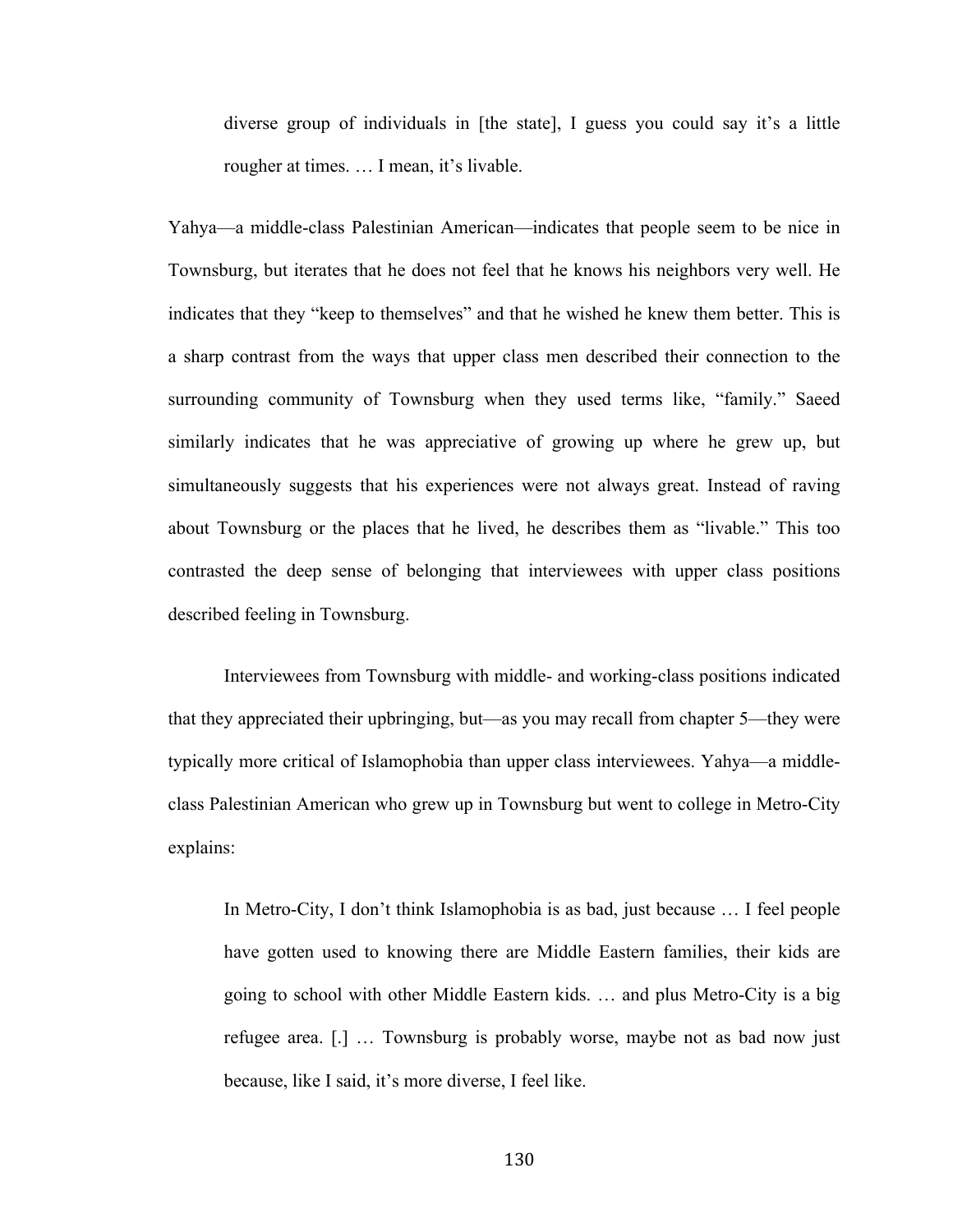Yahya echoes the claims of Metro-City residents, that Metro-City was a site with less rampant Islamophobic attitudes than the rest of the state because of racial and ethnic diversity within the city. Yahya also indicates that due to the increasing presence of immigrants of color, Townsburg was becoming more hospitable to Arabs, South Asians, and other immigrant groups. But he does not shy away from saying that it is a worse location in terms of experiencing Islamophobia. This is different than similar appraisals from some upper class men who indicated that they were respected in Townsburg. Many of the men—including Yahya iterated that community exposure Muslims, Arabs, South Asians, and other immigrant groups of color is important in decreasing such negative attitudes about these groups. But this generalized exposure is different than having and benefiting from established relationships with the broader community. Unlike their counterparts in Townsburg with upper class positions, Yahya did not benefit from occupational relationships with the community to gain personal respect or be accepted as personally belonging in Townsburg.

### *Discussion*

Recall that Antonsich (2010) argues that scholars have inadequately addressed place in their analyses of belonging (647). Emerging scholarship has addressed this critique by more intentionally incorporating place specific themes into their analyses and addressing the varied and place-specific pathways to belonging for Latinx immigrants in the U.S. (Dreby and Schmalzbauer 2013, Mendez and Deeb-Sossa 2020). I contribute to this emerging literature by analyzing the ways that Arab and South Asian men from a non-traditional immigrant destination discuss and perceive "belonging-ness" and community membership.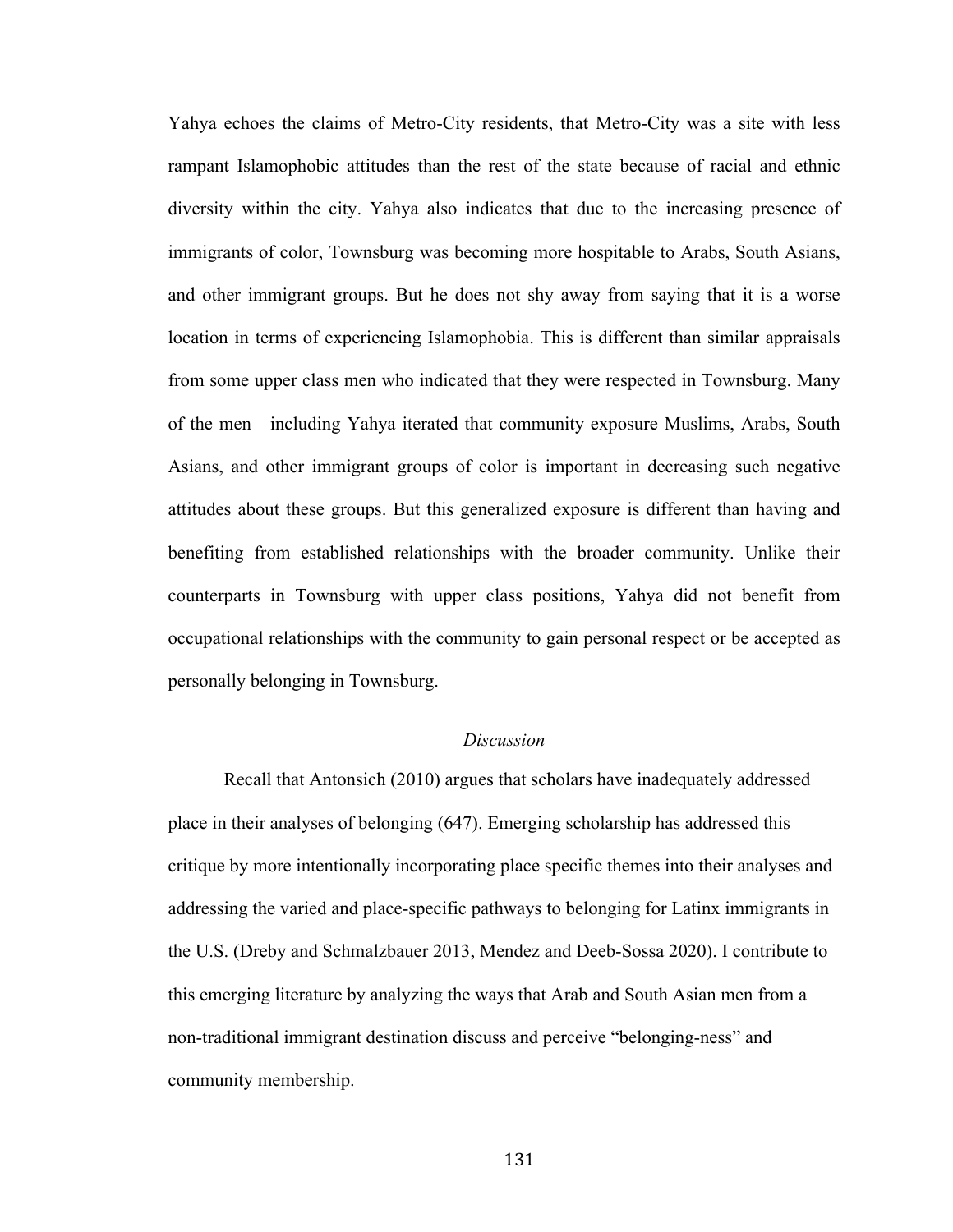I argue that Arab and South Asian belonging in Townsburg offers a unique opportunity to observe how belonging and place making are established and experienced by immigrant-origin groups in a new immigrant or non-traditional immigrant destination because the two-generation South Asian community in Townsburg has a particularly strong presence in the local health system. One respondent even estimated that approximately a third of Townsburg's medical professionals were South Asian. Because of this standing, nearly all interviewees reported that they believed themselves to face less Islamophobia than they otherwise might in a rural town in the U.S South. The belonging expressed by Arabs and South Asians in Townsburg differed from that of interviewees from Metro-City—a location with larger Arab and South Asian populations and more cultural resources such as ethnic mosques and community centers. Whereas interviewees from Metro-City generally highlighted diversity and progressive ideas as reasons that they "belonged" in Metro-City, interviewees with upper class positions in Townsburg detailed moments where their belonging was highlighted or recognized through their relationships with others. This sense of belonging was place-specific, because "pioneering" Arab and South Asian medical doctors in Townsburg had established themselves in the community in the local healthcare community, and because this strong sense of belonging did not translate to other non-traditional immigrant destinations in the American South.

Perhaps because of the relatively high social class standing of the South Asian community in Townsburg, interviewees also reported being the subject of "model minority" stereotyping whereby they were presumed to or joked about being good students with a future career in medicine. These stereotypes are place-based because no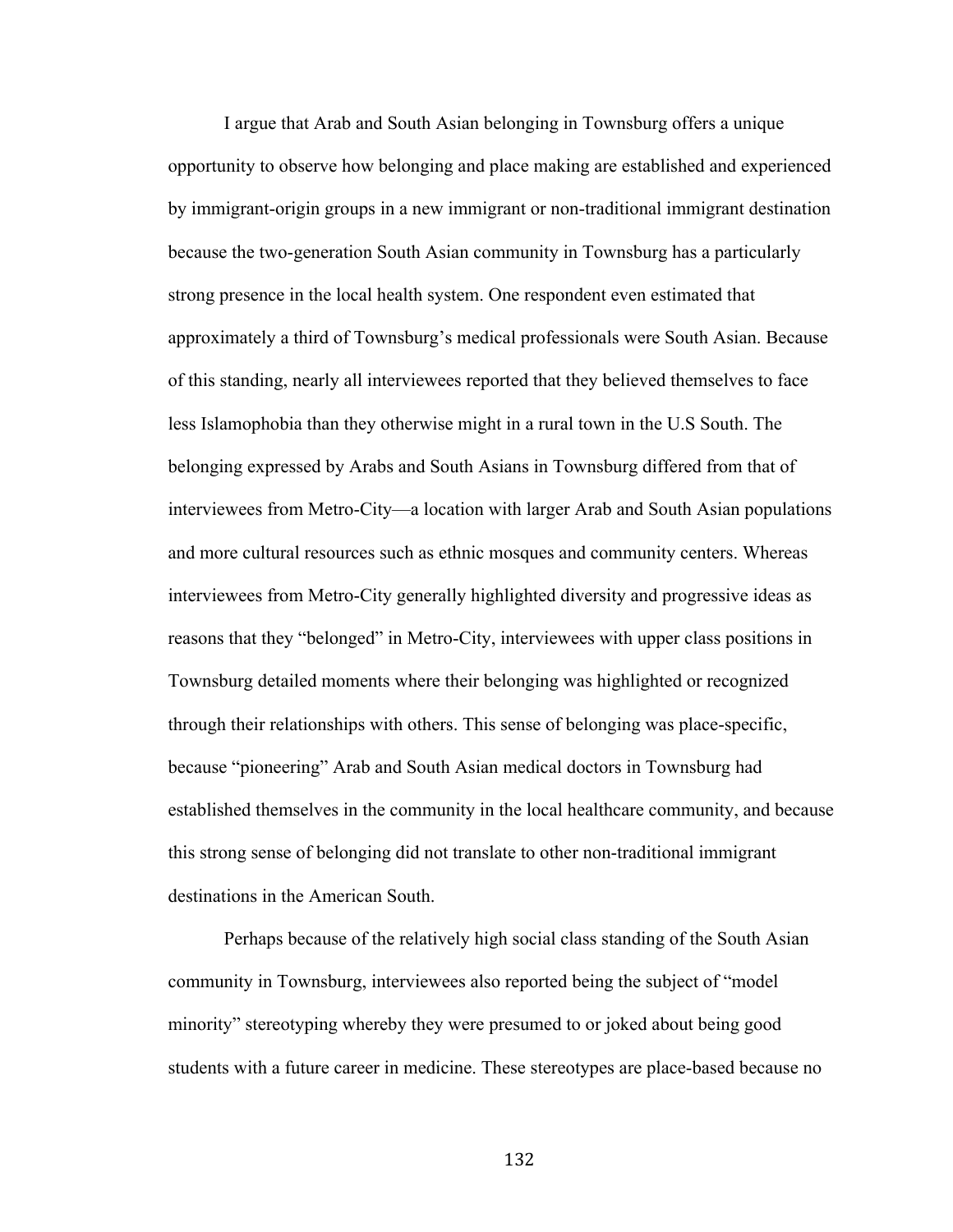similar reports were offered in Metro-City. Upper class Interviewees from Townsburg were generally dismissive of these stereotypes and instead viewed them as evidence that they were highly esteemed in the local community. However, this acceptance may also be complicit in maintaining the racial status quo in Townsburg. If Arab and South Asian American Muslims are more widely cast as "model minorities," future studies should investigate under what conditions this stereotyping occurs.

Recall also that, Antonsich (2010) outlines factors that contribute to feelings of belongingness (647). I address "autobiographical," "relational," and "economic" factors in my study. In particular, I use interview data and autobiographical accounts to demonstrate that upper class Arab and South Asian men in a non-traditional immigrant destination are able to draw upon social class and relationships with the surrounding community to feel an individual-level sense of belonging. Upper class men were able to use relationships to establish themselves as contributing members of the local community. These interviewees provided autobiographical accounts where they identified themselves as community members—using strong language like "family" and in a few instances provided autobiographical accounts where others recognized their individual-level belonging. Middle- and working-social class Arab and South Asian men reported that they benefited from generalizations about Arabs and South Asians in Townsburg but were not able to similarly draw upon existing resources and subsequently did not report as deep an individual-level sense of belonging. They still described Townsburg as home, but they reported a more ambivalent understanding of their connection to the community. They did not report similar autobiographical accounts whereby their individual-belongingness was recognized. My findings point towards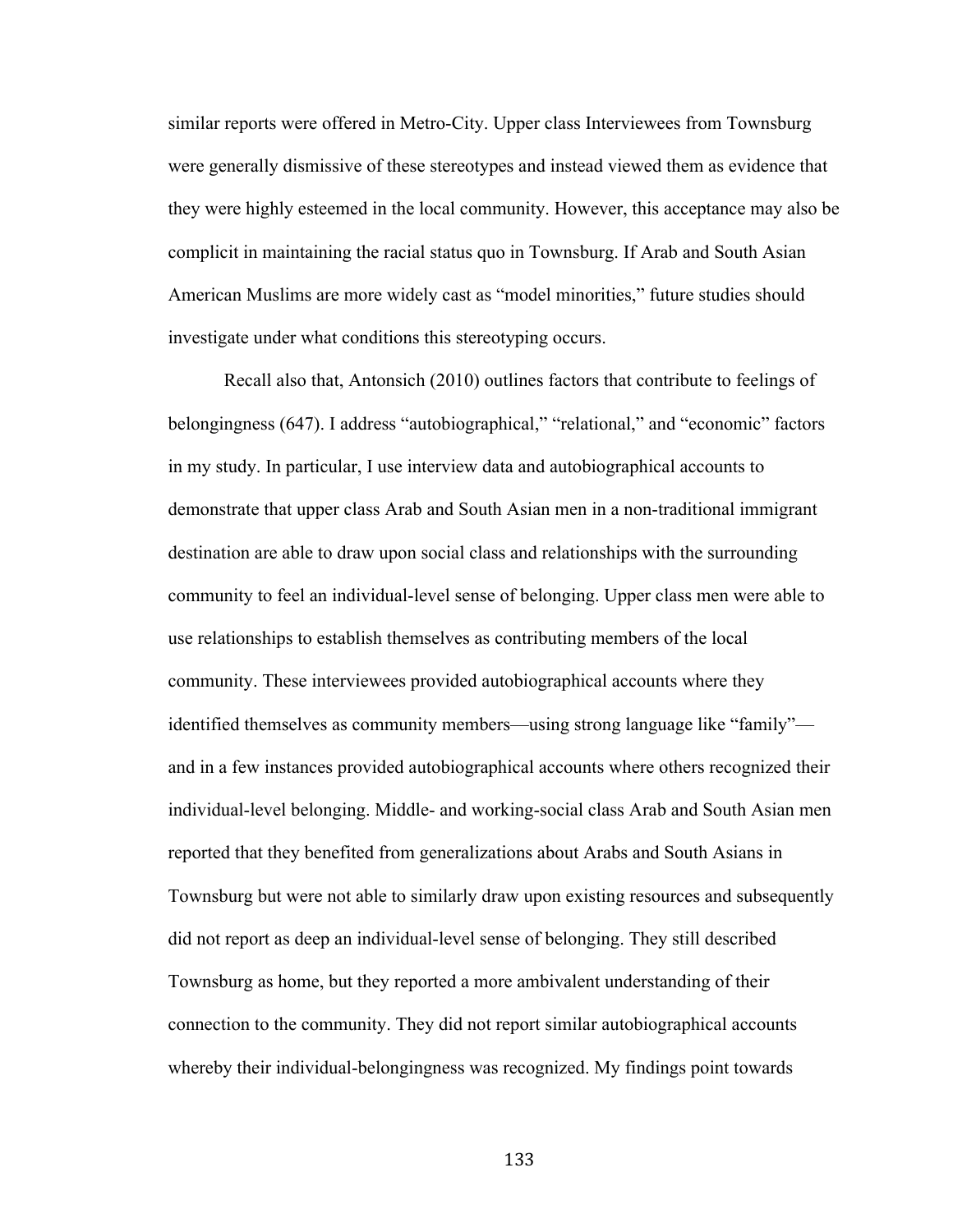place-based understandings of belonging for new immigrant groups that account for social class standing and unique community and occupational characteristics that might change the ways that groups are perceived and interpret their own belonging.

The themes discussed in this chapter have a number of implications for the future study of and understanding of belonging in new immigrant and non-traditional immigrant destinations. First, research should address more centrally the ways that social class position impacts perceptions of belonging and the role of immigrants from various social class positions in place making in new immigrant destinations. The strong evidence that I present here should be verified or compared to studies in other new immigrant destinations. I suspect that because we live in a society stratified by social class, occupational prestige and economic resources play important roles in establishing immigrant groups' belonging in new immigrant destinations. Second, I demonstrate that upper class men in Townsburg are able to draw upon their social class position and occupational relationships with the local community to perceive a strong sense of belonging in Townsburg. I did not, however, interview women in Townsburg about their perceptions of belonging. It remains to be seen whether women who are family-members of men in such social class and occupational positions similarly perceive themselves as belonging at an individual-level or if women who themselves are medical doctors can similarly draw upon these occupational relationships in Townsburg. Lastly, future research on Islamophobia should carefully consider how place factors into Islamphobic experiences. Thus far, U.S studies of Islamophobia have mostly considered the experiences of Arabs and South Asians in large cities, but I find evidence that rural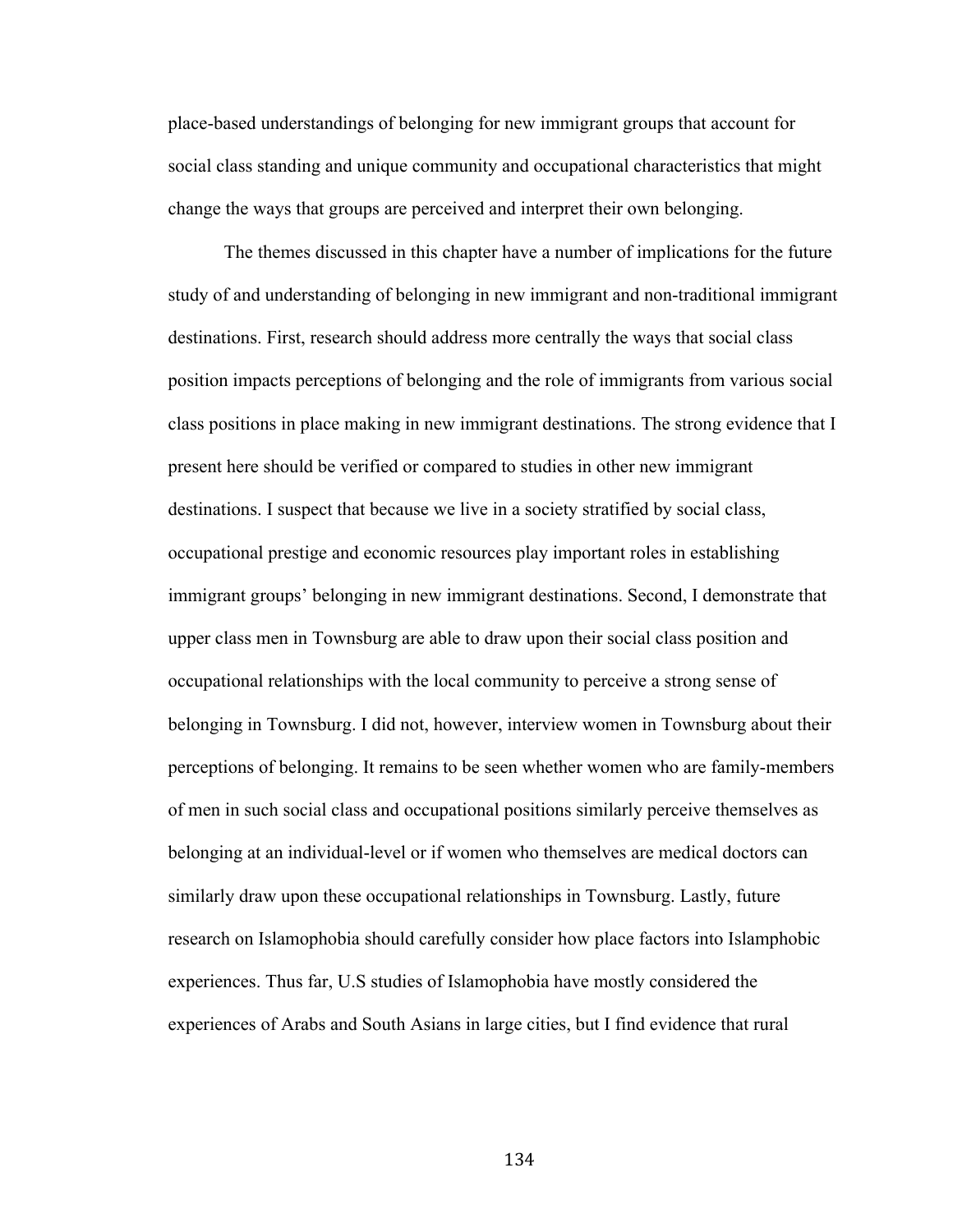experiences with Islamophobia have place-specific impacts. These should be explored in greater detail.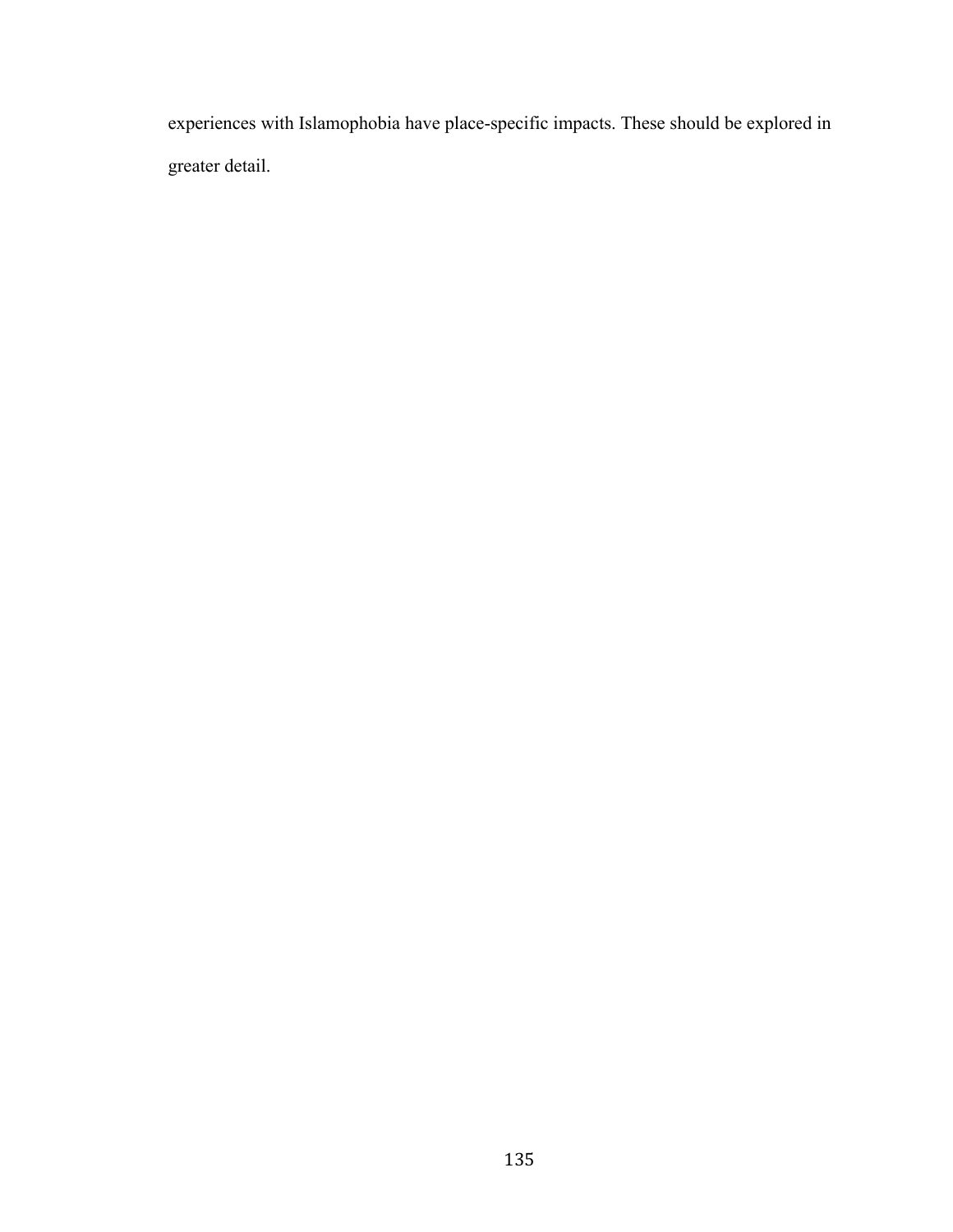#### CHAPTER 7: DISCUSSION AND CONCLUSION

In this chapter, I review my findings from the previous three chapters and discuss their implications and connections to literature on belonging in new immigrant destinations, gender, intersectionality, and Islamophobia. First, I summarize and discuss the findings of this study. Second, I discuss the limitations and subsequent future research that this study points towards. I conclude with a discussion of how these findings nuance what we know about Islamophobia, intersectionality, and belonging in place and how future scholars can continue to build on emerging intersectional studies of intermediary racial categories and groups racialized as Muslims.

### *Summary of Findings*

In order to more fully understand the intersectional ways which Islamophobia is experienced, I addressed the following primary research questions: First, how do Arab and South Asian American men experience and perceive discrimination in new immigrant destinations in the U.S. South? Second, how do place, masculinity, and social class affect experiences and perceptions of belonging among Arab and South Asian American men in new immigrant destinations in the U.S. South? I uncover a complex interplay between Islamophobia, social class, gender, and place through my analysis of 23 interviews with upper-, middle-, and working-class Arab and South Asian men from two non-traditional immigrant destinations.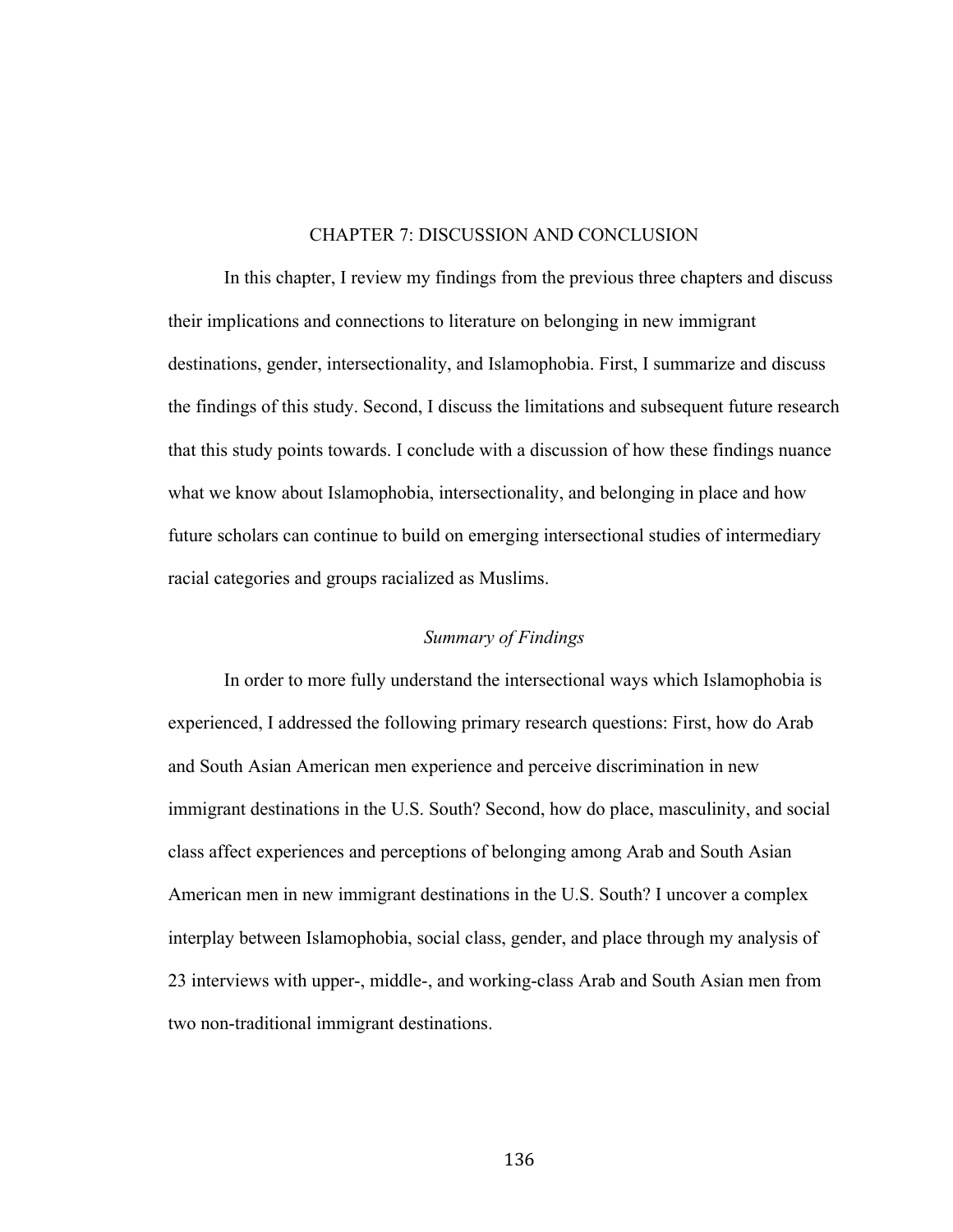In chapter 4, I highlight how social class shaped the ways Arab and South Asian men discuss Islamophobia. Interviewees reported a wide range of routine experiences with Islamophobia. I found that men in general were dismissive in their reports of sometimes quite severe—personal experiences with Islamophobia, albeit in classed ways. Interviewees with upper class backgrounds drew on ccupational prestige and proximity to high status groups when they dismissed Islamophobia. These men tended to describe a close proximity to high-status groups, e.g. upper class whites and "Americans," while distancing themselves from subordinate groups, e.g. poor whites and Arabs and South Asians who—some interviewees claimed—refused to or were unable to assimilate. These interviewees repeatedly theorized that they might not experience the brunt of Islamophobia because they were "pretty Americanized" and emphasized their "American-ness" in interviews. In contrast, middle- and working-class men typically took a more serious tone when they discussed Islamophobic experiences than their upper class counterparts. Middle- and working-class men described people committing Islamophobic acts as more threatening than upper class men. When these men did downplay experiences with Islamophobia, they did not draw upon class resources or position themselves as close to dominant groups. Upper class men attempted to claim the benefits associated with substantive citizenship and belonging when they downplayed Islamophobia committed by dominant group members in Townsburg. Recall that substantive citizenship refers to the ability to lay claim to the social rights and privileges and sense of belonging popularly associated with citizenship, which generally requires acceptance by community members (Glenn 2011). In doing such, I argue that these men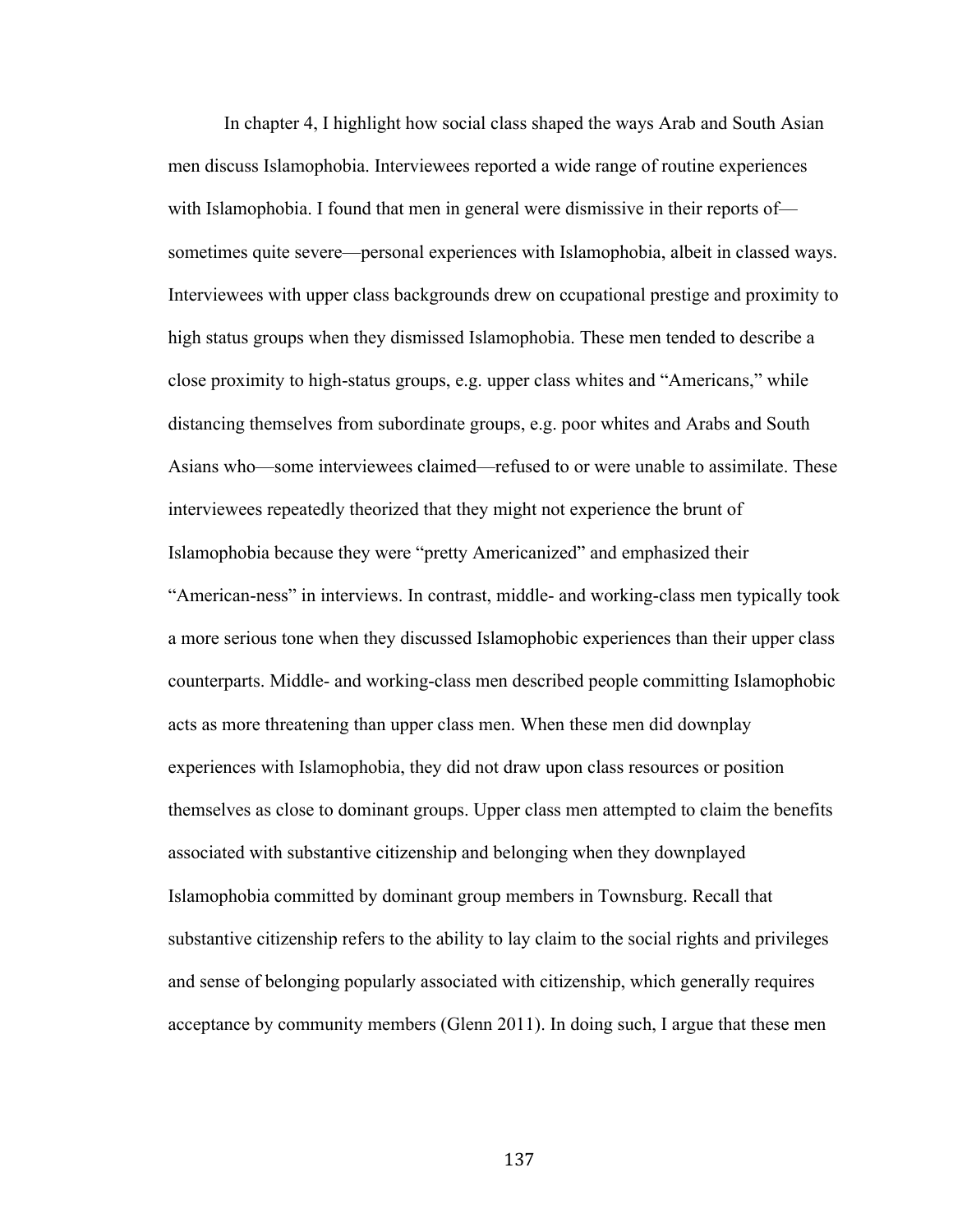attempted to position themselves better in local racial orders but were ultimately complicit in that order.

In chapter 5, I highlight the ways that Arab and South Asian men discussed Muslim women's experiences with Islamophobia. The themes in this chapter are especially pronounced when compared to those in chapter 4. Whereas Arab and South Asian men were generally dismissive of their own experiences with Islamophobia, Islamophobia directed at Muslim women troubled them. This study is not positioned to ascertain whether middle- and working-class men experience more incidents and more severe Islamophobia than their upper class counterparts or women. The Arab and South Asian men that I interviewed reported—frequently unprompted—that women were more frequently the targets of Islamophobia and were subjected to more severe incidents as compared to Muslim men. Deeper analysis revealed that Arab and South Asian men embody components of hegemonic masculinity in the ways that they discussed responding to Islamophobic threats against women. Arab and South Asian men reported that they controlled or expressed a desire for Muslim women to adjust their behavior in public to decrease their susceptibility to Islamophobia. Some interviewees celebrated moments of violence where they or people that they knew defended the honor of Muslim women by confronting Islamophobic perpetrators. I draw on the work of Chen (1999) to analyze these themes. In particular, I argue that Arab and South Asian men engaged in "deflection" when they focused attention on women's experiences instead of their own and then engaged in hegemonic bargains when they emphasized or celebrated their ability to defend women in interviews Because these bargains occurred during reported Islamophobic encounters, I call these performances "protective hegemonic bargains."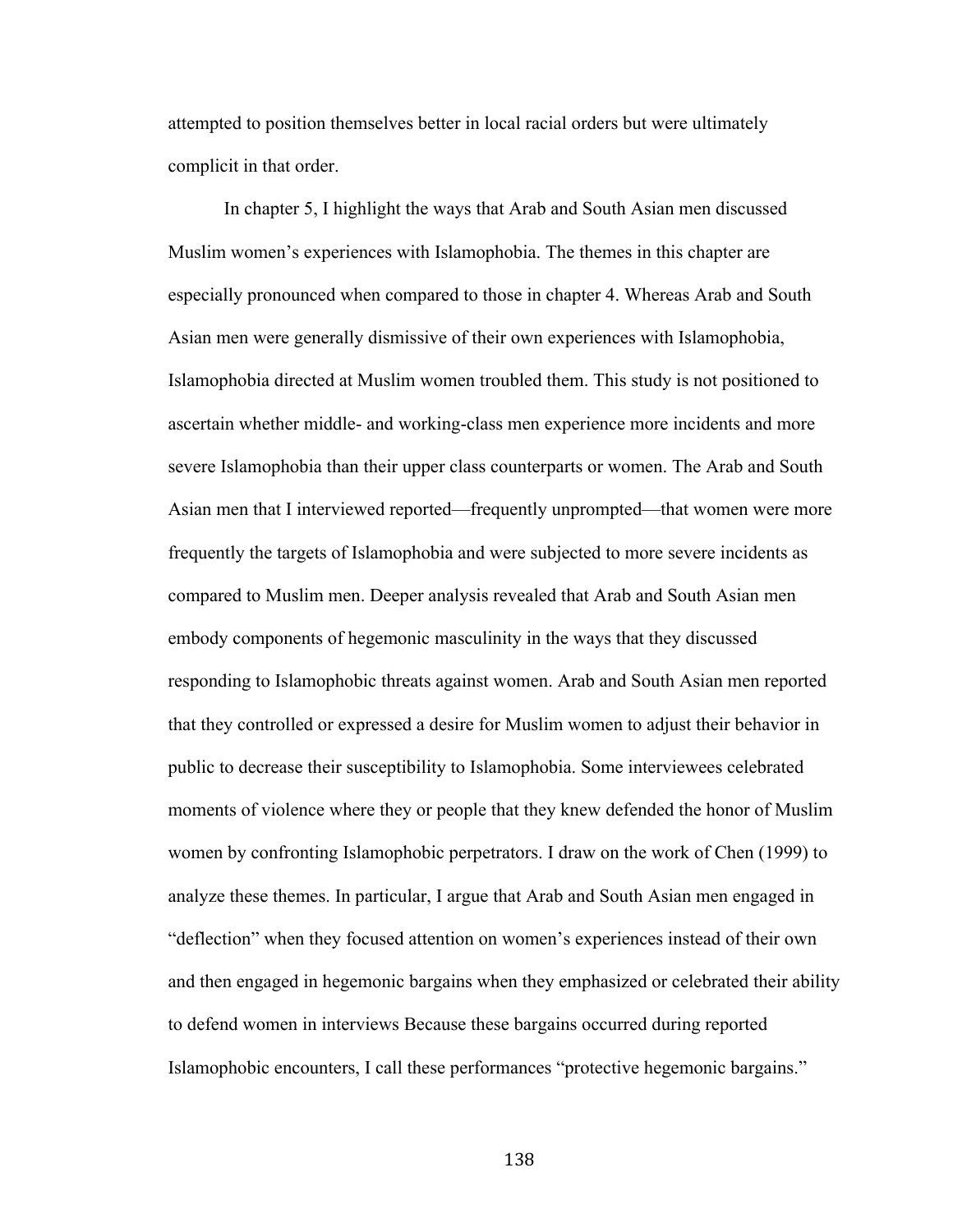In chapter 6, I analyze the different ways that Arab and South Asian men in Townsburg—a rural town in the U.S. South, and a non-traditional immigrant destination—described belonging to the broader community. Numerous interviewees reported that the Muslim population in Townsburg was just two-generations old and that Arabs and South Asians had a strong presence in the local health system. One respondent even estimated that approximately a third of Townsburg's medical professionals were South Asian. Interviewees reported that because of this local history, participants were sometimes stereotyped as current or future rich medical doctors instead of as potential terrorists. Though Arabs and South Asians from upper-, middle-, and working-class backgrounds reported that they benefitted from generalizations about Arabs and South Asians as medical providers and the resultant positive treatment, upper class interviewees described a particularly strong, place-specific form of belonging in comparison to Arab and South Asian men from Metro-City and middle- and working-class men from Townsburg. These findings offer insight into how upper class immigrants and immigrants with occupational resources such as prestige experience and affect belonging in nontraditional or new immigrant destinations. In doing such, I affirm Antonsich's (2010) theory that relationships and local histories are important for successfully constructing or claiming belonging.

#### *Recommendations for Future Research*

I argue that future studies of Islamophobia should critically address the ways that social class influences how and what types of experiences are reported by Muslim Americans or those racialized as such. Furthermore, future studies of Islamophobia should study the experiences of low income and poor groups who are racialized as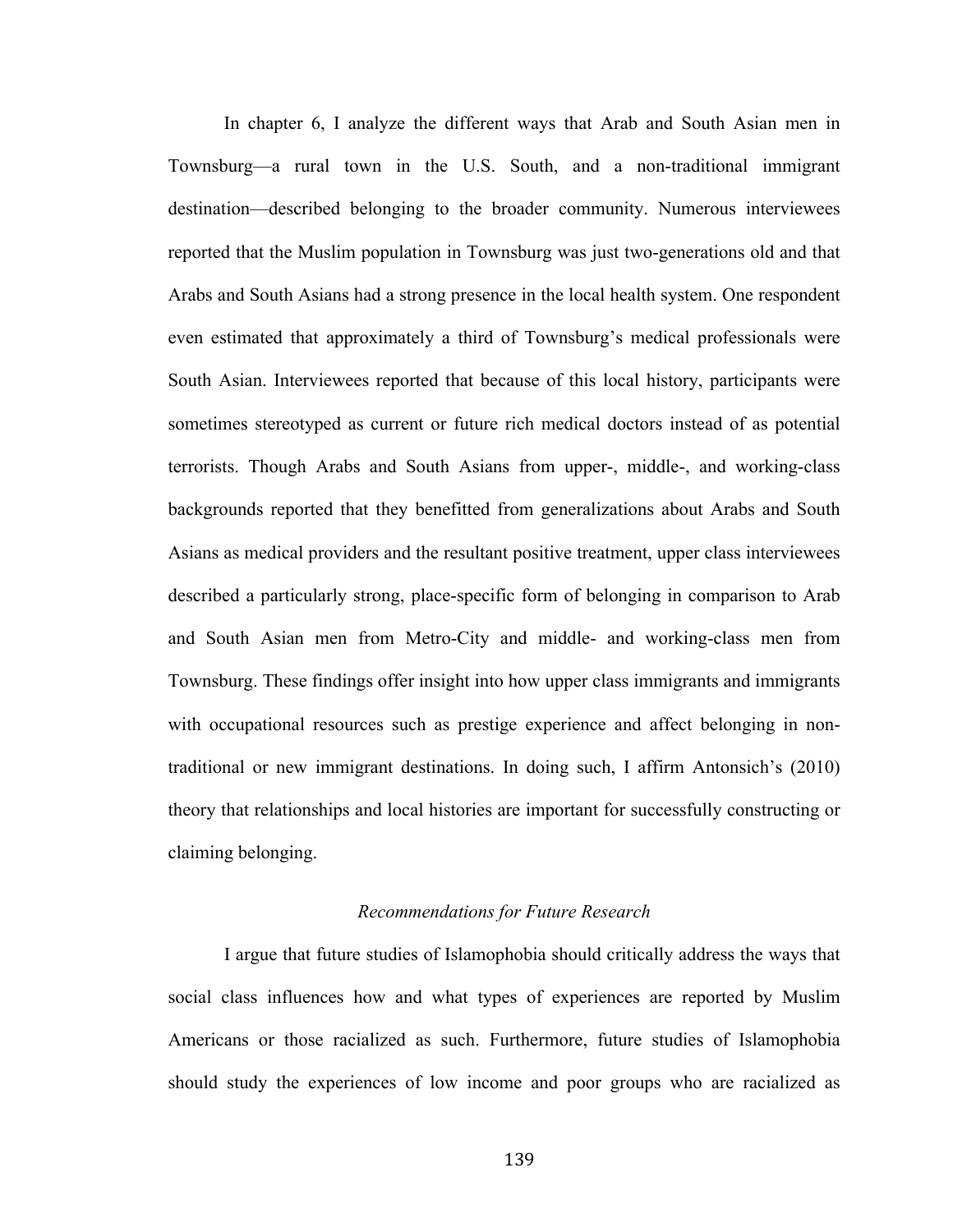Muslims to see if these groups similarly dismiss or downplay experiences with Islamophobia. These analyses will allow for future research to more comprehensively understand the pronounced trend of downplaying Islamophoiba. If lower-class men do not downplay and dismiss Islamophobia similarly to the mostly upper-, middle-, and working-class men that I study, then my argument that social class resources and perceived proximity to powerful groups affects interpretation of discriminatory experiences might be verified. If this claim were verified, then this would help scholars to understand how social class shapes racial ideologies for groups experiencing racism. As discussed previously, the men in this study interpreted Islamophobic experiences as less threatening when they came from upper class positions. If men from upper class backgrounds are less likely to report discrimination that they downplay, then these findings would have implications for activist organizations that track Islamophobia and discrimination because such trends would mean that Islamophobic discrimination is significantly underreported among upper class Muslim populations. Organizations tracking these trends would need to use more intentional language in surveys to track the range of Islamophobia experienced and not simply rely on complaints filed for statistical evidence. Future studies should also address whether women similarly downplay and dismiss Islamophobia. Similarly, if studies find that women do not downplay Islamophobia in ways that mirror the men that I interviewed, then my claim that men dismiss and downplay personal experiences with Islamophobia as a masculine performance might be verified. Verifying these arguments would help scholars and activist organizations to understand how gender shapes racial ideologies and reporting of discrimination.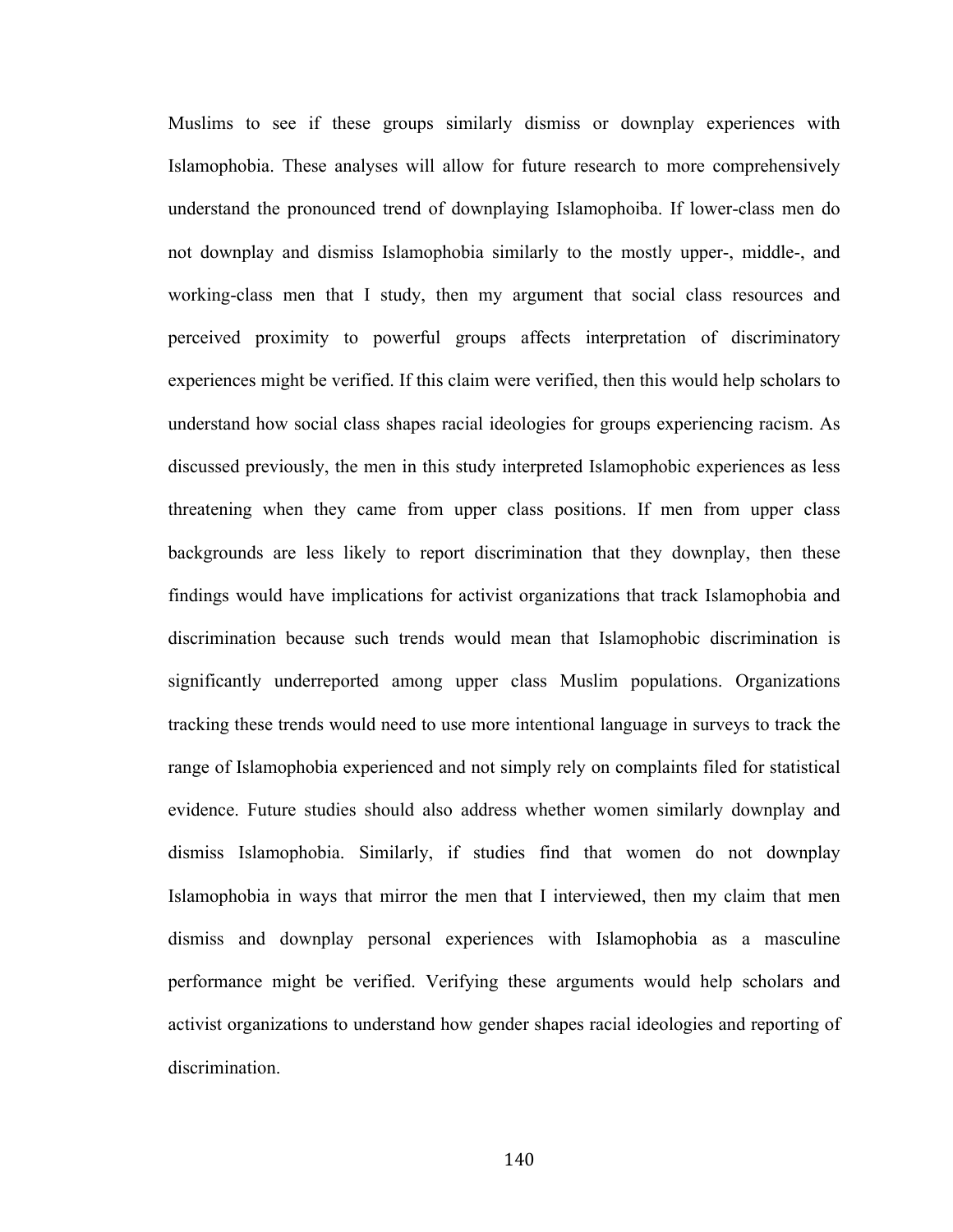Future scholarship should also expand on my findings that men performed masculinities in response to discrimination against Muslim women. Scholars could further study the ways that men racialized as Muslims respond to Islamophobic discrimination against women, or they could study the ways that other groups respond to scenarios where significant women in their lives face discrimination. These studies could even take the form of participants responding to hypothetical scenarios in a controlled setting, so that statistical analyses can be performed.

Future studies should seek to address whether and how Arab and South Asian women with upper class backgrounds similarly perceive themselves as belonging in nontraditional immigrant destinations in the U.S. South. If these women experience greater and more extreme Islamophobia then perhaps even women who are positioned by class or occupationally to "belong" might not similarly experience belonging. Such studies would offer theoretical insight into whether and how perceptions of class positionality transfer across gender when considering responses to Islamophobia. Furthermore, further research should seek to address when and how dependents perceive themselves as belonging in response to the family narratives.

Finally, future research into the experiences of groups racialized as Muslims in non-traditional immigrant destinations should look at a larger sample of interviews as this study was shortened by the SARS-CoV-2 pandemic. With a larger sample, researchers can make more robust place-based comparisons. Since my samples were small, nuanced trends of belonging did not emerge from interviews in Metro-City.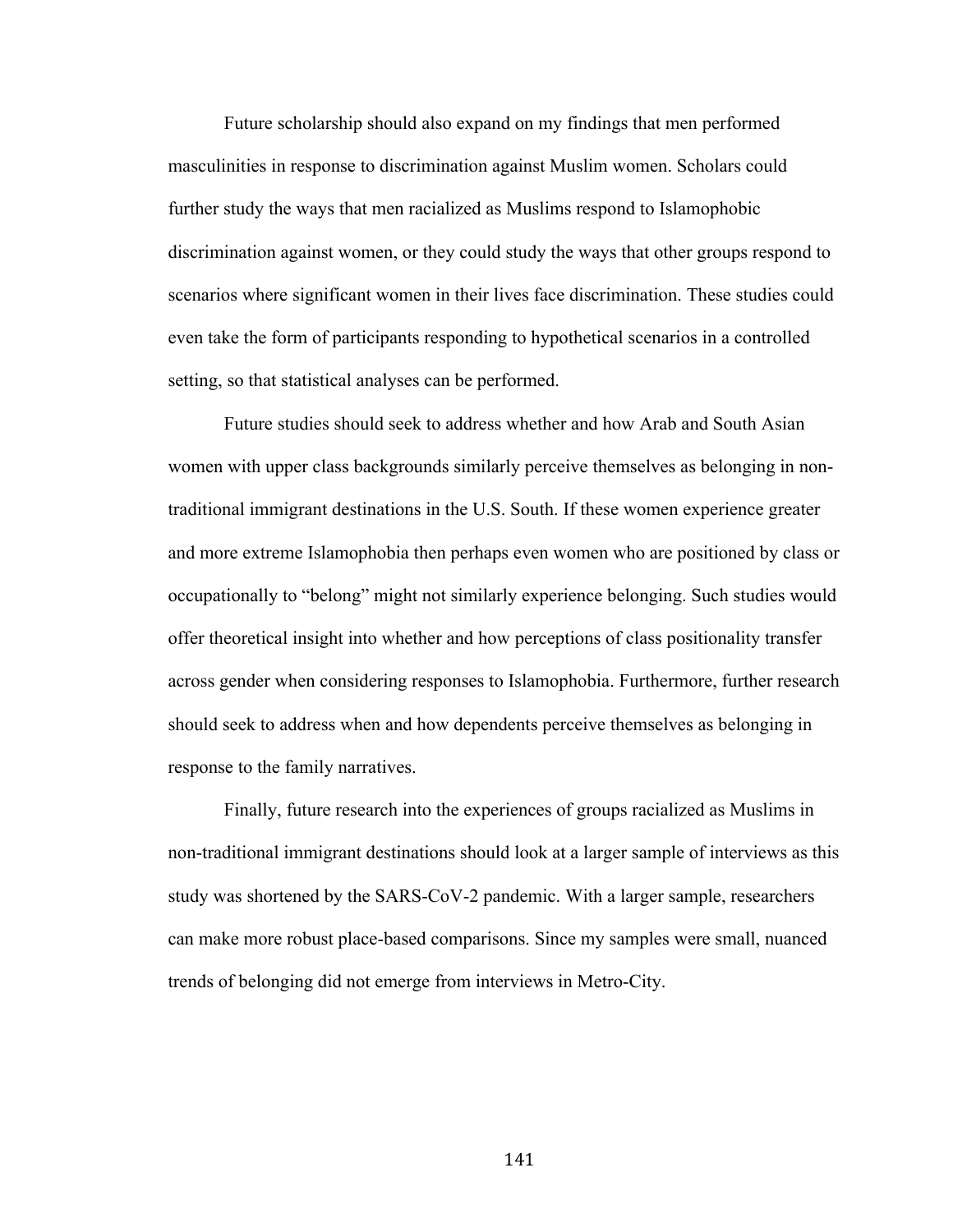#### *Social Class and Perceiving Islamophobia*

Recall that scholarship (Abu-Ras and Suarez 2009, Allen 2018, Selod 2015 and 2019) has addressed the gendered experiences of men and women who are racialized as Muslims and demonstrated that these groups experience Islamophobia and are racialized differently, e.g. men are casted as anti-American patriarchs and potential terrorists and women are stereotyped as helpless victims of misogynist men. Despite this, relatively little scholarship has addressed the ways that the interlocking systems of social class and gender influences experiences and perceptions of Islamophobia. I contribute to this void by critically addressing the different ways that upper-, middle-, and working-class Arab and South Asian men perceive and report their experiences with Islamophobia.

Social class clearly has an effect on reporting experiences with Islamophobia, if not also experiences themselves. Discrimination is a complex phenomenon and challenging to quantify in comparative ways, especially for qualitative research. Nonetheless, scholarship has demonstrated that racial discrimination is common and has a significant impact on the lives and well being of people of color (Golash-Boza 2016). The findings from this research project demonstrate that social class shapes the ways that Muslim men interpret their own and the experiences of others with Islamophobia. Interviewees with upper class backgrounds were generally more dismissive of Islamophobia as they were able to draw on class resources when revisiting these experiences.

I propose that these findings add nuance to scholarship that seeks to explain the experiences and positions of intermediary racial categories. For instance, if the U.S. is moving towards a tri-racial society, as Bonilla-Silva (2004) has suggested, then research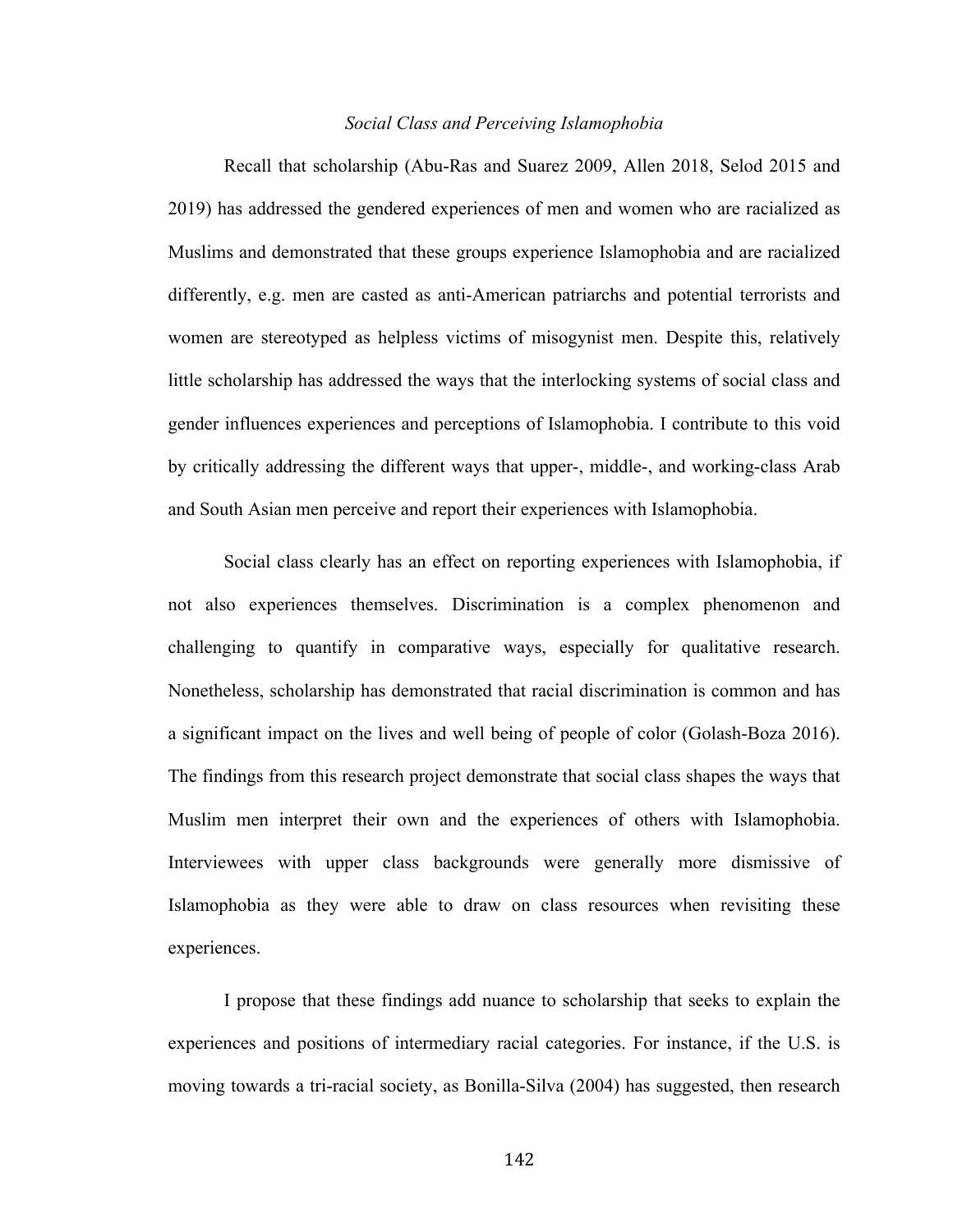should address the ways that social class, gender, and place influence the ways that groups are situated in the racial order. I concur with Bonilla-Silva (2004) that the position of Arabs and South Asians in this new racial order is largely predicated on social class and may even be place-specific. I argue that Arabs and South Asians in the U.S. South occupy an honorary white racial position in the tri-racial order, but that their experiences of this position vary widely on the basis of social class and gender. For example, upper class Arab and South Asian men are positioned to benefit from their class position and thus perceive themselves as close to powerful groups, such as wealthy whites. I propose that Arab and South Asian women, and men from middle-, working-, and lower-class positions may not similarly feel that their experiences are similar to whites. They also may be more deeply affected by Islamophobic encounters because they lack social class and occupational resources to lay claims to substantive citizenship and belonging. My analysis strengthens scholarly understandings of some of the ways that intermediary racial groups experience intersectional forces of Islamophobic racism and social class, since social class at least appears to have muted the emotional effects of experiencing Islamophobic discrimination.

If upper class Arab and South Asian men are willing to overlook or dismiss Islamophobic experiences, then they may be complicit to existing racial regimes. This is supported by the fact that six upper class interviewees described themselves as Americanized or otherwise made a point to express very pro-American meritocratic ideals while dismissing or downplaying the Islamophobia that they did experience. I argue that some of these men were attempting to claim to benefits of substantive citizenship and reap the benefits of belonging when they described a close proximity to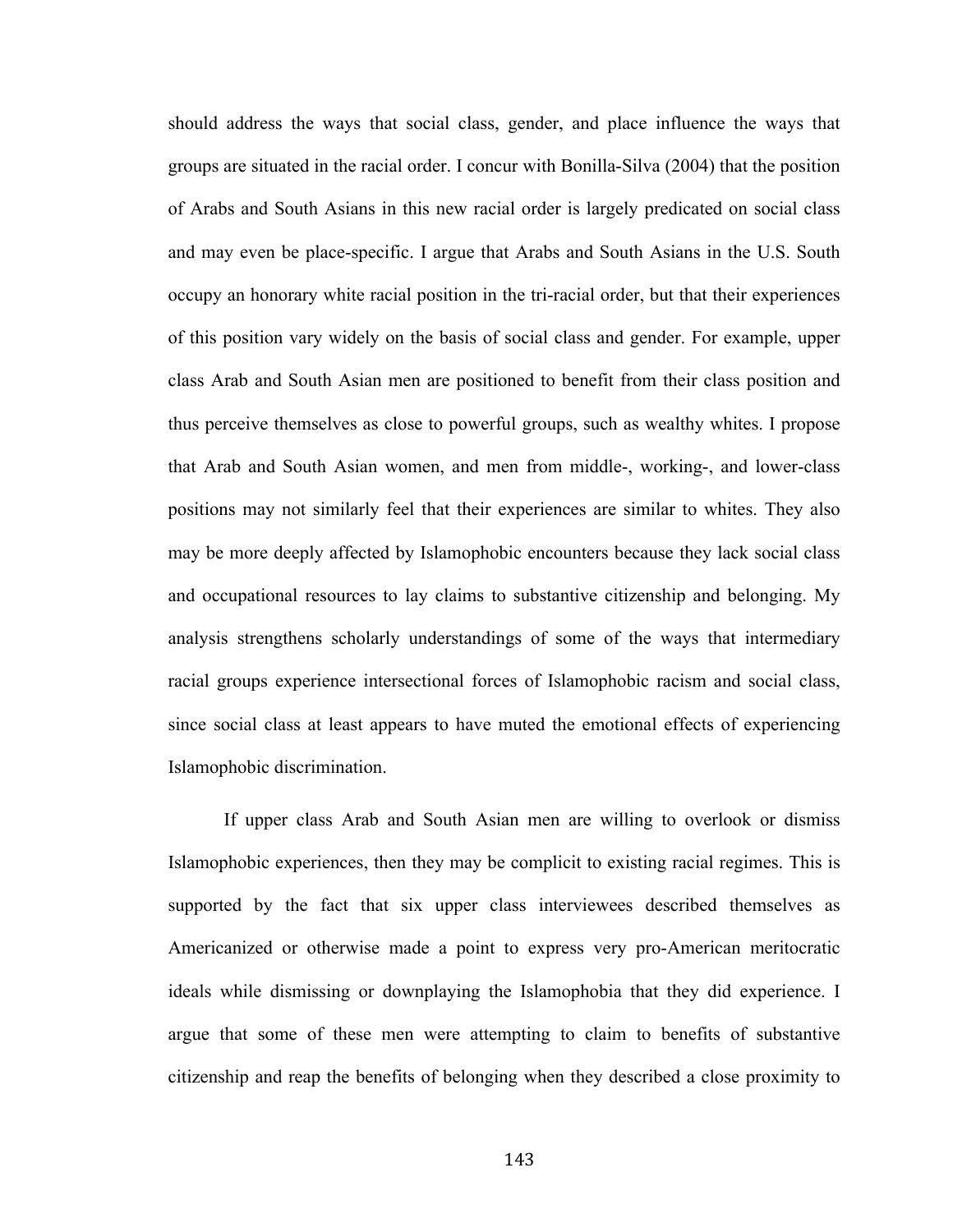Americans and whites and distanced themselves from immigrants perceived to have not yet culturally assimilated. In some instances, upper class interviewees downplayed Islamophobic experiences when whites were the perpetrators but not when "Black people and Mexicans" made Islamophobic comments. In contrast, middle- and working-class Arabs and South Asians were more likely to read rural whites as threatening and described a close proximity to other subordinate racial groups, e.g. Black classmates for school-aged students. I propose that upper class Arab and South Asian men attempted to lay claim to substantive citizenship when they dismissed Islamophobia out of a well-todo position, but these responses to Islamophobia did little to challenge the Islamophobia racism in Metro-City and Townsburg.

I reveal the power of racial ideologies among Arab and South Asian men with respect to framing experiences and potentially barriers to addressing Islamophobia. I do not mean to suggest that upper class Arab and South Asian men are unsympathetic to the experiences of groups with lower social class standing. Many interviewees, in-fact suggested that they experienced privilege in comparison to these groups. However, because they thought of their own experiences as benign, they may be less likely to report and draw attention to Islamophobia in their localities—some Arab and South Asian men even indicated that they did not discuss these experiences with friends or family. These findings are important for activists seeking to address and dismantle Islamophobia that is widespread in the U.S. Knowing what groups are likely to underreport Islamophobia allows these groups to more strategically engage to understand experiences and trends with respect to discrimination and Islamophobie experiences.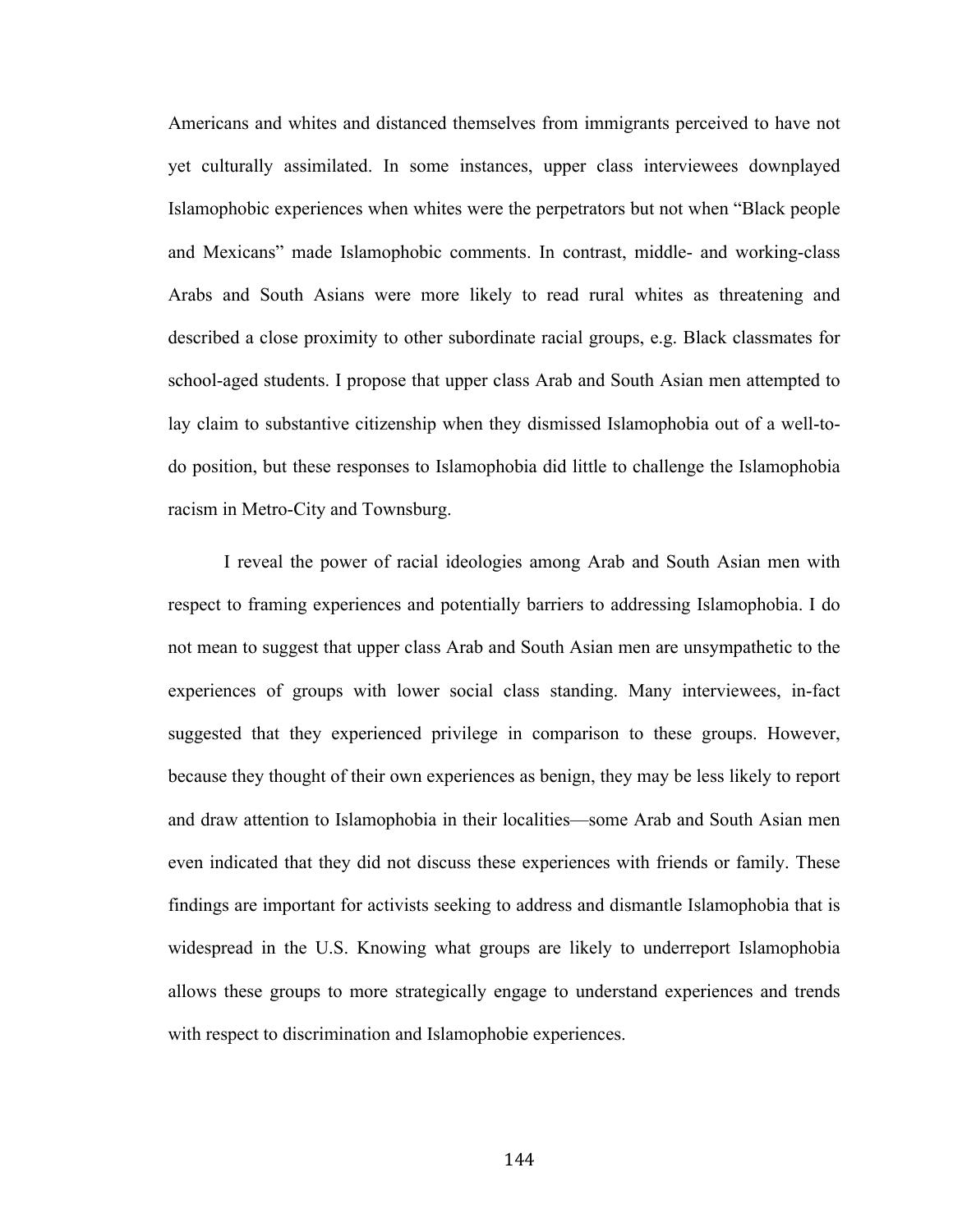#### *Responding to Islamophobia as a masculine performance*

I contribute to the literature on Islamophobia through an in-depth analysis of the ways that Arab and South Asian men perceive and respond to Islamophobia committed against Muslim women. I suggest that these themes are particularly noteworthy because interviews often shared their assessment of women's experiences with Islamophobia without being prompted to do so. In light of the findings presented in chapters 4 and 5, I argue that Arab and South Asian men preform masculinity first by downplaying their own personal experiences with Islamophobia, and second by emphasizing women's experiences with Islamophobia and discussing the ways that they intervened or prevented these experiences on behalf of significant women in their lives. As an aside: deflecting, downplaying, or otherwise minimizing personal experiences with Islamophobia did not exclusively occur in contexts where men performed hegemonic masculinity in tandem with controlling or defending Muslim women. I argue that minimizing severe experiences with Islamophobia is still a gendered practice, even when it occurs without referencing Muslim women or women's experiences. I found that some men reported controlling or attempting to control the ways that women inhabited public spaces and celebrated moments where they defended the honor of women through physical and verbal altercations.

These findings add nuance to existing theories of masculinities, because I find that men who are marginalized by their racialization as Muslims perform hegemonic masculinity in their defensive responses to Islamophobia committed against women. Chen (1999) forwards the concept of the "hegemonic bargain" to describe when men "trade or unconsciously benefit from the 'privileges' of race, gender, class, generation,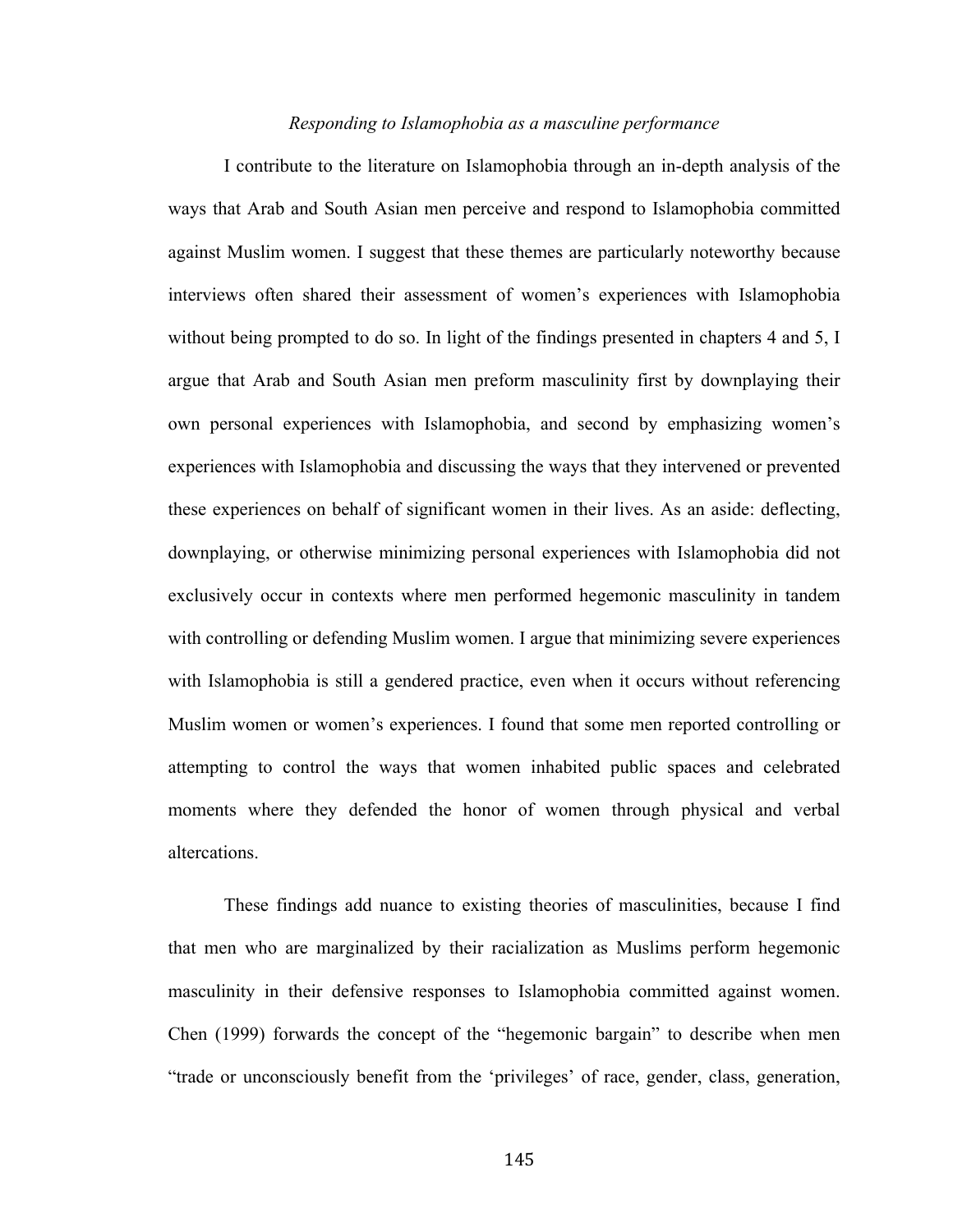and/or sexuality for the purpose of 'achieving' his masculinity." Chen's (1999) concepts of deflection and hegemonic bargains explain these trends well, as interviewees emphasized their ability or response to Islamophobia against women when they were asked about their own experiences with Islamophobia. I call these moments "protective hegemonic bargains" because they focus on relationships with women and hegemonic ideals of protecting women's honor in order to perform a version of hegemonic masculinity. By emphasizing qualities of hegemonic masculinities, these men were able to "save face" in situations when they are typically thought of as victims. I suggest that Chen's (1999) discussion of hegemonic bargains should be expanded to include performances that occur in relationships, because hegemonic performances often depend on other actors. In this case, they depend on significant women in the lives of men. My concept of protective hegemonic bargains should be expanded where applicable to other intermediary groups who routinely experience discrimination to determine how racial discrimination and hegemonic masculine ideals interact to subjugate women and certain men.

In the context of literature on complicit masculinities and hegemonic bargains, these trends strengthen sociological understandings of the ways that racism and classism interact to maintain white masculine hegemony. They demonstrate that discriminatory experiences can actually reify gender orders for affected groups or at least in the minds of men. Furthermore, they point towards a system-centered (Choo and Ferree 2010) understanding of intersectional forces. When Arab and South Asian men control or attempt to control women in their lives to protect them from Islamophobia they uphold the existing unequal gender order. These practices and their logics reify hetero-normative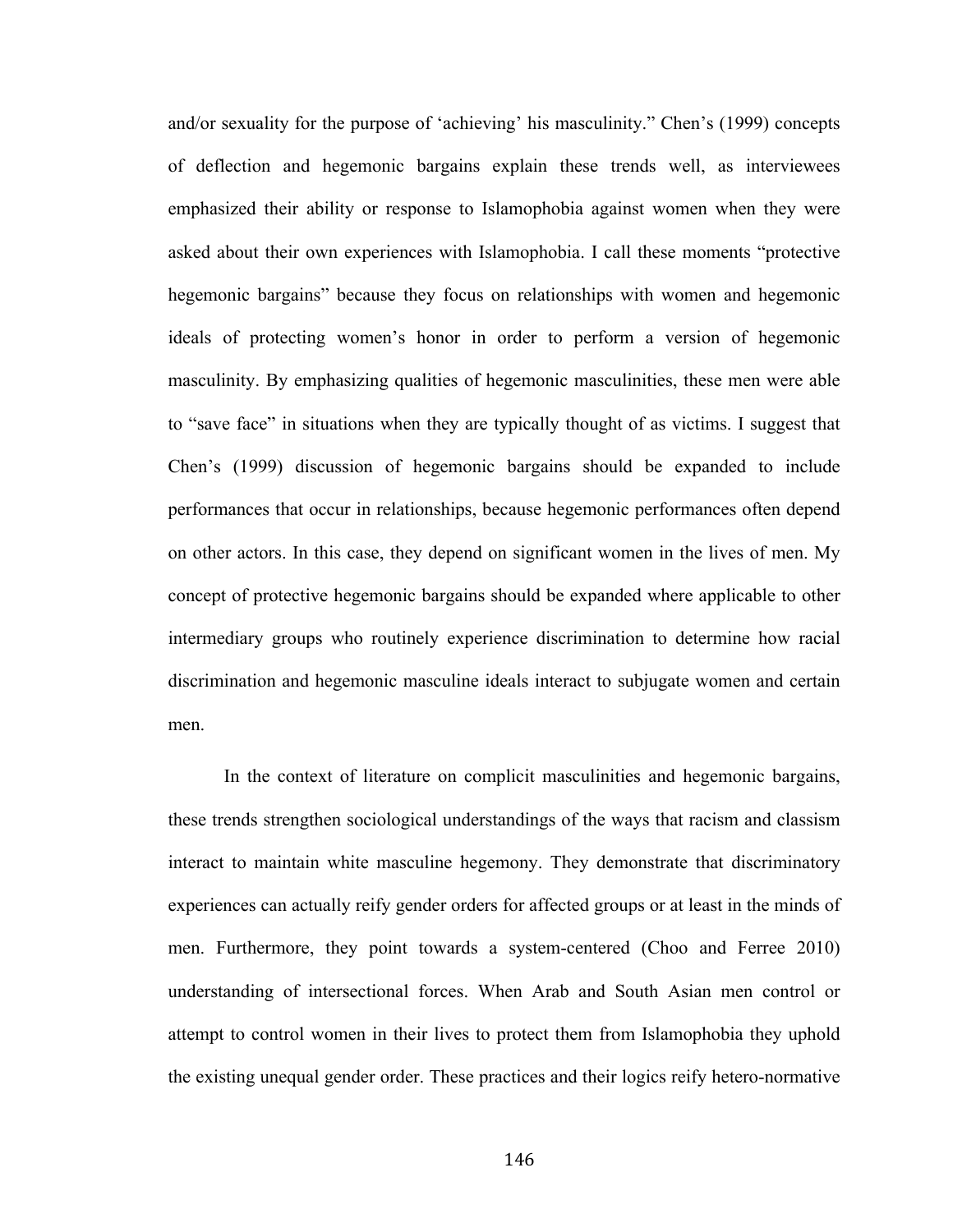gender ideologies that cast women in general as defenseless and in need of protection. Interview evidence from some interviews suggested that some of the women that these men were referring to did not or were encouraged not to work outside of the home or go to certain places where Islamophobia is believed to be likely to occur. Thus, keeping women from work or otherwise limiting their mobility deepens economic dependence on men. The celebration of violence or protection against Islamophobic perpetrators reifies hegemonic masculine ideals that suggest that men who defend women are superior to men who are unable to do so. In these instances, Islamophobic experiences or the threat of these experiences serve as the impetuous or logic for maintaining the gender order. I suspect that the men that I interviewed were performing hegemony for other men. For instance, some men shared other stories of men performing hegemony that had evidently been shared with them. I also suspect that these interviewees would have at least shared these narratives differently if I were a woman. Future research should seek to address these questions.

Recall that intersectionality encompasses both academic theory and activist efforts to dismantle systems of oppression (Collins 2000). As such, activists seeking to address systems of racism that effect Arab and South Asian men—specifically Islamophobia—should remain cognizant of the ways that masculine domination of women is built into experiences with racism. Activist should ensure that they don't reify gender domination in their response to wide spread Islamophobia in the U.S.

Before I conclude this section, I want to emphasize that Arab and South Asian men's adherence to patriarchy is not qualitatively different than that which we see from other groups of men, but it is unique. In other words, I do not want to reify stereotypes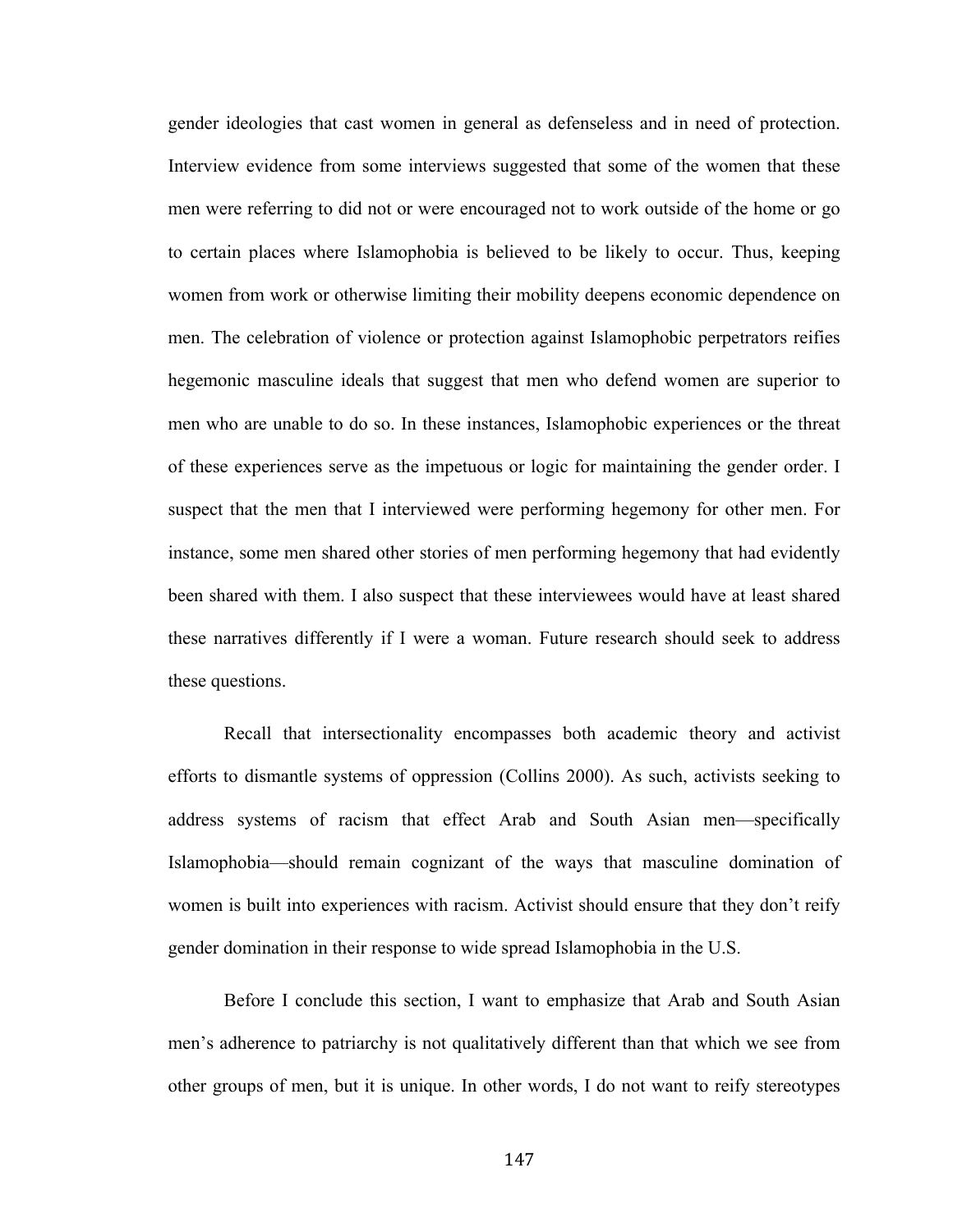that suggest that Muslim men are uniquely patriarchal. For example, Stone and Lovejoy (2019) and Stone (2007) find that white, upper-income men say they support their wives working outside of the home, but still retort that they are too focused on their careers to help with children or house work. Thus, the "it's your choice" rhetoric that many of these men use actually leaves partners without a choice and so women are forced to stay home with their kids. In this study, Arab and South Asian men are discussing "taking away" women's choices, e.g. dress or employment, but they claim to be doing so "for their benefit. These Muslim men respondents are reporting a desire to take away the choices of women to protect them from the very real effects of Islamophobic racism.

#### *Islamophobia and Belonging in non-traditional immigrant destinations*

A final contribution that I make to research literatures is by contributing to a growing body of scholarship that addresses immigrant-origin group experiences in new and non-traditional immigrant destinations. Recall that much of the existing body of literature that addresses immigrant experiences and belonging in non-traditional immigrant destinations addresses the experiences of Latinx groups. I build on the work of these scholars by addressing the ways that Arab and South Asian men experience and perceive belonging in the U.S. South. Furthermore, I address the ways that social class affects belonging for upper-, and middle- and working-class Arab and South Asian men. Thus, my analysis is more nuanced than merely an analysis of Arab and South Asian men in a non-traditional immigrant destination. I am able to critically analyze how community histories, general social class standing, and personal class resources—such as occupational relationships—shape the ability of Arabs and South Asians to perceive themselves as belonging in the rural U.S. South. Recall that while many interviewees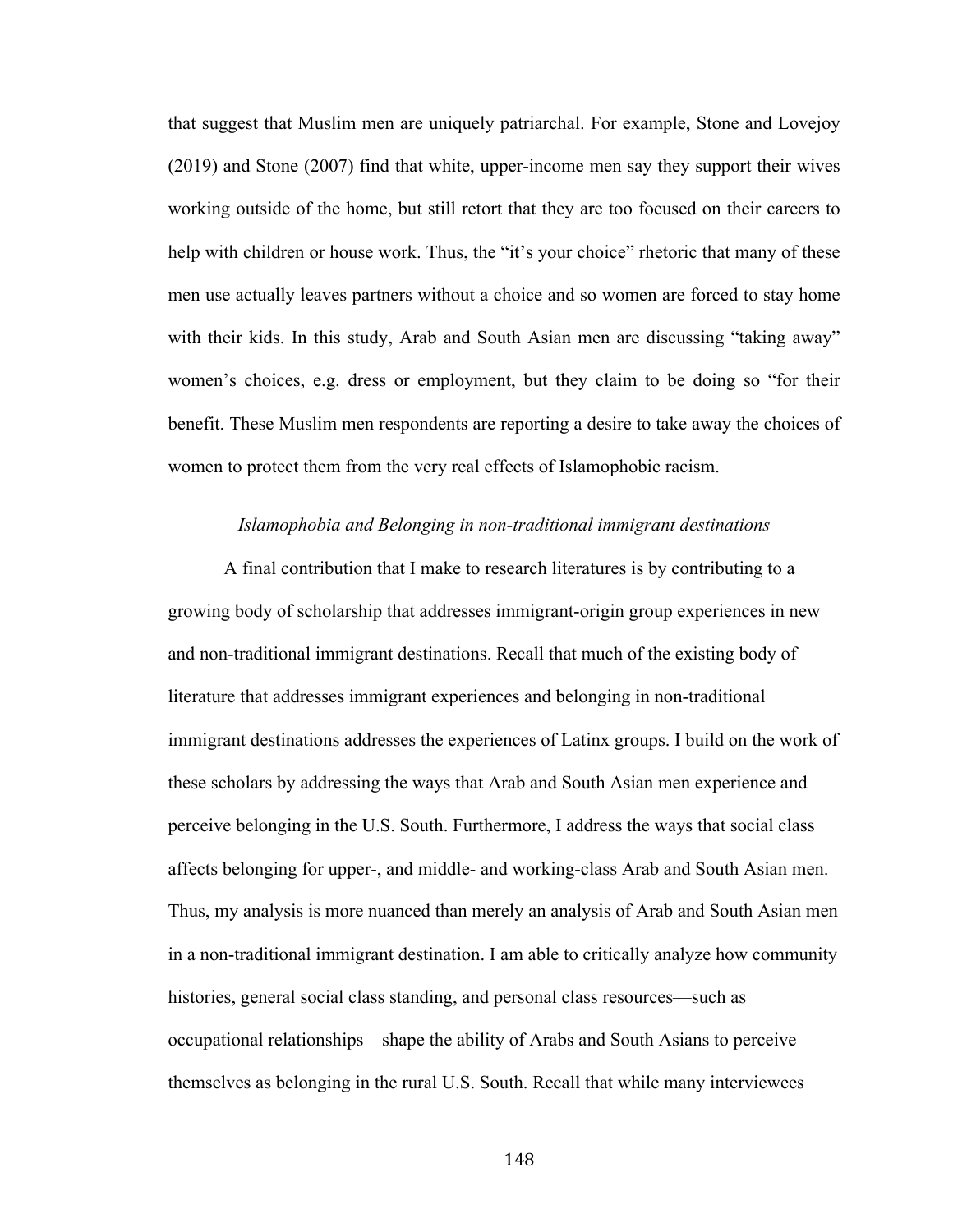from Townsburg felt "at home" in Townsburg, the belonging discussed by upper class Arab and South Asian men was particularly pronounced because they described meaningful relationships, interactions, and used strong language like "family" to describe their relationship to people in Townsburg. Middle- and working-class men more frequently iterated that their experience in Townsburg was a "mixed bag" with some good and some bad experiences. They did not use similar language to emphasize their relationship to the Townsburg community.

Scholars who study Latinx women and mothers in non-traditional immigrant destinations, for example, have found that Latinx women are able to experience a personal sense of belonging by overcoming barriers to engagement (Mendez and Deeb-Sossa 2020). In other words, through the process of overcoming everyday obstacles such as lacking reliable transportation by learning to drive or discrimination in local school systems by critically engaging with the school board, mothers claimed belonging by developing and exercising personal agency. Instead, I find that Arabs and South Asian men with upper class positions are able to draw on class and occupational resources such as community standing for doctors to perceive themselves as belonging to the broader community. I propose that occupational prestige could translate to other STEM fields outside of medicine, though further research would need to determine if it was truly the relational component of being a medical doctor that informed belonging. That Arab and South Asians with high occupational standing expressed a deeper sense of belonging than middle- and working-class men adds nuance and examples to Antonsich's (2010) claims that belonging is place-specific and dependent on local histories and relationships. Arab and South Asians from upper-, middle-, and working-class backgrounds in Townsburg all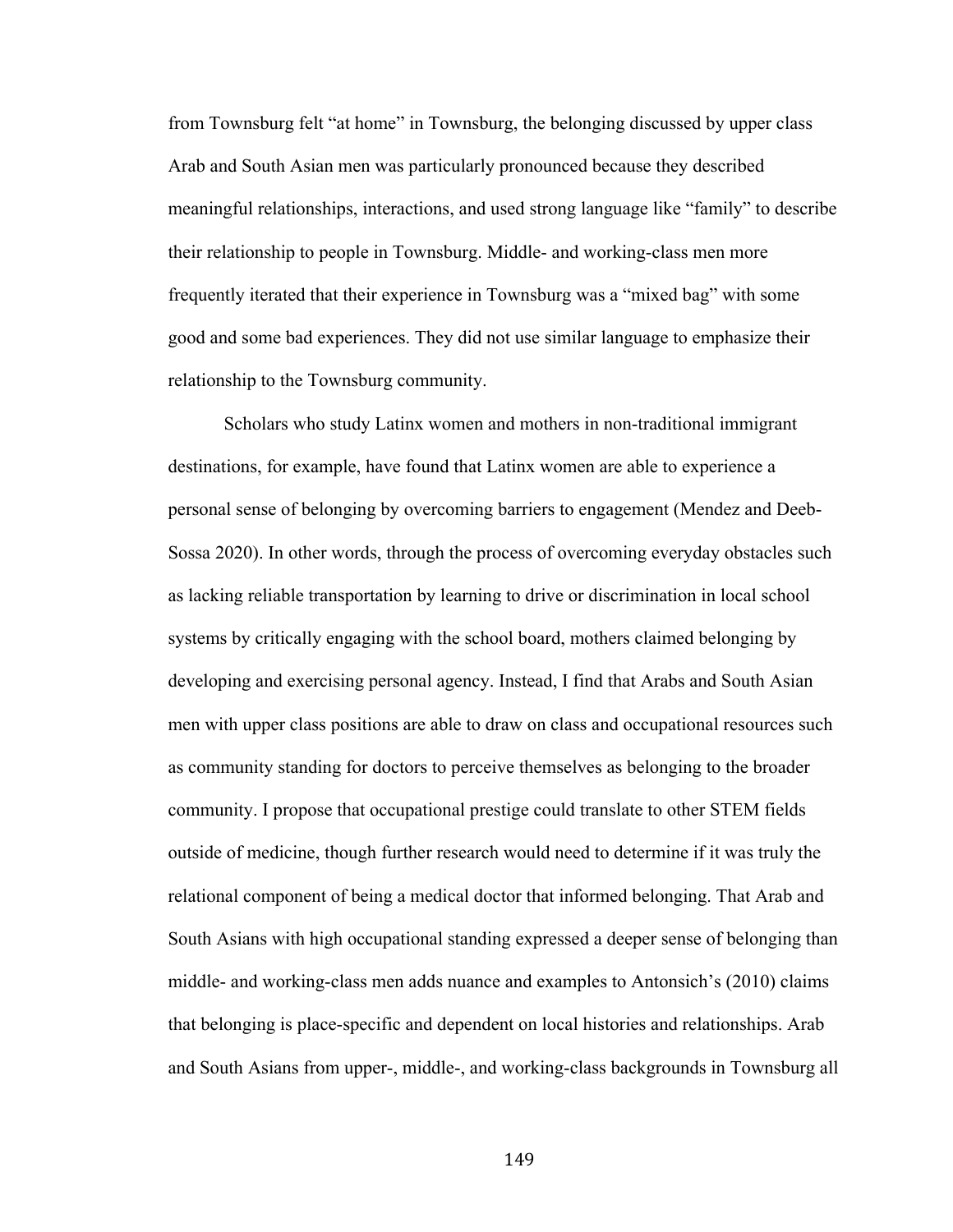cited the Arab and South Asian population's unique labor migration history in as rural health care providers as a cause of their experiencing less and less severe Islamophobia than one might expect in the rural U.S. South. The upper class Arabs and South Asians who are medical doctors cited their relationships with the surrounding community as evidence of the deep sense of personal belonging that they felt. I expect that there are likely other communities like Townsburg, where new immigrant communities are built around pioneers who are well-to-do or medical doctors. It is possible that my findings are more broadly representative of the ways that belonging and place-making operate in these communities.

I argue that intersectional scholarship should more deeply incorporate place into their analyses because place was so central to understanding how interviewees made sense of their experiences. Moving towards a place-inclusive analysis of intersectionality will allow scholars to address how particular geographic locations; material forms, meanings and values shape the localized systems of domination through racism, classism, and sexism more closely. Again, a nuanced understanding of these place-specific logics is not only needed for theoretical development, but also for activists seeking to promote belonging and dismantle systems of oppression like Islamophobia (Collins 2000). Activists seeking inclusion and belonging for Arabs and South Asians in new-immigrant destinations need to address the place-specific iterations of Islamophobia and racism. In the case of this study, the positive evaluation of "model minority" Arabs and South Asians may detract important attention from Arabs and South Asians who do not feel a strong sense of belonging and who may more deeply feel the effects of Islamophobia and Islamophobic encounters.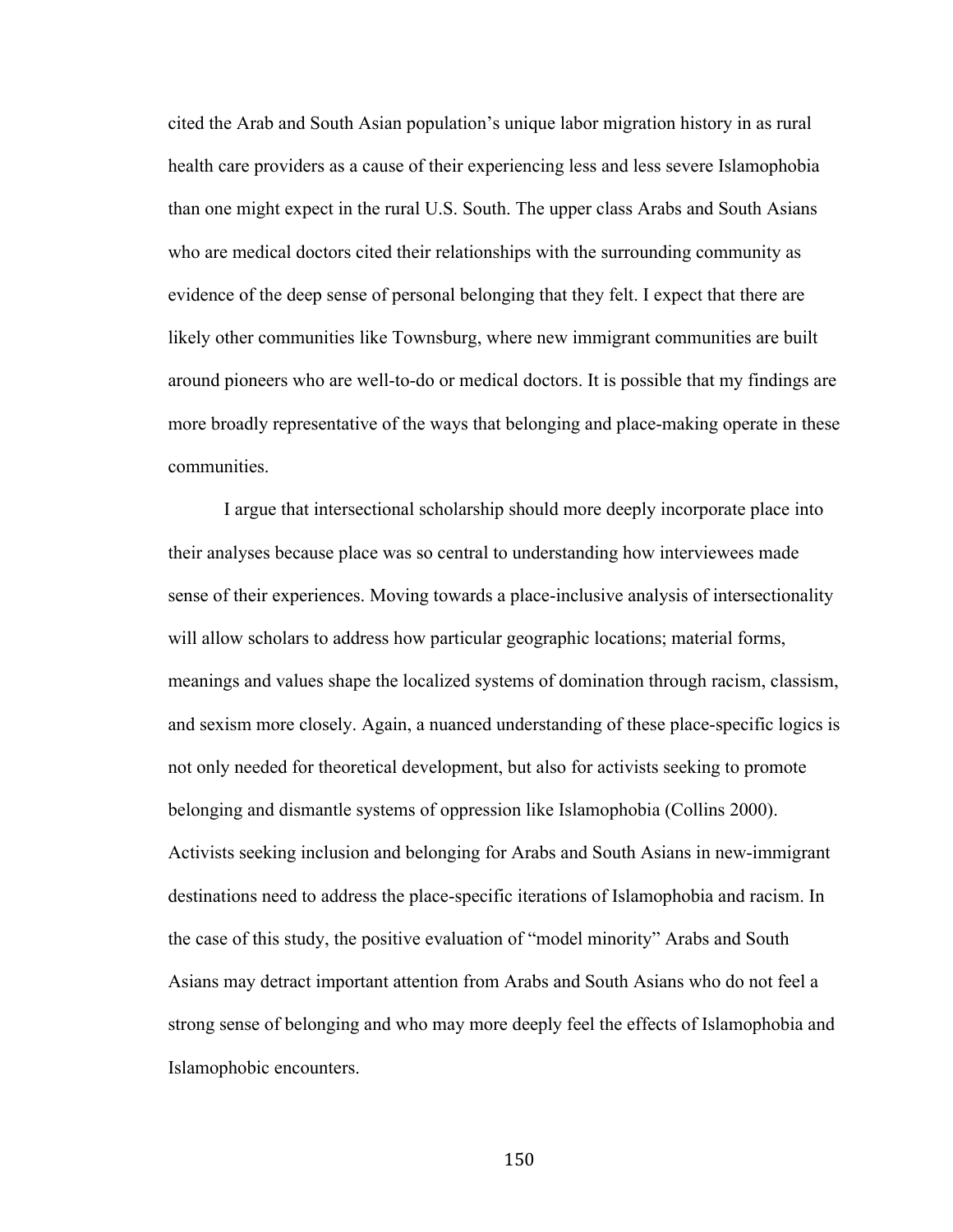#### REFERENCES

- Abu-Ras, W. M. and Z. E. Suarez. 2009. "Muslim Men and Women's Perception of Discrimination, Hate Crimes, and PTSD Symptoms Post 9/11." *Traumatology 15* (3): p. 48-63.
- Akram, S. M, and K. R. Johnson. 2002. "Race, Civil Rights, and Immigration Law After September 11, 2001: The Targeting of Arabs and Muslims." *NYU Annual Survey of American Law 58* (1): p. 295-357. Retrieved May 3, 2019 https://privacysos.org/sites/all/files/akram.pdf
- Allen, J. 2018. Muslim American Men and Stigma: An Argument for the Use of Theories of Stigma Management in the Study of Post-Terror Muslim Experiences." *Contemporary Journal of Anthropology and Sociology 8* (1): p. 5- 18
- Allen, Jack "Trey." 2019. "'He goes by Mo': Drawing Boundaries Around Muslim Identities." *Interdisciplinary Journal of Research on Religion 15* (5):1-22
- Anderson, Elijah. 2004. "Cosmopolitan Canopy.'" *The Annals of the American Academy* 595: p. 14-31
- Antonsich, Marco. 2010. "Searching for Belonging An Analytical Framework." *Geography Compass 4/6* (2010) p 644-659. DOI 10.1111/j.1749- 8198.2009.00317.x
- Barry, Ben. 2018. "(Re)fashioning Masculinity: Social Identity and Context in Men's Hybrid Masculinities through Dress." *Gender & Society 32* (5): p 638-662
- Bonilla-Silva, Eduardo. 1997. "Rethinking Racism: Toward a Structural Interpretation." *American Sociological Review 62* (3): p. 465-480
- Bonilla-Silva, Eduardo. 2004 "From bi-racial to tri-racial: Towards a new system of racial stratification in the USA." *Ethnic and Racial Studies 27* (6): p. 931-950.
- Bonilla-Silva, Eduardo. 2015. "More than Prejudice: Restatement, Reflections, and New Directions in Critical Race Theory." *Sociology of Race and Ethnicity 1* (1): p. 73-8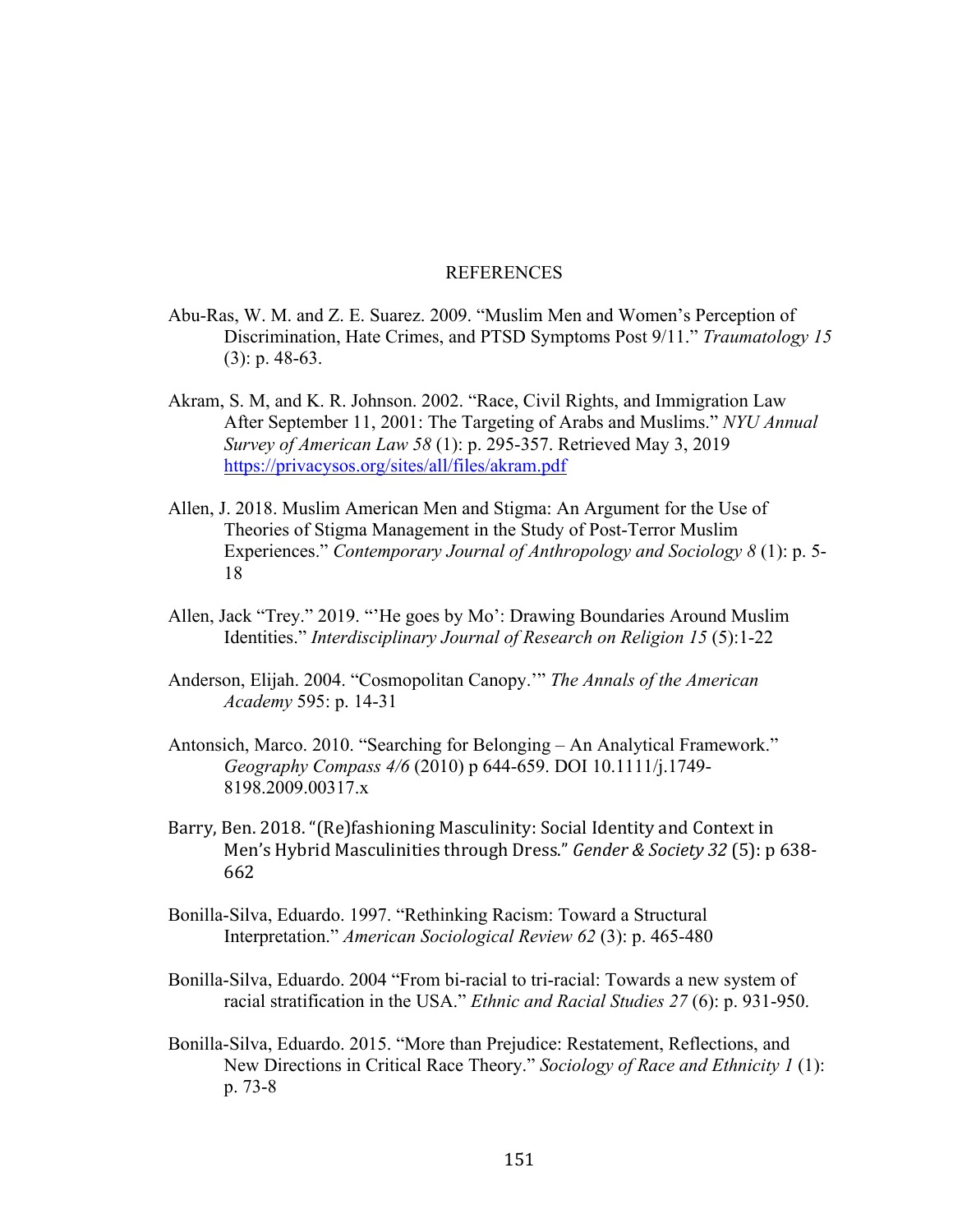- Bourdieu, Pierre. 1989. "Social Space and Symbolic Power." *Sociological Theory 7*  $(1)$ : p. 14-25
- Bridges, Tristan and CJ Pascoe .2018. "Hybrid Masculinities: New Directions in the Sociology of Men and Masculinities." *Sociology Compass 8* (3): p. 246-258
- Brown, Hana E. Jennifer A. Jones, and Andrea Becker. 2018. "The Racialization of Latino Immigrants in New Destinations: Criminality, Ascription, and Countermobilization." *The Russell Sage Foundation Journal of the Social Sciences 4* (5): 118-140
- Cainkar, L. 2002. "No Longer Invisible: Arab and Muslim Exclusion After September 11." *Middle East Report Online 32*: p. 22-29.
- Cainkar, L. and S Selod. 2018. "Review of Race Scholarship and the War on Terror." *Sociology of Race and Ethnicity 4* (2): p. 165-177
- Carter, Brandon. 2018. "READ: Supreme Court Decision Upholding Trump's Travel Ban." Retrieved May, 7, 2019. https://www.npr.org/
- Chaichian, Mohammad. 2008. "Getting Settled in the Heartland: Community Formation among First- and Second-Generation Iranians in Iowa Citi, Iowa." In (Ed) Richard C. Jones. *Immigrants Outside Megalopolis* (p. 213-236). Landham, M.D.: Lexington Books
- Charmaz, K. 2012. *Constructing Grounded Theory: A Practical Guide Through Qualitative Analysis*. Los Angeles, C.A.: Sage.
- Chaudhary, A. R. 2018. "Organizing Transnationalism and Belonging among Pakistani Immigrants in London and New York" *Migration Studies.6*(3): p. 420- 447.
- Chen, Anthony S. 1999. "Lives at the Center of the Periphery, Lives at the Periphery of the Center: Chinese American Masculinities and Bargaining with Hegemony." *Gender & Society 13* (5): p584-607
- Choo, Hae Yeon and Myra Marx Ferree. 2010. "Practicing Intersectionality in Sociological Research: A Critical Analysis of Inclusions, Interactions, and Institutions in the Study of Inequalities." *Sociological Theory 28* (2): p. 129-149
- Collins, Patricia Hill. 2000. *Black Feminist Thought: Knowledge, Consciousness, and the Politics of Empowerment.* 2nd ed. New York: Routledge.
- Collins, Patricia Hill. 2015. "Intersectionality's Definitional Dilemmas." *Annual Review of Sociology 41* (1): p. 1-20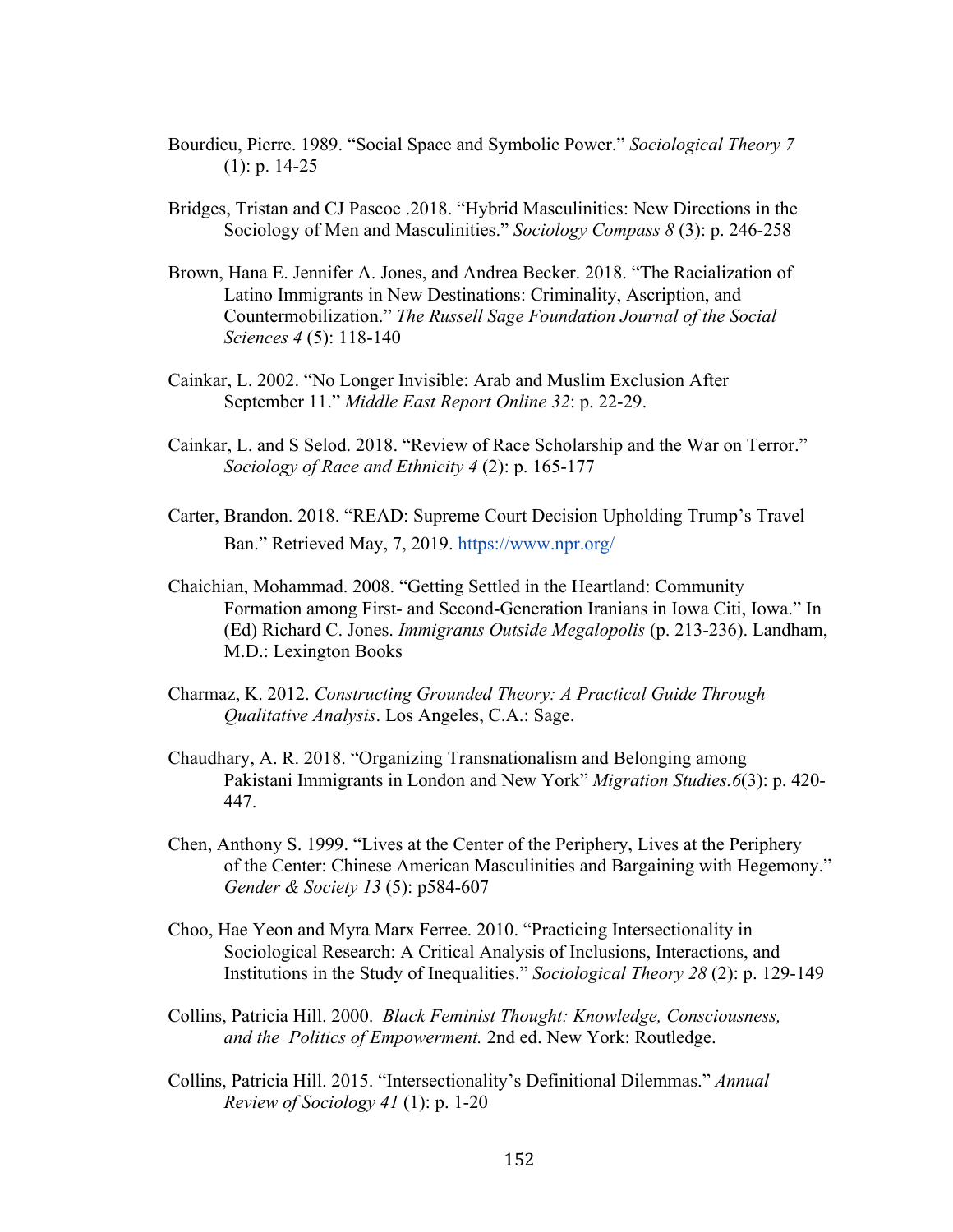Connell, Raewyn. 1987. *Gender and Power : Society, the Person, and Sexual Politics*. Stanford, Calif.: Stanford University Press.

Connell, R.W. 2005. *Masculinitie*s. Berkley: University of California Press.

Connell, R.W. and James W. Messerschmidt. 2005. "Hegemonic Masculinity: Rethinking the Concept." *Gender & Society 19* (6): 829-859

Dedoose Website. Retrieved July 5, 2021. https://www.dedoose.com/

- Dreby,Joanna and Leah Schmalzbauer. 2013. "The Relational Contexts of Migration: Mexican Women in New Destination Sites." *Sociological Forum 28* (1): p 1-26
- Duffy, M. 2007. "Doing the dirty work." *Gender & Society 21* (3): 313-336
- Feagin, Joe and Sean Elias. 2013. "Rethinking racial formation theory: a systemic racism critique." *Ethnic and Racial Studies 36* (6): p. 931-960
- Feagin, Joe. 1991. "The Continuing Significance of Race: Antiblack Discrimination in Public Places." *American Sociological Review 56* (1): 101-115
- Flores-González, Nilda. 2017. *Citizens but not Americans: race and Belonging among Latino Millennials*. New York: New York University Press.
- Garner, Steve and Saher Selod. 2015. "The Racialization of Muslims: Empirical Studies of Islamophobia." *Critical Sociology 41* (1): p. 9-19
- Gast, Melanie Jones. 2018. "'They Give Teachers a Hard Time': Symbolic Violence and Intersections of Race and Class in Interpretations of Teacher-student Relations." *Sociological Perspectives 61* (2): p. 257-275
- Gast, Melanie Jones, Dina G. Okamoto, and Emerald T. Nguyen. 2021. "Making requests: Filipina/o and Latina/o immigrant claims-making and racialization." *Ethnic and Racial Studies 44* (7): p 1211-1230
- Gerson, Judith and Kathy Peiss. 1985. "Boundaries, negotiation, and consciousness: reconceptualizing gender relations." *Social Problems 32*: 317-31.
- Gieryn, Thomas F. 2000. "A Space for Place in Sociology." *Annual Review of Sociology 26*: p. 463-496
- Gilham, Bill. 2000. *The Research Interview*. New York, NY: Continuum.
- Glenn, Evelyn Nakano. 2011. "Constructing Citizenship: Exclusion Subordination, and Resistance." *American Sociological Review 76* (1): p 1-24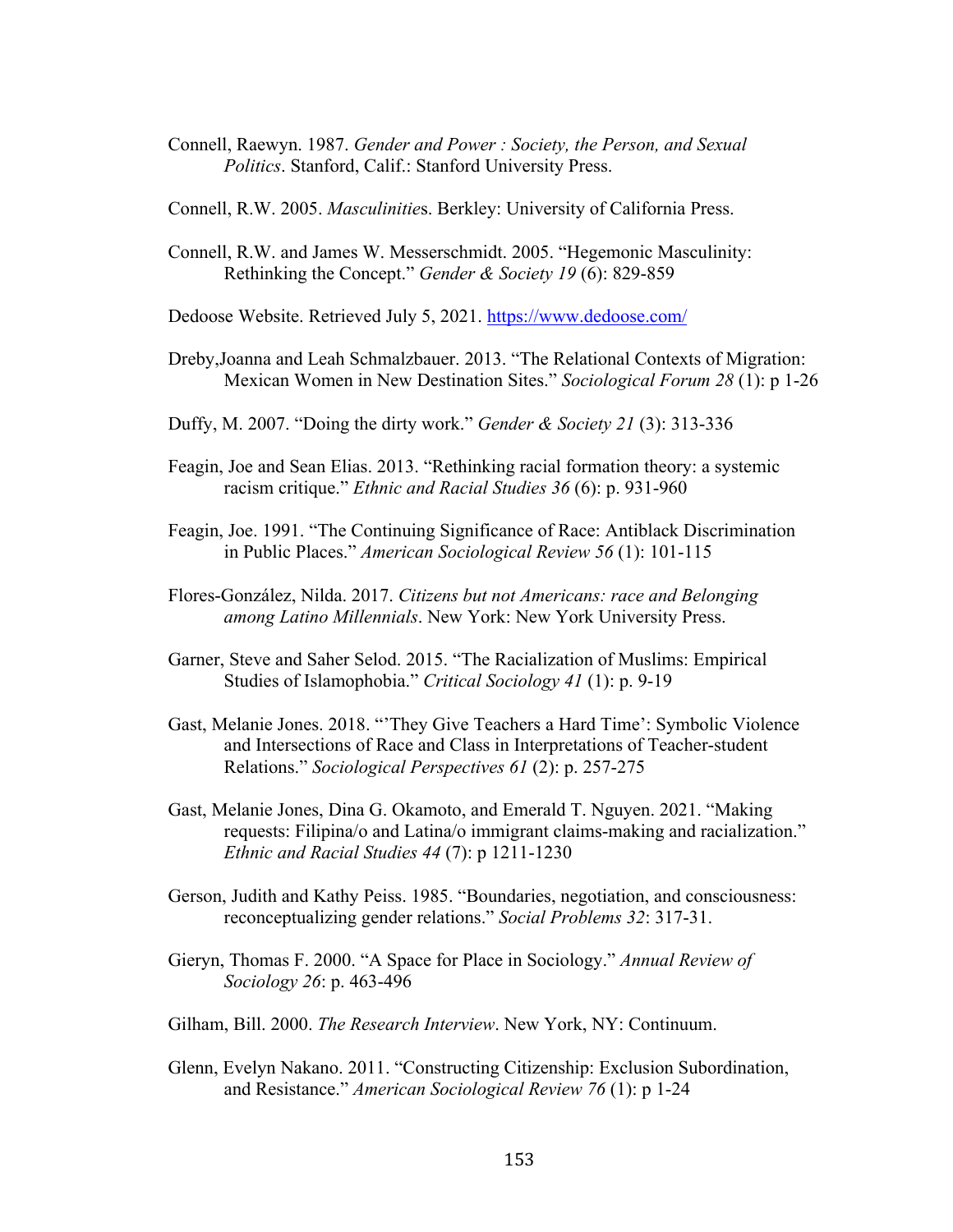- Golash-Boza, Tanya. 2016. "A Critical and Comprehensive Sociological Theory of Race and Racism." *Sociology of Race and Ethnicity 2* (2): p. 129-141
- Golash-Boza, T. 2018. *Race & Racisms: A Critical Approach, Second Edition*. New York: Oxford University Press.
- Herzog, Hanna and Taghreed Yahia-Younis. 2007. Men's bargaining with patriarchy: the case of primaries within Hamulas in Palestinian Arab Communities in Israel." *Gender & Society 21*: 579-602.
- Hirschman, Charles and Douglas S. Massey. 2008. "Places and Peoples: The New American Mosaic." In (Ed) Douglas S. Massey. *New Faces in New Places*. (p. 1- 22). New York, N.Y.: Russel Sage Foundation
- Hopkins, Peter E. 2007. "Young Muslim Men's Experiences of Local Landscapes after 11 September 2001." In (Eds) Cara Atchison, Peter Hopkins, and Mei-Po Kwan *Geographies of Muslim Identities: Diaspora, Gender, and Belonging* (p. 189-200). Burlington, V.T.: Alshgate Publishing Company.
- Hopkins, Peter E., Mei-Po Kwan, and Cara Carmichael Aitchison. 2007. "Introduction: Geographies of Muslim Identities." In (Eds) Cara Atchison, Peter Hopkins, and Mei-Po Kwan *Geographies of Muslim Identities: Diaspora, Gender, and Belonging* (p. 1-11). Burlington, V.T.: Alshgate Publishing Company.
- Jaffe-Walter, Reva. 2016. *Coercive Concern: Nationalism, Liberalism, and the Schooling of Muslim Youth.* Stanford, C.A.: Stanford University Press.
- Kandiyoti, Deniz. 1988. "Bargaining with patriarchy." *Gender & Society 2*:274-90.
- Kibria, Nazli. 2000. "Race, Ethnic Options, and Ethnic Binds: Identity Negotiations of Second-Generation Chinese and Korean Americans." *Sociological Perspectives 43* (1): p. 77-95
- Kishi, Katayoun. 2016. "Anti-Musim assaults reach 9/11 era levels, FBI data show" *Pew Research Center: Fact Tank*
- Lareau, Annette. 2002. "Invisible Inequality: Social Class and Childrearing in Black Families and White Families." *American Sociological Review 67* (5): p 747-776
- Lareau, Annette. 2015. "Cultural Knowledge and Social Inequality." *American Sociological Review 80* (1): p. 1-27
- Lean, Nathan. 2012. *The Islamophobia Industry: How the Right Manufactures Fear of Muslims.* London, England: Pluto Press.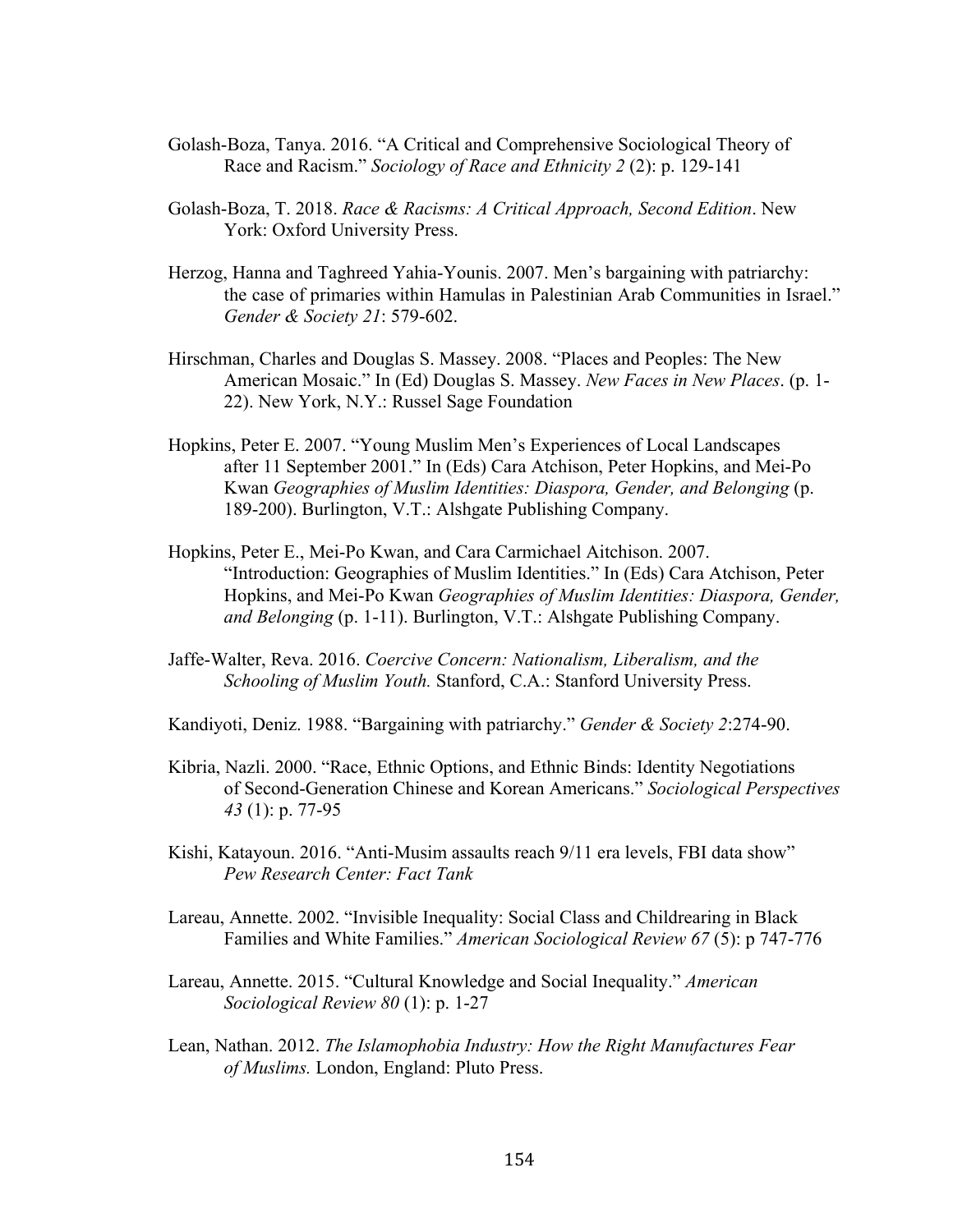- Lipka, Michael and Benjamin Wormald. 2016. "How religious is your state?" *Pew Research Center. Fact Tank: News in the Numbers*. Retrieved Apr.18, 2019. https://www.pewresearch.org/fact-tank/2016/02/29/how-religious-is-yourstate/?state=alabama
- López, Gustavo, Anthony Cilluffo, and Eileen Patten. 2017. "Pakistanis in the U.S. Fact Sheet." *Pew Research Center*. Retrieved Apr. 29, 2019. https://www.pewsocialtrends.org/fact-sheet/asian-americans-pakistanis-in-the-u-s/
- Love, Erik. 2013. "Beyond 'Post-9/11.'" *Contexts.org [Book Reviews and More].* 70- 72
- Love, Erik. 2017. *Islamophobia and Racism in America*. New York, N.Y.: New York University Press.
- Marrow, Helen B. 2009 a. "New immigrant destinations and the American colour line." *Ethnic and Racial Studies 32* (6): p. 1037-1057
- Marrow, Helen B. 2009 b. "Immigrant Bureaucratic Incorporation: The Dual Roles of Professional Missions and Government Policies. "*American Sociological Review 74:* p. 756-776
- Martin, Patricia Yencey. 2004. Gender as a social institution. *Social Forces 82*: 1249- 73.
- Massey, Douglas S. and Chiara Capoferro. 2008. "The Geographic Diversification of American Immigration." In (Ed) Douglas S. Massey. *New Faces in New Places.* (p. 25-50). New York, N.Y.: Russel Sage Foundation
- Massey, Douglas S. and Magaly Sanchez R. 2010. *Brokered Boundaries: Creating Immigrant Identity in Anti-Immigrant Times*. Russell Sage Foundation.
- Mastnak, T. 2010. "Western Hostility Toward Muslims: A History of the Present." In A. Shryock (ed) *Islamophobia/Islamophilia: Beyond the Politics of Enemy and Friend*. (29-52) Bloomington, I.N: Indiana University Press.
- Meer, N. 2008. "The Politics of Voluntary and Involuntary Identities: Are Muslims in Britain an Ethnic, Racial or Religions Minority?" *Patterns of Prejudice 42* (1): p. 61-82
- Mendez, Jennifer Bickham and Natalia Deeb-Sossa. 2020. "Creating home, claiming place: Latina immigrant mothers and the production of belonging." *Latino Studies 18* (2): p. 174-194

Mir, Sadiq. 2007. "'The Other within the Same': Some Aspects of Scottish-Pakistani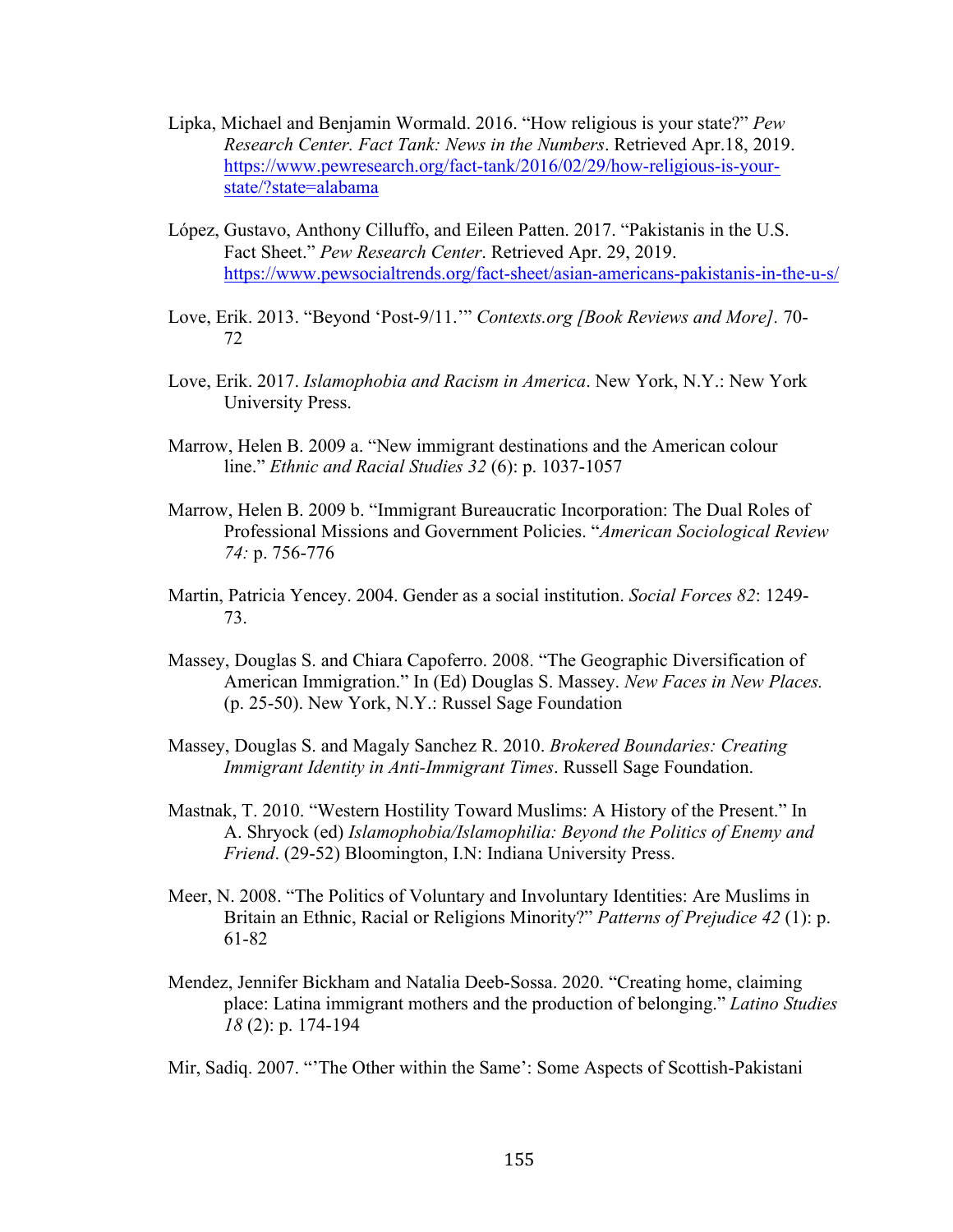Identity in Suburban Glasgow." In (Eds) Cara Atchison, Peter Hopkins, and Mei-Po Kwan *Geographies of Muslim Identities: Diaspora, Gender, and Belonging* (p. 57-78). Burlington, V.T.: Alshgate Publishing Company.

- Morning, Ann. 2001. "The racial self-identification of South Asians in the United States." *Journal of Ethnic and Migration Studies 27* (1): p. 61-79
- Munoz, Carolina Bank. 2008. *Transnational Tortillas: Race, Gender, and Shop-Floor Politics in Mexico and the United States*. Ithaca, N.Y.: Cornell University Press.
- Nagel, Joane. 1994. "Constructing Ethnicity: Creating and Recreating Ethnic Identity and Culture." *Social Problems 41* (1): p 152-176
- Omi, Michael and Howard Winant. 2015. *Racial Formations: In the United States* 3rd ed. New York, N.Y.: Routledge.
- Brown, Heather, Emily Guskin, and Amy Mitchell. 2012. "Arab-American Population Growth." *Pew Research Center.* Retrieved July 5, 2021 https://www.journalism.org/2012/11/28/arabamerican-population-growth/
- Poon, OiYan, Dian Squire, Corinne Kodama, Ajani Byrd, Jason Chan, Lester Manzano, Sara Furr, and Devita Bishundat. 2016. "A Critical Review of the Model Minority Myth in Selected Literature on Asian Americans and Pacific Islanders in Higher Education." *Review of Educational Research 86* (2): p. 469- 502
- Rana, Junaid. 2011. *Terrifying Muslims: Race and Labor in the South Asian Diaspora*. Durham, N.C.: Duke University Press.
- Razack, S. H. 2008. *Casting Out: The Eviction of Muslims from Western Law and Politics*. Toronto, Ontario: Toronto Press.
- Ridgeway, Cecilia and Shelley Correll. 2004. "Unpacking the gender system: a theoretical perspective on gender beliefs and social relations." *Gender & Society 18*: 510-31
- Rockquemore, Kerry Ann, David L. Brunsma, and Daniel J. Delgado. 2009. "Racing to Theory or Rethorizing Race? Understanding the Struggle to Build a Multiracial Identity Theory." *Journal of Social Issues 65* (1): p. 13-34
- Said, Edward. 1978. *Orientalism*. New York: Vintage.
- Saperstein, Aliya and Andrew M. Penner 2012. "Racial Fluidity and Inequality in the United States." *American Journal of Sociology 118* (3): p 676-727

Selod, Saher. 2015. "Citizenship Denied: The Racialization of Muslim American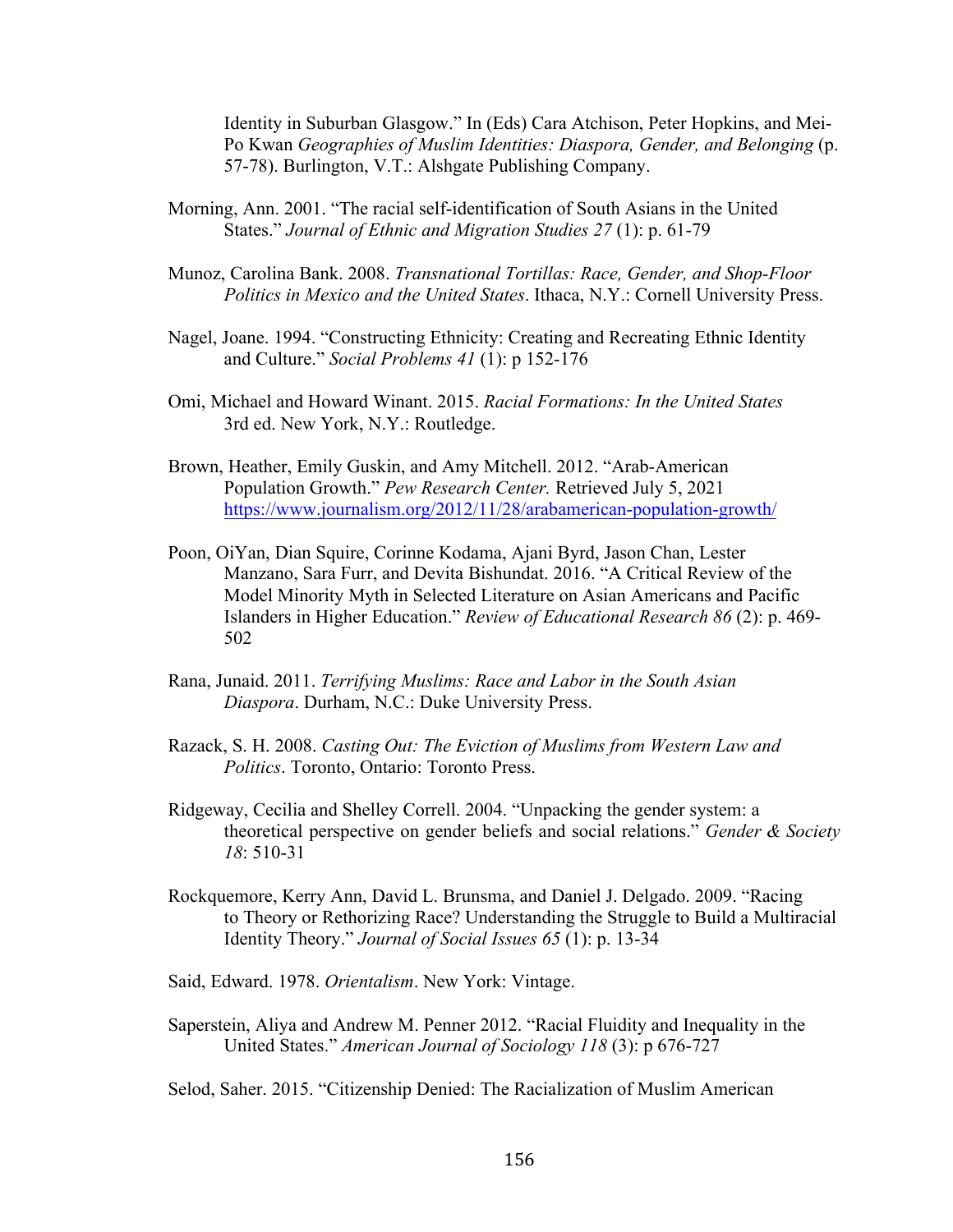Men and Women post-9/11." *Critical Sociology 41* (1) p. 77-95

- Selod, Saher. 2016. "Criminalization of Muslim American Men in the United States." In R. Furman, G. Lamphear, and D. Epps (eds) *The Immigrant Other: Lived Experiences in a Transnational World* (62-74). New York, N.Y.: Columbia University Press.
- Selod, Saher. 2019. "Gendered racialization: Muslim American men and women's encounters with racialized surveillance." *Ethnic and Racial Studies 42* (4) p. 552- 569
- Stone, Pamela and Meg Lovejoy. 2019. *Opting Back in: What Really Happens When Mothers Go Back to Work.* Oakland, California: University of California Press
- Stone, Pamela. 2007. *Opting Out?: Why Women Really Quit Careers and Head Home*. Berkeley: University of California Press
- Trump, Donald J. 2017. "Executive Order Protecting the Nation from Foreign Terrorist Entry Into The United States." Retrieved May 7, 2019 https://www.whitehouse.gov/
- Werbner, Phina. 2005. "Islamophobia: Incitement to religious hatred legislating for a new fear?" *Anthropology Today 21* (1): p 5-9
- West, C., & Zimmerman, D. 1987. "Doing Gender." *Gender and Society*. 1: 125-151.
- Winant, Howard. 2000. "Race and Race Theory." *Annual Review of Sociology 26* (2000): p. 169-185
- Wingfield, Adia Harvey. 2013. *No More Invisible Man: Race and Gender in Men's Work*. Philadelphia: Temple University Press.
- Wu, Yuning. 2017. "Chinese Exclusion Act: United States [1882]." *Britannica.*  Retrieved Apr. 30, 2019. https://www.britannica.com/topic/Chinese-Exclusion-Act
- Yuval-Davis, Nira. 2006. "Belonging and the politics of belonging." *Patterns of Prejudice 40* (3): p 197-214
- Zhou, Min. 2012. "Asians in America: The Paradox of 'the Model Minority' and 'The Perpetual Foreigner.'" *University of Saskatchewan: 43rd Annual Sorokin Lecture.*  Retrieved April 30, 2018 http://artandscience.usask.ca/sociology/documents/43rd%20Annual%20Sorokin% 20Lecture.pdf.
- Zopf, Bradley J. 2018. "A Different Kind of Brown: Arabs and Middle Easterners as Anti-American-Muslims." *Sociology of Race and Ethnicity 4* (2) 178-191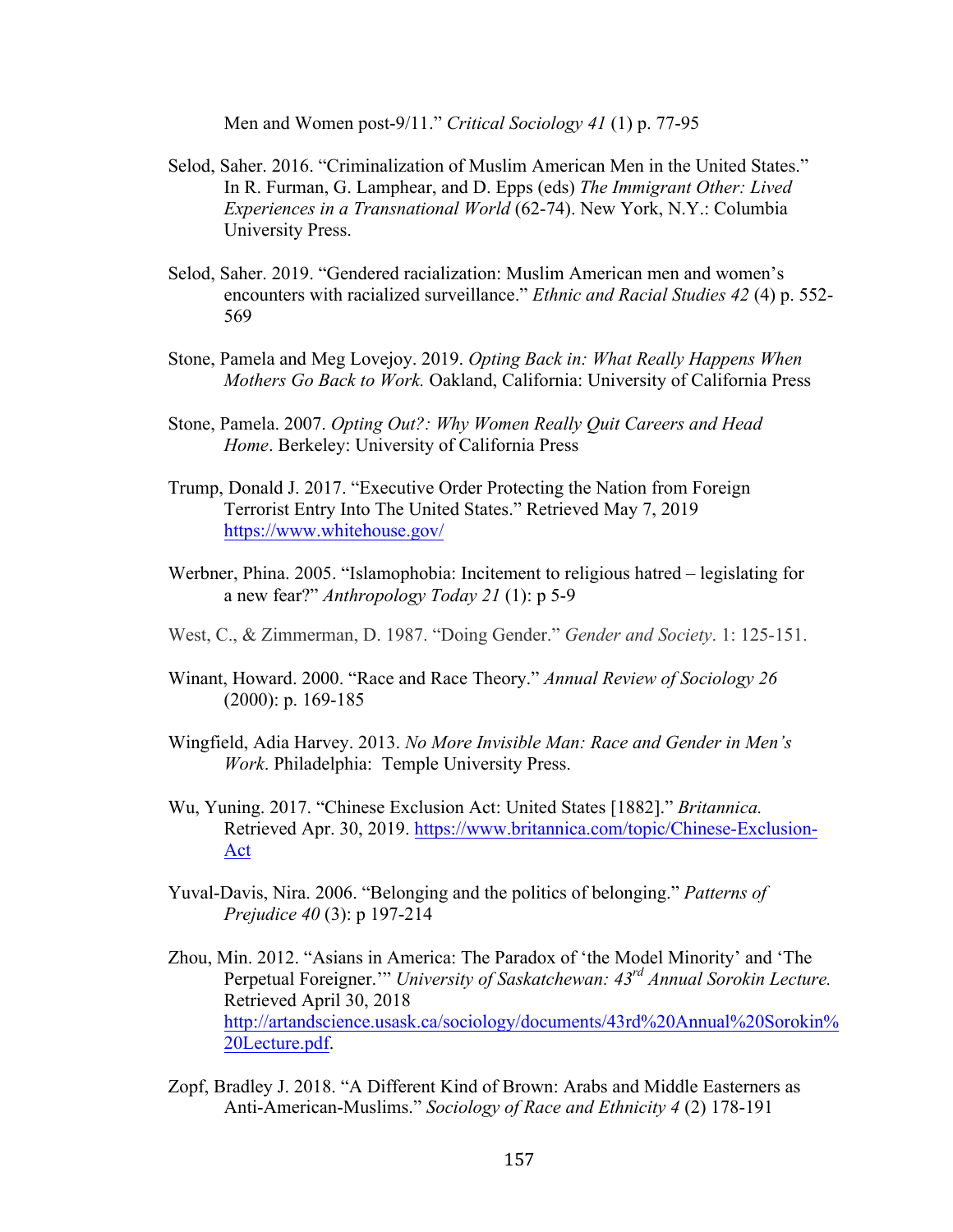- 2009. "The Status of Muslim Civil Rights in the United States 2009: Seeking Full Inclusion." *Council on American-Islamic Relations*. Retrieved May 7, 2019. https://www.cair.com/
- 2015. United States Mosque Directory. Retrieved Apr. 29, 2019. http://www.mosquesmasjids.com/
- 2018. Arab American Institute. Retrieved Apr. 29, 2019. https://www.aaiusa.org/
- 2019 Anti-Muslim. Southern Poverty Law Center. Retrieved May 7, 2019. https://www.splcenter.org/
- 2019. "U.S. Immigration Trends." Migration Policy Institute. Retrieved May 7, 2019. https://www.migrationpolicy.org/
- 2019. United States Census Bureau. Retrieved Apr. 29, 2019. https://www.census.gov/quickfacts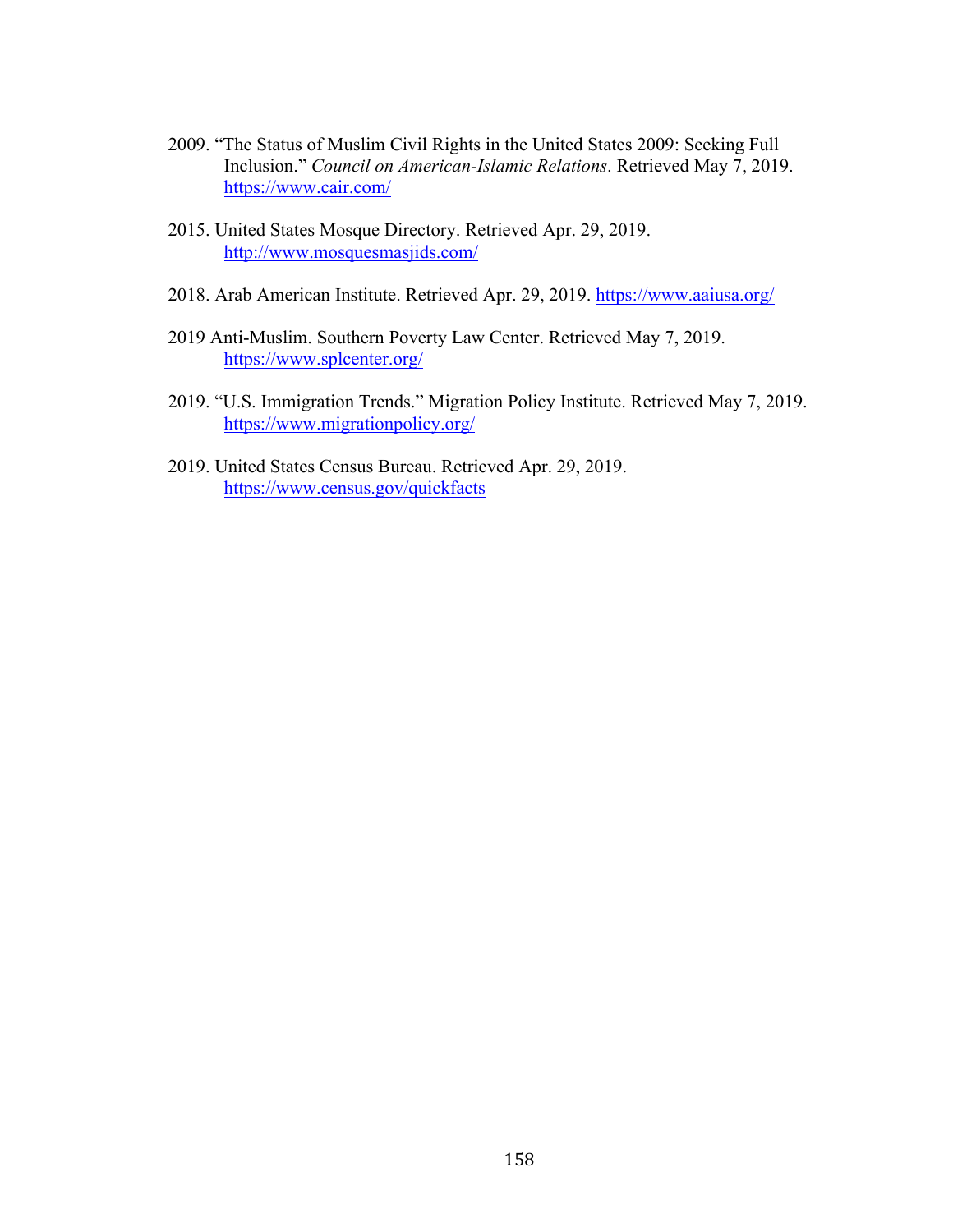# APPENDICES

# *Appendix A: Interview Outline*

I. Introduction to Study:

Hello, and thank you so much for your willingness to participate in and interview for my research project on Arab and South Asian American men's identities. My primary interest for this study is in the experiences, perceptions, and identities of Arab and South Asian American men in [Metro-City] and [Townsburg], [State]. By participating in this research study, you will engage in an interview that will last about 60 to 120 minutes and that will be audio-recorded and transcribed with your permission. During this study I will interview 40 to 60 Arab and South Asian American men with immigrant family origins in [state] and ask them questions about...

First, this research asks for about 1 hour of your time to conduct an interview that will be audio-recorded and transcribed. During this study I will interview around 20 participants, asking them similar questions.

The records of this study will be kept private. There will be no information included that will make it possible to identify you in any reports that are published. Individuals in this study will be given a pseudonym to protect for confidentiality and research recordings will be erased once they have been transcribed.

Finally, taking part in this study is voluntary. You may decline to answer a question you do not wish to answer and you have the right to leave the study at any time. Please keep your copy of the consent form and contact me if any questions or concerns arise.

I would like to be very respectful of your time. Do you have any questions before we begin the study? … Thank you again. Let's begin.

**Demographics** 

- A. Survey [Appendix B]
- B. Tell me a little bit about yourself. Where do you work? How long have you worked there (or attended X school)? What do you most often do when you're not working (or in school)?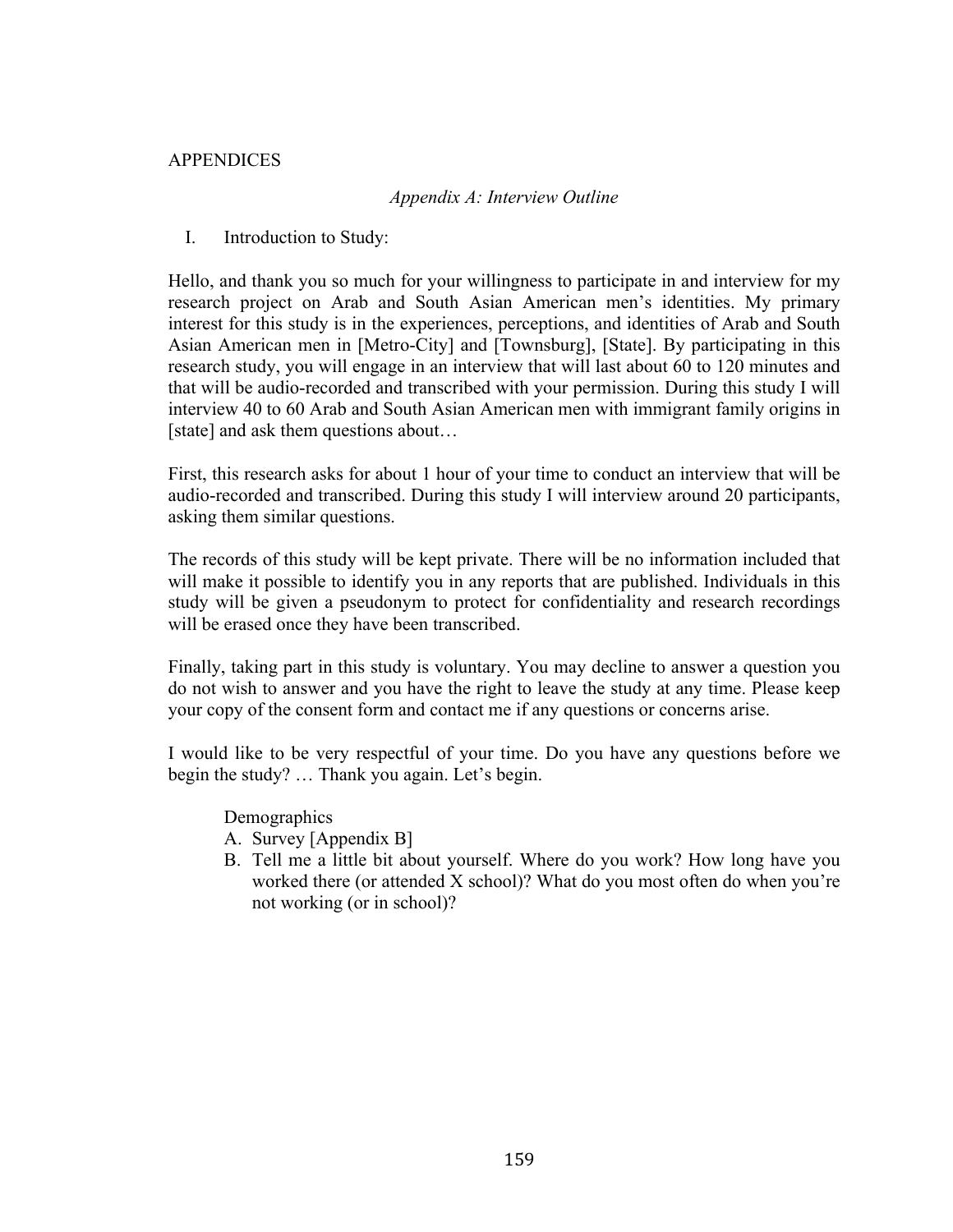Identity

A. How would you describe yourself?

- B. If you had to choose a community that you feel you are most connected to, what is it? How would you characterize this connection/community? How did you come to identify with this community? Are there any other communities or groups that are important to you? How did you come to identify with that community or group?
- C. How would you describe the Arab/South Asian/Immigrant community in in the U.S.? in X city? How connected are you to that community? What does connection to that community look like? How did you come to be connected to that community?
- D. Do you know anyone from the [other community] Arab/South Asian community in Metro-City / Townsburg, [state]? What is your perception of that community? What is it like? Is it distinct? How is it different from the [respondent] Arab/South Asian community in Metro-City / Townsburg?
- E. Tell me about your family. Why did your parents, or grandparents come to the U.S.? How does their immigrant status affect your life? What might your experiences be like if you came from an immigrant family but lived outside of the U.S. or in another part of the world?
- F. Do you have any connections to friends and family members internationally? What are these relationships like? Do you consider them to be close relationships? How often do you see them or otherwise make contact with them?
- G. Who are your closest friends? How would you characterize them? Are they also Arab/South Asian/Immigrant family origin/Muslim/men? Why do you think that this might be? Where did you meet these friends? What do you do together? How would you characterize this friendship?

Islamophobia

- H. How do you think your X identity affects you in Metro-City / Townsburg? For example, when you shop, eat out, walk down the street, or go to other public places.
- I. Have you ever had interactions with the police? What was the interaction? What did you think about it?
- J. How do you think your X identity affects you in the workplace?
- K. How do you think co-workers perceive your racial or ethnic identity? Does this affect how they treat you? How so?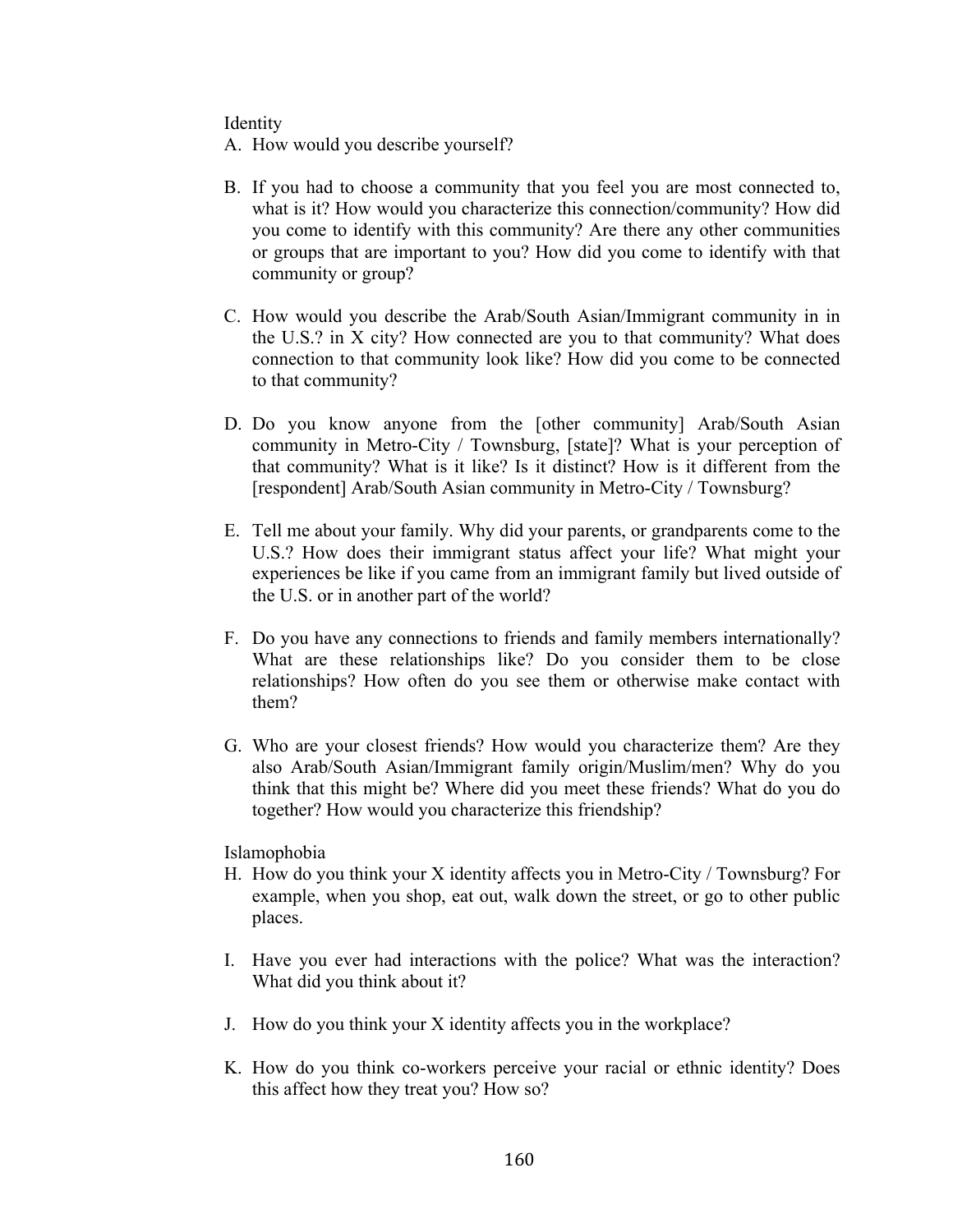- L. Have you ever experienced mistreatment that might have been due to how others perceive your ethnic/immigrant/religious identity?
- M. Do you know anyone who has experienced mistreatment that might have been due to how others perceive their ethnic/immigrant/religious identity?

## Place

- N. Did you/your family live somewhere else prior to living in Metro-City / Townsburg, [state]? Where did you/they live? Why did you/they move there? When/Why did your family move to Metro-City / Townsburg, [state]?
- O. What do you think about [state]? About Metro-City / Townsburg? Would you describe your experiences in Metro-City / Townsburg as generally positive or negative? Is there any reason you feel this way?
- P. Do you know any Arab or South Asian Americans in [other site] Metro-City / Townsburg, [state]? How do you know them? How frequently do you see them or make contact with them? What do you think about [other site] Metro-City / Townsburg, [state]?
- Q. Do you think that you will continue to live in Metro-City / Townsburg, [state]? Why or why not? Where else would you like to live? Why?
- R. Do you ever travel to other places in [state]? In the U.S.? Internationally? How often would you say that you do this? Why do you do this? For example, I have a friend who lives in Townsburg who frequently travels to [other cities] to buy Halal meat in bulk. Or I have other friends with relatives in the UK, who have traveled internationally to visit them.

Closing of Study:

Thank you so much for your willingness to take part in this study. That is all of the questions that I had. Are there any points that you think that I might have missed out on? Or any questions that I should consider asking respondents in the future? Are there any questions that could be reworded or that you found to be particularly troubling?

Here's my contact information again and please feel free to call me or email me if any questions or concerns arise. Thank you so much, have a great day.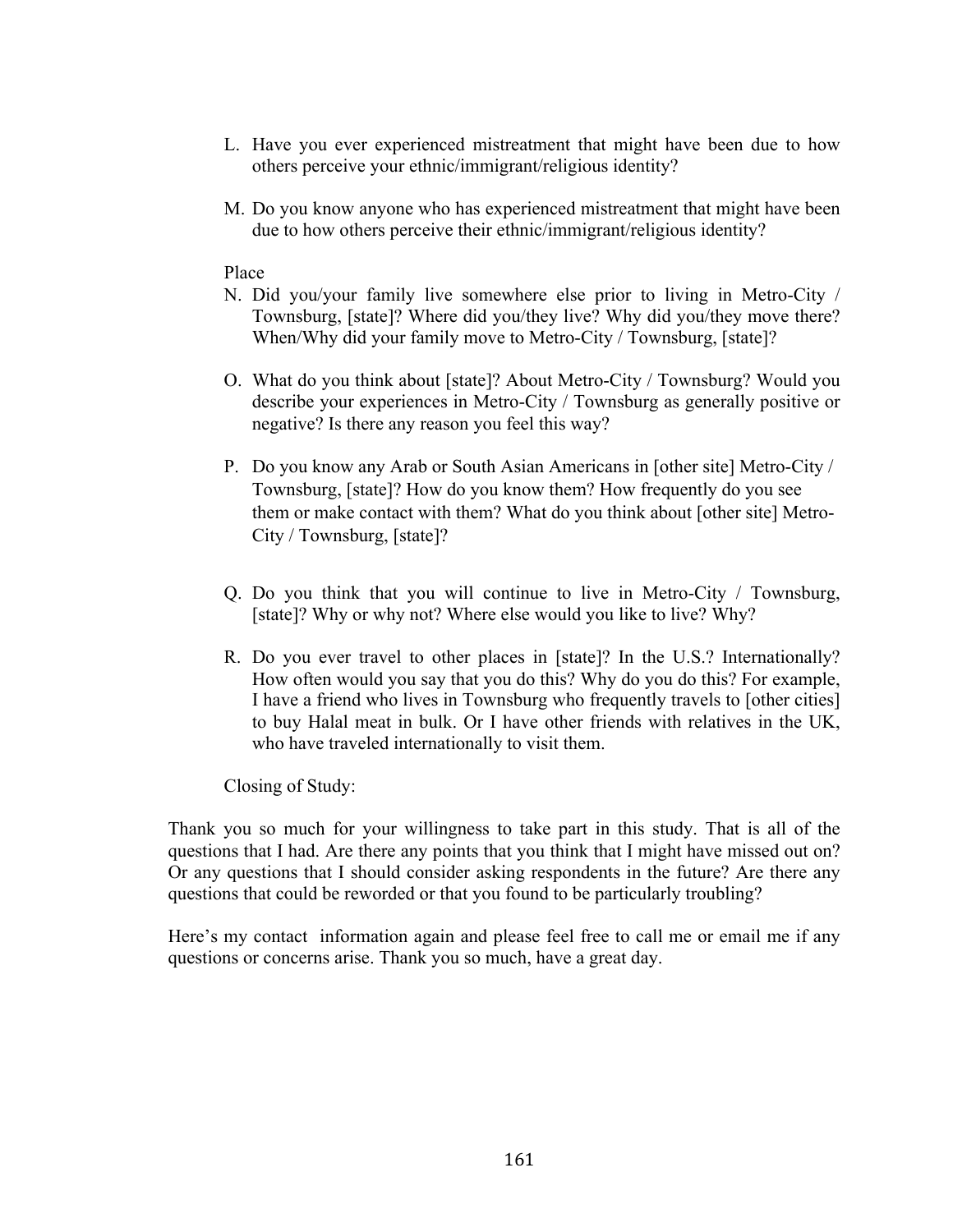# *Appendix B: Demographic Survey*

Please complete the following brief demographic survey to the best of your ability.

|    | 1. How old are you?                                                                                  |  |
|----|------------------------------------------------------------------------------------------------------|--|
| 2. | Where were you born?                                                                                 |  |
| 3. | What is your family's nationality of origin?                                                         |  |
| 4. | How would you racially categorize yourself?                                                          |  |
| 5. | Do you identify with any particular ethnicity? If so, What is it?                                    |  |
| 6. | Do people ever mistake your racial or ethnic identity? If so, what<br>do they mistake you for?       |  |
| 7. | What is your gender identity?                                                                        |  |
| 8. | What is your religious identity?                                                                     |  |
|    | 9. Do you have any other family members that live in the United<br>States? If so, whom?              |  |
|    | 10. Do you have any other family members that live in the United<br>States? If so, whom?             |  |
|    | 11. Do you have family members that live outside of the United States?<br>If so, whom?               |  |
|    | 12. How long has your family lived in the United States?                                             |  |
|    | 13. What generation of your family are you that has lived in the US?<br>[e.g., first, second, third] |  |
|    | 14. What do you/your family do for work?                                                             |  |
|    | 15. What is your highest level of completed education?                                               |  |
|    |                                                                                                      |  |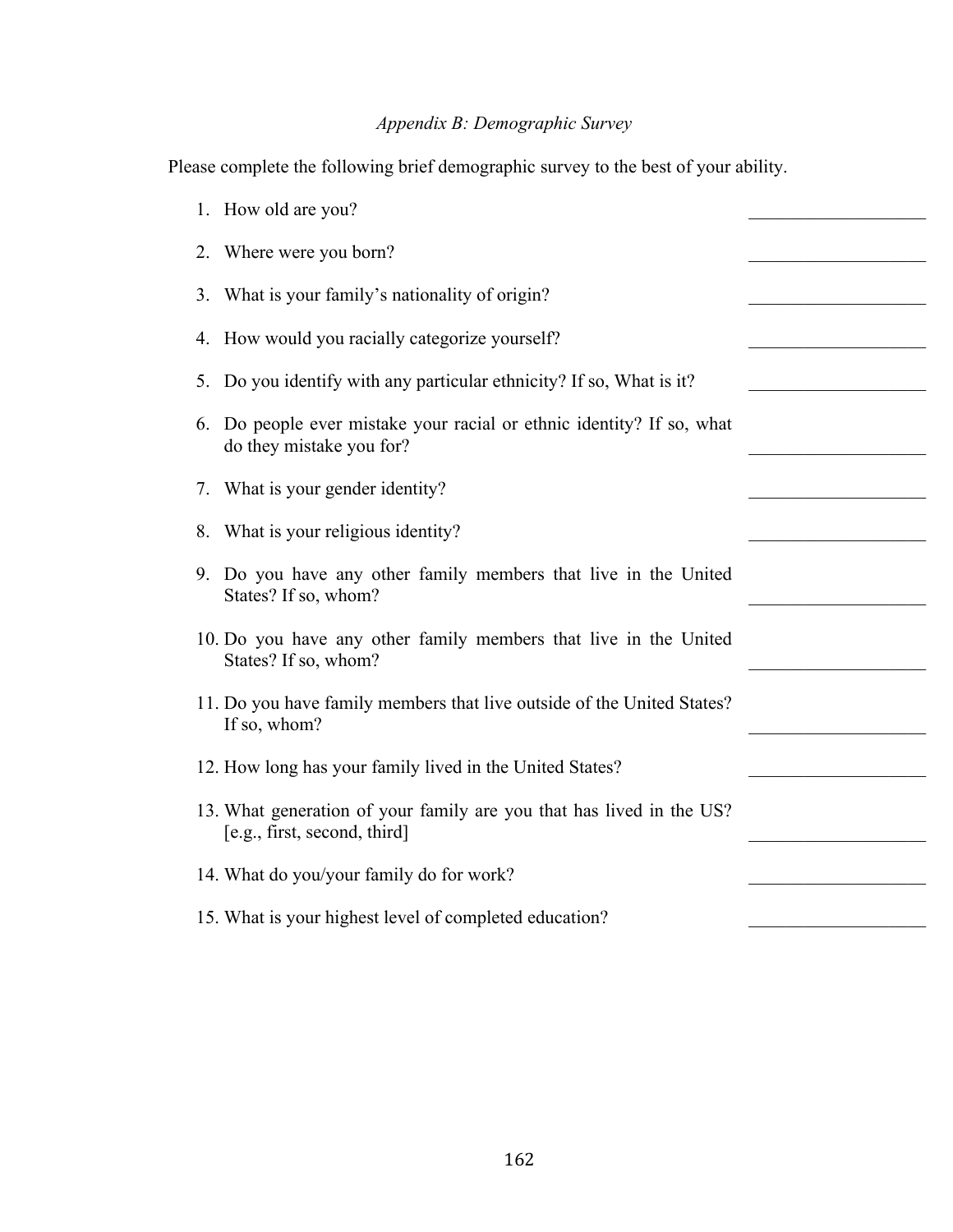# CURRICULUM VITAE

# Jack "Trey" Allen Doctoral Candidate Trey.allen@louisvilleky.gov [LMPHW] Jack.allen@louisville.edu [UofL] 502.507.2195 (cell)

July 2021

# **Current Position(s)**

| $2020$ - Current | <b>Epidemiologist</b> at the Center for Health Equity at the Louisville |
|------------------|-------------------------------------------------------------------------|
|                  | Metro Department of Health and Wellness, Louisville, KY                 |

# **Education**

| ** $Ph.D.$ ABD | **University of Louisville, Applied Sociology, Anticipated 2021<br>Areas of Specialization: Race, Class, Gender and Race and<br>Ethnicity<br>Dissertation ***<br>Dissertation Committee: (co-chair) Dr. Karen Christopher, (co-<br>chair) Dr. Melanie Gast, Dr. Latricia Best, Dr. Gul Marshall, Dr.<br>Julie Peteet |
|----------------|----------------------------------------------------------------------------------------------------------------------------------------------------------------------------------------------------------------------------------------------------------------------------------------------------------------------|
| $MA$ .         | University of Louisville, Sociology, 2017<br>Thesis title: American Muslim Men and Stigma: The Use of<br>Religious Communities as Mechanisms for Stigma Management                                                                                                                                                   |
| B.A.           | Asbury University, Sociology, 2015                                                                                                                                                                                                                                                                                   |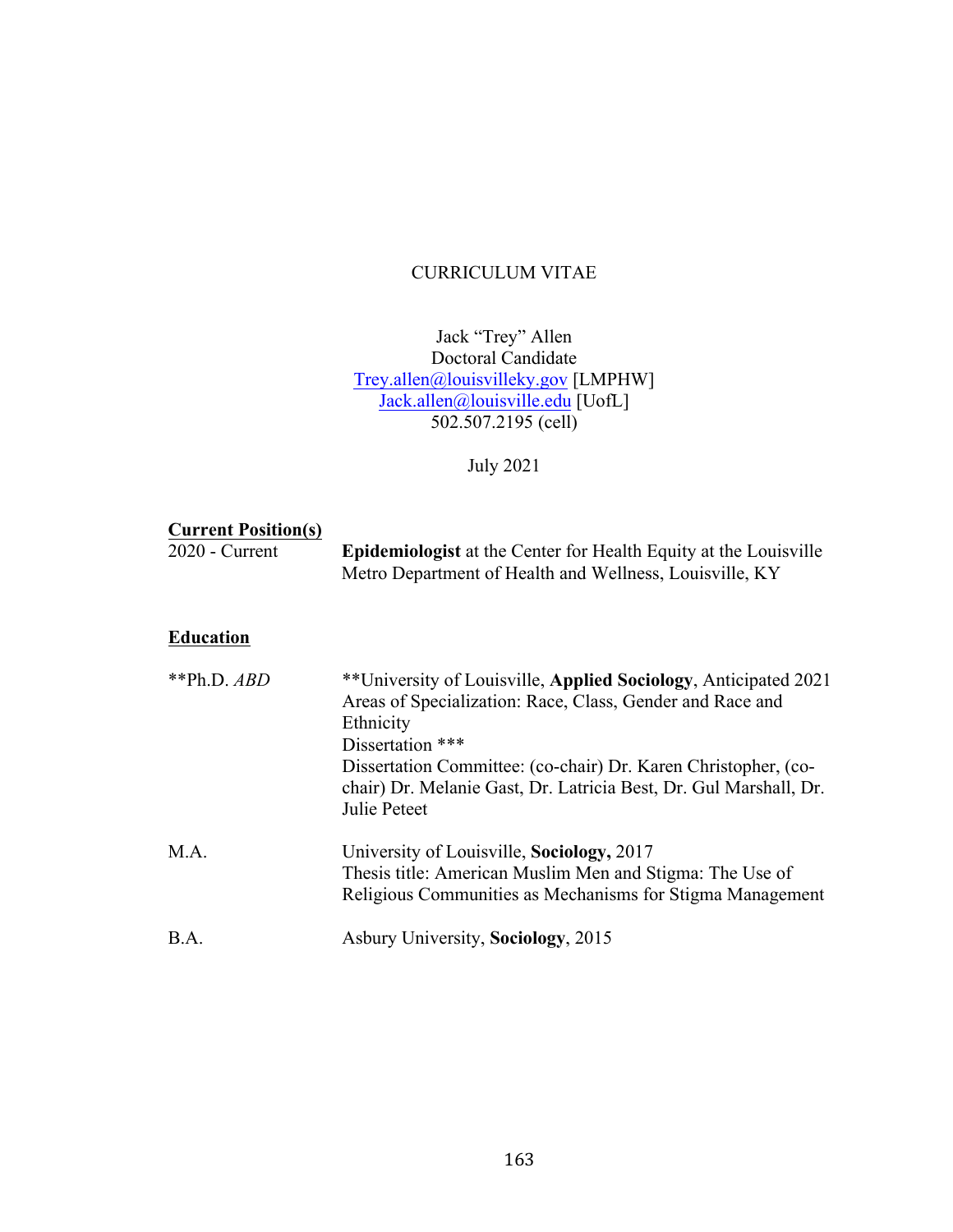## **Academic Employment Experience**

| 2016 - 2020 | <b>Graduate Teaching Assistant</b> for the Department of Sociology at<br>the University of Louisville, Louisville, KY |
|-------------|-----------------------------------------------------------------------------------------------------------------------|
| 2019 - 2020 | <b>Graduate Research Assistant</b> for the Department of Sociology at<br>the University of Louisville, Louisville, KY |

## **Publications**

#### **Reports**

# **Louisville Metro Department of Public Health and Wellness, Center for Health Equity:**

Allen, Trey*.* 2021. "2014-2018 Birth and Death Trends, Jefferson County Kentucky: Louisville Metro Department of Public Health and Wellness. 2020-2021 Vital Statistics Report.

## **University of Louisville, Peers Making Change Project:**

- Gast, Melanie, James Chisholm, Yohimar Sivira, *Trey Allen*. 2019. "Peers Making Change: Bilingual Youth Mentoring English-Language Learners": Cooperative Consortium for Transdisciplinary Social Justice Research. Policy Brief.
- Gast, Melanie, James Chisholm, Yohimar Sivira, *Trey Allen*. 2019. "Transformative Bilingual Peer Youth Mentoring": Cooperative Consortium for Transdisciplinary Social Justice Research. Policy Brief.

# **Peer-Reviewed Journal Articles and Book Chapters:**

- (Forthcoming) Gast, Melanie J., Dina Okamoto, and *Jack "Trey" Allen*. "Being Heard and Being Together: Mixed-Status Latinx Families' Belonging and Engagement in San Francisco." In Beyond Deportability. By Mendez, Jennifer B. and Natalia Deeb-Sossa (eds). Arizona University Press
- Allen, Jack "Trey." 2019. "'He goes by Mo': Drawing Boundaries Around Muslim Identities." Interdisciplinary Journal of Research on Religion 15 (5):1-22
- Allen, Jack "Trey." 2018. "Muslim American Men and Stigma: An Argument for the Use of Theories of Stigma Management in the Study of Post-Terror Muslim Experiences." Contemporary Journal of Anthropology and Sociology 8 (1): 5-18

# **Other Writing:**

(Accepted) Allen, J. 2021. "Tanya Maria Golash-Boza Explaining Racism and Mass-Deportation during the twentieth and twenty-first centuries." In Routledge Encyclopedia of Race and Racsim.

Gousee T, Rodgers K, *Allen T*, Graham A, Chambers S, Baker T. 2021. "The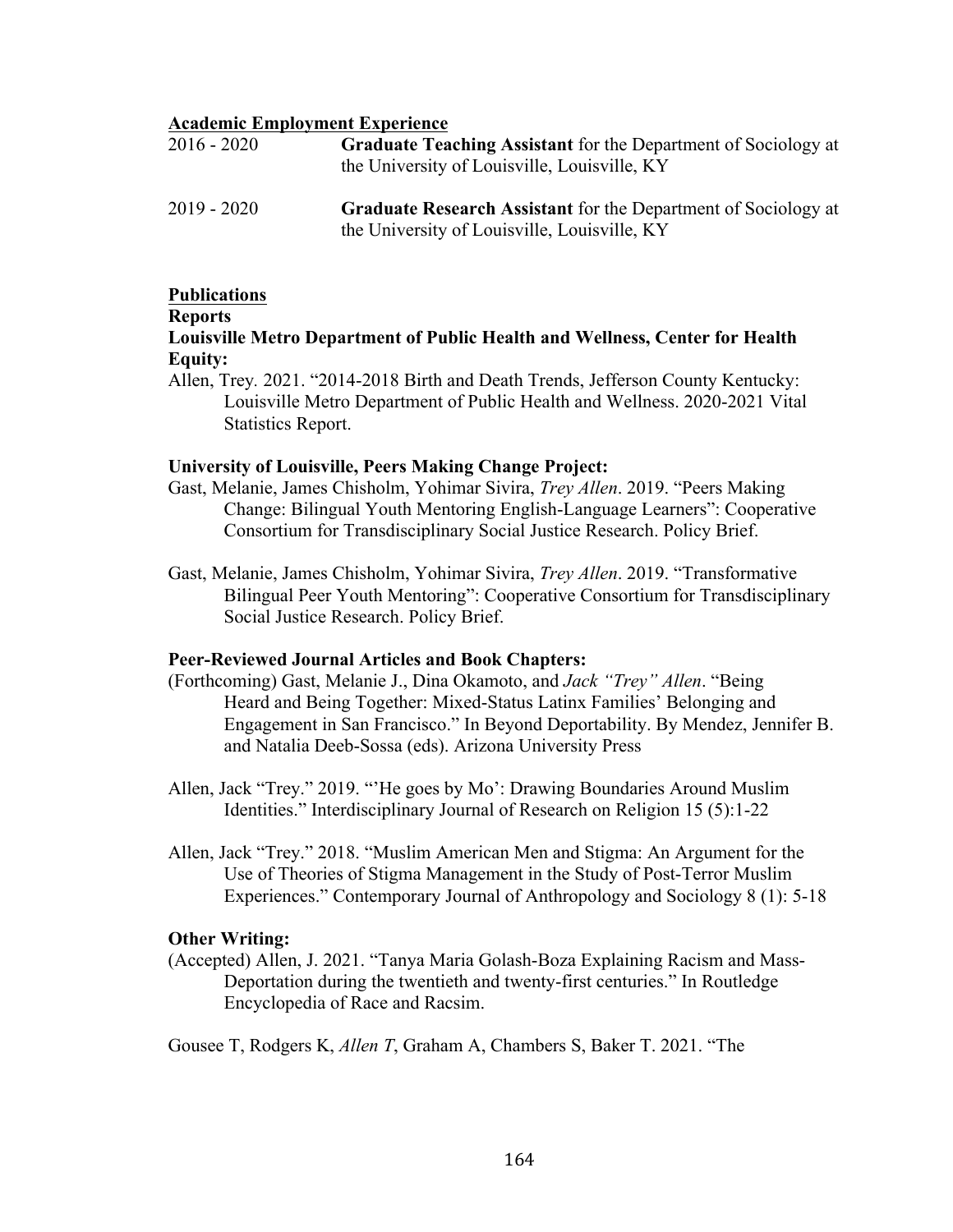Community Resilience Framework: A Novel Approach for Confronting Health Inequity and Building Community Resilience" in NACCHO: Exchange 20 (1) Winter 2021 Health Equity: p 9-13.

Allen, Jack "Trey". 2018. "Teaching Racism in the Garden: Incorporating Strmic-Pawl's (2015) White Supremacy Flower." Mid-South Sociological Forum: Voices of the Mid-South (Spring Issue) 14-16

### **Web Applications, Maps, and Resources:**

- ArcGIS Map of Selected Maternal and Child Health Outcomes and Indicators: 2010 to 2019 Vital Statistics Data. https://lojic.maps.arcgis.com/home/webmap/viewer.html?webmap=f3b83d61b6c9 4879ae970a8ba0f473b9
- Louisville Metro Department of Public Health and Wellness. COVID-19 Testing Site Map (ArcGIS). 2020-2021 https://lojic.maps.arcgis.com/home/webmap/viewer.html?webmap=97ee2cc99812 44feb48658d30c0d3181

#### **Presentations**

# **Academic and Professional Conferences:**

- Latinx mothers' experiences giving birth during the COVID-19 pandemic. 2021 Kentucky Public Health Association (KPHA) Annual Conference
- Gast, Melanie J., James Chisholm, Yohimar Sivira, Jack "Trey" Allen. 2020. Sociology of Education Association Conference. "Bilingual Peer Mentoring, Symbolic Violence, and Racialization of ESL Students in a diverse School."
- Gast, Melanie J., Dina Okamoto, and Jack "Trey" Allen. 2019. Anthropologists and Sociologists of Kentucky. "Being Heard and Being Together: Mixed-Status Latinx Families' Belonging and Engagement in San Francisco." in Immigrant Communities and Identity
- Allen, Jack. 2018. Southern Sociological Society. "'He goes by Mo': Muslim American Men and Name Changing as a Form of Impression Management." in The Racialization Process in Reproducing Racism
- Allen, Jack. 2017 Mid-South Sociological Association. "American Muslim Men and Stigma: An Argument for the Use of Theories of Stigma Management and Modified Labeling Theory in the Study of Post-Terror Muslim Experiences." in Graduate Student Research
- Allen, Jack. 2017. North Central Sociological Association. From "American Muslim Men and Stigma: The Use of Religious Communities as Mechanisms for the Stigma Management." in New Research and Innovation Round Table [Presiding]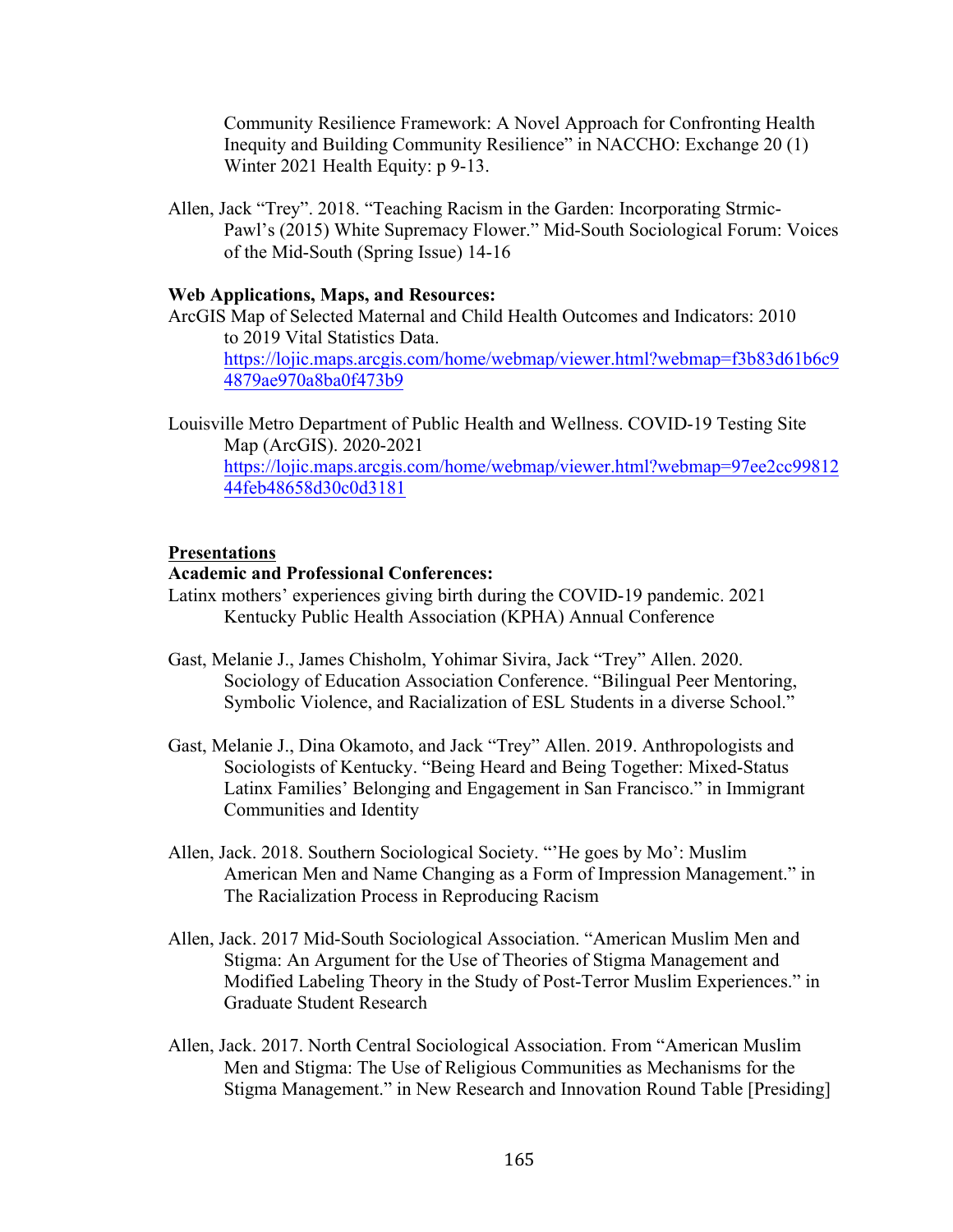#### **Invited Lectures/Presentations:**

- Allen, Trey. 2021. Healthy Babies Louisville Reboot at the Center for Health Equity Louisville Metro Department of Public Health and Wellness. "Selected Maternal and Child Health Outcomes and Indicators: 2010 to 2019 Vital Statistics Data."
- Chisholm, James, Melanie Gast, Yohimar Sivira, Jack Allen. 2020. MOSAIC Group for Research on Multilingualism at the University of Birmingham. "Bilingual Peer Mentoring, Symbolic Violence, and Racialization of ESL Students in a Diverse School."

#### **Grants/Financial Awards**

# **Louisville Metro Department of Public Health and Wellness, Center for Health Equity**

Resilience Catalysts, National Association of City and County Health Officials, 2021

#### **University of Louisville**

Department of Sociology, Jon H Rieger Endowed Research Fund, 2020

Graduate Network in Arts and Sciences Research Fund, 2020

Department of Sociology, Jon H Rieger Endowed Research Fund, 2018

Graduate Student Congress Research Fund, 2017

Graduate Network in Arts and Sciences Research Fund, 2016

#### **Honors/Awards**

- University of Louisville, Sociology Departmental Award for Outstanding Teaching by a Graduate Student, 2020
- University of Louisville, Sociology Departmental Award for Outstanding Research by a Graduate Student, 2020
- University of Louisville, Sociology Departmental Award for Outstanding Teaching by a Graduate Student, 2019
- University of Louisville, Sociology Departmental Award for Outstanding Service by a Graduate Student, 2019
- University of Louisville, Delphi Center for Teaching and Learning, Faculty Favorite [Nominee],2018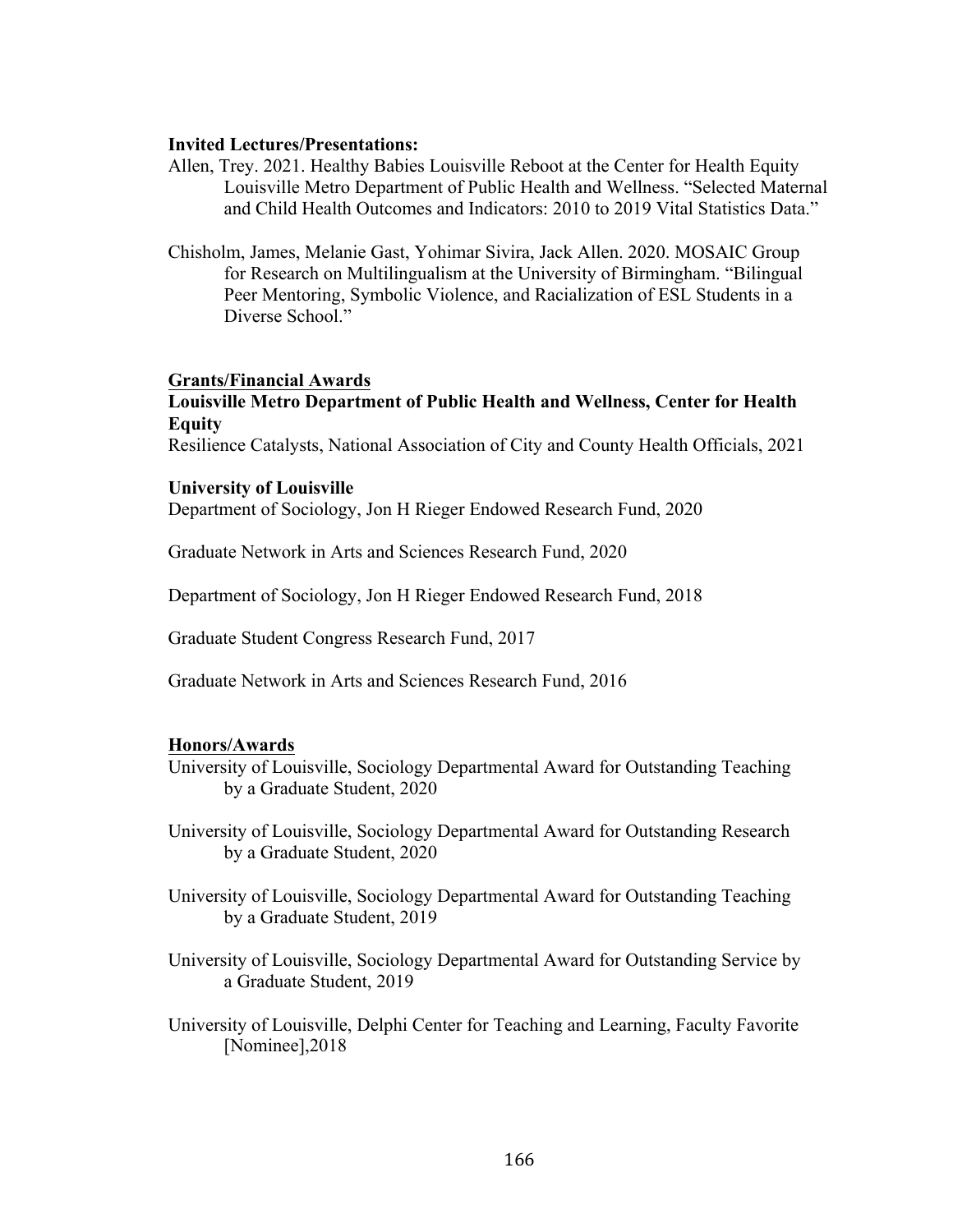## **Service**

# **Louisville Metro Department of Public Health and Wellness, Center for Health Equity**

Data Standards: Race/Ethnicity/Nationality, Data Governance Working Group

# **University of Louisville:**

Sociology Graduate Student Association Secretary, 2019-2020

Sociology Graduate Student Association President, 2017-2019

Sociology Graduate Student Association Department Representative to Graduate Student Congress, 2016-2018

Jon H. Rieger Speaker Series Selection Committee, 2017-2018

Graduate Student Congress Diversity and Inclusion Committee, 2017-2018

Graduate Student Congress Research Grants Committee, 2016-2017

# **Ad Hoc Reviews:**

Social Problems, 2020

# **Teaching Experience**

**Graduate Teaching Assistant** [Instructor of Record] – University of Louisville: Race in the U.S. Fall 2017, Spring 2018, Summer 2018, Fall 2019, Spring 2020

Social Theory Fall 2018, Spring 2019

**Graduate Teaching Assistant** – University of Louisville: Race in the U.S. Fall 2016, Spring 2017 [online]

Social Theory Summer 2018 [online], Summer 2019 [online]

# **Professional Memberships and Organizations**

National Association of City and County Health Officials, 2020-current

American Sociological Association, 2015-2020

Anthropologists and Sociologists of Kentucky, 2019

Southern Sociological Society, 2018 Mid-South Sociological Association, 2018

North-Central Sociological Association, 2017